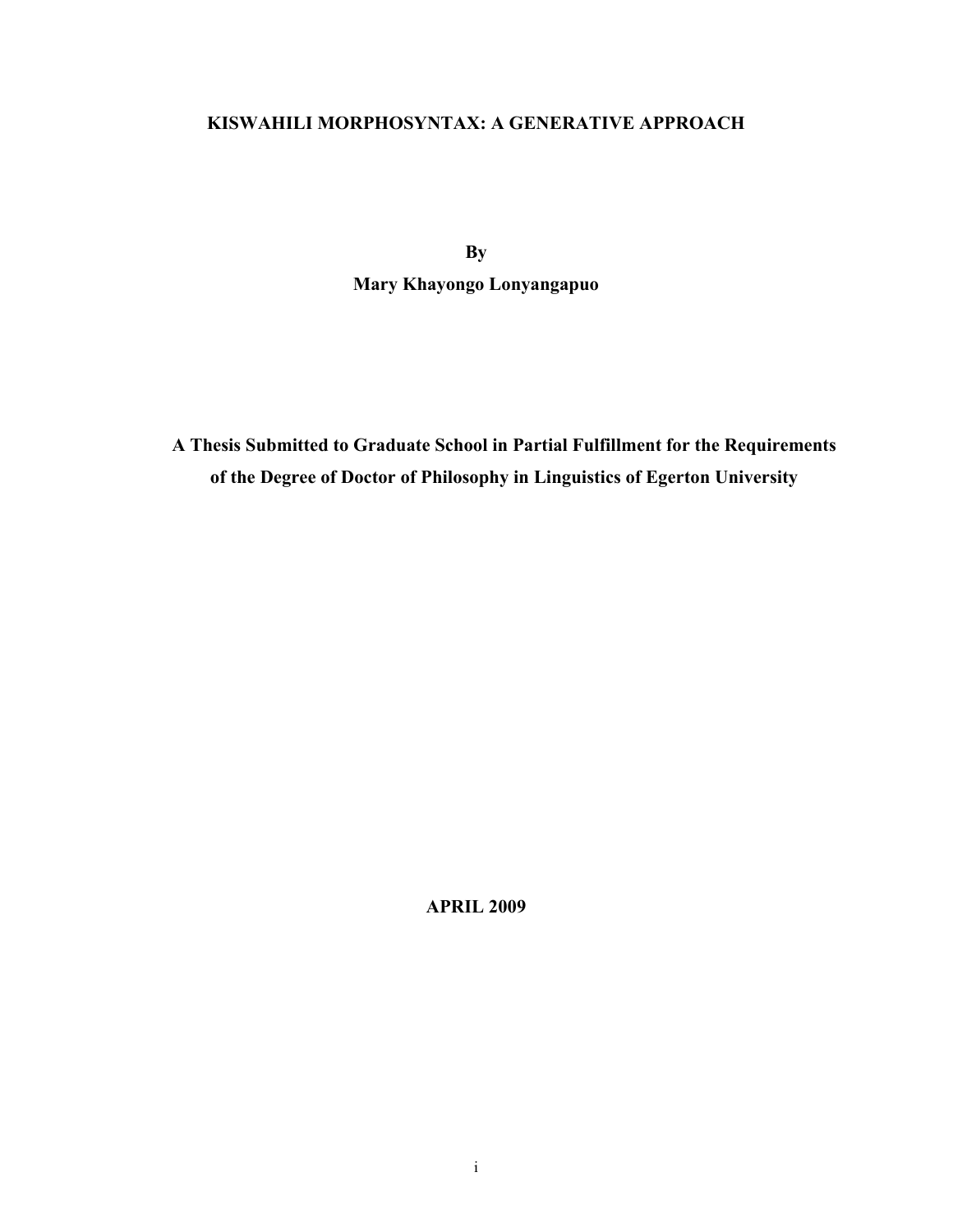## **DECLARATION**

 This Thesis is my original work and has not been presented for examination in any other University. Appropriate credit has been given where reference has been made to other scholar's work.

Mary K. Lonyangapuo Signature----------------Date----------------------

## **RECOMMENDATION**

This work has been presented with our approval as University Supervisors.

- 1. Prof. F. O. Aswani Buliba Department of Languages and Literature Signature------------------- Date--------------------------
- 2. Dr. S. K. Beja Department of Languages and Literature Signature------------------- Date--------------------------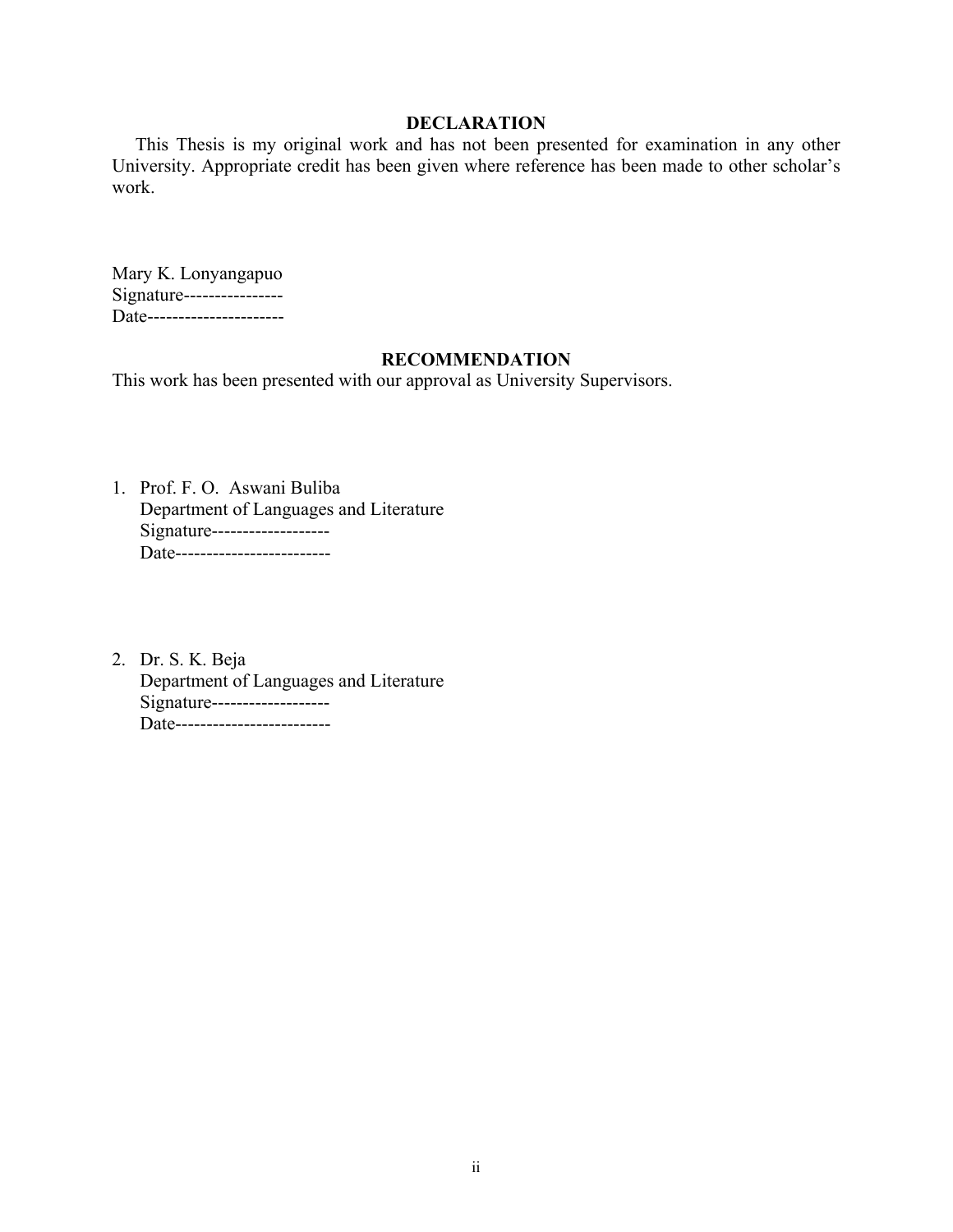# **DEDICATION**

 Dedicated to my family; my husband, John and my daughters; Esther, Ruth, Neema and Abby. Thanks for bearing with me, the many times I failed to give you due attention because I had to work through this piece.

*Great is the LORD, and most worthy of praise. Psalm 48: 1*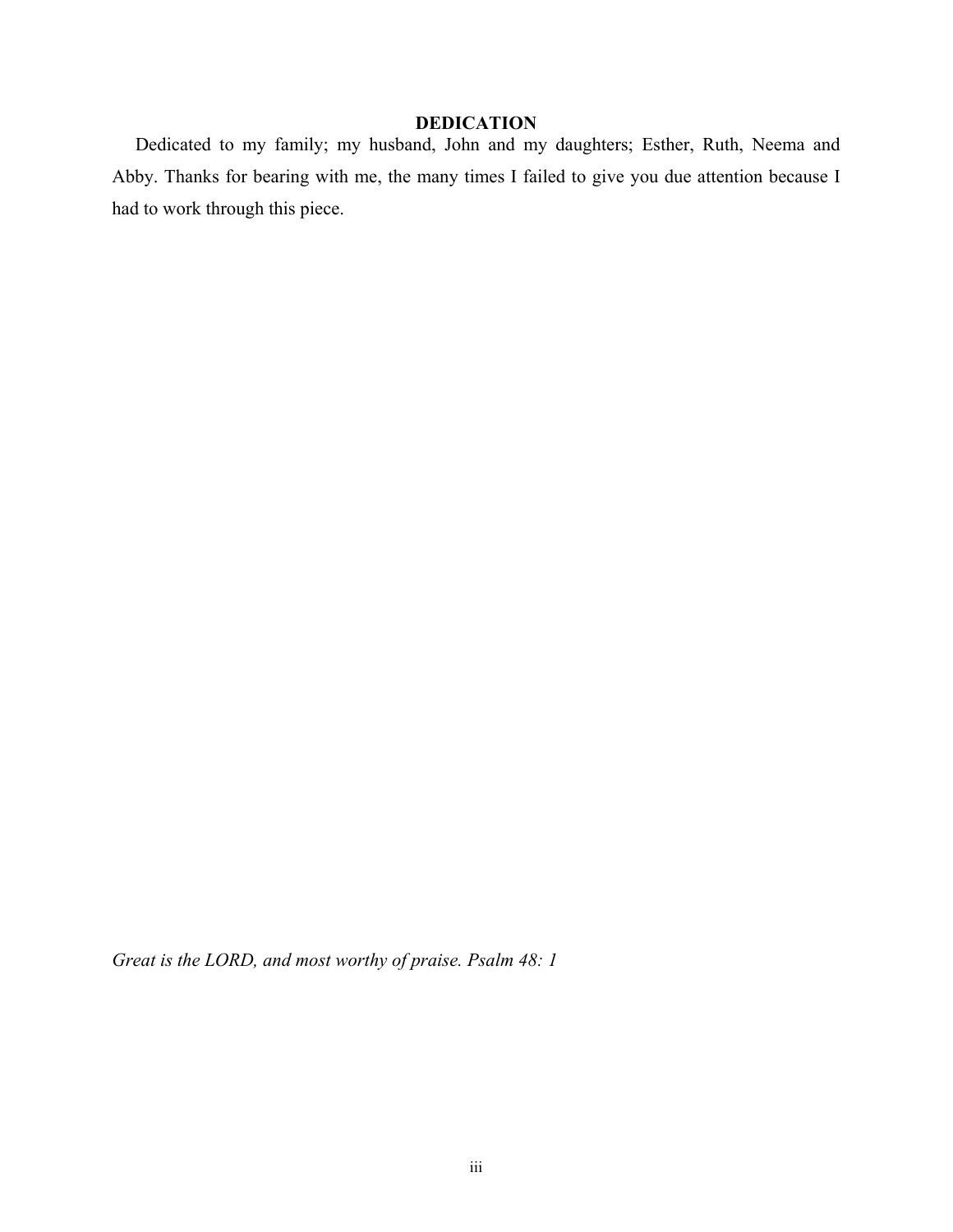## **ACKNOWLEDGEMENT**

 First and foremost, I am very grateful to my supervisors, Prof. F. O. Aswani and Dr. Beja. Thanks for guiding me through this work right from inception. Thanks for being patient with my many errors. Thanks for the many fill-ups you made and the many references you gave me; not forgetting the advice and all your contributions that have made this work become what it is. I will forever be grateful. I am also grateful to my internal examiner Dr. Mutiti for his wise and thoughtful suggestions. Your contribution is highly appreciated.

 I also thank Dr. N. Diane, Department of Linguistics and phonetics, Leeds University, U.K. Diane; you laid ground for my interest in morphology and syntax. Thanks a lot.

 To Jane Talam, Grace Mutunga and Mary Rotich of Egerton University, you were always ready to assist and encourage me. You gave me reason to continue the race; I sincerely appreciate your help. May the Lord who sees, reward you in His own time.

 Many thanks to Benson Pkiach of Egerton University Library. Thanks for being ready at all times to assist with library materials whenever I called on you. I also thank the entire staff of Egerton University, FASS library. Thanks for being so patient and understanding, especially the many times I failed to return books on time.

 My thanks also go to the Moi and Egerton University students that I taught while doing my research, especially those that formed the sample of the study. It is from your data that this work was accomplished. Thank you.

 To my colleagues and friends in Egerton and Moi University. Thanks a lot for your support, in whichever way you offered; it is highly appreciated.

 This work would not have come to fruition if it were not for my loving family. I am grateful to my husband John, a very industrious and inspiring man. You challenged me by being the first student in the Department of Applied Maths, Leeds University, to finish your Ph. D in exactly three years! You are my inspiration. Thanks for your moral, spiritual and financial support, it never went unnoticed. A big thank you to my babies Esther, Ruth, Neema and Abby. You always saw mum on computer and wondered why she never finished what she was doing. You gave me peace to concentrate. Thank you.

 Above all, I am so grateful to the almighty God who always reminded me that He's a God of completion and that He accomplishes what he has began. You gave me strength, patience and divine enablement to come this far. You are EBENEZER.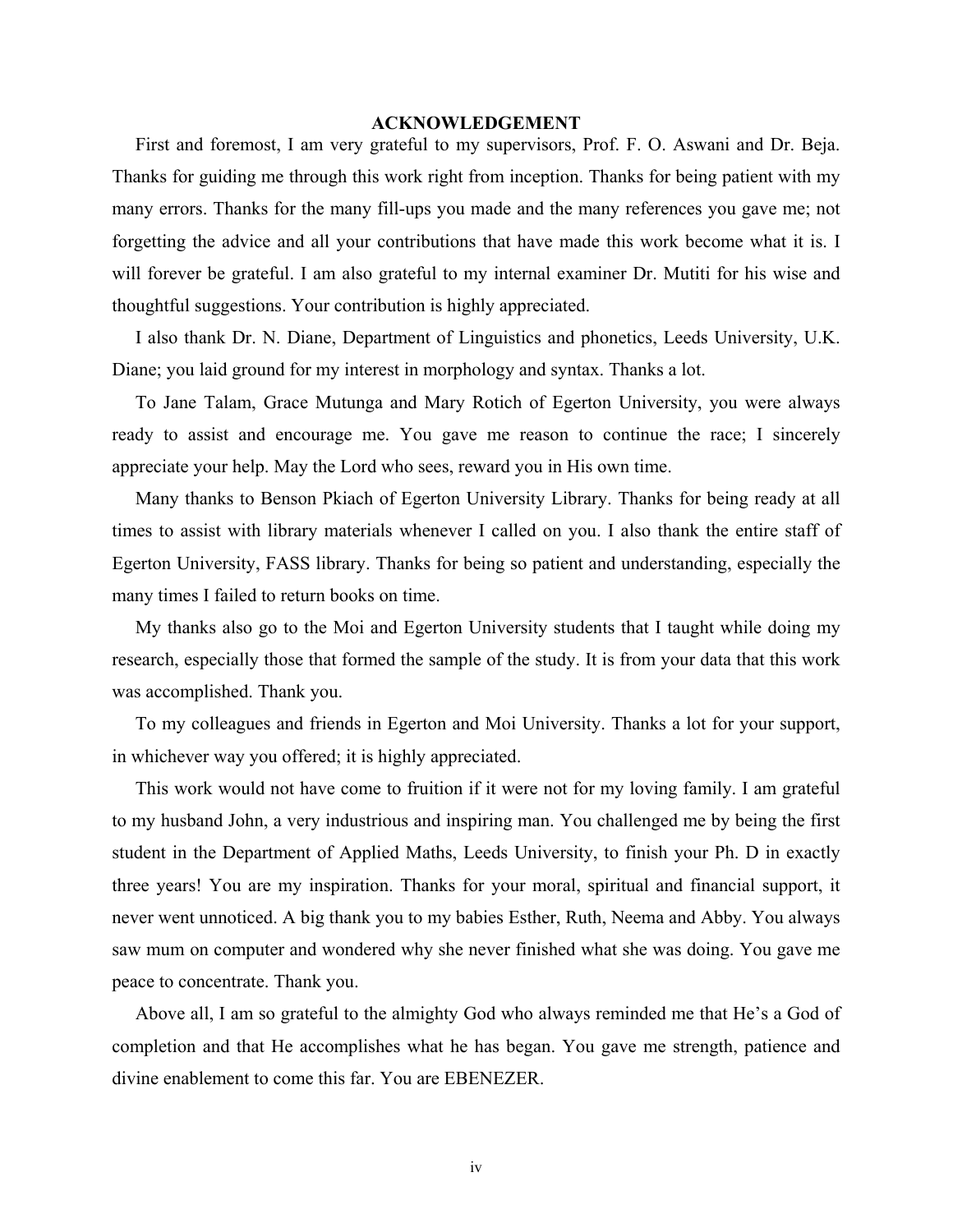### **ABSTRACT**

 The autonomous principle maintains that each grammatical level is independent. However, this assumption only holds to a certain degree; there is interplay of levels, which constitutes a more valid description of language rather than the various levels being considered as independent of each other. This is the case in Kiswahili: there is interface between morphology and syntax that this study sought to address. Quite a number of writers have pointed out the existence of interface between morphology and syntax in Kiswahili. Most of them have only given examples from inflectional and derivational morphology to illustrate this. No analysis or account for morphosyntactic processes has been given. Consequently, this was the problem under investigation in the study. The study sought to achieve the following objectives: to establish the morphosyntactic processes that occur in Kiswahili, to account for such morphosyntactic processes and finally, to establish morphosyntactic rules in Kiswahili.

 In carrying out the study, the transformational generative theory of grammar was applied. This is the theory that goes beyond language description as it was with traditional approaches; it gives analyses and an account of each one of them. It thus makes explicit the competence of the speaker of a given language.

 The primary data were obtained from 30 respondents drawn from different categories of students. They provided some words and sentences that were used to illustrate morphology-syntax interface in Kiswahili. Secondary data were obtained from ten specific Kiswahili textbooks. From the data, five different morphosyntactic processes were established; namely, those that involve inflectional morphology, class-changing word formation processes, class non-changing word formation processes, lexical information and finally, anaphoric relations. The study has shown that there are categories that trigger these processes and that there are underlying rules that describe such processes.

 The study intended to make an improvement on the learning and teaching of Kiswahili by students and teachers respectively. This is because most of the errors that are made in Kiswahili result from lack of understanding of the morphosyntactic effect of different categories in the language.

 The study serves as a basis for further research in the area of morphology-syntax interface based on other theories.

v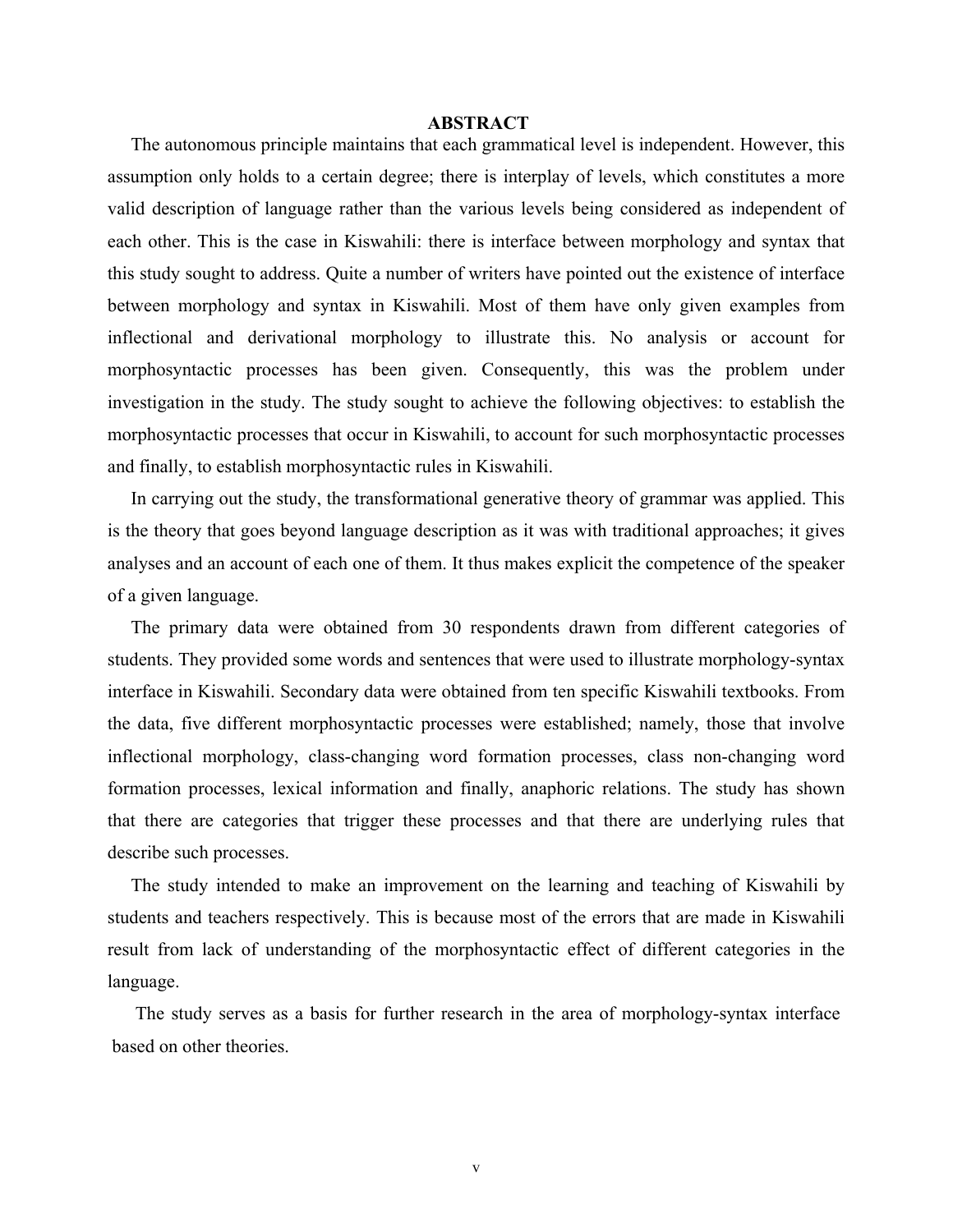# **CONTENTS**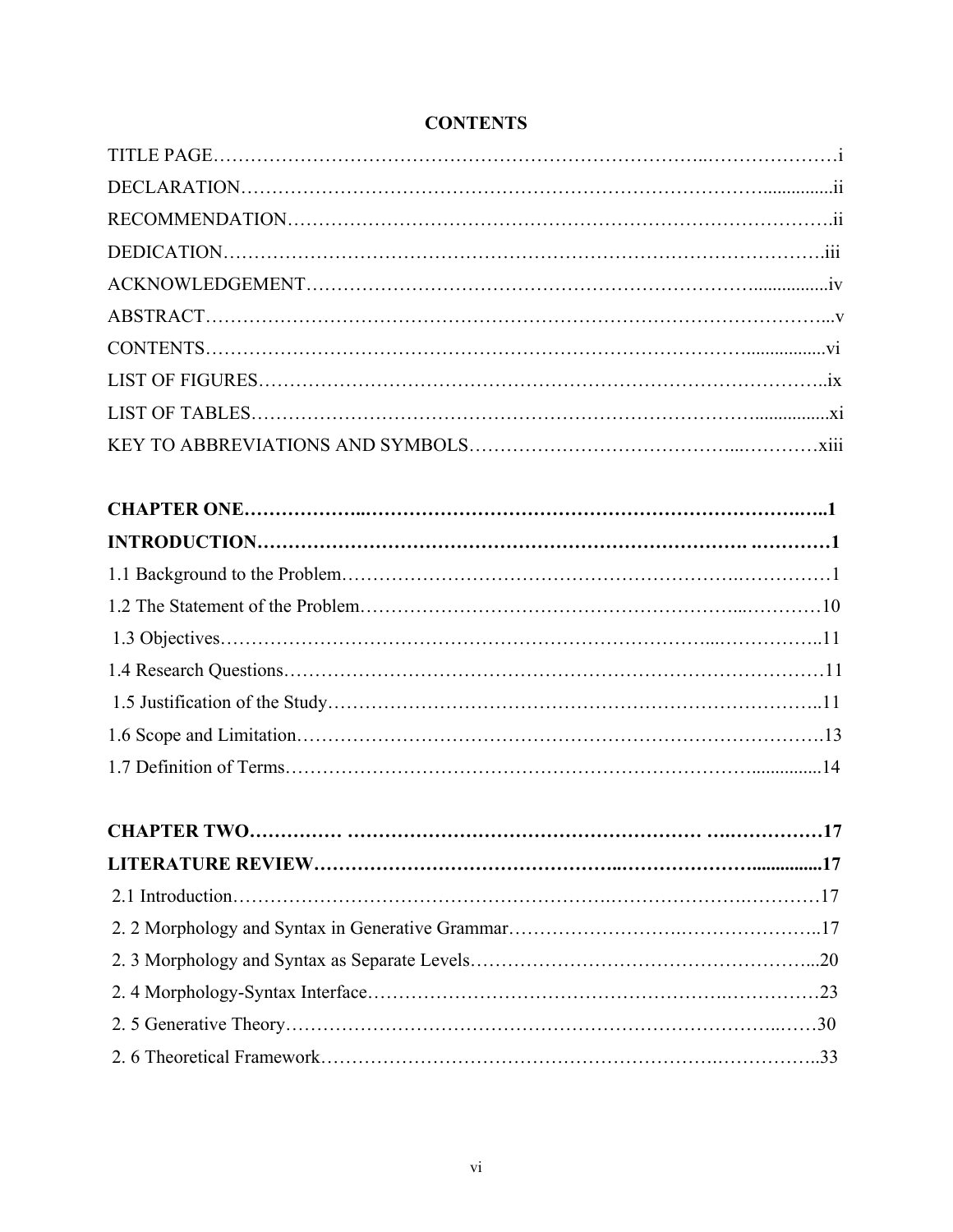| DATA PROCESSING, ANALYSIS AND INTERPRETATION48 |  |
|------------------------------------------------|--|
|                                                |  |
|                                                |  |
|                                                |  |
|                                                |  |
|                                                |  |
|                                                |  |
|                                                |  |
|                                                |  |
|                                                |  |
|                                                |  |
|                                                |  |
|                                                |  |
|                                                |  |
|                                                |  |
|                                                |  |
|                                                |  |
|                                                |  |
|                                                |  |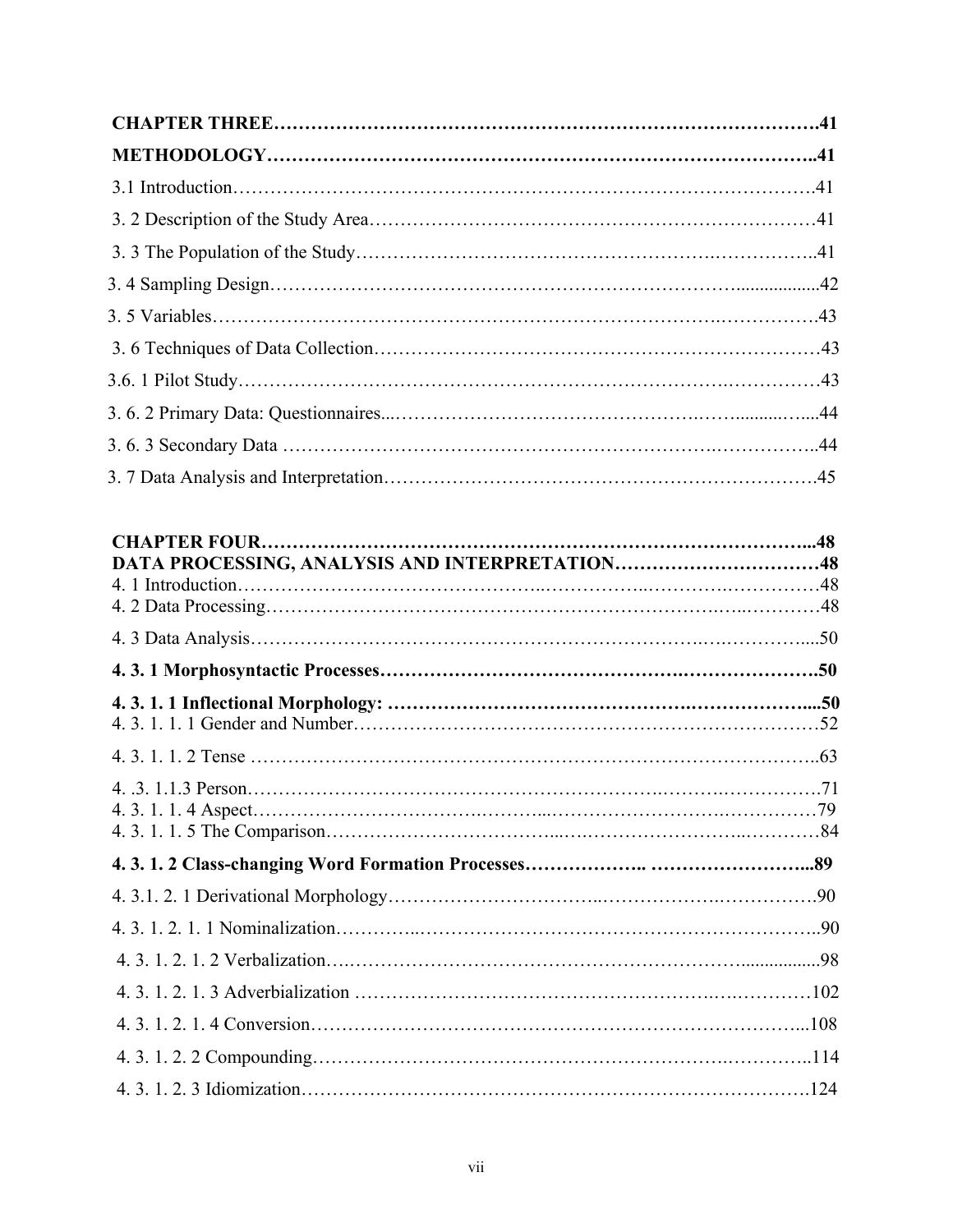| .204 |
|------|
|      |
|      |
|      |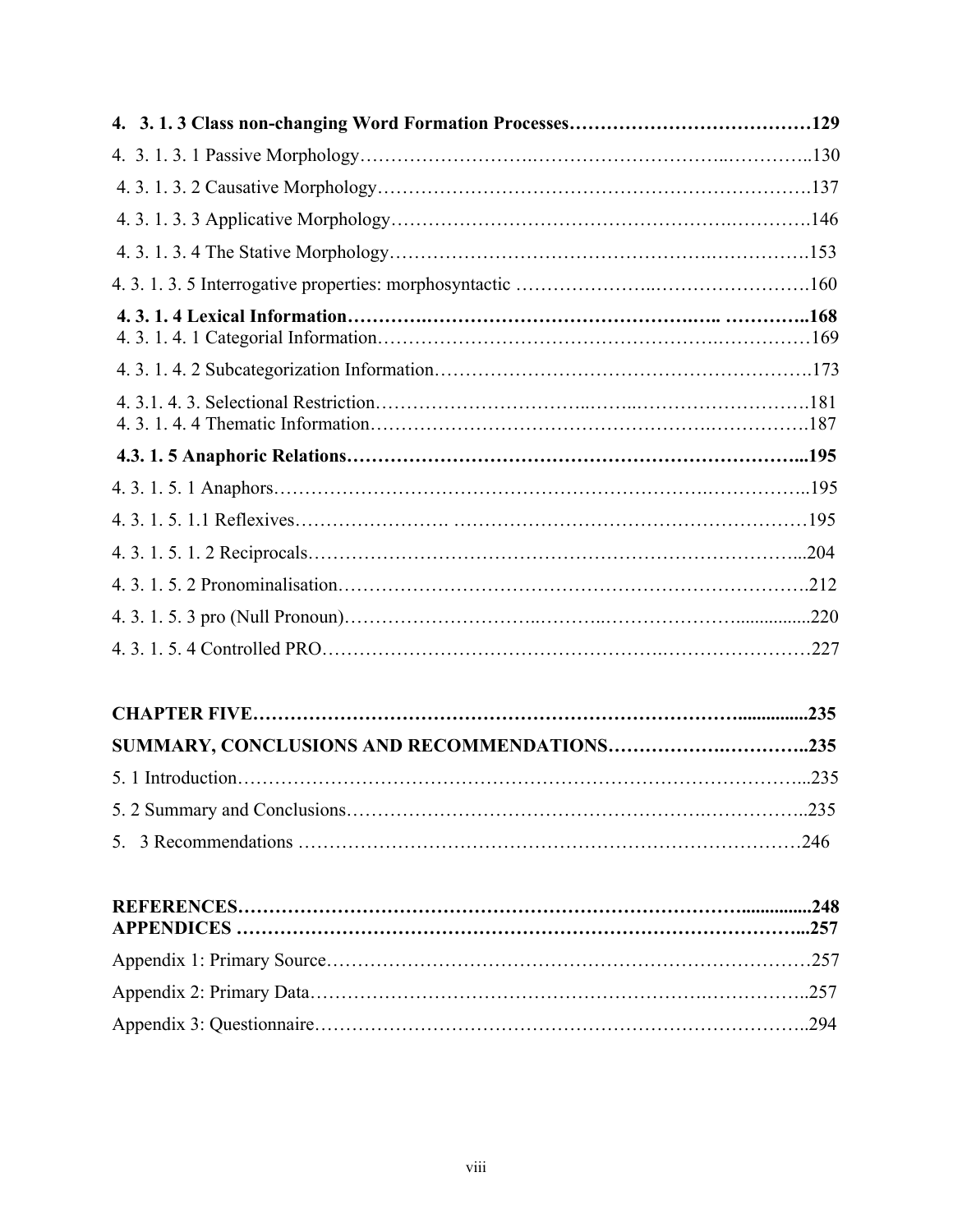# **LIST OF FIGURES**

| 4. 3 Morphosyntactic processes within a sentence triggered by gender and number category62 |  |
|--------------------------------------------------------------------------------------------|--|
|                                                                                            |  |
| 4.                                                                                         |  |
| 4.                                                                                         |  |
|                                                                                            |  |
|                                                                                            |  |
|                                                                                            |  |
|                                                                                            |  |
|                                                                                            |  |
|                                                                                            |  |
| 4. 13: Adverbialisation derivational prefix used to derive an adverb107                    |  |
| 4. 14: Conversion process: Triggers morphology- syntax interface113                        |  |
|                                                                                            |  |
|                                                                                            |  |
|                                                                                            |  |
| 4.18 Compounding process in which the compound word is in the predicative position121      |  |
| 4.19 Compounding process in which the compound word is in the subject position122          |  |
| 4. 20: The structure bearing the basic forms from which the compound word is derived 123   |  |
|                                                                                            |  |
|                                                                                            |  |
|                                                                                            |  |
|                                                                                            |  |
|                                                                                            |  |
|                                                                                            |  |
|                                                                                            |  |
|                                                                                            |  |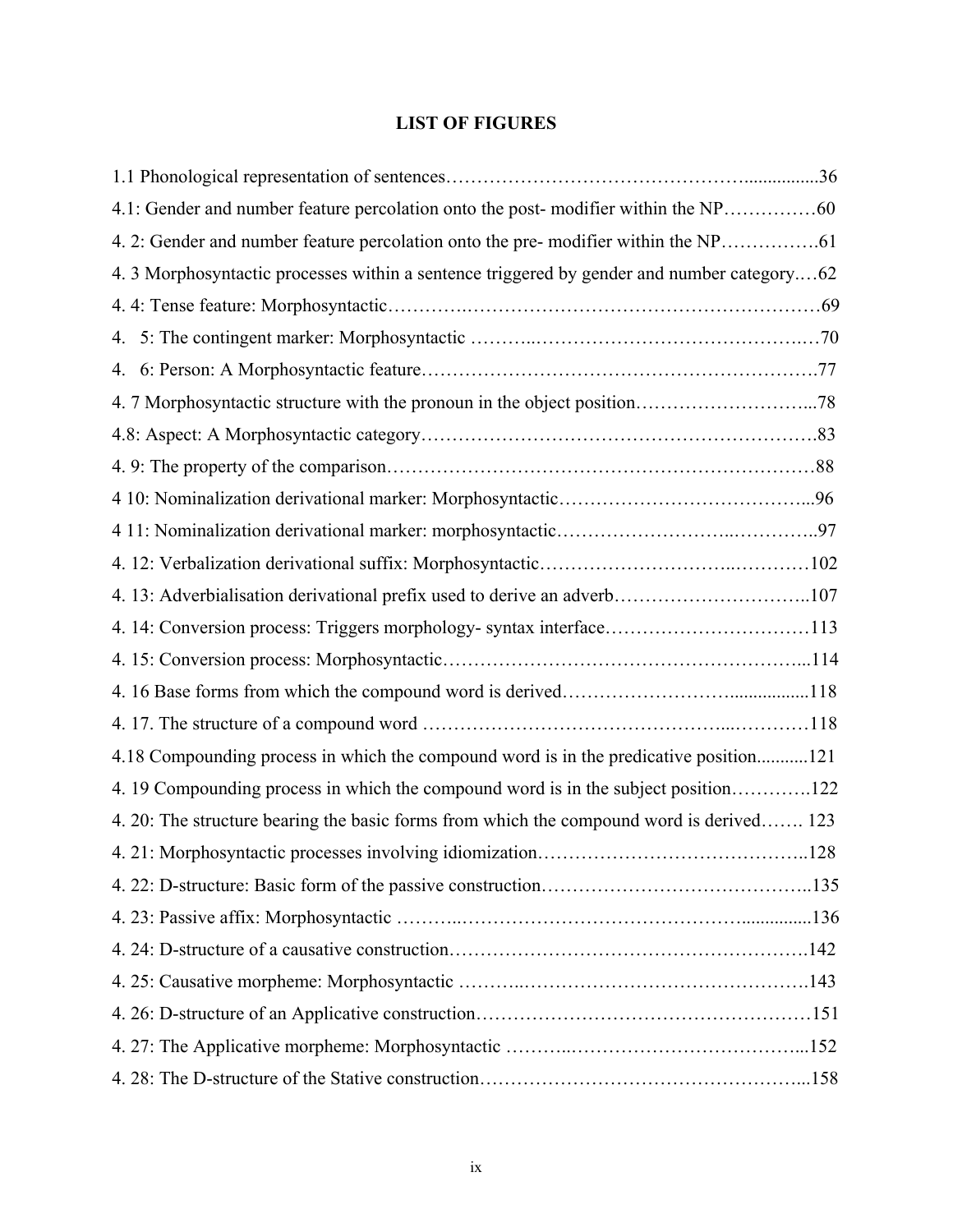| .210 |
|------|
|      |
|      |
| .225 |
|      |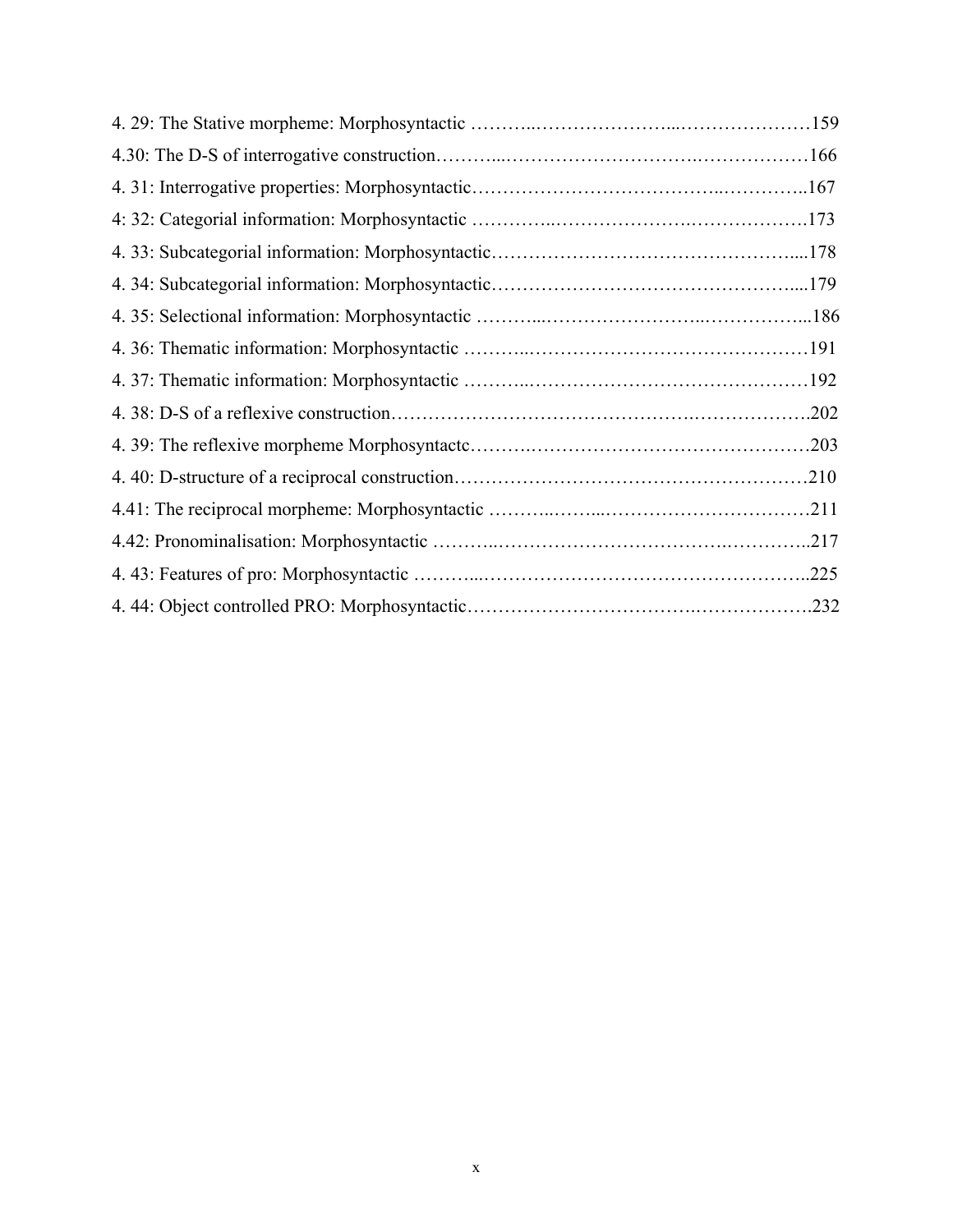# **LIST OF TABLES**

| 4.1: Morphosyntactic processes triggered by various morphosyntactic categories49      |  |
|---------------------------------------------------------------------------------------|--|
|                                                                                       |  |
|                                                                                       |  |
|                                                                                       |  |
|                                                                                       |  |
|                                                                                       |  |
| 4. 7: Influence of person the grammatical category of person at the syntactic level75 |  |
|                                                                                       |  |
|                                                                                       |  |
|                                                                                       |  |
|                                                                                       |  |
|                                                                                       |  |
|                                                                                       |  |
|                                                                                       |  |
|                                                                                       |  |
|                                                                                       |  |
|                                                                                       |  |
|                                                                                       |  |
|                                                                                       |  |
|                                                                                       |  |
|                                                                                       |  |
|                                                                                       |  |
|                                                                                       |  |
|                                                                                       |  |
|                                                                                       |  |
|                                                                                       |  |
|                                                                                       |  |
|                                                                                       |  |
|                                                                                       |  |
|                                                                                       |  |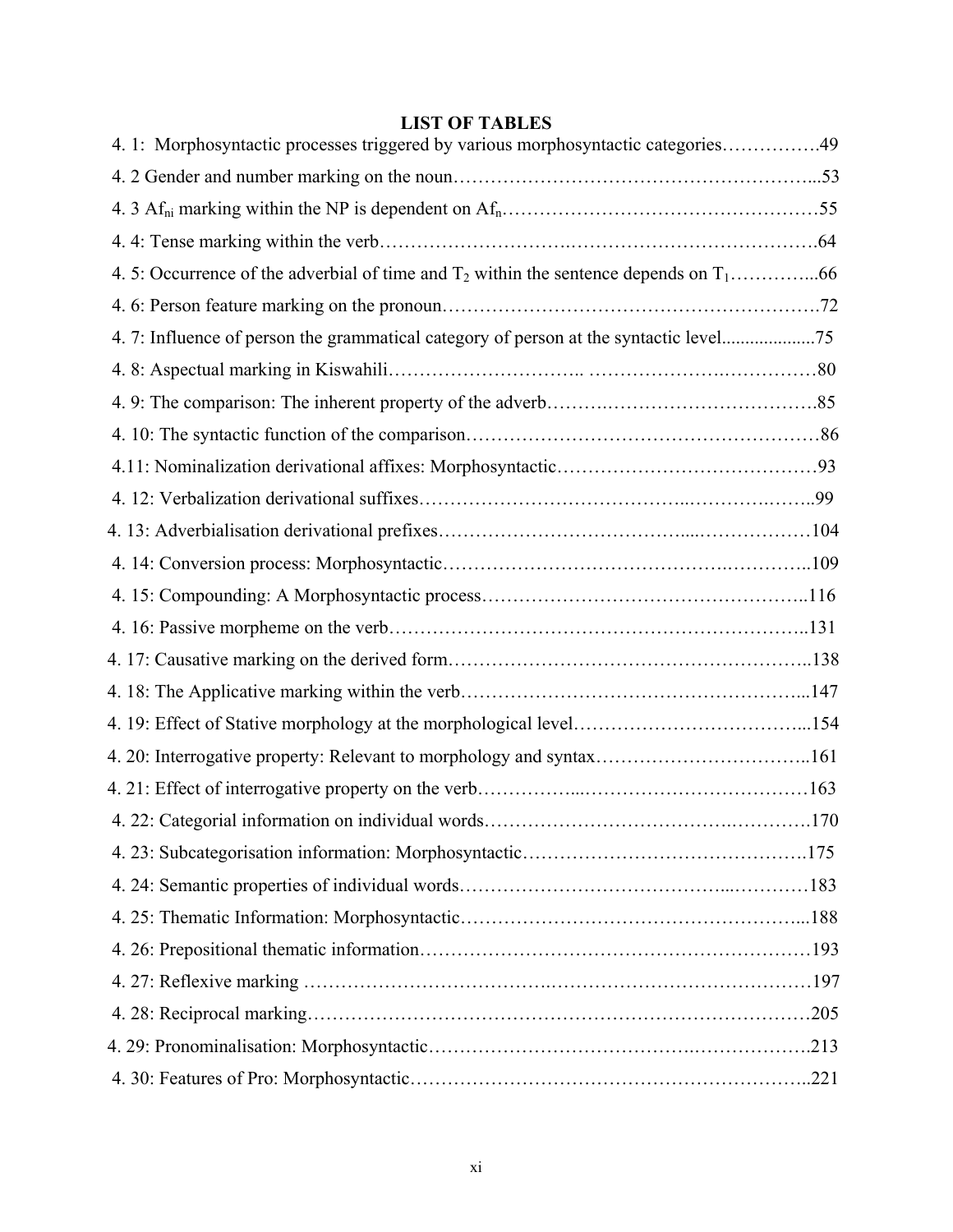|--|--|--|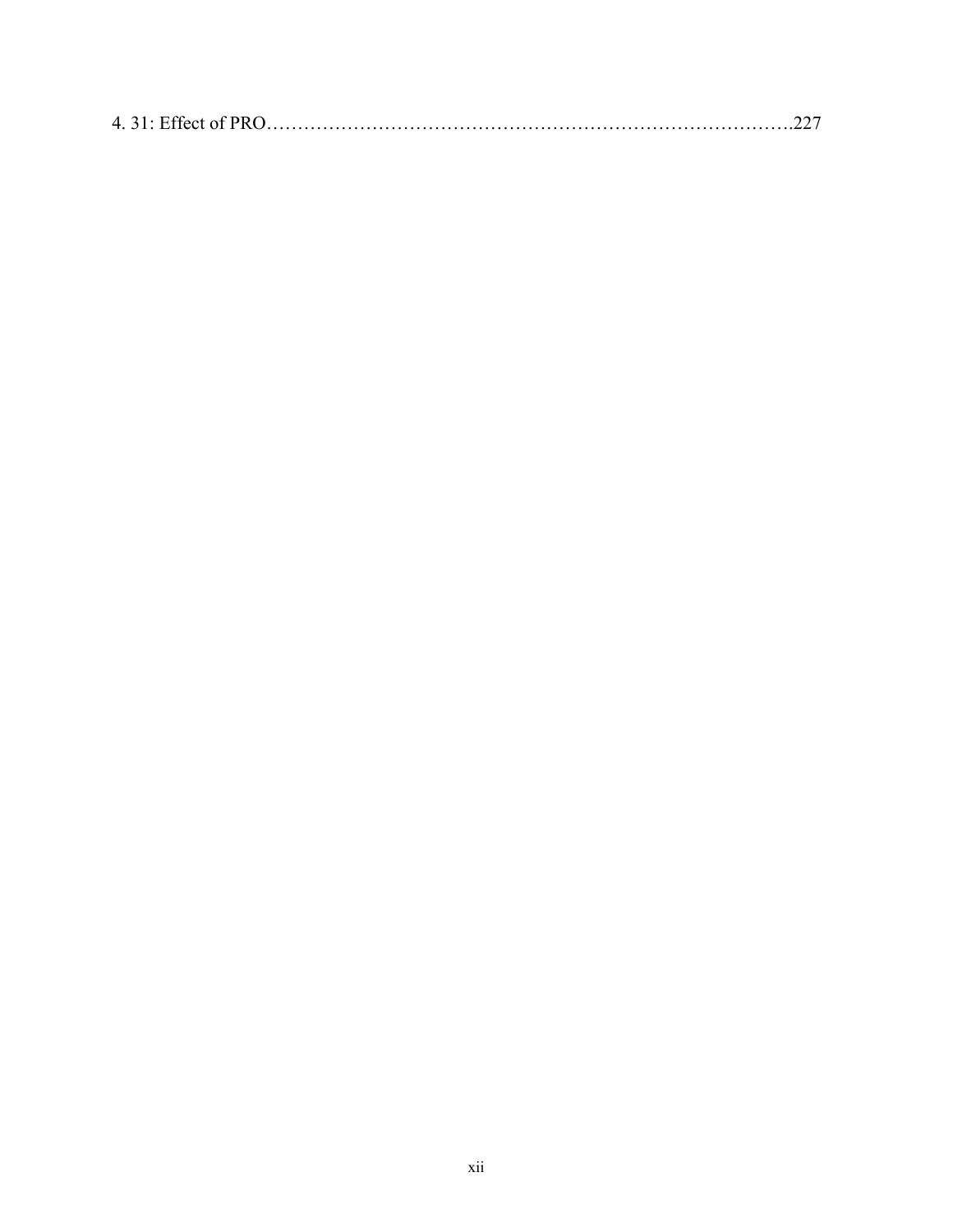| Af                       | <b>KEY TO ABBREVIATIONS AND SYMBOLS</b><br>Affix           |
|--------------------------|------------------------------------------------------------|
| $Af_n$                   | Morphosyntactic feature on the noun                        |
| $Af_{ni}$                | Morphosyntactic feature marked on the other elements whose |
|                          | occurrence dependents on the head noun.                    |
| $Af_{1D}$                | Derivational affix                                         |
| $Af_{\varnothing}$       | Zero affix                                                 |
| <b>ADJP</b>              | Adjectival phrase                                          |
| <b>ADV</b>               | Adverb                                                     |
| <b>AGR</b>               | Agreement                                                  |
| AGRo                     | Object agreement marker                                    |
| <b>AGRs</b>              | Subject agreement marker                                   |
| <b>APPL</b>              | Applicative                                                |
| <b>ASP</b>               | Aspect                                                     |
| <b>AUX</b>               | Auxiliary                                                  |
| <b>BT</b>                | Binding theory                                             |
| $\mathcal{C}$            | Complementizer                                             |
| <b>CAUS</b>              | Causative                                                  |
| <b>COND</b>              | Conditional                                                |
| <b>CON</b>               | Conjunction                                                |
| <b>CONT</b>              | Contingent                                                 |
| <b>COP</b>               | Copular                                                    |
| CP                       | Complementizer phrase, a functional projection             |
| <b>DEM</b>               | Demonstrative pronoun                                      |
| <b>DER</b>               | Derivative                                                 |
| <b>DET</b>               | Determiner                                                 |
| $D-S$<br><b>ECP</b>      | Deep/ Underlying structure<br>Empty category principle     |
| EPP                      | Extended projection principle                              |
| <b>EST</b><br><b>FUT</b> | <b>Extended Standard Theory</b><br>Future tense            |
| GC                       | Governing category                                         |
| <b>GEND</b>              | Gender                                                     |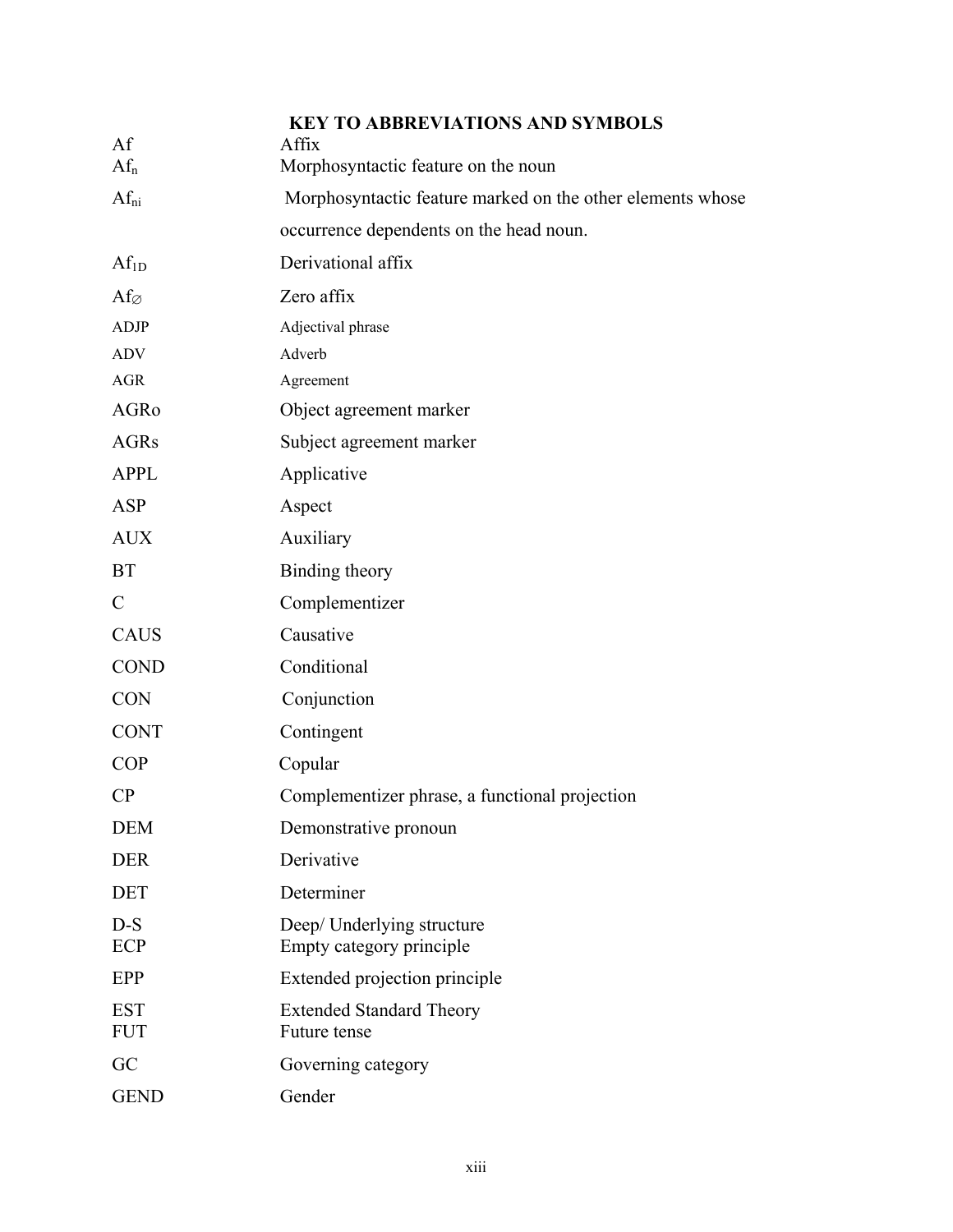| <b>GER</b>                 | Gerund                                       |
|----------------------------|----------------------------------------------|
| GT                         | Generative Theory                            |
| <b>HAB</b>                 | Habitual                                     |
| $\mathbf{I}'$              | Inflectional bar                             |
| <b>IMPERF</b>              | <b>Imperfective Aspect</b>                   |
| <b>INDEF</b><br><b>INF</b> | Indefinite pronoun<br>Infinitive             |
| <b>INFL</b>                | Inflection                                   |
| <b>INT</b>                 | Intensifier                                  |
| <b>INTER</b>               | Interrogative                                |
| IP                         | Inflectional phrase                          |
| KMS1                       | First Year Kiswahili Masters students        |
| KMS2                       | Second Year Kiswahili Masters students       |
| KUS4                       | Fourth Year Kiswahili Undergraduate students |
| L1                         | Level of word                                |
| L2                         | Level of sentence                            |
| L <sub>3</sub>             | Level of rules                               |
| L4                         | Representational level                       |
| LD                         | Local domain                                 |
| LG                         | Logical form                                 |
| N                          | Noun                                         |
| $N_1$                      | First noun                                   |
| N <sub>2</sub>             | Second noun                                  |
| $N_{ACC}$                  | Noun marked for Accusative case              |
| $N_{C}$                    | Compound noun                                |
| <b>NCONCR</b>              | Concrete noun                                |
| <b>NINTER</b>              | Interrogative pronoun                        |
| $N_N$                      | New noun                                     |
| $N_{\rm NI}$               | First new NP                                 |
| $N_{N2}$                   | Second new NP                                |
| $N_{NOM}$                  | Noun marked for Nominative case              |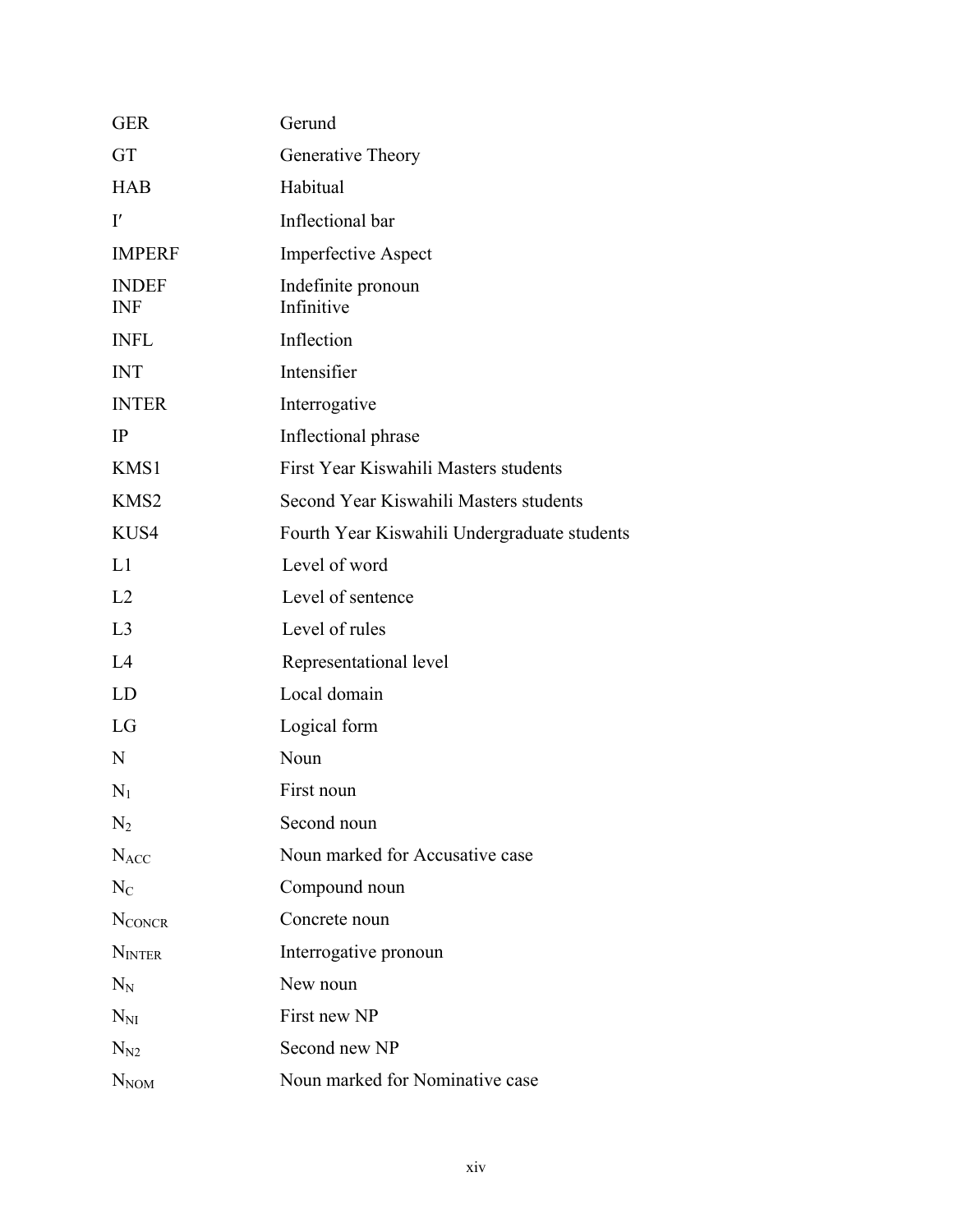| <b>NEG</b>          | Negation                                                            |
|---------------------|---------------------------------------------------------------------|
| <b>NOM</b>          | Nominative case                                                     |
| NP<br><b>NUM</b>    | Noun phrase<br>Numeral                                              |
| <b>OBJ</b>          | Object                                                              |
| $\mathbf{P}$        | Preposition                                                         |
| <b>PASS</b>         | Passive                                                             |
| <b>PAST</b>         | Past tense                                                          |
| <b>PERFT</b>        | Perfective Aspect (denotes an action that is complete)              |
| PL                  | Plural                                                              |
| <b>POSTP</b>        | Post positional phrase                                              |
| <b>PP</b>           | Prepositional phrase                                                |
| <b>PRES</b>         | Present tense                                                       |
| Pro                 | Non-overt NP, whose interpretation is like that of an overt pronoun |
| <b>PRO</b>          | Non-overt subject of infinitival clauses.                           |
| <b>PRON</b>         | Pronoun                                                             |
| <b>PSR</b>          | Phrase Structure Rule                                               |
| Q                   | Quantifier                                                          |
| $\mathbf{R}$        | Root                                                                |
| $(R_1 + R_2)_C$     | Compound word                                                       |
| $(R_1 + R_2)_{IDM}$ | Idiom word                                                          |
| <b>REC</b>          | Reciprocal pronoun                                                  |
| <b>REFL</b>         | Reflexive pronoun                                                   |
| <b>REL</b>          | Relative pronoun                                                    |
| S                   | Sentence                                                            |
| SG                  | Singular                                                            |
| <b>SPEC</b>         | Specifier                                                           |
| <b>STAT</b>         | Stative                                                             |
| $S-S$               | Surface structure                                                   |
| T                   | Tense                                                               |
| <b>TG</b>           | <b>Transformational Grammar</b>                                     |
| T.G.G               | <b>Transformational Generative Grammar</b>                          |
|                     |                                                                     |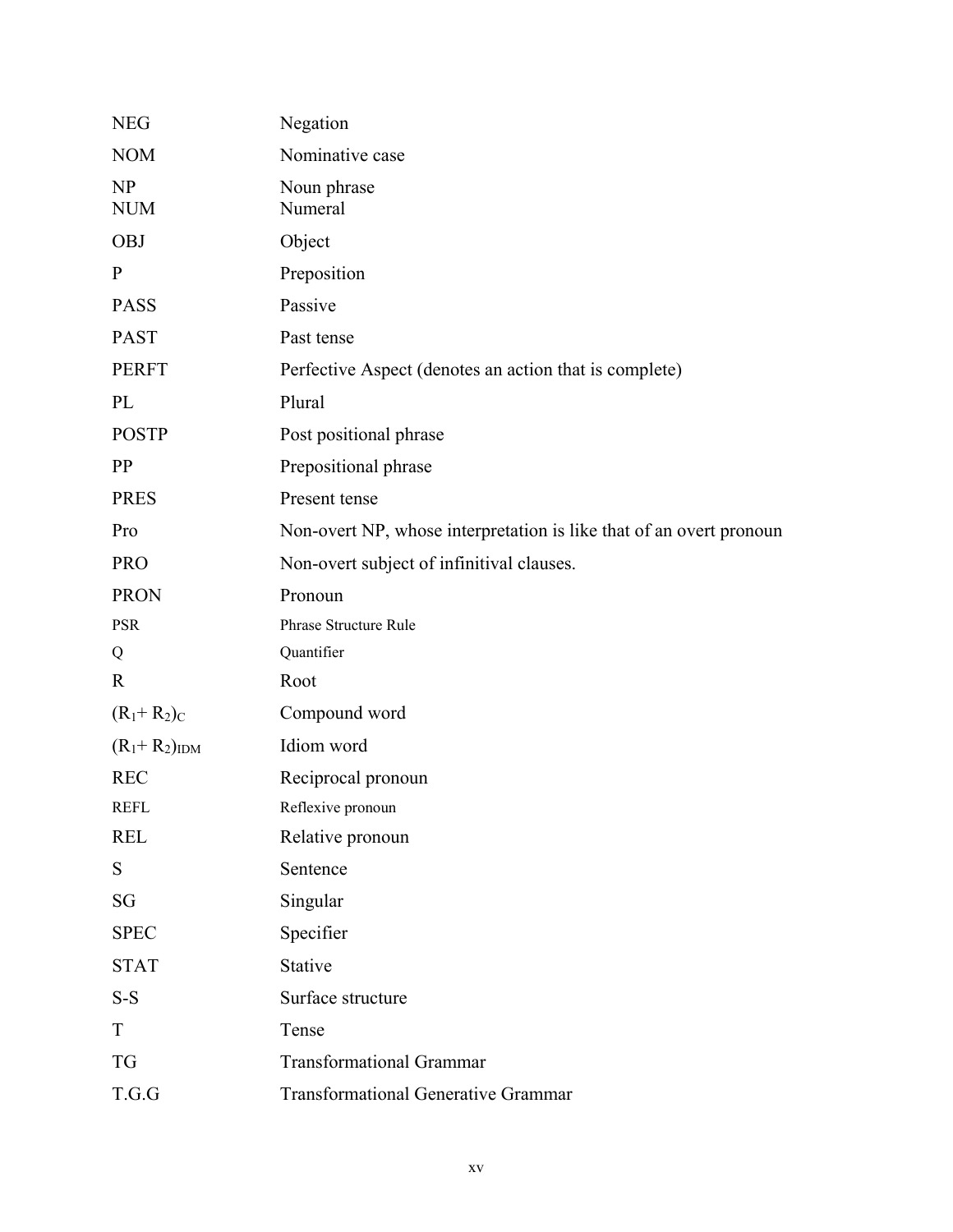| <b>TR</b>         | <b>Transformational rule</b>                |
|-------------------|---------------------------------------------|
| <b>TUKI</b>       | Taasisi ya Uchunguzi wa Kiswahili           |
| $t_i$             | First trace                                 |
| $t_{i}$           | Second trace                                |
| $t_{k}$           | Third trace                                 |
| <b>UG</b>         | Universal Grammar                           |
| V                 | Verb                                        |
| <b>VP</b>         | Verb Phrase                                 |
| <b>VAPPL</b>      | Applied verb                                |
| $V_{CAUS}$        | Causative verb                              |
| V <sub>STST</sub> | Stative verb                                |
| VP <sub>IDM</sub> | Idiomized verb                              |
| <b>VS</b>         | Verbal suffix                               |
| $V_{\text{DTR}}$  | Ditransitive verb, takes two complements    |
| V <sub>INTR</sub> | Intransitive verb, takes no complement      |
| $V_{MTR}$         | Monotransitive verb, takes one complements  |
| V <sub>TRIT</sub> | Tritransitive verb, takes three complements |
| 1                 | First person                                |
| $\overline{2}$    | Second person                               |
| 3                 | Third person                                |
| Θ                 | Theta role                                  |
| *                 | Ill-formed                                  |
| ļ                 | Semantically anomalous                      |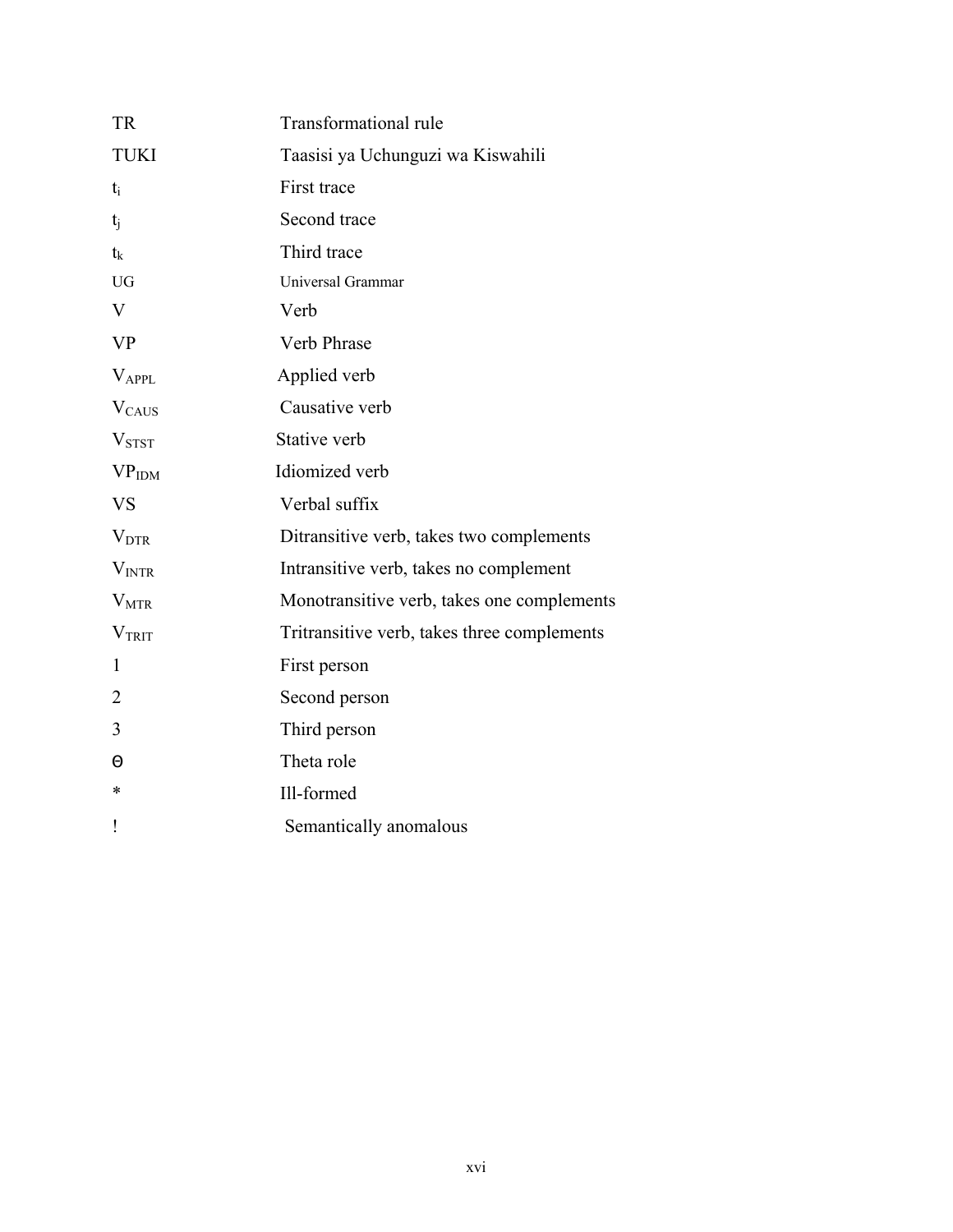### **CHAPTER ONE**

### **INTRODUCTION**

#### **1. 1 Background to the Problem.**

 Most of the work that has been done by linguists on the subject of Morphology-syntax interface has been based mainly on the Indo-European languages (Grim Shaw, 1986; Corbet, 1987 and Baker, 1985a & 1985b). Likewise, the transformational generative approach to the study of Kiswahili morphosyntax has not been extensively applied. However, it is important to appreciate the fact that there is a lot that has been done by linguists on aspects discussed in this thesis. This is especially so with regard to studies carried out on other Bantu languages, which are related to Kiswahili (see Abdulaziz, 1970; Christe, 1973; Wald 1973; Vitale, 1981; Baya, 1993; Mukuthuria 1997; Wambua, 1999; Mgullu, 1999; Mwangi, 2001 and Kioko, 2005).

 The transformational generative model is the theory of grammar that was developed by Noam Chomsky. In his publication of (1965), '*Aspect of the theory of Syntax*' (or simply *Aspect*), his aim was to make an improvement on the Syntactic theory whose emphasis had been on making explicit formal statements of rules , specifically, the phrase structure rules or the re-write rules. The main purpose of the syntactic theory had been to formulate a grammar that would allow an infinite number of well-formed constructions and not the ill-formed ones. This was in the early version of the transformational generative grammar presented in Chomsky's (1957) book '*The Syntactic Structures'*.

 Before its development, most linguists used the traditional approach in the study of language. Unlike the transformational generative grammarians, traditional grammarians' emphasis was on making grammatical analysis without giving an account. The development of the Chomskian generative approach in the field of linguistics became one of the most influential theories of the 20th Century. Despite the fact that the theory has had reactions from different authorities, it remains to be an influential theory that has been widely adapted by linguists in the study of different languages, especially those of Indo-European origin. Likewise, this theory has been widely used in the study of human language as a whole, especially in the search for the Universal Grammar (UG) (Chomsky, 1957; Radford, 1988; Haegeman, 1991 & 1992; and Culicover, 1997).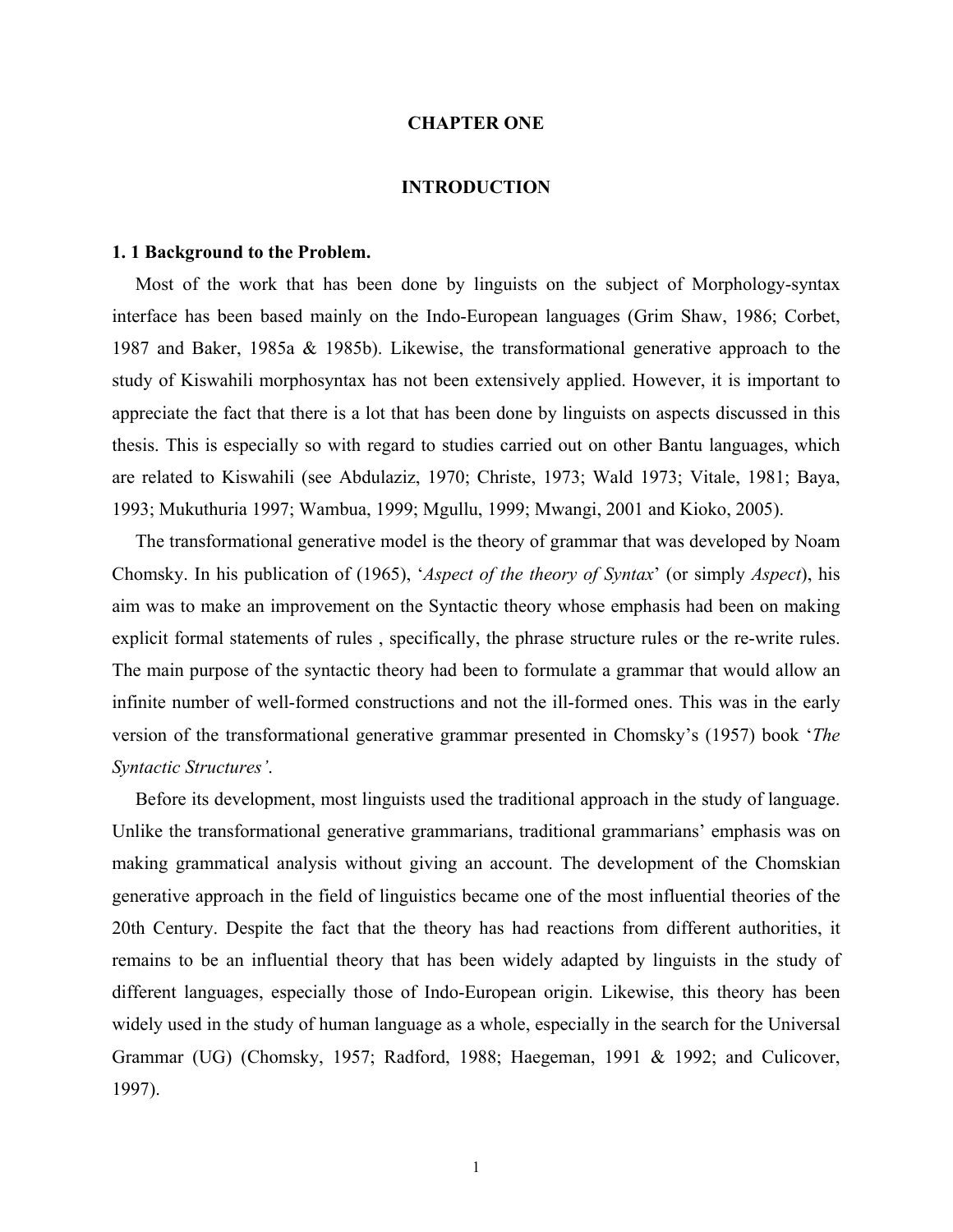Contrary to the above, the study of the Kiswahili structure has in most cases been based on the traditional approach. This is the approach that was mainly used by missionaries, anthropologists, explorers as well as some linguists. The traditional approach is seen in the grammar of the eighteenth, nineteenth and early twentieth centuries, which were mainly descriptive in methodology, with emphasis on the phonological and morphological aspects of language and much less on the syntax or its interaction with other language levels. Furthermore, the traditional approach does not make use of linguistic research into actual usage of language, neither is a systematic analyses of data made. Instead emphasis is on making grammatical analysis. The Chomskian transformational generative theory, on the contrary, goes beyond grammatical analysis. This study has used this model in analysing morphology- syntax interface in Kiswahili. Based on this model, both descriptive and explanatory adequacy has been achieved.

 The study therefore aimed at establishing the morphosyntactic processes that occur in Kiswahili. In order to do this, we analysed data at the morphological and syntactic level. The established morphosyntactic processes were then accounted for using morphosyntactic categories that trigger their occurrence and finally, specific morphosyntactic statements and rules were established based on these processes. We then represented the established morphosyntactic structures on phrase markers. This approach to the study of morphology-syntax interface has made it possible to reveal the internalized linguistic knowledge (competence) of the speaker of the language (in this case Kiswahili). In this study, our emphasis is directed towards Kiswahili since not so much work has been done on the area of morphology-syntax interface, based on the transformational generative theory; and yet Kiswahili is an important language to its native speakers, learners and even teachers.

 So, basically, the study has shown the morphosyntactic processes that occur in Kiswahili. The processes that we have established are those that involve inflectional morphology, classchanging word formation processes, non-class-changing word formation processes, lexical information and those that involve anaphoric relations. The study has shown that these processes are triggered by grammatical categories, class-changing derivational affixes as well as conversion, compounding and idiomization processes; class non-changing derivational affixes, lexical information and specific morphosyntactic features or properties of overt and non-overt NPs. In the study, we have shown that these categories have morphological and syntactic relevance in Kiswahili.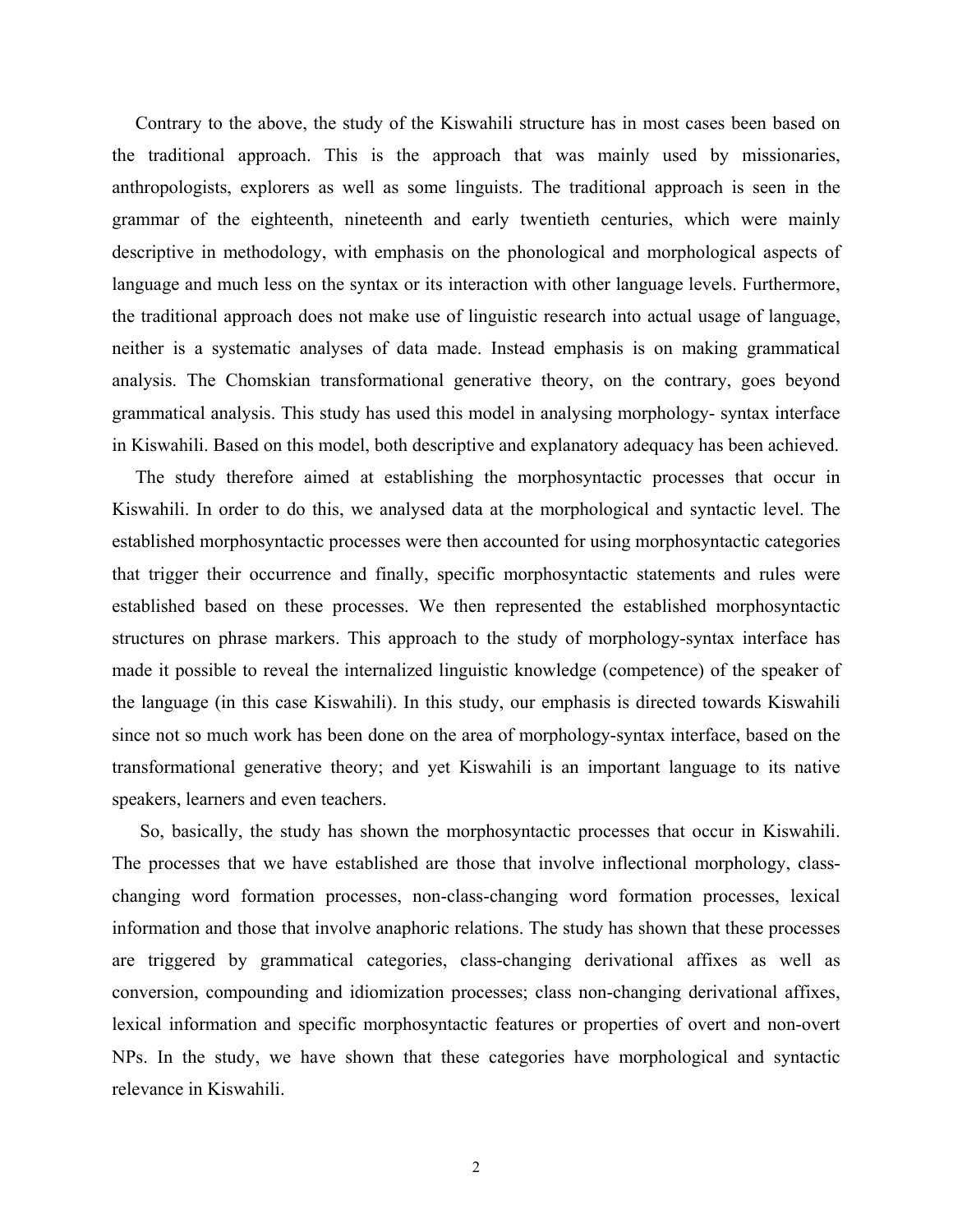Before we proceed, it is important that we analyse the Kiswahili verbal structure because it is a very significant linguistic element; it is the one that carries a vast amount of information within a given structure. In Kiswahili, every verb (with the exception of the verb *njoo* 'come') can occur with a number of prefixes and suffixes, although no one construction can occur with all of them. Given that almost all the morphosyntactic categories that we have analysed in this study act on the verb at the morphological level (with a few exceptions), which in turn influences the entire sentence structure, it is important to give an analysis of the Kiswahili verbal structure.

 Like many Bantu languages, Kiswahili is a right-branching language with the basic sentence structure being SVO. However, deviation from the norm can occur where there is topicalisation or some other form of emphasis in the structure. The word structure of Kiswahili follows the CVCV pattern. Being an agglutinating language (with a few exception), each morpheme is used to express a particular grammatical meaning in a one-to one way. Consequently, the Kiswahili verbal structure takes the following pattern:

(i) The negation marker is the element that occupies the left- most position within the verb structure. In the Universal grammar, negation is regarded as an element within IP. Specifically, in Kiswahili it combines with the AGRs, and the tense maker (T) to form INFL. No other element can occur before the negative marker in Kiswahili as shown below:

C2 (84)  $Ha - \phi - \phi - \text{la}$ - lal- i. C2 (84) (i)  $Si - \phi - \phi - \text{la}$ - lal- i. NEG- AGRs- PRES- sleep- VS NEG- ARGs- PRES- sleep- VS 'He/ she is not asleep' 'I am not asleep.'

C2 (84) (ii) *Ha*- tu- ta- lal- a. NEG- AGRs- FUT- sleep- VS 'We won't sleep."

 The occurrence of the negation markers *ha-* and *si-* is dependant on the implied subject (either a noun or a pronoun). In the study, we have shown that the person feature of the implied subject has relevance to morphology and syntax. (*See section 4. 3.1. 1. 3*). Likewise, we have shown that the grammatical category of negation has morphological and syntactic consequences in Kiswahili. This is because, at the morphological level, the negation marker determines the structure and the meaning of the verb. When the negated word (verb) functions syntactically, the entire sentence is determined with regard to its syntactic structure as well as its meaning.

Within the verb structure, the subject pronominal marker (AGRs) occurs after the negation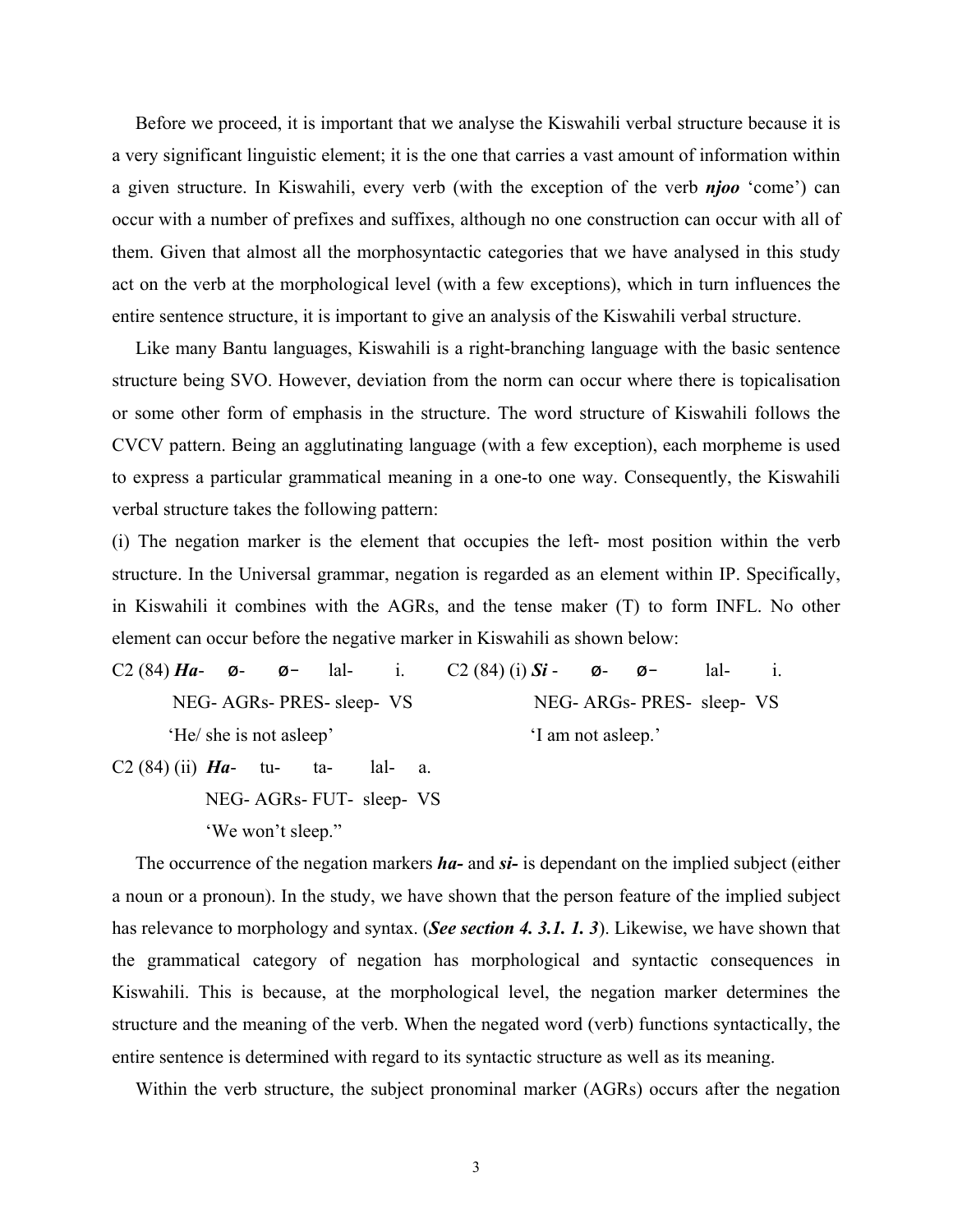marker in Kiswahili. In the study, we have shown that the occurrence of AGRs is dependant on the nature of the grammatical feature that is marked on the noun or the pronoun in the subject position. Specifically, it has been shown that the gender, number (and person) feature that is marked on the noun in the subject position percolates onto the verb and thereby it influences its structure with regard to the type of the pronominal marker to take. This verb feature (gender and number morpheme) has syntactic consequences (see *sections 4. 3. 1. 1. 1* and *4. 3. 1. 1. 3*). This is illustrated below:

- C2 (10) *Mimi ni* na- som- a. 1SG- POS (SG)- PROG- read- VS 'I am reading.'
- C2 (4)  $J\mathbf{i}$  no  $\mathbf{i}$  me- vunj- ik- a. GEND/SG- tooth GEND/SG- PERFT- break STAT- VS 'The tooth is broken.'

The two examples, that is, C2 (10)  $\&$  C2 (4) show the morphosyntactic effect of the person, gender and number feature on the verb. The structure of AGRs that is marked on the verb is determined by the features of gender, number and person that are marked on the noun or pronoun in the subject position. At the syntactic level, the influenced verb determines the entire sentence structure with regard to its form and the meaning.

 After the subject agreement marker (AGRs), follows the tense marker (T) within the verb structure in Kiswahili. We have shown in the study that the grammatical category of tense (T) is morphosyntactic. This is because the tense feature is pertinent to both morphology and syntax. Specifically, this feature is shown to determine the tense, the morphological structure and the meaning of the verb; and at the syntactic level, it is shown to influence the whole sentence with regard to its syntactic structure as well as its tense (*see section 4. 3. 1. 1. 2*). Below is an illustration:

C2 (7) Ki- ti ki-  $\mathbf{i}$ - cho- vunj- ik- a jana ni ch- angu. GEND/ SG- chair AGRs- PAST- REL- break- STAT- VS yesterday is AGR- POSS 'The chair that broke yesterday is mine.'

 The relative pronoun comes after the tense marker within the verb structure in Kiswahili. This is observed in C2 (7), where the relative marker *cho-* occurs after the tense marker *li-*. We have shown in the study (under gender and number as morphosyntactic categories (*see 4. 3. 1. 1. 1*)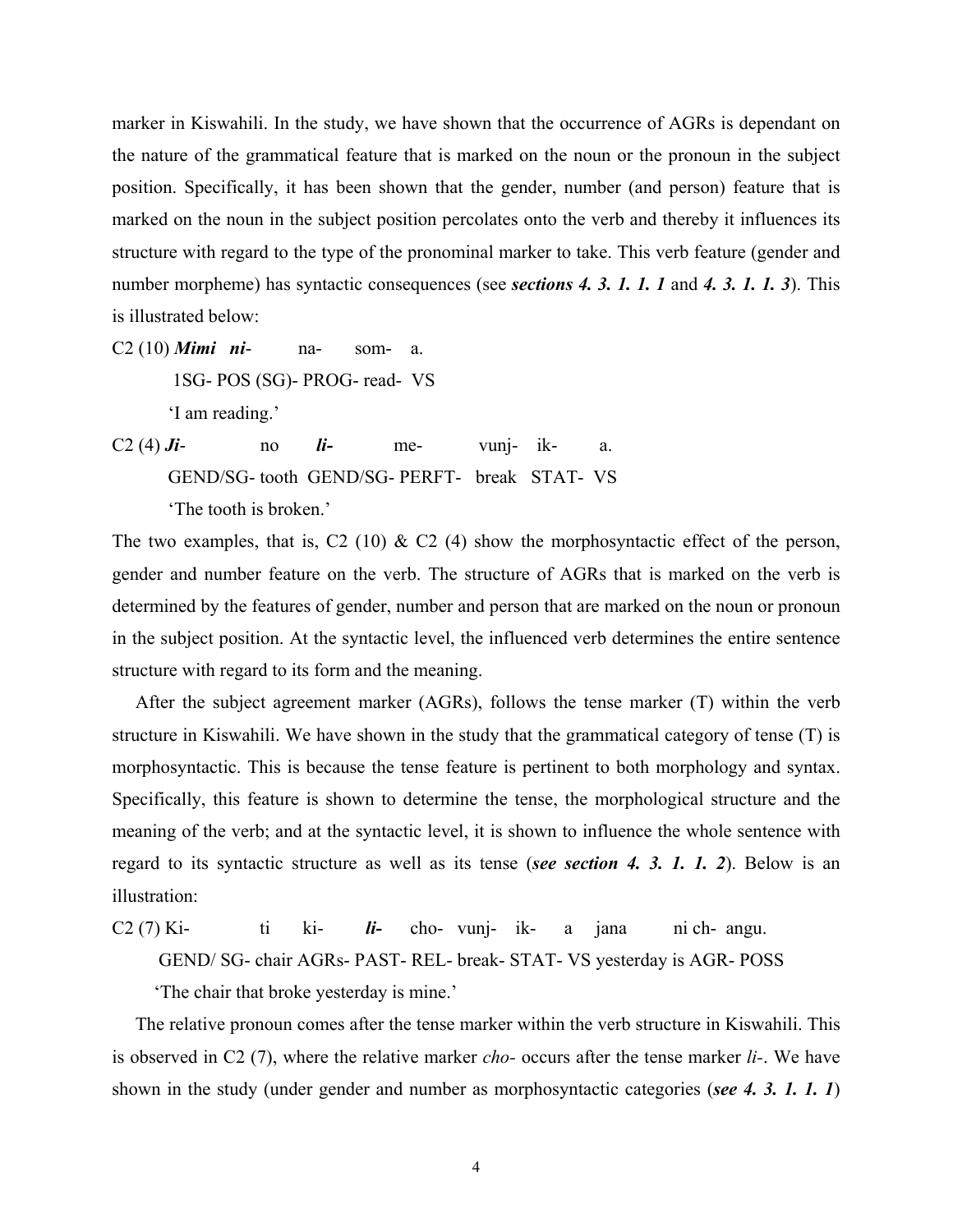that the gender and number feature determines the form of the relative marker that is to occur on the verb, and by so doing, the whole syntactic structure is affected. Specifically, the relative attachment rule copies the gender and number feature of the noun in the subject position onto the verb. Consequently, the relative marker tends to change in its form depending on the gender and the number properties that are marked on the noun in the subject position. This interdependence relationship is explained in terms of morphology-syntax interface that is triggered by the gender and number morpheme.

 After the relative pronoun come both the object agreement marker (AGRo) and the reflexive marker (REFL). The two occupy the same morphological position within the verb structure; that is, each one of them occurs between the relative marker and the verb stem. Object markers are obligatorily marked on verbs that occur with objects that denote animates. In the study, we have shown that it is the gender and number category of the noun in the object position that motivates the occurrence of AGRo. In other words, its features (those of AGRo) are based on those of the noun or pronoun in the object position and the same features are born by PRO in object controlled structures (see *section 4. 3. 1. 5. 4*) as below:

C2 (95) Mama a- li- *ye- m-* zuia *m- totoi* [*PROi ku*- lala ni huyu]. Mother AGRs- PAST- REL- AGRo- forbid SG- child INF- sleep AUX DEM 'This is the mother who forbade the child to sleep.'

Apart from the AGRo, the reflexive marker also occurs in this same morphological position in Kiswahili. In the study, we have analysed the reflexive marker as a morphosyntactic feature that has morphological and syntactic consequences (see *section 4. 3. 1. 5.1. 1* for the discussion). Below is an illustration:

C2 (105) S-S Yohana<sub>i</sub> a- na-  $\ddot{\mathbf{i}}$ <sub>i</sub>- pend- a. John AGRs- PROG- REFL- love- VS 'John loves himself.'

 After the AGRo / REFL, is the verbal root. In Kiswahili, it either occurs between the object agreement marker and the verbal suffix, between the reflexive marker and the verbal suffix or in any other position between the negation marker and the verbal suffix. This is because most of the affixes are optional. Kiswahili has a few monosyllabic verbs like *kula* 'to eat' which consists of only one consonant *-l-,* though most of the time the infinitival marker *ku-* is retained as part of the verb construction. In the study, we have shown that the verbal root is the element that is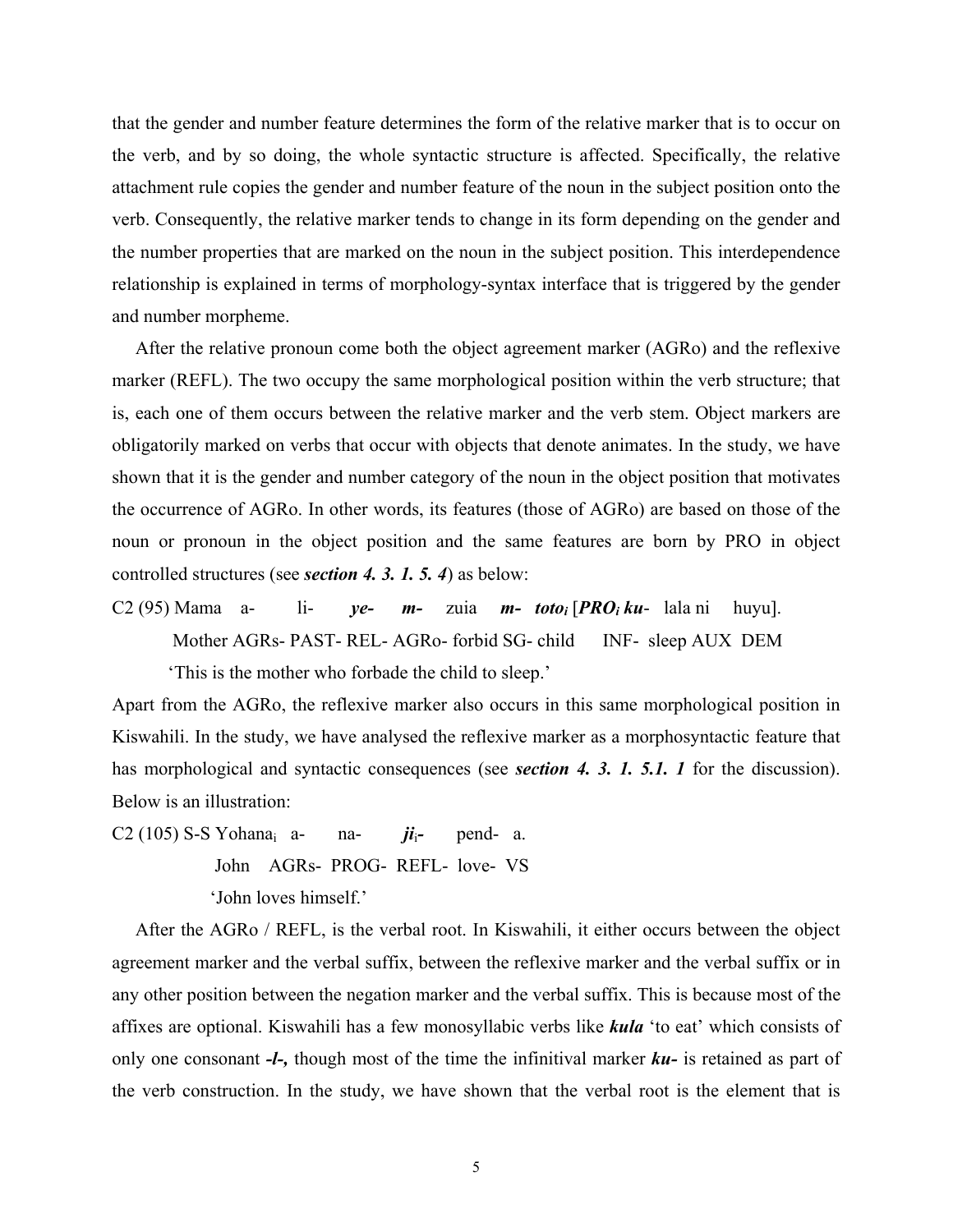affected by morphosyntactic categories at the morphological level, especially those that act on the verb (since we are considering the verbal structure). At the syntactic level, the affected root is shown to influence the entire syntactic structure with regard to the type of linguistic elements that are to occur in the syntactic structure and their distribution. This brings about morphologysyntax interface. Below are examples of verbal roots:

| A2 (75) gong- a. | $A2(74)$ <i>lal</i> - a |  |
|------------------|-------------------------|--|
| knock- VS        | sleep-VS                |  |
| 'Knock.'         | 'Sleep.'                |  |

 After the verbal root, which is the point of reference, are other morphological positions. According to (Chai 2002: 92), these positions are occupied by extensions or other suffixes. Verbal extensions are optional suffixes that give different shades of the meaning. Some of them can co-occur within the verb structure. In Kiswahili, six different morphological elements occur after the verbal root. All these have been analysed in the study, especially under the class nonchanging word formation processes and also under anaphoric relations (see *sections (4. 3. 1. 3)*  and *(4. 3. 1. 5)*; they include the passive, the causative, the applicative, the stative and the reciprocal marker.

 All the morphosyntactic morphemes that trigger morphology-syntax interface in the structures that involve class non-changing word formation processes (with the exception of the interrogative pronoun) occur after the verbal root and all of them have been analysed in the study. Likewise, the reciprocal morpheme that has been analysed in the study under anaphoric relations occurs after the verbal root. We give a brief explanation of each below:

(a) *The applicative morphemes* -*i/e-, -li/le-*. These morphemes are inserted between the verbal root and the other suffixes. In the study, these class non-changing derivational morphemes are shown to have relevance to morphology and syntax (*see section 4. 3. 1. 3. 3.* for the discussion). It is the structure of the penultimate vowel on the base form of the verb that determines the form of the applicative morpheme to occur. This ensures vowel harmony within the verbal structure.

 The applicative marker *-i*- or *-li-* is used if the penultimate vowel on the base form of the verb is either -*i-, -u-,* or *-a-* as in:

| A2 (106) (i) kat- a | $A2(106)$ kat- <i>i</i> - a |               |  |
|---------------------|-----------------------------|---------------|--|
| cut-VS              |                             | cut- APPL- VS |  |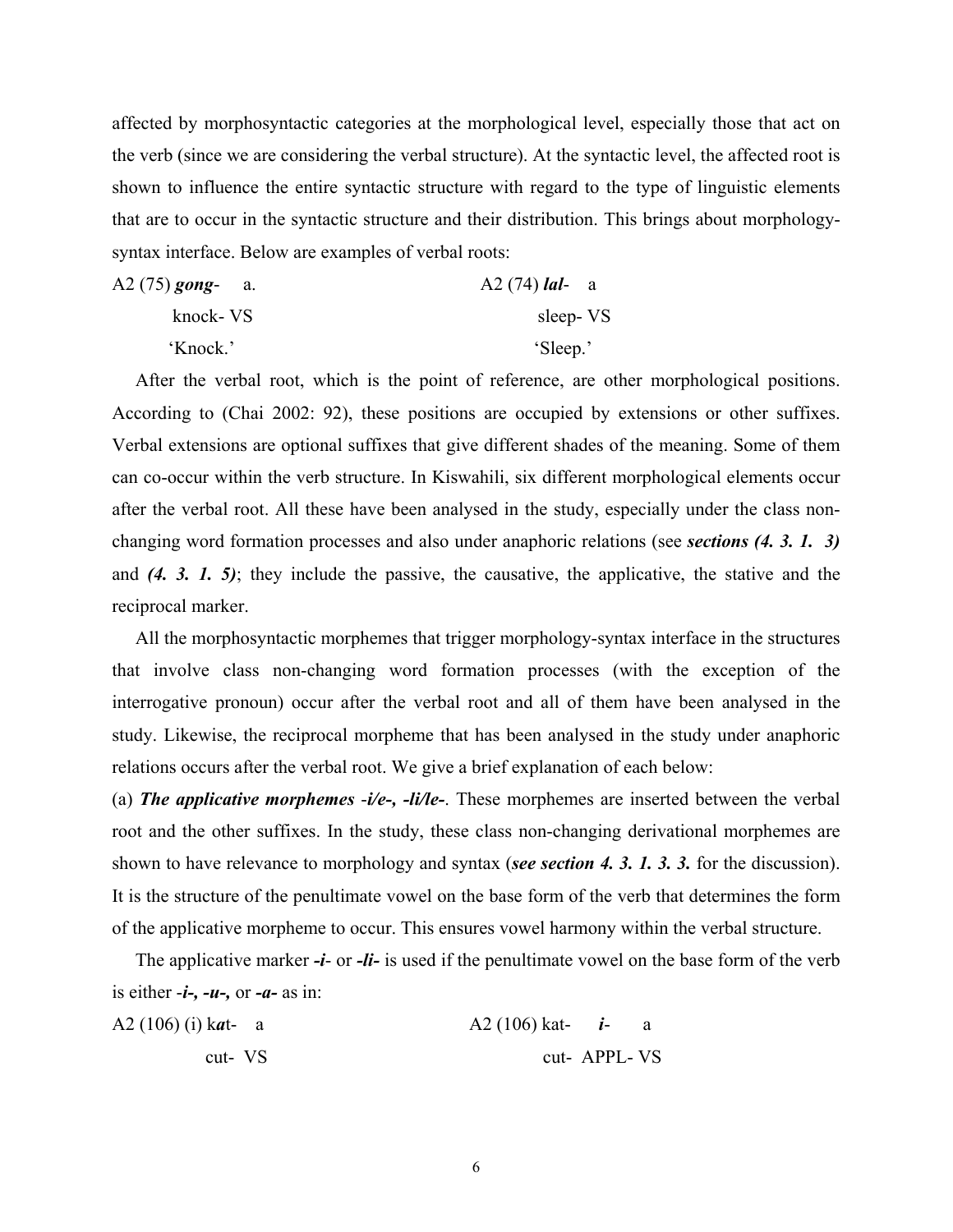'cut '  $\cdot$  'cut for'

On the other hand, the applicative marker *-e-* or *-le-* occurs if the penultimate vowel on the base form of the verb is either *-e-* or *-o-* as in:

| A2 $(107)$ (i) som- a. | A2 $(107)$ som- e- |  |
|------------------------|--------------------|--|
| read VS                | read- APPL- VS     |  |
| read '                 | read for.'         |  |

(b)*The passive marker -w-* also occurs after the verbal root. In the study, the passive marker is shown to be morphosyntactic; it triggers morphology-syntax interface in Kiswahili (*see section 4. 3. 1. 30. 1*). It occurs between the verbal root and the verbal suffix as in:

| A2 (92) (i) on- a | A2 (92) on- $w$ - a |              |
|-------------------|---------------------|--------------|
| see-VS            |                     | see- PASS-VS |
| 'see'             | be seen'            |              |

(c) *The causative markers -ish/esh-, -iz/ez-* also occur between the verbal root and the verbal suffix. The morpheme *-ish-* or -iz- occurs if the penultimate vowel on the base form is either *-a-,* -*i-,* or *-u-;* while the morpheme -*esh-* or *-ez*- occur when the penultimate vowel is either *-e-* or *o-.* In the study, we have shown that the causative marker functions as a morphosyntactic morpheme that has morphological and syntactic relevance in Kiswahili (see *section 4. 3. 1. 3. 2*  for the discussion). Below are illustrations:

| A2 $(97)$ $(i)$ pand- a  | A2 $(97)$ pand- ish-<br>a     |
|--------------------------|-------------------------------|
| climb-VS                 | climb-CAUS- VS                |
| 'climb.'                 | 'cause/ make to climb'        |
| A2 $(100)$ $(i)$ chez- a | A2 (100) chez- <i>esh</i> - a |
| Play- VS                 | CAUS- VS<br>play-             |
| 'play'                   | 'cause/ make to play'         |

 (d) *The stative marker -ik*/ *ek-* also occur between the verbal root and the verbal suffix. The morpheme *-ik-* or *-lik-* occurs if the penultimate vowel on the base form of the verb is *-i-, -u-,* or *-a-;* while the morphemes *-ek-* or *-lek-* occurs if the penultimate vowel on the base form is -*o-* or *-e-.* In the study, we have shown that the stative marker has relevance to morphology and syntax in Kiswahili (see *section 4. 3. 1. 3.4*); below are examples of the stative marking:

```
A2 (103) (i) chek- a A2 (103) chek- ek- a 
laugh- VS laugh- STAT- VS
```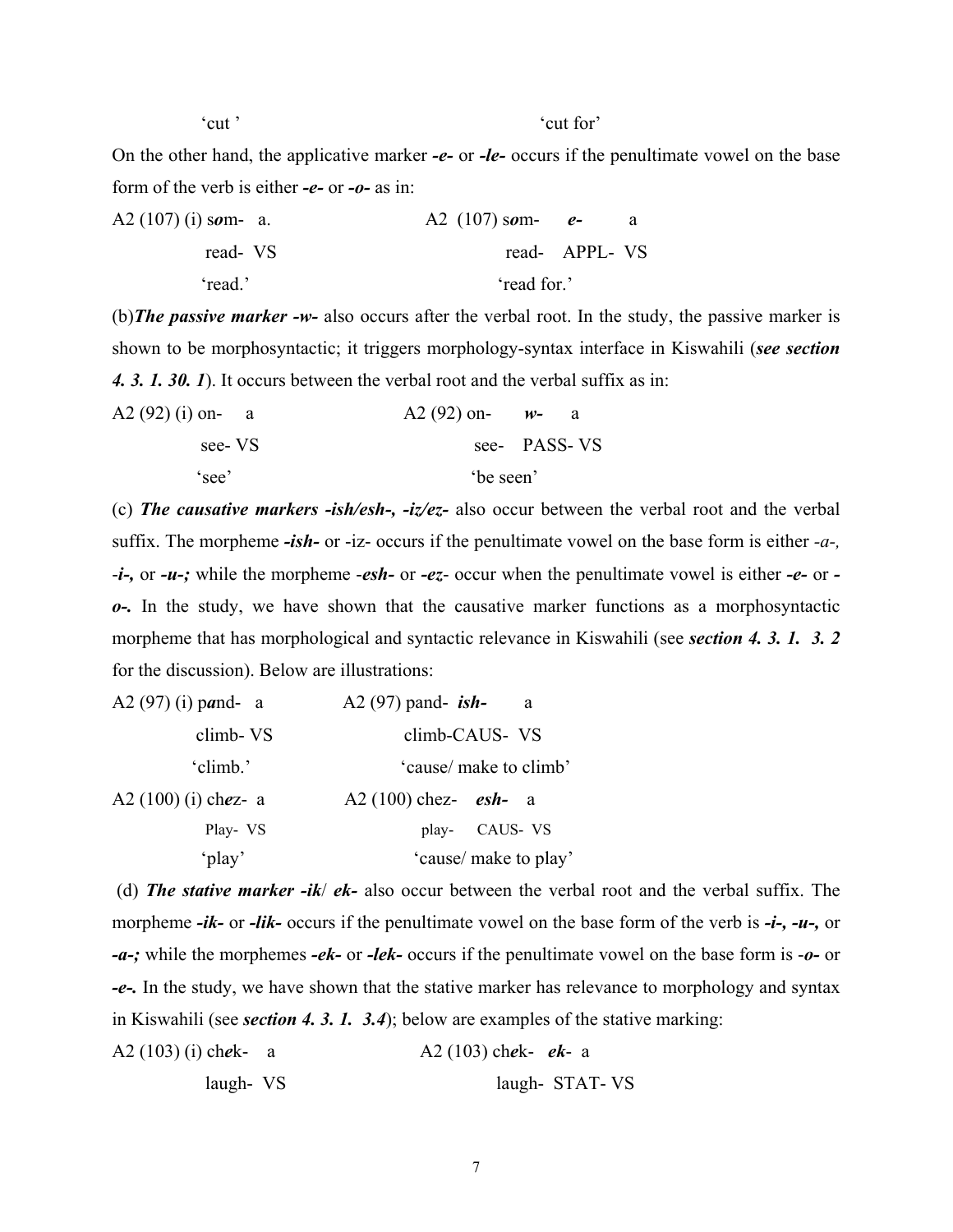| 'laugh.'              | 'laughable.'              |
|-----------------------|---------------------------|
| A2 $(105)$ (i) kul- a | A2 (105) l- <i>ik</i> - a |
| eat- VS               | eat-STAT-VS               |
| 'eat.'                | 'edible'                  |

 The morphosyntactic category of the reciprocal also occurs in the same morphological position; that is, between the verbal root and the verbal suffix. In the study, the *reciprocal marker -an-* has been shown to trigger morphology-syntax interface in Kiswahili (*see section 4. 3. 1. 5. 1. 2*). The following is an example of reciprocation:

| $A2(122)$ (i) pend- a | A2 (122) pend- $an-$ |  |
|-----------------------|----------------------|--|
| love- VS              | love- REC- VS        |  |
| 'love'                | 'love each other'    |  |

 The element that occurs after all the verbal extensions is the verbal suffix (VS), also referred to as the verbal ending. This is the suffix ending that occurs on all verbs in Kiswahili. Three types of verbal endings occur on the verb in Kiswahili, these are:

- (i) *-a* ending, which occurs on most verb forms in their indicative mood; including the infinitive as in imb*a* 'sing', kuimb*a* 'singing'
- *(ii) -i* ending is used on the negative present verb as in *siimbi* 'I am not singing'
- (iii) -e ending is used for the subjunctive constructions as well as for the imperative, which have an object marker as in *uimbe* 'you sing'

Below are examples:

| A2 (75) gong- $a$ . | A2 (74) lal- $a$ |
|---------------------|------------------|
| knock-VS            | sleep-VS         |
| 'knock'             | 'sleep'          |

C2 (84) Ha-  $\emptyset$ -  $\emptyset$ - lal- *i*.

NEG- 3SG- PRES- sleep- VS

'He/ she is not asleep.'

According to the transformational theory of grammar that we are using, when the transformational rule is applied on the verbal stem, the verbal suffix tends to move to the verbal final position, creating room for the derivational affix in question. Consequently, the verbal suffix ends up occurring last in almost all verbal structures.

As earlier mentioned, the verbal structure has been widely used to illustrate morphology-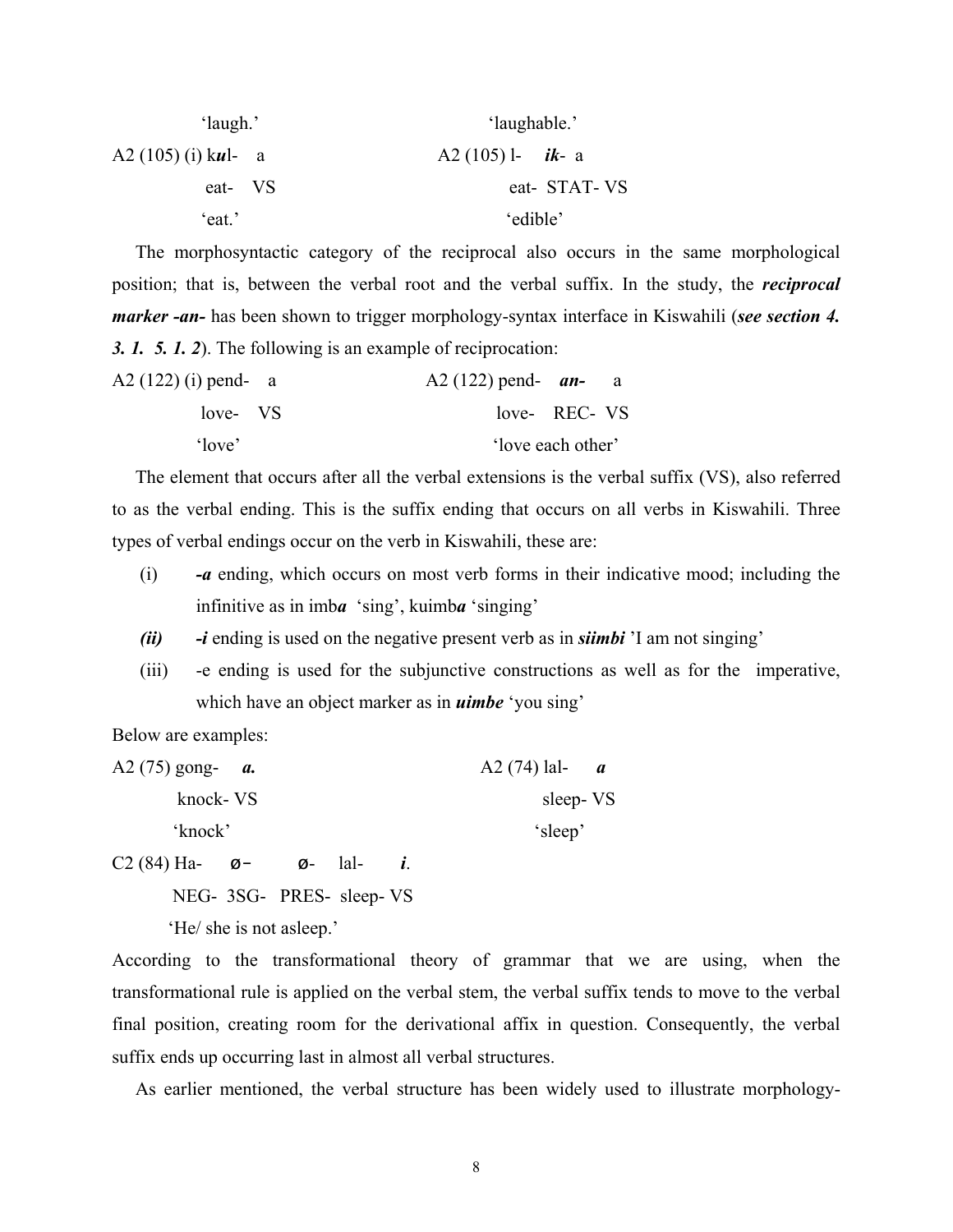syntax interface in this study. From the analysis given above, the Kiswahili verbal structure takes the following form:

## **NEG + AGRs + T/ ASP + REL + AGRo/ REFL+ Root + Vexts+ VS**

The verbal pattern given shows that the AGRo and the reflexive morpheme occur in the same morphological position in Kiswahili, so none precedes the other. Likewise, the tense and aspectual marker occupies the same morphological position. We also see that as much as all verbal extensions occur between the verbal root and the verbal suffix, there are those that cooccur within the verbal structure. For instance, when the Applicative and the reciprocal marker co-occur within the verbal structure, the former always precede the later as in *to-le-an*-a 'remove for each other'. On the other hand, the causative marker precedes the passive marker when the two co-occur within the verbal structure as in *a-msh-i-w-a* 'be woken up for'. The applicative can as well co-occur with the causative; in such a case, the former precedes the later as in *pig-ish-a* 'cause one to cook'. Likewise, the applicative precedes the stative when they co-occur within the verbal structure as in *poke-le-k-a* 'receivable'. Finally, the applicative morpheme precedes the passive marker as in *tolewa* 'be removed for'. From these examples it seems the applicative morpheme always precedes all the other verbal extensions in Kiswahili. This therefore means that during the verbal derivation, the applicative rule will always apply first before any other derivational rule applies.

 Apart from the analysis of the Kiswahili verbal structure, it is also important that we briefly mention the classification of nouns in Kiswahili. There is controversy over the classification of nouns in this language. Different authors have come up with different classification systems. Consequently, there is none that has been agreed upon. However, for purposes of this study, I have adapted Waihiga's (1999) classification, which uses the syntactic criterion of agreement to classify nouns into genders. This classification is based on the subject pronominal marker (AGRs) that occurs on the verb. They occur as below:

**1 & 21 a- wa- gender**: All animates belong to this gender; nouns take the pronominal marker *a*in the singular and *wa-* in the plural.

*1. Numbers (used for referential purposes) and the translation is mine, not the author's.*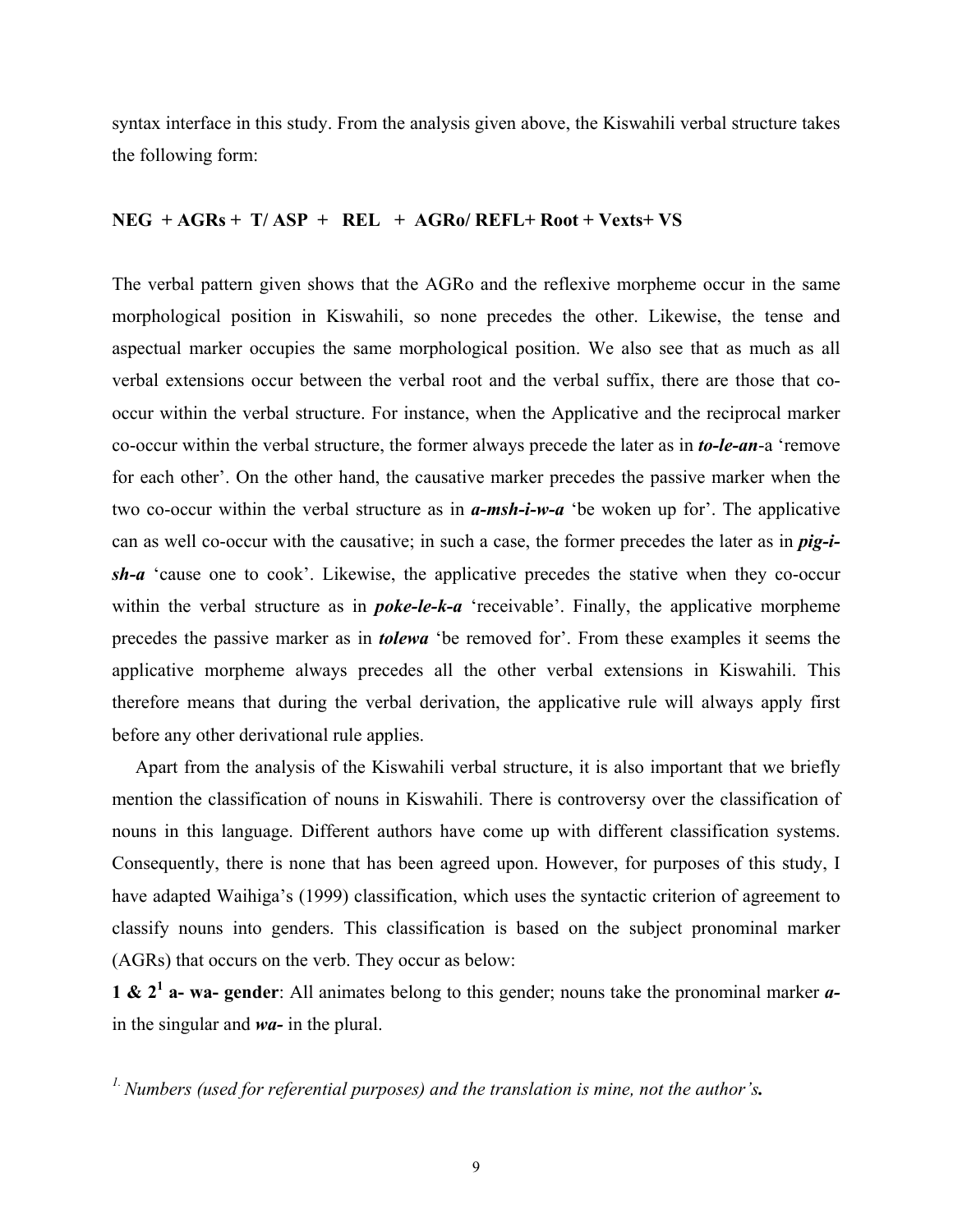**3 & 4 li- ya- gender**: They include a variety of nouns; those referring to the inanimate in general, those denoting fruits, body parts and plants. Such nouns take the pronominal marker *li*in singular and *ya-* in plural.

**5 & 6 u- ya- gender**: They include nouns that denote abstract things, whose subject agreement features are *u-* in singular and *ya-* in plural.

**7 & 8 ki- vi- gender**: Most non-living things are found in this gender. The nouns take the pronominal marker *ki-* in singular and *vi-* in plural.

**9 & 10 u- i- gender**: All nouns that are found in this gender refer to the inanimate. These include; nouns referring to parts of the body, those referring to things made from plants, those nouns that are derived from verbs and most abstract nouns are found in this gender. They take the pronominal marker *u-* in singular and *i-* in plural.

**11 & 12 i- zi-gender**: Most non-indigenous nouns are found in this gender. Kiswahili nouns that do not change their form in singular and plural are also found in this gender. All nouns that take the pronominal marker *i-* in singular and *zi-* in plural are in this gender.

**13 u- gender**: Abstract nouns that cannot be counted and that do not change form in plural and singular are found in this gender. These nouns take the pronominal marker *u-.*

**14 & 15 u- zi**- gender: Most nouns in this gender refer to non-living things; with a few referring to body parts. They take the pronominal marker *u*- and *zi-* in singular and plural respectively.

**16 ku- gender**: Verbal nouns are classified here. These are nouns derived from verbs by the affixation of the derivational affix *ku-.*

**17, 18 & 19 pa-/ ku-/ mu- gender***:* This is the locative class. The only noun that is found in this gender is *mahali/ pahalii* 'place'. The pronominal taken by this noun is either *pa-, ku-* or *mu- .*Whereas the affix *pa-* is used for specification, *ku-* is used for non-specification, while *mu-* is used for 'inside of'.

#### **1. 2 The Statement of the Problem**

 It is a fact that quite a number of linguists have carried out studies on the Kiswahili grammar based on the transformational generative grammar. However, most of the studies have handled morphology and syntax independently<sup>2</sup>, with the exception of Vitale (1981).

*2. Christe, 1973; Wald 1973; Kapinga, 1983, Baya 1993.*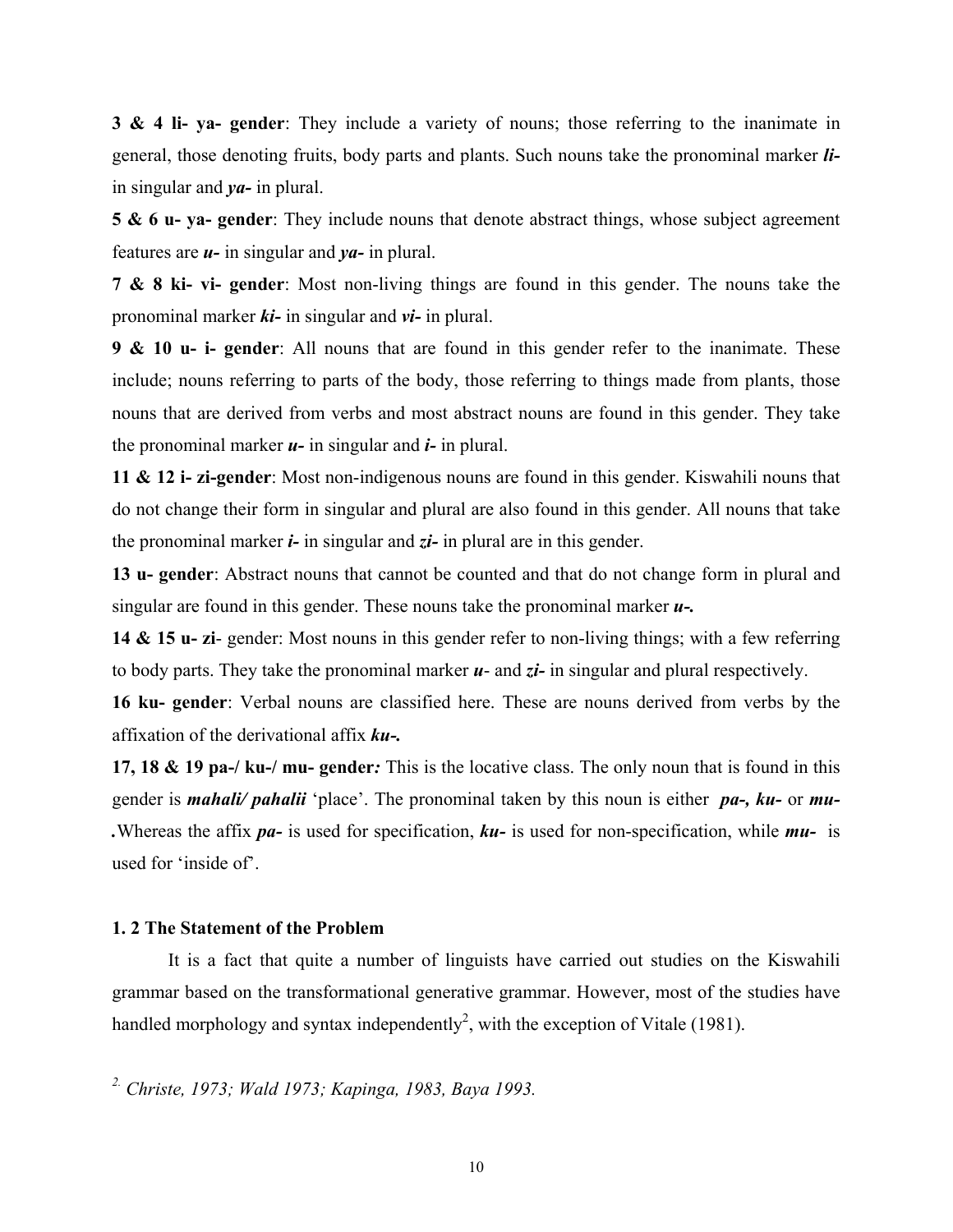Likewise, there are a number of linguists that have carried out studies on other African languages and especially, on Bantu languages that are related to Kiswahili, using the transformational generative approach. This study focuses on those areas of morphology-syntax interface in Kiswahili that have not been dealt with in the previous studies using the transformational generative theory.

 In applying the transformational generative theory, we intent to establish whether this theory effectively handles the morphosyntactic processes that occur in Kiswahili. Consequently, we have applied the theory in the analysis of the grammatical categories of inflectional morphology, the class-changing word formation processes, the class non- changing word formation processes, lexical information and structures that involve anaphoric relations.

#### **1. 3 Objectives**

The study objectives were:

1. To establish the morphosyntactic processes that occur in Kiswahili.

2. To account for the morphosyntactic processes established in (1) in terms of the

morphosyntactic categories that trigger their occurrence.

3. To establish the morphosyntactic rules in Kiswahili based on the transformational generative theory.

## **1. 4 Research Questions**

1. What are the morphosyntactic processes that occur in Kiswahili?

- 2. What triggers the processes in (1) above?
- 3. What are the morphosyntactic rules in Kiswahili?

#### **1. 5 Justification of the Study**

 The study was undertaken in order to reach a better understanding of the morphosyntactic processes that occur in Kiswahili, the elements that trigger their occurrence and rules that describe them. Such an understanding is significant since morphology and syntax are part of what constitutes the core of the grammar of every human language. Based on the transformational generative theory, which has not been extensively applied in the study of Kiswahili (Cf. Maw, 1969; Mbaabu, 1985; and Mohammed, 1986), we have analysed data at the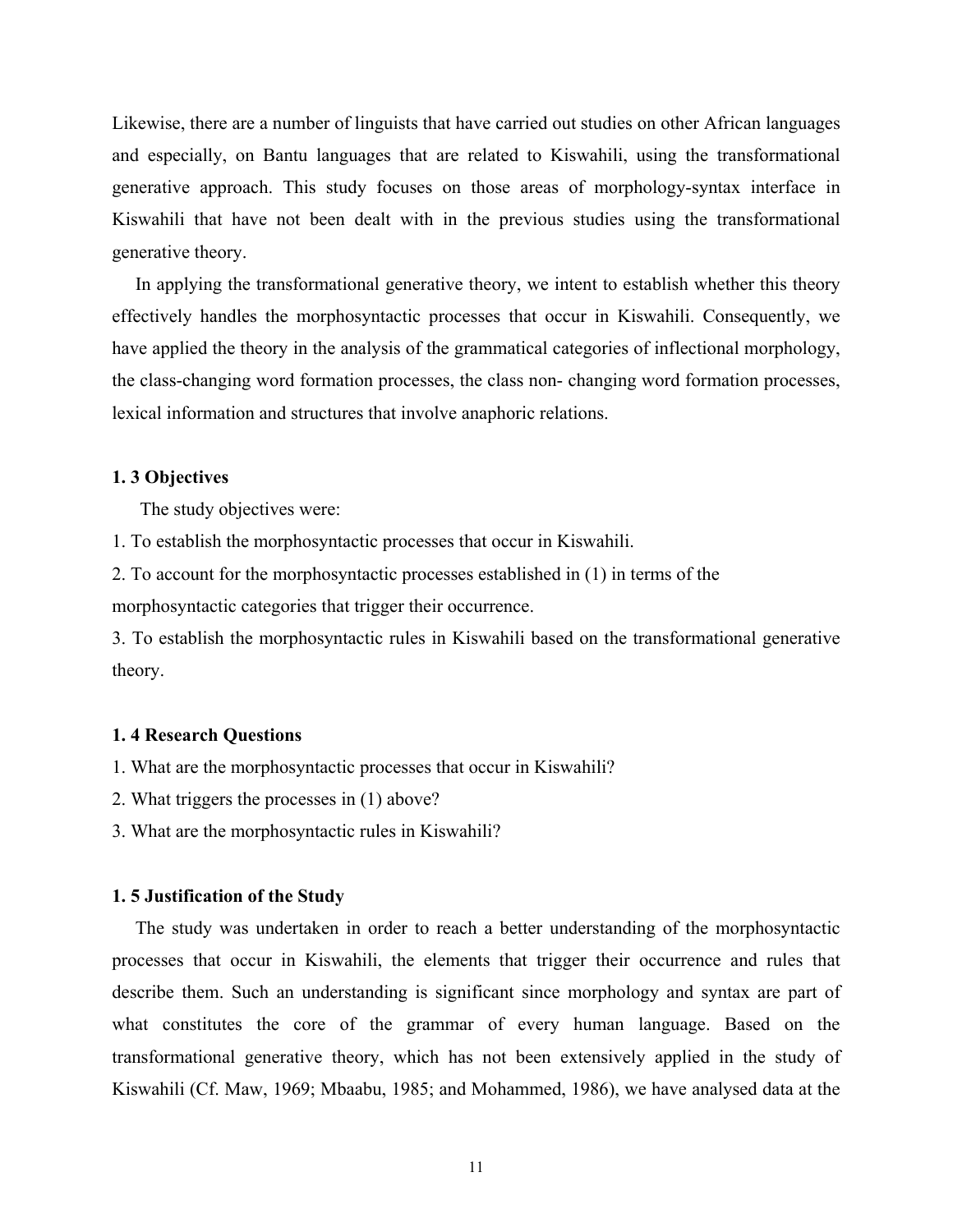morphological and the syntactic level in order to establish the morphosyntactic processes that occur in Kiswahili and the morphosyntactic categories that trigger such processes. Likewise, specific morphosyntactic rules have been formulated; and finally, representations of the same on phrase markers have been done.

 It is important to mention that the transformational theory of grammar is not one of the recent theories developed by linguists; instead it is among the earliest theories that were advanced by Chomsky in (1965) after the Syntactic structures theory of (1957). In any case, this is a theory that has been superseded by some three decades. However, the choice of this theory was motivated by the fact that it has not been extensively applied in the study of Kiswahili morphosyntax. This is despite the fact that the theory has been widely applied in the study of other languages, especially those of Indo-European origin. We intent to find out to what extent the transformational generative theory can effectively be applied in the analysis of morphologysyntax interface in Kiswahili. The choice of the theory was also motivated by the fact that the approach goes beyond grammatical analysis; which is the emphasis of the traditional grammarians. Unlike the former, the transformational generative theory conceives language as a cognitive system of rules internalised within the human mind. By applying the theory in the study of Kiswahili morphosyntax, we hope to make explicit the nature of the internalised linguistic knowledge (competence) that users of Kiswahili have with regard to morphologysyntax interface. This study is relevant to the learners, teachers and linguists since the understanding of linguistic processes in a language emanate from the understanding of morphology and syntax as separate levels as well as their understanding as levels that have interface.

 Moreover, quite a number of aspects of morphology-syntax interface in Kiswahili that we have discussed in this study have not been previously studied at length, especially based on the transformational generative theory. Consequently, we hope that this study has made a positive contribution to the already existing knowledge in the area. This work is also intended to serve as a basis for future work especially in other Bantu languages that are related to Kiswahili. Likewise, researchers studying other areas of interface in Kiswahili could benefit from this study as well as those interested in morphology-syntax interface in Kiswahili based on the more recent theories. The study has drawn from and built on the already existing work in the language as well as on other languages.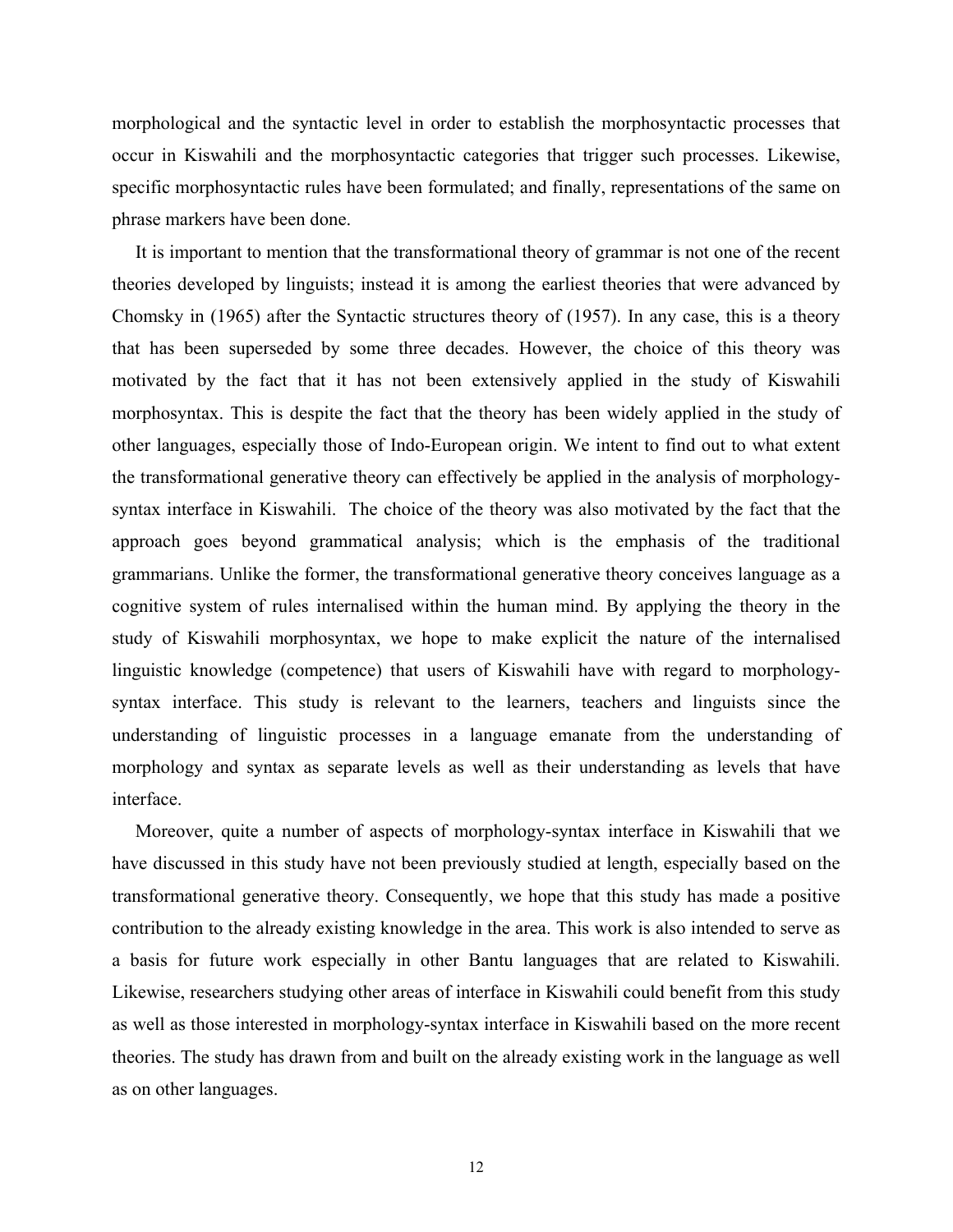#### **1. 6 Scope and Limitations**

 The study area is Moi and Egerton University, both found in Rift Valley, Kenya. The author acknowledges that this is not a native Kiswahili setting but rather a multilingual setting comprising of speakers of different ethnic backgrounds but with a near-native competence in Kiswahili. Choice of the study area was motivated by the fact that most of the Kiswahili speakers within this setting use the standard variety as opposed to the native speakers at the Coast of East Africa who use several non-standard varieties of Kiswahili. Choice from the later could have proved challenging and the findings, non-representative.

 The target population were the University students especially those that major in Kiswahili at the higher level of their academics. This is the group that uses the standard variety especially in writing, though in informal settings, they tend to resort to non-standard varieties, code-switching and code- mixing.

 The study sought to establish the morphosyntactic processes that occur in Kiswahili. In order to do this, data on words and sentences were used. From the words, several morphosyntactic categories were identified and from the sentence, the relevance of the morphosyntactic categories at the syntactic level was demonstrated. From the analysis, the following processes were established; those that result from inflectional morphology, class-changing word formation processes, class non- changing word formation processes, lexical information, and those that involve anaphoric relations. It was observed in the study that each of the morphosyntactic process identified is triggered by specific morphosyntactic categories. Each morphosyntactic category has been analysed in order to find out its relevance to the word as well as to the entire syntactic structure.

 In carrying out the study, the transformational generative approach was applied. This theory as mentioned earlier was adapted because it goes beyond language description and instead it emphasises on giving of account for structures. Consequently, specific morphosyntactic rules, either PSRs or TRs have been formulated in order to describe the morphosyntactic processes that had been established. Likewise, the morphosyntactic processes established have been represented on phrase markers. The phrase marker is Chomsky's representation of the syntax of a sentence; a method of showing the syntactic linear structure of a sentence. Such representations have been given in order to make explicit the morphosyntactic processes that occur in Kiswahili.

The main limitation to the study was the scarcity of literature on the interaction between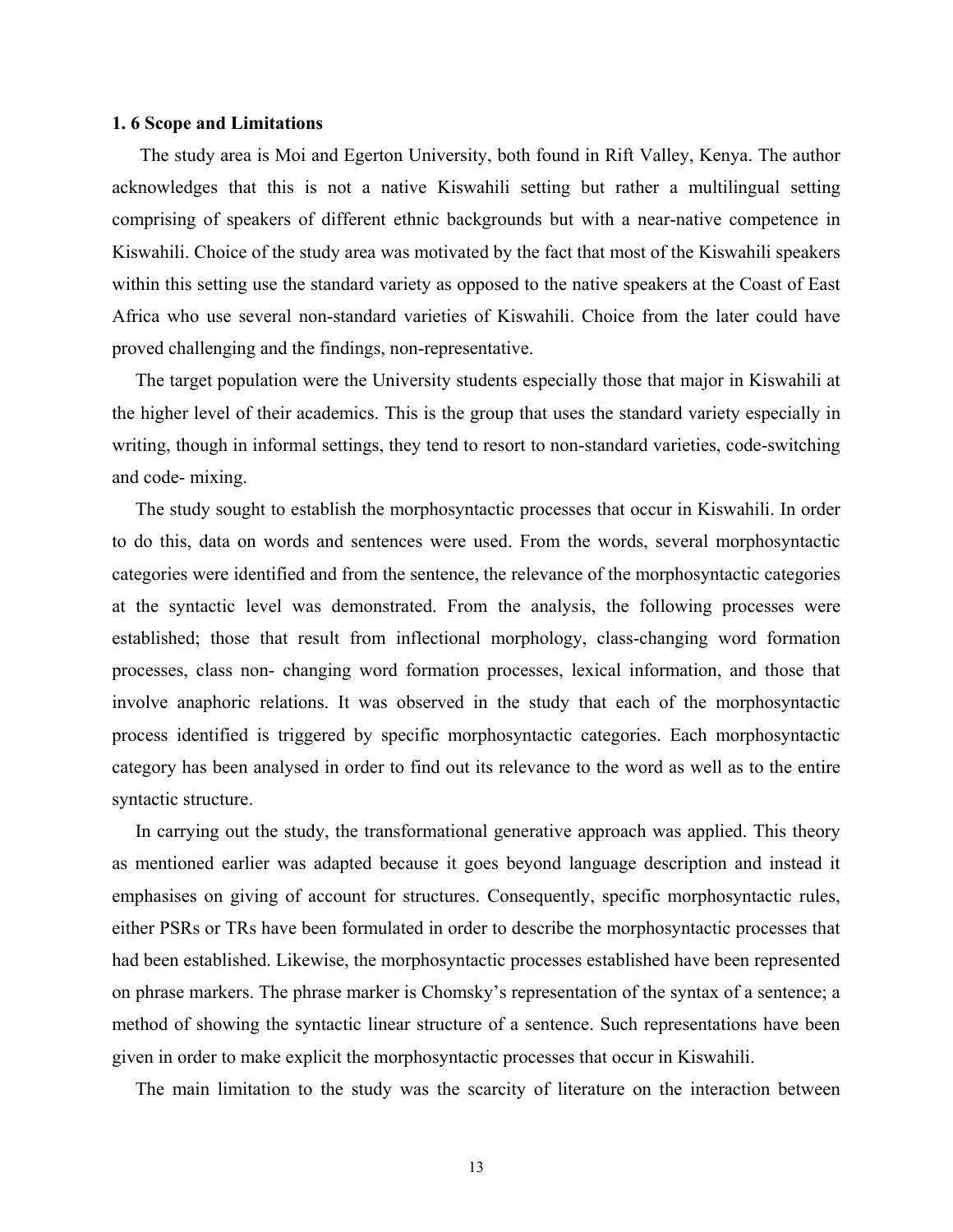morphology and syntax in Kiswahili. Though much work has been done in this area of morphosyntax, not so much has been on Kiswahili and especially so, based on the transformational generative theory. In order to effectively carry out this research, we relied heavily on the literature from other languages.

## **1.7 Definition of Terms**

*Agglutinating***:** Languages in which, words are built up out of a long sequence of units, with each unit expressing a particular grammatical meaning in a clear one-to-one way.

*Argument:* A major element in a proposition; an argument can be a person, other animate beings, or an inanimate entity involved in an action of the verb (cf.: Chalker et al: 1994:33). For instance in the sentence, *Mama alinunua chakula* 'Mother bought food', the verb *nunua* 'buy', takes two arguments and the arguments in this sentence are the nouns *mama* 'mother' and *chakula* 'food'.

*Autonomous*: Functioning independently; for instance, syntax functioning independently of morphology; that is, no interface between them.

*Autonomous syntax principle*: No syntactic rule can make reference to pragmatic, phonological or semantic information.

**Binding Theory**: It is the module of grammar that regulates the interpretation of NPs. Haegeman (1994).

*Competence*: The internalized knowledge of the rules of a language that native speakers have, contrasted with their actual performance.

*Deep structure*: The abstract underlying organization of a language (the basic form); the term is used in Transformational Generative Grammar.

*Empty category principle*: An empty category must be properly governed. Proper government is either by a lexical head, INFL or by an antecedent.

*Extended Projection Principle*: According to this principle, sentences must have a subject; an overt NP, a non-overt NP or an expletive.

*Generative:* Able to produce grammatical utterances by the application of rules that can be precisely formulated.

*Generative Theory*: A theory of grammar that perceives language as being rule-governed. In this theory it is assumed that a finite set of rules are used to generate an infinite number of sentences.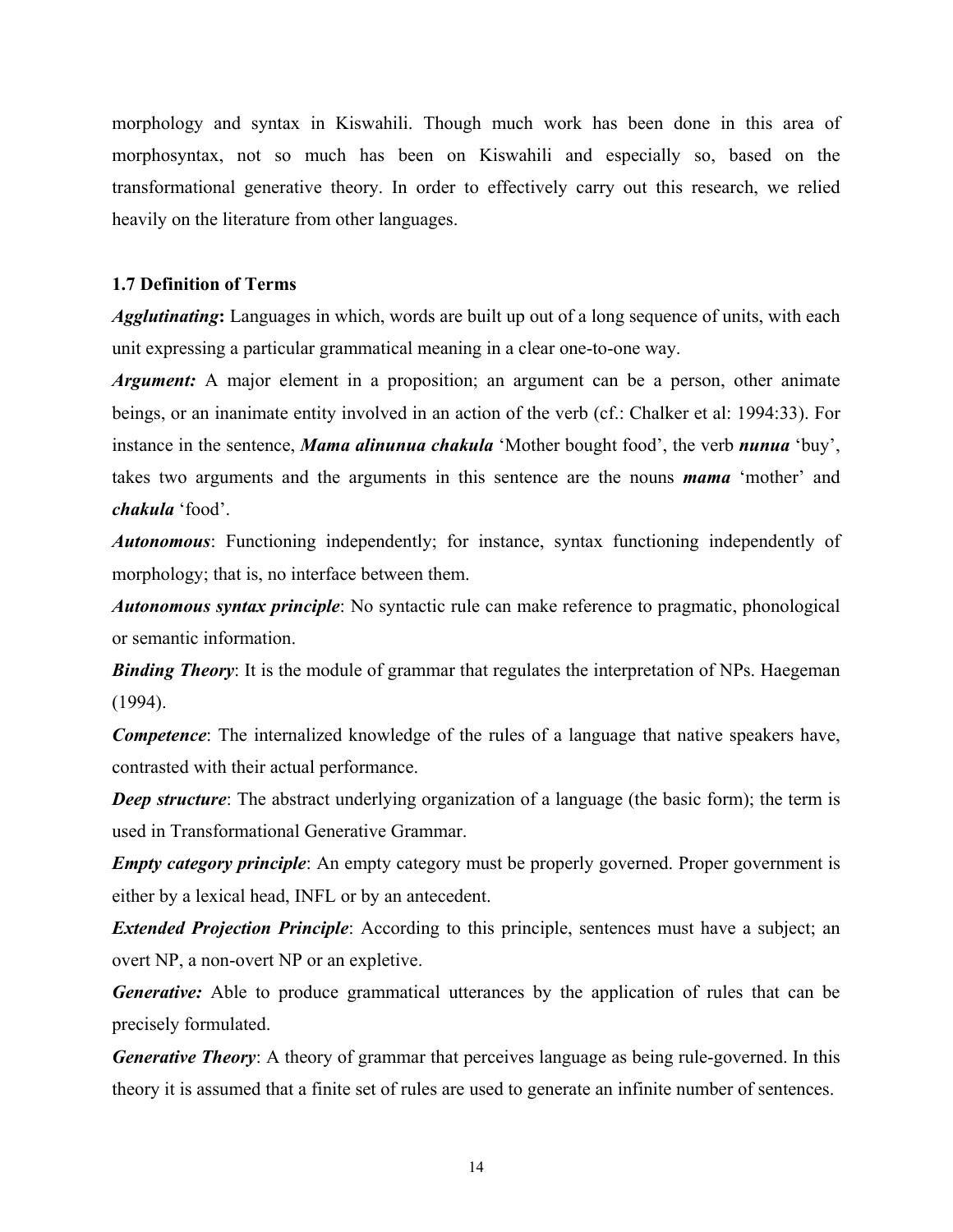*Government:* A syntactic relationship between a governor and an element that is governed e.g. a verb is said to govern its object.

*Indo- European*: The family of cognate languages spoken over the greater part of Europe and extending into Asia as far as Northern India, e.g., English, French, German, Chinese, Japanese, etc.

*Innate:* that which is inborn, that which is natural.

*Morphosyntax*: Combining morphological and syntactic properties e.g. those of tense, person, number etc.

*Performance*: One's actual linguistic behaviour/ actual production by a speaker.

*Principles*: (i) In the most general sense, principles are rules, for instance a sentence in Kiswahili can be generated from a noun phrase and a verb phrase, that is,  $S \rightarrow NP + VP$ . This is a rule; where,  $S$  refers to the sentence;  $NP$  is the noun phrase, while  $VP$  is the verb phrase.

 (ii) Refers to the universal rules. Absolute universal principles are rigidly fixed; they are not learnt. Principles contrast with parameters. For instance, the property of embedment is true to all languages; that is, every language has a way of embedding a clause into another and another until a sentence of an unlimited length is produced. The property of word order is language specific, while some languages are SVO like Kiswahili, others are OVS, etc.

**Subjacency Principle**: No movement can move an element over more than one bounding node. Bounding nodes are NPs and IPs.

*Structuralism:* A theory in which language is considered primarily as a system of structures. (also referred to as *structural linguistics*).

*Structure Dependency Principle*: All known formal operations in the grammar of any language are structure-dependent. (Chomsky, 1971: 30).

*Structure preserving Principle*: Structures established at the D-S must be preserved at S-S; that is, transformations must be structure preserving.

**Surface structure**: The actual utterance, that is, the structural representation of an utterance.

*Theta Criterion*: Each argument bears one and only one theta role, and each theta role is assigned to one and only one argument. (Chomsky, 1981a: 36).

*Transformation*: A rule- governed operation that converts a basic structure into an acceptable but less elementary one. The surface structures (S-S) are derived from deep structures (D-S), using transformational rules.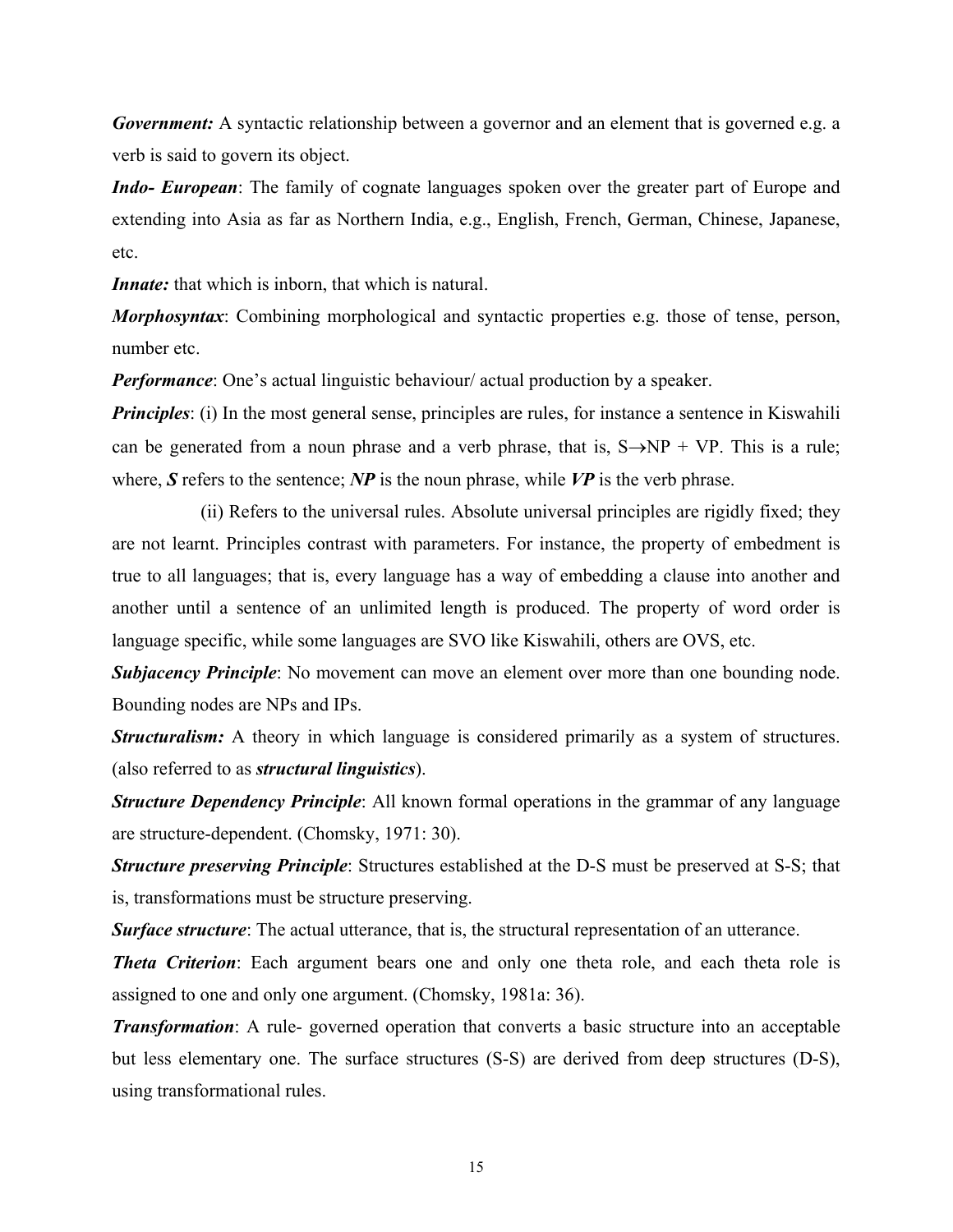*Universal Grammar*: Properties which are common to all languages, for instance, 'all languages are structured'; that is, in all languages, there are smaller constituents that pattern up in a very specific way to form larger constituents. This is a principle of Universal Grammar.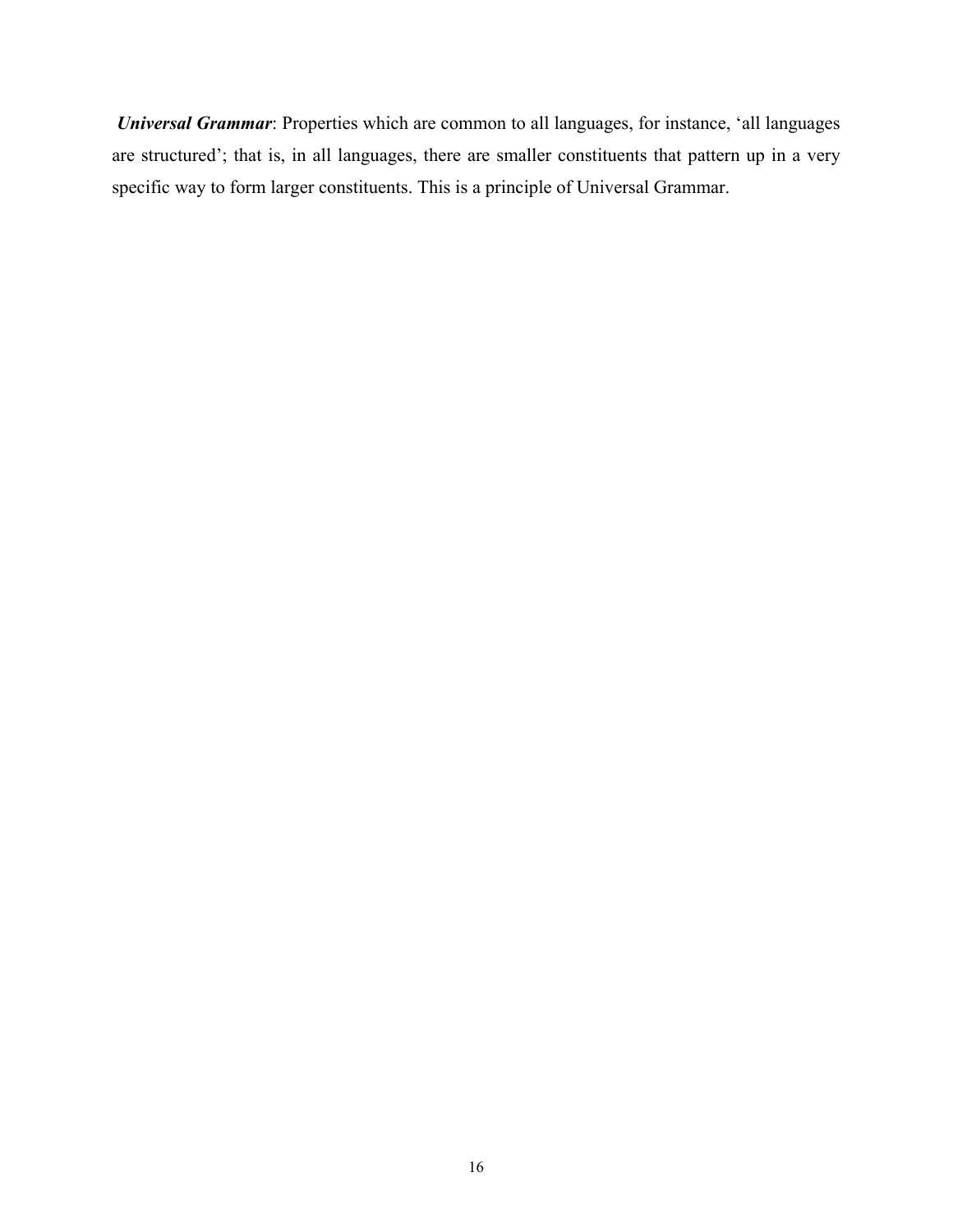# **CHAPTER TWO LITERATURE REVIEW**

## **2.1 Introduction**

 In this chapter, work done by linguists on the two levels of grammar has been considered. First, an overview of the pre-generative view with regard to morphology and syntax has been given. Then work done by the early generativists has also been given. Focus was on whether they separated the two levels of grammar or not. As it shall be observed, to the early generativists, morphology was either seen as part of syntax or phonology; and as such, syntactic and phonological rules were used to analyse morphological aspects.

 The approach of later generativists has also been considered in this chapter. To them, the two levels are separate and need to have independent rules that can be used to analyse the two components. Interface between morphology and syntax was also considered. With regard to the interface, it has been demonstrated in the study that as much as the two levels are distinct and observe different principles, they indeed have coordinate interdependency.

 Finally, in this chapter, the theoretical framework was also considered. The transformational generative theory of grammar is the one that has been applied in the study. Consequently, it has been made explicit in this chapter: what the theory is all about, why it was adopted, and how it was used to answer the research questions. In particular, its relevance to the study of Kiswahili morphosyntax has been demonstrated.

### **2. 2 Morphology and Syntax in Generative Grammar**

 Over the years, the grammatical levels of morphology and syntax have had varying definitions in terms of their distinctiveness and role in the grammar of language. However, in spite of the varying working views, Anderson (1992) posits that, traditional grammars saw the study of words and their relations as absolutely central to an understanding of the working of language. Anderson (op cit.) further says that the analysis of word structure was, in fact, the context in which most of the problems we now call "syntax" and "phonology" arose and as such, it is probably no exaggeration to treat morphology as the foundation of traditional linguistics. Anderson's (Op. cit) assertion is quite true because the understanding of syntactic structures derives from an understanding of individual morphological elements, which are the building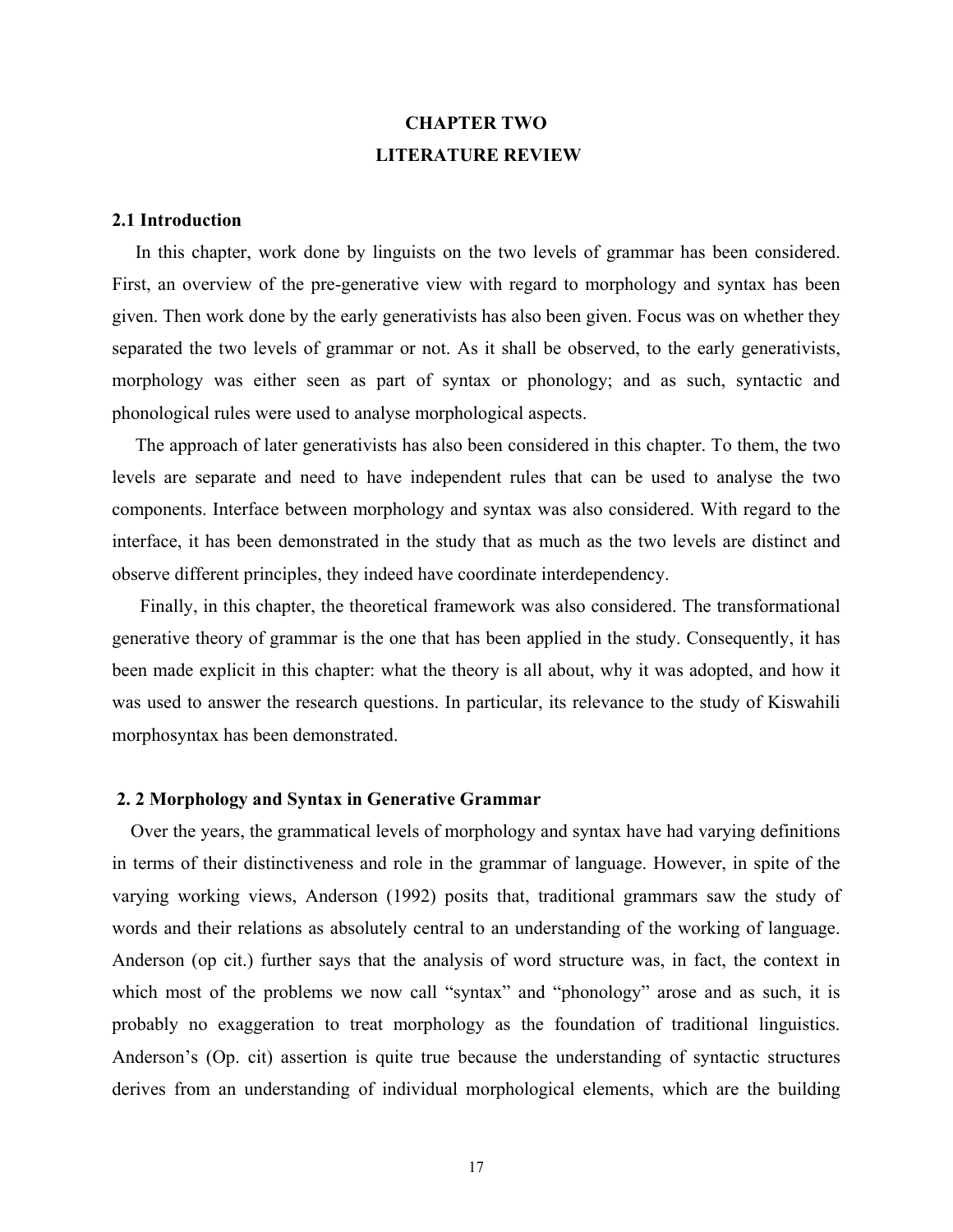blocks of syntax. Likewise, the relevance of individual phonological elements is only captured when they function within the word.

 The synchronic structural theory, especially in the United States, which had began by dropping the question of word structure, and denying that there was anything of interest to study there (Anderson (Op. cit.)), had later to study morphology as a separate level of grammar. Katamba (1993: 4) asserts that, "When structuralism was in its prime, especially between 1940 and 1960, the study of morphology occupied centre stage."

 There are many structural linguists who investigated issues in the theory of word structure. Nida's course work entitled 'Morphology', which was published in 1949, codified structuralism theory and practice. One of the structuralist contributions was the recognition of the fact that words have intricate internal structures. Nida (op cit.) argues that structuralism introduced morphology as a separate sub- branch of linguistics and that its purpose was to study morphemes and their arrangements in forming words. Indeed as postulated by structuralism, words have an intricate internal structure that is worth being studied. For instance in Kiswahili, the study has shown that words, especially verbs, are made up of morphemes that pattern together in a very specific way and that each of the morpheme bears very specific semantics. Likewise, the study has shown that there are morphemes that not only have relevance to the word but also to the entire sentence structure.

 Unlike the traditional grammarians (pre-generativists) and the structuralists, the early generativists never handled morphology and syntax as separate levels of grammar. Spencer (1991) points out that:

 *In the earliest models of generative grammar, morphology as such scarcely existed. What happened is that allomorphic variation was regarded as primarily the result of the operation of phonological rules; and other aspects of word formation, including compounding, derivation and inflection were handled by rules of syntax.* 

Spencer (op cit.) further notes that, the model was crystallised in the form of Chomsky's 'Aspects of the Theory of Syntax' (1965). According to this model, inflectional morphology was regarded as part of the phonological component, which served to spell out the phonological realisation of syntactic features, which in turn were distributed by syntactic rules. On the other hand, derivational morphology was considered to be as a result of transformations operating over deep structures, in which, for instance, a nominalization was represented as an underlying sentence. This assertion is true following Chomsky (1957), who viewed syntax as "the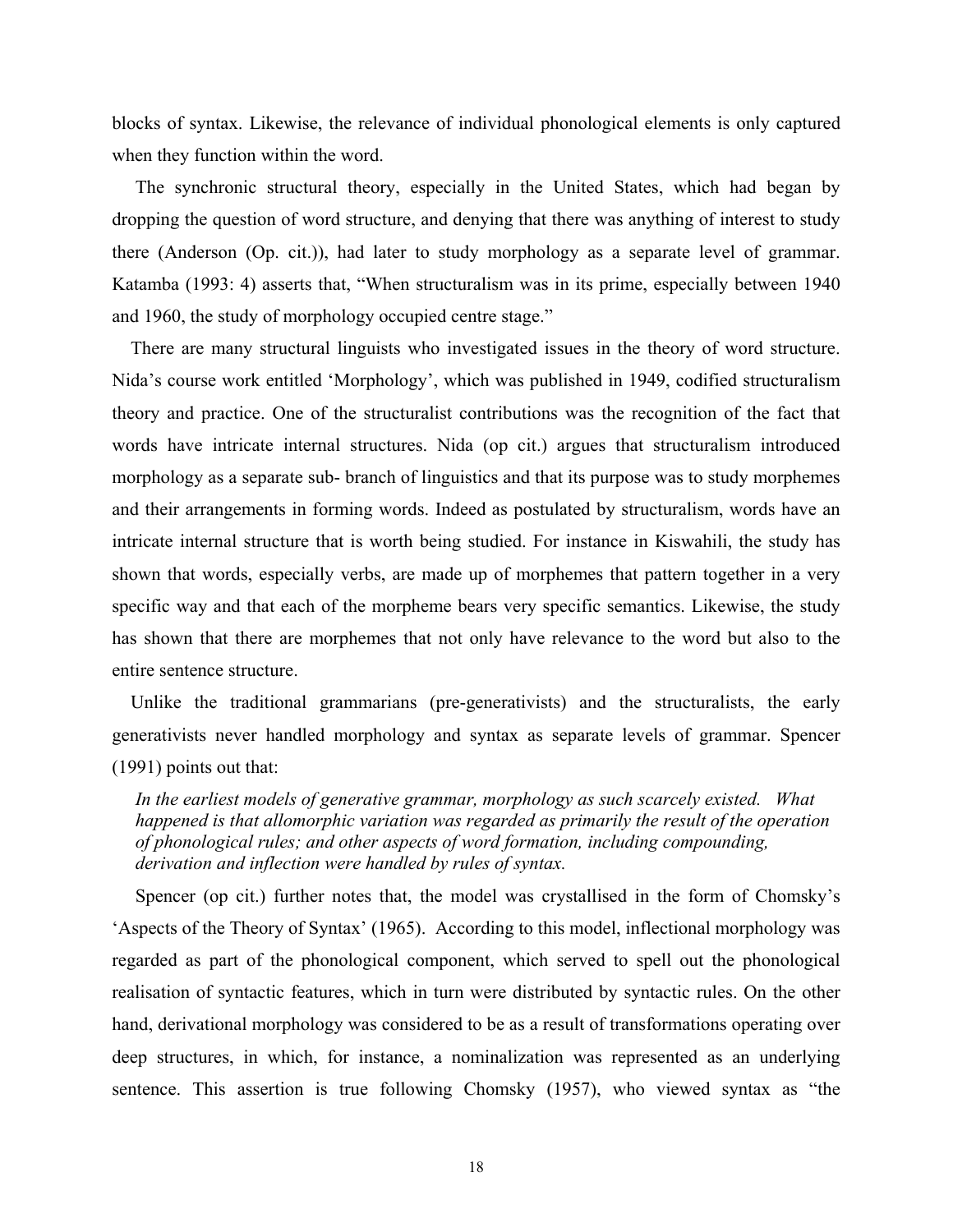grammatical sequence of morphemes of a language" (Chomsky, 1957: 32). The same is true based on (Lees 1960); who derived compounds transformationally from underlying sentences and assigned the internal arrangement of all linguistic elements within larger structures to the syntax. This was done regardless of whether the structures involved were above or below the word level. This implies that early generative linguists worked as either syntacticians or phonologists. Consequently, apart of the grammar (in this case morphology) that traditionally had its own rules and structures was eaten up completely by transformational syntax on the one hand and by the generative phonology on the other.

 The analysis of inflectional morphology as part of the phonological component was in contradiction to the supposed morphological rules that are used in such analyses. The fact is that inflectional morphology is part of the morphological component and not part of the phonological component as it were. This is because inflectional morphemes combine with other morphemes using morphological rules to form words. In the study, these morphemes have been analysed as being morphosyntactic categories that affect the word and it is only when the affected word functions at the syntactic level that the relevance of the inflectional morpheme to syntax is realised, otherwise, it is a property of the word. In other words, phonological as well as syntactic rules cannot be used to analyse inflectional morphology.

 The derivation of nominalised derivatives as well as compounds transformationally violates the morphological theory that demands that such elements be analysed using a morphological rule. In the study, nominalised derivatives are shown to be derived from words that belong to other word classes using nominalization derivational affixes. Compounding is also analysed in the study as a morphological process that involves the use of two base forms to create a compound word.

 Similarly, the early formulation of the theory of 'Auto lexical Syntax' presented by Sadock (1985) proposed to treat the organisation of morphological units by a single homogeneous set of syntactic rules, regardless of whether significant relations occur within or across the boundaries of the word. His view in this paper is that the minimal elements, which make up syntactic structures, are generally morphemes, not words. This assumption goes against the morphological theory that views morphemes as minimal elements that make up the word. It also violates the syntactic theory that views words as minimal elements that make up syntactic structures. This is captured in the study where morphological rules act on the morphemes at the word level, while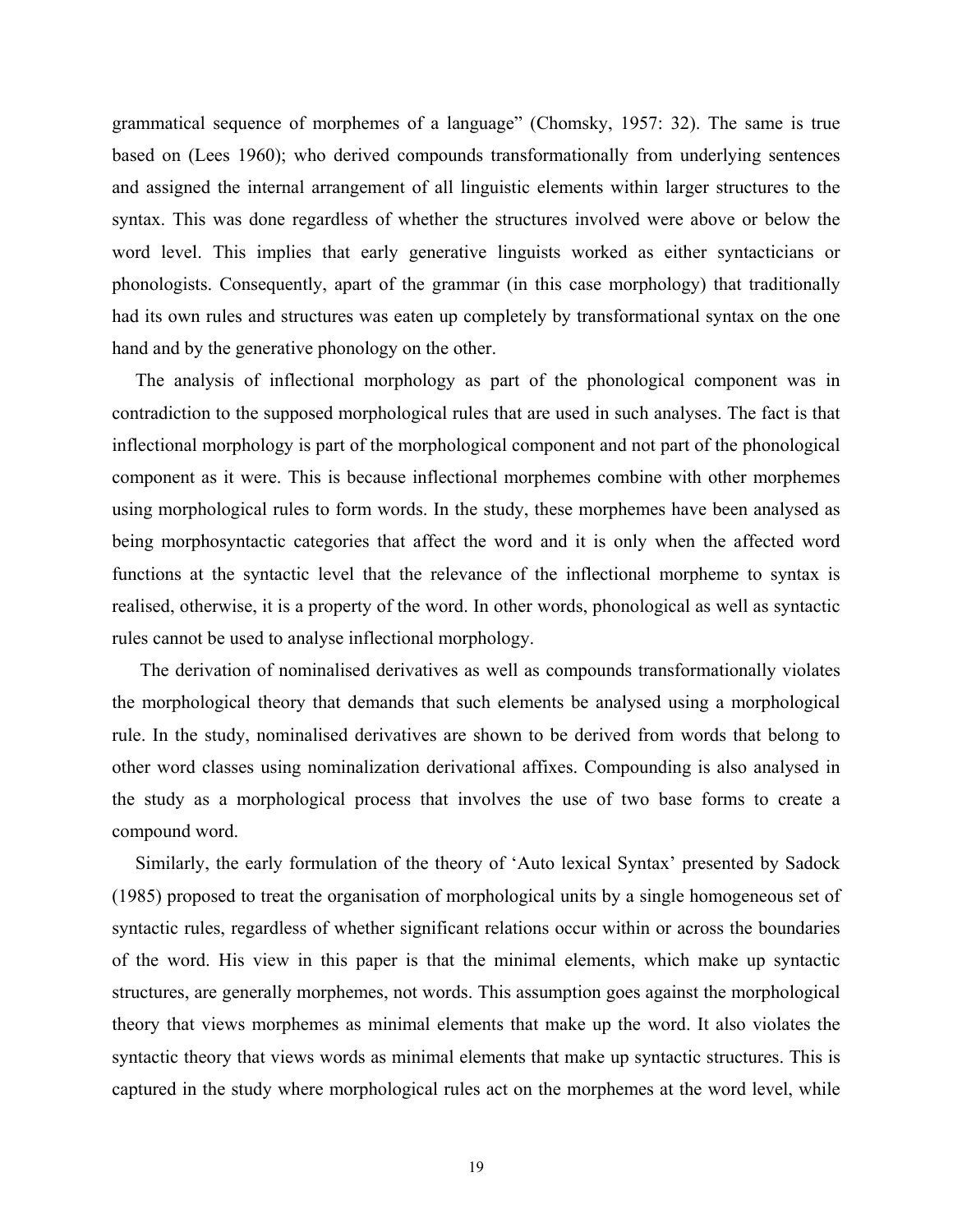syntactic rules act on words at the sentence level and not on individual morphemes.

 Failure by the early generativists to give autonomy to each level of grammar had several consequences as exemplified by Hammond  $&$  Noonan (1988). The authors point out that, by incorporating morphology into syntax, first, syntax became more complicated because even simple lexical items were handled by transformations. Secondly, this led to complex and powerful theories of phonology; it necessitated a theory in which information about morphological conditioning could be formalised in a purely phonological manner. This caused a problem in terms of drawing the boundary in the two, since phonology took as input the product of word-formation; and using rules of transformational component, abstract analyses were made. Thirdly, morphologically conditioned alternates were handled as though they were phonologically conditioned alternates. Finally, the fact that affixation and compounding was handled using syntactic rules meant that, there was violation of the principle of "syntactic rules not handling the internal structure of words" (Hammond and Noonan op cit. pg. 3- 4).

 It is apparent that early generativists never gave morphology and syntax their rightful place; instead morphological aspects were either handled using syntactic or phonological rules. On the contrary, later Generative linguists realised that it was not appropriate to take such an approach; they saw the need for a separate level of morphology that could deal with morphological issues. Anderson (1992: 81) points out this when he says that:

 *By the early 1970's, reductive attacks on morphology were in retreat. The programme of generative semantics, within the 'syntactic' operations brought forth a reaction which largely focused on the 'lexicalist hypothesis', according to which words were to be treated as minimal, indivisible entities from the point of view of the syntax. The acceptance of the lexicalist hypothesis, however, brought with it a realisation that if the syntax cannot combine morphemes into words, then some other mechanism had to be used.* 

## **2. 3 Morphology and Syntax as Separate Levels**

 Indeed it is true that morphology and syntax are separate levels of grammatical analysis. Whereas morphology is the study of word formation, syntax is the study of sentence formation. This follows from the autonomous search model (Forster 1976: 60) which states that:

 *The perceptual attribute of the word calls up the phonetic or orthographic access file, from which a set of lexical items is selected for comparison with the input word. The items are then examined in the order of their frequency of occurrence in the language, so the general sentence context in which the input word occurred has no influence on the word recognition in this model.*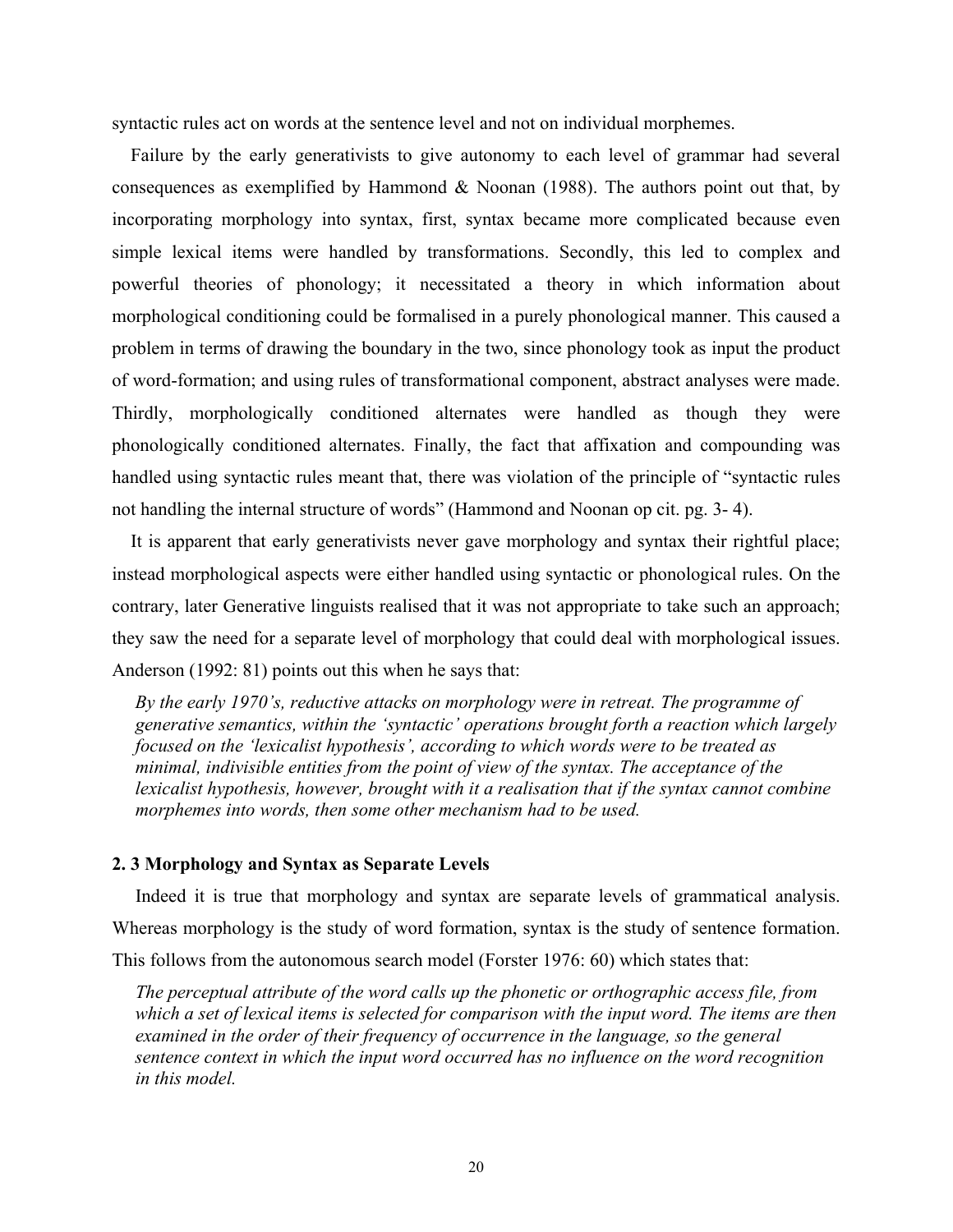This is also in line with the autonomous syntax principle (Radford, 1998: 31), which states that, "No syntactic rule can make reference to pragmatic, phonological or semantic information."

 Anderson (op cit. Pg. 38) argues that, morphology and syntax represent distinguishable domains of grammar for which distinct theories may be required and not just two parts of the grammar, which happen in some languages to be separable. Spencer (1991: 69) points out that it is Chomsky (1970) who was the first one to realise this when he said that:

 *The primary importance of this paper for morphology was that it pointed to the need for a separate theory of derivational morphology; distinct from the theory of syntactic transformation<sup>3</sup> . Transformations should capture regular correspondences between linguistic forms; and that idiosyncratic information belonged to the lexicon*.

 Chomsky's argument is an indication of the departure from the use of syntactic rules in handling morphological aspects. It is an admission to the fact that rules distinct from those of syntax operate in the lexicon to describe words. Lexical rules had to be formulated to handle constructions that were initially described by either phonological or syntactic rules. By so doing, morphology ceased to be part of either syntax or phonology; it now existed in its own right as an independent level of grammar, worth being studied.

Anderson (op cit.) gives the example of passivisation, where on the one hand,

transformational rules (TRs) derive the passive sentences from the underlying active

sentence, while on the other hand, the passive participle counterpart is derived using morphological rules. (Anderson, op cit. Pg. 38). This implies that when two elements form part of the same word, it is the morphological rules that account for their interrelations, but when distinct words are involved, their relative positioning is governed by syntactic rules. The conclusion drawn here is that on the one hand, morphology and syntax are two independent levels, and on the other, they have interface.

 Most of the research carried out after 1970 focused on the separation of levels as it had been realised that it was not possible to explain everything about language using one or two types of rules. Jackendoff (1972) followed in the footsteps of his predecessor by proposing his extended lexical hypothesis. Jackendoff's hypothesis was based on the premise that transformations should only be permitted to operate on syntactic constituents and not on words. This ensured that transformations were prevented from operating on purely morphological material, which instead

*3. See Hoekstra et al. (1980), Newmeyer (1988) and Scalise (1984).*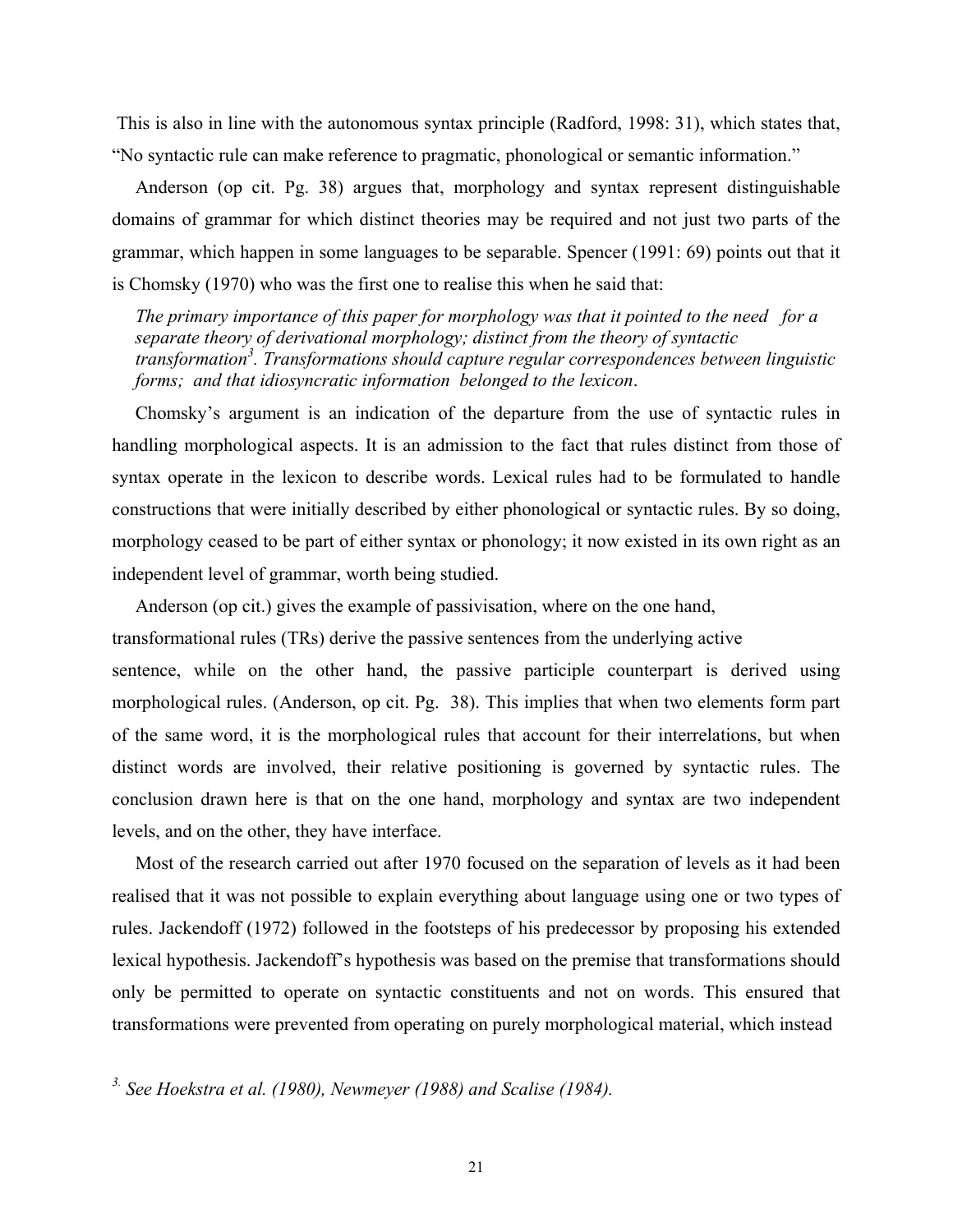came under the domain of the morphological theory. This gave morphology its own place.

 The two linguists, that is, Chomsky and Jackendoff laid the groundwork for the elaboration of a uniquely morphological component, a task that was taken up by Halle (1973). Halle, (op cit.) saw the re-emergence of morphology as a separate level of grammar. This is the linguist who first proposed that, the model should include an autonomous morphological component that could be given complete responsibility for the creation of words, thus removing syntax from word-formation entirely. The new component would consist of a dictionary, with all and only the words of a language, a list of morphemes, a list of word-formation rules and a filter; which specifies exceptions and adds idiosyncratic information. With this, morphology would be studied on its own as a separate level of grammar and this is what has been happening to date.

 Aronoff (1976) also concurs with Halle (1973) on some of the ideas; he assumes the existence of a separate component in grammar, which houses word-formation rules. However, unlike Halle (op cit.), who regards the morpheme as the basic unit of the lexicon; Aronoff adopted a theory of word-based morphology. According to Aronoff, word formation rules operated on words and not morphemes. He also differs with Halle (op. cit) in the sense that he restricts himself to derivational morphology, regarding all other aspects of morphology e.g. cliticisation, compounding and inflection, as syntactic (Spencer, op cit.).

 Though for long time research evidence pointed to the fact that morphology and syntax were separate levels of grammar, some linguists in the 1980's still could not fully subscribe to the idea. Spencer (op. cit.) for instance mentions Baker (1988a), who, on the one hand, accepts the claim for a separate component but on the other, maintains that word-formation may as well take place in syntax and phonology respectively. Likewise, Borer (1988) and Shibatani & Kageyama (1988) rejected the idea that morphology and syntax are two separate levels of grammar; to them, the former is part of the later. However, in spite of the controversy, there is enough evidence to show that the two are distinct levels of grammar in that while morphology deals with word formation, syntax deals with sentence formation.

 Despite the fact that the question of the autonomy of the two levels of grammar is quite controversial, there is enough evidence to show that the two levels of grammar obey different rules as exemplified by Anderson (1992). The author says, lexical rules, but not syntactic rules are structure preserving. Likewise, lexical rules may relate items from distinct lexical categories and as such there is no reason to give syntactic rules the power to change category. On the same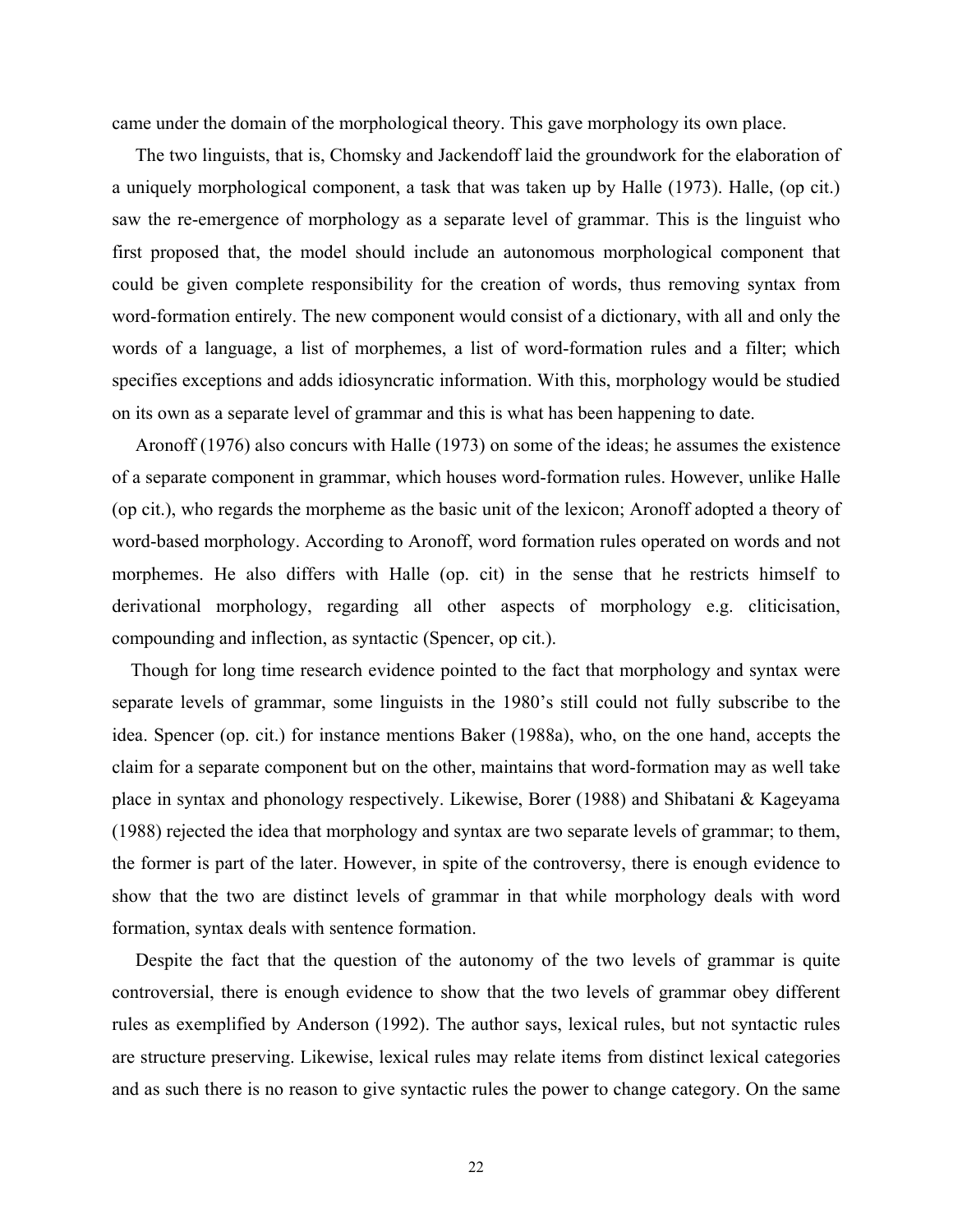note, Spencer (op cit. Pg. 39- 41) says that:

 *Lexical rules are local in the sense that they can only refer to the material within the subcategorisation frame of a single item. Syntactic rules on the other hand can relate positions not within a single item's subcategorisation frame. Syntactic rules operate over domains characterised by the principles, which are not in general to the immediate subcategorisation domain of a single item. Finally, lexical rules may have access to thematic relations associated with particular arguments, but not syntactic rules. Information about the theta role associated with a given argument position is in general a lexical characteristic of individual items. Such information is not accessible to syntactic rules.* 

 The foregoing gives evidence to the fact that rules for the internal structures of words are distinct from rules that organise words into phrases and larger constituents. If this is the case; then the conclusion drawn here is that, morphological processes are distinct from syntactic ones and as such, both components are objects of inquiry.

# **2. 4 Morphology-Syntax Interface**

 As much as morphology and syntax are separate levels of grammar, recent findings by linguists have also demonstrated that there is interface between the two levels of grammar.

 Morphosyntax is the study of properties of a linguistic unit that have effect on both morphology and syntax. Following the research done by linguists like Morton and Long (1976), Schubert and Elimas (1977), Fischler and Bloom (1979), there is enough evidence to show that sentence context has effect on the word. This implies that as much as the two levels of grammar are independent of each other, there is interface between them. In his preface, Spencer (1991: xiixiii) acknowledges this:

 *Morphology is an unusual amongst the sub-disciplines of linguistics. This is because much of the interest of the subject derives not so much from the facts of morphology themselves, but from the way that morphology interacts with and relates to other branches of linguistics such as phonology and syntax. The importance of the interface between morphology and the rest of linguistics has been responsible in large part for the revival of interest in morphology over the past fifteen years. Nowadays, it is simply not possible to do certain types of phonology or syntax without an appreciation of the implications of morphology. It is impossible to understand the full implication of contemporary research in morphology without a basic background in phonology and syntax.* 

 Spencer (op cit. Pg. 23) gives the example of the passive morphology, which has an effect on the syntax. He says that:

 *Languages have ways of altering the relationship between the verb and its argument. Such relationships are signalled by inflections born by the verb. The passive in English is expressed by a mixture of syntax and morphology. In syntax, the assumption of a common*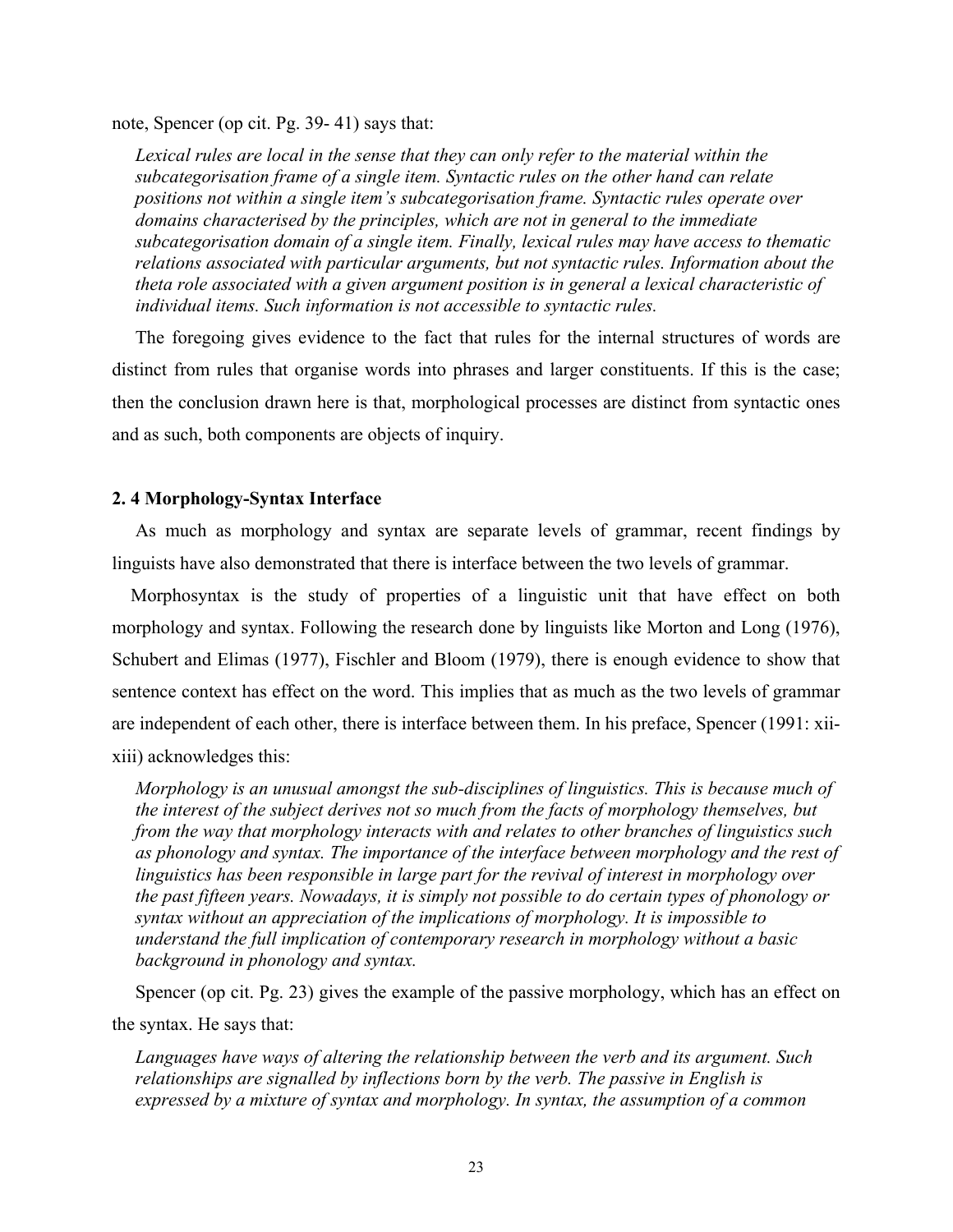# *underlying source for related structures meant that an active sentence had the same deep structure.*

 Spencer (op cit.) argues that, this is the way that an important piece of English morphology, namely, the passive participle form of the verb, is the responsibility of a syntactic rule in the standard theory; since it has repercussions for the syntactic organisation of the sentence as a whole. In other words, the passive verb affects the entire syntactic structure. This is also the case in Kiswahili. The study has shown that the passive morphology, which affects the word structure and meaning, also has syntactic consequences in Kiswahili.

 Anderson (1992: 99) has also contributed enormously to the field of morphosyntax. Anderson says:

 *Words have a morphosyntactic representation, which characterise all (and only) those properties that are relevant to the principles of both word formation and of syntax. Only that information about a word that is encoded in this representation is available to the syntax, and only that information about syntax that is provided there is available to morphology. The morphosyntactic representation of a word is the only aspect of it that is visible to syntax, and the only way the syntax can affect the form of a word is by manipulating its morphosyntactic representation.* 

 Anderson (op. cit) further gives the example of inflectional morphology, which has the property involving an interaction between word formation and syntactic principles, contrary to the strongest form of the lexicalist hypothesis. In his argument, Anderson (op cit. Pg. 102) asserts that, "Morphological properties of words appear to be determined by an interaction with the syntactic environment in which they appear, or of properties that must be visible to syntactic principles for these to perform their intended function."

 Anderson's argument concurs with the one put forth by Katamba (1993). In his argument, Katamba says that, the inflectional morphology of words is assigned by the syntax and depends on how a word interacts with other words hence, inflection is syntactically motivated. This argument is true because as observed in the study, whatever affix that is attached to a given root, depends on the occurrence of the word in the construction; that is, its position in relation to the other elements in the syntactic construction. For instance, in English, the choice between the use of verbal suffixes *-ed, -s* or *ø* (zero morpheme) depends on whether the noun/ subject is in singular or plural, and whether it refers to first, second or third person; the choice is not random. The same is the case in Kiswahili. It has been illustrated in the study that the structure of some linguistic items in the syntax is motivated by the grammatical categories that are marked on the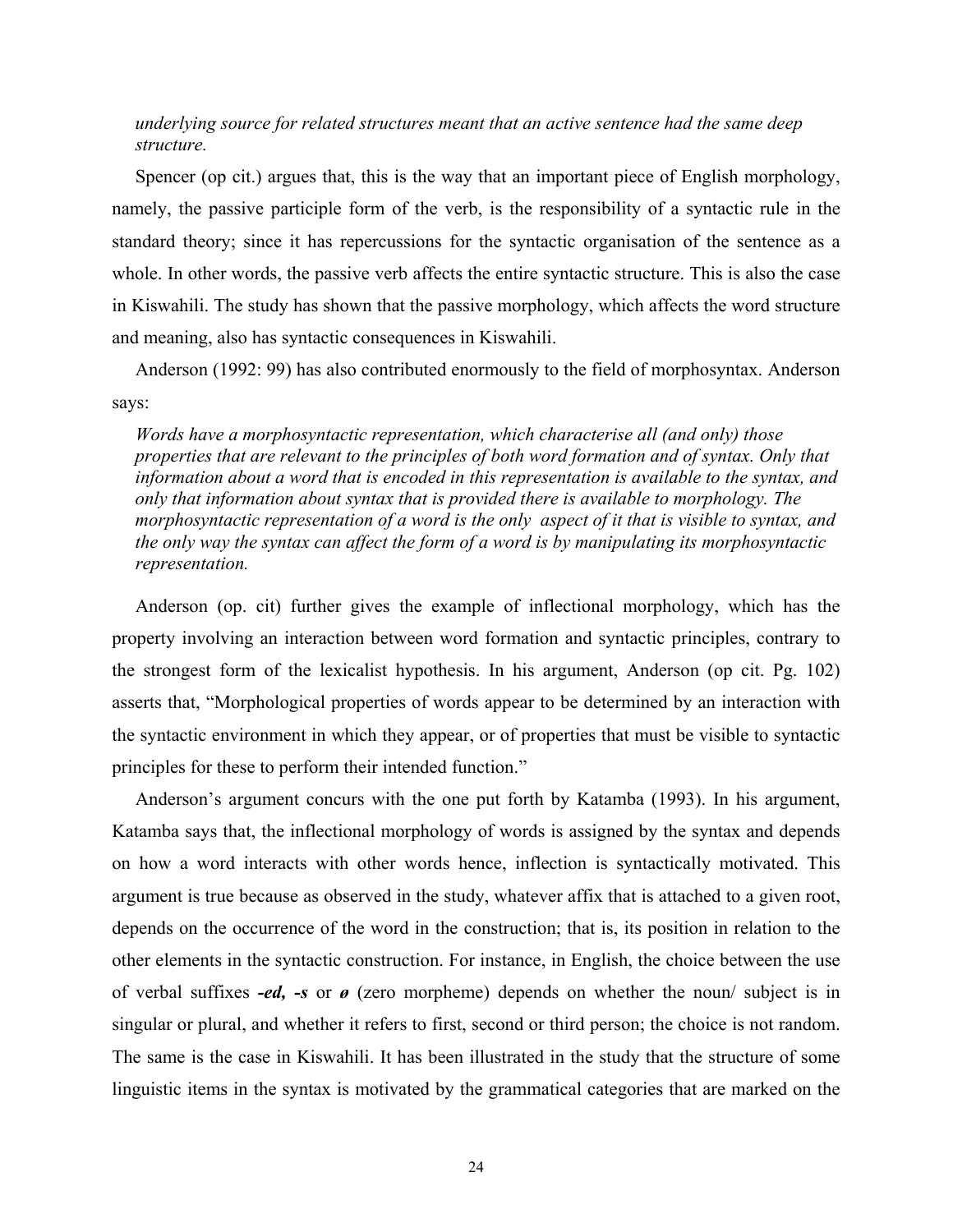noun or pronoun in the subject position. Katamba (op cit.) has based his evidence mainly on European and a few African languages and not necessarily on Kiswahili; though he does mention about the existence of morphology-syntax interface in Kiswahili. This study gives concrete evidence on the existence of interface between morphology and syntax; based on data from Kiswahili.

 With regard to other morphosyntactic features, Anderson (op cit.) argues that when morphosyntactic features are introduced, they affect the structure in which they appear. They also determine the range of lexical items that may be inserted in various positions in the syntactic structure; that is, the type of morphosyntactic feature determines what else occurs in the structure and how it occurs.

 Another linguist that has contributed in the area of morphosyntax is Tallerman (1998). Tallerman (op cit.) argues that heads influence their dependants by first, selecting dependants of a certain class and not just any and secondly; by requiring that their dependents agree with various grammatical features of the head; such as gender, number and person. For languages that make use of the grammatical feature of gender, this is the property of the noun; hence the dependants of the head noun often display gender agreement with that of the head. This; according to Tallerman is an illustration of the interface between morphology and syntax. Tallerman's illustration features throughout the study. There is an interdependence relationship between heads and their dependents in Kiswahili that demonstrate the interface between morphology and syntax.

 Most of the researchers mentioned above, together with many others that have worked in the area of morphosyntax; have carried out studies mainly on Indo-European languages and not necessarily on African languages and in particular, not on Kiswahili. For instance, Spencer (op. cit) has done quite some work on Russian, English, Turkish, Latin, Chukchee and Togalog. On the other hand, Beard (1987) has carried out quite some research on German; while Zwicky (1985) has as well worked on German. This are just few examples. Even for the linguists who have carried out research on Kiswahili, most of them have dealt with the analysis of Kiswahili structure but not so much of Kiswahili morphosyntax.

 However, closer home is the research done by Mwangi (2001), who looked at morphologysyntax interface in Gikuyu. Specifically, the author looked at the morphological and syntactic implications of four valence-changing morphemes in Gikuyu, namely: the applicative, the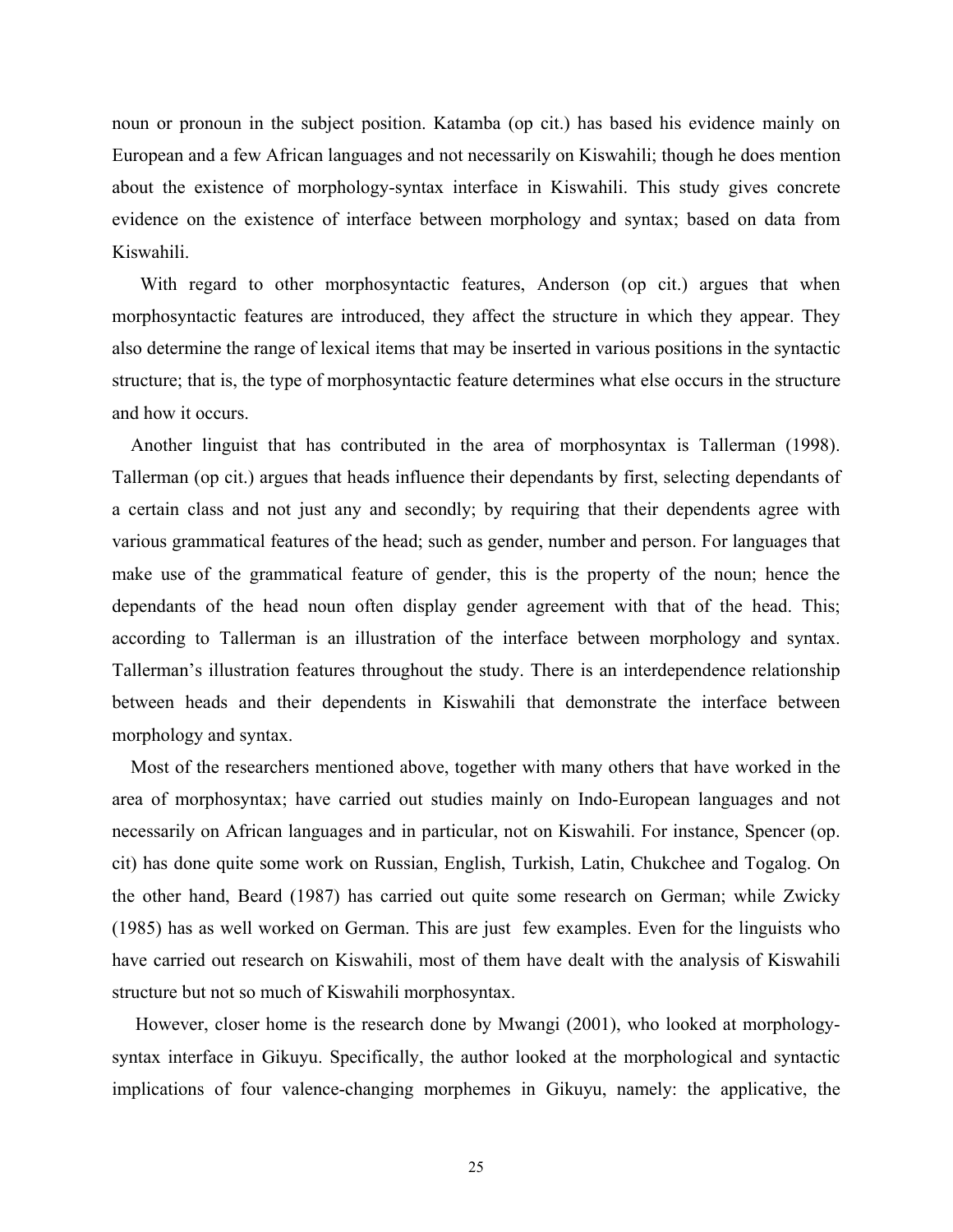stative, the passive and the causative. The author has shown the syntactic effect of the affixation of these morphemes within the Merger theory (Marantz, 1984) and the incorporation theory (Baker 1988 a & b). We have also analysed these features in the present study. Since both Gikuyu and Kiswahili are Bantu languages, it follows that the morphosyntactic behaviour of these valence-changing affixes in the two languages is close. However, the main difference between Mwangi's (2001) work and the present study is with regard to theory application. While the author applies the Merger (Marantz, 1984) and the Incorporation (Baker, 1988) theories, the transformational generative theory has been applied in this study. The other difference is with regard to individual language parameterised properties that triggers slight differences in the behaviour of the affixes.

 While dealing with the syntactic criteria for noun classification in Kiswahili, Mgullu (1999) admits that the aspect of agreement is very important in determining the classification of nouns. He points out that the agreement features taken by the other linguistic elements in the construction, for instance, the verb, adjective etc; depend on the noun in question. The author gives an example from the *ku*- class, where every linguistic element occurring in the same syntactic construction with the noun from this class, will bear the prefix *ku*-.

C2 (35) *Ku*- imb- a *ku*- na- vutia.

GER<sup>4</sup>- sing VS AGRs- PROG- attract

'Singing is attractive<sup>5</sup>.' (Mgullu 1999: 151)

The example given above is an illustration of the interface between morphology and syntax, where the gender feature that is marked on the gerundive motivates the occurrence of the gender marker **ku**- on the verb. However, in spite of giving such examples, the author does not give further analysis. He, for instance, does not show how the word affects the entire syntactic structure; neither does he make explicit the interaction between the two levels of grammar; and yet the above example shows that indeed there is interface between morphology and syntax. Likewise, apart from giving the above examples, the author does not give account in terms of what triggers interface or the morphosyntactic rules that describe the above morphosyntactic

*4. Gerundive marker is the same as the derivational marker as well as the infinitive marker in this study.* 

*5 . Own translation*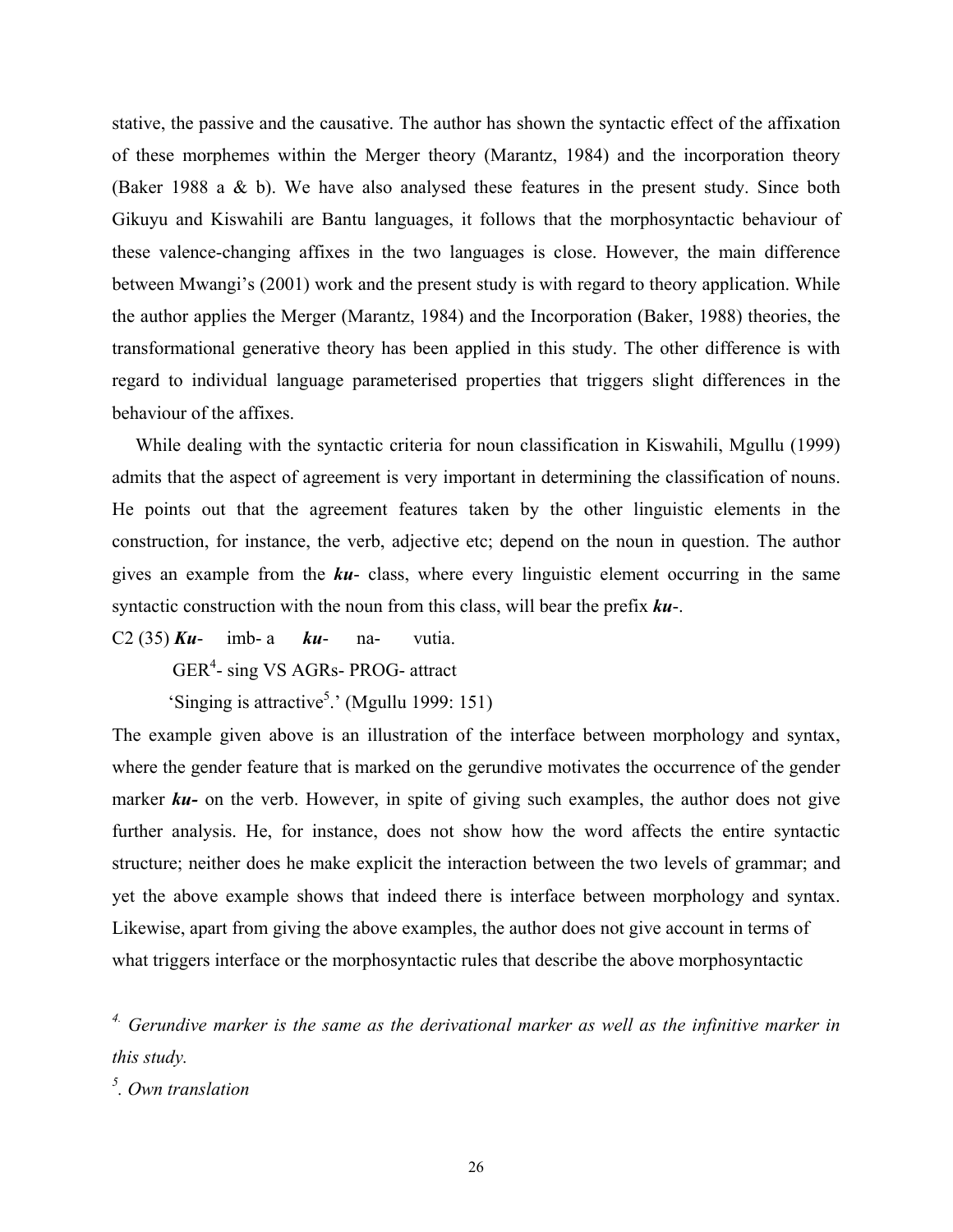process. The study intended to make explicit the morphosyntactic processes that occur in Kiswahili, account for their occurrence and state the underlying rules that describe the established processes.

 The same is true to the writers of TUKI, who admit that morphology interacts with syntax in Kiswahili (TUKI: 1988). This admission is very significant because in itself it is proof of the fact that there exists a point of interface between the two levels of grammar in Kiswahili. However, these researchers do not go further than giving a few examples of derivational and inflectional morphology, no analysis or account is given to that effect. Here is where the study picks up. In contributing to the already existing knowledge in the area, the study gives an explicit account of exactly what happens when the two levels of grammar interact. This is done through analysis, exemplification and the formulation of rules underlying individual morphosyntactic processes. This does not in any way suggest that the work done by the preceding linguists is not valid. On the contrary, in fact the study basically draws from and builds on their work. The only contrast is that, whereas their work laid emphasis on other areas of Kiswahili grammar, this study specifically looked into the morphosyntax of Kiswahili, based on the transformational generative approach.

 Another outstanding linguist that has done an enormous amount of work on Kiswahili is Abdulaziz (1996). This linguist has carried out a study on the '*Transitivity in Swahili Clause'* based on the systemic-functional approach. Emphasis in this work was on the contextual, interaction and functional view of language, that is, language in use. In analysing the clauses, he described not only the purely syntactic aspects of the clause structure, but rather also looked at the syntactic-semantic behaviour in syntax. In other words, his investigation was on the relationship that holds between the elements of the clause structure and their semantic features. The linguist gives examples of grammatical structures that would be naturally considered as being unacceptable by native speakers of Kiswahili but which, when considered under specific contexts turn out to be acceptable. He also gives examples of elements, which would be assigned the same syntactic roles, and yet their semantic roles are quite distinct. He argues that the semantic aspect is quite relevant in the description of syntax. Basically, his emphasis was on syntactic-semantic relations of transitivity in clause structure. It is admissible that the linguist has given a detailed analysis of the semantic roles that participants take in clause structure; and how certain processes will either increase or reduce participants in the clause (elements that feature in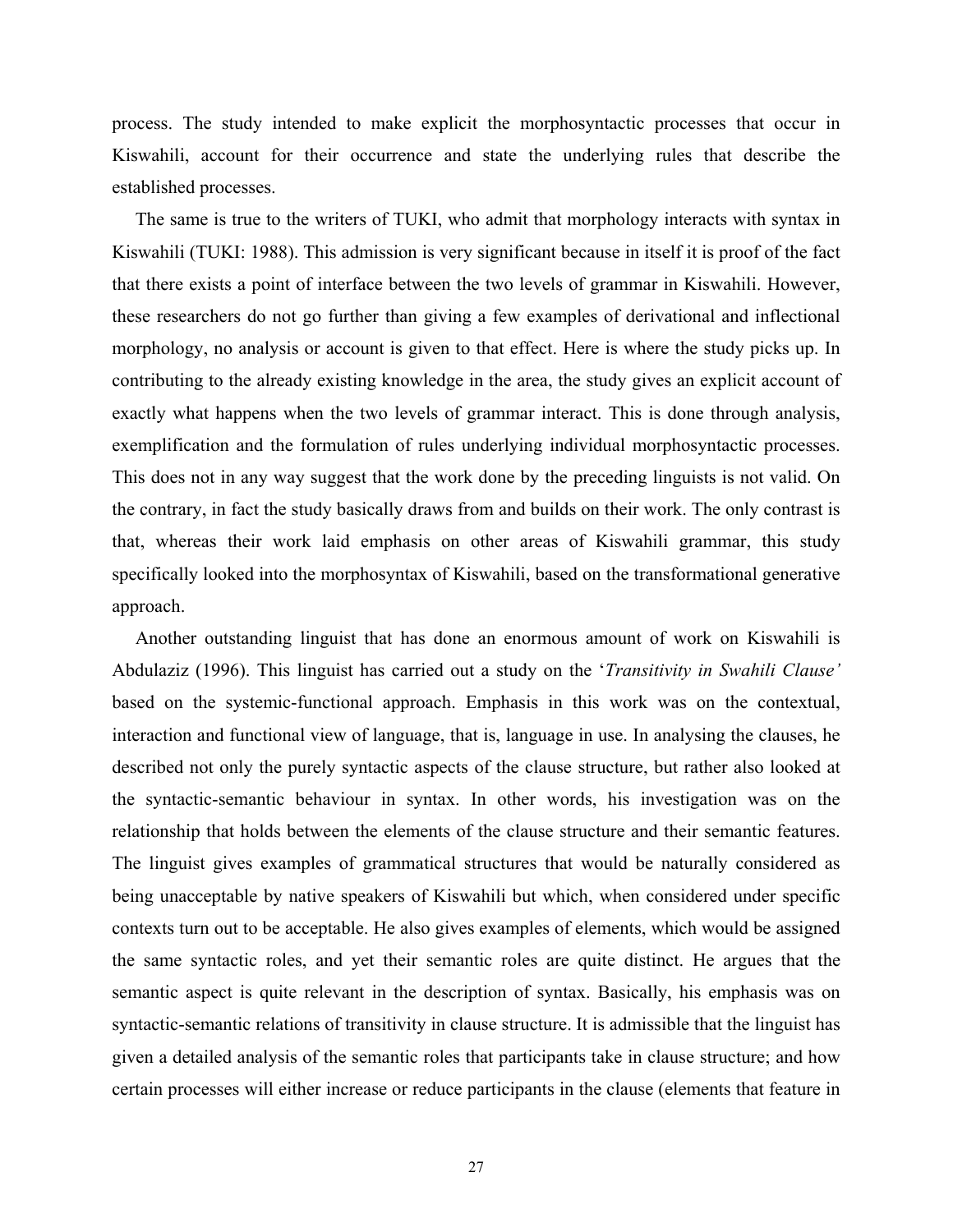*section 4. 3. 1. 3* of this study). However, whereas his analysis was based on the syntacticsemantic aspect, this study investigated the morphological-syntactic aspect. Likewise, whereas the linguist Abdulaziz adapted the Systemic-functional theory of grammar, whose emphasis is on meaning and social functions of language; in this study, the transformational generative approach, whose emphasis is on rules, was adapted; language is hereby seen as an aspect of the human mind. Though his approach is different, it is no doubt that his work is of considerable interest to the understanding of syntax- semantic interface, and more so to the understanding of Kiswahili as a whole. His work contrasts sharply with most of the work done on Kiswahili grammar that has concentrated mainly on the description of the structure of Kiswahili. So, emphasis in his work is on the structure and use of Kiswahili; and not on the analysis of Kiswahili morphosyntax; a good enough reason why this study was carried out. This however, does not mean that the work done by other linguists is not important; in fact it is on the basis of the purely morphological and syntactic descriptions that we come to understand how the two levels interact. However, this study goes beyond the description of the structure of Kiswahili as it were. It investigates the interface between morphology and syntax based on empirical evidence; and goes ahead to account for the morphosyntactic processes by identifying the categories that trigger interface as well as establishing specific morphosyntactic rules; this is in line with the theory that is being applied.

 Unlike the linguists mentioned above that have either just made mention of the existence of morphology-syntax interface or have dealt with other areas of Kiswahili grammar all together, the linguist Vitale (1981) has done quite some remarkable work on morphology-syntax interface based on the transformational generative theory. Some of the elements analysed by the author include the passive and active constructions, causation, reflexive voice, the reciprocal voice, nominalization and the grammatical categories of gender and number. The author has analysed these elements showing their relevance to morphology and syntax based on the transformational theory of grammar. However, though these elements have also been analysed in the present study, the way the analysis has been done is quite different. In this study, a systematic approach has been adapted where each element has been analysed under four levels (based on the data on words as well as sentences); namely; the morphological, syntactic level, rule level and finally the representational level. This analysis makes explicit exactly what happens when morphology and syntax interact in Kiswahili. With regard to reflexivisation and reciprocation, while the author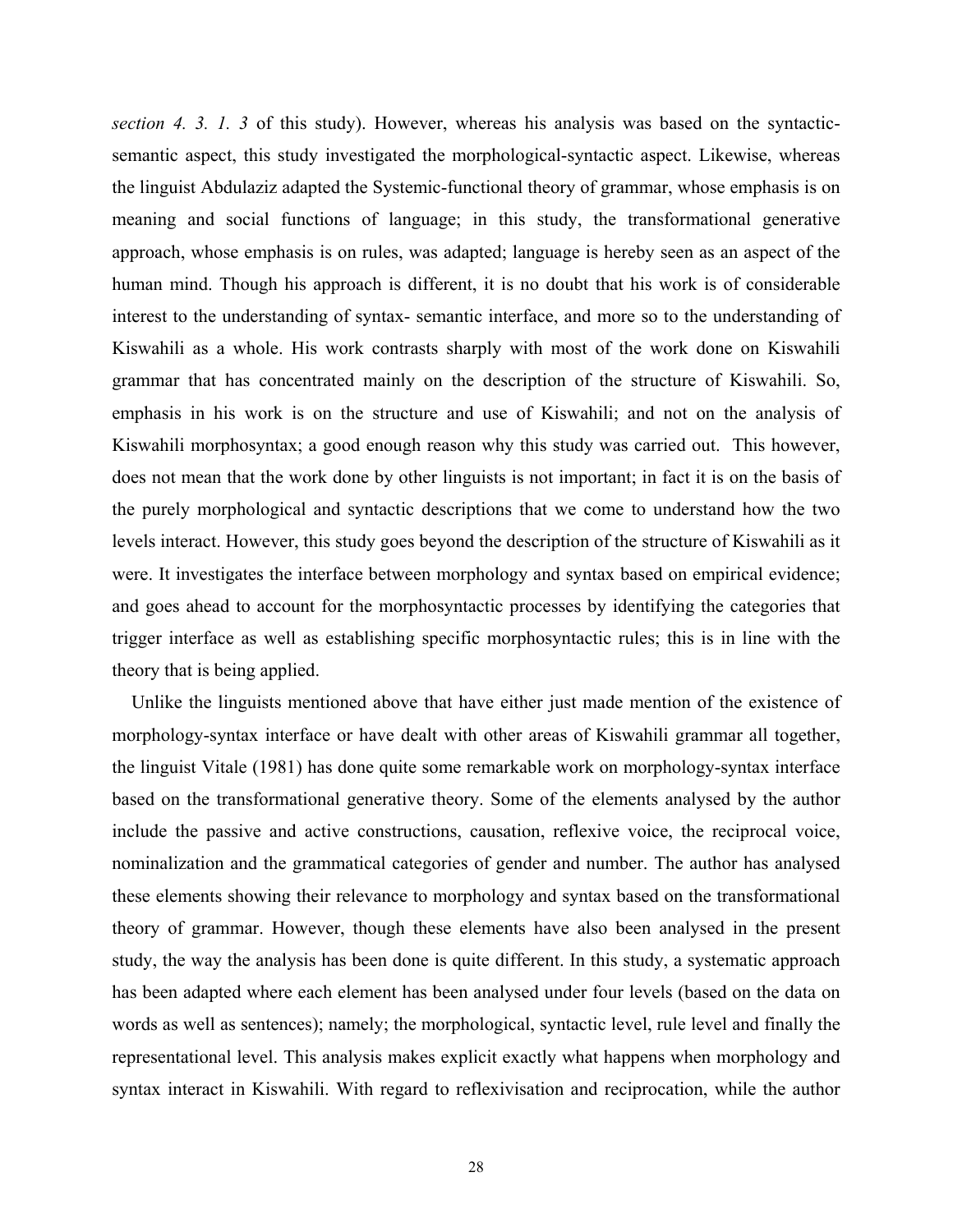has used lexical insertion rules to insert the reflexive and the reciprocal morphemes into their respective positions; in this study, reflexivisation and reciprocation is shown to be as a result of the application of movement rules. Likewise, many other elements that trigger morphologysyntax interface in Kiswahili have been analysed in this study, which Vitale (1981) did not analyse; these include, the grammatical categories of tense, the comparison, person and Aspect; class-changing derivational processes that are triggered by adverbialisation derivational affixes, verbalisation derivational affixes, the conversion processes; compounding and idiomization processes. Likewise, lexical information has been analysed as resulting into morphology-syntax interface in Kiswahili; this was not analysed by Vitale (1981). Specifically, it has been shown that categorial, subcategorial, selectional and thematic information trigger morphology-syntax interface in Kiswahili. Under class non-changing derivational processes, the other elements that we have analysed in the study that do not feature in Vitale (1981) include those of the stative and the applicative morphology. Finally, we have also analysed pronominalisation processes, features of pro and PRO and have demonstrated their relevance to both morphology and syntax; all these have not been analysed by Vitale (1981). In other words, this study has gone beyond what Vitale (1981) did by analysing many more morphosyntactic categories not analysed before. The study has also given a systematic and detailed analysis of morphology-syntax interface that is triggered by different categories in Kiswahili; and under each one of them, morphosyntactic rules and representations have also been given. So, this work builds on and fills in what Vitale (1981) has done, hence, positively contributing to the already existing knowledge on morphology-syntax interface in Kiswahili.

So far, from the research done by linguists<sup>6</sup>, there is enough evidence to show that there are linguistic features that have relevance to both morphology and syntax. This is also the case in Kiswahili as demonstrated in the study. However, proponents of the strong lexicalist hypothesis like Lapointe (1980 & 1988), still deny that syntactic rules ever refer to anything besides the features that define syntactic categories. On the other hand, proponents of split morphology argue that it is only inflectional morphology that is relevant to syntax, and not derivational. One such proponent is Robins (1989: 241) who argues that:

6 . *Among them are (Kapinga, 1983; Mbaabu, 1985; Mdee,1986; Mohammed, 1986 & 2001; Kabugi, 1995; Ndalu,1997 and Waihiga,1999), just to mention a few.*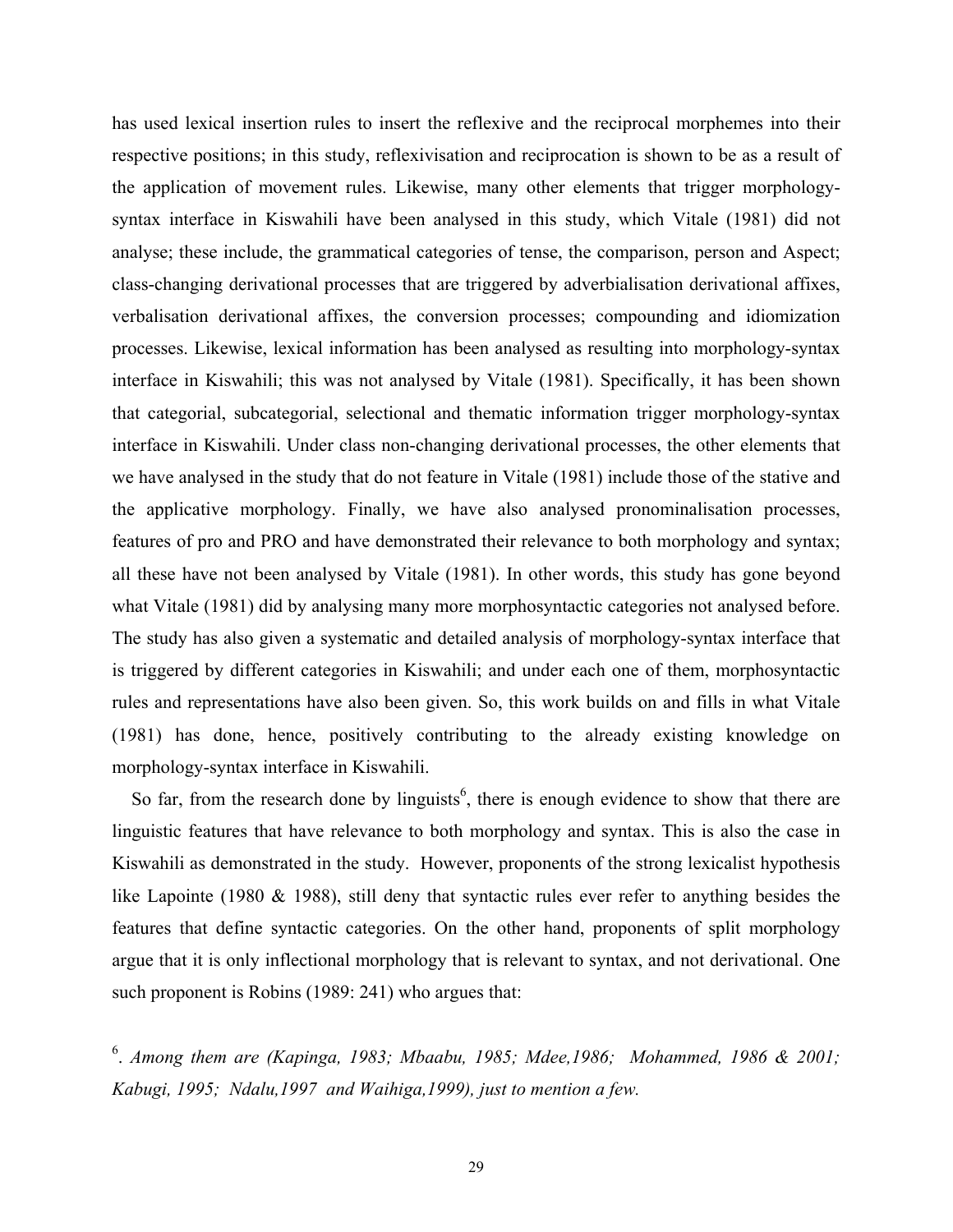*Derivational formations, by definition, do not directly involve the word in syntactic relations with other constituents of the sentences in the way that inflections do. Their grammatical relevance lies principally in the word class that result from their use.* 

Following such controversies, Webelhuth (1995: 305- 6) argues that:

*It is only the weak lexicalist hypothesis that gives the widest berth to morphosyntax, allowing it to affect morphology generally, regardless of its classification in inflectional or derivational terms.* 

 The approach taken in this piece of work is based on Webelhuth's (1995) assertion, that is, the weak lexicalist approach, which gives room for the interface between morphology and syntax.

# **2. 5 The Generative theory**

 In theoretical linguistics, generative grammar refers to a particular approach to the study of syntax. A generative grammar of a language gives a set of rules that correctly predict the combinations of words that form grammatical constructions. Generative grammar originates in the work of Noam Chomsky who first introduced the theory in 1957, when he wrote his first monograph. However, research evidence shows that before then, the linguist Otto Jaspersen had recognised that the structure of language comes into existence in the mind of the speaker. Thus, he had observed that language was an aspect of the human mind. Chomsky in Webelhuth (1995: 386-387) notes that:

 *These traditional concerns of Jaspersen were displaced in part by behaviourist currents, and in part by structuralist approaches. The two radically narrowed the domain of inquiry, while much expanding the data base for some future inquiry that might return to the traditional and surely valid concerns. Generative grammar can be regarded as a kind of confluence of long forgotten concerns of the study of language and the mind and new understanding provided by formal sciences.* 

With regard to the above proposition, Newmayer (1966: 3) notes that there are some linguists who hold the view that Chomsky was a relative late-comer to the idea of characterising linguistic regularity by means of a formal generative grammar. The argument goes that Chomsky's (1957) 'syntactic structures' came after Harris and Hockett had put forward the idea of generative grammar in early 1950; and that Bloomfield and Jacobson had presented generative descriptions even earlier. However, Newmayer (Op. cit) refutes such claims and instead argues in support of Chomsky. His position is that; modern attempts to present a generative grammar of a language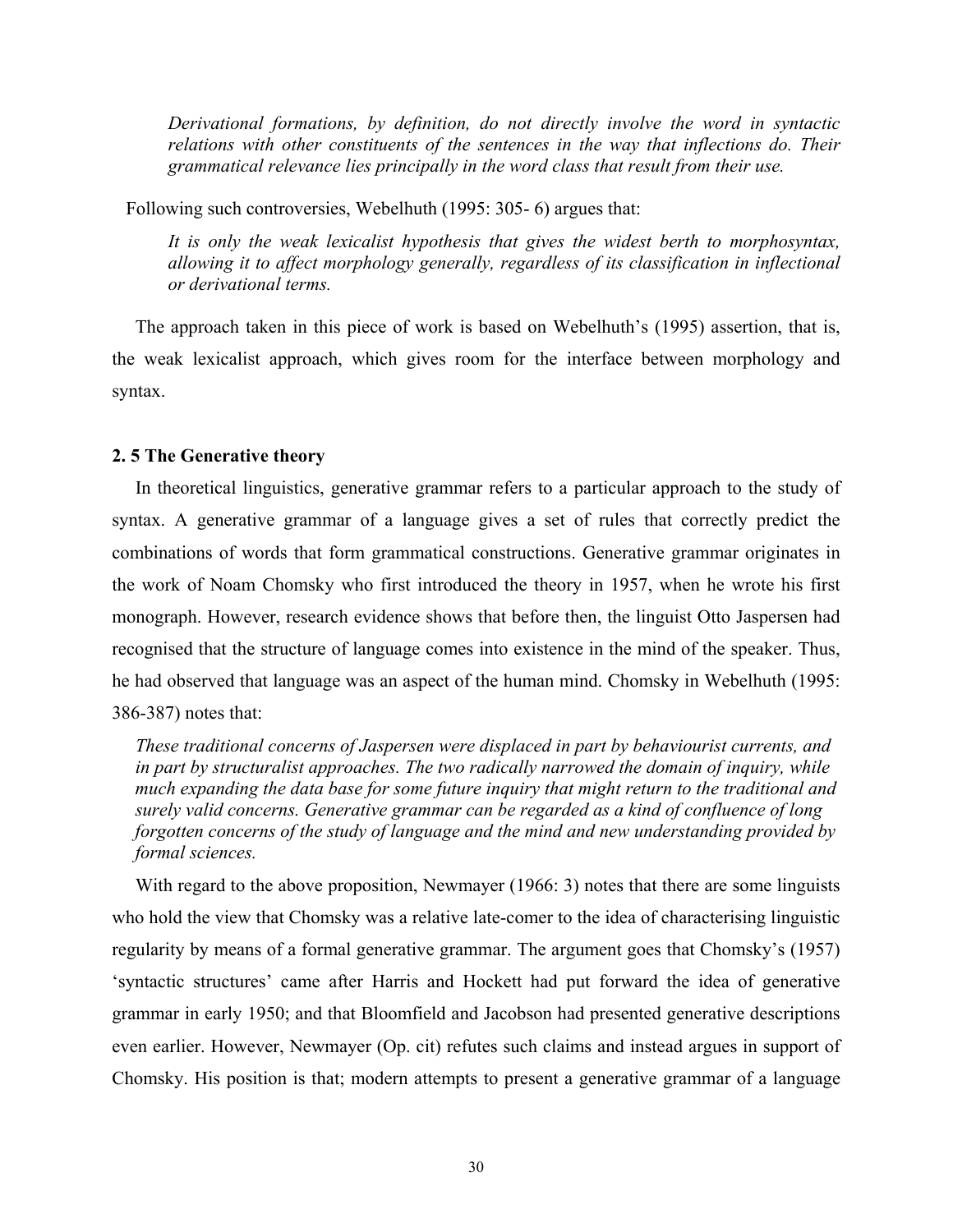encompassing all levels of description was Chomsky's 1949 bachelor's thesis; and that this work was not influenced by any of the above linguists.

In acknowledging Chomsky's contribution, Robins (1989: 279) points out that:

*Chomsky has initiated and carried through a revolution in the theoretical linguistics, in the way in which languages are researched and in the process to which linguistics should be directed. This has been done not only by Chomsky but also by the other linguists. Though they may differ in their basic concepts and analytic frameworks, they all agree that structural linguistics did not go further enough.*

Whether or not the term revolution is appropriate, there was an important change of perspective: from the study of behaviour and its products to the inner mechanisms that enter into thought and action. According to the generative theory, behaviour and its products is not the object of inquiry but rather the data that can be used to provide evidence about the inner mechanisms of the mind. This implies that the properties and patterns that were the focus of attention in structural linguistics, find their place, but as phenomena to be explained along with innumerable others, in terms of the inner mechanisms that generate expressions. Under the generative approach therefore, the study of language is mentalistic, it is concerned with the mental aspects of the world. Chomsky's point of departure is his observation that a fluent speaker of a language possesses the ability to produce and to understand sentences that he/ she have never heard before. He calls this ability the competence of the native speaker. The actual production of sentences by a speaker is his performance. Haegeman (1994) argues that, according to the generative theory; human beings have a genetic endowment that enables them to learn language. It is this innate capacity for language learning common to all human beings, which generative linguists seek to characterise. This knowledge that is common to all human beings is what is referred to as the principles of Universal Grammar (UG). Chomsky (1976: 26) defines UG as, "The system of principles, conditions and rules that are elements of all languages; the essence of universal language."

 Based on the definition of UG given above, the assumption is that there is that part of knowledge of language that is common to all human beings, regardless of the language that they speak. This knowledge is innate and it is not learnt. It is this innate ability that enables children to acquire language rapidly and uniformly regardless of the type of language that they are learning or the deficiency in the linguistic environment that they are exposed to. The task of the generative linguist therefore is to characterise this genetic capacity.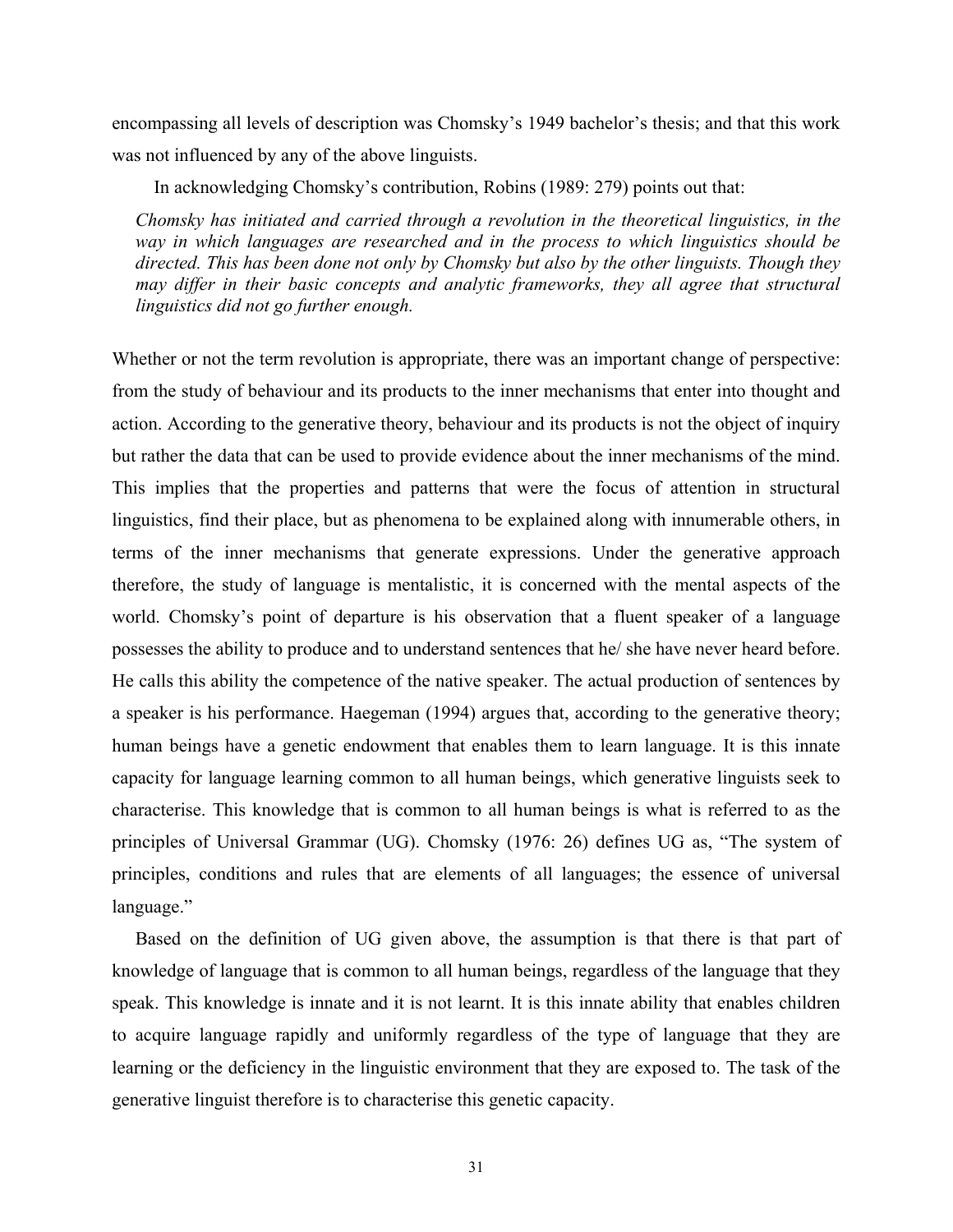Although most linguists argue that there has been a Chomskian revolution in linguistics, e. g. (Scarle, 1972; Langacre, 1979; Newmayer, 1980 and Sampson, 1980); there are some that are opposed to Chomsky's revolutionary development in linguistics. These include: (Chafe, 1970; McCawley, 1968; Lakoff, 1971; Murray 1980 and Koerner, 1983). They argue that what Chomsky did was just a natural outgrowth of the American structural linguistics (which he himself admits in Chomsky 2000). This argument is based on the fact that Chomsky's syntactic structures retained crucial concepts of its historical antecedents, especially Saussure's idea of the existence of structural interrelationships of elements in the language. They also in particular question the existence of two levels of representation; the deep structure and the surface structure. In spite of such misgivings, the generative theory has been fruitful and influential. The best that can be done is to adapt Newmayer's (1996: 32) conclusion that:

*Chomsky's revolution is a revolution within structural linguistics, one, which altered our conceptions of the nature of linguistic structures and opened the way to an understanding of how nature bears on the workings of the human mind.* 

 That is indeed the case in that as much as Chomsky retained some features of the structural approach to language study, he and colleagues departed from the concentration on the inventory and the analysis of utterances from a corpus without seeking to characterise the rules that permit native speakers to produce an infinite number of grammatical structures. Likewise, unlike the structuralists, Chomsky and his proponents sought to discover the similarities that held between structures that seemed to be different from the surface as well as make a number of generalisations that could not be captured from the surface structure. However, it is important to mention that the distinction between the deep structure and the surface structure is made redundant in the Minimalist programme (Chomsky, 1993).

 As earlier mentioned, the generative theory of grammar has been widely adopted by linguists in the study of different languages, especially, those of indo- European origin. Likewise, the theory has been widely used in the study of human language as a whole, and especially in the search for the Universal grammar (UG)<sup> $^7$ </sup>.

 Contrary to the above, the study of the structure and form of Kiswahili has in most cases been based on the traditional approach, with a few exceptions. So far, the transformational generative

*7 . See also Chomsky (1957), Cullicover (1997), Haegeman (1991, 1992) and Radford (1988).*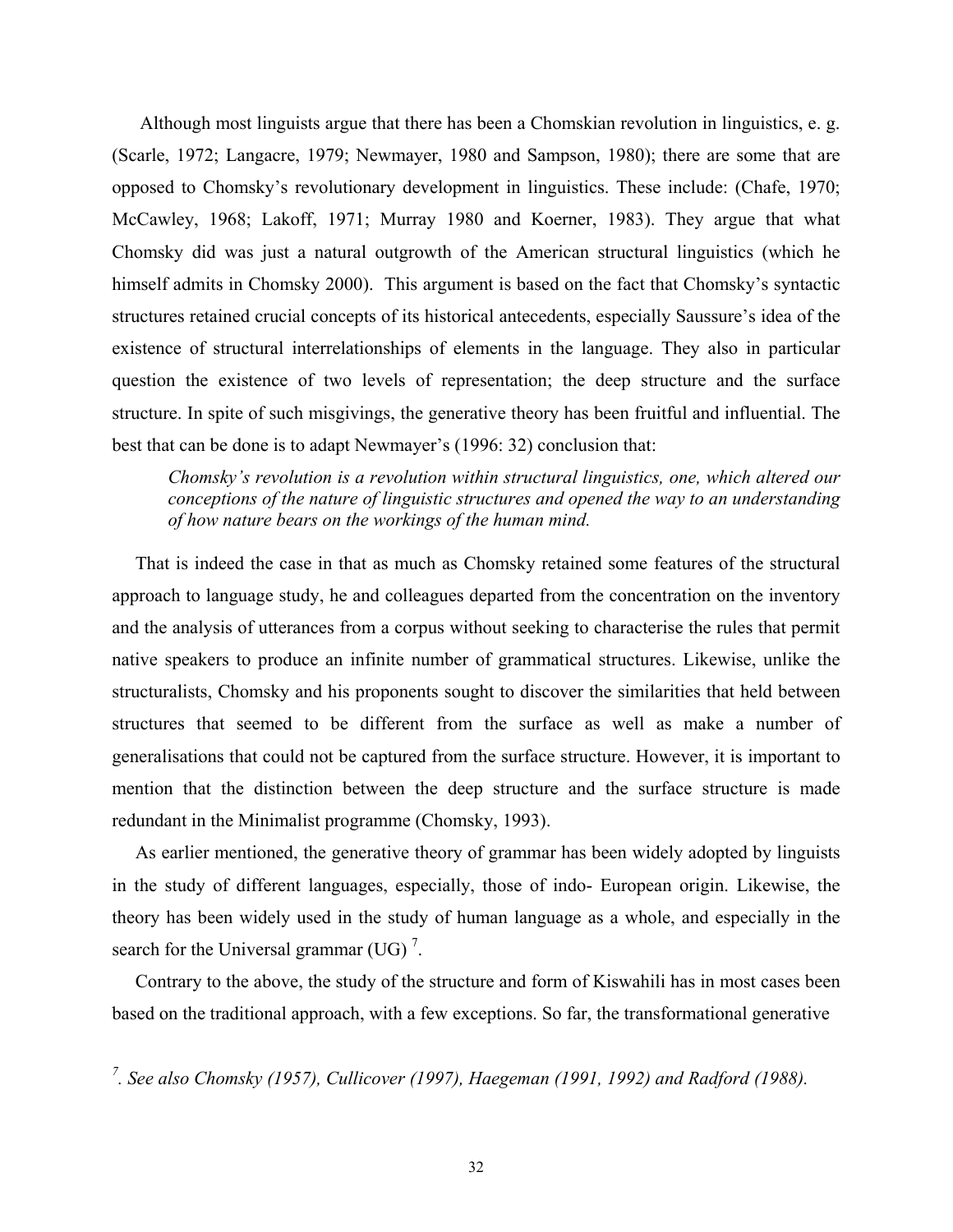theory has not been applied to a large extent, especially in the study of different aspects of Kiswahili; this is despite the fact that the theory is many decades old.

 Nevertheless, recent studies have shown that there are linguists in Kenya that have applied this theory especially in the study of the morphological aspect of certain Bantu languages. Mukuthuria and Chimera (July 2004) posit that: T. G. G is one of the theories that have been fruitful in analysing different languages at the morphological level. They specifically explain how T. G. G has succeeded in analysing the morphology of some Bantu languages of Kenya. They give examples of linguists such as Christe (1973), who has used the T. G. G to analyse the Kiswahili morphology. They also mention Wald (1973), who has also used T. G. G to analyse agreement in Kimvita morphology. Finally, they have also mentioned the linguist Baya (1993), who has applied T. G. G in the analysis of the auxiliary verb in Kiswahili and through his analysis; he makes explicit the fact that T. G. G can be used to handle elements smaller than the sentence.

 Research carried out by Mukuthuria (1997) was also based on the T. G. G. Using this theory, Mukuthuria (op cit.) analysed the verb in Kitigania, a dialect of Kimeru that is spoken in the Eastern parts of Kenya. Mukuthuria has made it explicit in the study that the morphemes of the verb in Kitigania are arranged in a very specific way and that a given morpheme can have multi-functions. This is a very important study, though its focus is on morphology and not on morphology-syntax interface, which was the area of interest in this study.

 So far, none of the above linguists has used the theory to carry out studies on Kiswahili morphosyntax but instead their studies have mainly been at the morphological level. However, as earlier mentioned in the literature review, Vitale (1981) has used the transformational generative approach in the study of morphology-syntax interface. Contrary to the author's work, this study has given a more systematic analysis of morphology-syntax interface in Kiswahili that is triggered by quite a variety of morphosyntactic categories that have not been considered by Vitale (1981).

# **2. 6. Theoretical Framework**

 In this study, we have used the transformational generative theory of grammar in analysing the interface between morphology and syntax in Kiswahili. This is an improved version of the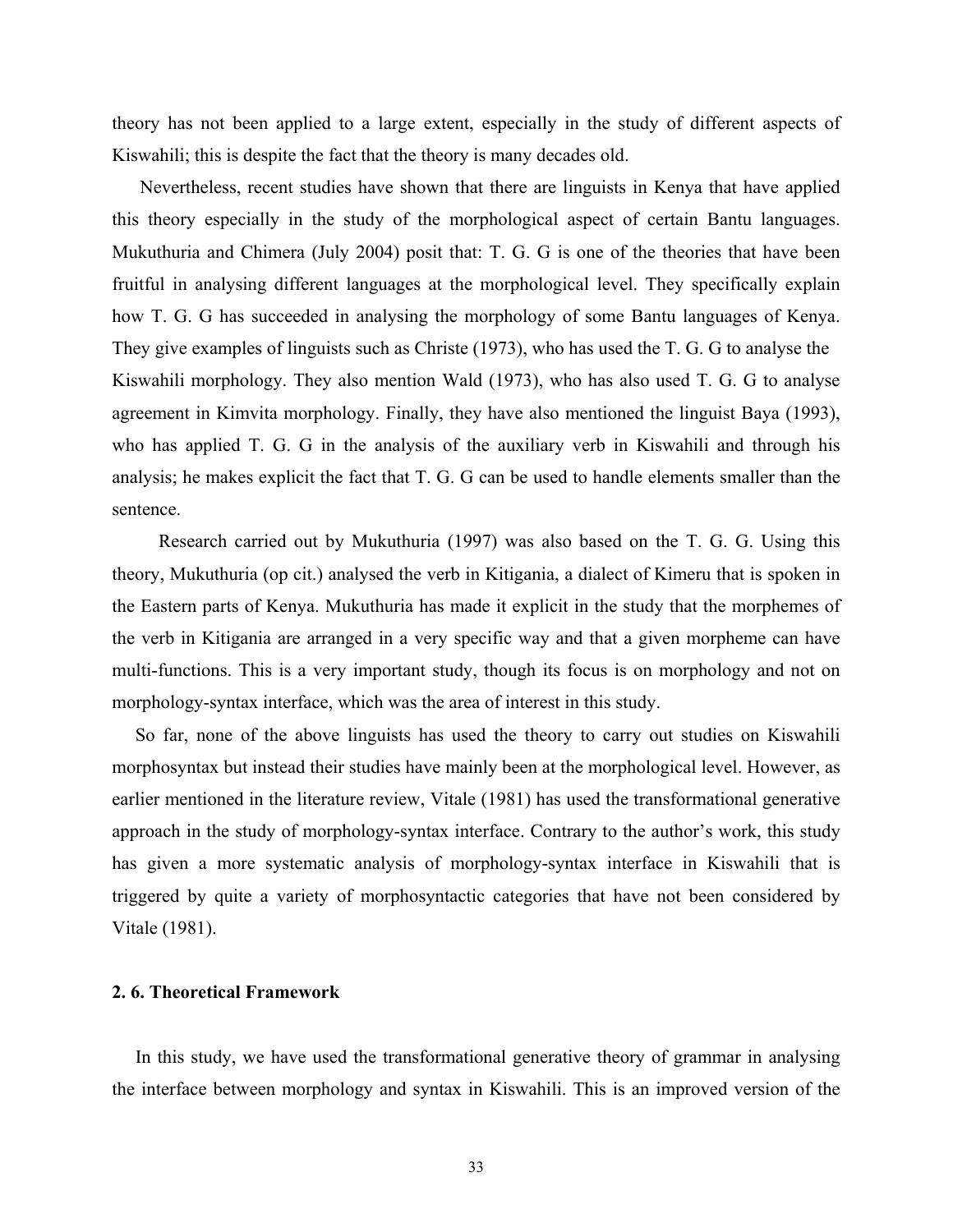Syntactic theory that came in (1965), with the publication of Chomsky's *Aspect of the Theory of Syntax (Aspects*). In this model, grammar is not limited to what is heard and seen but rather it is defined in terms of our innate, subconscious internal system of rules that constitute the human language capacity. The main aim of the transformational generativists is to build a model of the human's internal rules that are used to generate only grammatical and not ungrammatical sentences. This model therefore perceives grammar as a reflex of the native speaker's competence; hence, language is seen as an aspect of the human mind. In adapting this theory, our main aim is to see whether the theory effectively handles the aspect of morphology-syntax interface in Kiswahili. An attempt has been made to give an alternative theory where the T. G. G has failed.

 Unlike the Syntactic theory and the later versions of the generative theory, it is in the transformational generative theory that the concepts deep structure and surface structure were introduced. Chomsky proposed that beneath every sentence in language, there is a deep structure. In the T. G. G, the deep structure, which is the base component of a language, has the lexicon and a set of categorical rules (the basic phrase structure rules). The lexicon lists all the vocabulary words of the language and associates each one of them with the syntactic, semantic and phonological information required for the correct operation of rules. This information is represented by the use of features. The basic phrase structure rules are used to generate a set of phrase markers that have in them slots to be filled by items from the lexicon. Based on the syntactic information provided in the lexicon, the phrase structure rules permit only well-formed structures and not the ill-formed ones. The deep structures are the input to the semantic component, which describes their meaning. In other words, the deep structure represents the core semantic relations of a sentence. The deep structure is then converted using transformational rules into a surface structure that corresponds more closely to what is pronounced and heard.

 The rationale that is given by transformational generativists is that just as the surface similarities conceal underlying differences that cannot be represented using the phrase structure grammar, surface differences also conceal underlying similarities. These similarities can only be captured using a transformational grammar. So, in this model, in addition to phrase structure rules, Chomsky claims that the grammar also require transformational rules, which transform phrase markers into other phrase markers by moving, adding and by deleting other elements. Unlike phrase structure rules in which one element is re-written as a string of elements,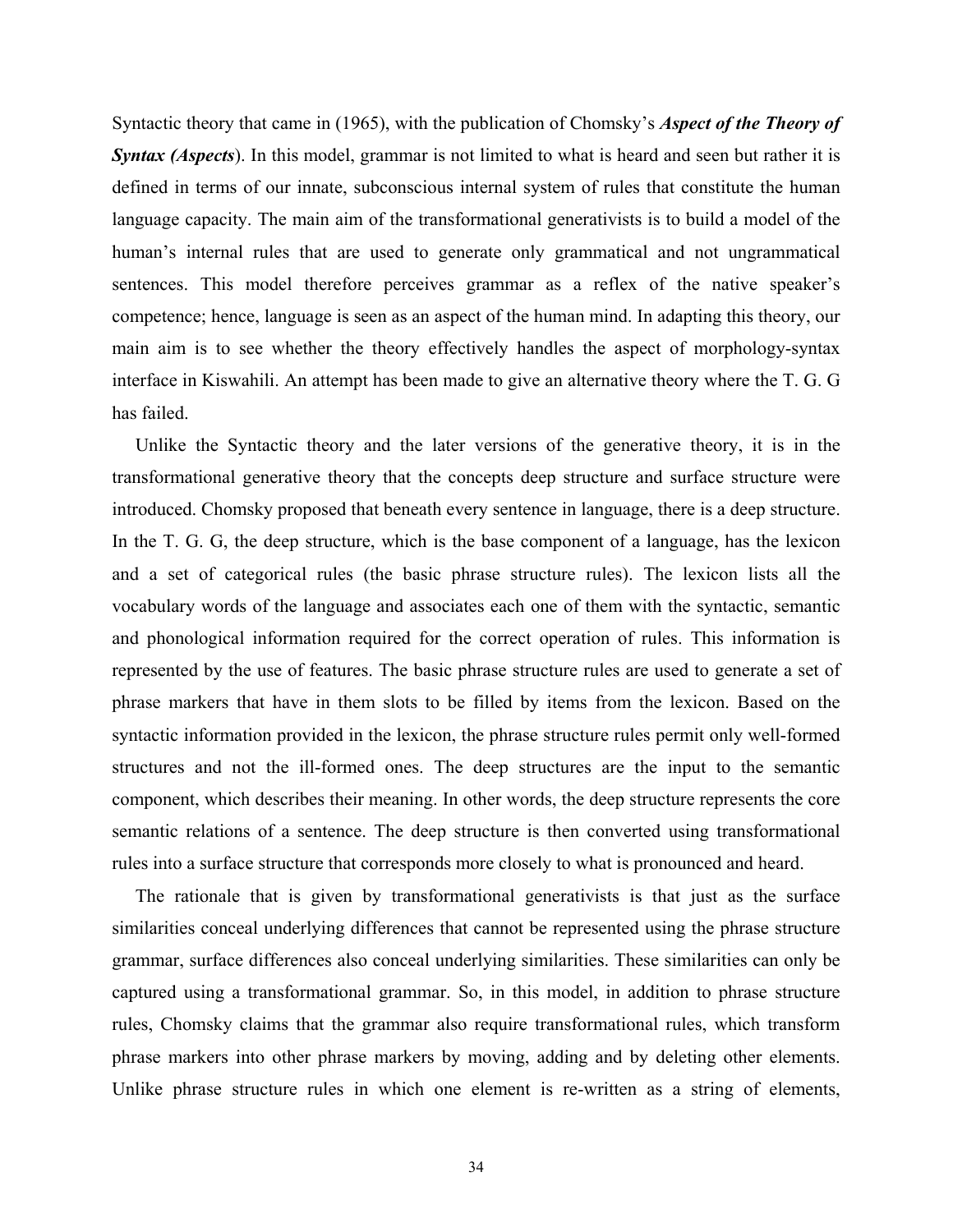transformational rules (TRs) act upon the output of phrase structure rules (PSRs), to give the surface structure (S-S). Therefore, in this model, transformational rules apply after the phrase structure rules have applied. The surface structure, which is the transformational component, is the actual final utterance, words that are spoken or written. The surface structure is the input to the phonological component.

 Robins (op cit.) argues that PSRs are inadequate for a full structural exposition and therefore incapable of explicating the open-ended creativity of natural language. He explains that this is why TRs were introduced, in order to handle structures, which involved relationships that could not be handled by PSRs. An important aspect of this theory is that rules are not prescriptions of behaviour, which the grammarians impose on speakers. On the contrary, they are statements of principles responsible for the observed regularities in the speech or writing of users of a particular language. The task of the grammarian or linguist is to state the rules that are in each component. These rules represent the speaker's competence. Consequently, if a speaker knows how to produce and understand sentences in his/ her language, then it follows that he/ she has internalised the rules of the language. In the present study; the rules formulated are based on the structures generated by the respondents as well as those obtained from textbooks, so they are not prescriptive but rather descriptive; they are a reflection of what the speaker knows.

 As earlier mentioned, in T. G. G, all the semantically relevant elements of a sentence, that is, those that determine the meaning are contained in the deep structure of the sentence. This produces two components of syntax; namely, the base component that generates the deep structures and the transformational component that generates the surface structures. This theory of language is represented graphically as below: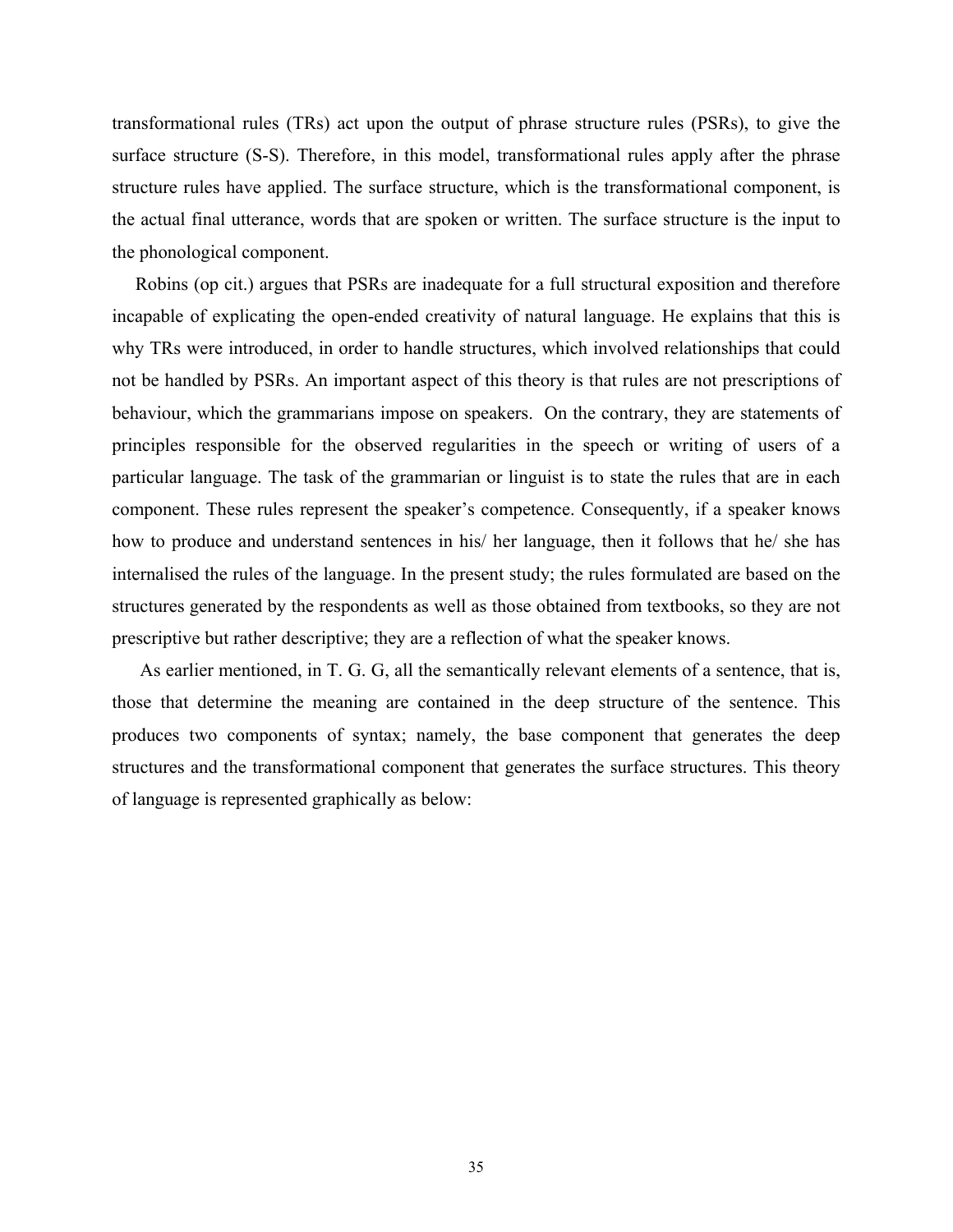

*Figure 1. 1 Phonological representation of sentences*.

 According to T.G.G, linguistic phenomena are best analysed at a number of distinct formal levels, which are related to each other by special mappings; which transform one level into another as illustrated in *figure 1.1* above.

 It is important to mention that in the recent past, much has happened and there are so many changes that have taken place in the field of linguistic (especially with regard to the deep structure and the surface structure); some initiated by Chomsky himself. Chomsky, who came up with the idea of the deep structure as being the input of the semantic component and not the surface structure has come out claiming that the surface structure determines at least some meaning. On the extreme end are the semantists who have come out arguing that there is no boundary between syntax and semantics and that there are no such structures as syntactic deep structures.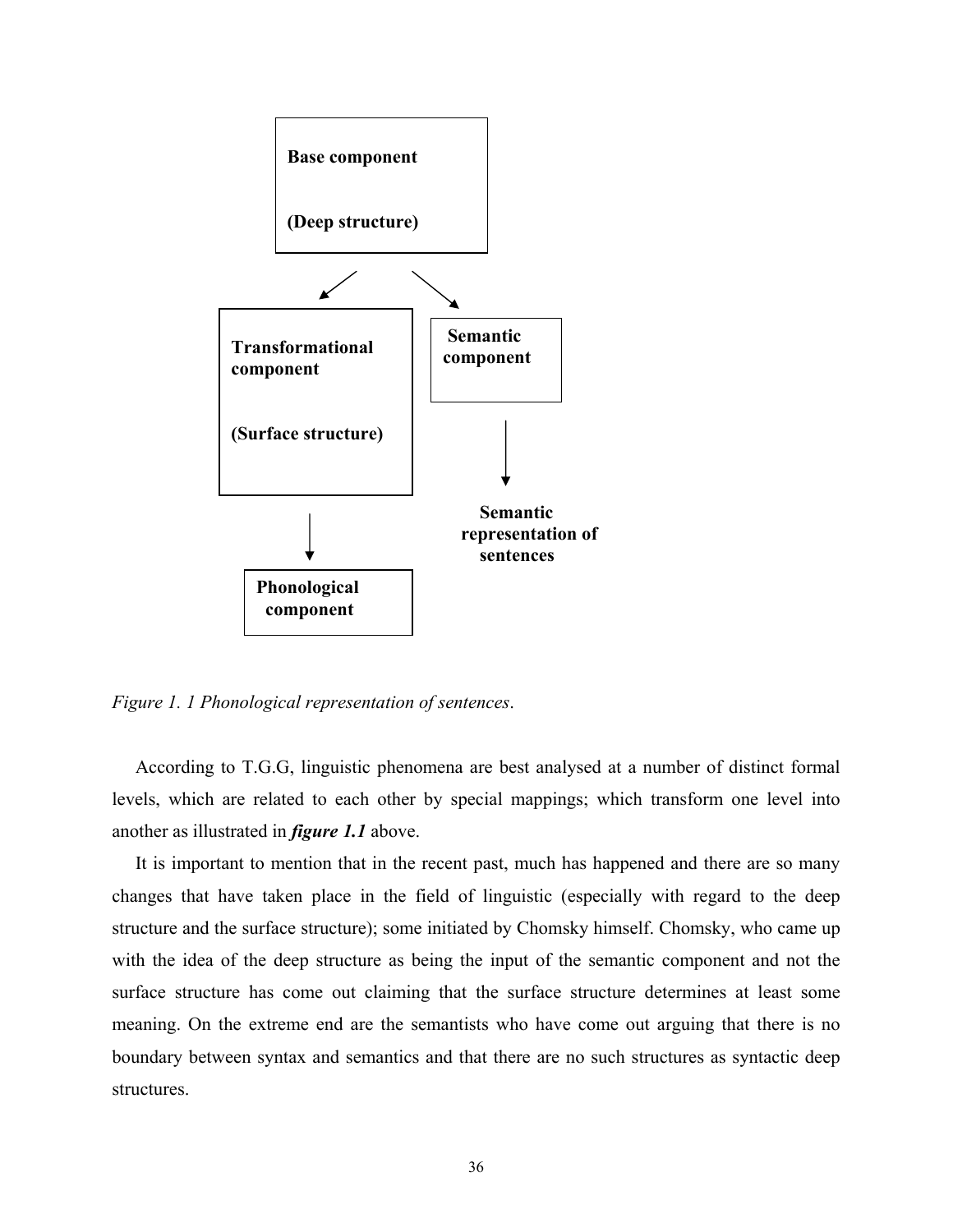In the course of applying the basic theory, other sub-theories and principles were applied to an extent. Some of the theories, principles and parameters that interacted with basic theory in the study include; Government and Binding theory, the Projection principle, Mirror principle, Word order parameter, Strict adjacency principle, Structure dependency principle, Structure preserving principle and the Subjacency principle.

 Government and Binding theory has been partly applied in *section 4. 3. 1. 5***,** where morphosyntactic processes involve anaphoric relations. In this section, it is shown that apart from the reflexive morpheme, the reciprocal morpheme, pronominalisation processes, features of pro and PRO being morphosyntactic, the binding of these elements is also morphosyntactic in Kiswahili and not just syntactic as it is with most languages. Theta theory on the other hand has been used to analyse the morphosyntactic category of thematic information in Kiswahili. In the study, it has been shown that the thematic information that is marked for a given predicate in the lexicon determines the word with regard to structure, meaning as well as thematic properties. At the syntactic level, this information has relevance to the entire sentence structure. The thematic information determines the linguistic elements to occur as arguments in order to receive the specified theta roles.

 The projection principle has been observed in the present study. This is the principle whose emphasis is on the representation of the information that is specified within the lexicon, at the syntactic level. We have illustrated in *section 4. 3. 1. 4* that in Kiswahili, lexical information has morphological and syntactic consequences. Specifically, the categorical, subcategorial, selectional and thematic information has been shown to have effect on the word as well as on the whole sentence structure.

 Word order parameter refers to the order in which words occur in structures. This differs cross-linguistically. This parameter has been observed in the study. We have demonstrated through the analysis that Kiswahili is an SVO language and as such, heads predominantly precede their complements. Strict Adjacency principle has also been observed in the study. This is the principle that demands that when an NP and a PP occur as complements within a phrase, the NP has to be adjacent to the head and not the PP. In analysing the subcategorisation information as being relevant to morphology and syntax, (*section 4. 3. 1. 4. 2*), it is observed that the NP complement occur immediately after the head as in example C2 (31) (i), while the PP complement follows the NP complement.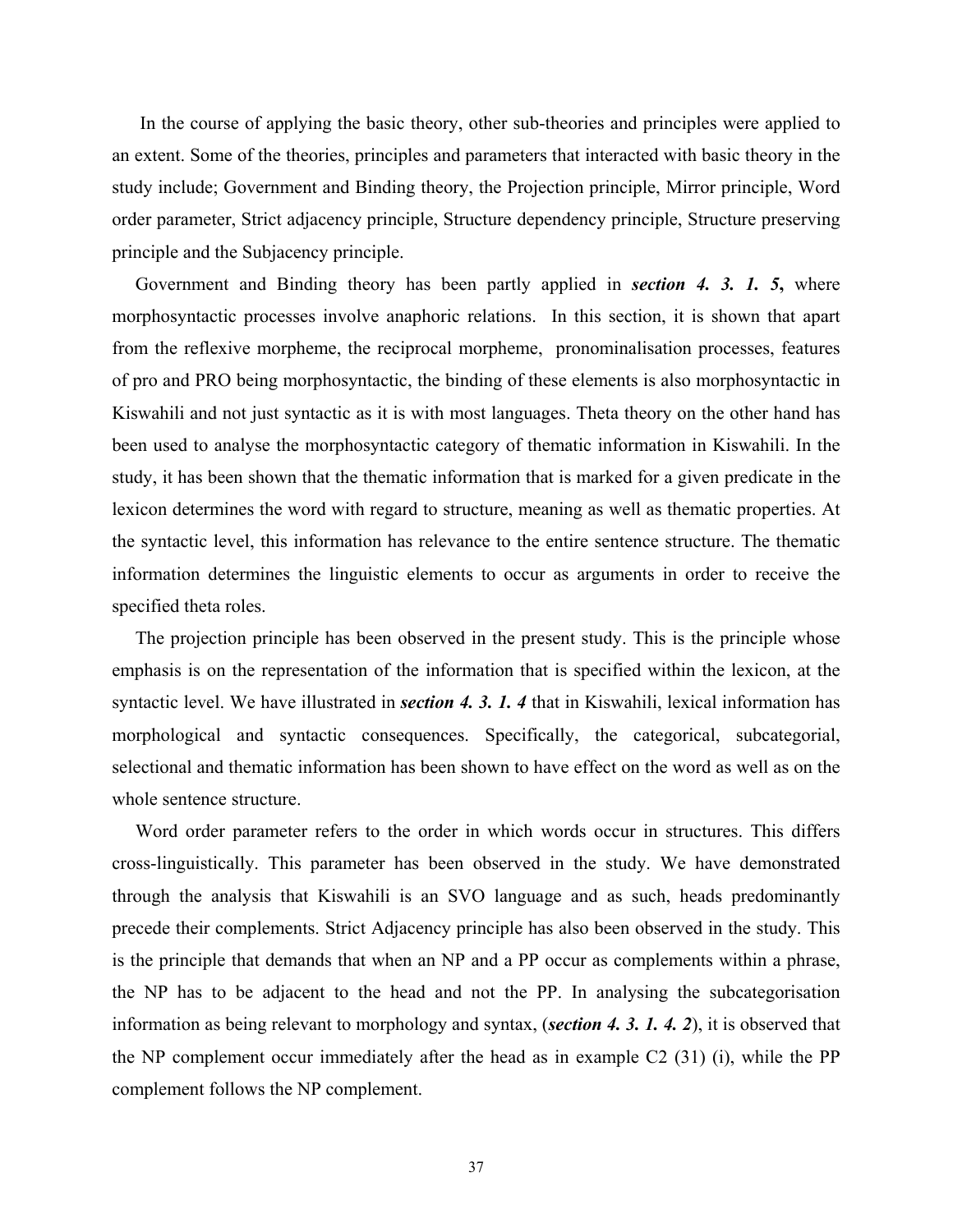Another principle that has been observed is the Structure preserving principle. This is the principle that demands that structures established at the D-S be preserved at the S-S. This is ensured by the use of traces, which mark the base-generating site of a moved element. Likewise, the principle demands that when movement takes place, a moved category must land in a similar category position, e. g. an NP to an NP position. This principle has been observed in structures that involve movement. Structure dependence principle has also been observed in the analysis. This is the principle that demands that all formal operations be structure dependent; that is, act on constituents. In the study, movement is seen to involve constituents and not non-constituents, which would otherwise render the structures ungrammatical.

 Finally, the Subjacency principle has also been observed in the study. This is the principle that restricts movement of elements over more than one bounding node; where a bounding node is either an NP or an IP in Government and Binding theory. In the analysis (see section 4. 3. 1. 3), there is no moved constituent that has crossed more than one bounding node.

 The above theories, principles and parameters have only been mentioned in passing and where necessary, they have been used to make specific statements of theoretical significance.

## **Tenets of the Transformational Generative Theory**

 Below are some of the tenets of the transformational generative theory of grammar that guided this study.

(1). The transformational generative theory goes beyond surface language analysis as it were under the traditional and pedagogical grammar. In this model, the aim of research is mentalistic; that is, seeking to account for the internalised linguistic knowledge of speakers of a language. So, what is important for a linguist that uses this theory is to be able to account for how a child acquires high levels of linguistic competence given the impoverished nature of the data that he/ she exposed to (Chomky. 1965: 25). According to Chomsky, a theory should be explanatorily adequate; that is, it should be able to explain how a child acquires language. This is achieved by selecting a descriptively adequate grammar that is based on primary linguistic data. This tenet guided the researcher in carrying out the study in the sense that not only was the analysis of the words and sentences (collected from the respondents) done in order to establish the morphosyntactic processes but rather the processes were also formalised into rules. Rules are instructions of what goes on in the speakers' mind when constructing such morphosyntactic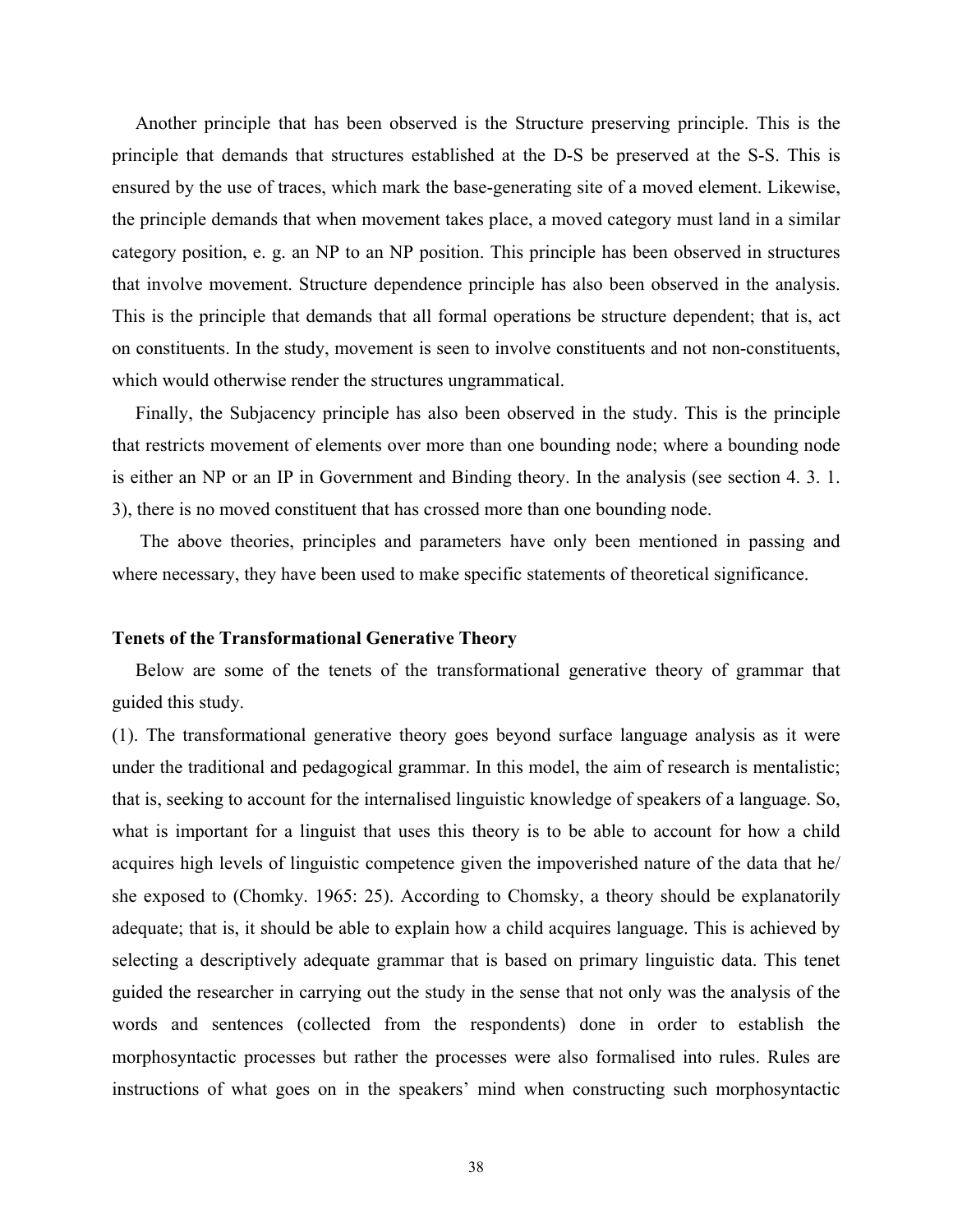structures. However, the study has shown that the question of accounting for the properties that are true to all languages (principles) is only partially handled by the model we are applying (see Ross, 1986 for a discussion on how). Chomsky's (1981) '*Lectures on Government and Binding'* (in what he referred to as principles and parameters) adequately handles this question. In the study, we have shown how far T.G. G goes in achieving this and of course its weaknesses.

(2). Under the transformational generative approach, grammar is viewed as a set of instructions for generating the sentences of a language. These instructions are a set of finite rules that are used to generate an infinite number of sentences. In other words, the approach puts emphasis on giving of account for the well-formed expressions of a natural language. This tenet also guided the study in the sense that in the course of formulating rules (that were based on the established morphosyntactic processes), not many of them were formulated for each structure but rather a finite set. Specifically, a single rule was formulated to account for related morphosyntactic structures, and the same could still account for an infinite set of potential structures that are based on the morphosyntactic category in question. This is an illustration of the creative aspect of language. Likewise, the rules that have been formulated only account for grammatical morphosyntactic structures in Kiswahili, which it (the rule) also assigns a structural description.

(3). The approach puts emphasis on the study of competence rather than performance. This is because language is seen as a mental reality. Consequently, focus in this theory is on the characterisation of what the speaker knows (internalised linguistic knowledge). By formulating rules that are based on the morphosyntactic processes established from the analysis of words and sentences constructed, as well as those taken from textbooks, what we were doing is characterising what the speaker of Kiswahili knows with regard to morphology-syntax interface. By formulating such rules, the study has made explicit what happens in the mind of the speaker when he or she generates such constructions and this is the knowledge that the speaker has (competence).

(4) The transformational generativists emphasise the fact that language has two levels of representation; a deep structure and a surface structure. The deep structure represents the core semantic relations of a sentence and is mapped onto the surface structure via transformations. The rationale in this approach is that there are considerable similarities between the language's deep structures, which would reveal properties common to all languages that are concealed by their surface structures. In the study, we have shown how different surface structures are derived

39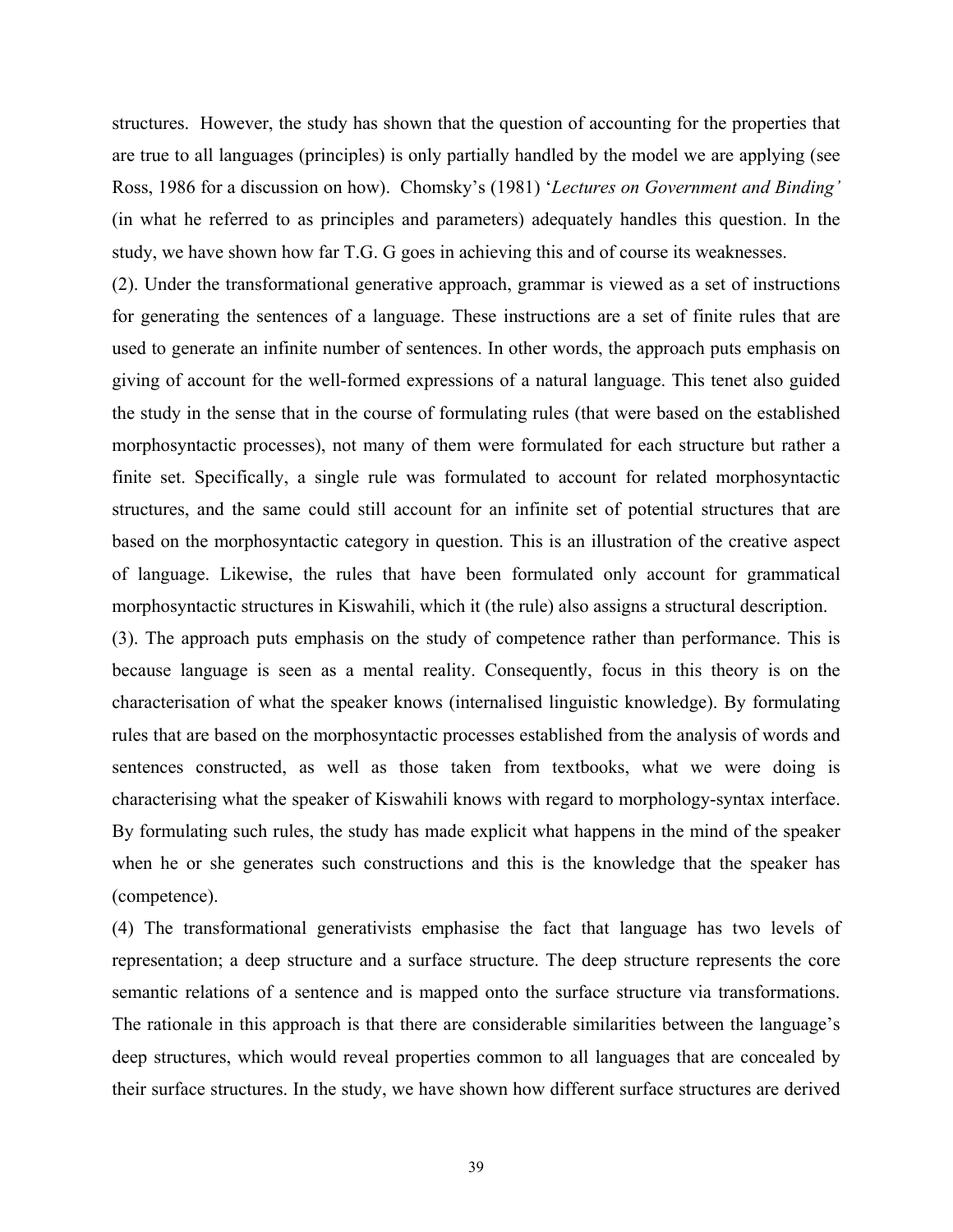from the deep structures; and the relationship that holds between them. Whereas the deep structures are generated using phrase structure rules, the surface structures are generated using the transformational rules. The transformational rules established reveal the relationship that holds between parts of a sentence as well as between sentences with the assumption that in spite of the variation in the surface structures, a fundamental structure exists underneath.

(5) Under transformational generative theory, transformations are structure changing. This tenet has been used in the analysis of Kiswahili morphosyntax in that on the application of the transformational rule, changes occur in the entire structure. In the study, we have used rules such as the deletion and addition rules, rules of permutation as well as rules of substitution.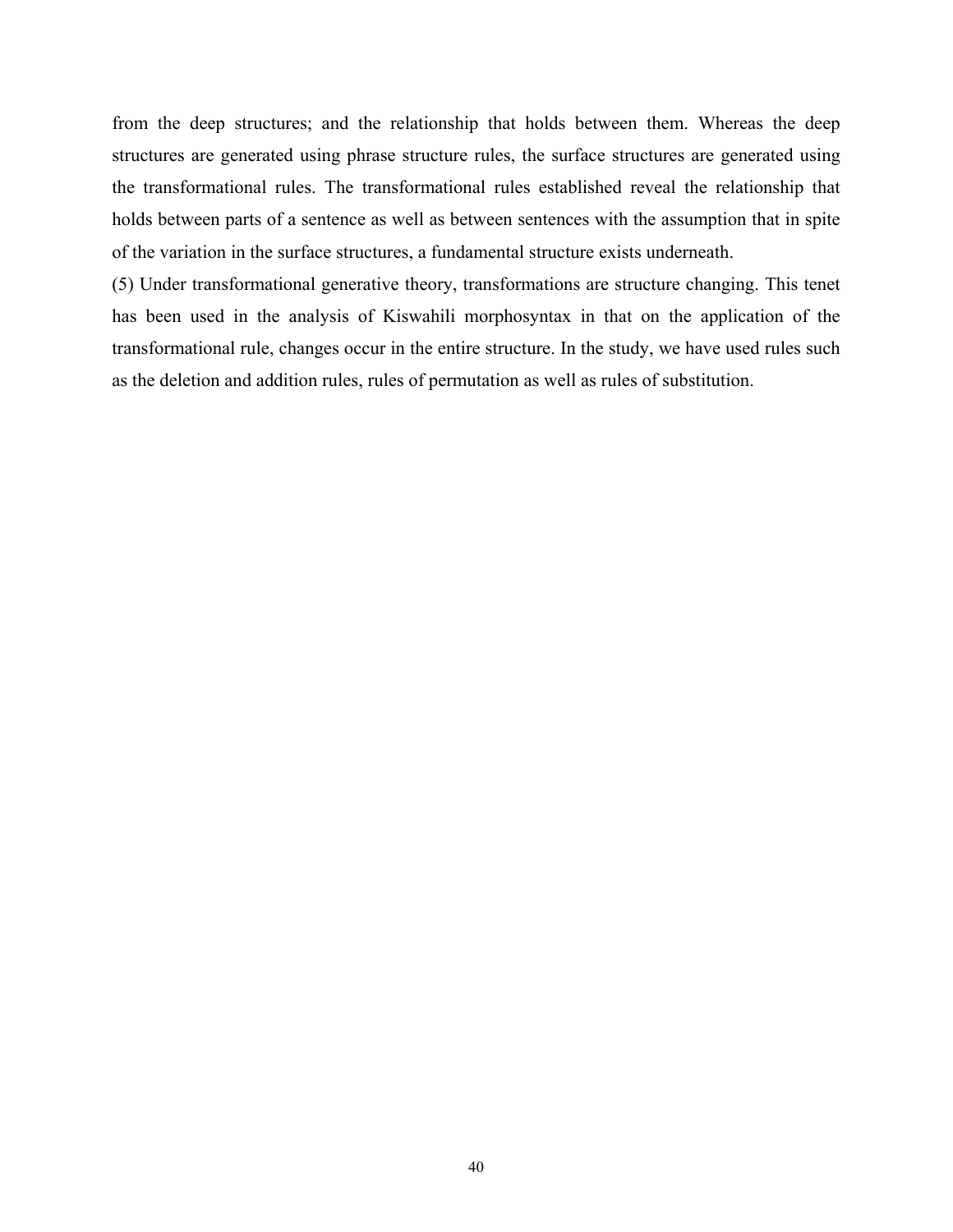# **CHAPTER THREE**

# **METHODOLOGY**

# **3. 1 Introduction**

 This chapter presents the methodology employed in carrying out the study. It specifically discusses the sampling procedure, techniques of data collection and data analysis.

# **3. 2 Description of the Study Area**

 The study was carried out at Egerton and Moi Universities. Egerton University is situated in Nakuru District, while Moi University is in Uasin Gishu District; both in the Rift Valley Province, Kenya. The two Universities formed the study area because of the suitability of the population therein. Though the setting is not native to Kiswahili, most of the population therein and especially those that major in Kiswahili use the standard variety of Kiswahili, mainly in writing.

## **3. 3 The Population of the Study**.

 The study sample comprised of 30 respondents out of a population of 77 students. These included 10 Fourth year Kiswahili undergraduate students, 5 of them from Egerton University and 5 from Moi University. There were also 10 First year Kiswahili Masters students, 5 of them from Egerton University and the remaining 5 from Moi University. 10 Second year Kiswahili Masters students from Moi University were also used as respondents. Since the population was not homogeneous, stratified purposive sampling procedure was used to select the sample. The respondents provided words, phrases and sentences that were used by the researcher to establish the morphosyntactic processes that occur in Kiswahili.

 Basically, a sample of 118 words out of a population of 150 that had been provided by the respondents was used in the analysis. These were added to 18 more words that had been obtained from ten Kiswahili text books (*see Appendix 1*). In total 32 words that had been provided were discarded either because of errors or for having been repeated. So, in total, 136 words were used as the sample for the study.

With regard to syntactic structures, a sample of 108 out of a total population of 150 was used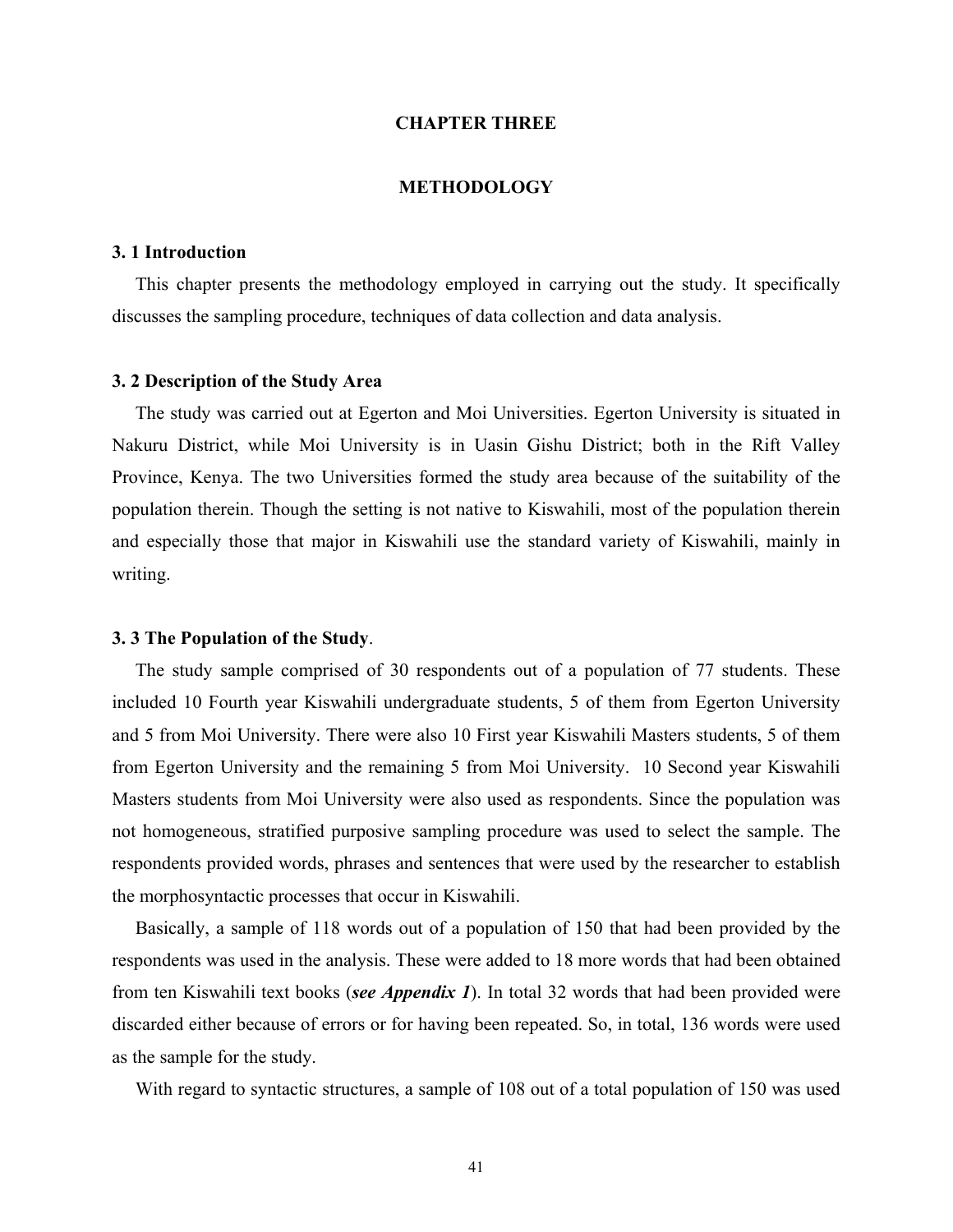in the analysis. These were added to 18 more syntactic structures that had been sought from ten Kiswahili textbooks *(see Appendix 1).* In total, 126 syntactic structures were used in the analysis. Quite a number of syntactic structures were discarded because of violating the general structural pattern of Kiswahili.

 From the words, the researcher was able to identify different morphosyntactic categories as well as their effect at the morphological level. On the other hand, from the sentences provided, the researcher was able to determine the effect of the same morphosyntactic categories at the syntactic level; and by so doing, specific morphosyntactic processes were established. Based on the morphosyntactic processes established, specific morphosyntactic rules were formulated. Finally, the processes were represented on phrase markers.

# **3. 4 Sampling Design**

 Stratified purposive sampling procedure was used in selecting the sample because the population from which the sample was drawn did not constitute a homogeneous group. Consequently, the technique that was used provided a representative sample of each sub-group and by extension, of the Kiswahili users at large.

 The 10 Kiswahili undergraduate students, henceforth KUS4, were selected from the Kiswahili Departments because being Kiswahili majors, they seemed more competent in Kiswahili than their counterparts in the other Departments; hence they were capable of providing words, phrases and the sentences required. They therefore possessed more of the characteristics desired for the study.

 On the other hand, the First and Second year Masters Students from different Kiswahili Departments, henceforth KMS1 and KMS2 respectively, were found to be an appropriate sample because they were more competent in Kiswahili than their counterparts who majored in other subjects. Consequently, they could provide appropriate data for the study.

 The choice of the study population constituting KUS4, KMS1 and KMS2 was motivated by the fact that as much as the respondents are non-native Kiswahili speakers, they use the standard variety of Kiswahili. This seemed a more appropriate choice for the study. However, this is not to deny that a morphosyntactic study on any of the native Kiswahili non-standard varieties is not possible. On the contrary, it is quite possible since language competence is a rule-governed creativity and not a function of Education and training.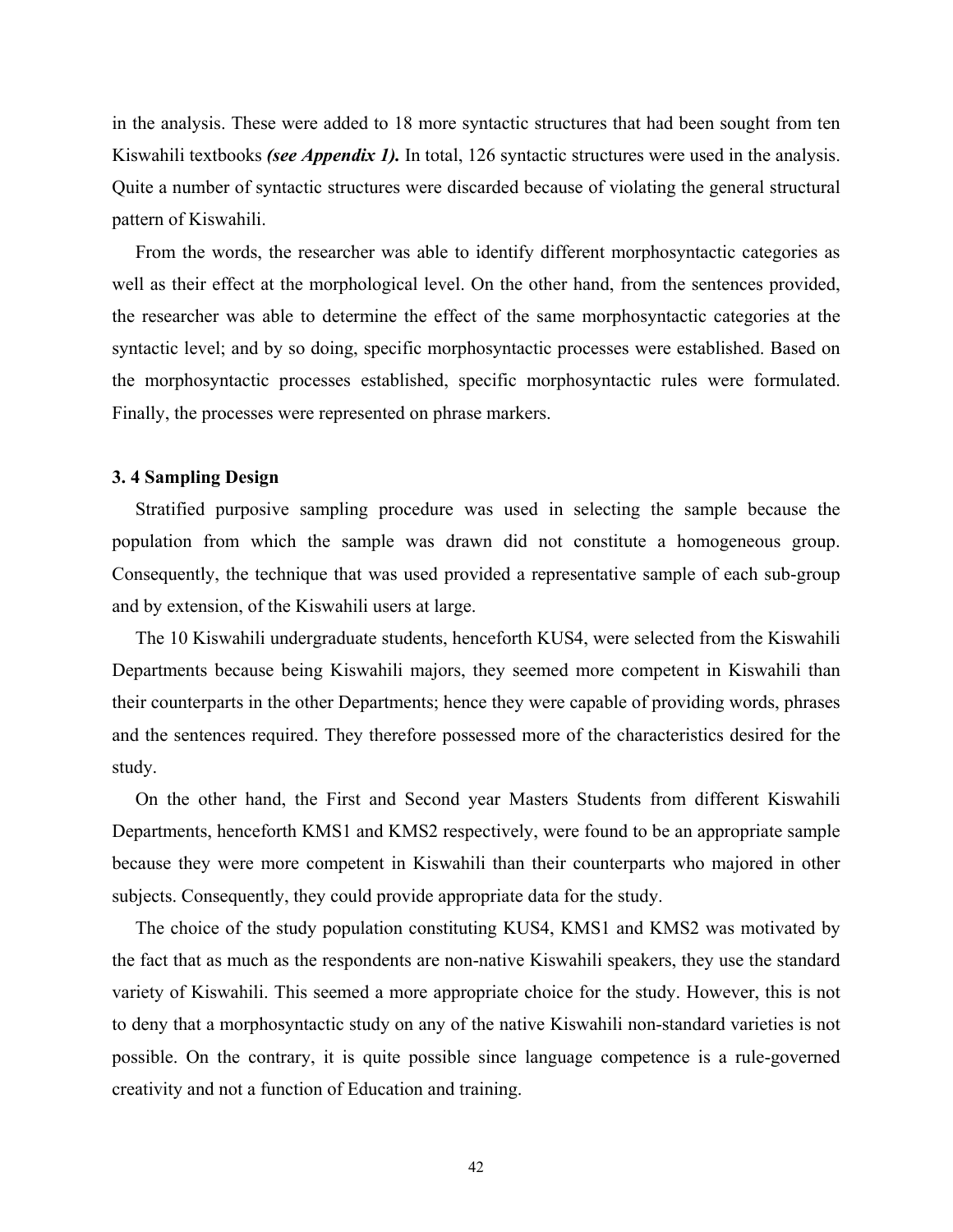# **3. 5 Variables**

 The aim of the study was to establish the morphosyntactic processes that occur in Kiswahili, account for them and establish the morphosyntactic rules in Kiswahili. Therefore the independent variable(s) were the morphosyntactic categories, while the dependent variables were the morphosyntactic processes and rules.

 Morphosyntactic categories are the independent variables because they are the ones that trigger the interface that result into different morphosyntactic processes. So, the occurrence of morphosyntactic processes depends on the presence of morphosyntactic categories. Likewise, the rules that are formulated are based on the morphosyntactic processes whose occurrence is dependent on the presence of the morphosyntactic categories. The entire process is generative in itself because from a single morphosyntactic category, an infinite number of structures that show morphology-syntax interface can be generated. Likewise, the entire process is generative because it is from the word that different morphosyntactic categories are identified. This is because morphosyntactic features are a property of the word. The very generative property is observed when the morphosyntactic category on the word functions within a syntactic context, resulting into morphosyntactic processes.

 Morphosyntactic categories differ from morphological as well as syntactic processes because unlike the later processes that are independent of each other, the former, that is, morphosyntactic categories have relevance to the two levels of grammar; they motivate the interaction between the two levels of grammar.

# **3. 6 Techniques of Data Collection**

# **3. 6. 1 Pilot study**

 The research instruments were pilot-tested before the actual data collection to verify whether the questions that were to be asked and the instruments to be used would effectively achieve the objectives of the study. A total of 8 respondents were used in the pilot study. Among them, four were KUS4 and of the remaining 4, 2 were KMS1 and the other 2 were KMS2. The pilot study necessitated relevant changes in the research instruments and the sample population that would have otherwise resulted into errors. For instance, considering the errors in the data provided, the researcher opted to stick to the three groups instead of going for any other, especially, from the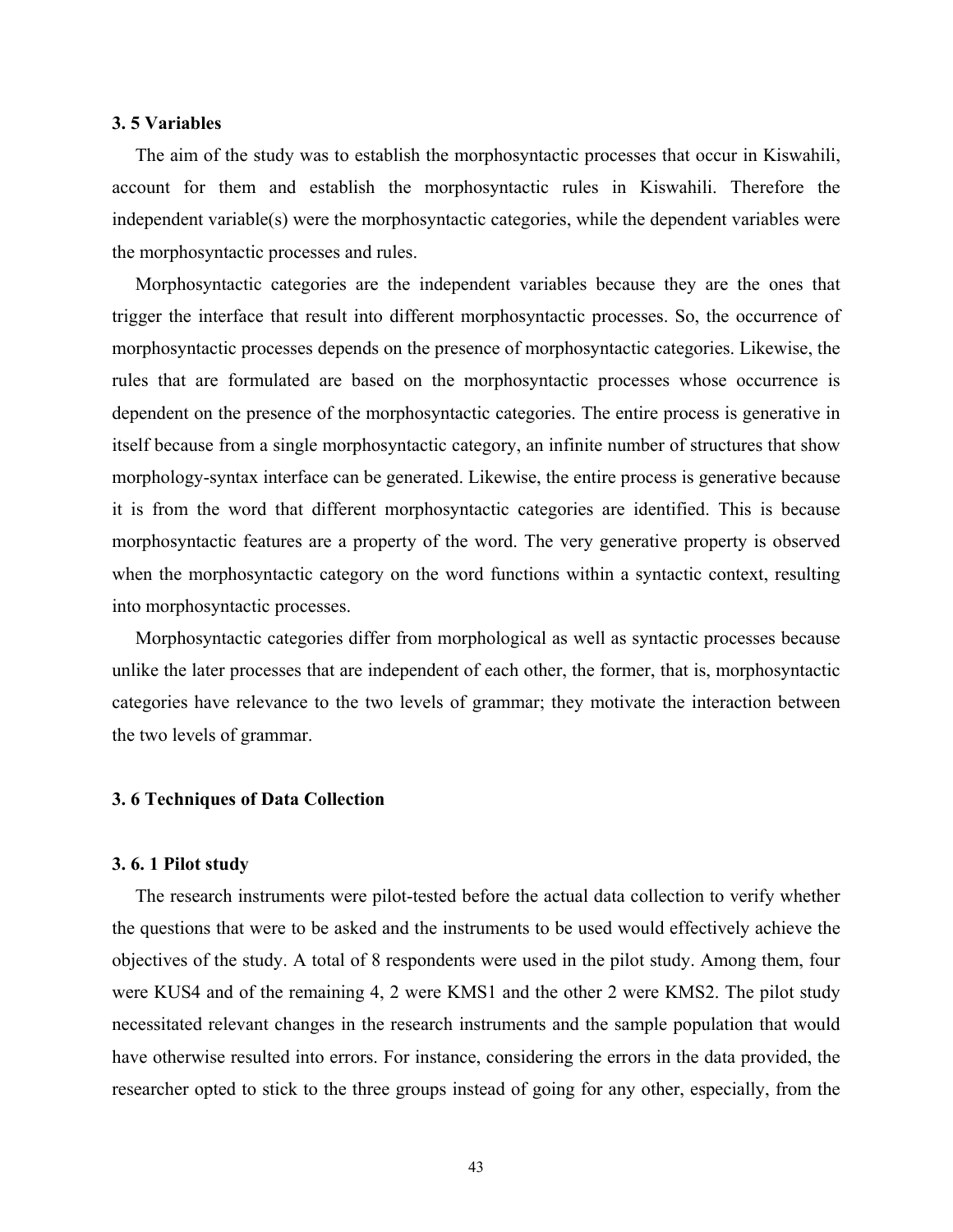lower cadre of the students, whose data would have been worse. Likewise the researcher decided to use questionnaires alone for easier analysis, given the amount of data that was to be provided. Additional data from the use of other instruments would have made the analysis more complex.

### **3. 6. 2 Primary Data**

 These data was collected from a sample of 30 respondents. Among them, 10 were KUS4, the other 10 were KMS1, and 10 others were KMS2. This sample provided a total of 150 words as well as 150 syntactic structures. However, on editing the data, 32 words were discarded either because the forms were inappropriate or had been repeated. On the other hand, 42 syntactic structures were done away with mainly for being idiosyncratic. In total therefore, 118 words and 108 syntactic structures provided by the sample were used in the analysis as primary data. In data collection, Questionnaires were used. This instrument proved more appropriate to the subject under consideration.

# **3. 6. 2. 1 Questionnaires**

 A total of 30 questionnaires were given out to the respondents. Each one of them had two structured questions. All the questionnaires were returned, with the two questions answered. The questionnaire was designed in a way, which ensured that the syntactic structures generated were based on the words that had been given by the respondents. This made it possible to analyse the relationship that holds between the morphosyntactic feature or property identified on a given word, and its interaction with the other elements either within the phrase or the sentence. From the analysis, morphosyntactic processes were established and they were accounted for using specific morphosyntactic categories. From the processes, morphosyntactic rules were formulated; and finally, representations on phrase markers were made.

# **3. 6. 3 Secondary Data**

 Secondary data was collected from documented published literature in the libraries and resource centres. These data constituted a total of 18 words as well as 18 syntactic structures that were used in the analyses. The words and sentences were chosen with the objectives of the study in mind. Emphasis was on those words and sentences that would enable the researcher establish the morphosyntactic processes that occur in Kiswahili, account for them and be able to establish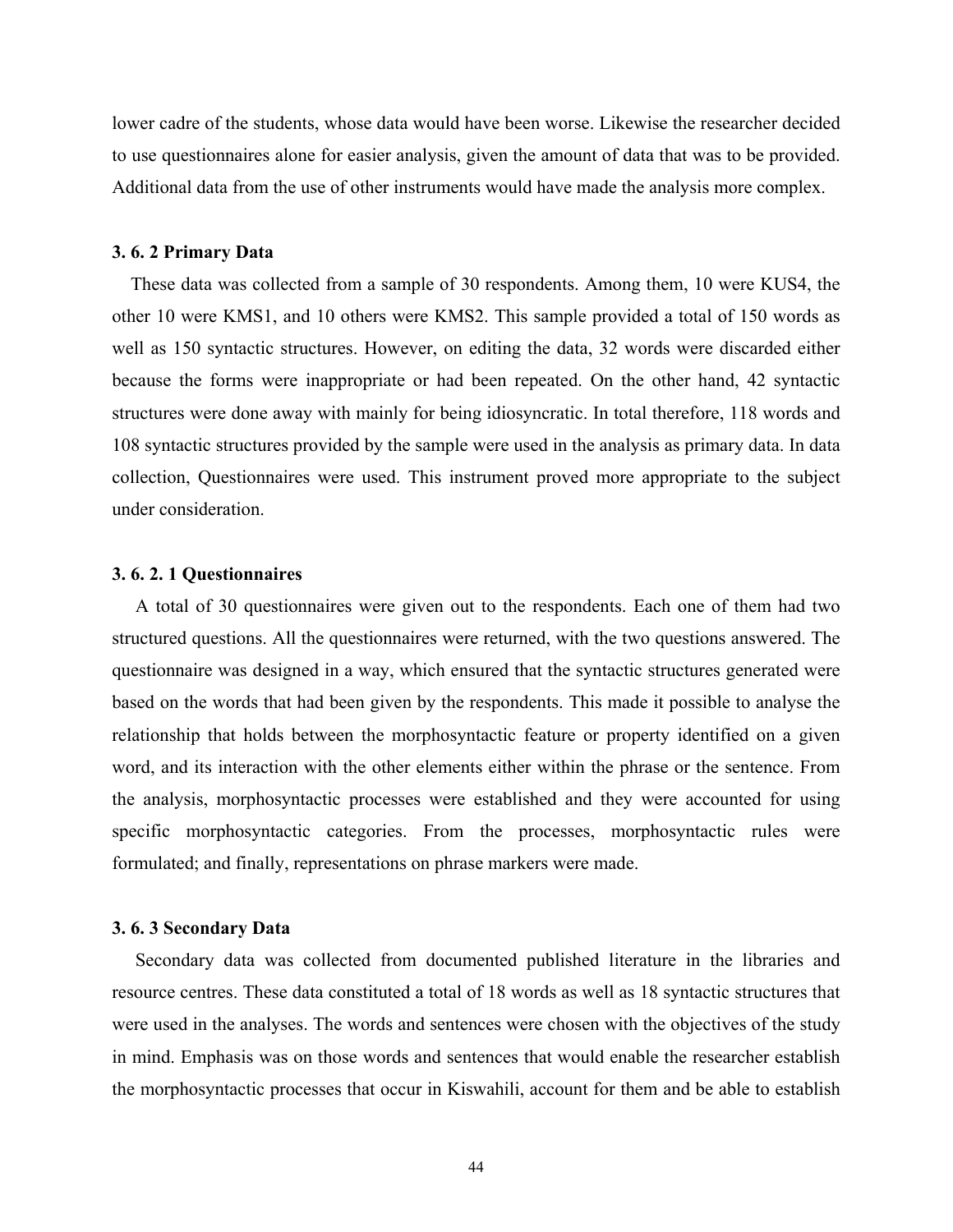the morphosyntactic rules in Kiswahili. Consequently, the researcher made sure that the words chosen in isolation, occurred in some syntactic structure; that is, in some structural context. This was quite essential especially in analysing the effect of the morphosyntactic category at the morphological as well as at the syntactic level. More so, the researcher ensured that the secondary data bore some morphosyntactic features especially those not identified from the primary data. Secondary data supplemented the primary data.

#### **3. 7 Data Analysis and Interpretation**

 The aim of data analysis was to summarise the findings of the study in such a way that the study questions were answered. Based on the type of data collected, a qualitative and descriptive content analysis technique was used.

 The researcher began by editing the words, phrases and sentences obtained from the questionnaires and written documents in order to ensure accuracy and completeness. Those that violated the general structural pattern of Kiswahili as well as those that had been repeated, (especially words) were discarded at this stage. Since all the constructions were in Kiswahili, they were all transliterated before being translated into English, which is the working language in the study. A transliteration was done in order to capture the original meaning of each one of them.

 Based on the words, we then identified different morphosyntactic categories (that is features and properties) within the words that affected them at the morphological level. An observation of how the same relate with other linguistic elements at the syntactic level was made. In so doing, we were able to come up with five different groups. Each group represented one morphosyntactic process that is triggered by a number of related morphosyntactic categories. Consequently, data on words and phrases or sentences was arranged into five major groups that were based on the following morphosyntactic processes; those involving inflectional morphology, class-changing word formation processes, class non-changing word formation processes, lexical information and anaphoric relations. In order to ensure that the data was inclusive enough, the researcher supplemented with secondary data. The words from textbooks were not just picked because they occurred in some syntactic context but mainly because they bore some specific morphosyntactic categories not identified in the primary data. By so doing, all morphosyntactic categories were handled.

45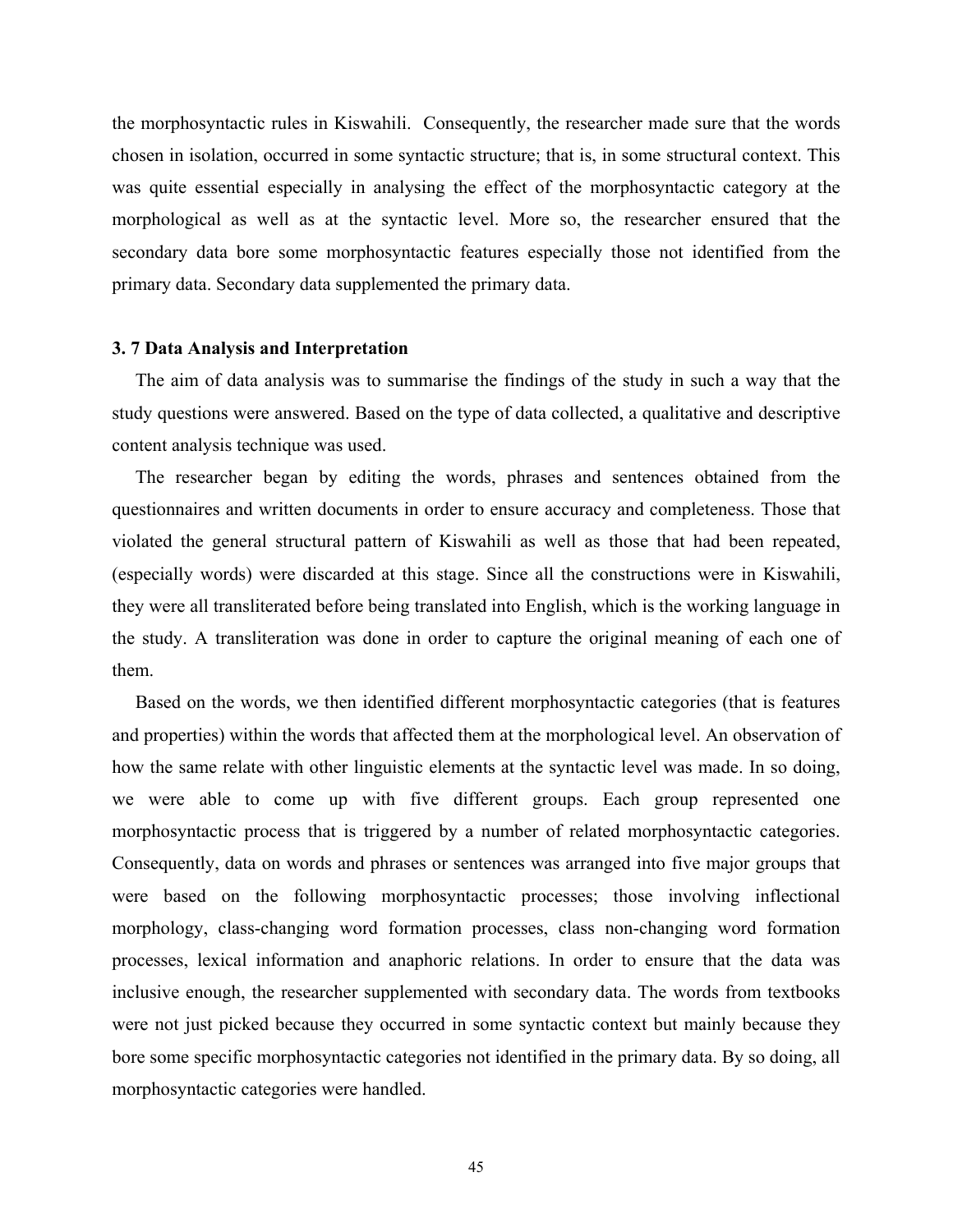Under each morphosyntactic process, categories that trigger morphology-syntax interface were identified. Basically, processes involving inflectional morphology were seen to be triggered by grammatical categories of gender, number, person, tense, aspect and the comparison. Those involving class-changing word formation processes were seen to be triggered by derivational affixes, conversion processes, compounding processes and idiomization. Morphosyntactic processes that involve class non-changing word formation processes were observed to be triggered by derivational affixes namely; those of passivisation, causation, the stative, the applicative as well as the features of the interrogative pronoun. Morphosyntactic processes that involve lexical information were observed to be triggered by the categories of categorial information, subcategorial information, selectional information and thematic information. Finally, morphosyntactic processes that involve anaphoric relations were seen to be triggered by the reflexive morpheme, the reciprocal morpheme, pronominalisation process, and the features of pro and PRO.

 Each of the morphosyntactic categories that trigger a specific morphosyntactic processes was then picked and analysed at the following levels of analysis and interpretation:

# (i) Morphological level

 Under this level, the researcher identified features, either non-lexical (affixes), lexical items (words) or lexical information (specific properties) that have relevance to morphology as well as syntax in Kiswahili. At this stage, we explained how the specific feature or property influences the word.

### (ii) Syntactic level

 Each morphosyntactic category was then analysed at the level of syntactic function. At this stage, we showed how the morphosyntactic category in question influenced the entire syntactic structure. Based on the relevance of the morphosyntactic category at the morphological as well as the syntactic level, a morphosyntactic process was established.

# (iii) Level of rules

The morphosyntactic processes that had been established were finally formalised into rules. While phrase structure rules are used to describe the deep structures, the transformational rules are used to describe the surface structures. So, rules are based on the generated structures in question. In almost all cases, a single rule is used to represent a variety of structures with shared morphosyntactic properties. This is in line with the transformational generative theory that is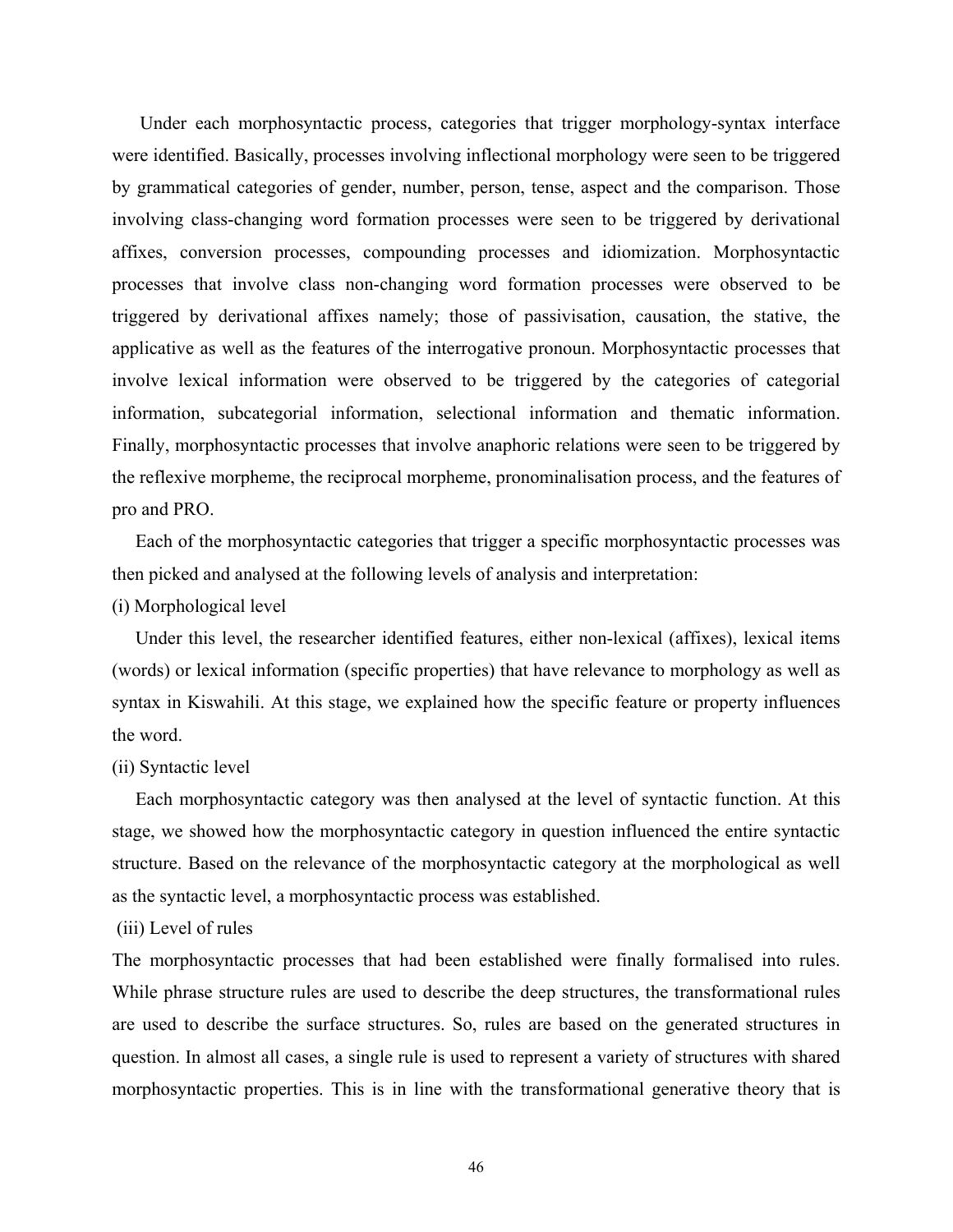being applied in the study. Rules are given at the morphological as well as at the syntactic level. (iv) Phrase marker representational level

Identified morphosyntactic structures have been represented on phrase markers for easier interpretation; especially with regard to the relationship that holds between the deep structures and the surface structures. Such phrase markers could as well be used to represent an infinite set of structures that share similar properties.

 Finally, for each morphosyntactic process, a brief conclusion with regard to morphologysyntax interface in Kiswahili, in the light of the T. G. G has been given.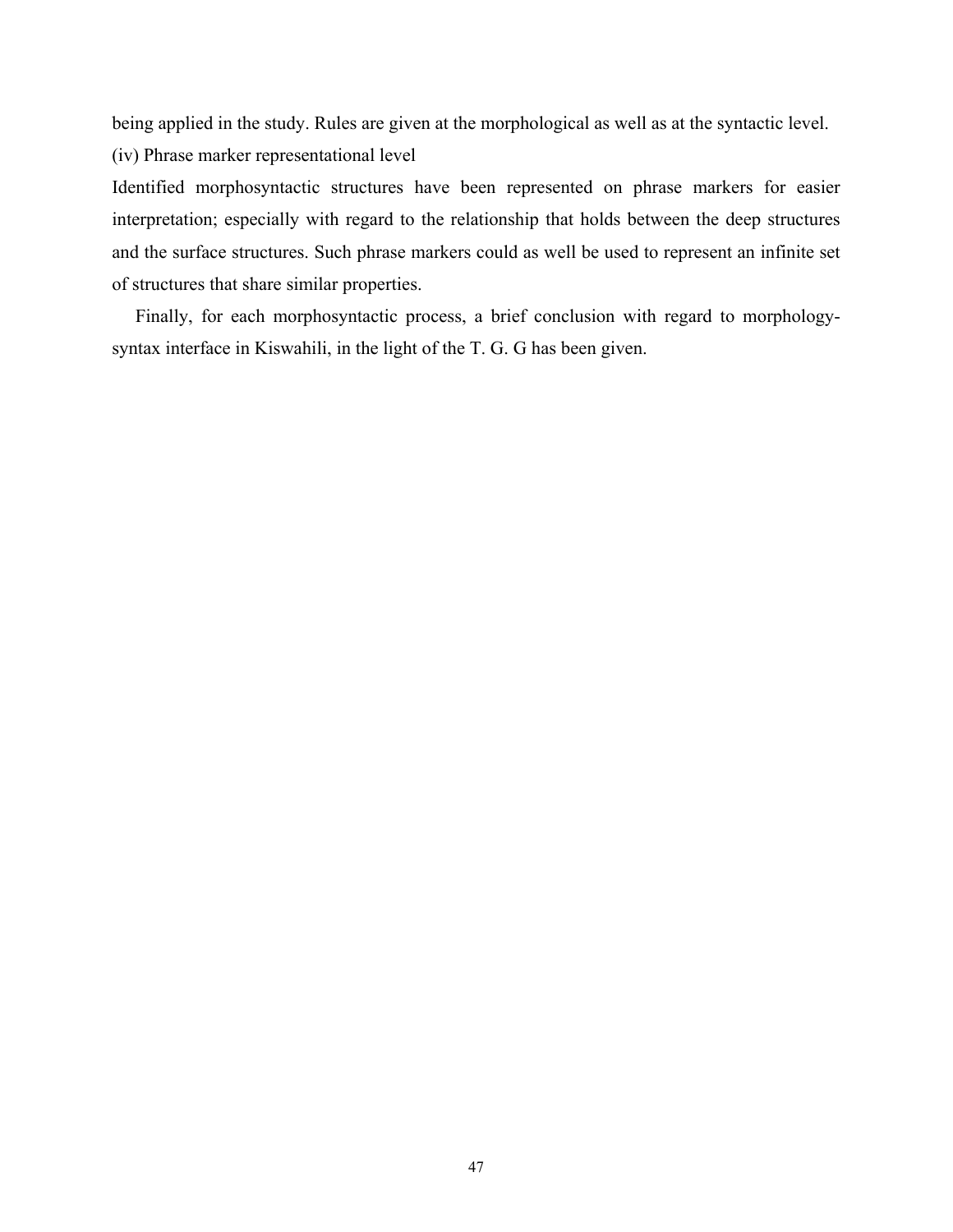# **CHAPTER FOUR**

# **DATA PROCESSING, ANALYSIS AND INTERPRETATION**

### **4. 1 Introduction**

 This chapter presents data processing, analysis and interpretation. The study set out to establish the morphosyntactic processes that occur in Kiswahili, account for their occurrence and finally establish the morphosyntactic rules in Kiswahili. Therefore, this chapter first shows how data was processed. Secondly, the chapter answers the research questions through the analysis of the data and the interpretation of the research findings.

# **4. 2 Data Processing**

 After data collection (of words, phrases and sentences), editing was done in order to correct any errors, especially with regard to grammar as well as repetition of words. This ensured clarity and completeness in the data. We then classified the data into three major groups; each on a separate sheet of paper. The first group had words; the second had phrases while the third had sentences. The three groups were assigned the labels **A1, B1** and **C1** respectively. The three groups were further reclassified based on the shared morphosyntactic properties that had been identified. So, out of the three groups, two groups emerged, that of words, labelled **A2;** and that which consisted of syntactic structures were labelled **B2** & **C2**. The last two were put together because they both deal with syntactic structures. All the structures, that is, **A2, B2** and **C2** were coded and used in the analyses. Since all the structures were in Kiswahili, the researcher had to transliterate the data before translating into English, which is the working language in the present study (*see Appendix 2*).

 In doing the analysis, all the data was classified under five emerging morphosyntactic processes, with each of the process being triggered by specific morphosyntactic categories that share attributes. The morphosyntactic processes under which the data was classified as per the analysis are as follows:

- (i) those that involve inflectional morphology
- (ii) those that involve class-changing word formation processes
- (iii) those that involve class non-changing word formation processes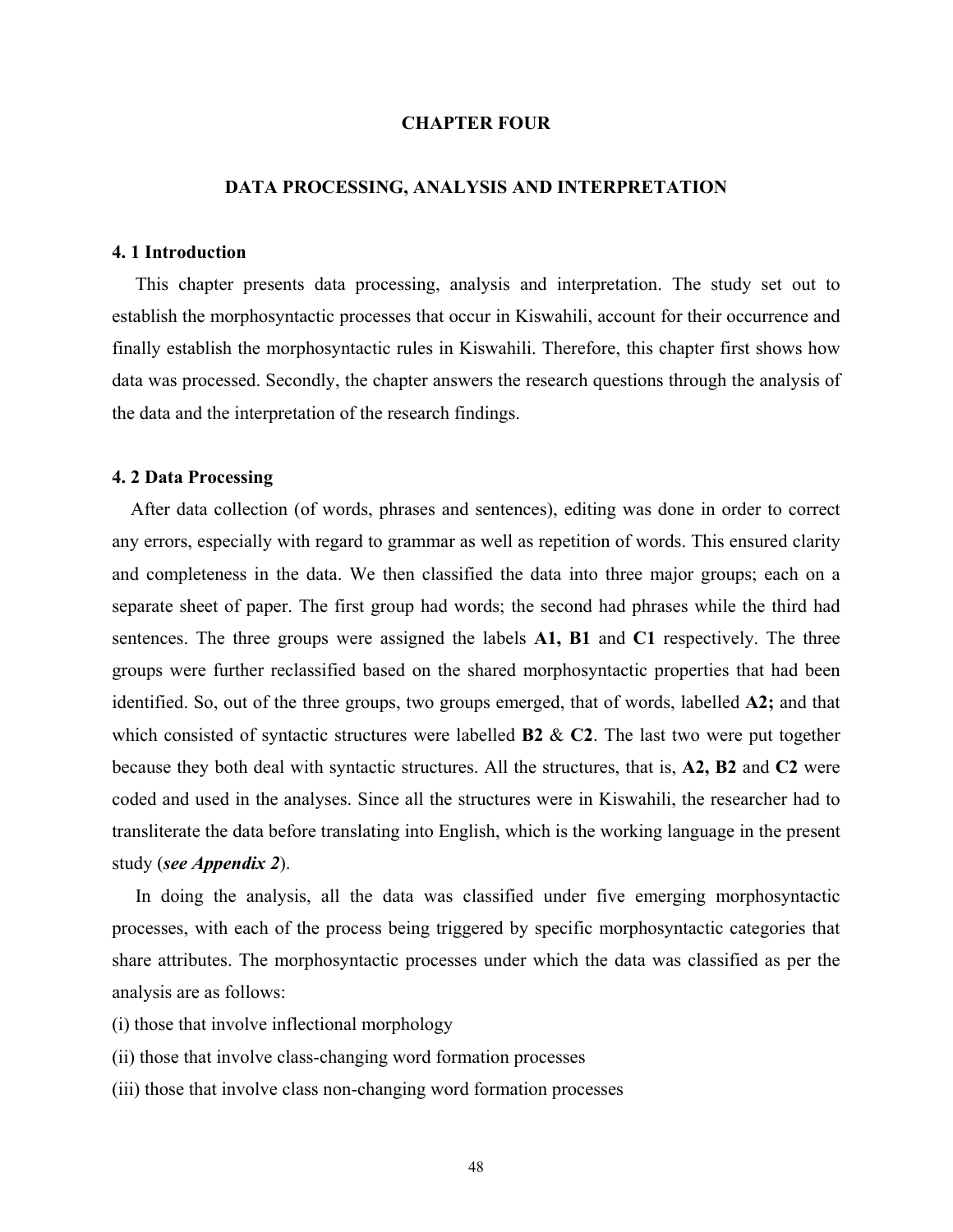- (iv) those that involve lexical information
- (v) those that involve anaphoric relations

 The five morphosyntactic processes formed the headings under which data analyses and interpretation were done. Below is a table showing the various morphosyntactic processes and the categories that trigger their occurrence.

| Types of morphosyntactic         | Categories that trigger morphology-       |
|----------------------------------|-------------------------------------------|
| process                          | syntax interface                          |
| 1. Involving inflectional        | (i) Gender (ii) Tense (iii) Person        |
| morphology                       | (iv) Aspect (v) Number                    |
|                                  | (vi) Comparison                           |
| 2. Resulting from class-changing | (i) derivational affixes $\&$ conversion  |
| word formation processes         | processes                                 |
|                                  | (ii) Compounding processes                |
|                                  | (iii) Idiomization processes              |
| 3. Resulting from class non-     | $(i)$ Passive affix                       |
| changing word formation          | (ii) Causative affix                      |
| processes                        | (iii) Applicative affix                   |
|                                  | (iv) Stative affix                        |
|                                  | (v) Features of the interrogative pronoun |
| 4. Involving lexical information | (i) Categorial information                |
|                                  | (ii) Subcategorial information            |
|                                  | (iii) Selectional information             |
|                                  | (iv))Thematic information                 |
| 5. Involving anaphoric relations | (i) Reflexive morpheme                    |
|                                  | (ii) Reciprocal morpheme                  |
|                                  | (iii) Pronominalization processes         |
|                                  | (v) Features of pro (vi) PRO              |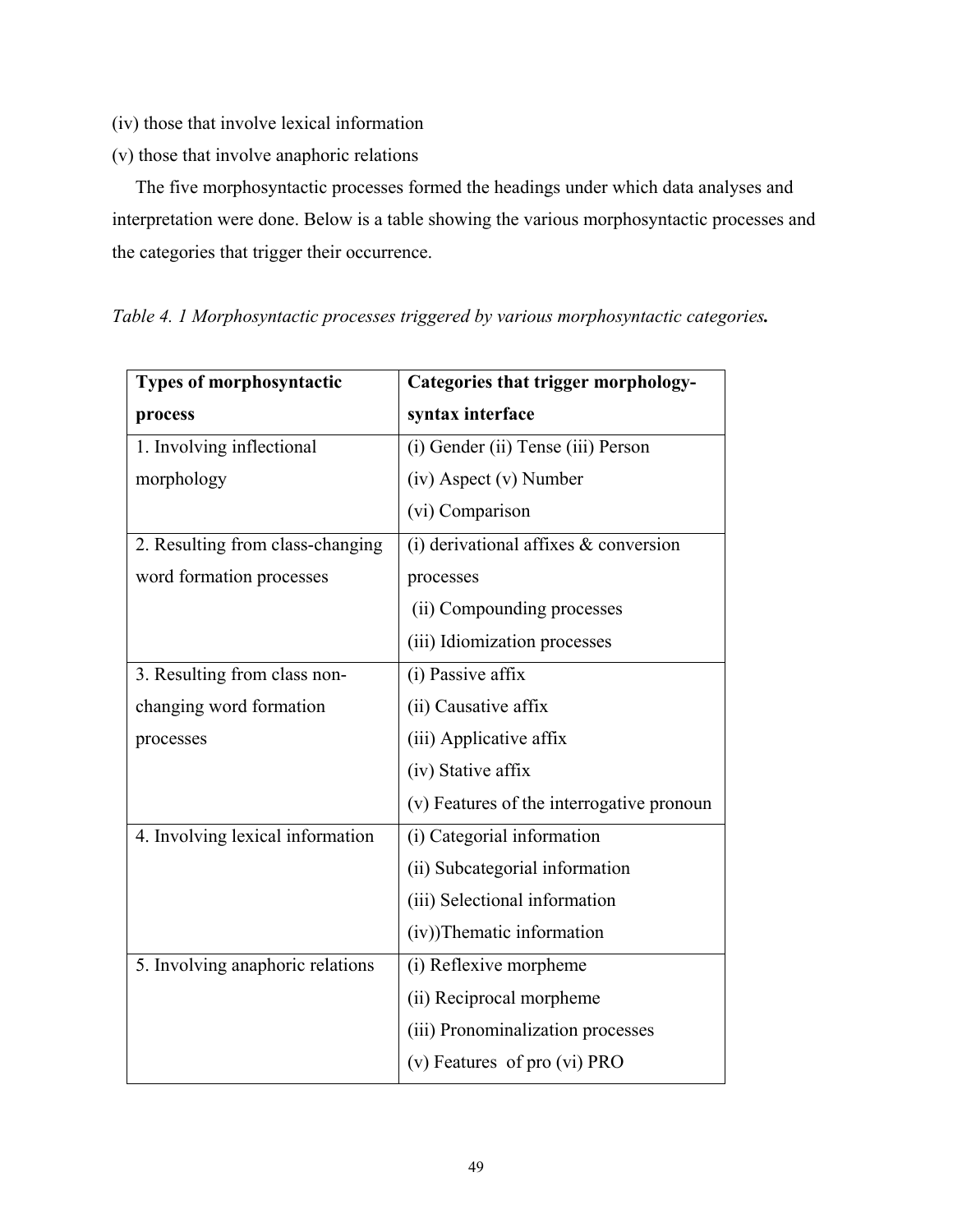# **4. 3 Data Analysis**

 Descriptive content analysis was used in the analysis of data. Data presentation and analysis was divided into five different sections that were based on the different types of morphosyntactic processes established in the study. These processes were established based on the words, phrases and sentences that had been provided by the respondents through questionnaires as well as those that had been sought from documented materials.

 Under each morphosyntactic process, specific categories that trigger morphology-syntax interface were also identified.

 After identifying the categories, each one of them was analysed and interpreted at the morphological and syntactic levels. In the analysis, we have shown how each category affected the word on the one hand and the phrase or sentence on the other. Specific morphosyntactic rules have been established based on the processes that had been established. The same have been represented on phrase markers for easier interpretation.

 In the sections that follow, each of the established morphosyntactic processes is analysed and interpreted appropriately.

# **4. 3. 1 Morphosyntactic Processes**

# **4. 3. 1. 1 Inflectional Morphology**

 Based on the data on words, phrases and sentences that were used in the study, inflectional morphology was identified as exhibiting morphology-syntax interface in Kiswahili. Under inflectional morphology, specific grammatical categories that trigger morphology-syntax interface were identified. The categories are those of gender, number, person, tense, Aspect, and the comparison. Each of these categories is analysed based on the data at the levels of morphological function, syntactic function, rules formulation and representational level.

 At the morphological level, we observed that specific inflectional affixes as well properties have morphological consequences in that they determine the word with regard to its form and the meaning. When the influenced word functions at the syntactic level, the same has effect on the entire sentence structure with regard to the type of the elements that are to occur in the structure and their distribution.

Using the transformational generative theory, specific rules that are based on the established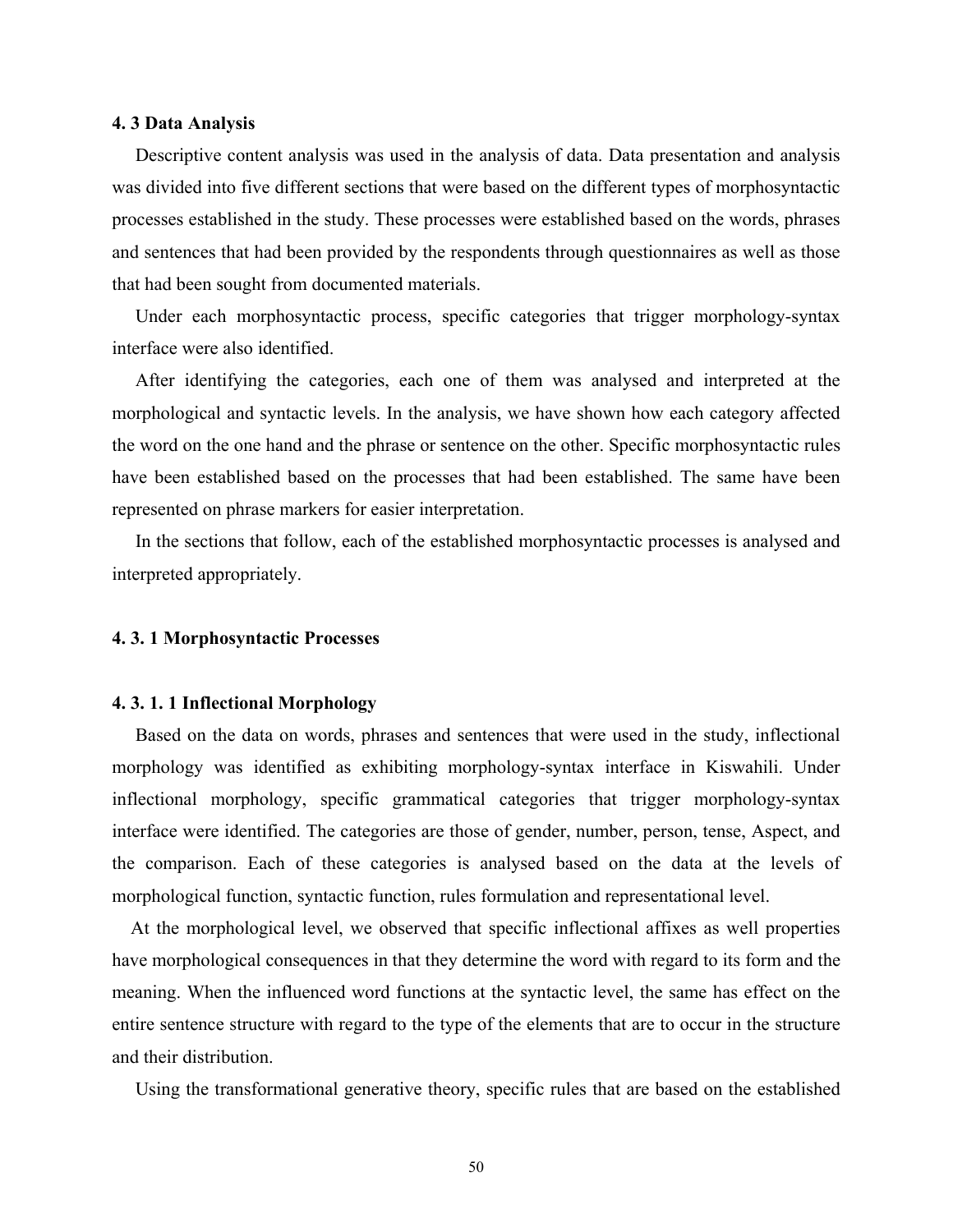morphosyntactic processes have been formulated. Both phrase structure rules (PSRs) and transformational rules (TRs) have been given depending on the structure in question. The finite set of rules formulated can generate an infinite number of morphosyntactic structures in Kiswahili. This is in line with the transformational generative theory of grammar that is being applied in the study.

 Finally, we have represented the same morphosyntactic structures on phrase markers. These are structural descriptions of the phrases and sentences in question and they (phrase markers, henceforth, PMs) are assigned by the rules that generate the structure. In the study, phrase markers are used for easier interpretation of the interface between the two levels of grammar. Just as with the rules, the phrase markers given can be used to represent an infinite set of potential morphosyntactic structures that have shared attributes. Below is the format of analysis:

# **Model of analysis**



With regard to inflectional morphology as a morphosyntactic category, Anderson (1992: 99) says:

*Words have a morphosyntactic representation, which characterise all (and only) those properties that are relevant to the principles of both word formation and of syntax. Only that information about a word that is encoded in this representation is available to the syntax, and only that information about syntax that is provided there is available to morphology. The morphosyntactic representation of a word is the only aspect of it that is visible to syntax, and the only way the syntax can affect the form of a word is by manipulating its morphosyntactic representation.*

 According to Anderson (Op. cit), inflectional morphology has a property involving interaction between word formation and syntactic principles. He further argues that: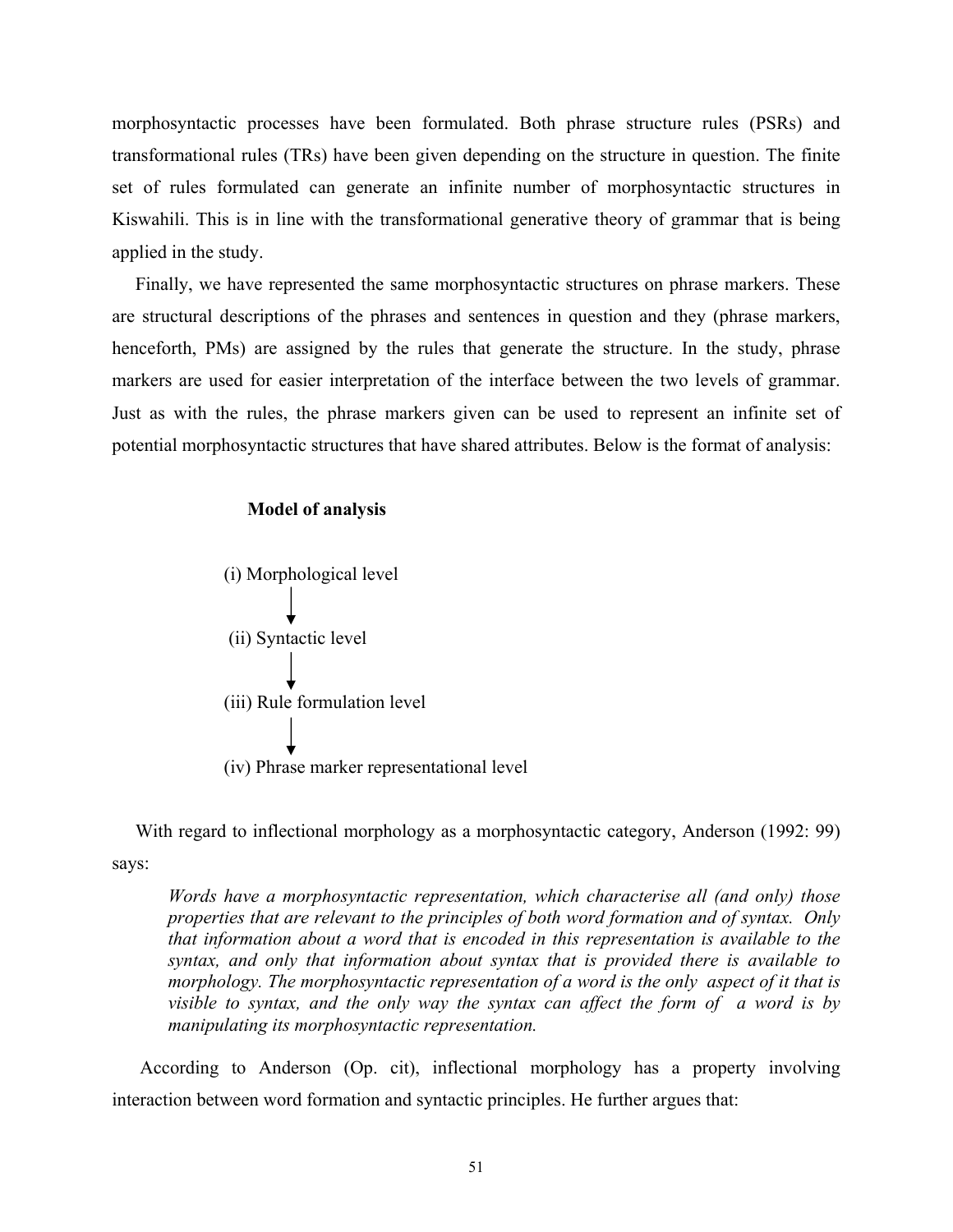*Morphological properties of words appear to be determined by an interaction with the syntactic environment in which they appear, or of properties that must be visible to syntactic principles for these to perform their intended function.*

# Anderson (Op. cit. pg 102).

 Likewise, Katamba (1993) agrees with Anderson's argument, he says that inflectional morphology of words is assigned by the syntax and depends on how a word interacts with other words hence, inflection is syntactically motivated. This is the position that we have taken in this sub-section; that is, inflectional morphology has relevance to the word as well as to the syntax.

# **4. 3. 1. 1. 1 Gender and Number**

 With regard to gender and number as morphosyntactic categories, Tallerman (1998) says that heads influence their dependents by first, selecting dependents of a certain class and not just any; and secondly, by requiring that their dependents agree with various grammatical features of the head; such as gender, number and person. Agreement between the grammatical features of the head and those of the dependent elements in the structure is illustrated in this study as a demonstration of morphology-syntax interface. This is because the gender and number feature has both morphological and syntactic consequences.

 **L1** Gender and number are grammatical categories that are marked by the same inflectional affix and they have relevance to morphology and syntax in Kiswahili. At the morphological level, the gender and number feature determine the structure of the word (noun) as well as its meaning; and at the syntactic level, the same feature is pertinent to the whole syntactic structure. Below are the words used in the analysis:

- A2 (1) *M-*ti 'tree'
- A2 (2) *Wa-*tu 'people'
- A2 (3) *M-*toto 'child'
- A2 (4) *Ma-*yai 'eggs'
- A2 (5) *Ki-*su 'knife'
- A2 (6) *Ji-i*no 'tooth'
- A2 (7) *M-* sichana 'girl'

In A2 (1) - A2 (6), italic is used to show gender and number marking. The structure of these words is represented as below: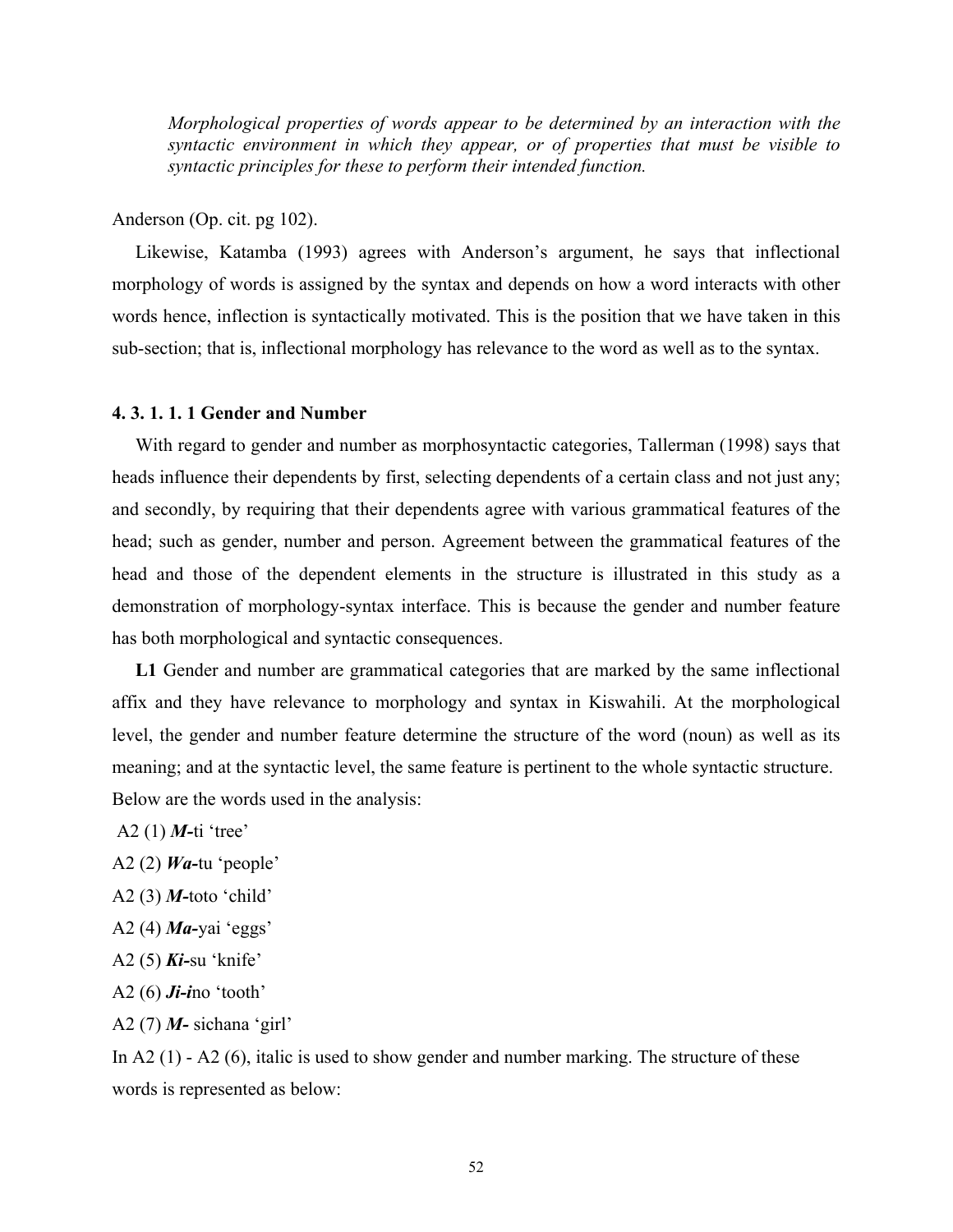*Table 4. 2: Gender and number marking on the noun* 

| Morphosyntactic<br>category | Word                           |          |                |  |  |  |
|-----------------------------|--------------------------------|----------|----------------|--|--|--|
|                             | Morphosyntactic<br>feature     | Root     | Word (noun)    |  |  |  |
|                             | $m-$ (gender 9 SG)             | -ti      | Mti 'tree'     |  |  |  |
| Gender and<br>number        | $wa-$ (gender 2 PL)            | -tu      | Watu 'people'  |  |  |  |
|                             | $ma-$ (gender 4 PL)            | -yai     | Mayai 'eggs'   |  |  |  |
|                             | $ki-$ (gender 7 SG)            | -su      | Kisu 'knife'   |  |  |  |
|                             | $m-$ (gender 1 SG)             | -sichana | Sichuan 'girl' |  |  |  |
|                             | $\mathbf{j}$ ig- (gender 3 SG) | $-1no$   | Jingo 'tooth'  |  |  |  |

So, as observed in *table 4. 2*, at the morphological level, the words in A2 (1) - A2 (6), are made up of *AfnR* 

Where,

 $Af_n \rightarrow$  morphosyntactic feature on the noun

 $R \rightarrow Root$ 

We see that when  $Af_n$  is affixed on the noun, it changes the morphological structure and the meaning of the noun  $(R)$ . In other words, the grammatical category of gender and number has morphological consequences. This is because  $Af_n + R \longrightarrow Af_nR$ 

 **L2** The syntactic function of the above words is illustrated in the sentences below and based on these sentences, we show that the gender and number affix have syntactic consequences:

```
B2 (1) Gender 9 [NP M- ti m- zuri]. 
               GEND/ SG- tree GEND/ SG- good 
               'A good tree.' 
B2 (2) Gender 2 [NP Wa- tu wa- chache]. 
               GEND/ PL- person GEND/ PL- few 
               'Few people.'
```
B2 (3) Gender 8 [NP *Vi*- kombe *vy-* ote].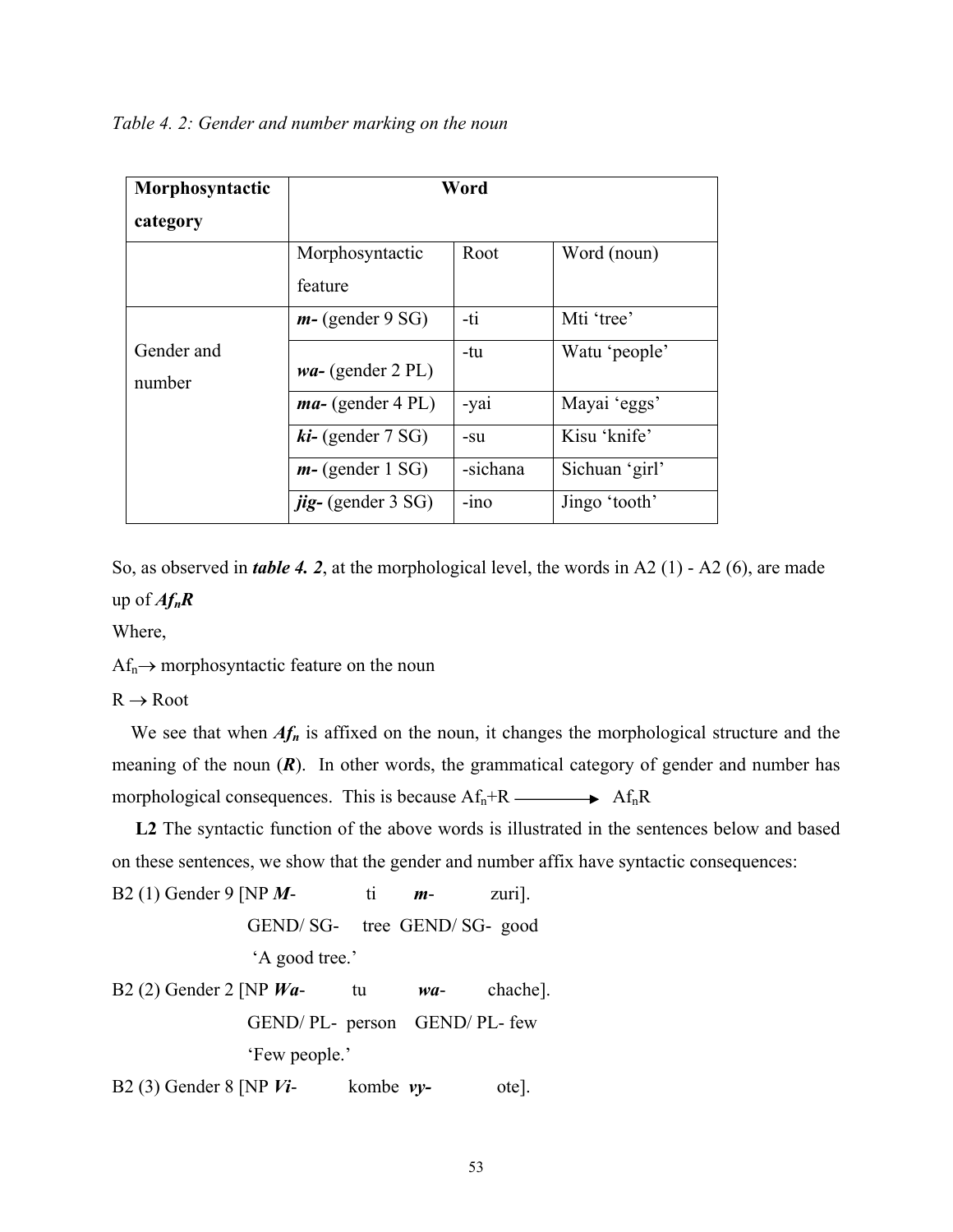GEND/ PL- cup GEND/PL all 'All cups.'

C2 (4) Gender 3 *Ji*- no *li-* me- vunjik- a. GEND/SG- tooth GEND/SG- PERFT- break- VS 'The tooth is broken.'

C2 (5) Gender 1 *M-* sichana *a-* me- pote- a. GEND/ SG - girl GEND/ SG- PERFT- lose VS 'A girl is lost.'

 In example B2 (1) - B2 (3), we see that the gender and number features that are marked on the noun percolate onto the adjectival and the quantifier modifiers. In all the three cases *Afn* becomes *Af<sub>ni</sub>* in the environment in which the two agree in terms of gender and number. Therefore, there is a morphosyntactic process that is observed in the structures in B2 (1) -B2 (3) that is triggered by the gender and number category. The reason for this conclusion is based on the fact that at the morphological level, the two categories determine the structure of the noun, its meaning as well as its properties; and when the noun functions syntactically, the entire syntactic structure is influenced. *Table 4. 3* show the summary of the effect of gender and number affix on the modifying elements. This can be extended to the other modifiers within the NP that we may not have considered. What is true to all of them is that their morphological structure and the meaning changes depending on the gender and number feature that is born by the head noun. These features have morphological and syntactic relevance.

 However, there are a few exceptions. For instance, the gender and number features that are born by the head nouns from the *i- zi-* genders and the *u- zi* genders (plural) do not change the structure of the quantifier *-chache* 'few', as much as this quantifier inherently take prefixes. We illustrate this on *table 4. 3* below: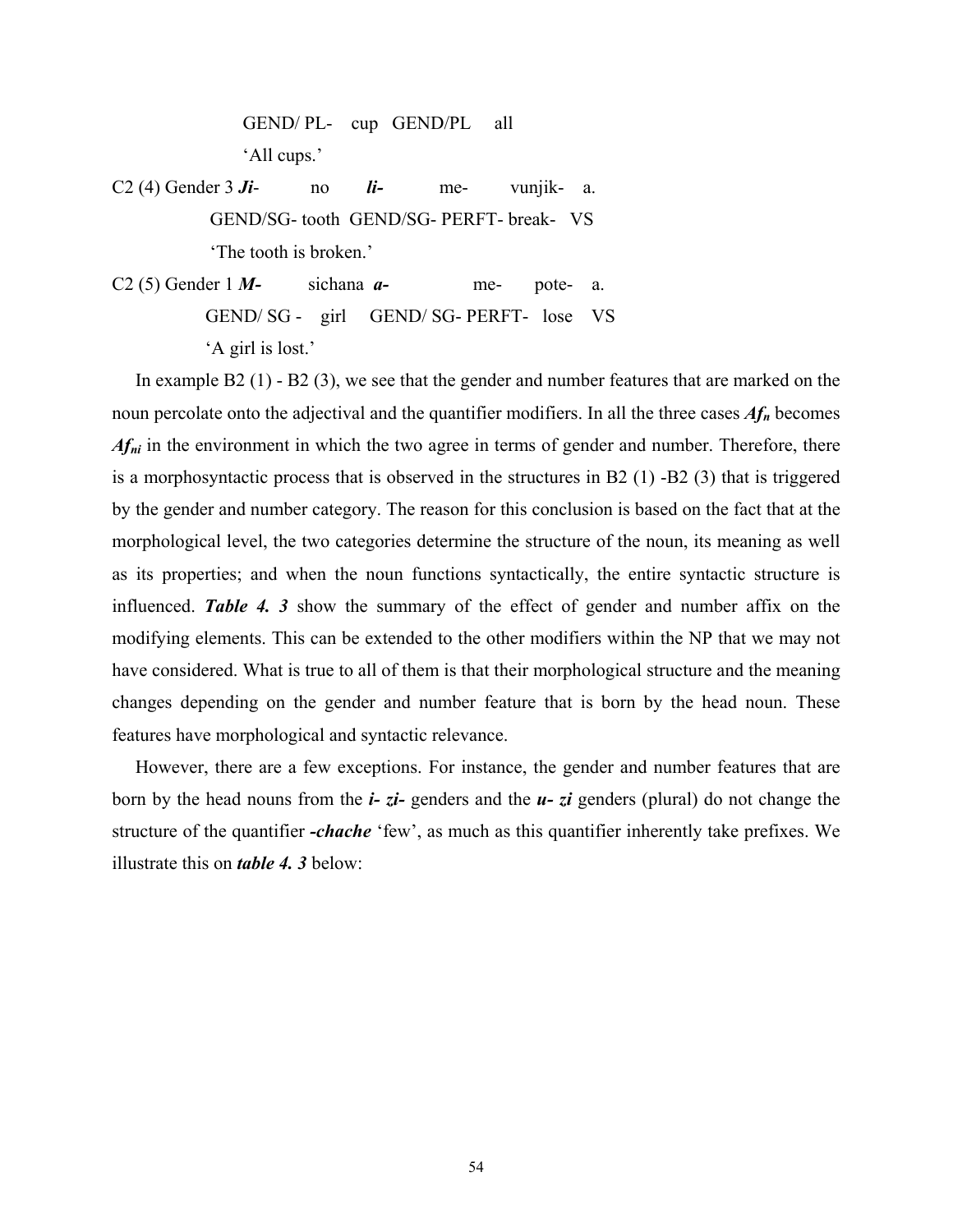| Gender         | -zuri | <b>Adjectival root</b> | Quantifier<br>root |       |        |  |
|----------------|-------|------------------------|--------------------|-------|--------|--|
|                | SG    | PL                     | -chache            | -ote  |        |  |
|                |       |                        | PL                 | SG    | PL     |  |
| $1 & 2$ : a-wa | m-    | wa-                    | wa-                |       | $W -$  |  |
| 3& 4: li-ya    | $n-$  | ma-                    | ma-                | $1-$  | $V -$  |  |
| 5& 6: u- ya    | $m-$  | ma-                    | ma-                | $W -$ | $V -$  |  |
| 7& 8: ki-vi    | ki-   | $\overline{vi}$ -      | $Vi-$              | $ch-$ | $VY$ - |  |
| 9& 10: u-i-    | m-    | $m1-$                  | $m1-$              | $W -$ | $y-$   |  |
| 11& 12: i-zi   | n-    | $n-$                   | Ø                  | $y-$  | $Z-$   |  |
| $13: u-$       | $m-$  | Ø                      | Ø                  | Ø     | $W -$  |  |
| 14& 15: u-zi   | m-    | $n-$                   | Ø                  | $W -$ | $Z-$   |  |
| $16:$ ku-      |       | ku-                    | ku-                |       | kw-    |  |
| 17: $pa-$      |       | pa-                    | pa-                |       | p-     |  |
| $18:$ ku-      |       | ku-                    | ku-                |       | kw-    |  |
| 19: mu-        |       | m-                     | m-                 |       | mw-    |  |

*Table 4. 3: Afni marking within the NP is dependent on Afn* 

Apart from the above, this pattern can also be extended to other noun modifiers in Kiswahili, that is, morphology-syntax interface is also observed when the noun occurs with other modifiers like the numeral, the demonstrative pronoun, relative pronoun and the simple possessives as below:

| B2 (4): Gender 7: [NP $Ki-$ jiko           |                        | hi-  |                                 | $cho$ ]. |                   |  |       |
|--------------------------------------------|------------------------|------|---------------------------------|----------|-------------------|--|-------|
| GEND/ SG- spoon DEM-                       |                        |      | GEND/SG                         |          |                   |  |       |
| 'That spoon.'                              |                        |      |                                 |          |                   |  |       |
| B2 $(5)$ : Gender 17: [NP <i>Pahali</i>    | $p-$                   |      | ake].                           |          |                   |  |       |
|                                            | GEND- place GEND- POSS |      |                                 |          |                   |  |       |
| 'His/ her place.'                          |                        |      |                                 |          |                   |  |       |
| B2 (6): Gender 3: [NP $J\mathbf{i}$ -      | no                     |      | $l$ -<br>a                      |          | Bakari].          |  |       |
|                                            |                        |      | GEND/ SG- teeth GEND/ SG- CONJ- |          | Bakari            |  |       |
| 'Bakari's tooth.'                          |                        |      |                                 |          |                   |  |       |
| B2 (7): Gender 18: [NP <i>Mahali</i> $ku-$ |                        |      | wili].                          |          |                   |  |       |
|                                            | GEND- place GEND- NUM  |      |                                 |          |                   |  |       |
|                                            | 'Two places.'          |      |                                 |          |                   |  |       |
| $C2(6)$ Gender 1 <i>M</i> -                | toto                   | $a-$ | na-                             |          | $ye$ li- a- ni w- |  | angu. |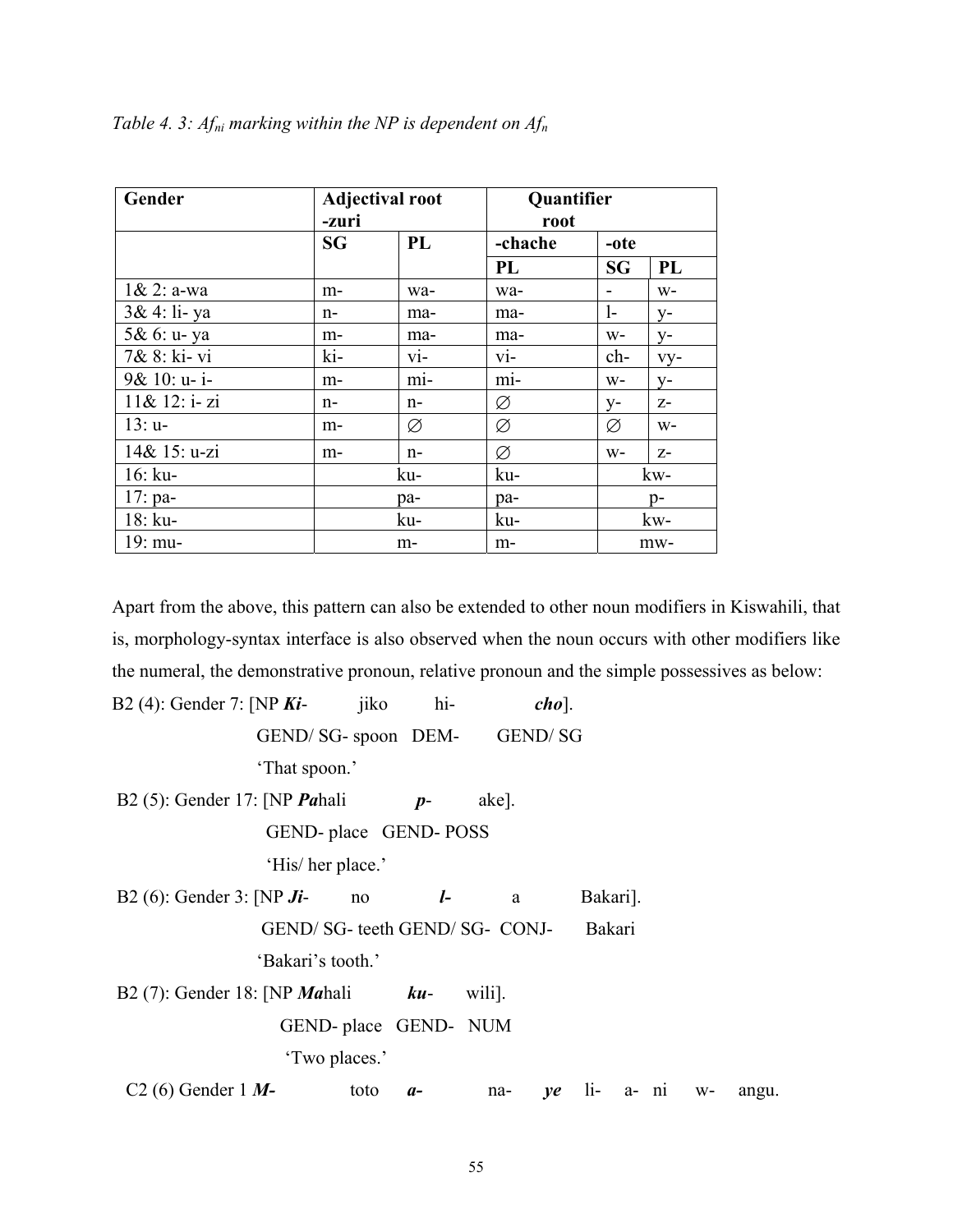# GEND/ SG- child GEND/ 3SG-PROG- REL- cry- VS- COP- SG- POSS 'The child who is crying is mine.'

In B2  $(4)$  – B2  $(7)$ , the gender and the number features that are marked on the noun have percolated onto the following modifier and thereby determining the entire phrasal structure.

 Unlike all the other noun modifiers, where the gender and number feature always precede the root, the demonstrative pronoun behaves differently in Kiswahili. This modifier either occurs with a prefix or a suffix depending on the proximity of what is being referred to. Consequently, its form is either  $Af_nR$  or  $RAf_n$ ; that is, it is either formed from a prefix and a root or from a root and a suffix as illustrated below, where B2 (4) is repeated with another example of a demonstrative denoting non- proximity:

B2 (4): Gender 7: [NP *Ki*- jiko hi- *cho*]. GEND/ SG- spoon DEM- GEND/ SG 'That spoon.'

B2 (4): (i) Gender 7: [NP *Ki*- jiko *ki-* le]. GEND/ SG- spoon GEND/ SG DEM 'That spoon.'

Whereas in B2 (4) gender and number feature is marked after the demonstrative root, in B2 (4) (i) it precedes the demonstrative root. As much as the two phrases have the same semantics in English, in Kiswahili, the each one of them has a different meaning.

 Likewise, unlike all the other noun modifiers that occur after the head, the demonstrative pronoun in Kiswahili can as well occur as a pre- modifier of the head noun. However, what is true in both occurrences is that the number and the gender affixes that are marked on the head nouns are pertinent to syntax since they determine the type of affixes that have to occur on the demonstrative pronouns. Below is B2 (4) repeated with another example, where the demonstrative pronoun occurs as a pre- modifier of the head noun:

| B2 (4): Gender 7: [NP $Ki-$   |                    | 11 <sub>KO</sub> | hi- | $cho$ ].          |        |  |
|-------------------------------|--------------------|------------------|-----|-------------------|--------|--|
|                               | GEND/SG-spoon DEM- |                  |     | <b>GEND/SG</b>    |        |  |
|                               | 'That spoon.'      |                  |     |                   |        |  |
| B2 (4) (ii) Gender 7: [NP Hi- |                    |                  | cho | ki-               | jiko]. |  |
|                               | DEM-               |                  |     | GEND/SG- GEND/SG- | spoon  |  |
| 'That spoon.'                 |                    |                  |     |                   |        |  |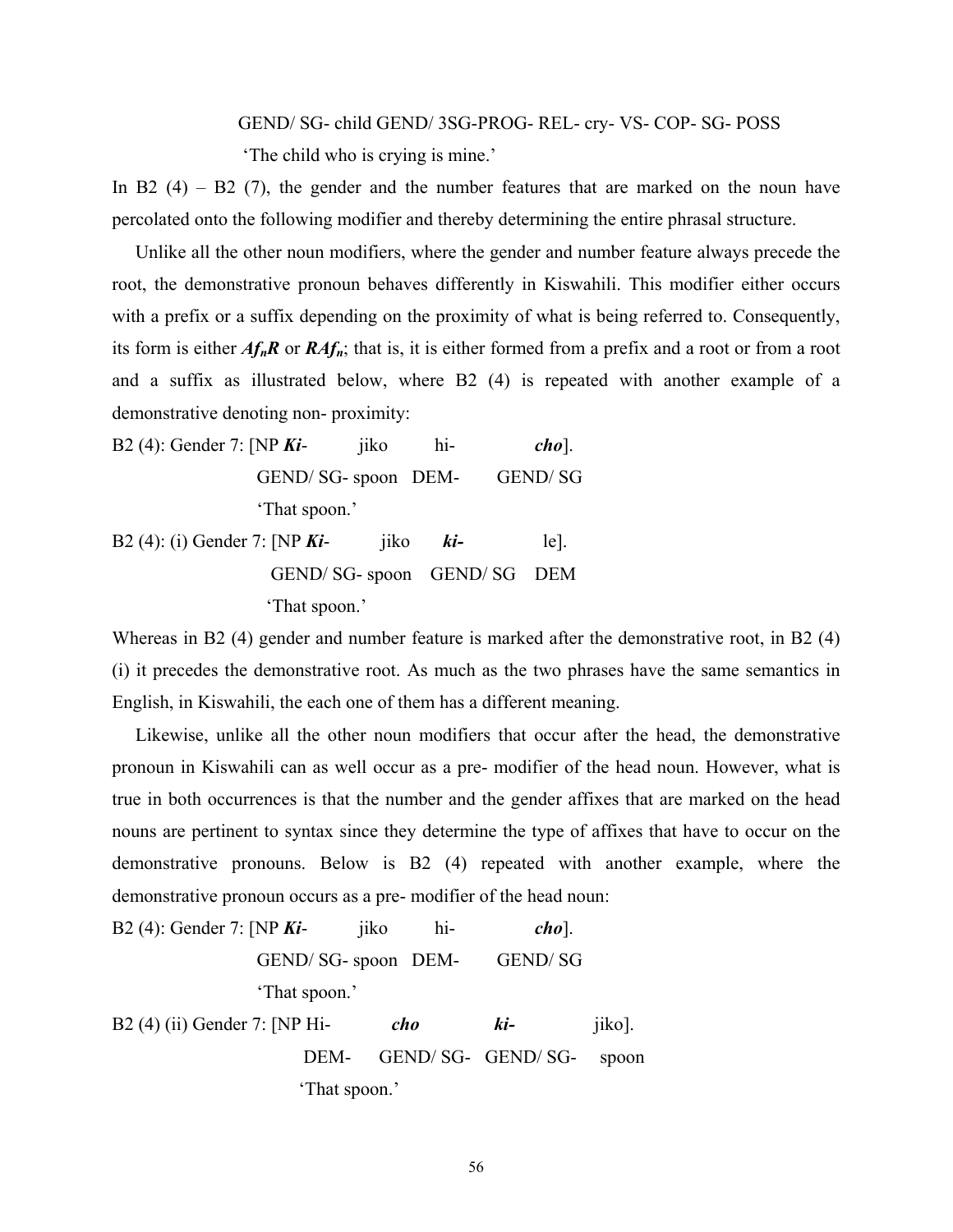In spite of the difference in the two structures, the two phrases have similar semantics.

 Apart from phrases, morphosyntactic processes are also observed within sentences (see C2 (4) - C2 (6)). Based on these sentences, we see that the subject affix attachment rule copies the gender and number features of the noun onto the verb. Consequently, all the finite verbs in intransitive and transitive structures in Kiswahili are marked for agreement with the surface subject of the sentence according to the gender and number feature of the noun in question. This will be clearly demonstrated on the phrase marker on figure 4. 3.

 So, just as with the phrasal structures, we see that in the sentences given above, *Afn* becomes *Af<sub>ni</sub>* in the environment in which the two agree with regard to the gender and number feature.

Based on the morphosyntactic processes established in B2  $(1)$  - B2  $(7)$  and C2  $(4)$  - C2  $(6)$ above, we see that there is a common characteristic in all these structures in which the gender and number feature motivates interface between morphology and syntax in Kiswahili and this is: *The gender and number feature that is marked on the noun influences the entire syntactic structure with regard to the same features; that is, the gender and number features on the other elements at the syntactic level have to agree with those that are marked on the head noun.* However, there are a few exceptions where this may be violated without necessarily negatively affecting the syntactic structure. This happens in Kiswahili with a few modifiers, which, though they inherently take affixes, they fail to do so when they occur with nouns from certain genders. For instance, nouns from *gender 3*; that is, *li-* (sg) do not assign gender and number features to adjectives like *refu* 'long'. Likewise, nouns from *gender 12*; that is, the *zi-* (plural) and from *gender 15*; that is, the *zi-* (plural) do not alter the structure of the adjective -*chache* 'few', though the modifier -*chache* 'few' inherently take prefixes. However, important to note is that even without a prefix, such structures are grammatical. This happens so because such adjectives are not meant to take affixes when modifying nouns from these particular genders. However, in cases where the right morphosyntactic feature is not assigned at the syntactic level the whole structure becomes ungrammatical as illustrated below:

B2 (1) (i) Gender 9 \* [NP 
$$
M
$$
-  
GEND 9/SG- tree GEND 7/ $S$ G- good  
'A good tree.'

 The structure in B2 (1) (i) is ungrammatical because of the fact that as much as the gender and number feature is marked on the head noun, the same feature has not percolated onto the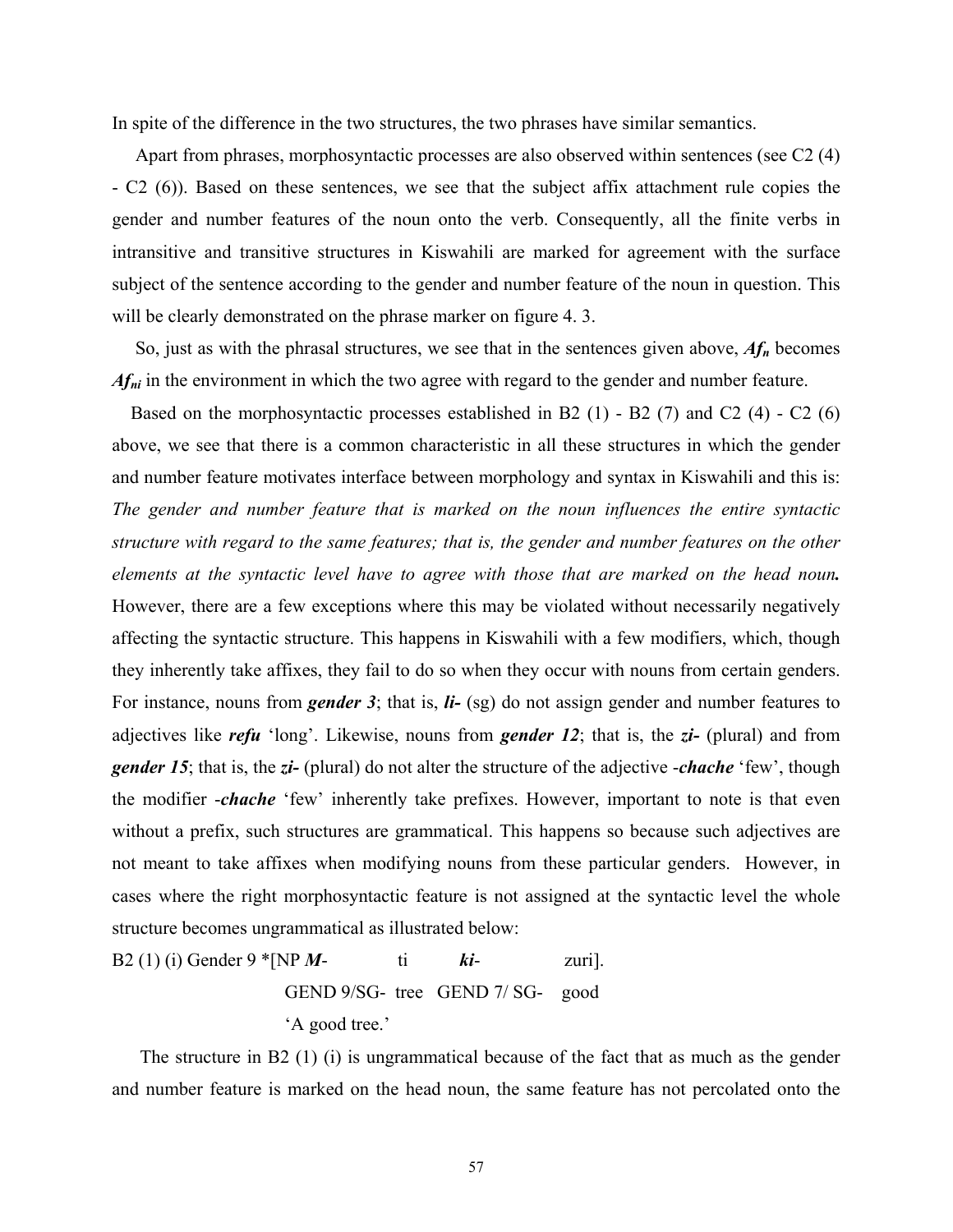adjectival modifier. Given that the noun *mti* 'tree' is from *gender 9* (the *u-* gender), the adjectival modifier has to take the gender feature that agrees with the one that is marked on the noun, which in this case is *m-* and not *ki-.* The later is marked on the modifiers that occur with nouns from gender 7 (*the ki-* gender)*.* Consequently, in B2 (1) (i), the grammatical feature that is marked on the head noun and the one on the adjectival modifier do not agree. The implication here is that it is not enough for the gender and number affix to be assigned to the modifier at the syntactic level, the two have to agree; and this is when a morphosyntactic process will have taken place.

 **L3** The rules that generate and define the morphosyntactic processes established in the structures above are in two levels:

(i) Level of phrases as in B2  $(1)$  - B2  $(7)$ 

(ii) Level of sentences as in C2  $(4)$  - C2  $(6)$ 

 In rule 1 (level of the phrase), the noun occurs with a modifier, which bears the gender and number feature that is dependent on the one that is marked on the head noun. So, its structure and meaning (the modifiers') is influenced by that of the noun. Thus,

 $NP \rightarrow ^8$ Af<sub>n</sub>R + Af<sub>ni</sub>R/ RAf<sub>ni</sub>

Where:

 $NP \rightarrow Noun phrase$ 

 $Af_n \to \text{Morphosyntactic affix that is marked on the noun that percolates onto the modifying }$ element(s) in the structure

 $Af_{ni} \rightarrow An$  agreement affix in a morphosyntactic structure, whose occurrence is

dependent on the affix that is marked on the head noun.

## $R \rightarrow R$ oot

The interpretation of the rule is that the NP is:

(i) Formed from a noun and a modifier, in which, the gender and number prefix that is marked on the noun motivates the occurrence of the prefix that is marked on the modifier and the two have to agree. This applies to most noun phrases in Kiswahili.

(ii) Formed from the noun and a modifier in which, the gender and the number prefix that is marked on the noun determines the occurrence of the suffix that is to be marked on the modifier

<sup>8</sup>*The arrow is an instruction to rewrite the left hand symbol with the elements on the right.*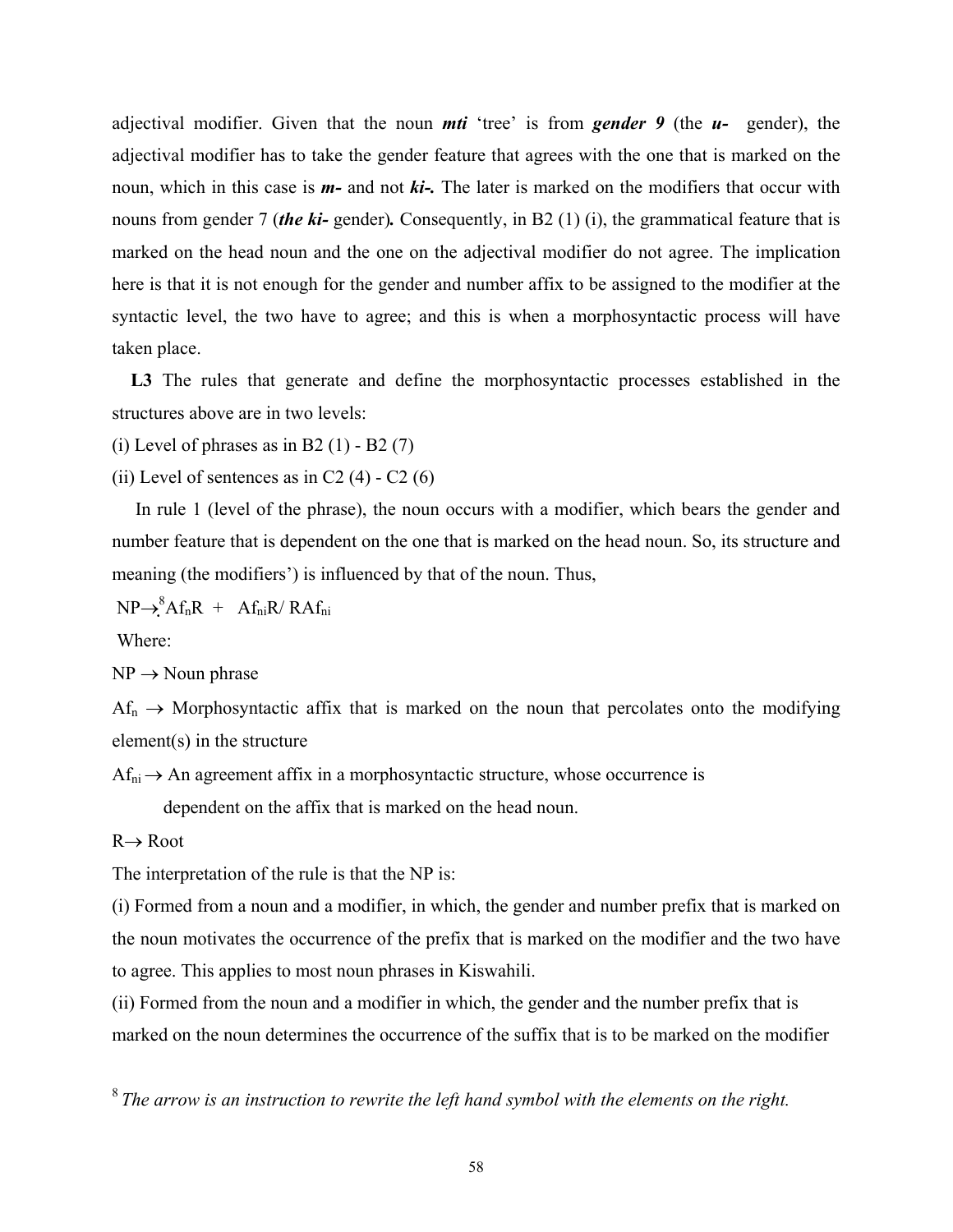The two have to agree as in example B2 (4), where the head noun is modified by a demonstrative pronoun. Rule 1, shows the relevance of *Afn* (gender and number morpheme) to morphology and syntax; that is, this affix influences the noun, which in turn affects the structure of the modifier and by so doing, the entire NP is determined.

 Rule 1 describes a variety of NPs in Kiswahili, in which the gender and number affix trigger interface between morphology and syntax. This is in line with the transformational generative theory that has been adapted in this study, where a finite set of rules are used to describe an infinite set of sentences.

 Rule 2: Level of sentence: The sentence is generated from an NP and a VP. We see that the gender and the number feature that is marked on the noun that is in the surface subject position percolates onto the verb. Consequently, the structure of the subject and object agreement markers, the relative marker and the possessive are dependent on the gender and the number feature that is marked on the noun. Whereas the subject affix attachment rule copies the gender and number features of the noun onto the verb, the object affix attachment rule copies the gender and number feature of the direct object onto the verb. The relative attachment rule on the other hand copies the same features that are marked on the noun, onto the verb. This is therefore what has happened in C<sub>2</sub> (6):

 $S \rightarrow Af_nR + Af_{ni} + ASP+ REL+ V+ COP+ POSS$ 

This rule describes the morphosyntactic structure that is repeated below:

C2 (6) Gender  $1 M$ - toto  $a$ - na-  $ye$  li- a- ni w- angu. GEND/ SG- child GEND/ 3SG-PROG- REL- cry- VS-COP SG- POSS 'The child who is crying is mine.'

Where:

 $S \rightarrow$  Sentence

 $REL \rightarrow Relative$  marker, (derives gender and number properties from the noun in surface subject position)

 $COP \rightarrow$  Copular verb

POSS →Possessive

 $ASP \rightarrow Aspect$ 

 $V \rightarrow V e r b$ 

Rule 2 describes a morphosyntactic process that is formed from a noun, a tensed relative verb, a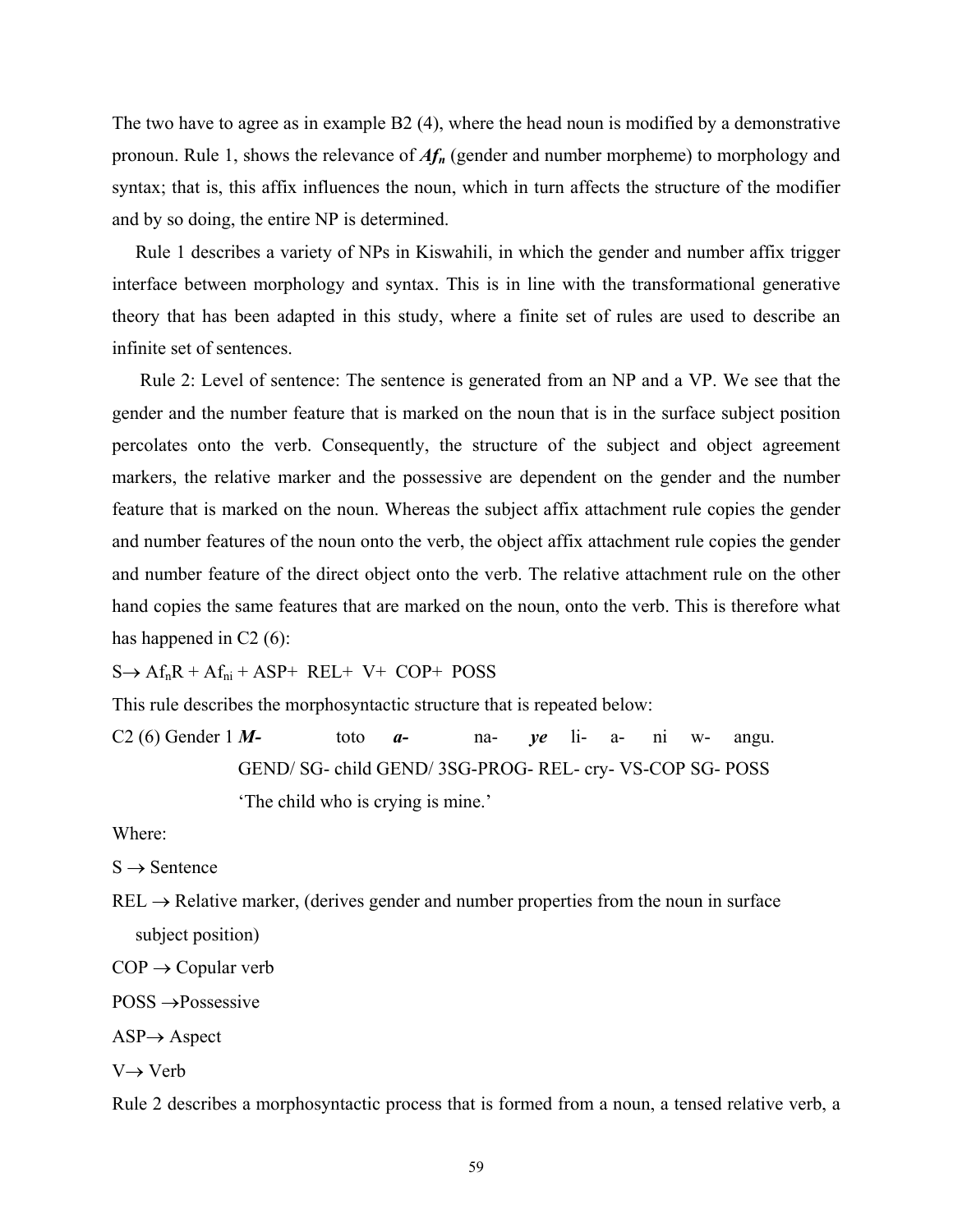copular verb and a possessive pronoun.

 What is true in the morphosyntactic processes above is that the gender and number property that is marked on the verb, the relative or the possessive pronoun is dependent on the one that is marked on the noun in the subject and the object position. Similar morphosyntactic structures in Kiswahili can be described using the same rule.

 In rule 2 we see an interdependence relationship between the features of the noun and those of the other elements in the structure. This is an illustration of the relevance of the gender and number feature on syntax.

 **L4** The morphosyntactic process established within the NP in B2 (1) is schematised below:



*Fig. 4. 1: Gender and number feature percolation onto the post modifier within the NP* 

Other NP structures that show morphology – syntax interface through the percolation of the gender and number features of the head noun onto its modifier can be represented in the same way, using a similar PM. Here we see that different surface manifestations are captured using the same underlying rule. This is in line with the T. G. G, where emphasis is on capturing the similarities that exist between the language's deep structures, which is hoped to reveal properties common to all languages that are concealed by their surface structures. However, for those NPs in which the modifier precedes the head as in B2 (4) (ii), appropriate changes are made in the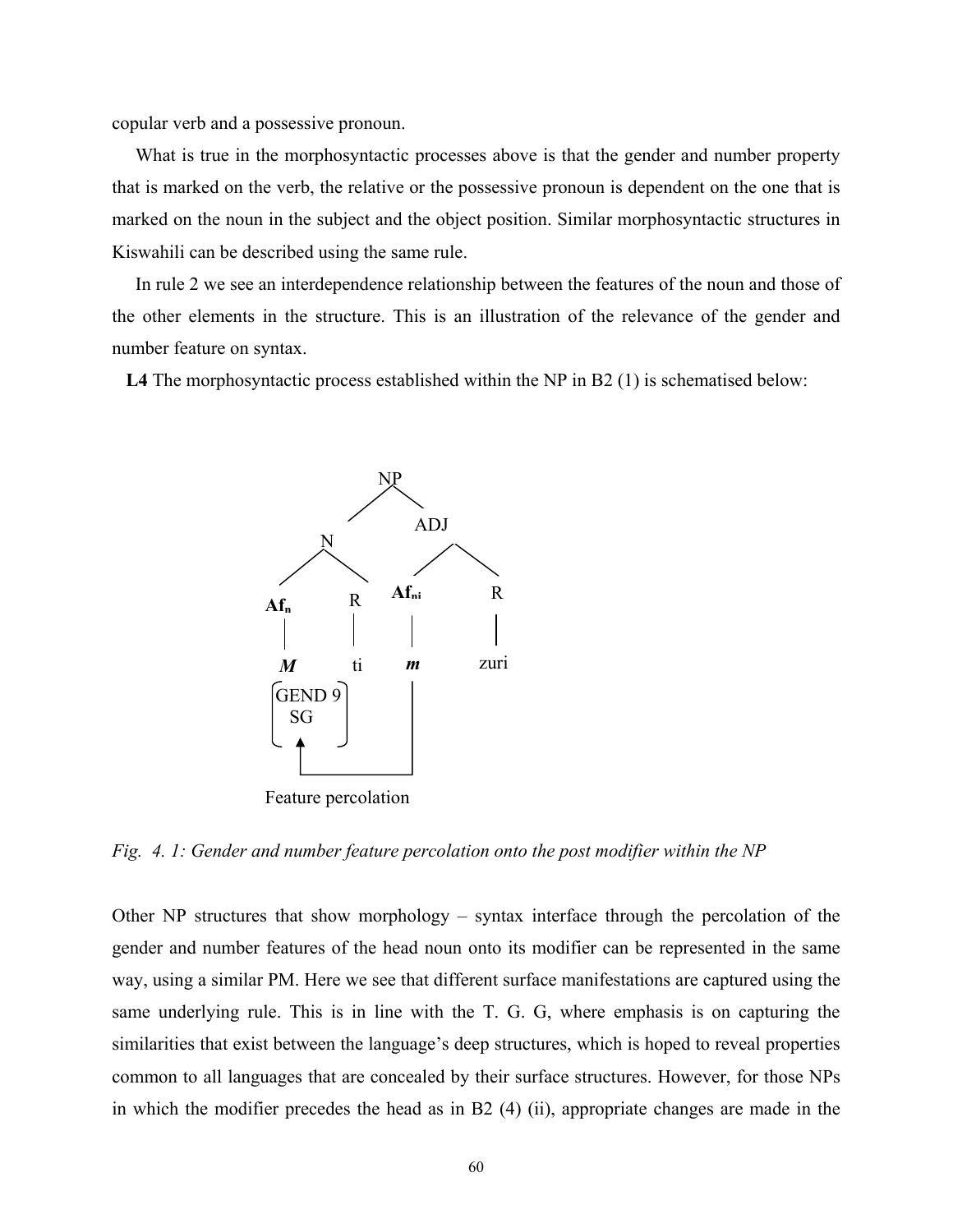representation as shown below:



*Fig. 4. 2: Gender and number feature percolation onto the Pre- modifier within the NP* 

We can represent similar NPs occurring with a pre- modifier on *figure 4. 2*. In both cases, we see that there is a morphological rule that spells out the specific affixes that are to occur on the modifier (shown by the arrow). As mentioned before, the occurrence of the affixes on the modifiers is motivated by the presence of the gender and the number affix that is marked on the head noun. This feature is pertinent to syntax in Kiswahili.

 For the morphosyntactic processes in C2 (4) and C2 (5) that involve sentences, the representation is as below: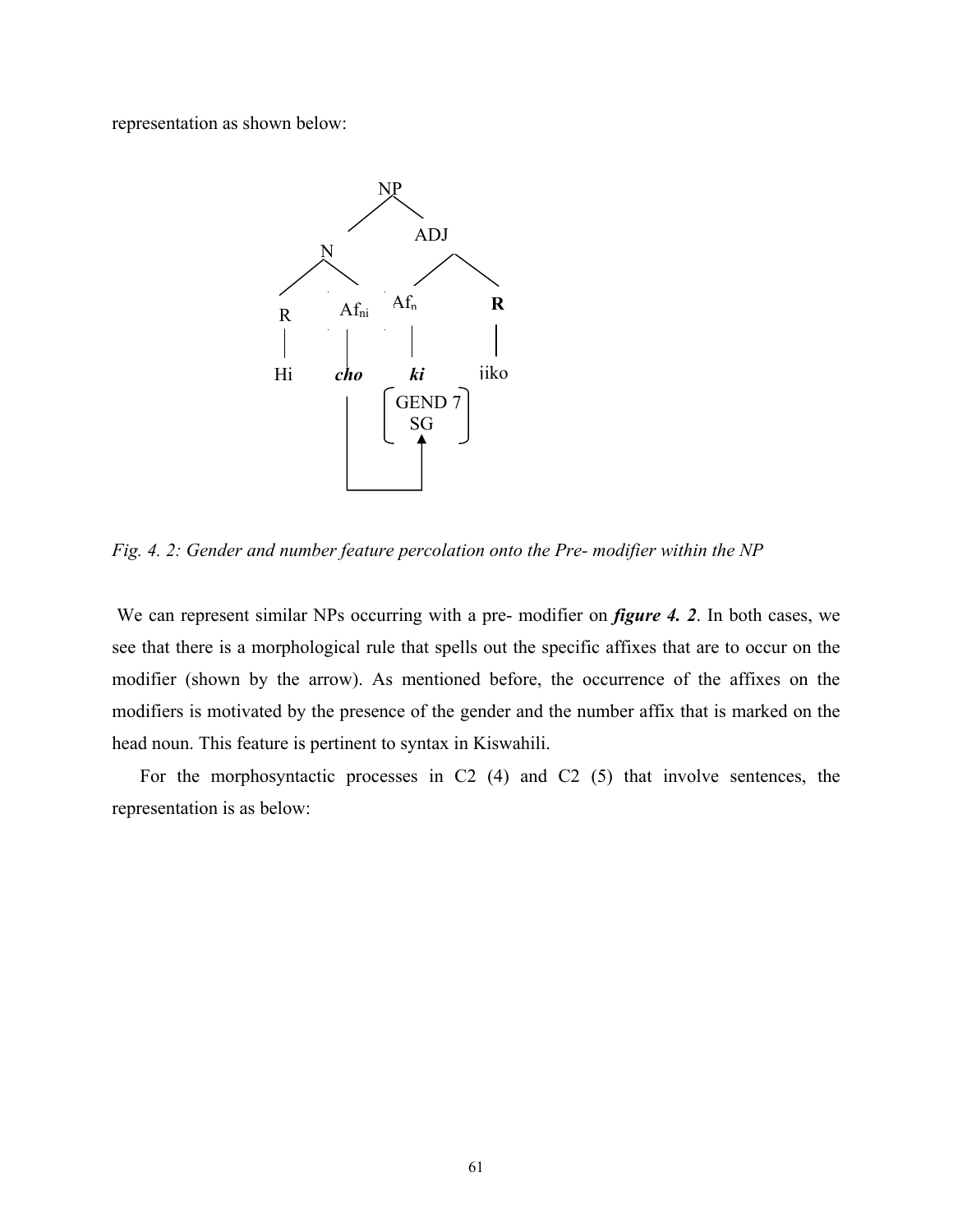

*Fig. 4. 3: Morphosyntactic process within a sentence, triggered by gender and number category*.

In *figure 4. 3*, we see that the subject affix attachment rule copies the gender, number and person feature of the noun in the subject position onto the verb. From the phrase marker, we see that T. G. G fails to adequately represent the agreement features in Kiswahili such as AGRs, the AGRo, (that marks gender, number and person) as well as the relative marker as we shall be seeing in the study. Kiswahili is a language with a very rich morphology and as such any theory that is applied in the study of this language must take into account this fact. Such a theory must be able to appropriately represent all the morphosyntactic features of the language because in Kiswahili, these features carry phonetic information as well as semantic information; that has to be represented. In the present study, we suggest that for such features to be appropriately represented, a theory in which the inflectional properties of the verbs and the nouns are assigned in the lexicon be applied. In such a theory, the inflected verbs and nouns are base generated under their respective heads and as such any movement that takes place is only for feature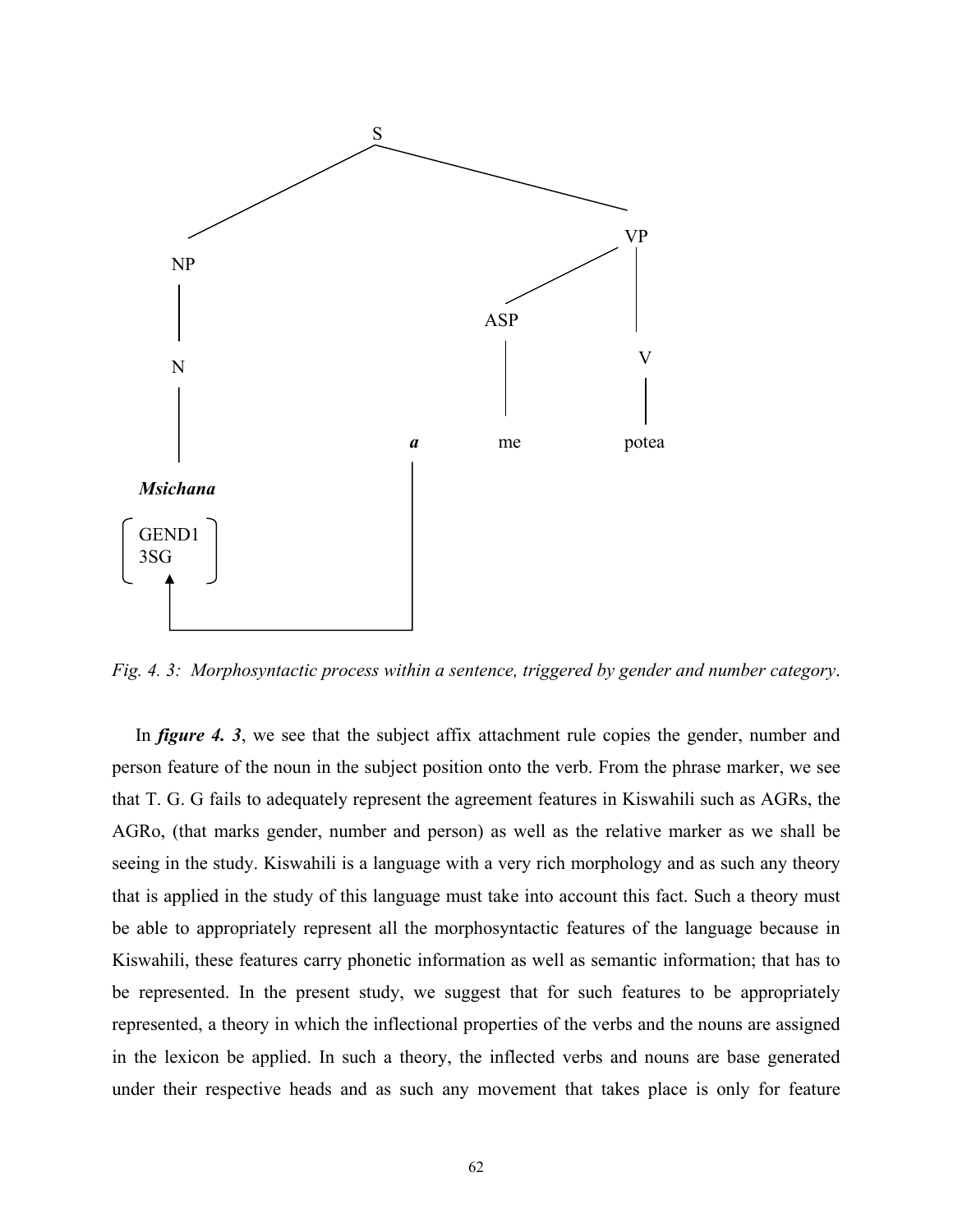checking. The Minimalist program (MP) takes care of this as explained by (Schroeder, 2002: 16). In the present study, an attempt has been made to take care of the T. G. G's shortcomings by using arrow notations to mark the overt morphosyntactic features and the same arrow is also used to show their morphological and syntactic effect.

 Just as with the NP representation, this PM not only represents the morphosyntactic structures that are given above, but many more that are triggered by the gender and number categories in Kiswahili. In T. G. G, such phrase markers are a description of phrase structures or constituent structures and they (PMs) are assigned by the rules that generate the structures in question.

 From the three representations, we observe that the morphosyntactic features of gender and number determine the structure of the word, that is, the noun, with respect to the property of gender and number, which in turn determines the whole syntactic structure. In both representations, *Afni* has to agree with *Afn* for the structures to be grammatical. The arrow shows feature percolation from the noun to the other elements in the structure. This interdependence relationship is morphosyntactic.

#### **4. 3. 1. 1. 2 Tense**

 Tense is a grammatical category of inflectional morphology identified from the data as triggering morphology-syntax interface in Kiswahili.

 **L1** Below are the words (verbs) used to demonstrate morphology-syntax interface that is triggered by the grammatical category of tense:

- A2 (8) A*li*soma 'He/ she read'
- A2 (9) A*ta*kula 'He/ she will eat'
- A2 (10) Haki*ku*vunjika 'It did not break'
- A2 (11) A*ki*ja 'If he/she comes'
- A2 (12) U*nge*likuja 'If you had come'
- A2 (13) Asi*ngali*tubu 'If he/she had not repented'

 The words that are given above show that at the morphological level, the tense marker (which appears in bold italics) determines the morphological form and the meaning of the verb. Unlike the preceding morphosyntactic features discussed in *sub-section 4. 3. 1. 1.1* (those of gender and number), under T. G. G, the tense feature is inherently present in the verb; that is; it is included at the base. Below is the representation of the above verbal structures: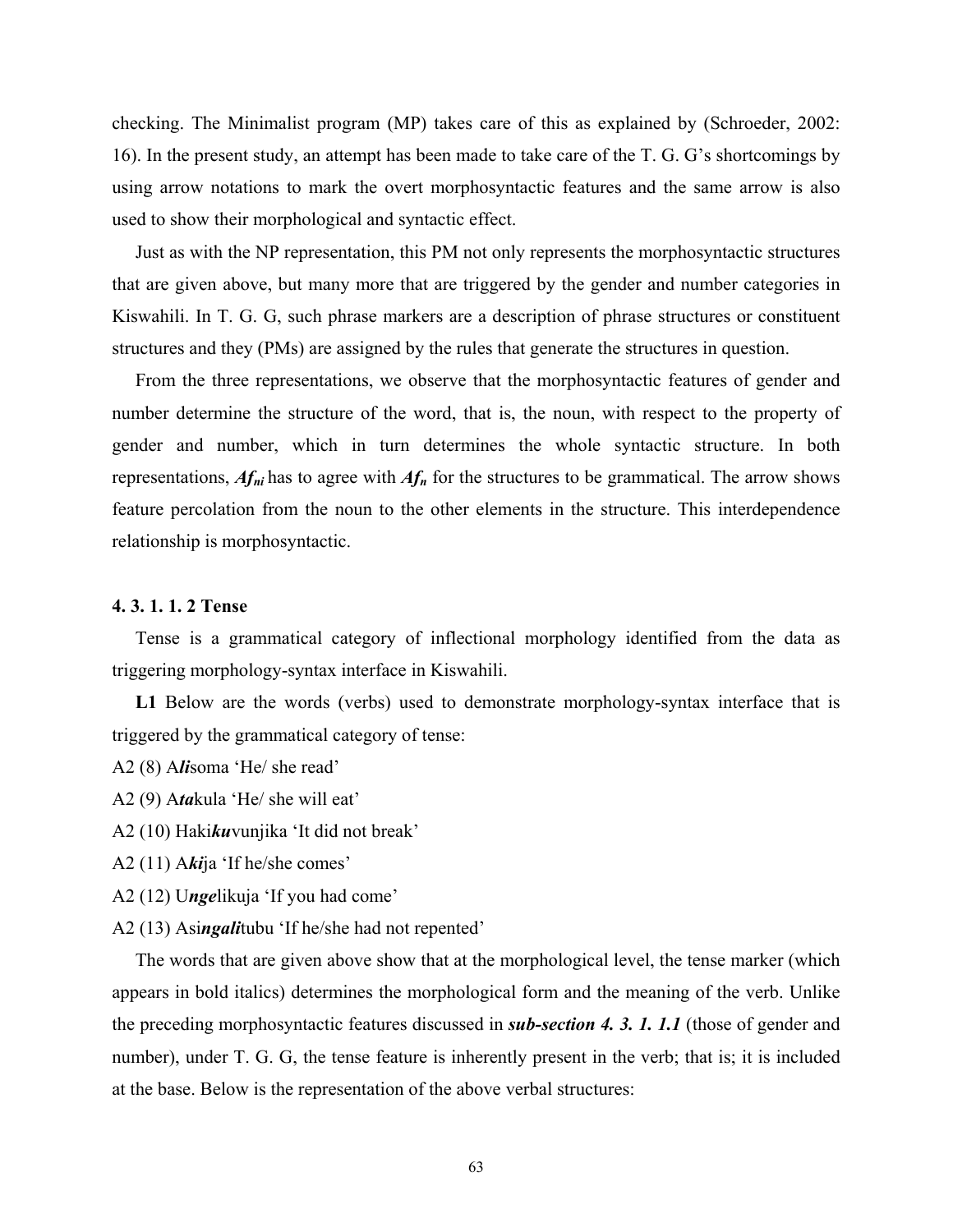| Morphosyntactic |                        |                     |         |           |               |
|-----------------|------------------------|---------------------|---------|-----------|---------------|
| category        | Word                   |                     |         |           |               |
|                 | Subject                | Morphosyntactic     | Root    | <b>VS</b> | Word (verb)   |
|                 | marker                 | feature (tense)     |         |           |               |
| <b>Tense</b>    | $a-$                   | $-Ii-(PAST)$        | som-    | -a        | alisoma       |
|                 | a                      | $ta-$ (FUT)         | $1-$    | $-a$      | atakula       |
|                 | $\overline{\text{ki}}$ | $ku-$ (PAST)        | vunjik- | $-a$      | hakikuvunjika |
|                 | $a-$                   | $-ki-(\text{COND})$ | $j-$    | -a        | akija         |
|                 | $u-$                   | $-ngeli-(CONT)$     | kuj-    | -a        | ungelikuja    |

 From the verbal structures on *table 4. 4* above, we see that the morphosyntactic category of tense has morphological consequences, the feature determines the structure and meaning of the word; that is, the verb. Therefore, the verbs that are given above made up of:

 $(NEG)+AGRs+T+V$ 

Where:

 $T\rightarrow$  tense (morphosyntactic feature)

 $(NEG) \rightarrow Optional$  negation marker

 **L2** Based on the words given in A2 (8) - A2 (13) above, the following sentences are used to illustrate morphology-syntax interface that is triggered by the grammatical category of tense:

- C2 (6) Maria a- *li-* som- a *jana* Mary AGRs- PAST read VS yesterday 'Mary read yesterday.'
- C2 (7) Ki- ti ha- ki- *ku-* vunjik- a *leo*. SG- chair NEG- AGRs- PAST break- VS today 'The chair did not break today.'
- C2 (8) A- *ki-* j- a ni- *ta-* end- a. 3SG- COND- come VS ISG- FUT- go VS 'If he comes, I will go.'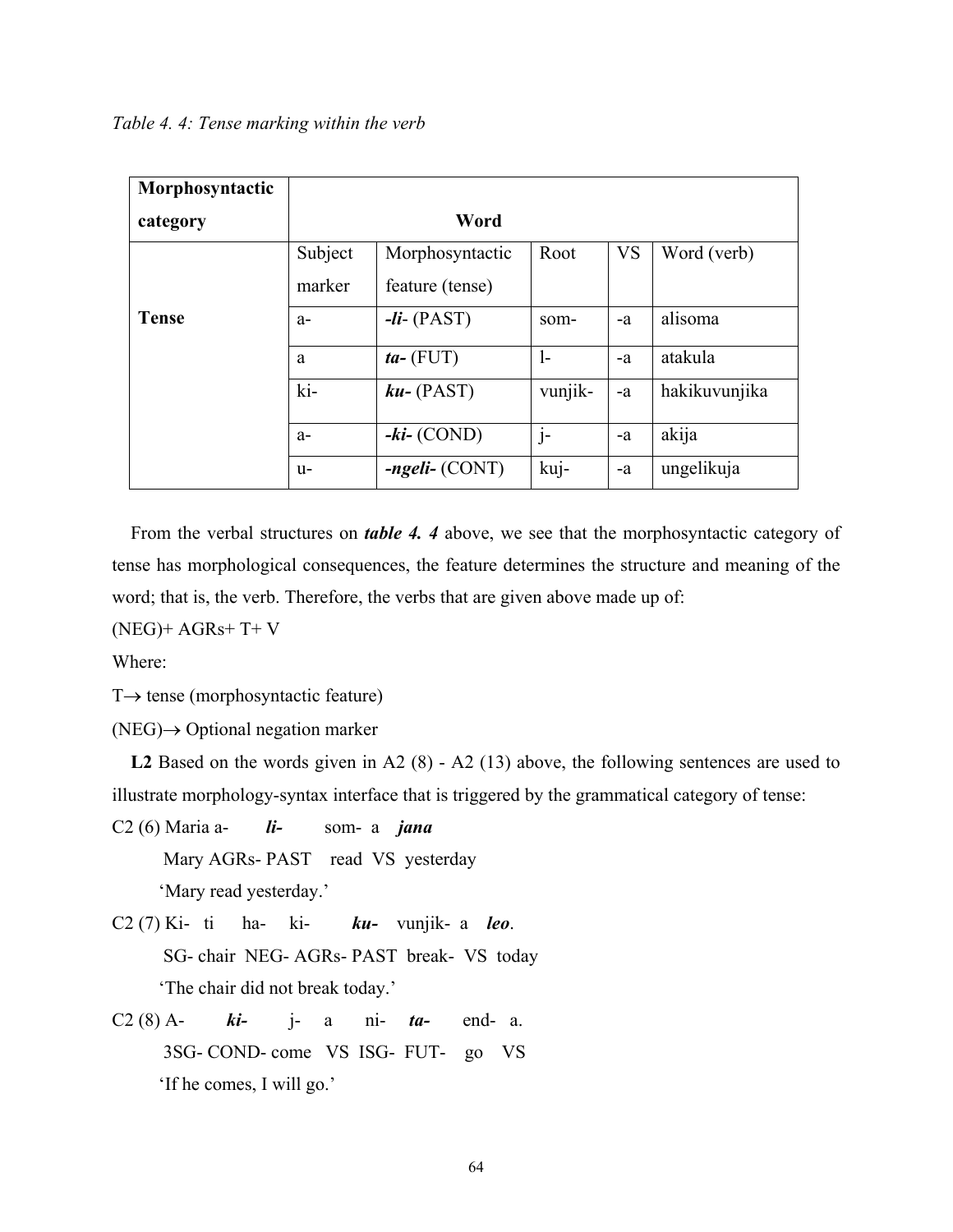C2 (9) U- *ngeli-* kuj- a u- *ngeli-* m- pat- a. 2SG- CONT- come VS 2SG- CONT- AGRo- find VS 'If you had come, you would have found him.'

In C<sub>2</sub> (6)- C<sub>2</sub> (9), we see that the grammatical category of tense that determines the morphological structure and the meaning of the verb also has effect on the whole sentence structure with regard to its form as well as its meaning. Specifically, the tense marker, which is marked on the verb, influences the entire sentence structure by putting a restriction on the type of the syntactic element that is to occur as either an adverbial of time or as the second verb (especially, for the contingent and the conditional). In other words, the type of the adverbial of time and the syntactic structure of the second verb are dependent on the type of tense feature in question. Therefore, morphology is seen to influence syntax. Consequently:

$$
T_1 \longrightarrow \begin{Bmatrix} Adv \\ T_2 \end{Bmatrix}
$$

 Thus, the tense marker that is on the verb motivates the occurrence of the adverbial of time or the second tense marker on the contingent or the conditional; and the two have to agree with regard to the category of tense. The interdependence relationship between  $T_1$  and either the *adverb* or  $T_2$  is morphosyntactic; that is, the relationship has morphological and syntactic consequences. This is because it is the tense property of  $T_1$  that motivates the occurrence of either the adverbial of time or the  $T_2$  at the syntactic level. So, syntax is sensitive to  $T_1$  in Kiswahili.

 The morphosyntactic processes in C2 (6)- C2 (9) that are triggered by the grammatical category of tense are represented below: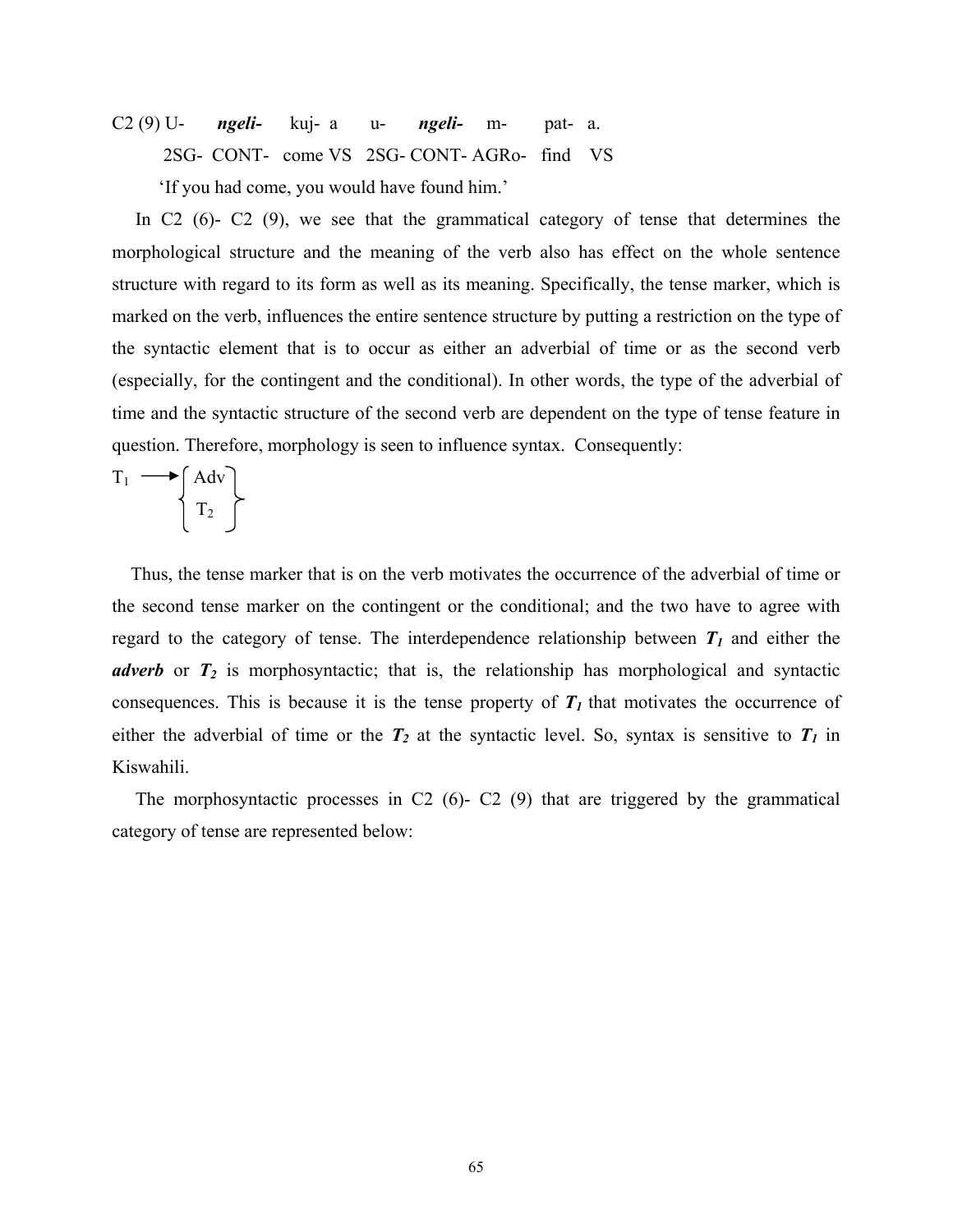| <b>Tense feature</b> | Dependent elements within the sentence |                |  |
|----------------------|----------------------------------------|----------------|--|
|                      | <b>Adverbial of time</b>               | $\mathbf{T}_2$ |  |
| -ku- $(PAST)$        | leo, jana, juzi                        |                |  |
| $-ki$ - $(COND)$     | leo, kesho, kesho k                    | -ta-           |  |
| $-Ii-(PAST)$         | Jana, mwaka jana,                      |                |  |
| -ta- $(FUT)$         | kesho, mwezi ujao                      |                |  |
| -ngeli- (CONT)       | leo, jana, juzi                        | -ngeli-        |  |

*Table 4. 5: Occurrence of the Adverbial of time and*  $T_2$  *within the sentence depends on*  $T_1$ 

**Table 4. 5** shows that the tense feature that is marked on the verb is pertinent to syntax, it determines the structure and the meaning of the entire sentence by restricting the type of elements to occur as either adverbials of time or as the tense markers within the second verb.

 From the analysis, what is true about the morphosyntactic processes that are triggered by the grammatical category of tense in Kiswahili is that: *at the morphological level, the tense feature determines the morphological structure and the meaning of the verb; and at the syntactic level, the same tense feature determines the entire syntactic structure with regard to the type of linguistic elements that are to occur and their syntactic distribution. Thus, the form of*  $T<sub>2</sub>$  *and the Adverb are determined by*  $T_1$ *.* This is a morphosyntactic relationship. This conclusion is based on the fact that both morphology and syntax are sensitive to the category of tense. Violation of the requirements of the tense category in Kiswahili negatively affects the grammaticality of the structure as observed in C2  $(6)$ , which is repeated here as C2  $(6)$   $(i)$ :

C2 (6) (i) \*Maria a- *li*- som- a *kesho*.

Mary AGRs- PAST read VS tomorrow

'Mary read tomorrow.'

The structure in C2 (6) (i) is ill- formed because the past tense feature *-li-* that is marked on the verb does not agree with the adverb of time at the syntactic level.

 **L3** From the morphosyntactic processes established above, two rules that describe them emerge:

Rule 1 describes structures in C2  $(6)$  and C2  $(7)$ , where the tense feature on the verb selects the type the adverbial of time to occur in the structure. Thus: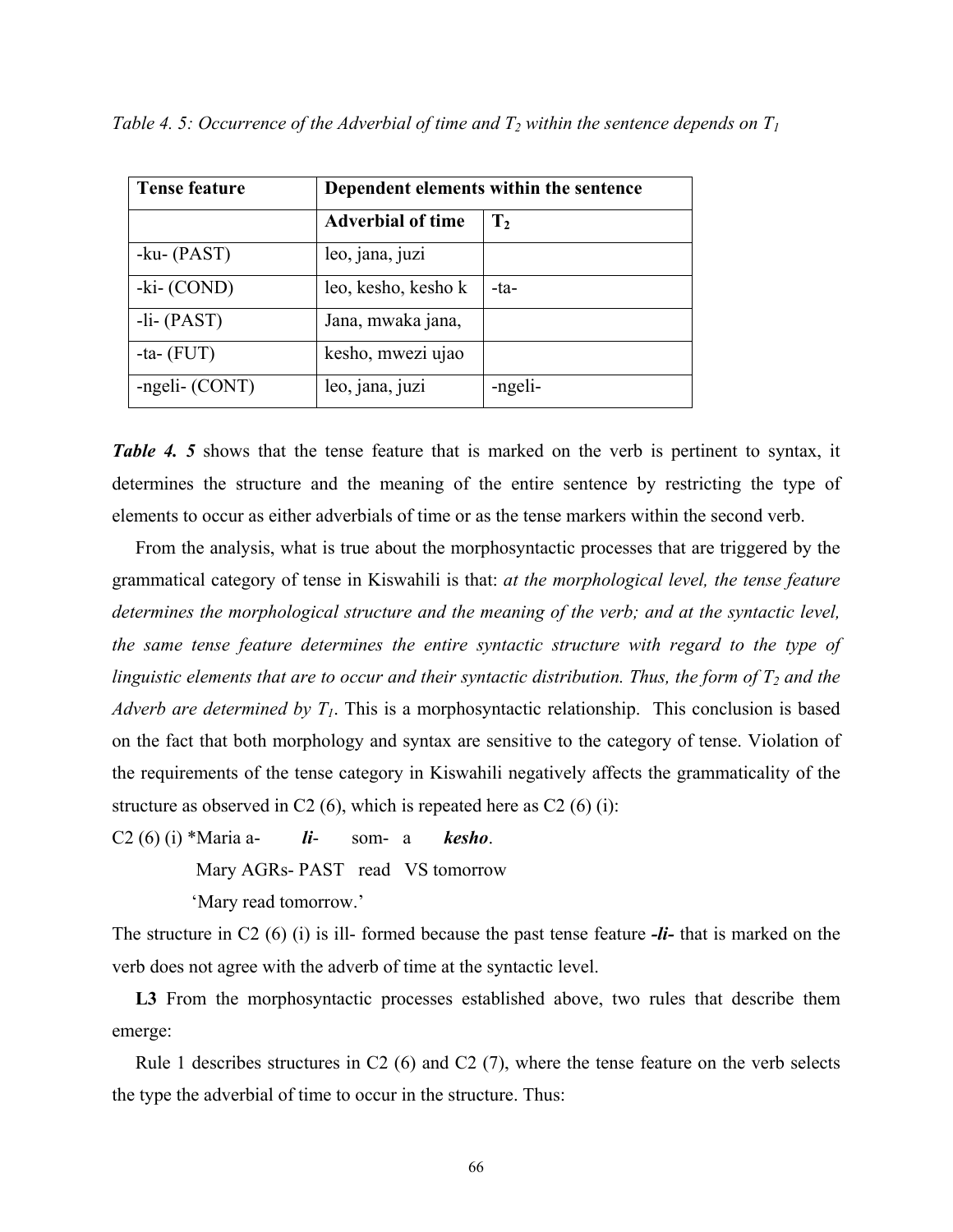$S \rightarrow NP+ VP$ 

 $S \rightarrow N+ (NEG)+AGRs+ T+ V+ (ADVP)$ 

Where:

 $(ADVP) \rightarrow$  Optional adverbial phrase

Bold italic marking on the tense feature and the adverb shows the interdependence relationship between the two. This relationship is explained in terms of morphology-syntax interface in this study.

 The rule means that the sentence is generated from an NP and a VP; and that the VP is made up of an optional negation marker, the subject agreement marker, the tense marker, the verbal root and an optional adverb. We have shown that the occurrence of the optional adverbial of time is motivated by the tense feature. This means that the moment the tense feature changes, the adverbial of time also changes accordingly in order for the two to agree. Even in the absence of an optional adverb, we still argue that the category of tense is still morphosyntactic in Kiswahili. This conclusion is based on the fact that the tense feature determines the tense of the word (verb), its structure and the meaning; and when the same tense feature functions syntactically, the whole sentence is determined with regard to the grammatical category of tense. Its structure as well as its meaning is also determined.

 Rule 1 appears so because both the tense feature as well as the adverb of time is concerned with the time at which an action is accomplished. However, unlike tense that is an obligatory element in the structures above, the adverb is not; it is only used here to illustrate the fact that syntax is sensitive to the grammatical category of tense in Kiswahili.

 Rule 1 describes an infinite number of sentences involving the morphosyntactic category of tense in Kiswahili.

 Rule 2 describes the conditional and the contingent that is in C2 (8) and C2 (9) respectively. These are morphosyntactic structures in which there are two actions taking place; and the accomplishment of the second action is dependent on the accomplishment of the first one. In the structures given above, we see that the occurrence of the tense feature on the second verb is motivated by the tense feature that is marked on the first verb. In other words, the verbal affix attachment rule copies the tense feature that is marked on the first verb onto the second verb. Consequently, the tense feature that is affixed on the first verb determines the tense, meaning as well as the form the entire syntactic structure. Specifically, it (the tense feature) demands that a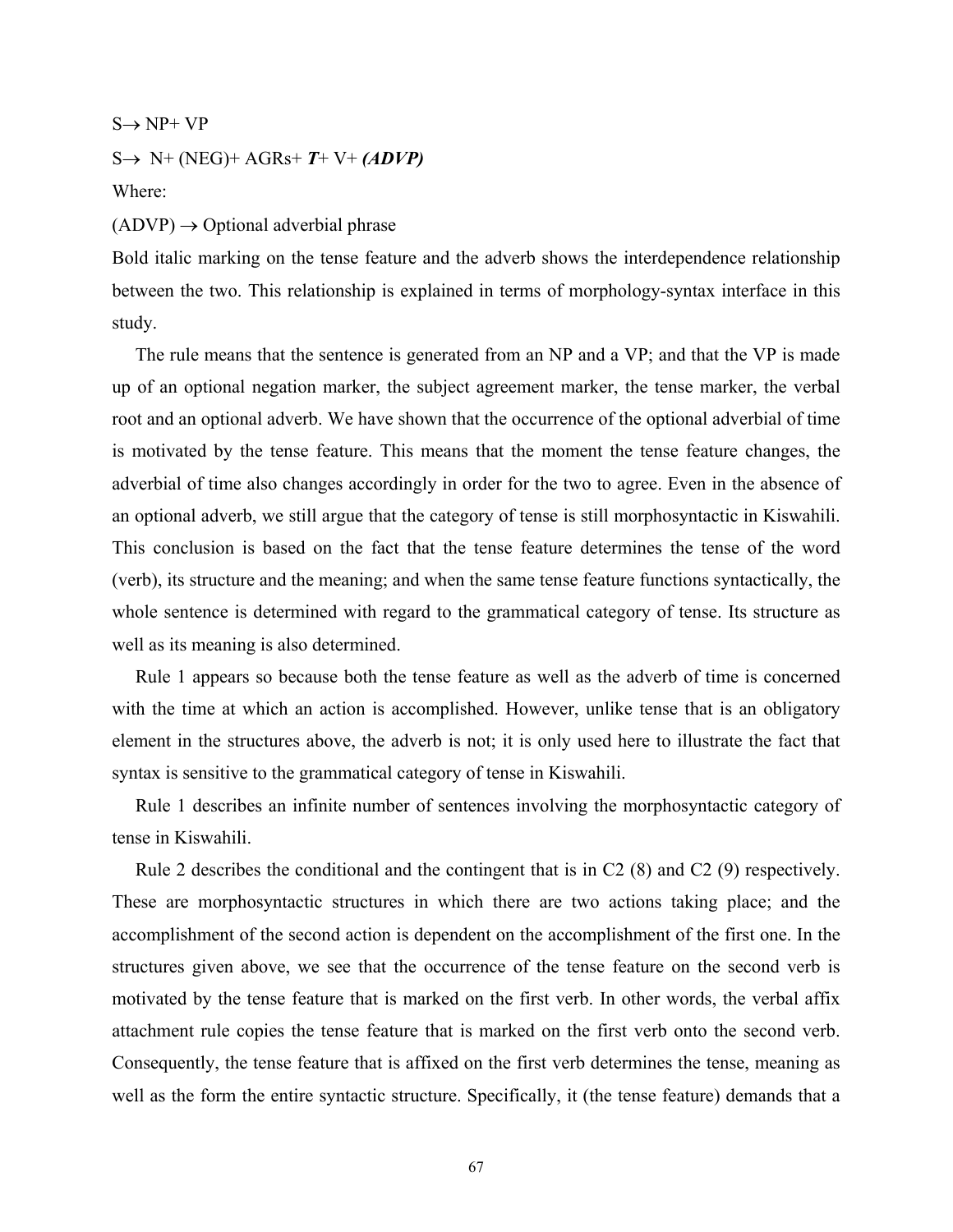second verb occurs bearing a tense feature that agrees with the one that is marked on the first verb. Rule 2 that describes the conditional and the contingent is:

 $S\rightarrow (AGRs/ o+CONT_1/COND_1+V_1)+(AGRs/ o+CONT_2/COND_2+V_2)$ Where;

 $COND \rightarrow conditional$  marker

#### CONT→ contingent marker

 Rule 2 means that a conditional or contingent sentence is generated from two sentences; the first one consist of the subject agreement marker, the conditional or contingent marker and a verb; while the second one is made up of the same linguistic elements. The occurrence of the *CONT<sub>2</sub>* and the *COND<sub>2</sub>* is motivated by the presence of the *CONT<sub>1</sub>* and the *COND<sub>1</sub>* in the structure. This is an illustration of how sensitive syntax is to the grammatical category of tense in Kiswahili.

 Rule 2 appears so because in the conditional and the contingent constructions, it is assumed that a given action will only be accomplished if the other (on which it is dependent) is first accomplished. This explains why there are two verbs in the constructions. The rule describes many other morphosyntactic structures that are triggered by the grammatical category of tense in Kiswahili, specifically, the conditional and the contingent.

 Unlike the conditional marker that must occur twice in the structure, Kiswahili allows the contingent marker *nge*- or *ngeli-* to occur just once as in C2 (12). When it functions so, it shows the relevance of accomplishing a particular action before anything else is done; so still there are two actions to be accomplished and the accomplishment of the second one is dependent on the accomplishment of the first one.

C2 (12) I- *nge*- faa ø- tu- mw- ø- it- e tu- m- shauri EXPL-CONT- better SUBJ- 2PL- AGRo- OBJ- call-VS 2PL- AGRo- advice kabla ya ku- ondok- a.

before DER- leave- VS

'It were better we call him/ her and advice him/ her before leaving.'

 Here we argue that even in constructions such as the one in C2 (12), where the contingent marker only occurs once, there is morphology-syntax interface that has taken place just as in C2 (8) and C2 (9). This is because, as we saw at the morphological level, the contingent marker determines the structure and the meaning of the verb; and at the syntactic level, we see the same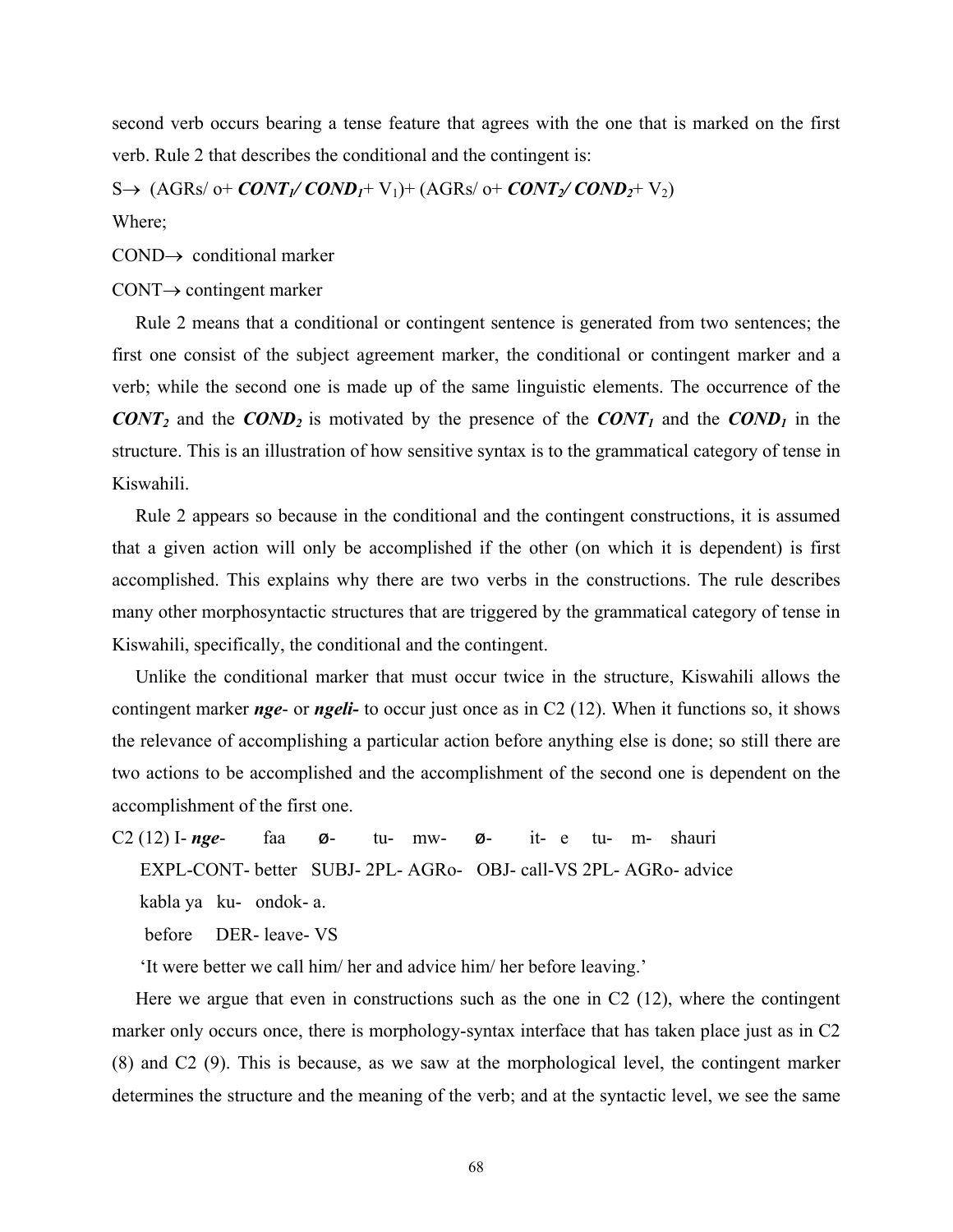contingent marker influencing the entire sentence with regard to its structure as well as its meaning. Specifically, the contingent marker demands that a second action must occur in the structure, though of course not necessarily marked with the contingent morpheme as in C2 (8) and C2 (9).

 **L4** The morphosyntactic processes established in C2 (6) is schematised below:



*Fig. 4. 4 Tense feature: Morphosyntactic* 

 The arrow linking the tense feature and the adverb shows an interdependence relationship in which the occurrence of the adverbial of time is dependent on the tense feature that is marked on the verb. Other similar morphosyntactic structures that are triggered by the category of tense can be represented on *figure 4. 4* as long as the constituents within the structure are specified.

For morphosyntactic structures that are as a result of the contingent tense markers as in C2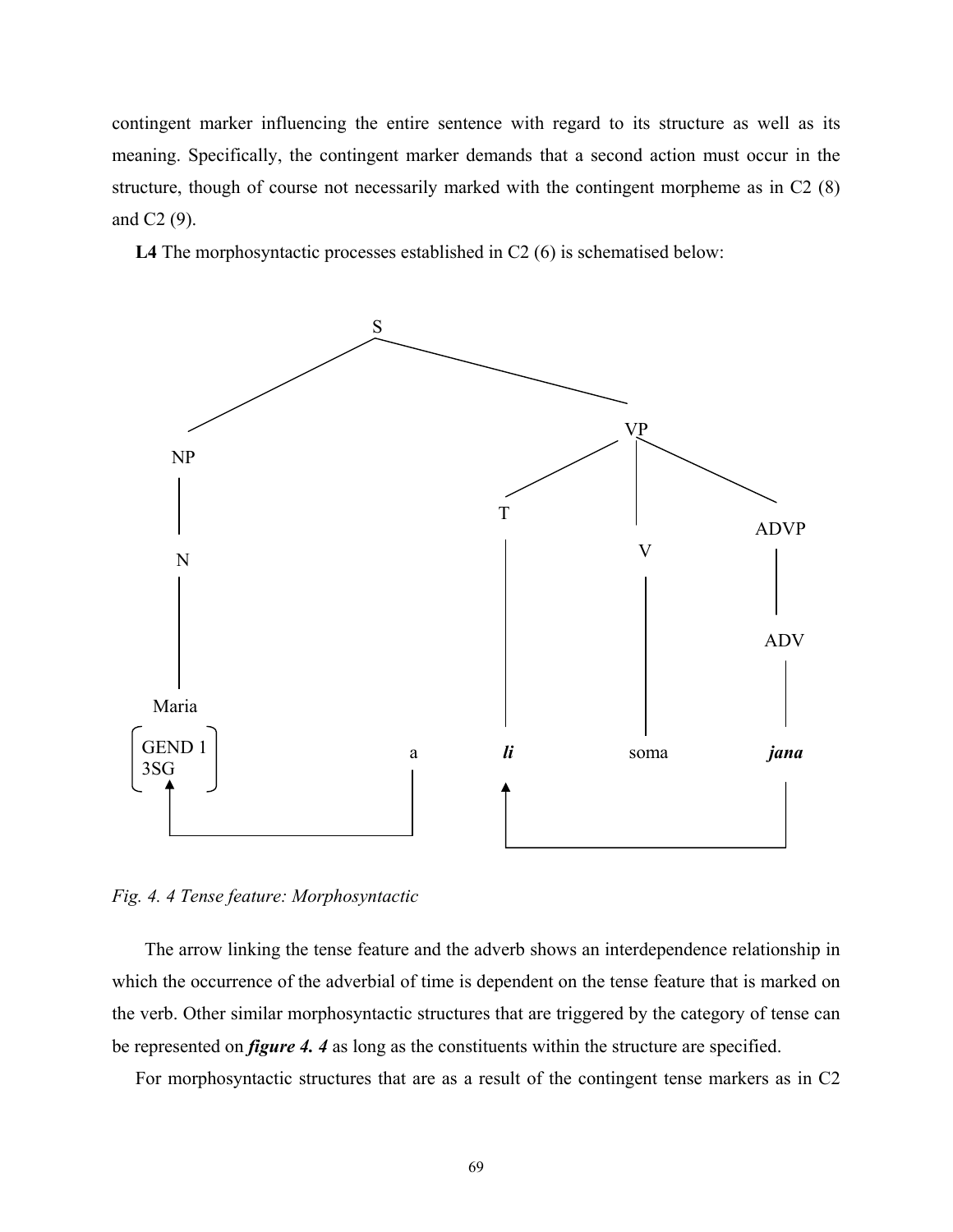(9), below is the representation:



# *Fig. 4. 5: The Contingent marker: morphosyntactic*

Once again the T. G. G fails to carter for the inflectional features of gender, number and person. In order to represent this on the phrase marker, we have used arrows to show the dependence relationship between the implied NP in the subject position and AGRs on the one hand; and on

9 . *Ngeli is also an aspectual as well as a mood marker in Kiswahili*.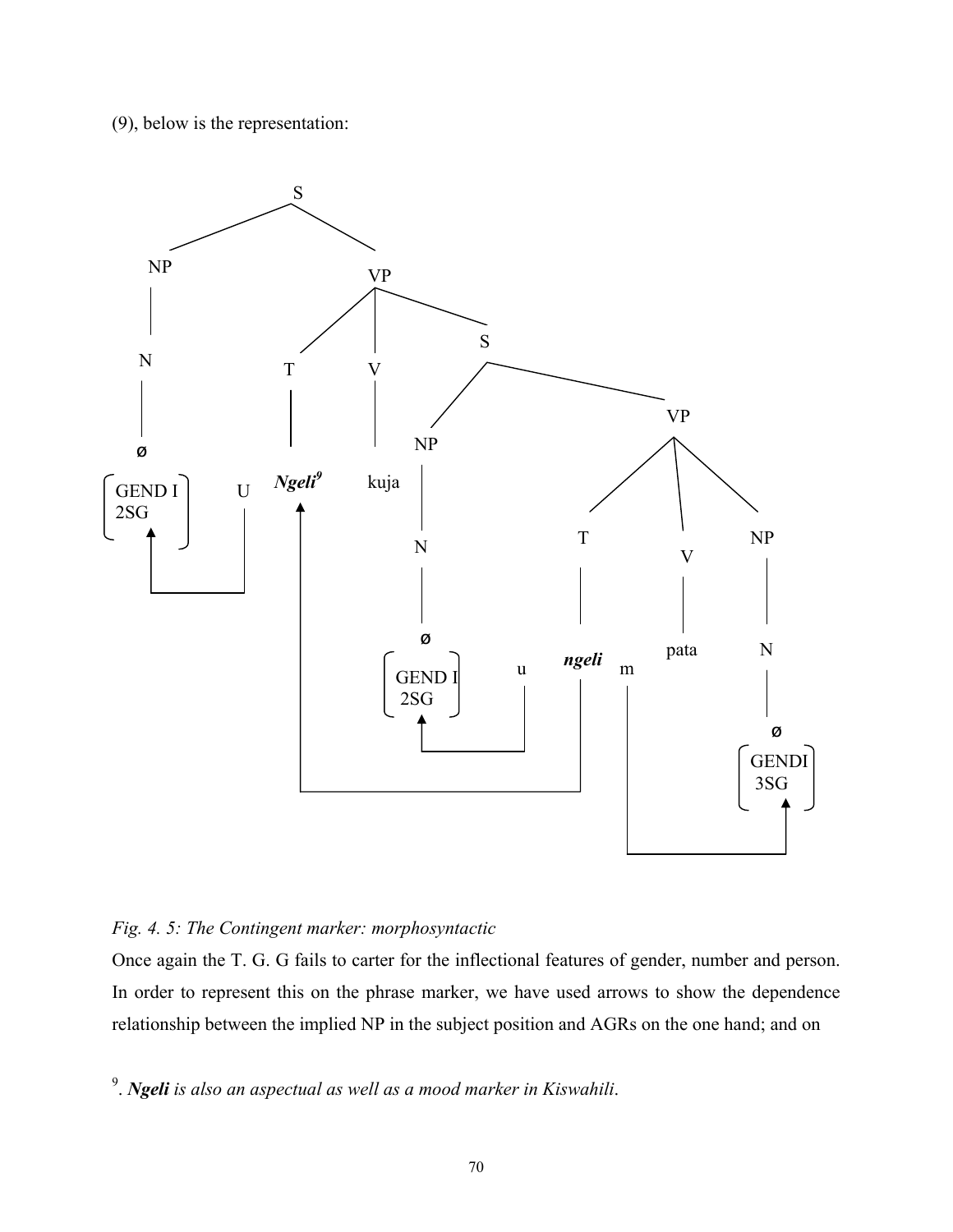the other, the implied NP in the object position and the AGRo. For the contingent tense marker, the arrow shows that the occurrence of the second tense marker -*ngeli-* on the second verb is motivated by the presence of the first tense marker *-ngeli-* on the first verb. We see that syntax is sensitive to the tense marker *-ngeli-* in Kiswahili.

We can use the PM on *figure 4. 5* to represent an infinite number of morphosyntactic structures that are triggered by the contingent marker *-ngeli-* as well as those that are triggered by the conditional marker *-ki-* in Kiswahili. As much as the two surface structures are different; that is C2 (8) and C2 (9), they are generated using the same rule (though of course with specifications, see rule 2 above).

 The phrase markers on *figure 4. 4* and *4. 5* show a dependence relationship between the elements in the structure. Specifically, the morphology of the verb has syntactic consequences on the entire sentence structure in Kiswahili, a demonstration of morphology- syntax interface.

## **4. 3. 1. 1. 3 Person**

 Person is a morphosyntactic category of inflectional morphology that is used in the classification of pronouns, related determiners, and verb forms according to whether they indicate the first, second or third person.

 In this sub-section, it is shown that person is a morphosyntactic category. This is because the category has relevance to the word as well as to the whole sentence structure. Specifically, we have shown that whenever a given feature of person is marked on a given lexical item (normally a pronoun), it determines the form, the meaning and the person property of that item; and at the syntactic level, the very person feature becomes pertinent to the entire structure.

 **L1** Two types of pronouns that are marked with the category of person are used in the analysis:

- (i) Personal pronouns
- $(iii)$  Emphatic pronouns<sup>10</sup>

Under emphatic pronouns, two further distinctions are made, namely:

*10. Though their translation brings out the meaning of a complex morphosyntactic structures, they function just as the simple personal pronouns in Kiswahili and this is why they are classified as pronouns in this study.*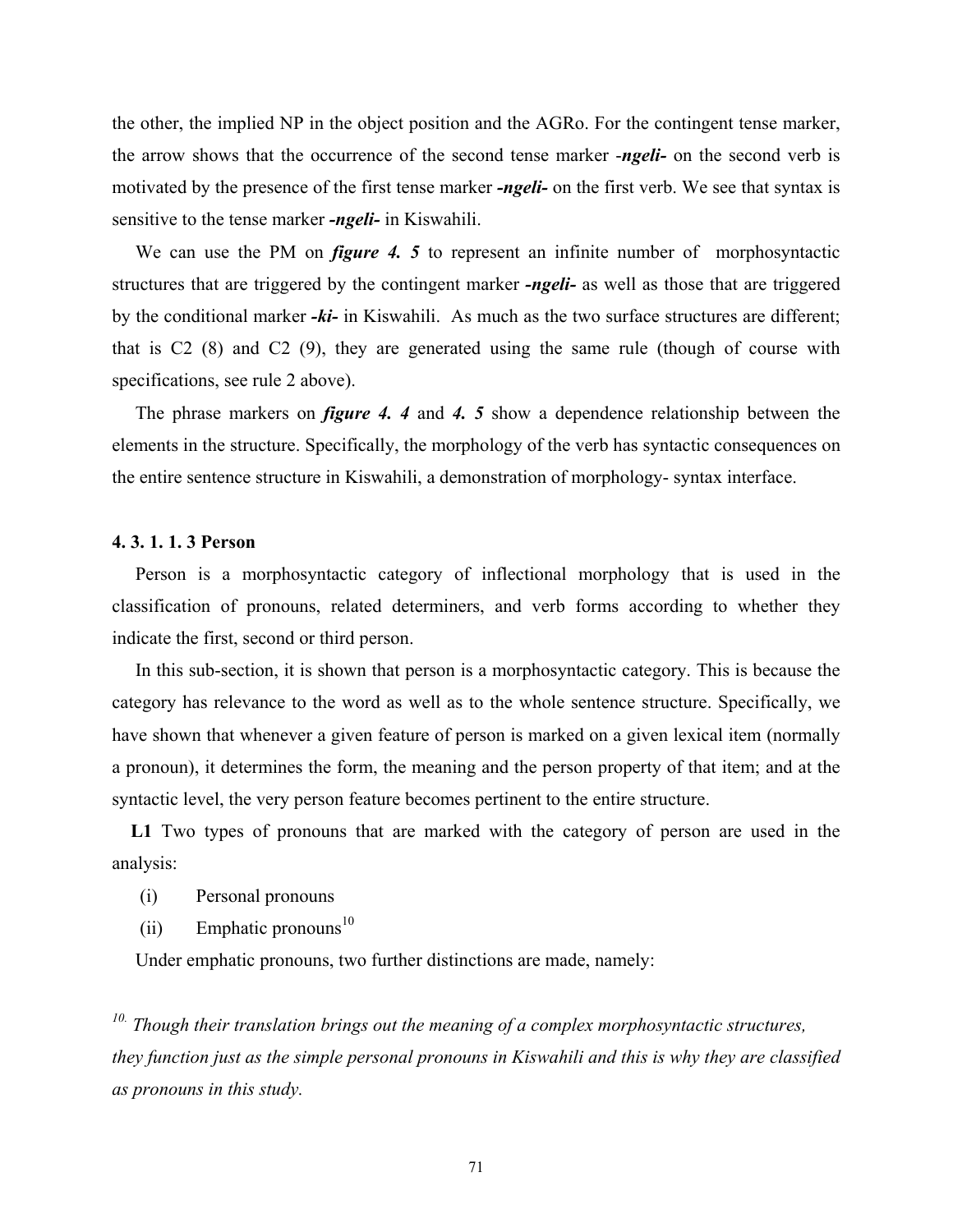- (i) Those that are formed from a conjunction and a personal pronoun
- (ii) Those formed from the copular verb and a personal pronoun

 Below are the pronouns used to illustrate morphology-syntax interface that is triggered by the grammatical category of person:

- A2 (14) mimi 'I'
- A2 (17) ndimi 'It is I'
- A2 (16) nasi 'and us'
- A2 (18) ndiwe 'It is you (sg)'
- A2 (15) yeye 'him/ her'

At the morphological level, the pronouns in A2  $(12) - A2 (18)$  are marked for the property of person and as such, they are determined with regard to their form, meaning and the property of person.

*Table 4. 6* shows the property of person that each pronoun bears:

| <b>Type of pronoun</b> |                      |                  |  |
|------------------------|----------------------|------------------|--|
|                        | pronoun              | person feature   |  |
| (i) Personal pronoun   | mimi 'I'             | 1 S <sub>G</sub> |  |
|                        | yeye 'him/ her'      | 3SG              |  |
| (ii) Emphatic pronouns |                      |                  |  |
| formed from a          | nasi 'with us'/ 'and | $1$ PL           |  |
| conjunction and a      | we'                  |                  |  |
| personal pronoun       |                      |                  |  |
|                        |                      |                  |  |
|                        |                      |                  |  |
| (iii) Emphatic         |                      |                  |  |
| pronouns formed from   | ndimi 'it is I'      | 1 S <sub>G</sub> |  |
| a copular verb and a   | ndiwe 'it is you'    | 2SG              |  |
| personal pronoun       | (2SG)                |                  |  |
|                        |                      |                  |  |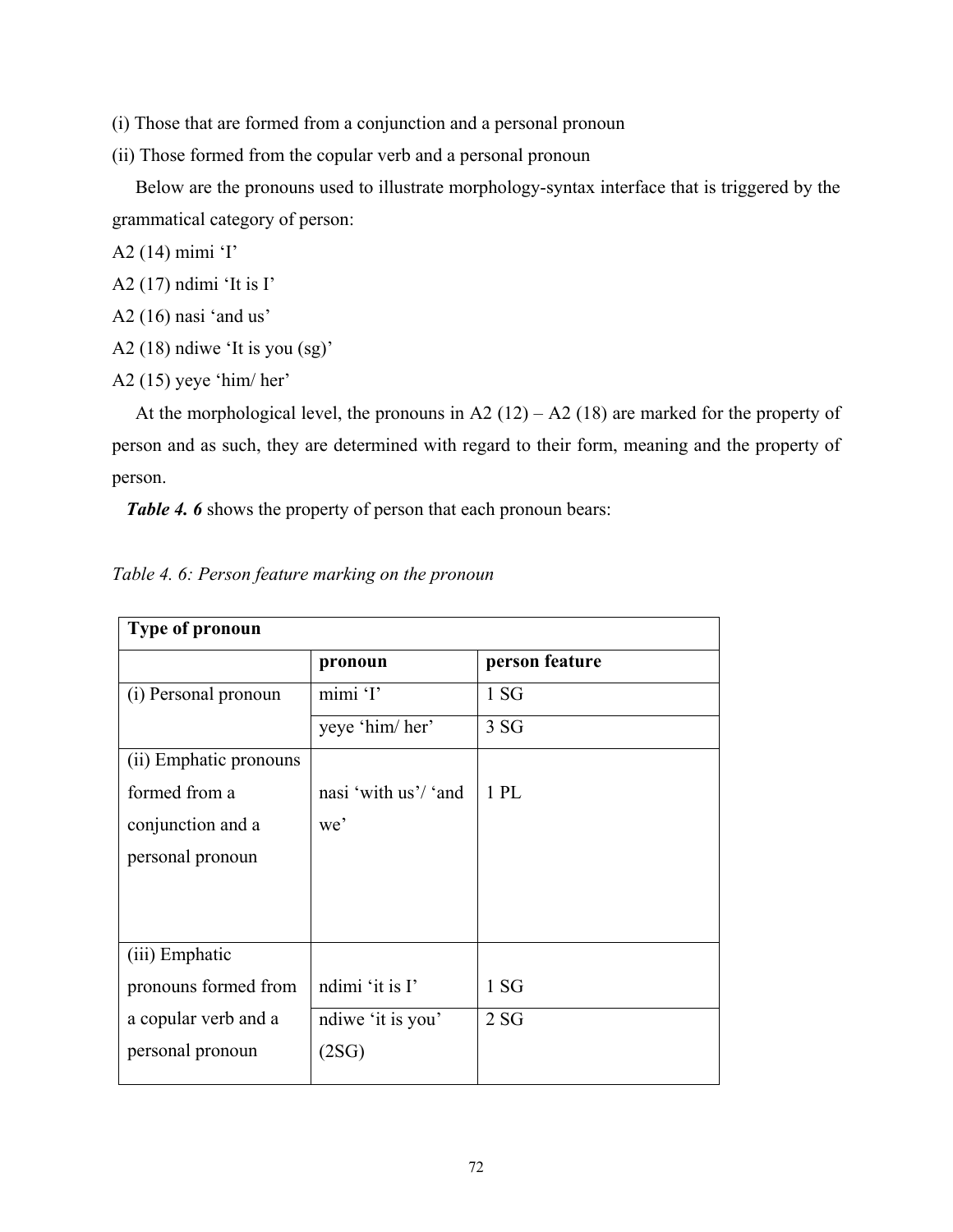We see on *table 4.* 6 that the property of person that is inherently born by the pronoun determines its morphological form, meaning and the property of person. Thus,

PRON→ Person feature/ property

Where:

Person feature or property: though not morphologically marked, it is postulated; and it has relevance to the word at the morphological level.

L<sub>2</sub> Below are sentences that are based on the pronouns given above; and based on these sentences, we illustrate morphology-syntax interface that is triggered by the grammatical category of person:

- C2 (10) *Mimi ni* na- som- a. SG- POS (1SG)- PROG- read- VS 'I am reading.'
- C2 (11) *Nasi tu* na- end- a. 1PL- POS (1PL)- PROG- go- VS 'And we are going.'
- C2 (15) *Ndiwe u-* li- ye- torok- a. 2SG- POS (2SG)- PAST- REL- escape- VS 'It is you who ran away.'
- C2 (13) *Ndimi ni-* li- ye- m- let- a. 1SG- POS (1SG)- PAST- REL- AGRo- bring- VS 'It is I who brought him/ her.'
- C2 (14) Ni na- *m-* pend- a ( *yeye*). 1SG- PROG- 3SG- love- VS 3SG 'I love him/ her'

 At the syntactic level, we observe that on the one hand, the subject affix attachment rule copies the person feature that is marked on the pronoun in the subject position onto the verb (see  $C2$  (10),  $C2$  (11),  $C2$  (13) and  $C2$  (15)); and on the other, the object affix attachment rule copies the person feature that is marked on the pronoun in the object position onto the verb. Consequently, this feature (person property that is marked on the pronoun) affects the structure of the verb in the sense that it determines the type of subject agreement marker and the object agreement marker that is to occur. So, at the syntactic level, this feature is pertinent. Therefore,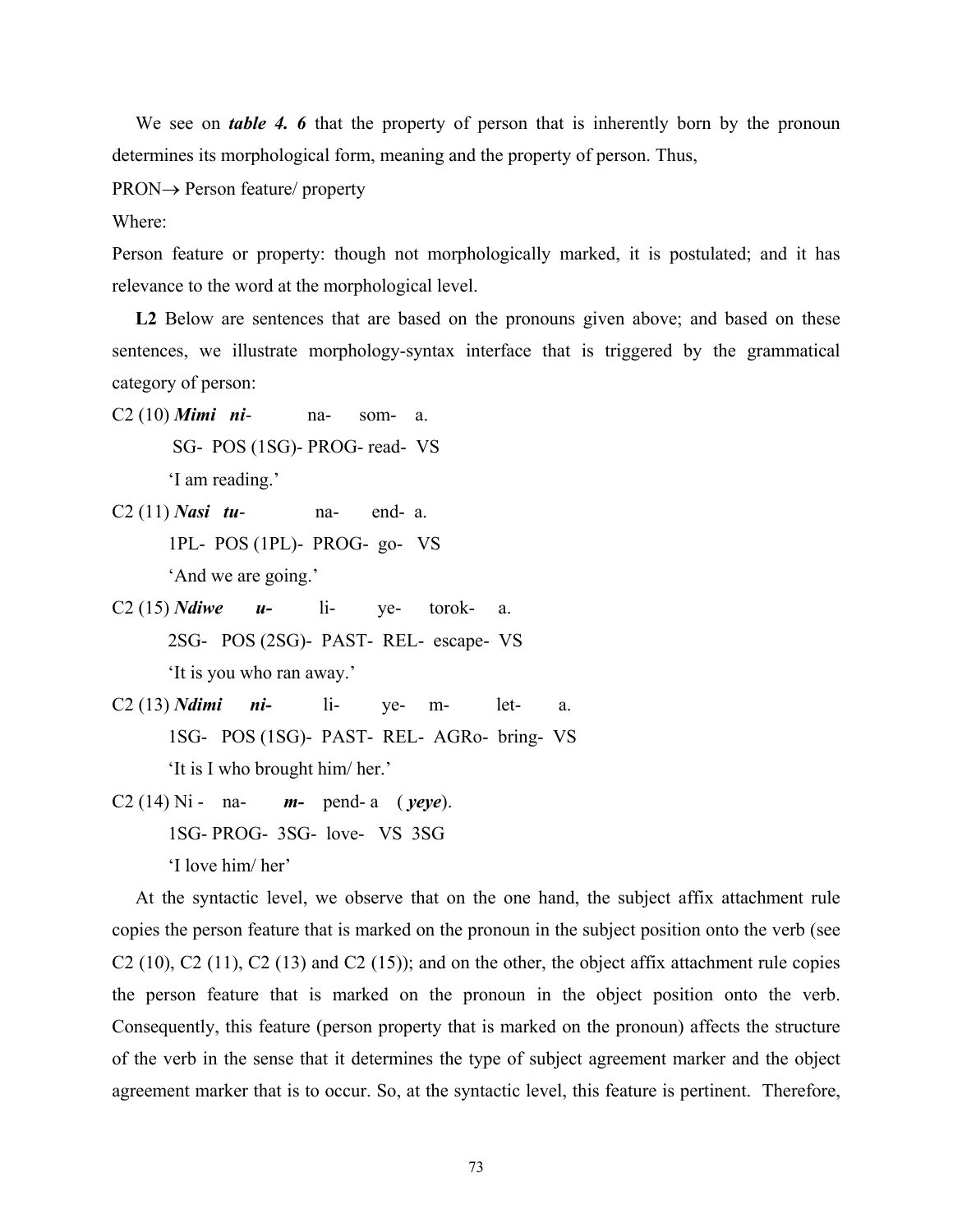this is what happens:

### $PRON \rightarrow AGRs/ o$

Where:

 $AGRs/ 0 \rightarrow Subject$  or object agreement marker

PRON  $\rightarrow$  AGRs/ o means that, at the syntactic level, the person feature that is marked on the pronoun motivates the occurrence of either the subject or the object agreement marker; and the two have to agree with regard to the feature of person. As earlier mentioned, these features are copied by the subject and object affix attachment rules respectively. In other words, the *AGRs* and the *AGRo* is controlled by the features of the pronoun that is in the subject and in the object position. In the present study, the interdependence relationship between the agreement features on the pronoun and those on the verb is explained in terms of morphology-syntax. This is because these features have morphological and syntactic consequences.

 The following table shows the effect of the grammatical category of person (as used in the above structures) on the sentence structure in Kiswahili: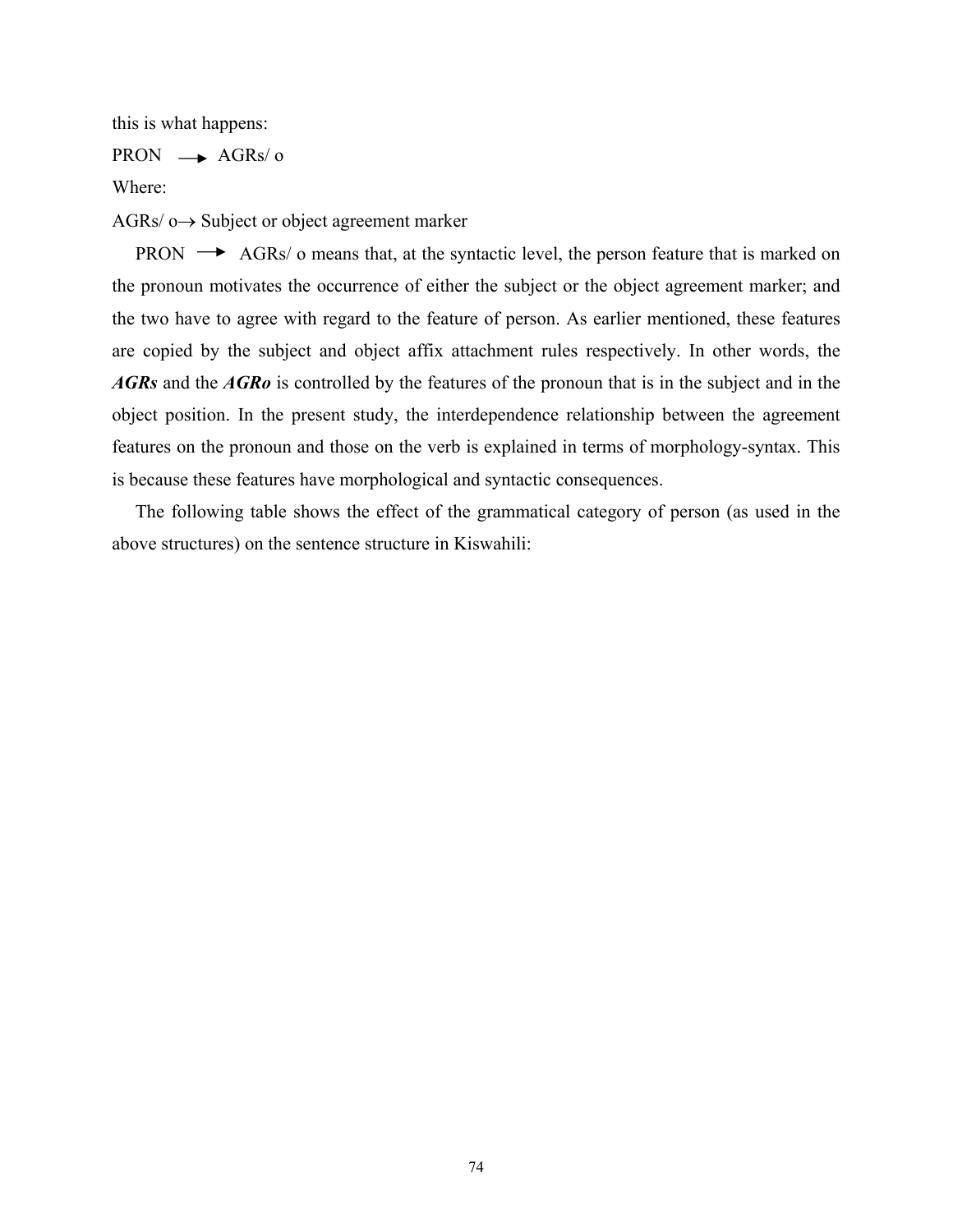| <b>Type of pronoun</b> |               |                       |                           |                 |
|------------------------|---------------|-----------------------|---------------------------|-----------------|
|                        | pronoun       | <b>Person feature</b> | <b>Pronominal marker:</b> |                 |
|                        |               | on the pronoun        |                           |                 |
|                        |               |                       | <b>AGRs</b>               | <b>AGR0</b>     |
| (i) Personal pronoun   | min' 1/me'    | 1 S <sub>G</sub>      | $\overline{\text{ni}}$    | $\overline{ni}$ |
|                        | yeye him/her  | 3 SG                  | $a-$                      | $-m-$           |
| (ii) Emphatic          | nasi 'we/ us' | 1PL                   | tu-                       | $-tu-$          |
| pronoun formed         |               |                       |                           |                 |
| from a conjunction     |               |                       |                           |                 |
| and a personal         |               |                       |                           |                 |
| pronoun                |               |                       |                           |                 |
| (iii) Emphatic         | ndimi 'I/ me' | 1SG                   | ni-                       | -ni-            |
| pronoun formed         | ndiwe 'you    | 2SG                   | $u-$                      | -ku-            |
| from an copular $ni$   | (SG)          |                       |                           |                 |
| be' and a personal     |               |                       |                           |                 |
| pronoun                |               |                       |                           |                 |

*Table 4. 7: Influence of the grammatical category of person at the syntactic level* 

 T*able 4. 7*, shows that the emphatic and the simple forms function in the same way; that is, they assign similar person agreement features on the verb (AGRs and AGRo) Basically, each simple form has an emphatic counterpart with which they share morphosyntactic features. As we can see on T*able 4. 7*, at the syntactic level, the subject and object affix attachment rules copy the AGRs and AGRo that are marked on the pronoun onto the verb. This means that the grammatical category of person has morphological and syntactic consequences in Kiswahili.

Based on the morphosyntactic processes in C2 (10) - C2 (15), we see that: *the grammatical category of person is morphosyntactic in Kiswahili. This category determines the morphological structure, the meaning and the property of person of the word (pronoun) and at the syntactic level, the same person feature motivates the occurrence of AGRs and AGRo on the verb and by so doing, the whole syntactic structure is determined with regard to form, meaning as well as the property of person.*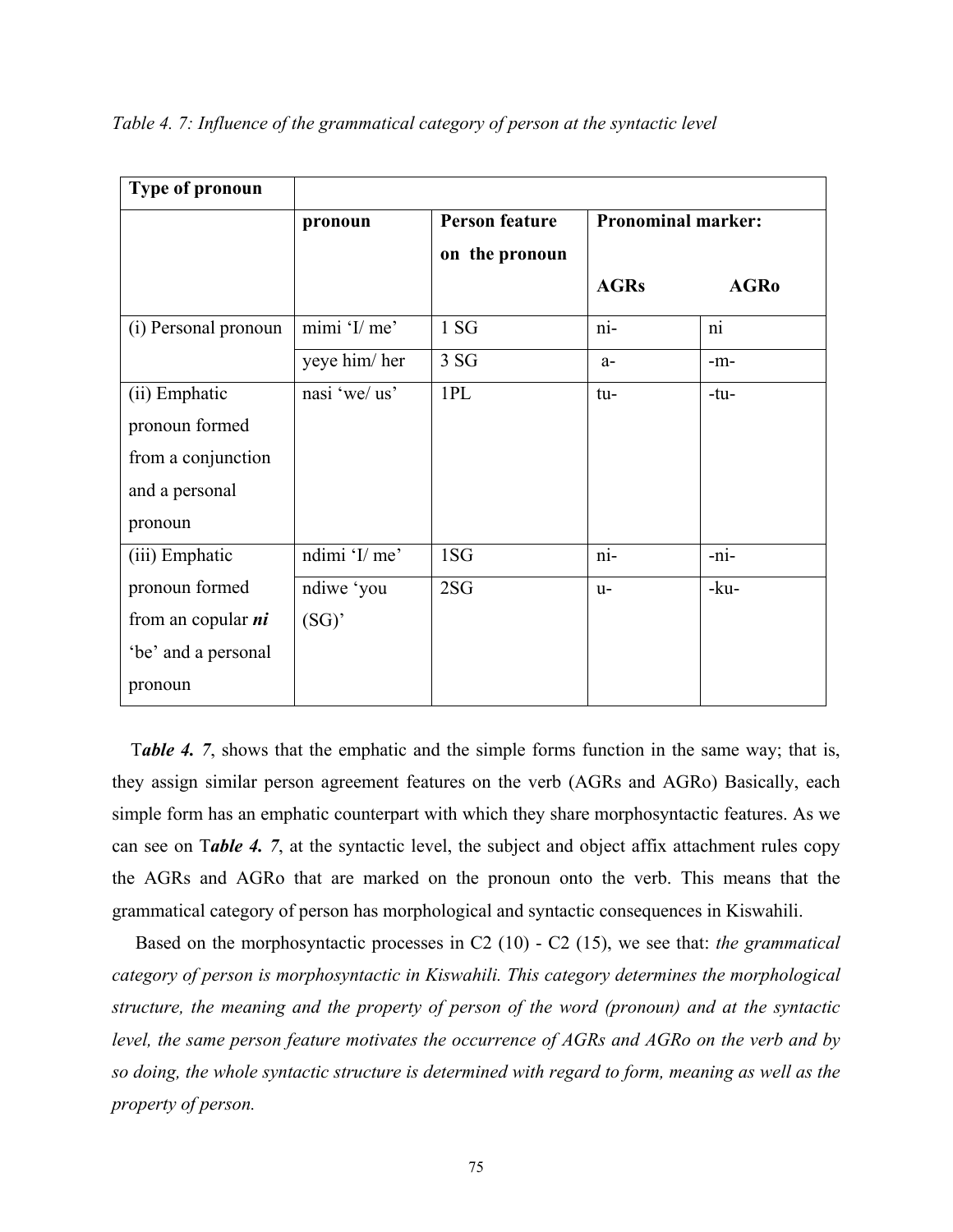Violation of the requirements of the grammatical category of person, negatively affects the entire sentence structure as demonstrated below, where C2 (10) is repeated as C2 (10) (i):

C2 (10) (i)\**Mimi u-* na- som- a. 1SG POS (2SG)- PROG- read- VS 'I you are reading.'

C2 (10) (i) is ungrammatical because the subject affix attachment rule that is supposed to copy the first person feature that is inherently present within the pronoun *mimi* 'I' has not appropriately applied at the syntactic level. Having been marked for first person singular, the personal pronoun *mimi* 'I/ me' demands that the verb takes the pronominal feature *ni-* for concordial purposes, so this feature has to be copied onto the verb.

L3 The morphosyntactic processes that are given in C2 (10) and C2 (11) are generated from a pronoun and a VP; and the VP is generated from a pronominal marker that agrees with the PRON in the subject position, a tense or an Aspect marker, an optional AGRo (depending on whether there is a pronoun in the object position) and a verb. Therefore the rule that describes the structures is:

 $S \rightarrow PRON+VP$ 

VP→ AGRs+ T/ ASP+ (*AGRo*) + V+ (*PRON*)

Therefore:

S→*PRON*+ *AGRs*+ T/ ASP+ (*AGRo*) + V+ (*PRON*)

Where:

PRON→ Pronoun

 $ASP \rightarrow Aspectual marker$ 

The rule means that a sentence is generated from a pronoun and a VP, whose AGRs and AGRo is dependent on the person feature that is marked on the pronoun in the subject and the object position respectively. In other words, the person feature that is inherently marked within the pronoun motivates the occurrence of the *AGRs/ o*, and the two have to agree with regard to the grammatical category of number.

The rule shows the relevance of the person feature that is marked on the pronoun to morphology as well as syntax.

 Just as with the personal pronoun that is in the subject position, we see from example C2 (14) that a morphosyntactic process takes place when the pronoun occurs in the object position.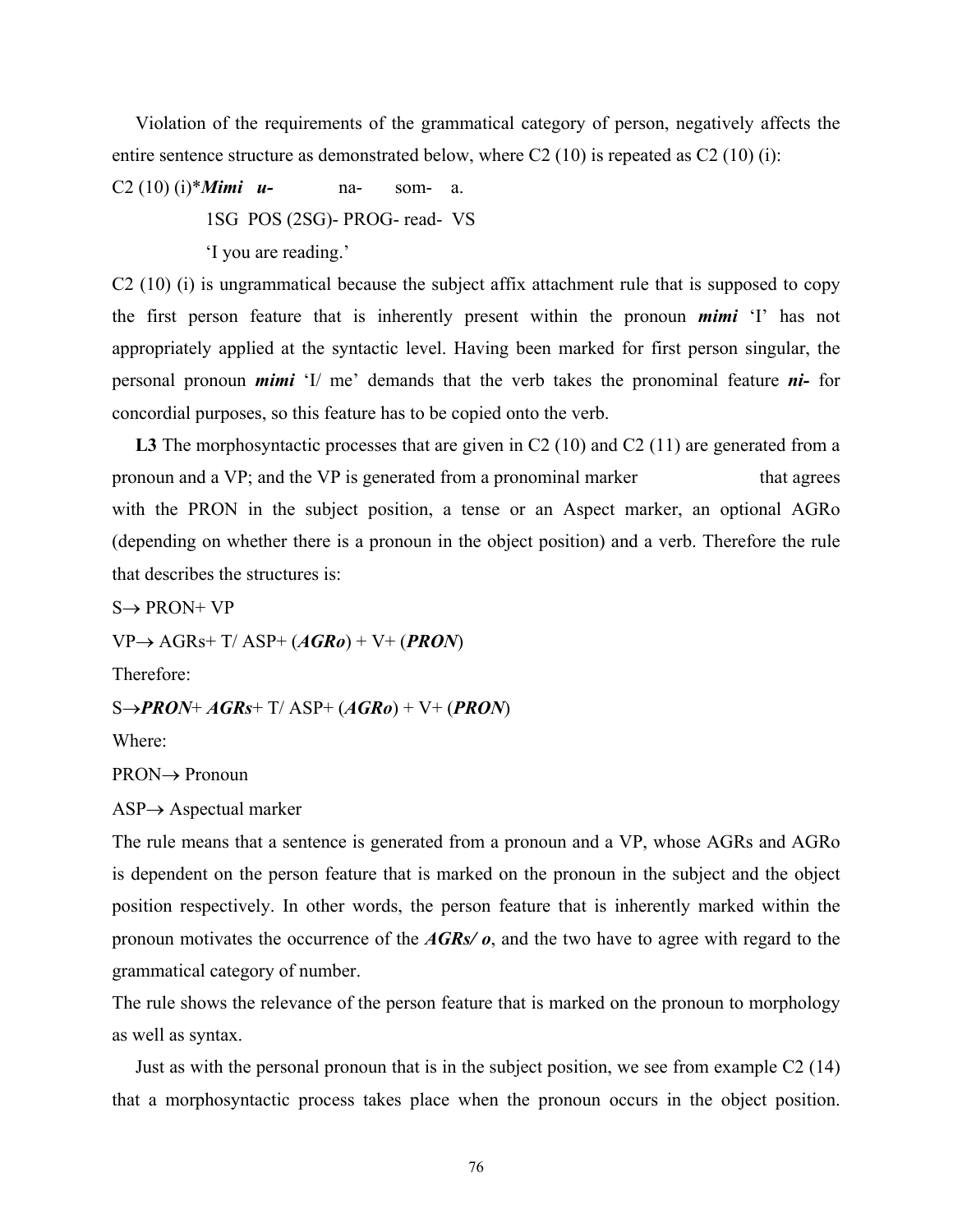Similarly in this case, the property of person that is inherently present within the pronoun in the object position determines the structure, the meaning and the person property of the pronoun at the morphological level. At the syntactic level, the same property of person influences the whole sentence with regard to its structure, and the meaning.

L4 The morphosyntactic structure established in C2 (10) that is triggered by the category of person is schematised below:



*Figure 4. 6: Person: A morphosyntactic feature* 

On figure 4. 6, we have used the arrow to indicate the interdependence relationship between the pronoun that is in the subject position and the subject pronominal feature that is marked on the verb. Specifically, the person feature that is marked on the pronoun in the subject position is copied onto the verb. This is an illustration of the morphosyntactic property of the person feature in Kiswahili. Once again, our theory of T. G. G fails to cater for the subject pronominal feature. As in the preceding examples, we have used the arrow to show that this morphosyntactic feature is present in Kiswahili as much as it is not taken care of by the T. G. G. The phrase marker on *figure 4. 6* can as well be used to represent many more similar structures that are triggered by the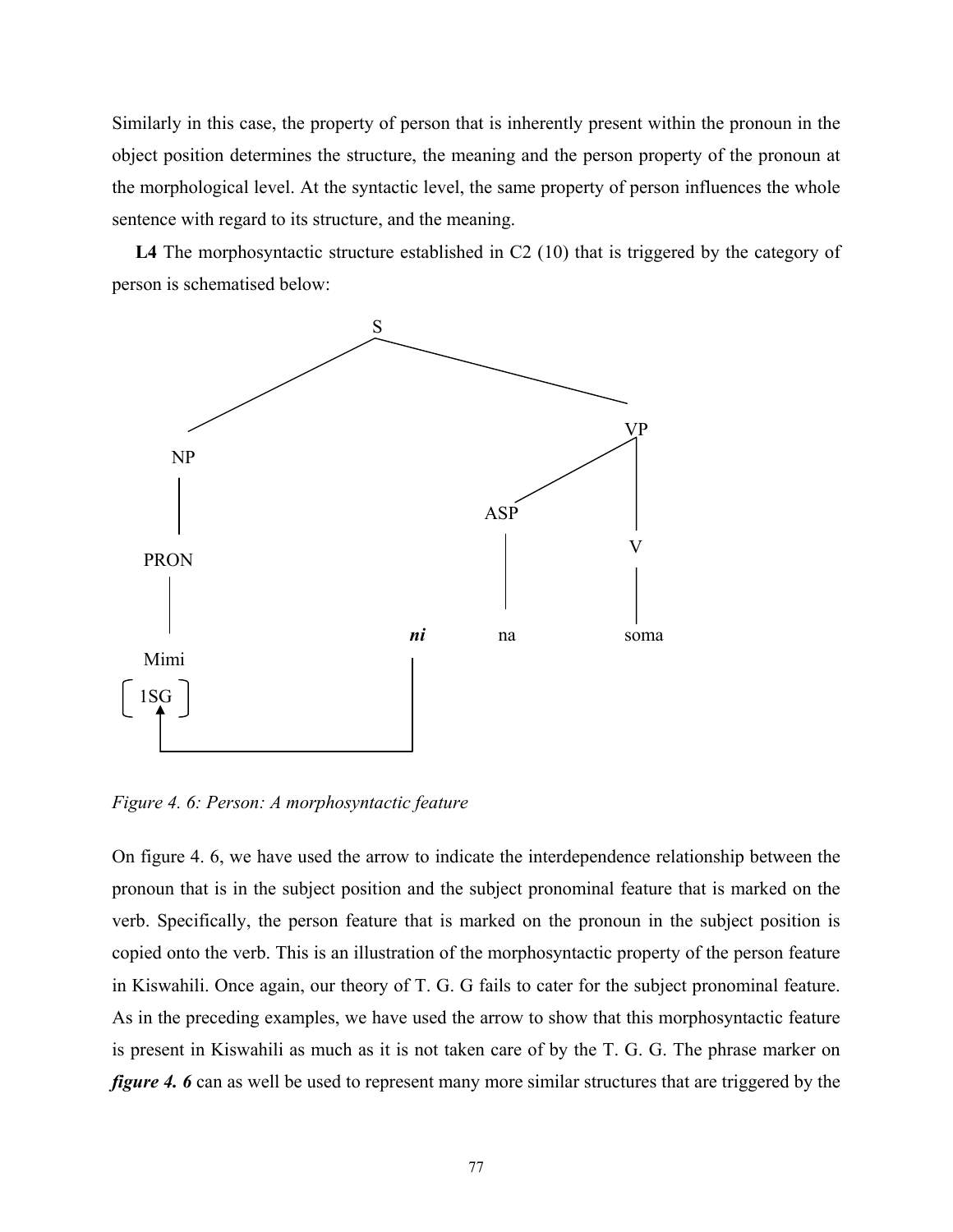grammatical category of person in Kiswahili. On the other hand, morphosyntactic structures that have the pronoun occurring in the object position as in C2 (14), their representation is:



*Figure 4. 7: Morphosyntactic structures with the pronoun in the object position* 

*Figure 4.* 7 show that the object agreement feature (AGRo) that is affixed onto the verb is copied from the pronoun in the object position. Since this type of affixation is not taken care of in the T. G. G, we have used the arrow to show the relationship that holds between the two; that is, the pronoun in the object position and the AGRo As illustrated before, the person feature that is inherently marked on the pronoun has syntactic consequences. This is explicitly demonstrated on figures 4. 6 and 4. 7 above.

 However, it is important to mention that since Kiswahili has a rich agreement system, the pronoun can remain implicit, that is implied. The implied pronoun (pro) sanctions the occurrence of the AGRs or AGRo. In other words, the person features that are born by the null element pro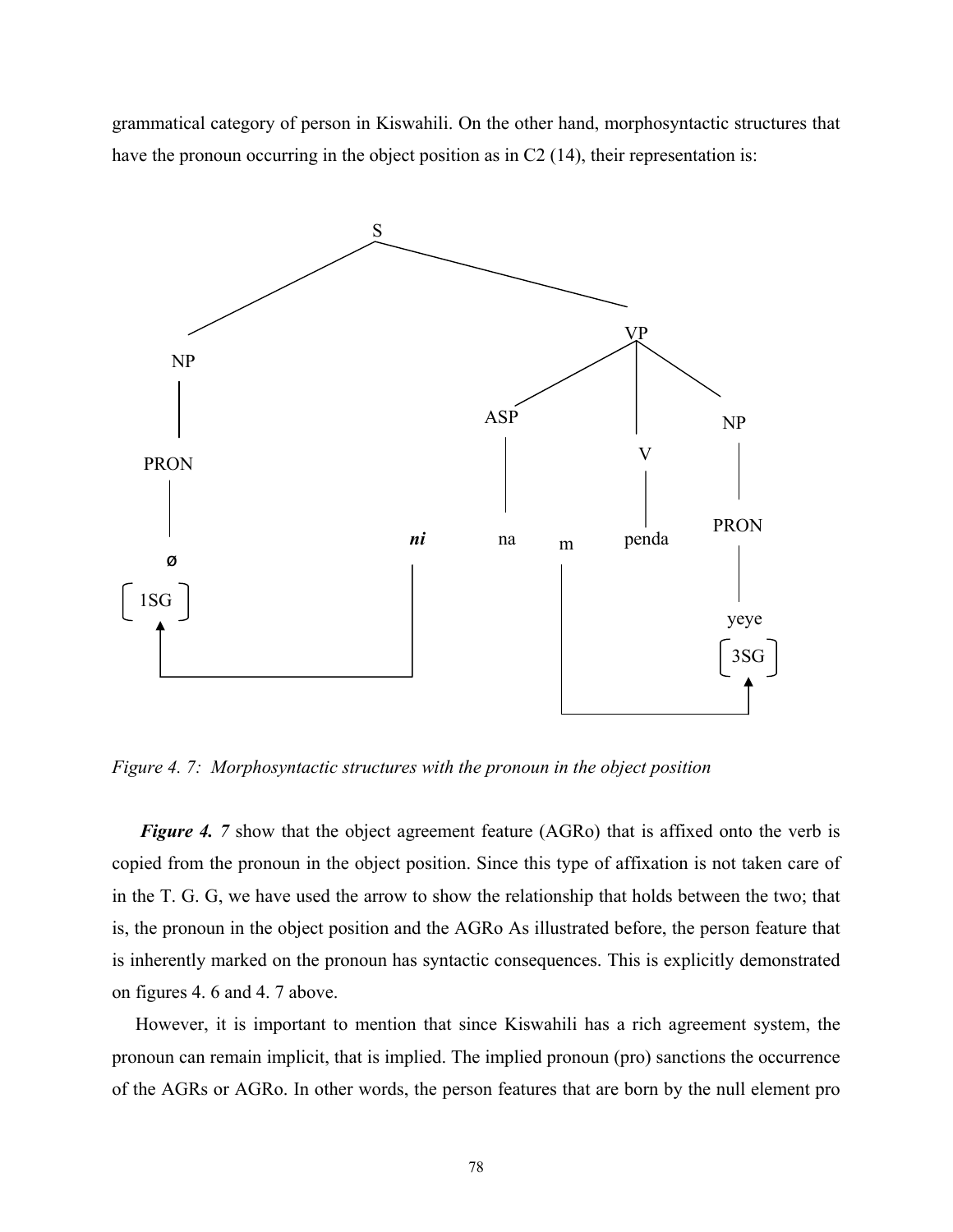are copied onto the verb as AGRs and AGRo. (see *section 4. 3. 1. 5. 3*). Below is an example, where C<sub>2</sub> (14) is repeated as C<sub>2</sub> (14) (i) below without an object:

C2 (14) (i) Ni - na- *m-* pend- a pro POS (1SG)- PROG- 3SG- love- VS pro 'I love him/ her.'

The meaning that is derived from structures with the pronoun overtly marked and those in which it is not, is the same. In the present study, we argue that even in structures such as C2 (14) (i), there is morphology-syntax interface. This is because it is the person property of the implied pronouns (pro) that determines the occurrence of such a structure in its present form as well as its person property.

#### **4. 3. 1. 1. 4 Aspect**

 Just as with tense, Aspect is an inherent property of the verb. Its function is to highlight the temporal unfolding of the predication. Basically, Aspect indicates whether an event, state, process or action that is denoted by the verb is complete or in progress. The grammatical category of Aspect is closely related to that of tense and that is why Comrie (1985: 1- 2) says that it is not possible to understand the category of Aspect without first understanding that one of tense. However, as much as the two categories are related, they are quite distinct.

 In this sub-section, we have shown that Kiswahili does not allow the marking of Aspect and tense on the same verb; just as in English. In Kiswahili, one mark implies the other meaning; that is, either tense or Aspect. When both tense and Aspect have to be expressed in the same structure, then the auxiliary verb *kuwa* 'to be' is used for tense while Aspect is marked on the main verb. In the present study, the Aspectual feature is shown to be morphosyntactic in Kiswahili because this feature is pertinent to morphology as well as to syntax.

 **L1** Below are the words that we used to analyse morphology-syntax interface that is triggered by the grammatical category of Aspect in Kiswahili:

A2 (19) A*me*soma 'He/ she has read' (Perfective/ Completive Aspect)

A2 (20) Ni*na*lima 'I am ploughing' (Imperfective/ Progressive Aspect)

A2 (22) A*ki*ogelea 'He/ she be swimming' (Imperfective Aspect)

A2 (23) A*ki*tunga 'He/ she be composing' (Imperfective Aspect)

Below is a table that shows Aspectual marking in Kiswahili: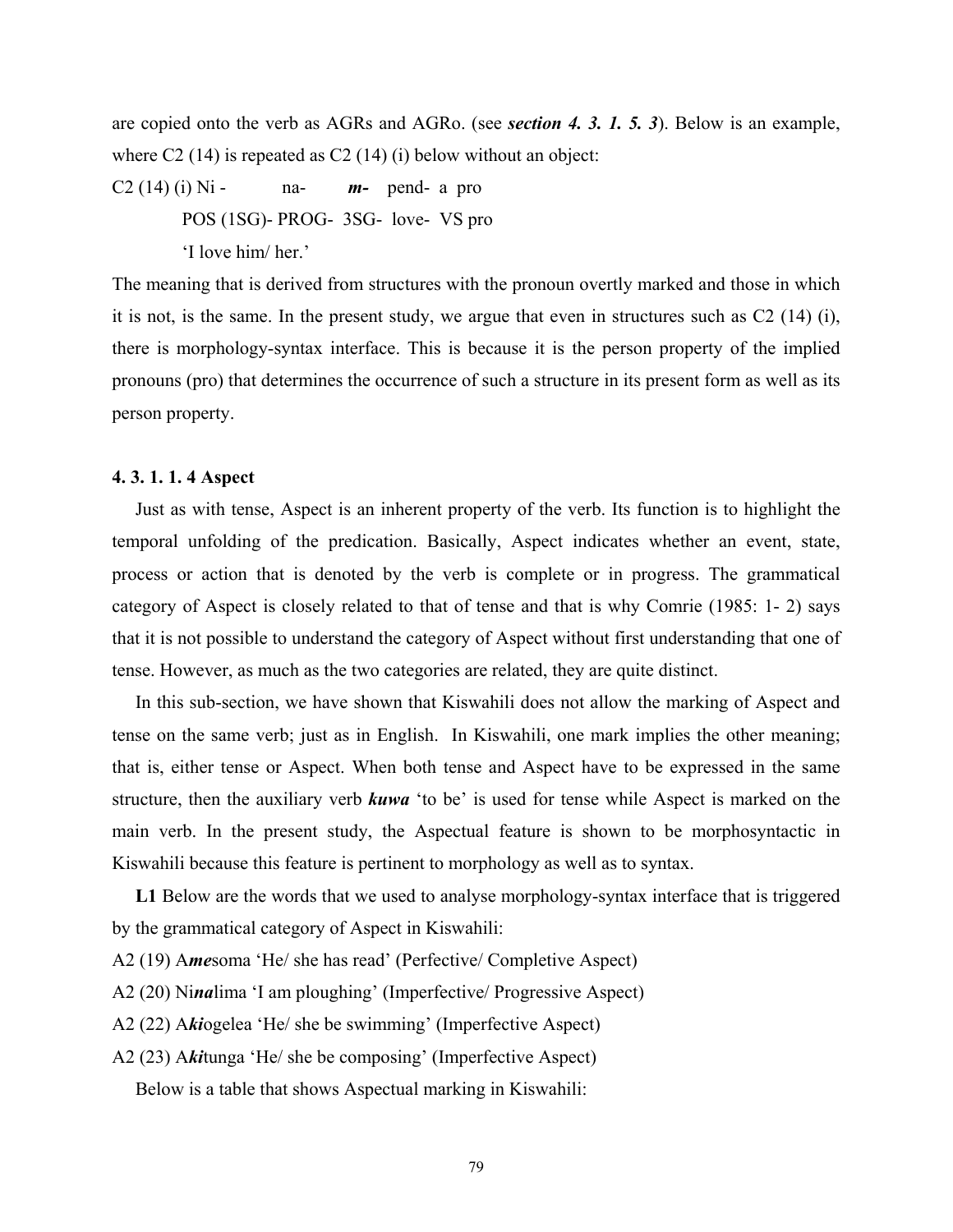| Aspect markers: morphosyntactic |                                 |  |
|---------------------------------|---------------------------------|--|
| <b>Perfective/Completive</b>    | <b>Imperfective/Progressive</b> |  |
|                                 |                                 |  |
| -me-                            | -na-                            |  |
|                                 |                                 |  |
|                                 | -ki-                            |  |

At the morphological level, each of the words in A2  $(19)$ , A  $(20)$ , A  $(22)$  and A  $(23)$  is marked by one of the Aspectual markers as provided on *table 4.8*. This therefore means that at the morphological level, the Aspectual marker (bold italic) determines the word (verb) with regard to its morphological structure, its meaning as well as its Aspectual properties.

So, the words in A2 (19), A (20), A (22) and A (23) above are generated from:

 $VP \rightarrow AGRs + ASP + V$ 

Where:

 $ASP \rightarrow Aspectual marker$ .

 From the grammar that accounts for the verbal structures above, we observe that the aspectual marker has morphological consequences in that this feature affects the structure of the word, its meaning as well as its Aspectual properties.

L2 Based on the same words, the following sentences are used to illustrate morphologysyntax interface at the syntactic level:

- C2 (16) Maria a- *me-* som- a ki- tabu ch- ote. Mary AGRs- PERFT- read VS SG- book AGRo- all 'Mary has read the whole book.' C2 (17) Mimi ni- *na-* lim- a.
	- 1SG AGRs- PROG- dig VS 'I am digging.'
- C2 (18) Yohana a- li- kuwa a- *ki-* ogelea. John AGRs- PAST- AUX- AGRs- PROG- swim 'John was swimming.'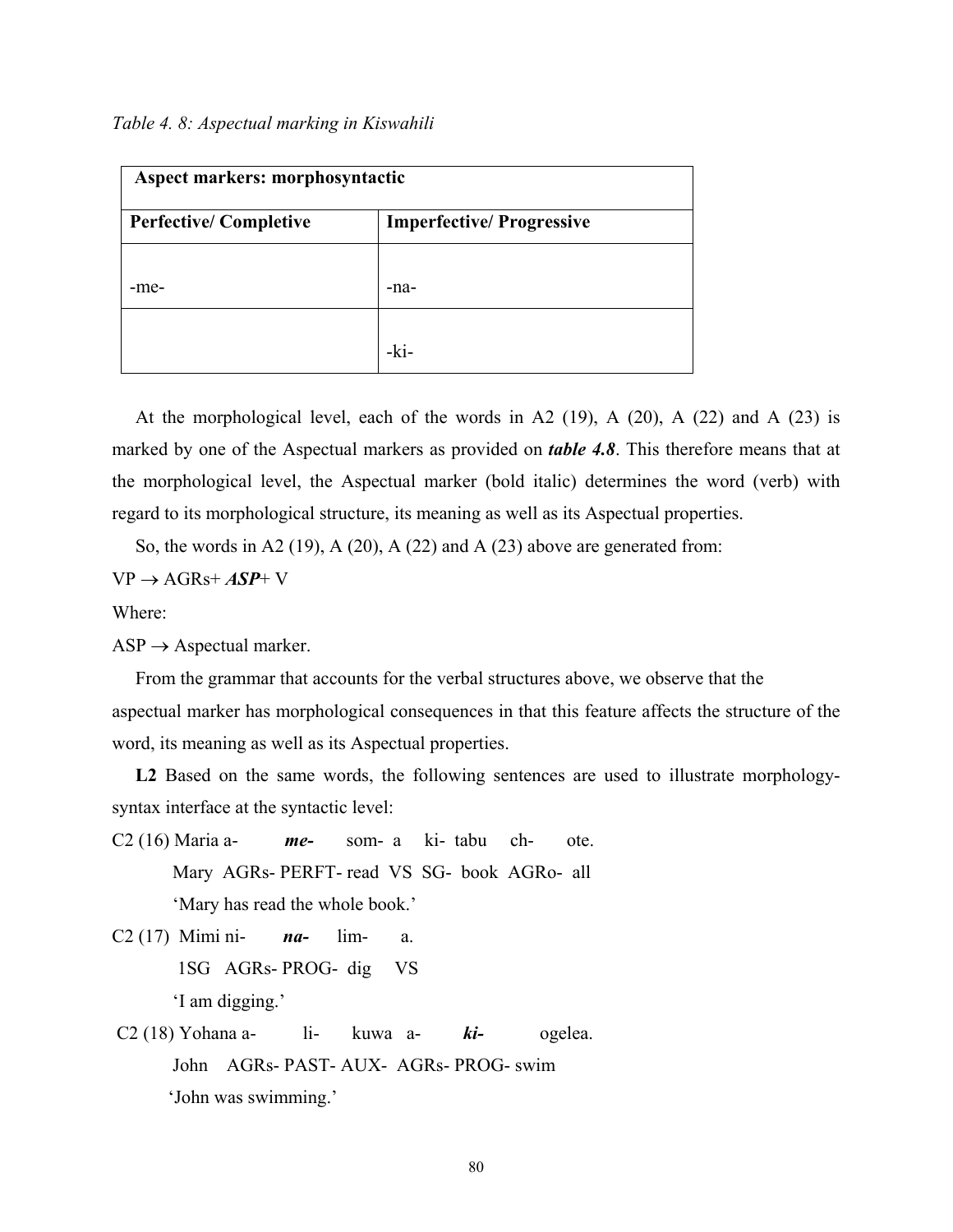The sentences in  $A2(16) - A2(18)$  show that the Aspectual marker has syntactic consequences in Kiswahili. At the syntactic level, this grammatical category determines the meaning and the Aspectual properties of the entire sentence. Whereas in A2 (16) and A2 (18) the actions are still going on, in A2 (17), the action is already accomplished. The relevance of the Aspectual marker to syntax is appreciated more if we try to vary the Aspectual markers in the three sentences; their structure and meaning will automatically change.

 In Kiswahili, when the auxiliary verb occurs with the main verb in the structure, tense is marked on the auxiliary, while Aspect is marked on the main verb as in C2 (18). However, when the main verb occurs alone, it is the Aspectual feature that is marked on the main verb; and the same Aspectual marker has tense meaning in it as in C2 (16) and C2 (17).

 From the illustrations that we have given, what emerges is that *the Aspectual feature determines the morphological structure, the meaning and the Aspectual property of the verb and at the syntactic level, the same feature has relevance to the entire syntactic structure.* A structure that violates the requirements of a given Aspectual marker especially in terms of the interpretation of the Aspectual property, affects the entire sentence structure as demonstrated below, where C2  $(17)$  is repeated as C2  $(17)$   $(ii)$ :

C2 (17) (ii) \*Mimi ni- *na-* lim- a jana. I am POS (1SG)- PROG- dig VS yesterday 'I am digging yesterday.'

C2 (17) (ii) is ungrammatical because as much as the Aspectual marker has determined the word (verb, which is marked for the Progressive Aspect) with regard to morphological structure, meaning and Aspectual features, syntax has failed to be sensitive to the syntactic requirements of this category. The occurrence of the adverb *jana* 'yesterday' is inappropriate. Since the Aspectual marker *na* (PROG) has tense meaning (progressive is a function of the present tense), this meaning has to be appropriately represented at the syntactic level. In C2 (17) (ii), this has not happened.

L3 The morphosyntactic structures established in C2 (16) - C2 (18) are generated from an NP, an optional auxiliary verb (which is made up of AGRs, T & AUX), an obligatory VP (which is made up of AGRs, ASP & V); and an optional NP or ADVP. So the rule that describes the morphosyntactic processes that are triggered b the Aspectual feature is:

 $S \rightarrow NP + (AGRs + T + AUX) + AGRs + ASP + V + (NP) (ADVP)$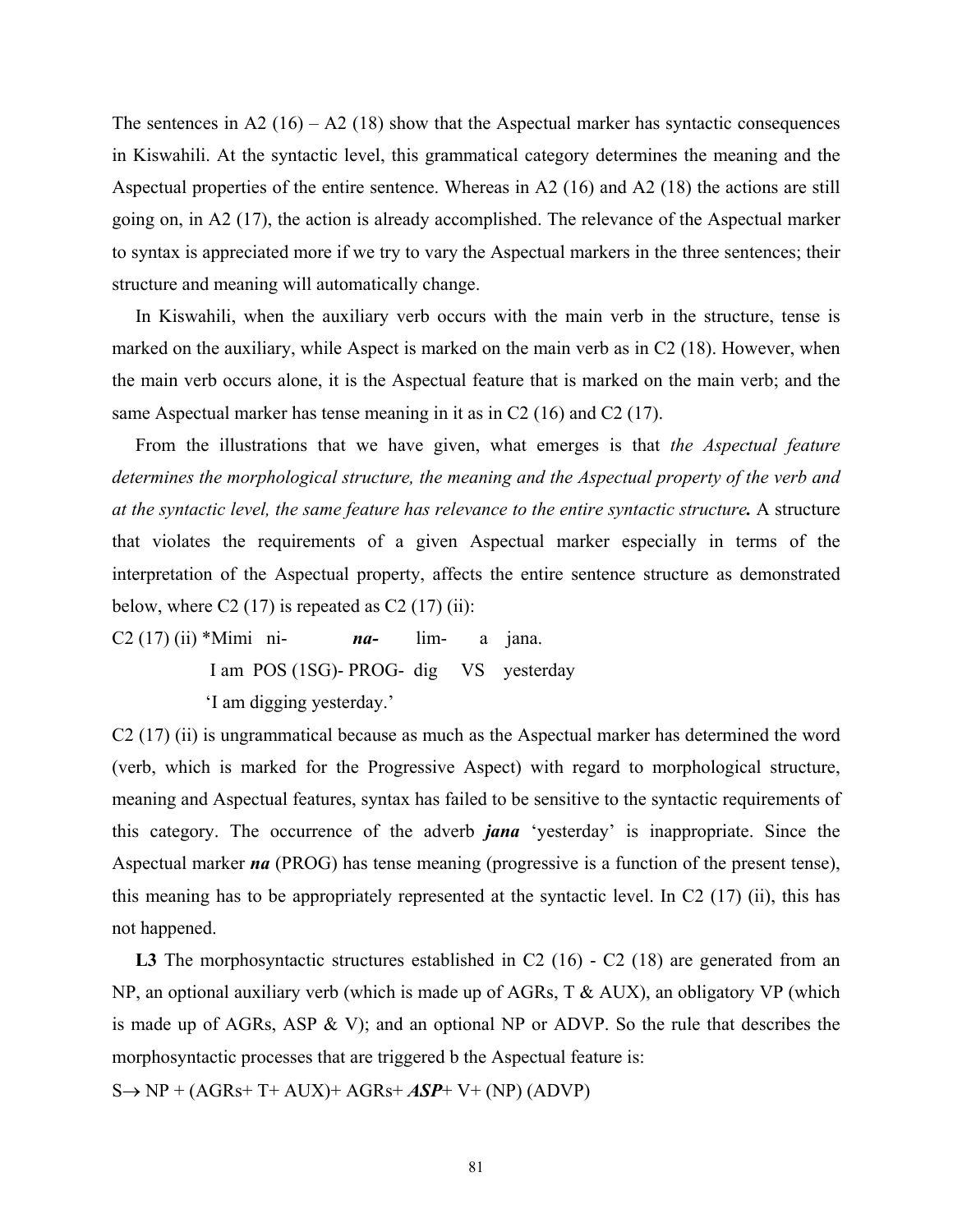Where:

#### $ASP \rightarrow Aspect$

 The rule means that in generating the morphosyntactic structures that are given above, the auxiliary verb, the NP that is in object position as well as the adverbial phrase are optional elements; their occurrence depends on the type of the structure (since there are structures in which the auxiliary verb is an obligatory element like C2 (18). However, the VP that bears the aspectual marker is obligatory.

 The rule appears so because as earlier mentioned, a sentence in Kiswahili can be generated from a VP alone as long as it has the minimal requirements, which are: a subject agreement marker, a tense marker and a verb. In the absence of a tense marker, an Aspectual marker with a tense meaning occurs. This means that a VP alone in Kiswahili is sufficient to illustrate a morphosyntactic process that is triggered by the grammatical category of Aspect. In such a case, the Aspectual marker determines the morphological form, the meaning and the Aspectual properties of the verb; and by so doing, the whole sentence structure (which in this case is the verb phrase alone) is as well determined with regard to the same Aspectual features.

 The PSR given above describes an infinite number of morphosyntactic structures that are triggered by Aspect as a morphosyntactic category. This is in line with the T. G. G whose emphasis is on the use of a finite set of rules to describe an infinite number of structures.

 Below is the representation of the morphosyntactic structures that are triggered by the grammatical category of Aspect: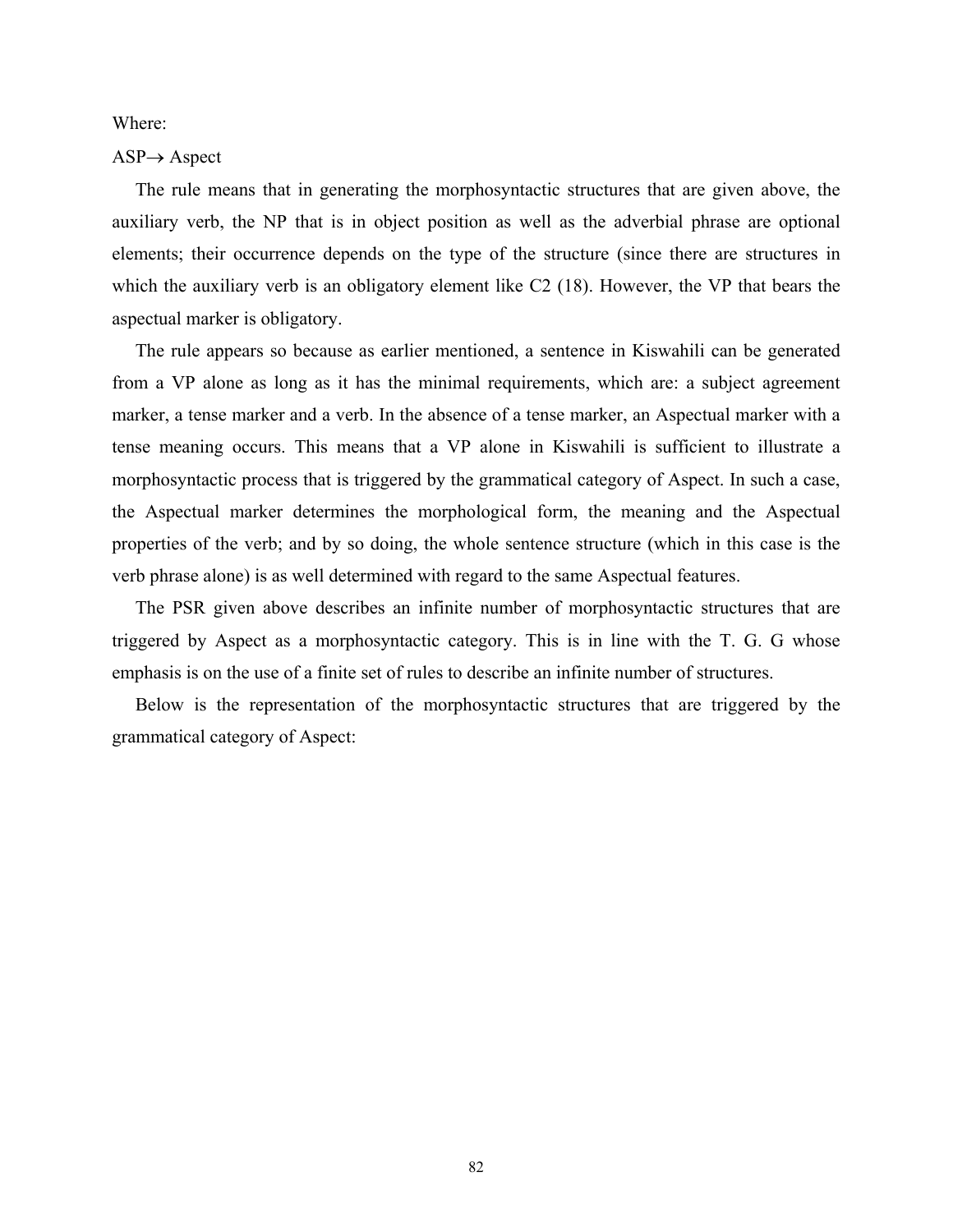

*Fig. 4. 8: Aspect: A morphosyntactic category* 

 Just as with the tense feature, the Aspectual feature is inherently present in the verb and as such it is included in the base rule. This is unlike the other agreement features in Kiswahili that cannot be appropriately schematised using the T. G. G. An infinite set of morphosyntactic structures can be represented on the phrase marker on *figure 4. 8*. The representation makes explicit what goes on in the mind of a Kiswahili speaker when constructing such a sentence. This is part of the focus of the transformational generative linguists, they seek to characterise what the speaker of a language knows.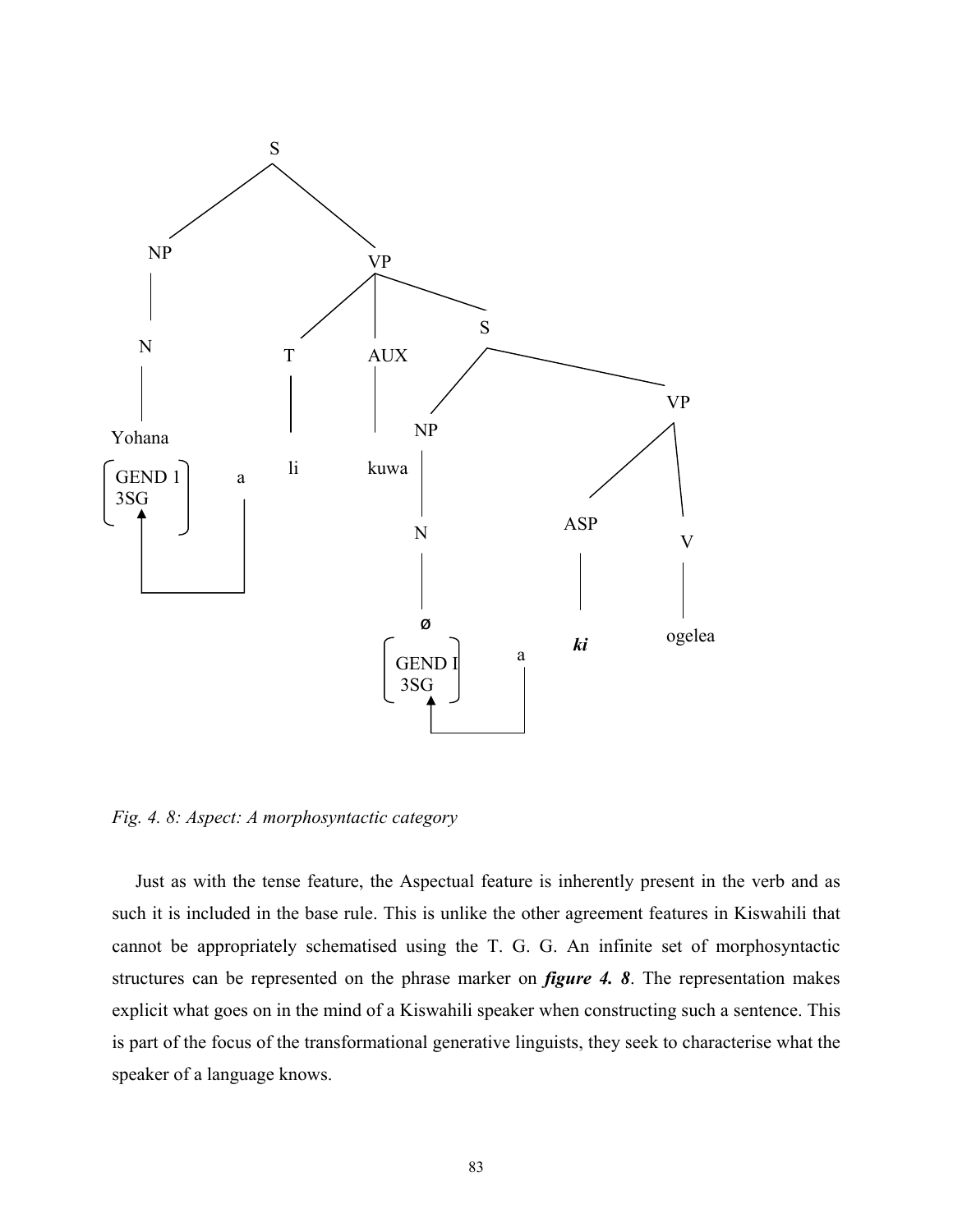### **4. 3. 1. 1. 5 The Comparison**

 The comparison is an inherent property of the adjective as well as some adverbs. Though not morphologically marked, the analysis of words as well as sentence structures show that this grammatical category is morphosyntactic; it triggers morphology-syntax interface in Kiswahili. In this sub-section, we have shown that this category determines the word (adverb) with regard to the property of the comparison and at the syntactic level, this property influences the entire structure with regard to the linguistic elements that are to occur in the structure and their syntactic distribution.

 **L1** Below are the words that are used to analyse morphology-syntax interface that is triggered by the grammatical category of the comparison:

A2 (29) *Kuliko* 'than'

A2 (30) *Sana/ zaidi/ mno* 'more/ most'

A2 (31) *Kama* 'as/ like'

A2 (32) *Kuzidi* 'than'

Though the words (adverbs) given above are not morphologically marked for the comparison, they all inherently bear the property of the comparison. Therefore, at the morphological level, the category of the comparison determines these words with regard to their morphological form, meaning and the property of the comparison.

The words in A2  $(29) - A2 (32)$  are generated using the grammar below:

 $ADVP \rightarrow R$ 

Where

 $ADVP \rightarrow$  Adverbial phrase

 $R \rightarrow$  Adverbial root

 This morphological rule means that an adverb is generated from the adverbial root alone. As earlier mentioned, this adverbial root inherently bears the comparison property. At the morphological level, the words occur as below: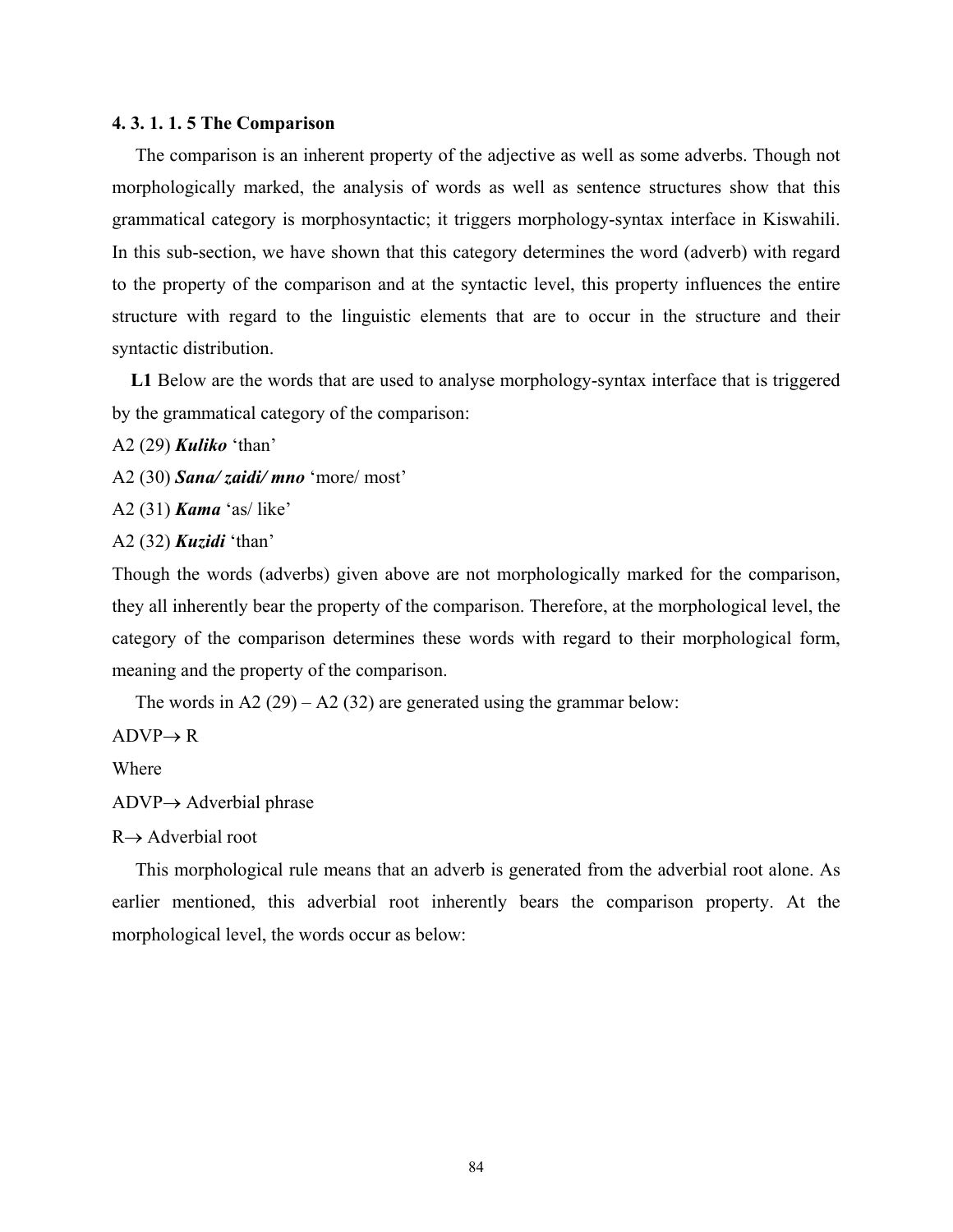| <b>Word (Adverb)</b> | Morphosyntactic category (property) |
|----------------------|-------------------------------------|
| kuliko 'than'        | comparison                          |
| kuzidi 'than'        | comparison                          |
| kupita 'than'        | comparison                          |
| zaidi ya 'more than' | comparison                          |
| sana 'more/ most'    | comparison                          |
| kama' as/like'       | comparison                          |
| kushinda 'than'      | comparison                          |

*Table 4. 9: The Comparison: The inherent property of the Adverb* 

 What is common in the above adverbs is that they all bear the attribute of the comparison; they are used to compare qualities and as such, at the morphological level, they are determined with regard to their structure, meaning as well as the property of the comparison.

 **L3** Since the words that are given above are marked for the category of the comparison, there is no way they can function syntactically without comparing. Therefore at the syntactic level, we show in this sub-section that they (above adverbs) determine what is to occur in the structure in terms of the quality to be compared and the elements to be compared. Consequently, the inherent property in them (adverbs) has syntactic consequences. This is observed in the following sentences that are used in the analysis:

- C2 (24)Yohana ni m- kubwa *sana/ zaidi kuliko* dada- ake. John COP- SG- big COMP sister- POSS 'John is bigger than his sister.'
- C2 (25) Yohana ni m- fupi *kama* nyundo. John COP- SG- short COMP hammer 'John is as short as a hammer.'
- C2 (26) Baba ni m- nene *kuliko* mama father COP- SG- fat COMP mother 'Father is fatter than mother.'
- C2 (27) Bakari ni mw- erevu *kuzidi* Asha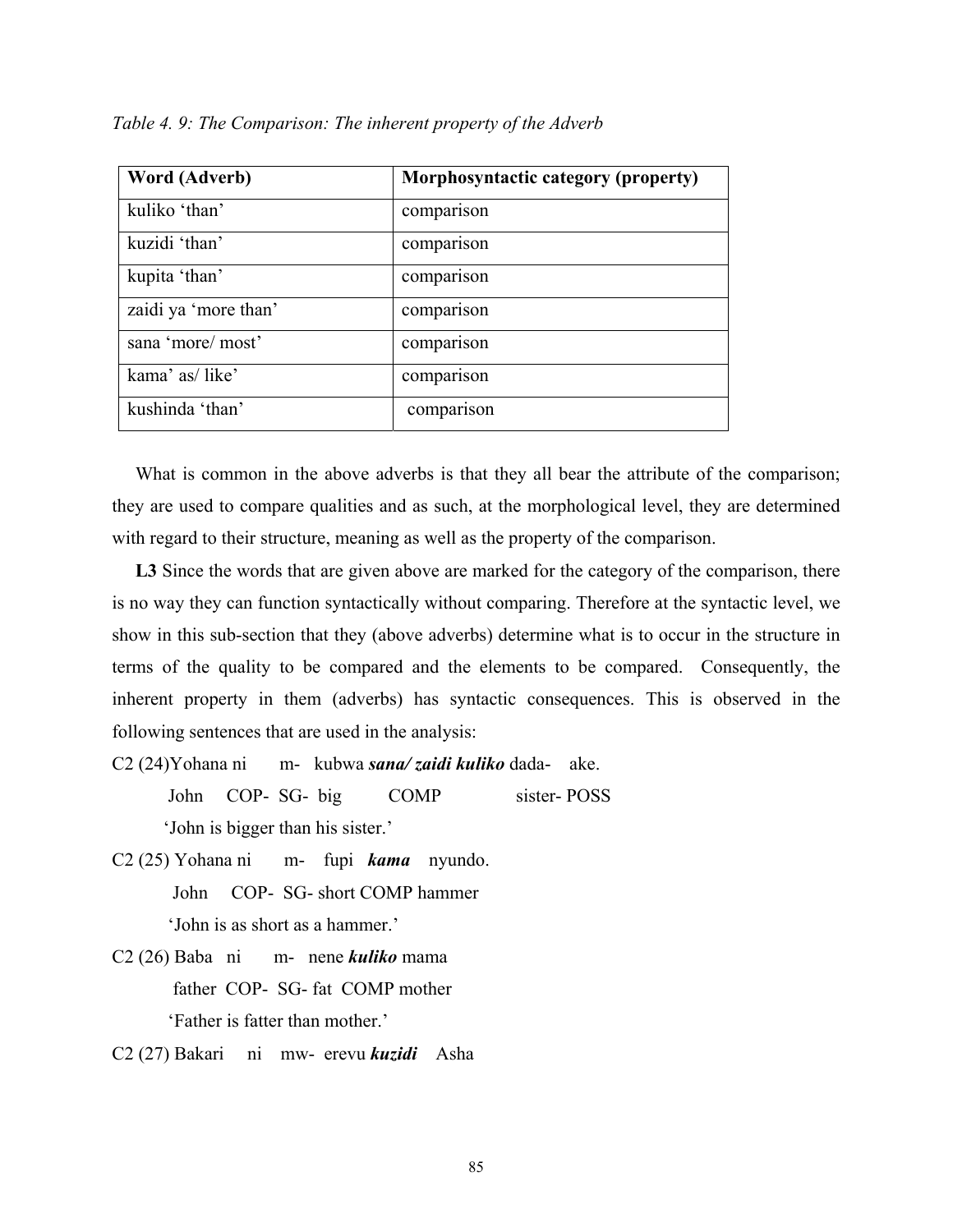Bakari COP- SG- clever COMP Asha

'Bakari is clever than Asha.'

The sentences in C2 (24) –C2 (27) show that when the comparison adverbs function syntactically, they demand that the elements to be compared occur as well as the quality to be compared. Therefore, the occurrence of the quality and the elements to be compared is motivated by the comparison property that is inherent in the adverbs in C2  $(24)$  - C2  $(27)$ . We see therefore that this grammatical category of the comparison is morphosyntactic. This is because it (the property of the comparison) first determines the form, meaning and the property of the adverb (words used to compare) and at the syntactic level, this very property influences the whole sentence with regard to the type of linguistic elements that are to occur in the structure as well as their syntactic distribution. *Table 4. 10* shows what happens at the syntactic level.

*Table 4. 10: The syntactic function of the comparison* 

| <b>Elements</b> to | <b>Quality to be</b> | <b>Comparison word</b> | <b>Elements to be compared</b> |
|--------------------|----------------------|------------------------|--------------------------------|
| be compared        | compared             |                        |                                |
| Yohana             | mkubwa 'big'         | kuliko 'than'          | dadake 'his sister'            |
| Yohana             | mfupi 'short'        | kma 'as'               | nyundo 'hammer'                |
| Baba 'father'      | mnene 'fat'          | kupita 'than'          | mama 'mother'                  |
| Bakari             | mwerevu clever'      | kuzidi 'than'          | Asha                           |
| A                  | B                    |                        |                                |

 *Table 4. 10*, shows that the property of *C* triggers the occurrence of *A, B* & *D* at the syntactic level. That is, at the syntactic level, the occurrence of the linguistic elements to be compared (*A*  & *D*) and the quality to be compared *(B)* is motivated by the presence comparison word (*C)*. Therefore, the property of the comparison has relevance to morphology and syntax in Kiswahili. The behaviour of the comparison in Kiswahili is similar to those ones in English. The only difference is that whereas in English the property of the comparison is morphologically marked, in Kiswahili, it is not.

 So, basically we see that: *The occurrence of a comparison linguistic item in Kiswahili requires that the quality being compared as well as the entities being compared occur in their*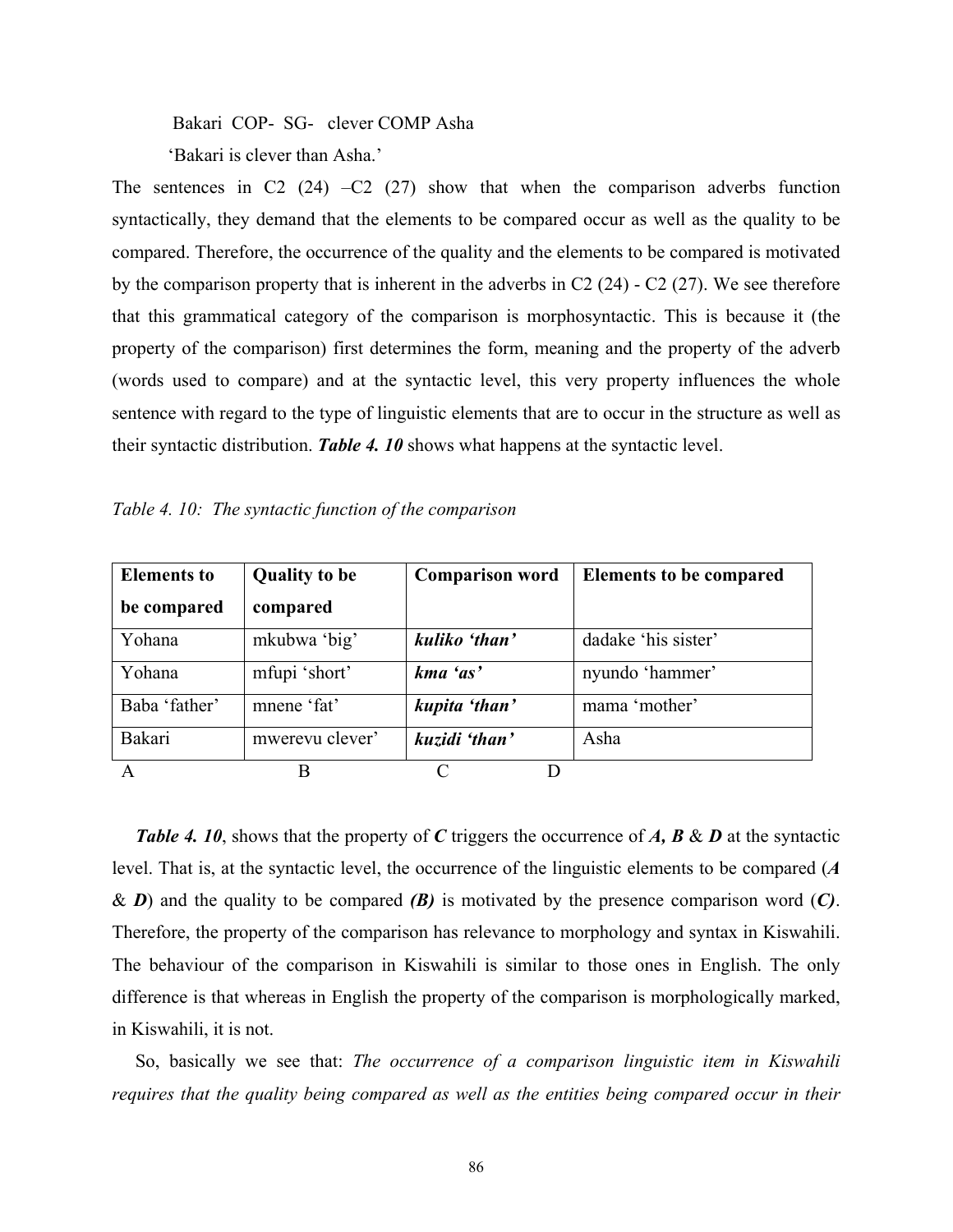*appropriate syntactic positions for the structure to be grammatical*. This is a statement that is true to the grammatical category of the comparison in Kiswahili. Violation of the morphological and syntactic requirements of this category has negative consequences on the entire sentence structure as demonstrated below, where  $C2(26)$  is repeated as  $C2(26)$  (ii):

C2 (26) (ii)\*Baba ni m- nene *kuliko*.

Father COP- SG- fat COMP

'Father is fatter than.'

C2 (26) (ii) is ungrammatical because the requirements of the comparison adverb at the syntactic level have been violated. Given that the comparison has occurred, at least two or more entities that are to be compared have to occur. This shows the relevance of the comparison category to the word as well as to the entire sentence structure.

**L3** Each of the morphosyntactic structures that is given in C2  $(24) - C2 (27)$  is made up of two arguments (NPs) that are being compared, a copula verb, the quality (adjective) being compared and the comparison word (adverb). Therefore the morphosyntactic rule that describes them is:

 $S \rightarrow N + COP + ADJ + (INT) + ADV + N$ .

Where:

N→ Entities being compared

ADJ→ Quality being compared

 $(INT) \rightarrow \text{Optional}$  intensifier

ADV→ Comparison word

 In the rule, it is the adverb that bears the comparison properties and its occurrence has syntactic consequences. Specifically, the adverb demands that the distribution of the other linguistic elements occur as they are within the rule. The rule describes the structures given above as well as many more others that are triggered by the grammatical category of the comparison. This follows from the transformational generative theory being applied.

 The PSR shows that the comparison item; the quality being compared and the entities being compared are obligatory in a morphosyntactic construction that is triggered by the grammatical category of the comparison. This is true even in cases where either the subject or the object is implied. In all such cases, the obligatory elements are assumed to be present. Below is an illustration, where  $C_2(24)$  is repeated with one of the entities that is being compared missing: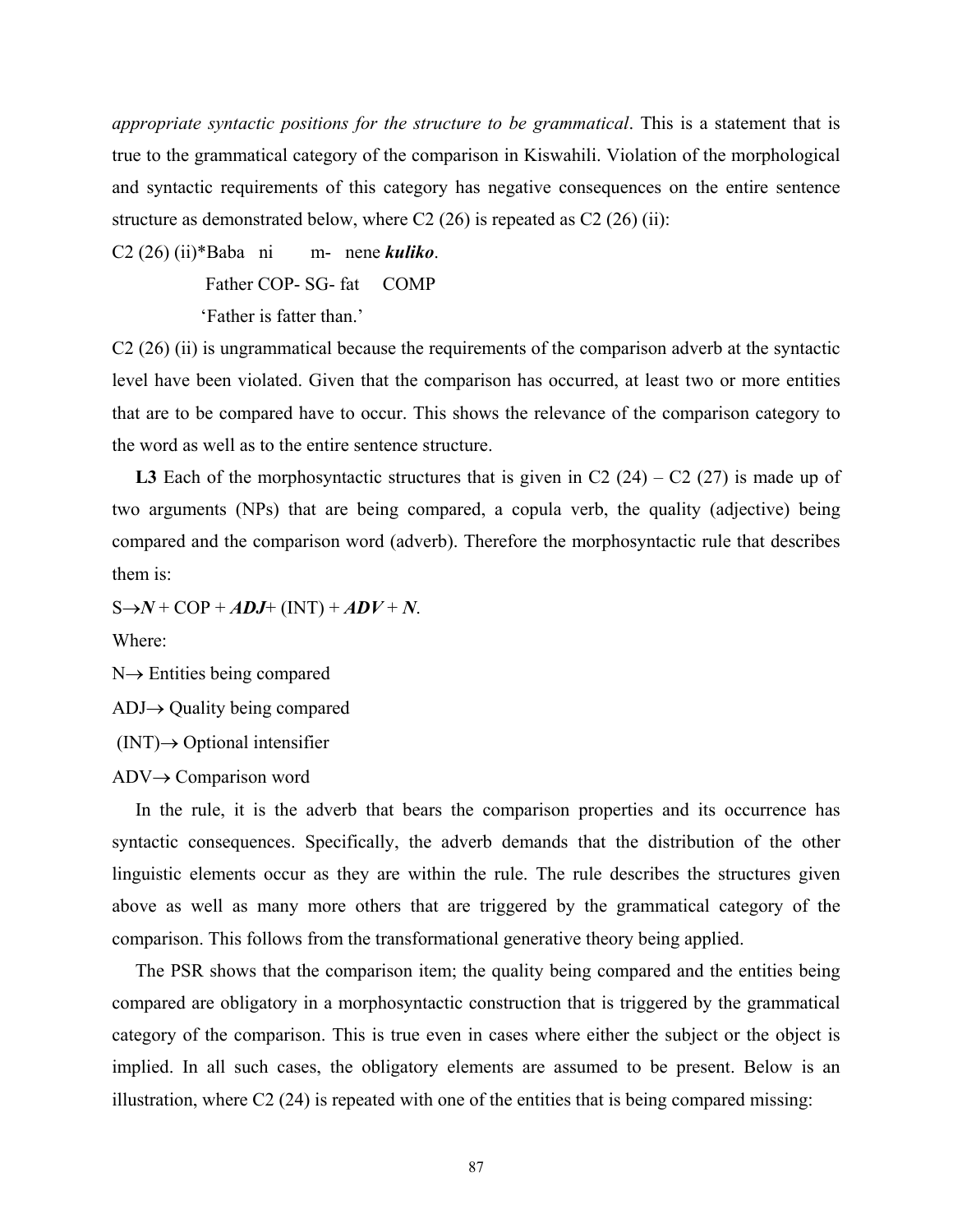C2 (24) (i) Yohana ni m- kubwa *sana/ zaidi.* John COP- SG- big COMP 'John is the biggest.'

In C2 (24) (i) above, there are two (or more) entities being compared though only one of them is explicitly expressed. This is because any time one uses the comparison word *zaidi* 'than', it means that at least there is more than one element being compared. This justifies the validity of the PSR; and the process is still morphosyntactic because both syntax and morphology are sensitive to the comparison property.

 **L4** The following generalised PM is a representation of the morphosyntactic processes in C2 (25):



*Fig. 4. 9: The property of the comparison: Morphosyntactic*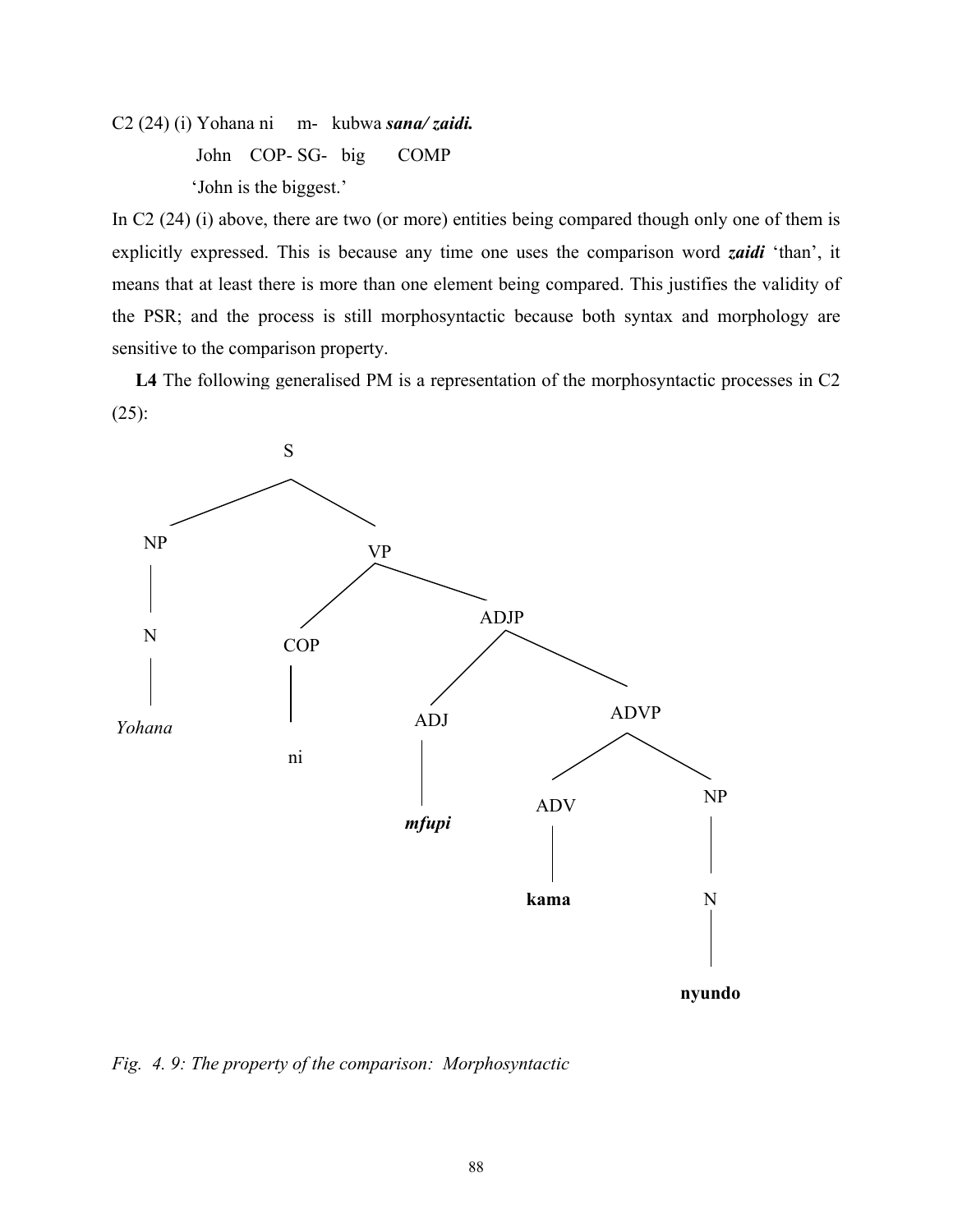The occurrence of the bold italic linguistic elements on figure 4. 9 is motivated by the comparison properties of the adverb *kama* 'as'.

 Other morphosyntactic structures that are triggered by the grammatical category of the comparison can be represented on the phrase marker in *figure 4. 9*. Such a representation reflects what goes on in one's mind when constructing such a structure.

## **Conclusion**

 The analysis in the preceding sub-sections show that different grammatical categories of inflectional morphology trigger morphology-syntax interface in Kiswahili. Specifically the grammatical categories of gender, number, tense, person, Aspect and the comparison have been shown to have morphological and syntactic consequences in Kiswahili. This is because, at the morphological level, these categories influence the word; and when the same influenced word functions syntactically; it affects the whole syntactic structure by putting syntactic constraints on the entire structures. We have formulated rules that describe the morphosyntactic processes that have been established. Though finite, the rules describe an infinite set of similar morphosyntactic processes. This is in line with the transformational generative theory of grammar that is being applied in the study. However, as demonstrated in the discussion, the T. G. G fails to appropriately account for most of the inflectional affixes that occur in this language. Being an agglutinating language, the analysis of the Kiswahili morphosyntactic features requires a theory that takes care of the many agreement features that are a basic characteristic of this language.

#### **4. 3. 1. 2 Class-changing Word Formation Processes**

 Apart from inflectional morphology, the analysis of words and sentences used in the study showed that different class-changing word formation processes trigger morphology-syntax processes in Kiswahili. This is in agreement with Webelhuth's (1995) assertion. Unlike the proponents of split morphology, who argue that it is only inflectional morphology that is relevant to syntax and not derivational (see Robins, 1989: 241), Webelhuth (1995: 305- 306) proposes the weak lexicalist hypothesis that gives the widest berth to morphosyntax, allowing it to effect morphology generally, regardless of its classification into inflectional and derivational terms. The analysis in this sub-section follows Webelhuth's weak lexicalist hypothesis. In the present study, what is relevant to syntax is not just restricted to inflectional morphology but rather it also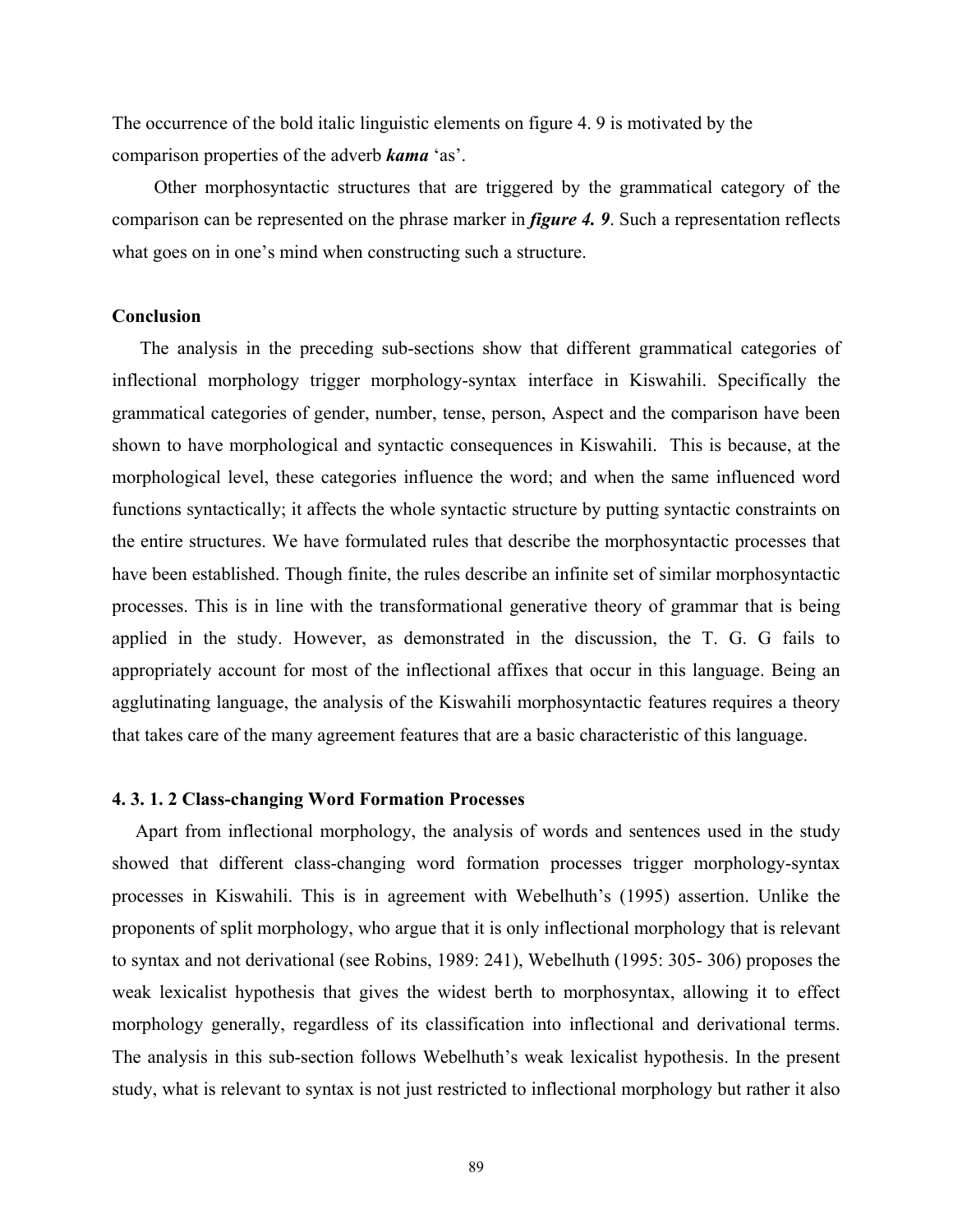refers to derivational morphology, specific processes together with any other property that is morphological but with syntactic consequences. Three types of class-changing word formation processes are analysed in the study; namely:

(i) derivational morphology (ii) compounding (iii) idiomization

 Each of this word formation process is analysed at the morphological and syntactic level in order to establish the morphosyntactic process that emerges. Specific morphosyntactic rules are formulated based on the morphosyntactic processes that have been established. These are then schematised on phrase markers for easier interpretation.

#### **4. 3. 1. 2. 1. Derivational Morphology**

This is a word formation process where new lexemes are formed from existing ones, using derivational affixes (with the exception of the conversion process). In this sub-section, we have shown that derivational affixes cause major grammatical changes at the morphological level, including change of category of the derived form, change in morphological structure as well as meaning change.

 From the data of the derived words that have been used in the study, four types of derivatives are analysed; namely:

(i) Nominalised derivatives

(ii) Verbalised derivatives

(iii) Adverbialised derivatives

(iv) Those involving conversion processes

### **4. 3. 1. 2. 1. 1 Nominalization**

 This is a word formation process, where nouns are derived from words that belong to other word classes. Nominalization is a productive process that is used to form nouns that express process, state, result, instrument and agency; using prefixation, suffixation or both. We have shown from the analysis of words and sentences that nominalization derivational affixes affects the morphological structure, the syntactic category and the meaning of the word (derived form) and at their syntactic function, the same affixes have syntactic consequences on the whole sentence.

**L1** Below are the nominalized words that are used to analyse morphology-syntax interface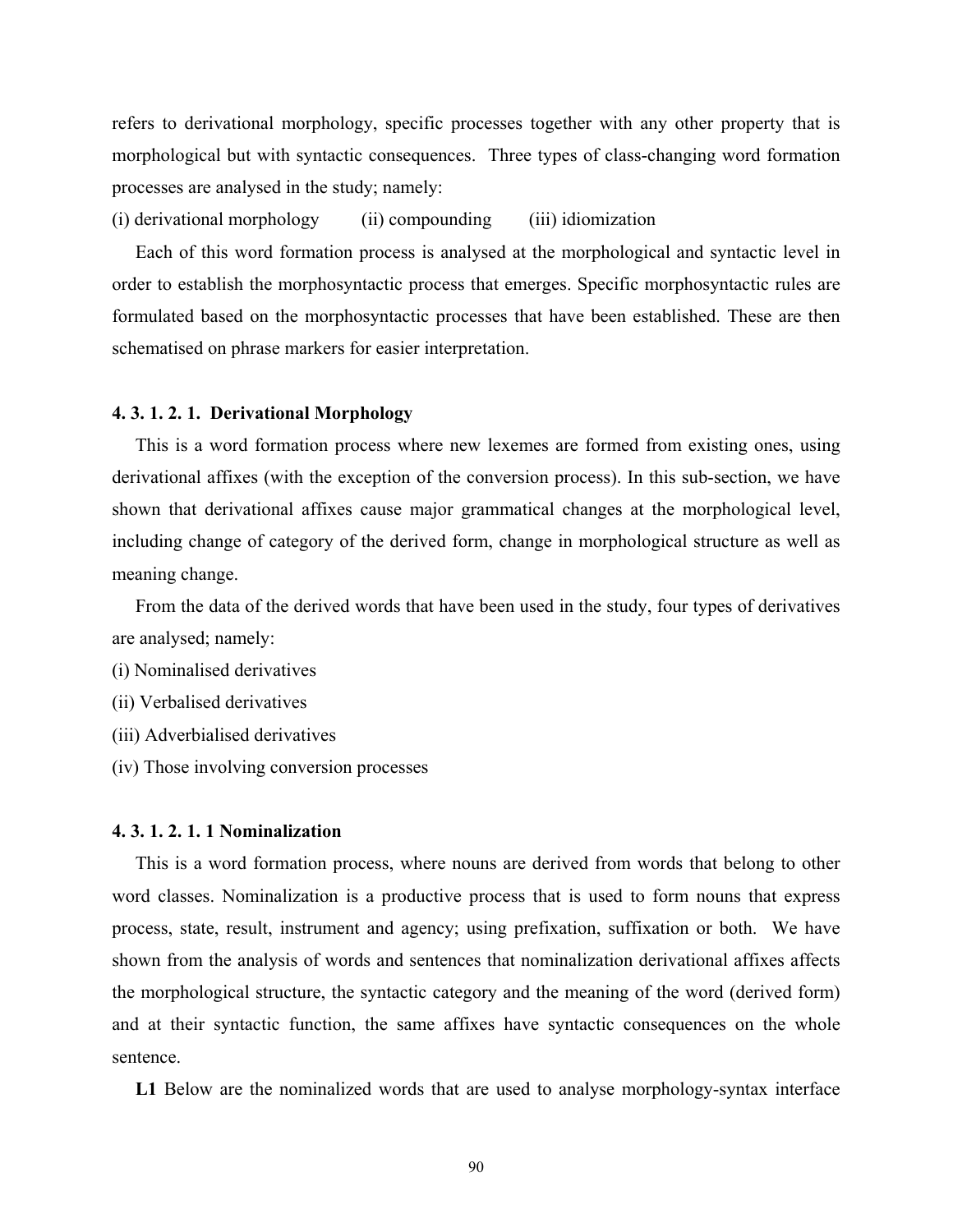that is triggered by nominalization derivational morphology:

(i) kusoma 'reading'

- (ii) kushiriki 'participating'
- (iii) upungufu 'shortage'
- (iv) uongozi 'leadership'
- (v) usafi 'cleanliness'
- (vi) undani 'insideness'
- (vii) mchungwa 'orange tree'

From the derived words, three things emerge:

(i) The derivative has a base form.

(ii) The derivatives are derived from different word classes. Whereas (i) - (iv) are derived from verbs, (v) is derived from an adjective, (vi) from an adverb, while (vii) is derived from a noun. (iii) All derivatives are made up of derivational affixes and the root, which form the base form. So, the derivatives occur with their base forms as below:

| <b>Derived form</b>                                            | <b>Basic form</b>     |
|----------------------------------------------------------------|-----------------------|
| A2 (36) $k$ usoma 'reading'                                    | soma 'read'           |
| A2 (37) kushiriki 'participating'                              | shiriki 'participate' |
| A2 (38) $\boldsymbol{\mu}$ pungu $\boldsymbol{\mu}$ 'shortage' | pungua 'reduce'       |
| A2 $(39)$ uongozi 'leadership'                                 | ongoza 'lead'         |
| A2 $(40)$ <i>usafi</i> 'cleanliness'                           | safi 'clean'          |
| $A2(41)$ <i>undani</i> 'insideness'                            | ndani 'inside'        |
| A2 $(42)$ <i>m</i> chungwa 'orange tree'                       | chungwa 'orange'      |

 Both derivational prefixes and suffixes are used in deriving nouns from words that belong to other word classes, with the exception of A2 (42). Whereas nouns in A2 (36)-A2 (39) are derived from verbs, in A2 (40), a noun is derived from an adjective, in A2 (41), a noun is derived from an adverb, while in A2 (42), a noun is derived from a noun.

From the example of the words given, four observations are made:

(i) There are derivational prefixes, suffixes or both, that are used to derive the derivative from the basic form.

(ii) The presence of the derivational affix causes morphological change in the structure of the derived form.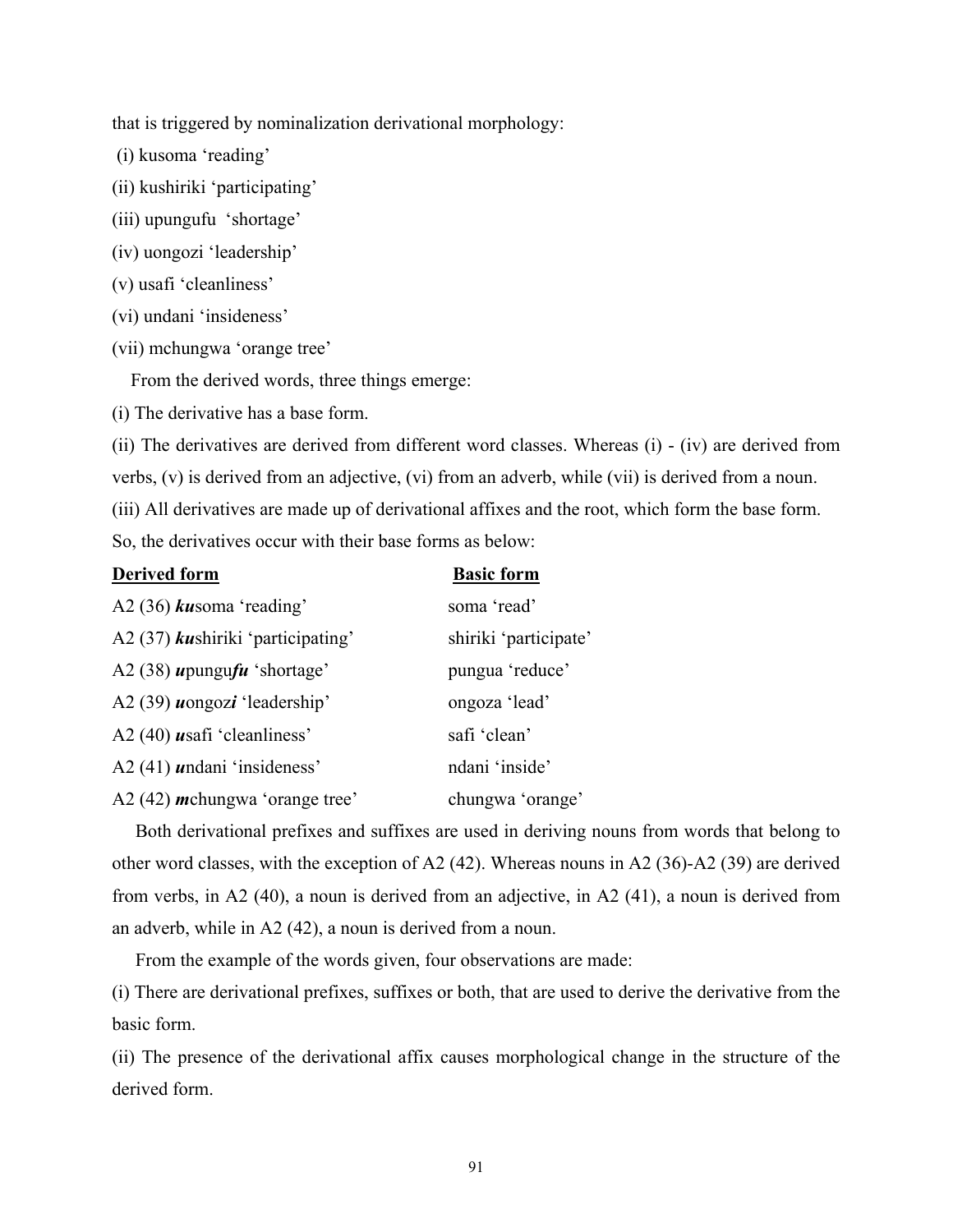(iii) The derivational affixes reclassify the derived word form.

(iv) The derivative has a new meaning.

These properties of the nominalised words make explicit the fact that at the morphological level, the derived form of the word is affected with regard to its morphological structure, its category and its meaning. These changes are motivated by the presence of the nominalization derivational affix. Therefore, at the morphological level, the derivatives are made up of:

 $NP \rightarrow Af_{1D} R (Af_{1D})$ 

Where:

 $Af_{1D} \rightarrow Derivational prefix or suffix$ 

 The morphological rule means that the derivatives are made up of a root and either a derivational prefix, suffix or both. *Af1D* determines the morphological structure, the category and the meaning of the derived form of the word. This is because the base form changes as below: Either:

(a)  $R \longrightarrow Af_{1D} R$  (the base form becomes a derivative on the addition of a nominalization derivational suffix) or

(b) R  $\rightarrow$  Af<sub>1D</sub> R Af<sub>1D</sub> (the base form becomes a derivative on the addition of a nominalization derivational prefix as well as a suffix)

(a)  $\&$  (b) show that the derivatives are quite different from the base forms. Whereas in (a), only a derivational prefix is used, in (b), a derivational prefix and a suffix are used to derive the derivatives.

 The changes occur whether the nominalised linguistic element is a gerundive (verbal noun), a deverbative, a nominalised adverb, a nominalised adjective or a nominalised noun as shown on *table 4. 11* below: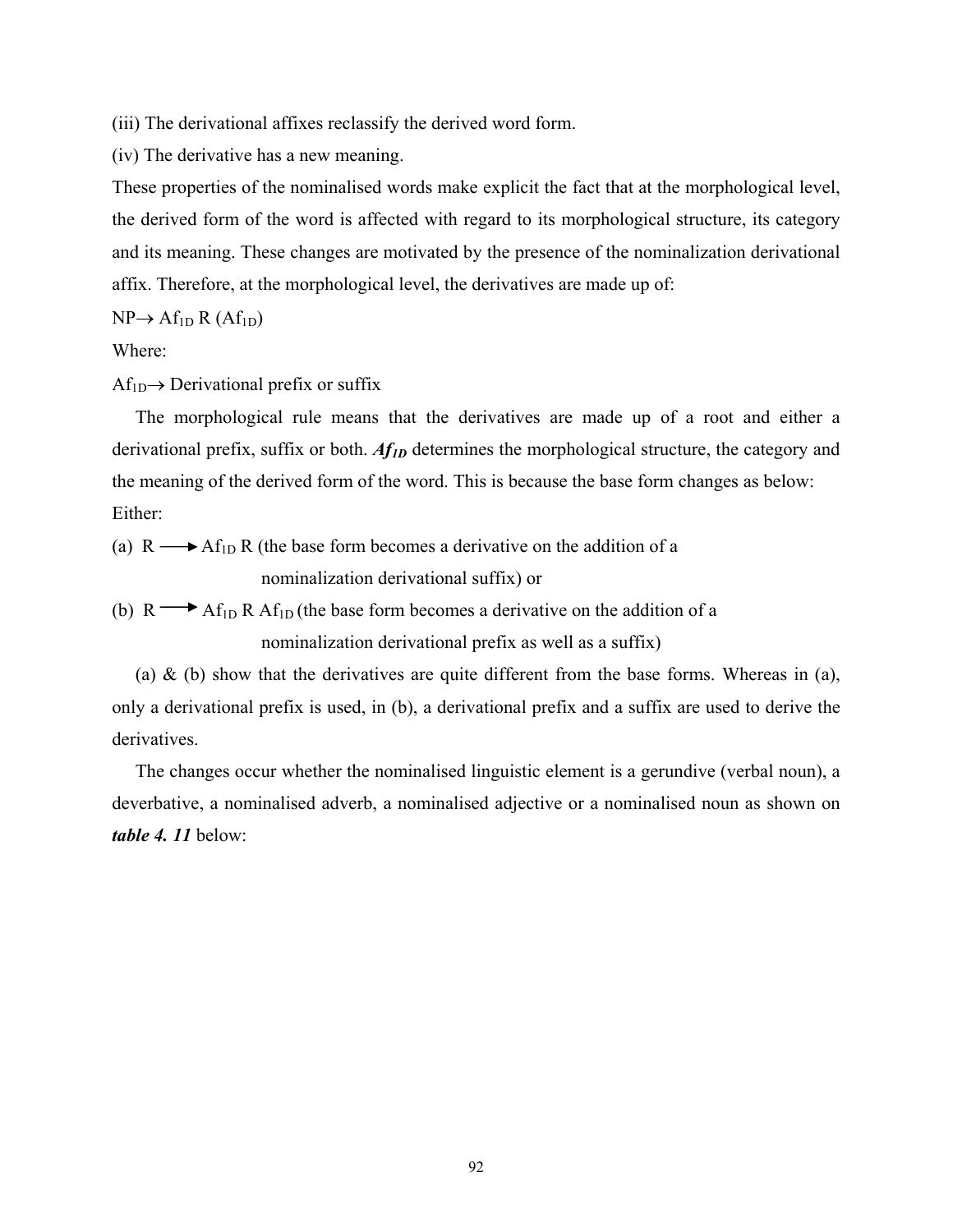| <b>Types of</b><br>nominalised<br>derivatives | <b>Derivational prefix:</b><br>morphosyntactic | <b>Derivational suffix:</b><br>morphosyntactic | <b>Derivative</b>          |
|-----------------------------------------------|------------------------------------------------|------------------------------------------------|----------------------------|
| (i) Gerundive                                 | ku-                                            |                                                | <i>kuimba</i> 'singing'    |
| (ii) Deverbative                              | m- & u-                                        | $-i, -ji, -u, -o, -e, -vu, -v$<br>fu $\&$ -shi | <i>ulegevu</i> 'slackness' |
| (iii) Nominalised                             | $U -$                                          |                                                | utaratibu                  |
| adverb                                        |                                                |                                                | 'orderliness'              |
| (iv) Nominalised                              | $U -$                                          |                                                | <i>usafi</i> 'cleanliness' |
| adjective                                     |                                                |                                                |                            |
| Nominalised noun                              | m-                                             |                                                | <i>m</i> pera 'quava tree' |

The table makes explicit the derivational affixes that trigger morphology-syntax interface in Kiswahili.

 **L2** At the syntactic level, the following structures that bear derived forms are used to establish morphology-syntax interface that is triggered by nominalization derivational affixes in Kiswahili.

- C2 (28) Maria a- na- penda *ku* soma. Mary AGRs- PROG- love DER- read 'Mary loves reading.'
- C2 (29) Sarah ni *mw* andi- *shi*. Sarah- COP- DER- write- DER 'Sarah is a writer.'
- C2 (30) Mama a- na- zingatia *u* safi . Mother AGRs- PROG- emphasise DER- clean. 'Mother puts emphasis on cleanliness.'
- C2 (35) *Ku* imb- a *ku* na- vutia.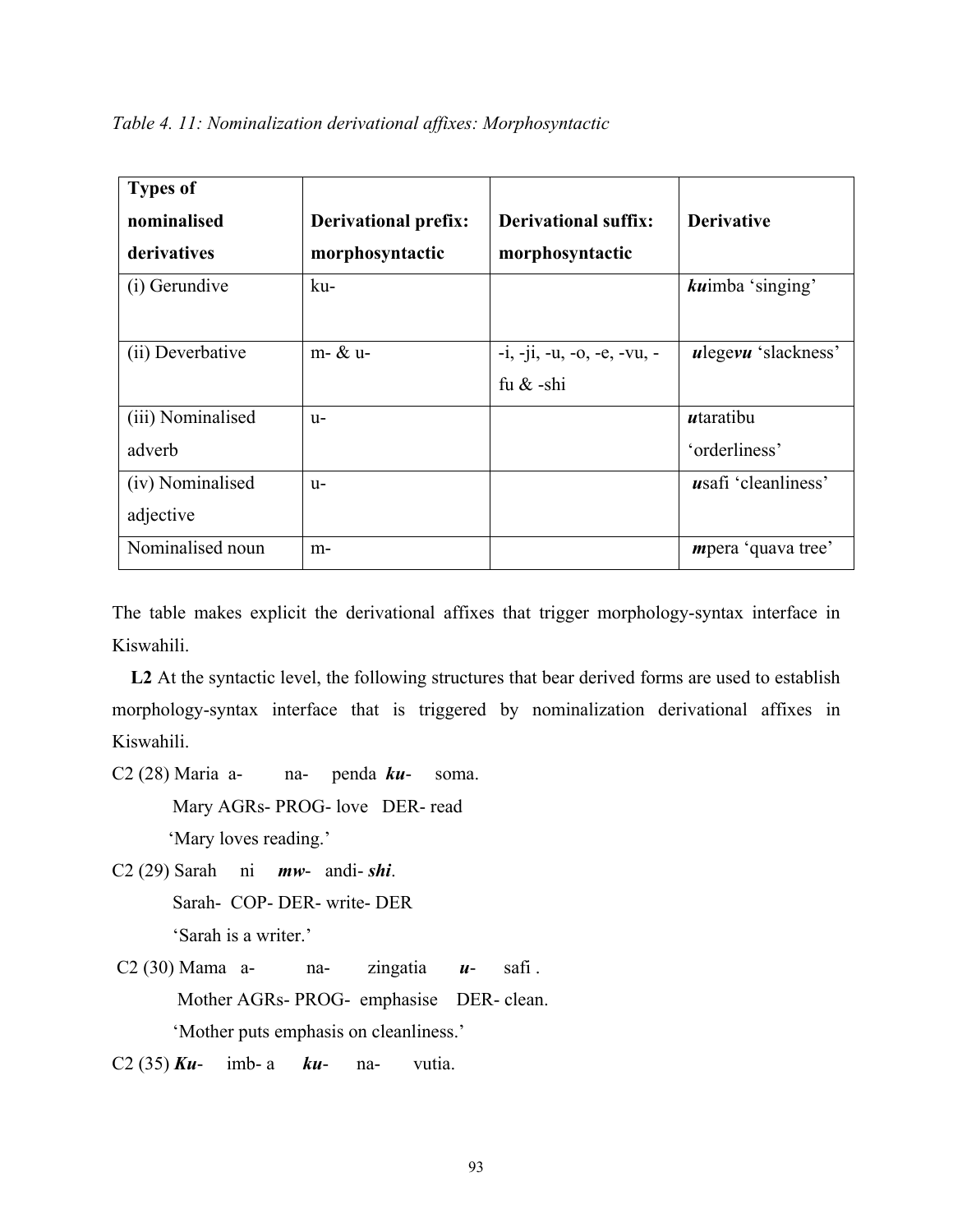GER- sing- VS AGRs- PROG- attract

'Singing is attractive.'

The derivatives have their basic counterparts, in which the underived form is used. The function of the basic and the derived word is different at the syntactic level. Given that the two belong to different syntactic categories, it follows that they function in different syntactic positions. This difference is triggered by the nominalization derivational affix that has syntactic consequences in Kiswahili. This is illustrated below:

- C2 (28) (i) Maria *a- na- som- a* ki- tabu. Mary AGRs- PROG- read VS SG- book 'Mary is reading a book.'
- C2 (29) (i) Sarah *a- na- andik- a*. Sarah - AGRs- PROG- write- VS 'Sarah is writing.'
- C2 (30) (i) Mama ni *m- safi*. Mother COP SG- clean 'Mother is clean.'

When we compare the derived structures in C2 (28) - C2 (30) and the basic (underived)

structures in C2 (28) (i)  $-$  C2 (30) (i), we see that the structures with a derived form have:

(i) a different meaning

(ii) a different distribution from that of the underived (basic) form.

(iii) a different structure from that of the underived form, that is, it occurs with different linguistic elements.

 Therefore, what is true to the morphosyntactic processes that are triggered by the nominalization derivational affixes in Kiswahili is that: *The nominalization derivational affix is morphosyntactic; it influences the morphological structure, the category and the meaning of the derived form of the word; and at the syntactic level, the same nominalization derivational affix influences the whole sentence structure with regard to the linguistic elements that are to occur in the syntactic structure as well as their syntactic distribution.* Violation of the morphological and syntactic requirements of the nominalization derivational affix, negatively affects the grammaticality of the entire sentence structure as observed below, where C2 (28) (i) is repeated, with an ungrammatical derivative: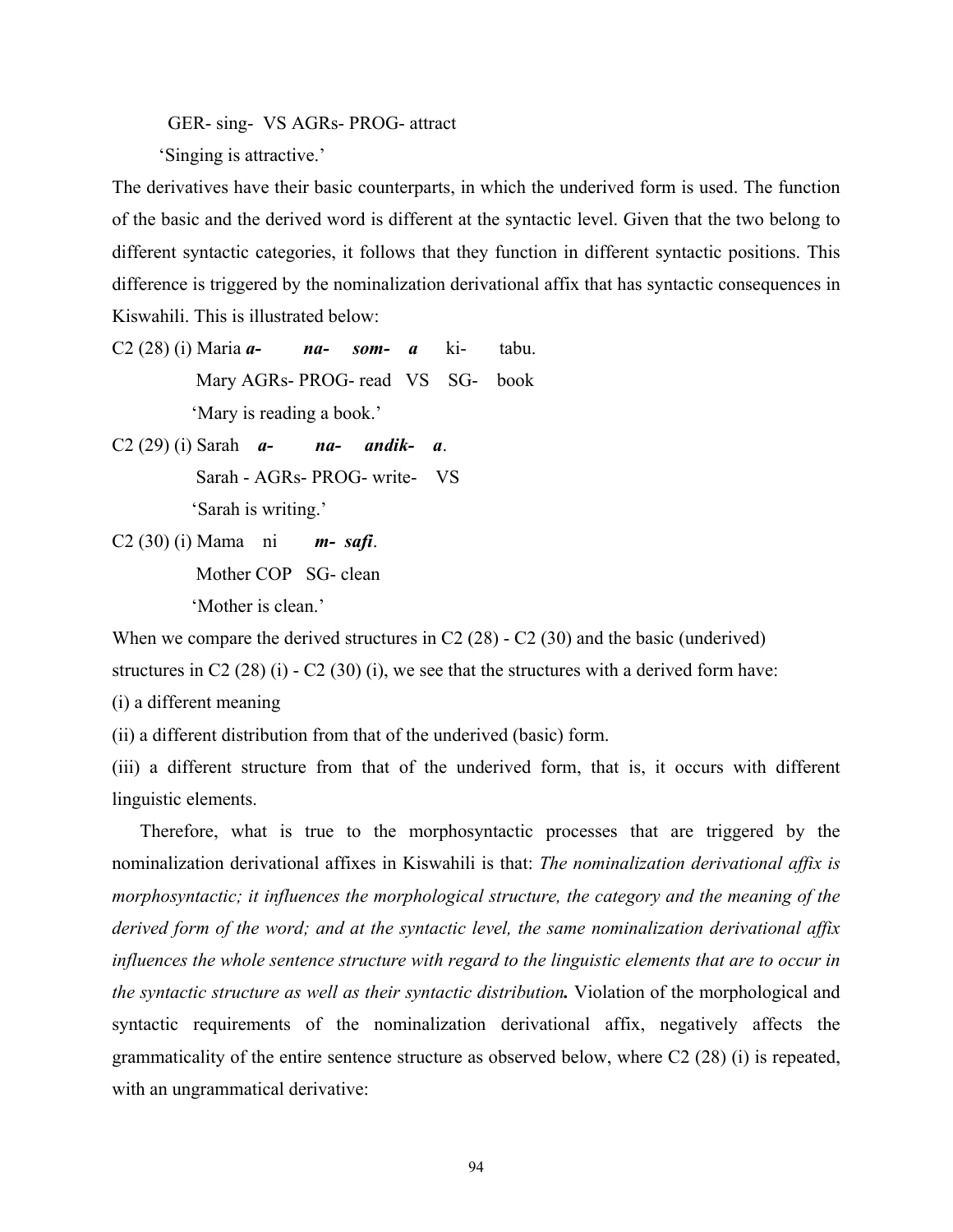- $C2(28)$  (i) Maria a- na- som- a ki- tabu. Mary AGRs- PROG- read VS SG- book 'Mary is reading a book.'
	- (ii) \*Maria *ku-* som- a ki- tabu. Mary DER- read VS SG- book 'Mary reading a book.'

The ungrammaticality of C2 (28) (ii) is attributed to the fact that the derived linguistic element has the same distribution as the basic form, that is, it is occurring in the verb phrase position instead of the noun phrase position (as much as its morphological structure, its category and meaning has changed). So, the requirements of the nominalization derivational affix have been violated at the syntactic level.

 **L3** The morphosyntactic structures that bear the derived forms in C2 (28) - C2 (30) consist of a noun or a pronoun, with either a copular verb or a main verb, and a derived form that is either marked with a prefix alone or with a prefix as well as a suffix. Therefore, the PSR that accounts for their occurrence is:

$$
S \rightarrow N/ PRON^+ \quad \left\{ \begin{array}{c} V \\ \text{COP} \end{array} \right\}^+ \quad \text{Aff}_{IDR} \quad \text{(Aff}_{ID})
$$

Where:

COP→ Copular verb

 $Af_{1D} \rightarrow Derivational prefix or suffix$ 

 $R \rightarrow Root$  (basic form)

This morphosyntactic rule describes the morphosyntactic structures in C2 (28)- C2 (30) as well as many others that are triggered by the nominalization derivational affixes in Kiswahili. It is the presence of the affix (es) that trigger morphology-syntax interface in the structures and this is why we argue that these affixes have morphological and syntactic relevance.

Below is the representation for the morphosyntactic structure given in C2 (28):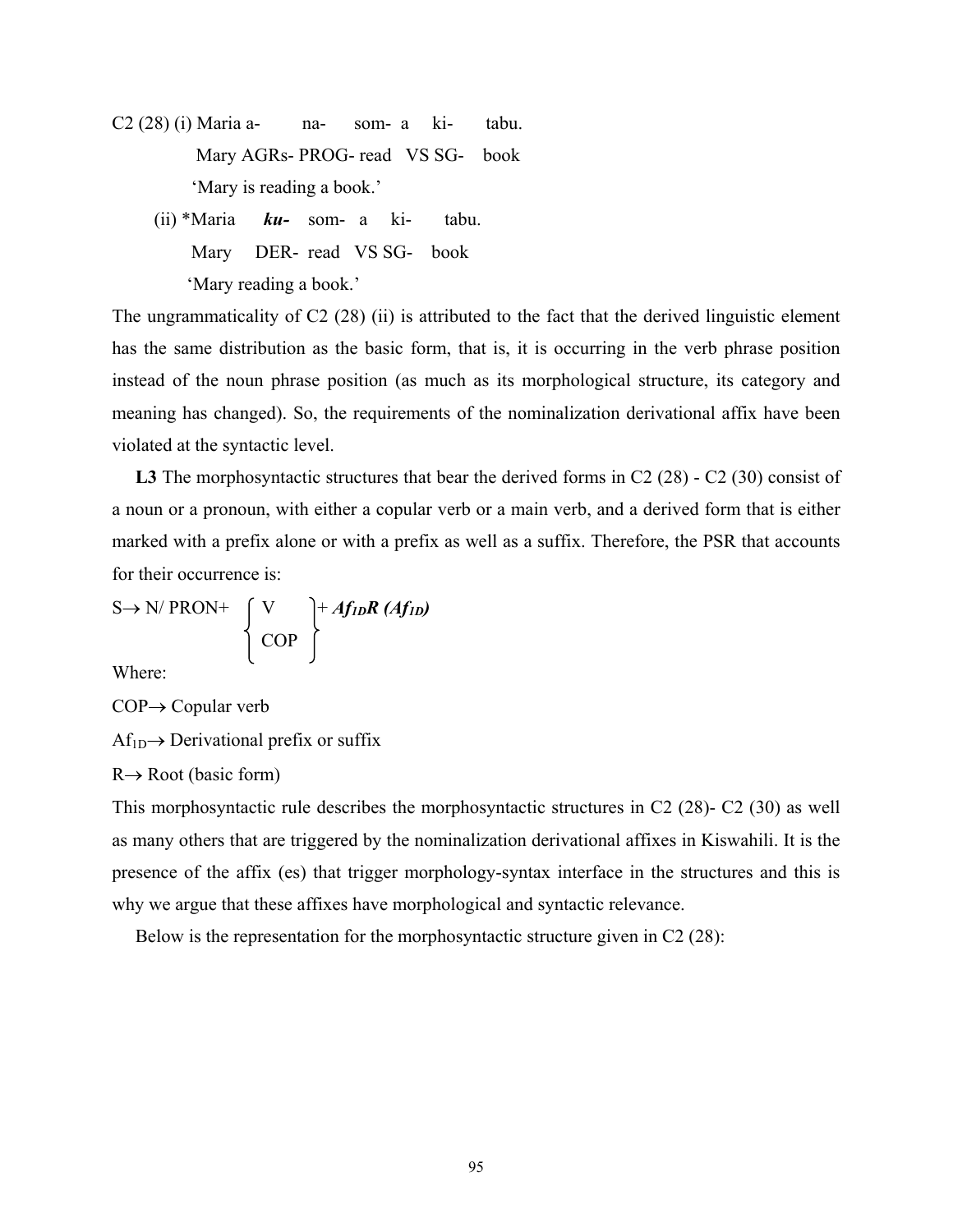

*Figure 4. 10: Nominalization derivational marker*: *Morphosyntactic.* 

The analysis that we have given shows that the lexicon has both roots and affixes and that it is the affixes that determine the syntactic category of the derived word. For instance, in the structure that is represented on *figure 4. 10*, it is the derivational affix *ku*- that determines the class of the derived word (the NP) and not the basic word form, that is, the verb *soma* 'read'. In the present study, this analysis is generalised to all the other derived words (with the exception of those that are derived through the process of conversion, compounding and idiomization), specifically those that make use of derivational affixes; that is, the verbalised derivatives and the adverbialised derivatives.

*Figure 4. 10* represent the morphosyntactic structure in C2 (28). It can as well represent many more morphosyntactic structures that are triggered by nominalization derivational affixes. For the morphosyntactic structure in C2 (29), below is the representation: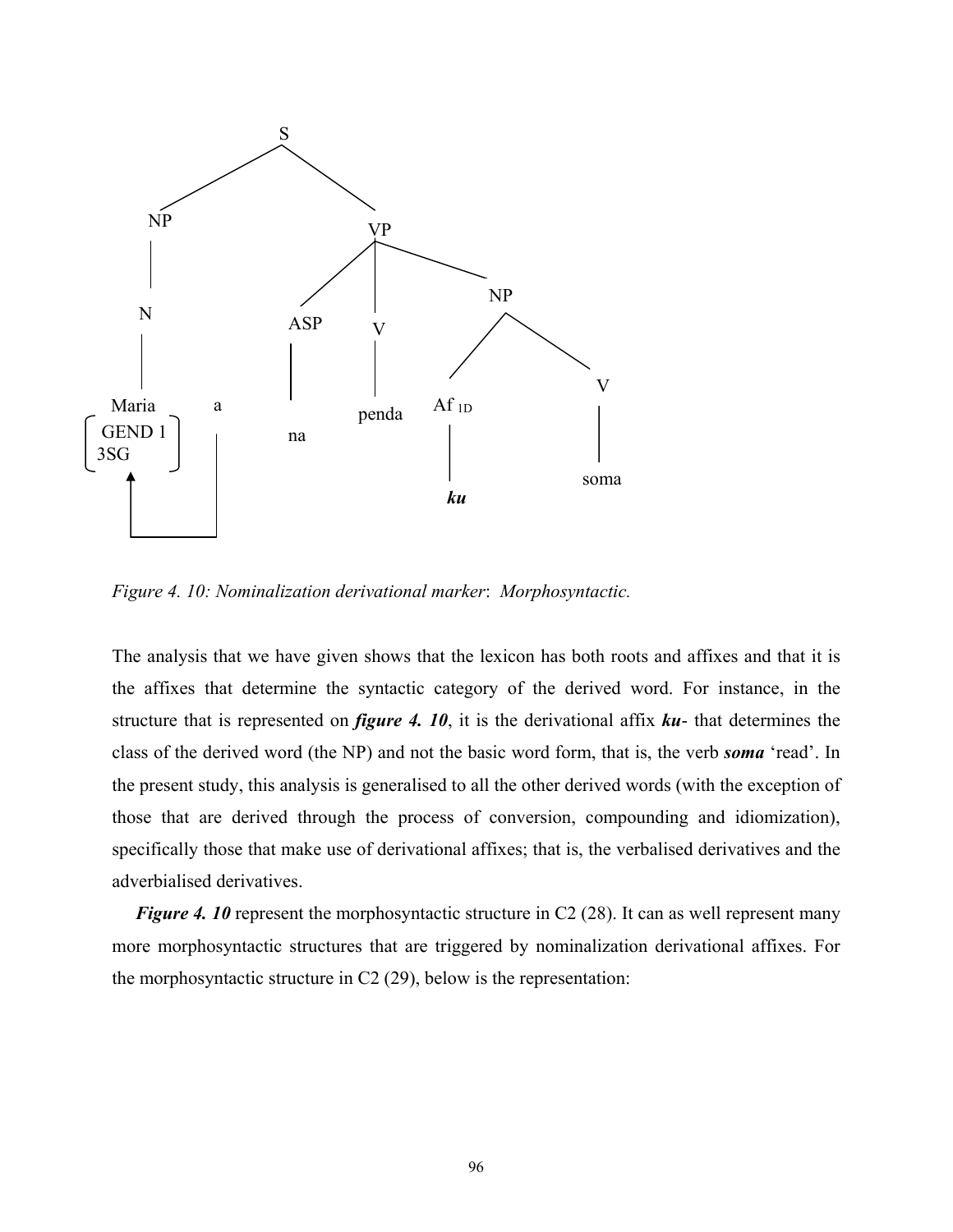

*Figure 4. 11: Nominalization derivational marker: Morphosyntactic* 

 The representations reveal that the nominalization derivational affixes are pertinent to the word as well as to the sentence. In other words, they (derivational affixes) trigger morphologysyntax interface. Likewise, the representations on *figure 4. 10* and *4. 11* show that it is the derivational affixes that determine the word class of the derivative and not the basic form. This is true to all the other derivatives. The two representations can be used to represent any morphosyntactic structure with a nominalised linguistic element, whether it is a gerundive (verbal noun), a deverbative, a nominalised adverb, a nominalised adjective or even a nominalised noun. All these nominalised linguistic elements bear derivational affixes that trigger morphology-syntax interface in Kiswahili.

 By giving an account of the structures and their representation, the internalised linguistic knowledge of the Kiswahili speaker is made explicit. This follows from the transformational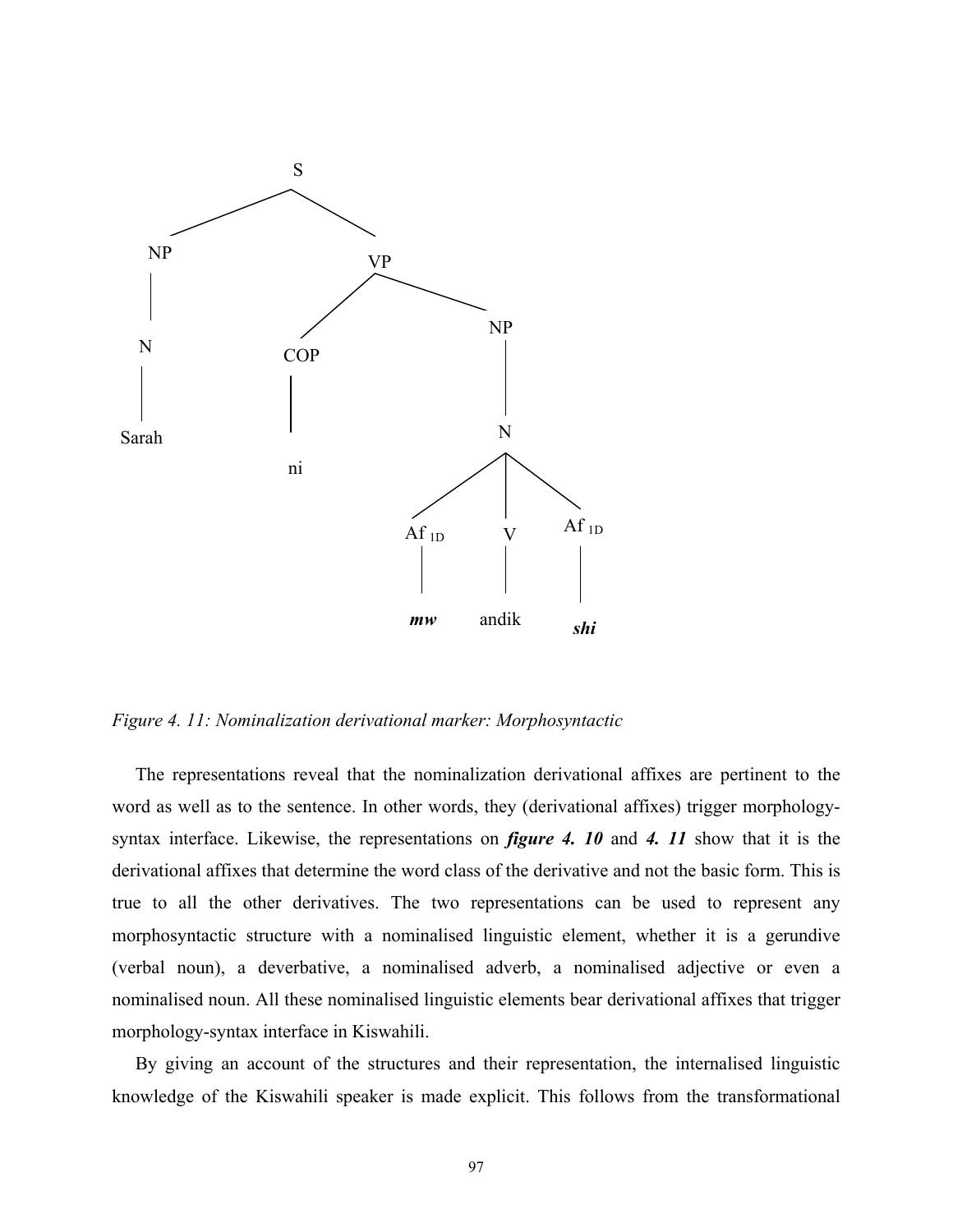generative theory of grammar whose emphasis is in giving account for the internalised linguistic knowledge of speakers of a language.

## **4. 3. 1. 2. 1. 2 Verbalisation**

 Verbalisation is the derivation of verbs from words that belong to other word classes. In Kiswahili, this process involves the addition of a verbalisation derivational affix on to the base form. From the analysis, we have shown that the verbalisation derivational affix reclassifies the derived form of the word (that is, the process changes its syntactic category); it also changes its morphological form as well as its meaning. At the syntactic level, the analysis has shown that this affix influences the entire sentence structure with regard to the type of linguistic elements that are to occur in the structure and their syntactic distribution.

 **L1** Below are the words (derivatives) that have been used to demonstrate the effect of the verbalization derivational affixes at the morphological level:

- (i) dhulumu 'mistreat'
- (ii) zalisha 'produce'
- (iii) safisha 'clean'
- (iv) refusha 'lengthen'

 The above words are made up of a noun or an adjectival root and a verbalisation derivational suffix. These words occur as below with their basic forms:

| Verbs (derivatives)          | <b>Nouns</b> (basic)     |
|------------------------------|--------------------------|
| A2 $(43)$ dhulumu 'mistreat' | dhuluma 'mistreatment'   |
| Verbs (derivatives)          | <b>Adjective (basic)</b> |
| A2 $(45)$ safisha 'clean'    | safi 'clean'             |
| A2 (46) refusha 'lengthen'   | refu 'long'              |

 The basic and the derivatives given in A2 (43), A2 (45) A2 (46) indicate that it is the derivational suffixes -*u,* and *-sha* that are used in deriving verbs from words that belong to other word classes. As it can be seen from the structure of the derivatives, at the morphological level, the verbalisation derivational suffix has effect on the derived form of the word. This affix affects its morphological structure, its syntactic category as well as meaning.

 The derived forms are generated from a verb root and a verbalisation derivational suffix. Therefore,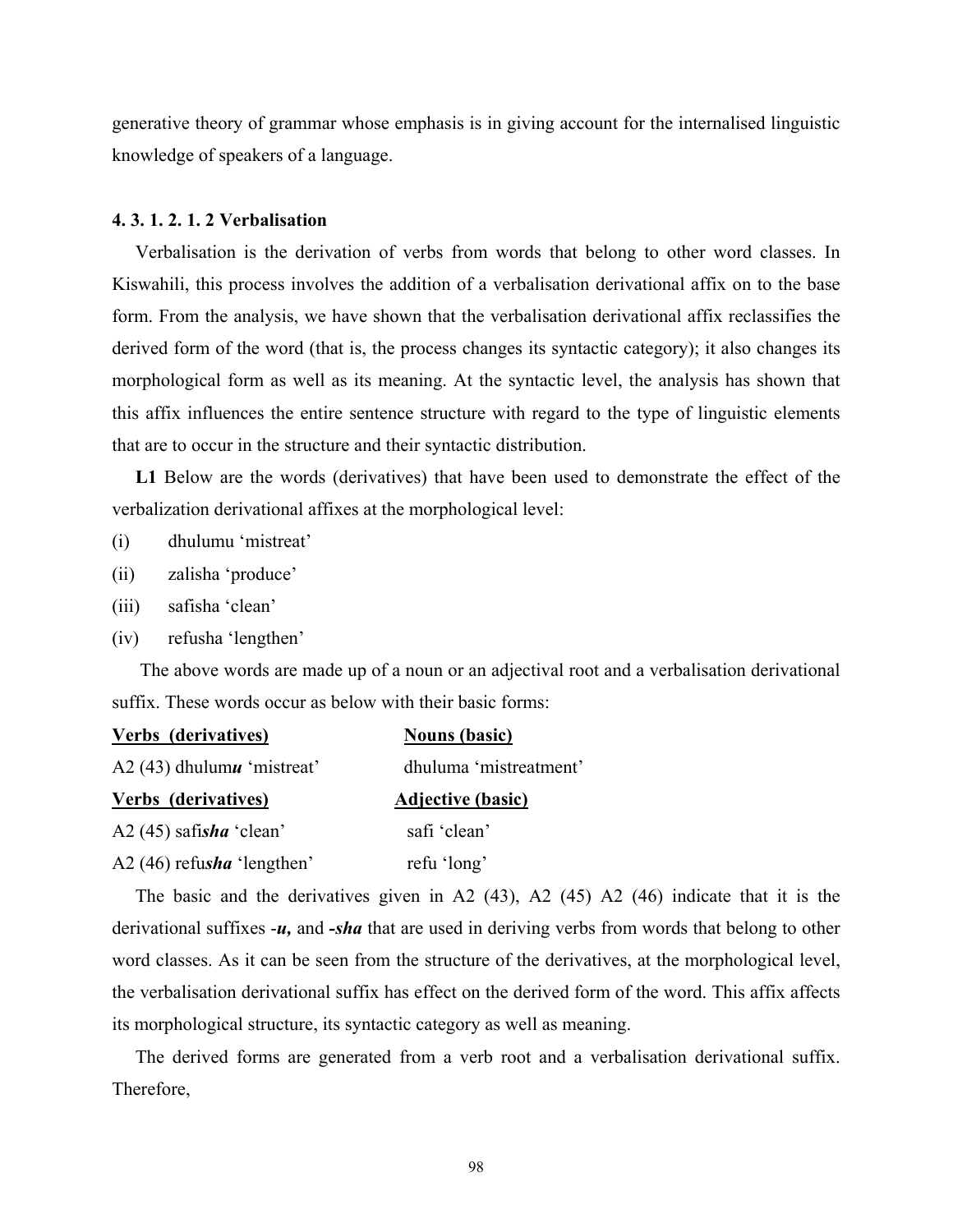$VP \rightarrow R+Af_{1D}$ 

And

 $R \longrightarrow RAF<sub>1D</sub>$  (basic form becomes a derivative on the addition of a verbalisation derivational suffix)

Where:

 $R \rightarrow$  Root (basic form)

 $Af_{1D} \rightarrow Derivational$  suffix

 $RAf<sub>1D</sub> \rightarrow Derived form$ 

 The rule applies to both verbalised nouns as well as verbalised adjectives. Below is the representation of verbalisation derivational marking on the derived word:

*Table 4. 12: Verbalisation derivational suffixes* 

| <b>Base form</b> | <b>Derivational affixes:</b> | <b>Derived form</b> |
|------------------|------------------------------|---------------------|
|                  | morphosyntactic              |                     |
| Noun             | -u                           | dhulum $u$ (verb)   |
| Adjective        | -sha                         | fupisha (verb)      |
|                  |                              | refusha (verb)      |

*Table 4. 12*, shows that the derivative is quite different from the base form with regard to the morphological form, the meaning and the syntactic category. In the present study, this difference is said to be triggered by the verbalisation derivational suffixes, which are morphosyntactic in Kiswahili.

 **L2** Below are the sentences that have been used to analyse morphology-syntax interface that is triggered by the verbalisation derivational suffixes, at the syntactic level.

C2 (32) Mama a- me- safi- *sha* nguo. Mother AGRs- PERFT- clean- DER cloth

'Mother has cleaned the cloth.'

C2 (33) Hamadi a- me- refu- *sha* kamba. Hamadi AGRs- PERFT- long- DER rope 'Hamadi has lengthened the rope.

The structures in C2 (32) and C2 (33) bear the derived forms whose basic counterparts occur in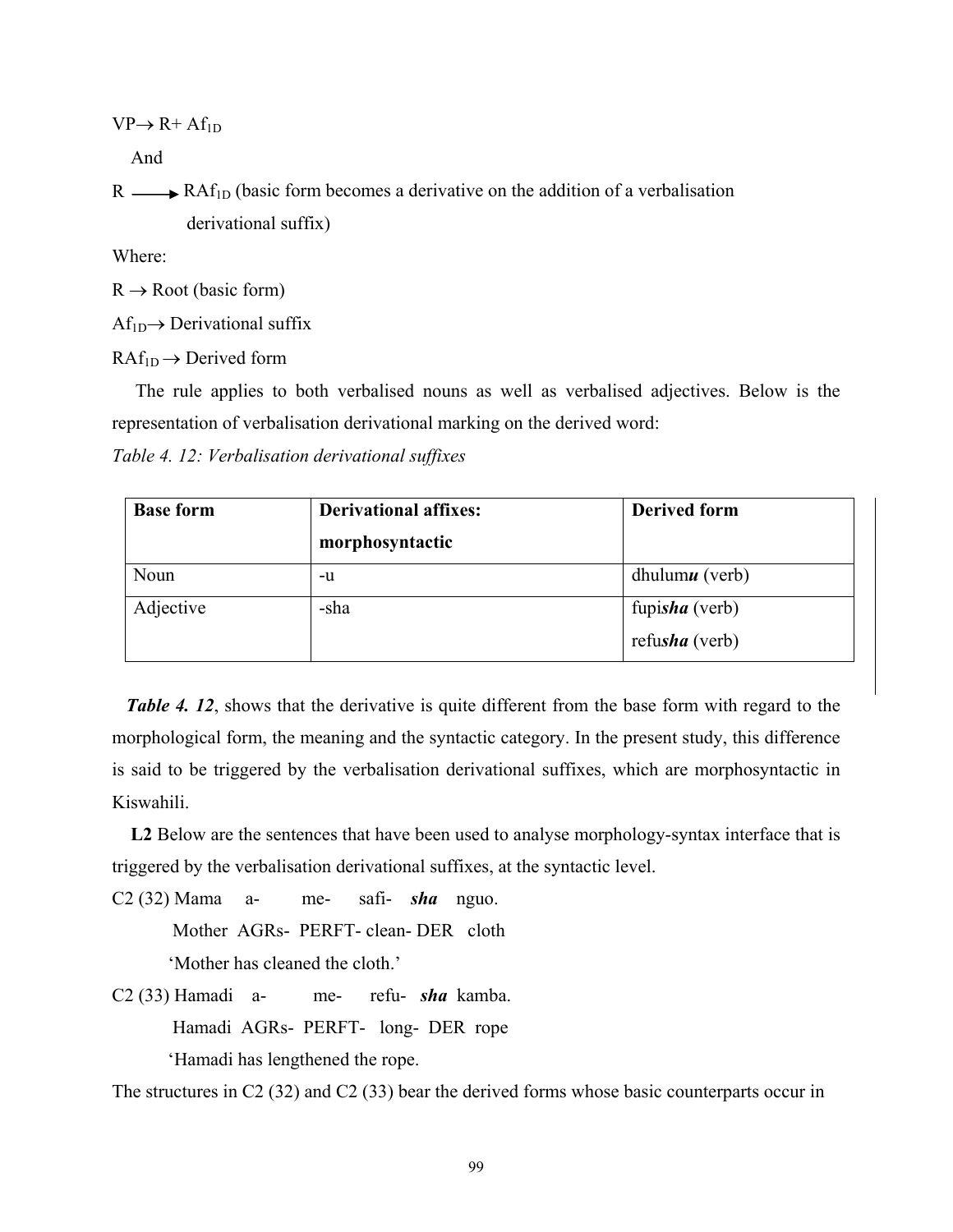the structures below:

- C2 (32) (i) Nguo y- a mama ni *safi.* cloth SG- CONJ- mother COP- clean 'Mother's cloth is clean.'
- C2 (33) (i) Kamba y- a Hamadi ni *ndefu.* Rope SG- CONJ- Hamadi COP- long 'Hamadi's rope is long.'

 At the syntactic level, the derived form is different from the base form, with regard to the linguistic elements that have occurred in the structure as well as their syntactic distribution. The difference between the two forms is triggered by the verbalisation derivational suffix that has morphological as well as syntactic consequences in Kiswahili. Specifically, we observe that the suffixes alter the morphological form, the meaning and the syntactic category of the derived form of the word; and at the syntactic level, the same suffixes put syntactic constraints on the type of the linguistic elements that are to occur in the structure as well as their distribution. Therefore, morphology-syntax interface is observed.

Just as with the nominalization derivational affixes, what is true about the verbalised derivatives in Kiswahili is that t*he verbalisation derivational affixes are morphosyntactic in Kiswahili; they influence the word in terms of its structure, syntactic category and the meaning; and at the syntactic level, these affixes influence the whole sentence structure with regard to the linguistic elements that are to occur in the structure and their syntactic distribution.* 

 The requirements of the verbalization derivational affix has to be observed, if not, the entire sentences structure becomes ill-formed as demonstrated below, where C2 (32) (i) is repeated, with its ungrammatical derivative.

- C2 (32) (i) Nguo y- a mama ni *safi.* cloth SG- CONJ- mother COP- clean 'Mother's cloth is clean.'
	- (ii) \*Nguo y- a mama ni *safi- sha.* cloth SG- CONJ- mother COP- clean- DER 'Mother's cloth is cleaning.'

The structure in C2 (32) (ii) is ungrammatical because the syntactic requirement that demands that the derivatives must have a different distribution from that of the base form has been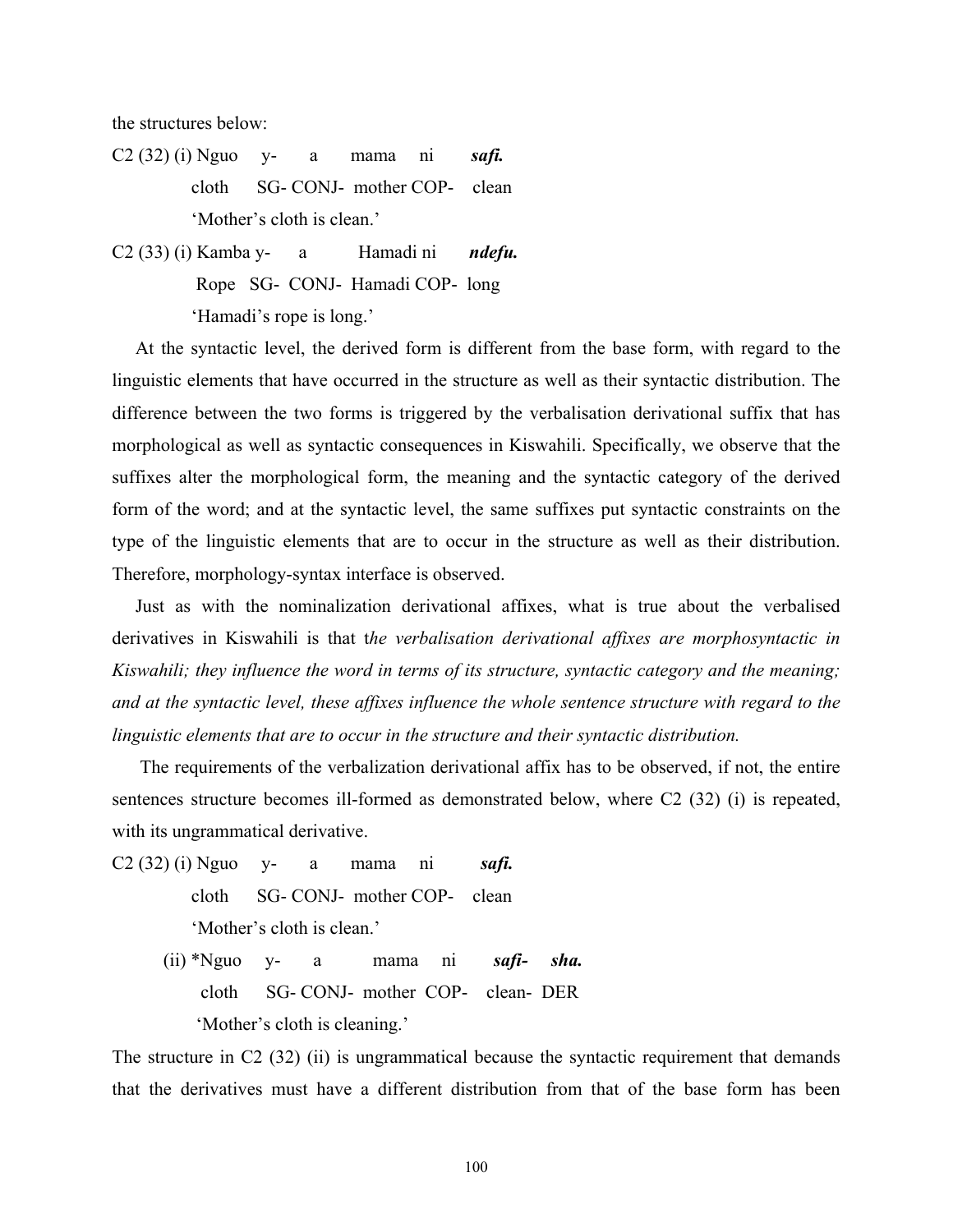violated. Here, it has the same distribution as the base form. Therefore, as much as the morphological requirements have been fulfilled, the same is not the case at the syntactic level. The ungrammaticality of C2 (32) (ii) demonstrates the relevance of the verbalisation derivational affix to the two levels of grammar.

L3 The morphosyntactic processes established in C2 (32) and C2 (33) are generated from a noun, a derived verb and another noun. Consequently, the rule that describes them is:

S→ N+ AGRs+ T+ *RAf1D*+ N

Where:

R→ Noun or adjectival root

 $Af_{1D} \rightarrow Verbalisation$  derivational suffix

 The rule means that the sentence is generated from a noun, a derived verb phrase and another noun. The verb is either derived from a noun or an adjectival root through the affixation of a derivational suffix.

 The rule is used to describe any morphosyntactic structure that involves either a verbalised noun or a verbalised adjective. The derivational suffix that is marked on the derived word is the one that determines its morphological form, its meaning as well as its syntactic category; the same derivational suffix affects the whole sentence structure with regard to the type of linguistic elements that are to occur in the structure as well as their syntactic distribution.

The morphosyntactic processes established in C2 (32) is schematised below: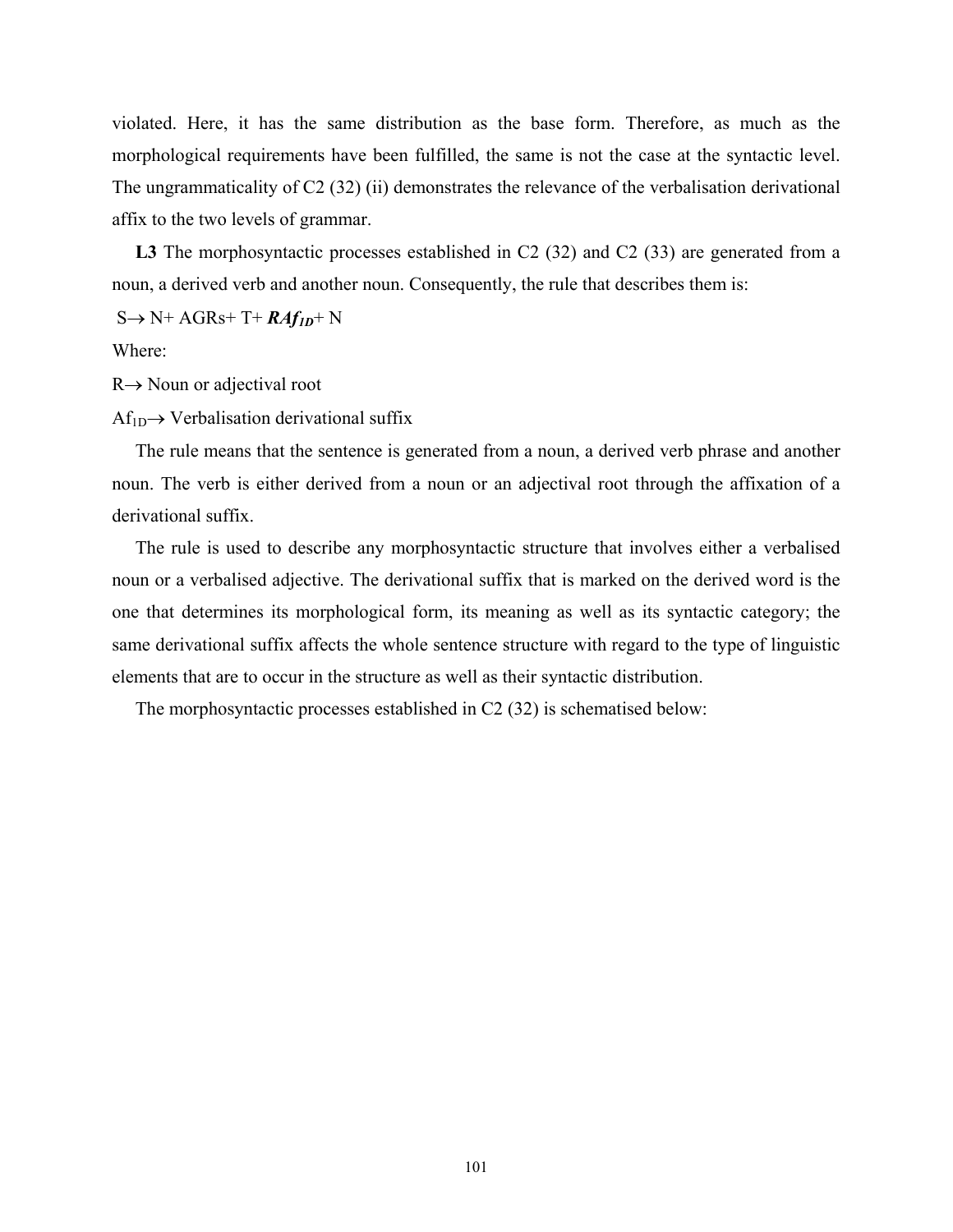

*Figure 4. 12: Verbalisation derivational suffix: morphosyntactic* 

The PM shows that *Af<sub>1D</sub>* triggers the occurrence of the other linguistic elements in the structure; and in those respective syntactic positions; that are different from the ones that are occupied in the underived structures. At the same time, it is *Af1D* (-*sha*) that determines the syntactic category of the derived form. As earlier mentioned,  $Af_{ID}$  is present in the lexicon. So, we see from the illustration that  $Af_{1D}$  has morphological as well as syntactic consequences in Kiswahili. The morphosyntactic structures given in C2 (32) and C2 (33) can be represented on the same PM, together with many more, whose occurrence is triggered by *Af1D*.

## **4. 3. 1. 2. 1. 3 Adverbialization**

 This word formation process involves the derivation of adverbs from words that belong to other lexical categories using verbalisation derivational suffixes.

 **L1** Just as with nominalization and verbalisation, adverbialisation involves the addition of the derivational affixes onto the base form. Below are the derivatives that are used to illustrate the morphosyntactic effect of the derivational affix at the morphological level: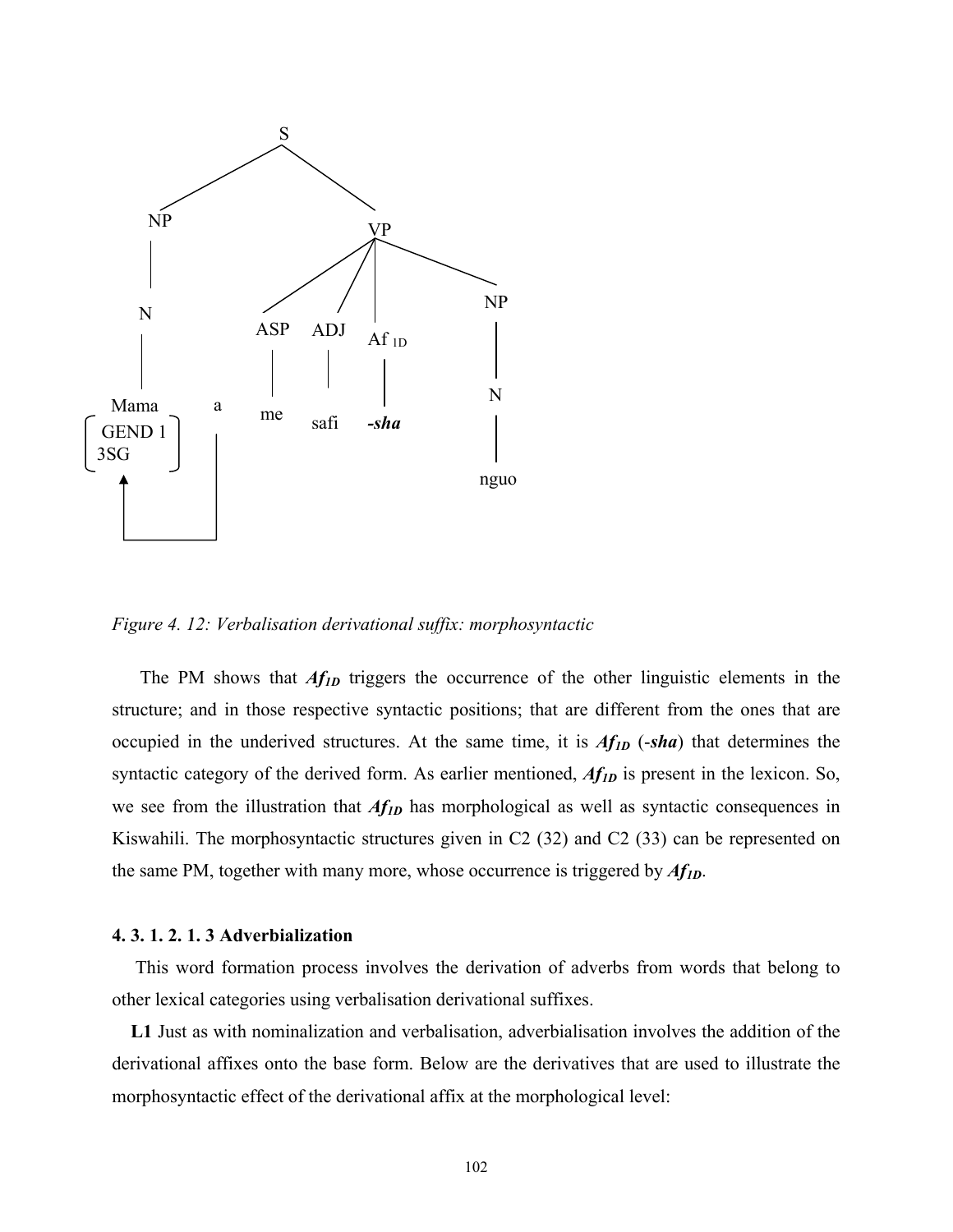- (i) kijinga 'foolishly'
- (ii) kizembe 'lazily'
- (iii) kiume 'manly'
- (iv) kike 'womanly'
- (v) kikoloni 'colonially'

These words are derivatives whose base forms occur as below:

| <b>Adverb (derived)</b>                            | <b>Adjective (basic)</b> |
|----------------------------------------------------|--------------------------|
| A2 (47) $\boldsymbol{k}$ <i>i</i> inga 'foolishly' | jinga 'foolish'          |
| A2 $(48)$ <i>ki</i> zembe 'lazily'                 | zembe 'lazy'             |
| <b>Adverb</b> (derived)                            | <b>Noun (basic)</b>      |
| A2 $(49)$ <i>ki</i> ume 'manly'                    | -ume 'man'               |
| A2 (50) kikoloni 'colonially'                      | -koloni 'colonialist'    |

 In the words given, it is the adverbialisation derivational prefix that is used to derive the adverb from the base form. Therefore,  $\vec{R}$  (basic form) becomes  $Af_{ID}R$  (derivative) when adverbialization takes place. In other words:

 $ADVP \rightarrow Af_{1D}R$ 

 $R \longrightarrow Af_{1D}R$  (the basic form becomes a derivative on the addition of an

Adverbialisation derivational prefix).

Where:

 $Af_{1D} \rightarrow$  Adverbialisation derivational prefix

R→ Either a noun or an adjectival root

 $Af_{1D}R \rightarrow Derived adverb$ 

The basic form of the word  $(R)$  is seen to be quite different from the derived form; that is,

 $R \rightarrow Af_{1D}R$  (basic form becomes a derivative).

 The morphological rule given applies to both adverbialised nouns as well as adjectives in Kiswahili as shown on *table 4. 13*: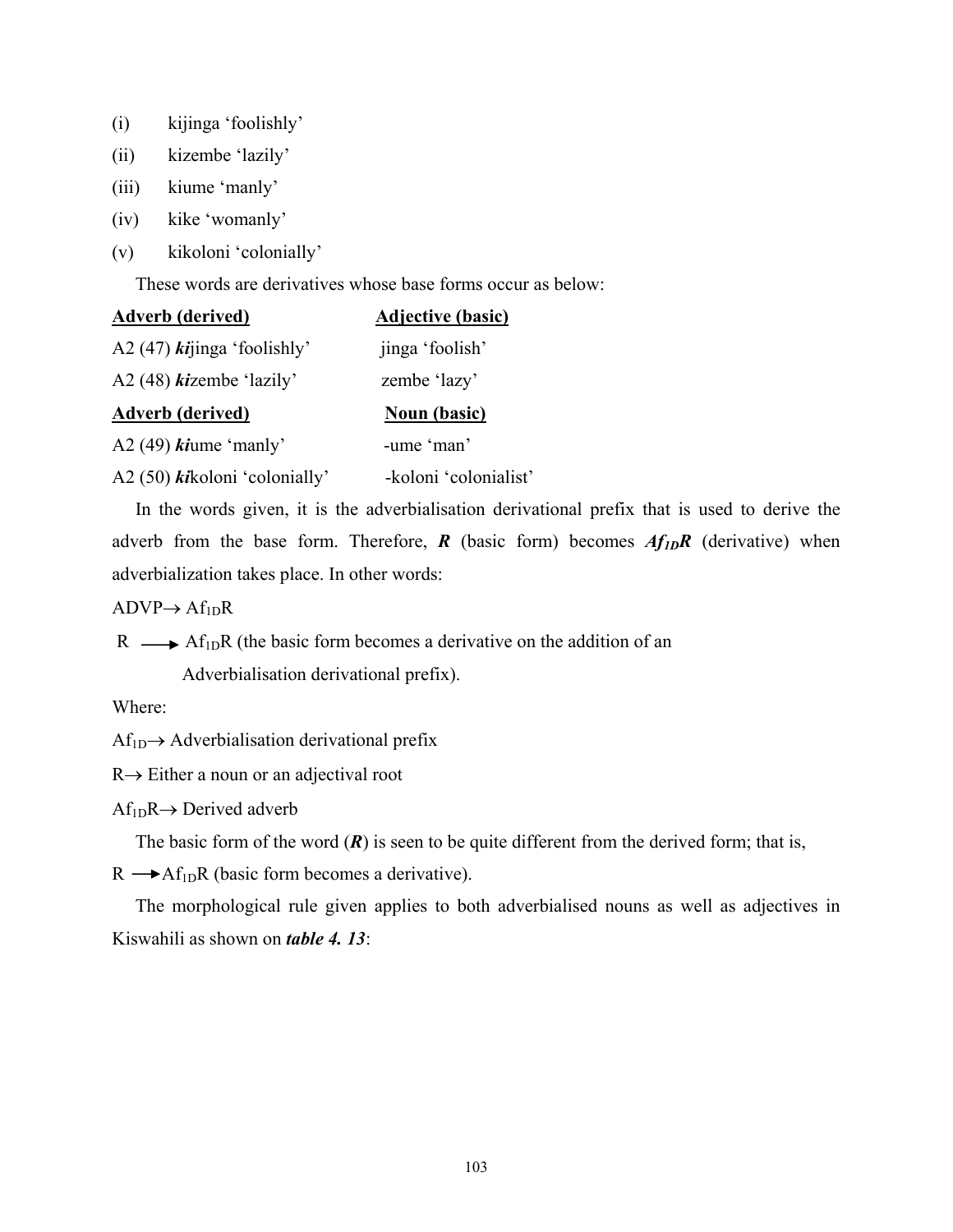*Table 4. 13: Adverbialisation derivational prefixes* 

| <b>Basic form</b>                | <b>Derivational affix</b> | Derivative form          |
|----------------------------------|---------------------------|--------------------------|
| (i) Adjective -jinga 'fool'      | ki- or vi-                | <i>Ki</i> jinga (adverb) |
| (ii) Noun - koloni 'colonialist' | ki-                       | Kikoloni (adverb)        |

In *table 4. 13*, we see that the basic form differs from the derived one; with regard to the syntactic category, the morphological structure and the meaning. The difference between the two at the morphological level is motivated by the presence of the adverbialisation derivational prefix, which is morphosyntactic in Kiswahili.

 **L2** The following sentences are used to establish morphology-syntax interface at the syntactic level:

- C2 (37) Maria a- li- fany- a kazi *ki* zembe. Mary AGRs- PAST- do VS work DER- lazy 'Mary worked lazily.'
- C2 (38) Jani hu- ongoz- a wa- tu *ki* koloni. Jani HAB- lead VS PL- person DER- colonial 'Jani leads people colonially.'
- C2 (39) Yohana hu- waz- a *ki-* jinga. John HAB- think- VS DER- ADJ 'John thinks foolishly.'
- C2 (40) Juma hu- fany- a kazi *ki-* ume. Juma HAB- do- VS work DER- man 'Juma works manly.'

Below are the sentences that bear the basic forms:

C2 (37) (i) Maria ni *m- zembe*. Mary COP- SG- lazy 'Mary is lazy.' C2 (38) (i) Jani ni *m- koloni*. Jani COP- SG- colonial 'Jani is a colonialist.'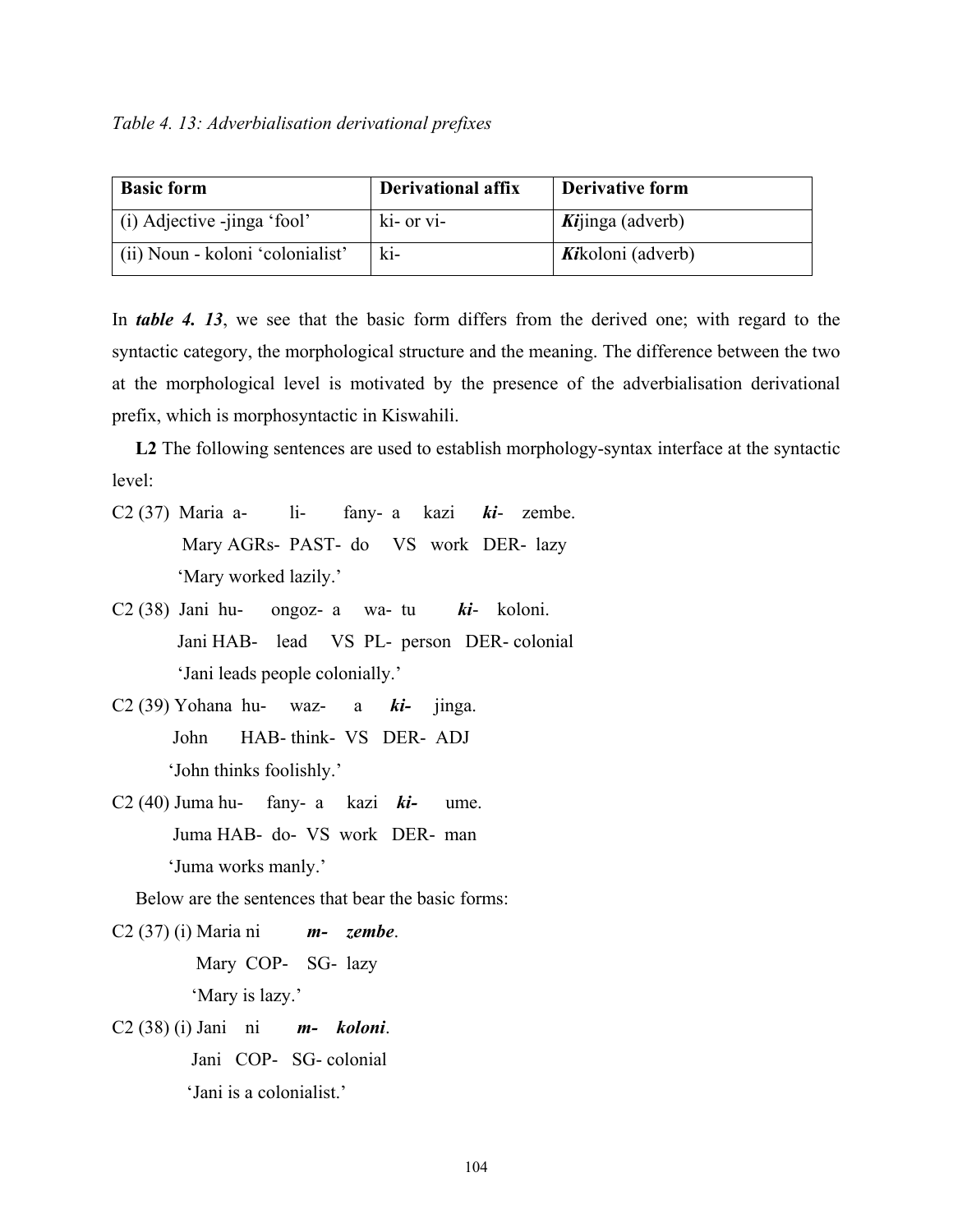C2 (39) (i) Yohana ni *m- jinga*. John COP- SG- fool 'John is foolish.'

C2 (40) (i) Juma ni *mwanam- ume*. Juma COP- SG- man 'Juma is a man.'

The structures with the derived forms in C2  $(37)$ - C2  $(40)$  are quite different from the ones with the basic forms in C2 (37) (i) - C2 (40) (i). As earlier mentioned, the difference is triggered by the adverbialisation derivational prefix, which is morphosyntactic in Kiswahili. At the morphological level, this prefix alters the morphological structure of the derived word, its syntactic category as well as its meaning. At the syntactic level, we see that the same adverbialisation derivational affixes influence the whole sentence structure with regard the type of linguistic elements that are to occur in the structure as well as their syntactic distribution. For instance, the derivative being an adverb, it demands that it occurs within the VP position as a modifier of the head verb and not in the adjectival or NP position as it were for the basic forms. Therefore the adverbialisation derivational affix has relevance to both morphology and syntax in Kiswahili.

 From the analysis, we see that*: the derivational prefix that is used in the adverbialisation process in Kiswahili influences the word on which it is marked with respect to its syntactic category, its morphological structure as well as the meaning. When functioning at the sentence level, the same prefix influences the entire syntactic structure with regard to the type of the linguistic elements that are to occur in the structure as well as their syntactic distribution.* 

 Violation of the morphological and syntactic requirements of the adverbialisation derivational affix negatively affects the well-formedness of the entire structure as demonstrated in C2 (38) (i), which is repeated with a structure that bears a derivative:

C2 (38) (i) Jani ni *m- koloni*.

Jani COP- SG- colonial

'Jani is a colonialist.'

 (ii) \*Jani ni *ki- koloni*. Jani COP- DER- colonial 'Jani is colonially.'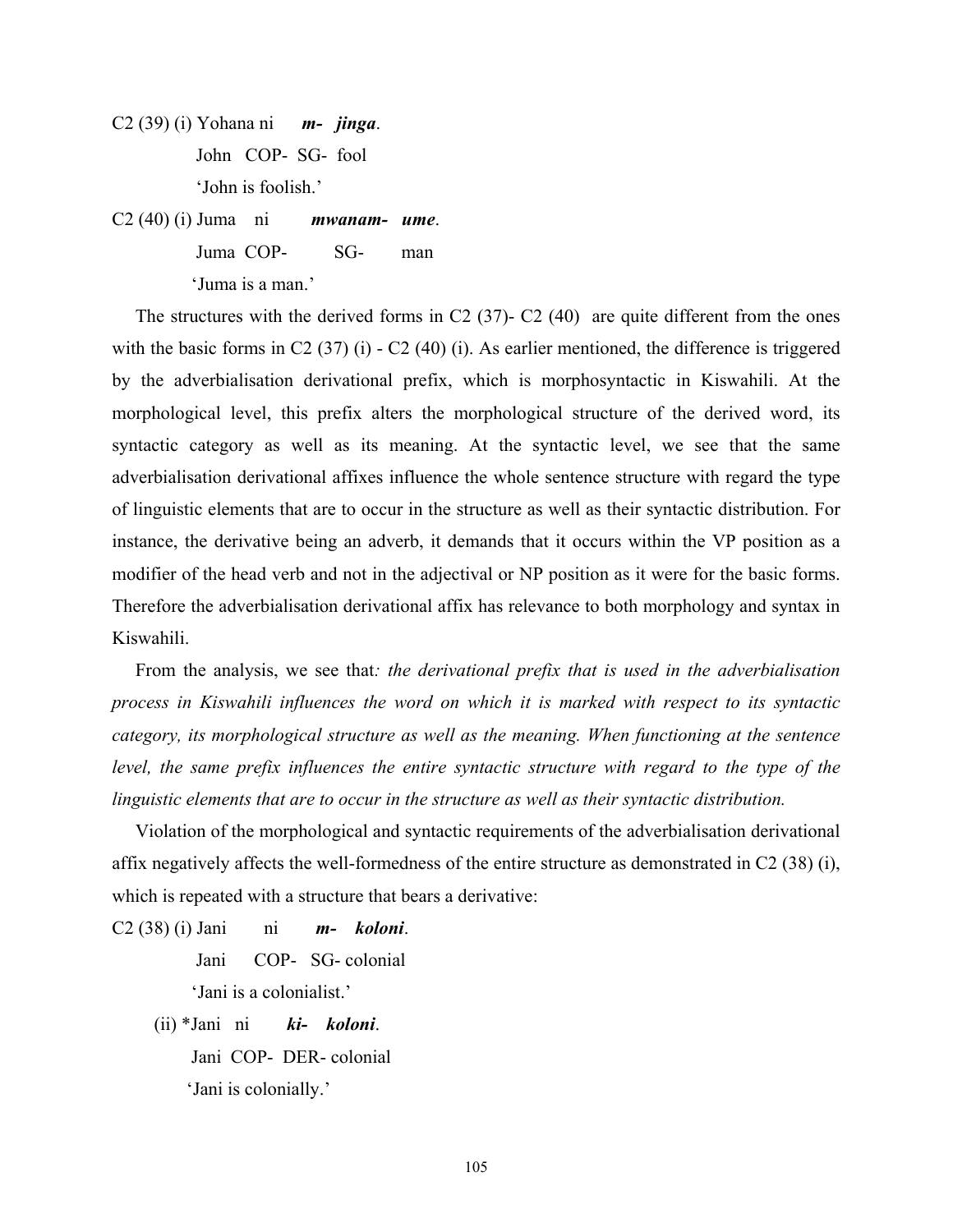C2 (38) (ii) is ungrammatical because the structure that bears the derived form has violated the syntactic requirements of the adverbialisation derivational affix. by occurring in an inappropriate syntactic position, that which is meant for the basic form; that is, the NP position. In its present syntactic environment, it is occurring as either an adjective or as a noun (these two categories occupy the same syntactic position in their predicative function; that is, after the copula verb 'be'). Therefore, as much as the adverbialisation derivational prefix has had morphological consequences on the word, its relevance at the syntactic level has not been realised.

L3 The morphosyntactic structures in C2 (37) - C2 (40) are generated from an NP and a VP; and within the VP is the derived adverb that modifies the head verb. Therefore, the morphosyntactic rule that describes them is:

 $S \rightarrow N^+ (AGRs)$ + T+ V+ (N) +  $Af_{ID}R$ 

Where:

 $Af_{1D} \rightarrow$  Adverbialisation derivational prefix

 $R \rightarrow Root$  (either a noun or an adjective)

 $(AGRs) \rightarrow$  Optional subject agreement marker (for instance, it does not occur with the habitual tense marker)

 $(N) \rightarrow$  Optional noun (Its occurrence depends on the type of the structure. For instance, it does not occur in C2 (39).

 The instruction given above means that a morphosyntactic process that is triggered by the adverbialisation derivational prefix occurs when there is a noun and a VP present. Within the VP, the verb occurs as the head, while the derived adverb as its modifier. The occurrence of the AGRs and the second noun is optional; their occurrence depends on the type of structure in question. The type of elements that occur at the syntactic level and their distribution are dependent on *Af1D,* which is morphosyntactic in Kiswahili.

L4 The generated morphosyntactic structures in C2 (37) - C2 (40) are represented below: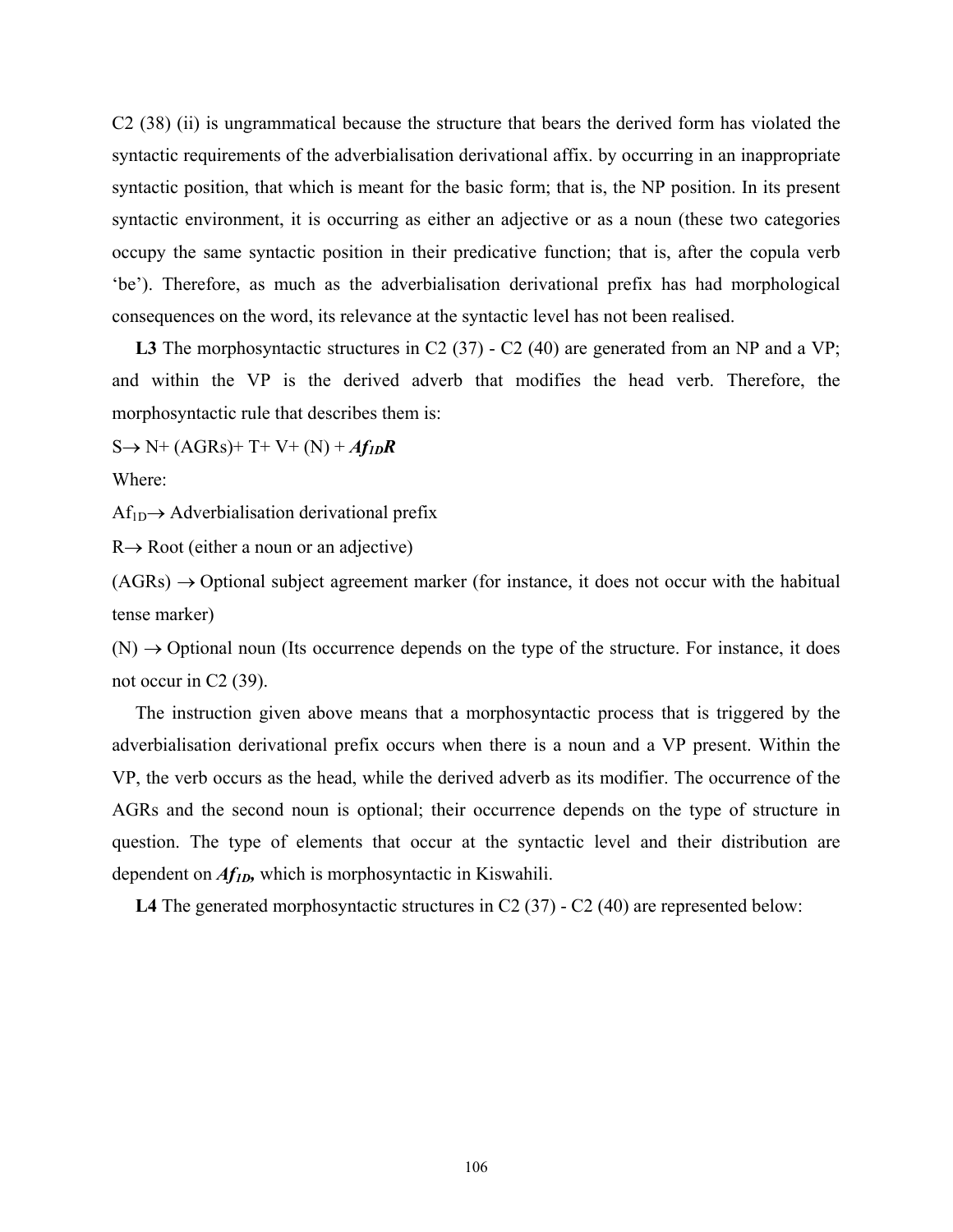

*Figure 4. 13: Adverbialisation Derivational prefix used to derive an adverb* 

 Just as with the preceding morphosyntactic representation, it is the adverbialisation derivational affix that determines the word class of the derivative at the morphological level; and at the syntactic level, the same feature has syntactic consequences, it demands that certain types of linguistic elements occur and in very specific syntactic positions.

 Any of the above derived structures, together with any other that is triggered by similar adverbialisation derivational affixes can be represented on the PM in *figure 4. 13*. As earlier mentioned, the structure of the basic form of the word and that of the whole sentence is influenced by the *Af1D*, which is morphosyntactic in Kiswahili. The phrase marker given makes explicit what happens in the Kiswahili speaker's mind when constructing such morphosyntactic structures that involve the adverbialisation derivational affix in Kiswahili. This conclusion follows from the transformational generative theory of grammar that is being applied in the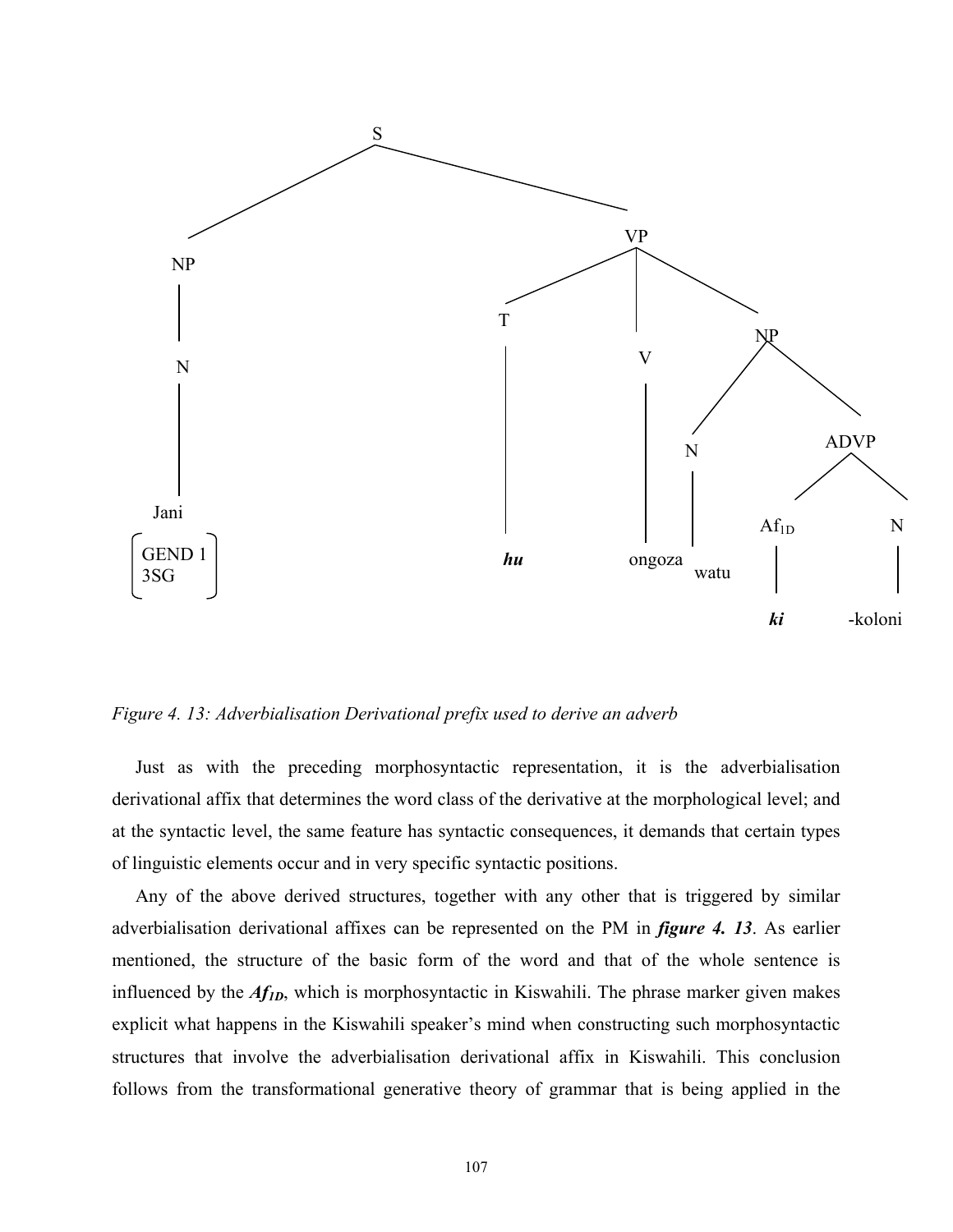study.

# **4. 3. 1. 2. 1. 4 Conversion**

 This is a derivational process by which a word belonging to one word class gets used as part of another word class without the addition of a derivational affix as it was for the preceding derivatives. This process involves zero affixation. It is also referred to as reclassification or functional shift.

 In this sub-section, we have shown through the analysis that though the conversion process does not make use of derivational affixes, this process is morphosyntactic in Kiswahili. At the morphological level, the conversion process affects the syntactic category, and the meaning of the derived word. At the syntactic level, this process influences the whole syntactic structure with regard to the type of linguistic elements that are to occur in the structure and their syntactic distribution.

 Below are the derived forms that have been used to analyse morphology-syntax interface that is triggered by the process of conversion:

(i) hema 'tent'

- (ii) kaa 'charcoal'
- (iii) laki 'one hundred thousand'
- (iv) shuka 'sheet'
- (v) taka 'litter'
- (vi) maskini 'the poor'
- (vii) tajiri 'the rich'

The above derived forms occur with their basic counterparts as shown below:

| <b>Noun (derived)</b>               | <b>Verb</b> (basic)      |
|-------------------------------------|--------------------------|
| $A2(51)$ hema 'tent'                | hema 'pant'              |
| $A2(52)$ ka a 'charcoal'            | kaa 'sit'                |
| A2 (53) laki 'one hundred thousand' | laki 'welcome'           |
| $A2(54)$ shuka 'sheet'              | shuka 'descent'          |
| $A2(55)$ taka 'litter'              | taka 'want'              |
| Noun (derived)                      | <b>Adjective (basic)</b> |
| A2 (56) maskini 'the poor'          | maskini 'poor'           |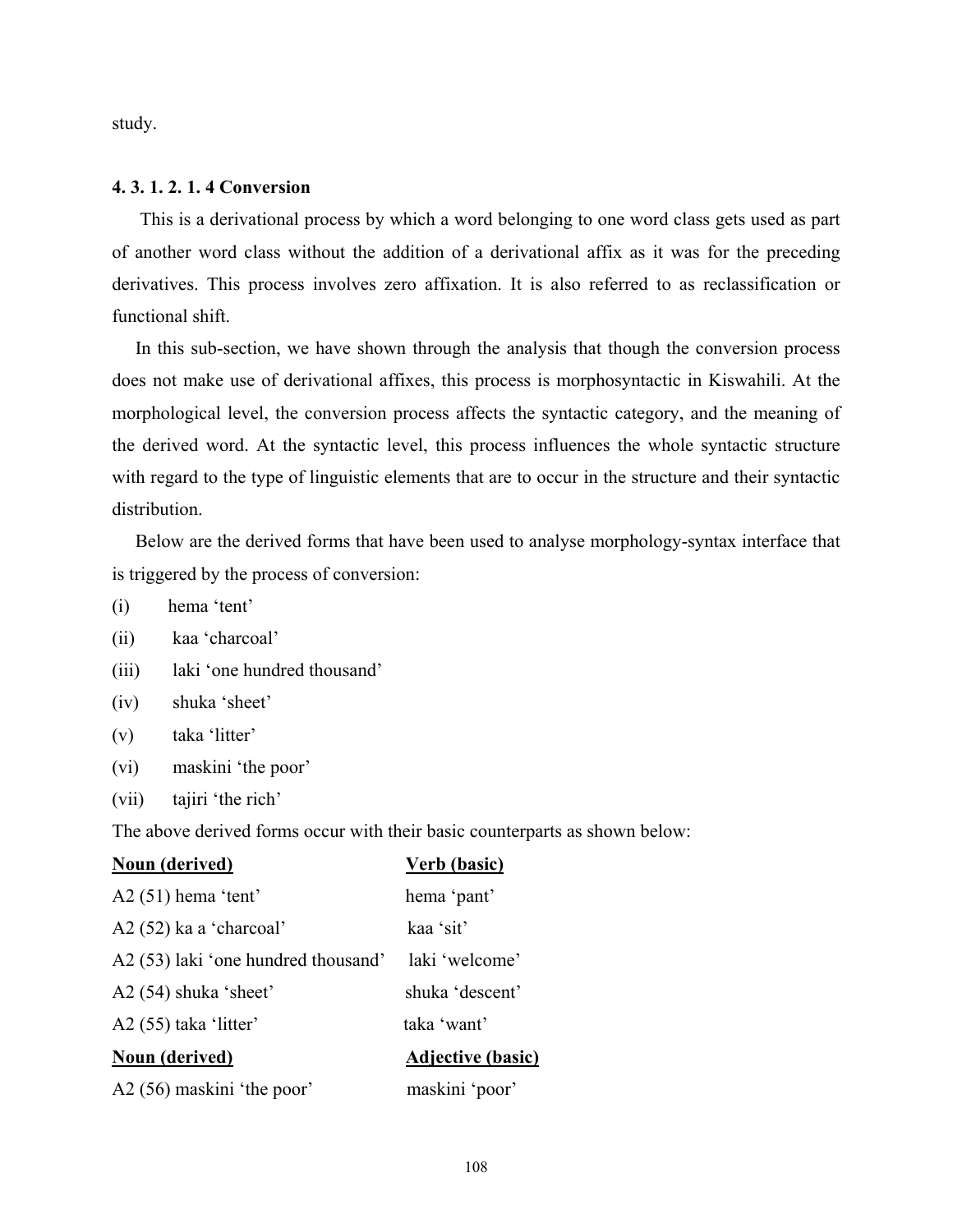# A2 (57) tajiri 'the rich' tajiri 'rich'

 The derived word bears no derivational affix; contrary to the preceding examples that make use of derivational affixes. It is also observed that words that are derived through the process of conversion are mainly nouns. These are derived from verbs and adjectives. Consequently, the derivatives are generated as below:

 $NP \rightarrow Af_{\emptyset}R$ .

 $R \longrightarrow Af_{\emptyset}R$ .

Where:

 $Af \circ \rightarrow$  zero affix

 $Af_{\emptyset}R \rightarrow$  Unaffixed root (basic form)

R→ either verb or adjectival root

The rule means that an NP is generated from an un affixed base form, that is,  $Af_{\emptyset}$ . According to the words in A2 (51) – A2 (57), this base form is either an adjectival or a verbal root. As observed from the words, the two sets are similar with regard to their morphological structure. Therefore, at the morphological level, the derived words occur as shown on *table 4.14* below

|  |  |  | Table 4. 14: Conversion process: Morphosyntactic |
|--|--|--|--------------------------------------------------|
|--|--|--|--------------------------------------------------|

| Type of reclassified base form            | <b>Derivational affix</b>  | derivative                        |
|-------------------------------------------|----------------------------|-----------------------------------|
| verb (i) <i>hema</i> 'pant'               | $\varnothing$ (zero affix) | Noun (i) hema 'tent'              |
| $(ii)$ kaa 'sit'                          | $\varnothing$ (zero affix) | (ii) ka a 'charcoal'              |
| <b>Adjective</b> (i) <i>tajiri</i> 'rich' | $\varnothing$ (zero affix) | Noun (i) <i>tajiri</i> 'the rich' |
| $(ii)$ maskini 'poor'                     | $\varnothing$ (zero affix) | (ii) <i>maskini</i> 'the poor'    |

*Table 4. 14*, shows that at the morphological level, the process of conversion (though with zero affixation) changes the syntactic category and the meaning of the base form. So, the conversion process is relevant to the word.

 **L2** Below are sentences generated from the derived words; they are used to illustrate morphology-syntax interface that is triggered by the conversion process: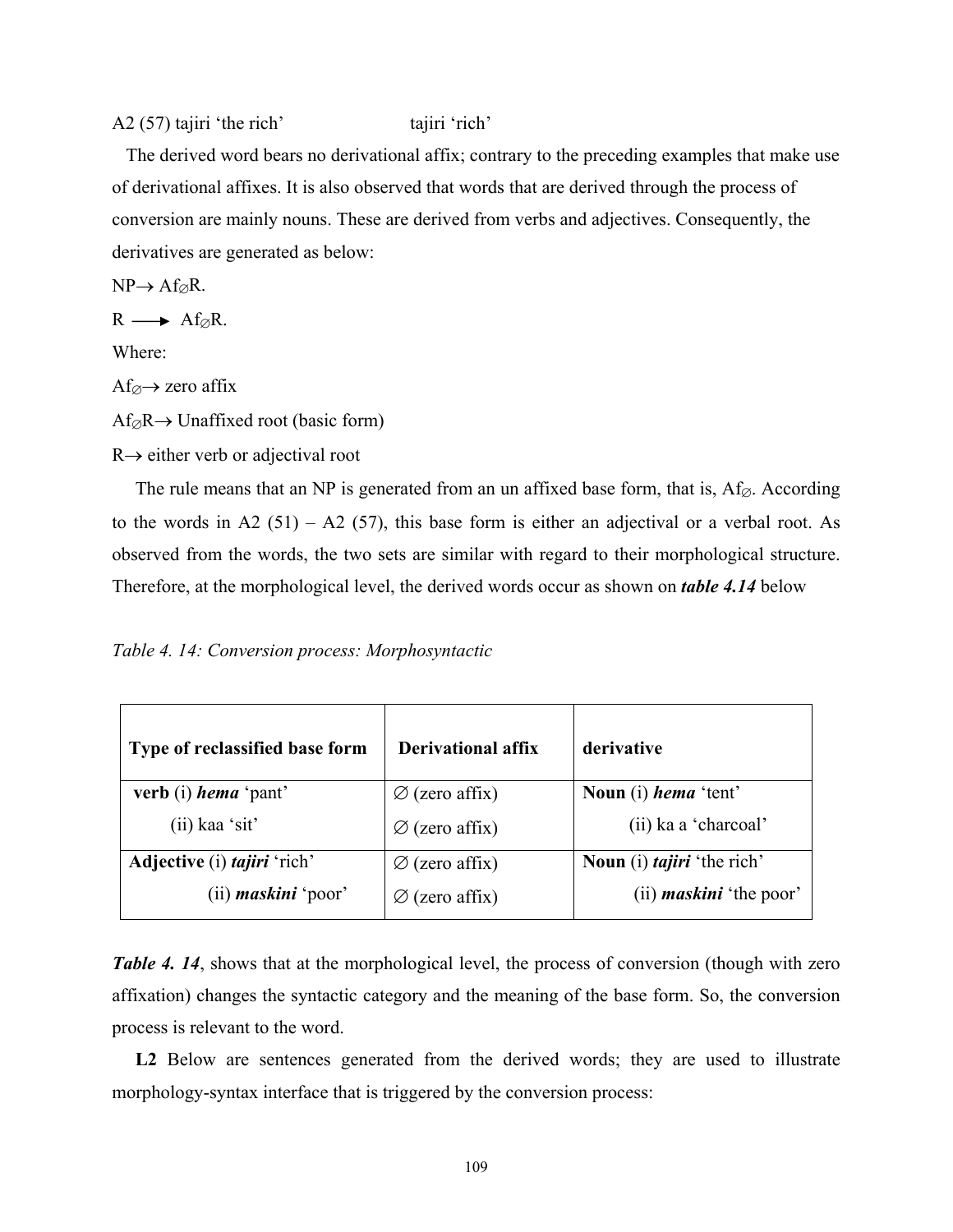- C2 (41) Maria a- li- let- a *hema.* Mary AGRs- PAST- bring VS tent 'Mary brought a tent.'
- C2 (42) *Tajiri* a- me- aga dunia. rich AGRs- PERFT- die 'The rich has died.'
- C2 (43) *Taka* zi- me- chom- w- a. litter PL- PERFT- burn- PASS- VS 'The litter has been burnt.'
- C2 (44) Baba a- me- nunu- a *shuka*. Father AGRs- PERFT- buy- VS sheet 'Father has bought a sheet.'
- C2 (45) Maria a- me- shind- a *laki* moja. Mary AGRs- PERFT- win VS hundred thousand- one 'Mary has won one hundred thousand.'
- C2 (46) Zainabu a- na- beb- a *ma- kaa.* Zainabu AGRs- PROG- carry- VS PL- charcoal 'Zainabu is carrying charcoal.'

Structures that bear basic forms occur as below:

- C2 (41) (i) Maria *a- na- hema* baada ya ku- kimbia. Mary AGRs- PROG- pant DER after DER- running 'Mary is panting after running.'
- C2 (42) (i) Daudi ni *tajiri.* David COP- rich 'David is rich.'
- C2 (43) (i) M- toto *a- na- tak- a* maziwa. SG- child AGRs- PROG- want VS milk 'The child wants milk.'
- C2 (46) (i) Zainabu *a- me- ka- a* kwa ki- ti. Zainabu AGRs- PERFT- sit- VS PP- SG- chair 'Zainabu is sitting on the chair.'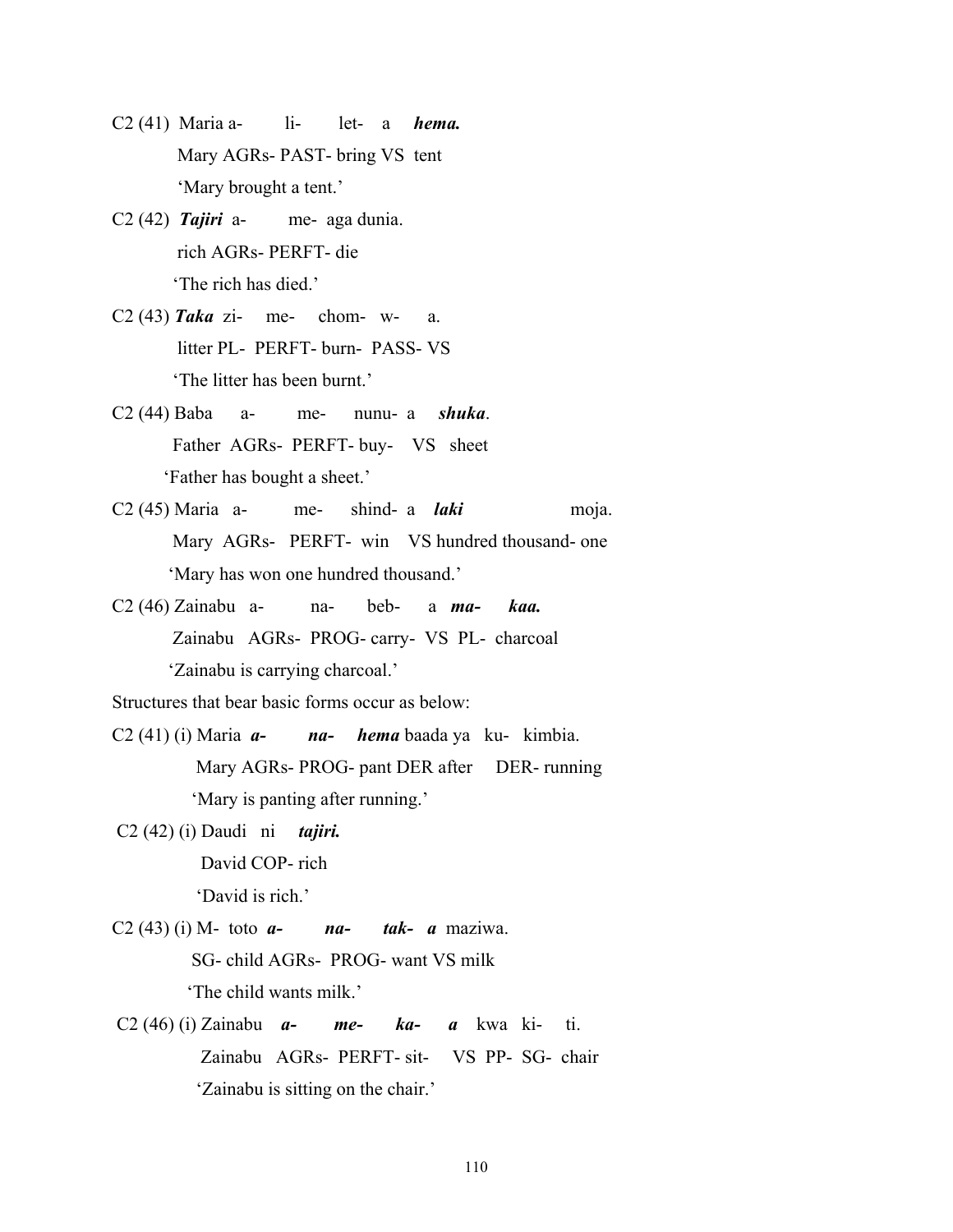C2 (45) (i) Maria *a- li- laki* wa- geni. Mary AGRs- PAST- welcome PL- visitor 'Mary welcomed visitors.'

 The two sets of sentences (the one with the derived form and the one with the basic form) are different in respect to the linguistic elements that have occurred in the structure and their syntactic distribution. This difference is motivated by the conversion process, which is morphosyntactic in Kiswahili. The process affects the syntactic category and the meaning of the word (derived); and when the derived word functions syntactically, it influences the entire sentence structure with regard to the type of the linguistic elements that are to occur in the structure and their syntactic distribution. Specifically, since the derived words are nouns, they occur in the NP position and not in the VP or ADJP position, where the base forms occur. Consequently, we observe a morphosyntactic process that is triggered by the conversion process.

 For the morphosyntactic processes in C2 (41) - C2 (46) we observe that: *the process of conversion is morphosyntactic in Kiswahili; it results into words that are different from the base forms in terms of the syntactic category and the meaning. In their syntactic function, the very words (derivatives) have different syntactic requirements*. Violation of the morphological and syntactic requirements of the conversion process negatively affects the grammaticality of the entire sentence structure as demonstrated below; where C2 (41) (i) is repeated with a structure that bears the derived form:

C2 (41) (i) Maria *a- na- hema* baada ya ku- kimbia. Mary AGRs- PROG- pant after DER- run 'Mary is panting after running.'

> (ii) \* Maria *hema* baada ya ku- kimbia. Mary tent after DER- run 'Mary tent after running.'

C2 (41) (ii) is ungrammatical because the structure that bears the derived form has violated the syntactic requirements of the conversion process by having the same distribution as the base form. Since the derived form is an NP, it has to occur in the NP position and not in the VP position as in  $C2(41)$  (ii).

L4 The morphosyntactic processes established in C2 (41) - C2 (46) are generated from: (i) A noun, a VP and a derived noun as in C2 (41), C2 (44), C2 (45) and C2 (46).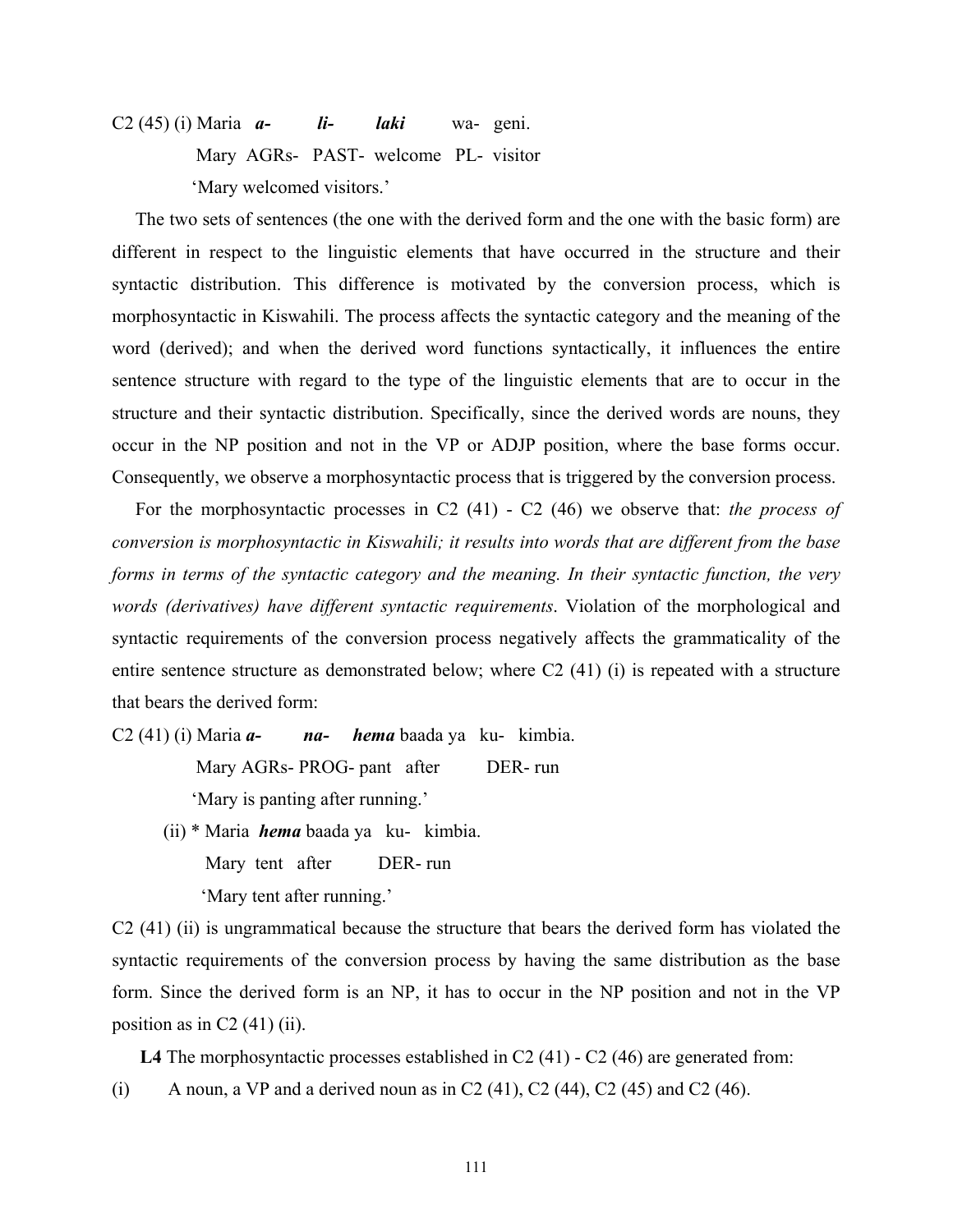(ii) A derived noun and a VP as in C2 (42) and C2 (43). Therefore the rule that accounts for the morphosyntactic processes established in C2  $(41)$ - C2  $(46)$  is:

 $S \rightarrow N/ Af \mathscr{R} + AGR$ s+ T+ V+  $(Af \mathscr{R})$ 

Where:

 $Af_{\emptyset}R\rightarrow$  an un affixed root (either derived from the verb or the adjective). The derivative occurs either in the subject or the object position.

 The rule means that a morphosyntactic structure that is triggered by the conversion process is generated from either a derived or an underived noun, and a VP, which is either intransitive or transitive, with a derived or an underived noun in the object position. The occurrence of the optional derived noun in the object position, that is,  $(Af_{\mathscr{A}}R)$  depends on the transitivity of verb. The rule describes morphosyntactic structures whose derivative is either based on a verb or an adjective; and for structures whose derivative occurs either in the object or the subject position. The same rule describes an infinite set of similar morphosyntactic structures. This is in line with the transformational generative theory of grammar that views language as a set of instructions/ finite rules that account for an infinite number of structures.

 **L4** The PM below represents the morphosyntactic process in C2 (43) that is triggered by the conversion process: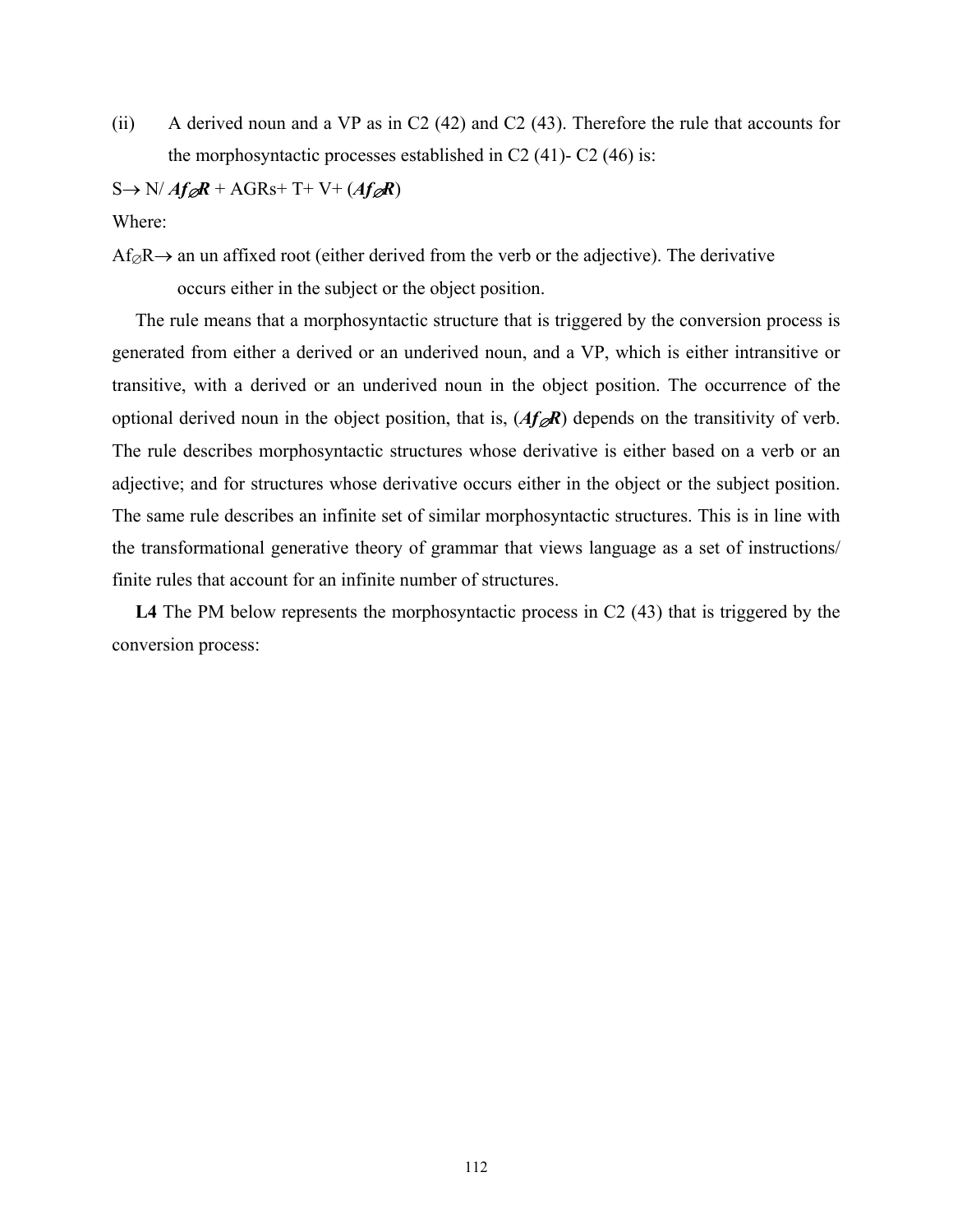

*Figure 4. 14: Conversion process: Triggers morphology-syntax interface* 

 Structures in C2 (42) and C2 (43) in which, the derivative occurs in the subject position are represented on the PM on *figure 4. 14*. However, for those in which the derivative occurs in the object position as in C2 (41), C2 (44), C2 (45) and C2 (46), the representation is given on *figure 4. 15*.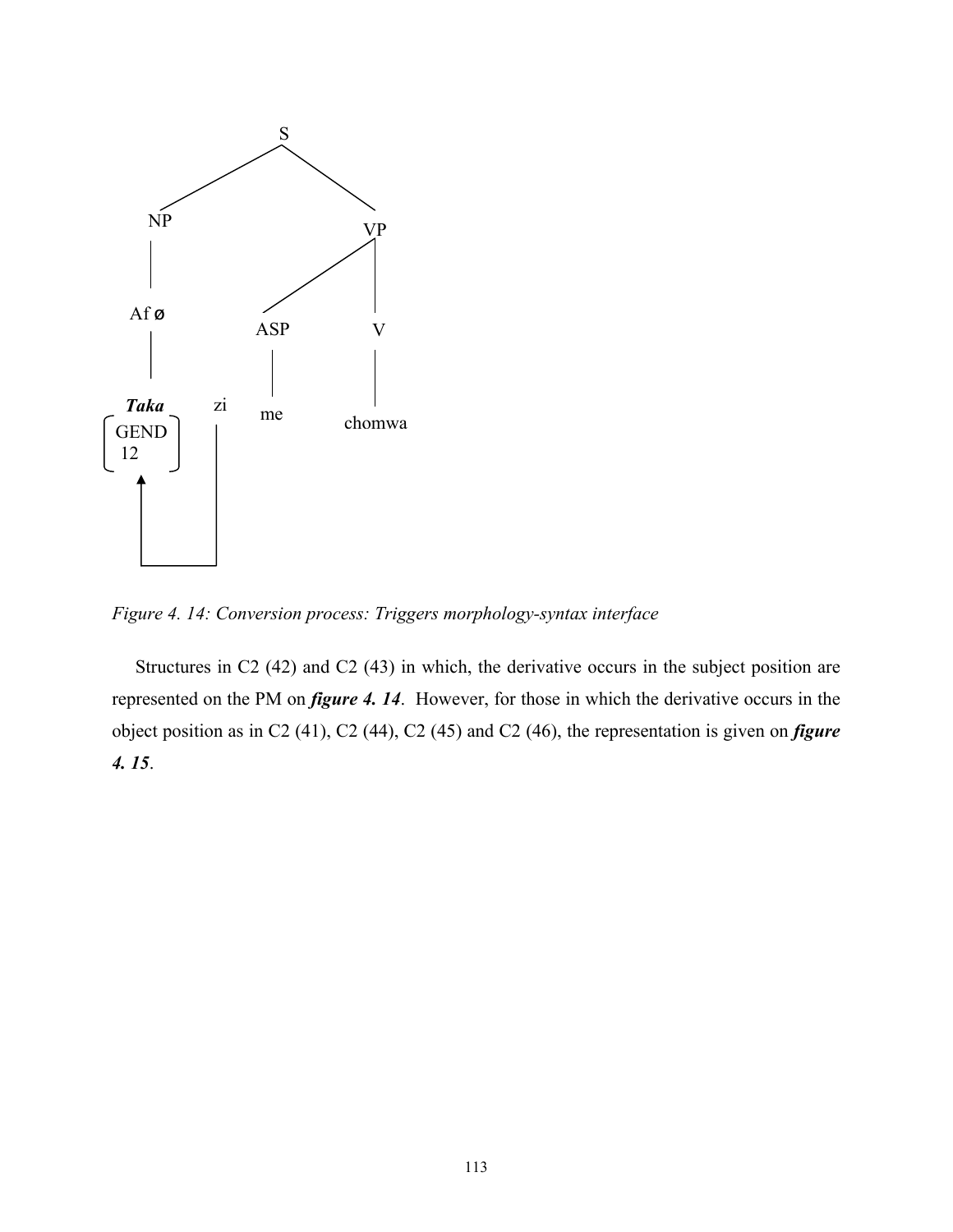

*Figure 4. 15: Conversion process: Morphosyntactic* 

 The two PMs are used to represent an infinite number of morphosyntactic structures that are triggered by the conversion process, which is morphosyntactic in Kiswahili.

### **4. 3. 1. 2. 2 Compounding**

 Compounding is a word formation process that involves the creation of new words through a more syntactic combination of pre-existing independent bases. Compound words contrast with simple words and with words that are formed through derivational and inflectional processes.

 Compounding in Kiswahili resembles derivational processes in that both processes involve the creation of new lexemes, with a new meaning and a new structure. The only difference is that, while derivational processes involve the operation on a single lexeme by the use of affixes, compounding involves two lexemes being operated on.

In this sub-section, it is shown that compounding process is morphosyntactic in Kiswahili in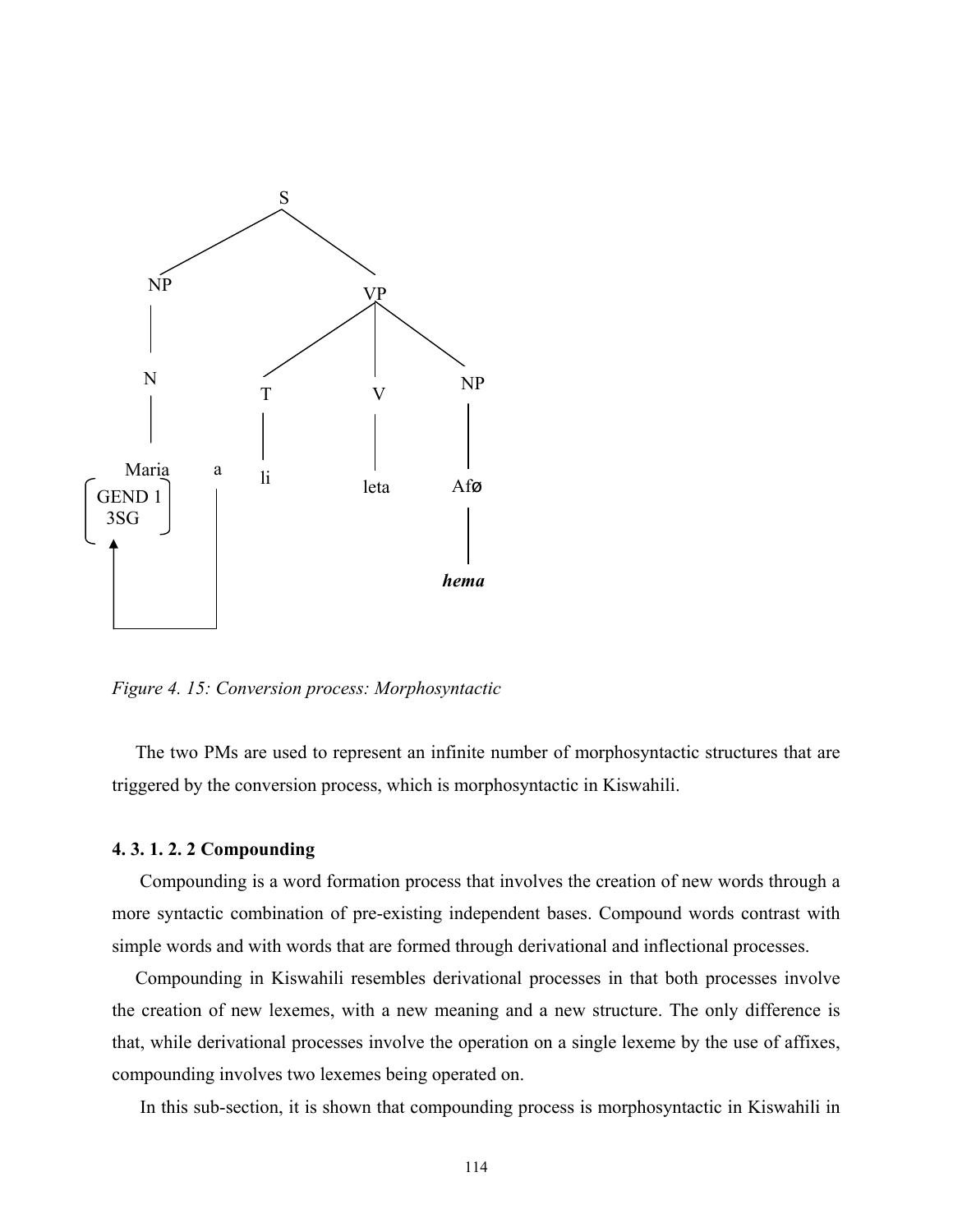that at the morphological level, the process has consequences on the word; and at the syntactic level, the influenced word affects the entire sentence structure with regard to the type of the linguistic elements that are to occur in the structure and their syntactic distribution.

 **L1** Below are the compound words that are used to illustrate morphology-syntax interface that is triggered by compounding process.

- (i) mwandishi habari 'news writer'
- (ii) mshonaji nguo 'dress maker'
- (iii) njugu karanga 'roasted nuts'
- (iv) mchimba kisima 'a well digger'

 All the compound words are generated from simple lexemes. Below are compound words with their simple lexeme (from which they are generated) counterparts:

| <b>Compound words (derived)</b>        | <b>Simple words (Basic form)</b>                           |  |  |
|----------------------------------------|------------------------------------------------------------|--|--|
| <b>Noun</b>                            | <u>Verb</u><br><b>Noun</b>                                 |  |  |
| A2 (58) mwandishi habari 'newswriter'  | andika 'write' + habari 'news'                             |  |  |
| A2 (59) mshonaji nguo 'dress marker'   | shona 'make' + nguo 'dress'                                |  |  |
| A2 (62) mchimba kisima 'a well digger' | 'well'<br>$^{\circ}$ dig' <sup>+</sup><br>chimba<br>kisima |  |  |
| A2 (60) njugu karanga 'roasted nuts'   | karanga 'roast' + njugu 'ground nuts'                      |  |  |

The compound nouns in A2 (58) - A2 (60) are generated from a verb and a noun. When we compare the two sets of words, that is, the simple words and the derived compound; we see that at the morphological level, the morphological structure, the meaning and the syntactic category of the derived form is changed as a result of the compounding process. Therefore, when compounding of the simple words takes place, the following happens:

 $R_1$ +  $R_2 \rightarrow NP_C$ 

Where:

 $R_1$ +  $R_2$  + First and second root

 $NP_C \rightarrow Compound$  noun (generated from two roots)

 The instruction means that a compound noun is generated from two roots (simple words), which according to the data given are: a noun and a verb.

 Based on the set of words given, this is what happens at the morphological level (see *table 4. 15* below).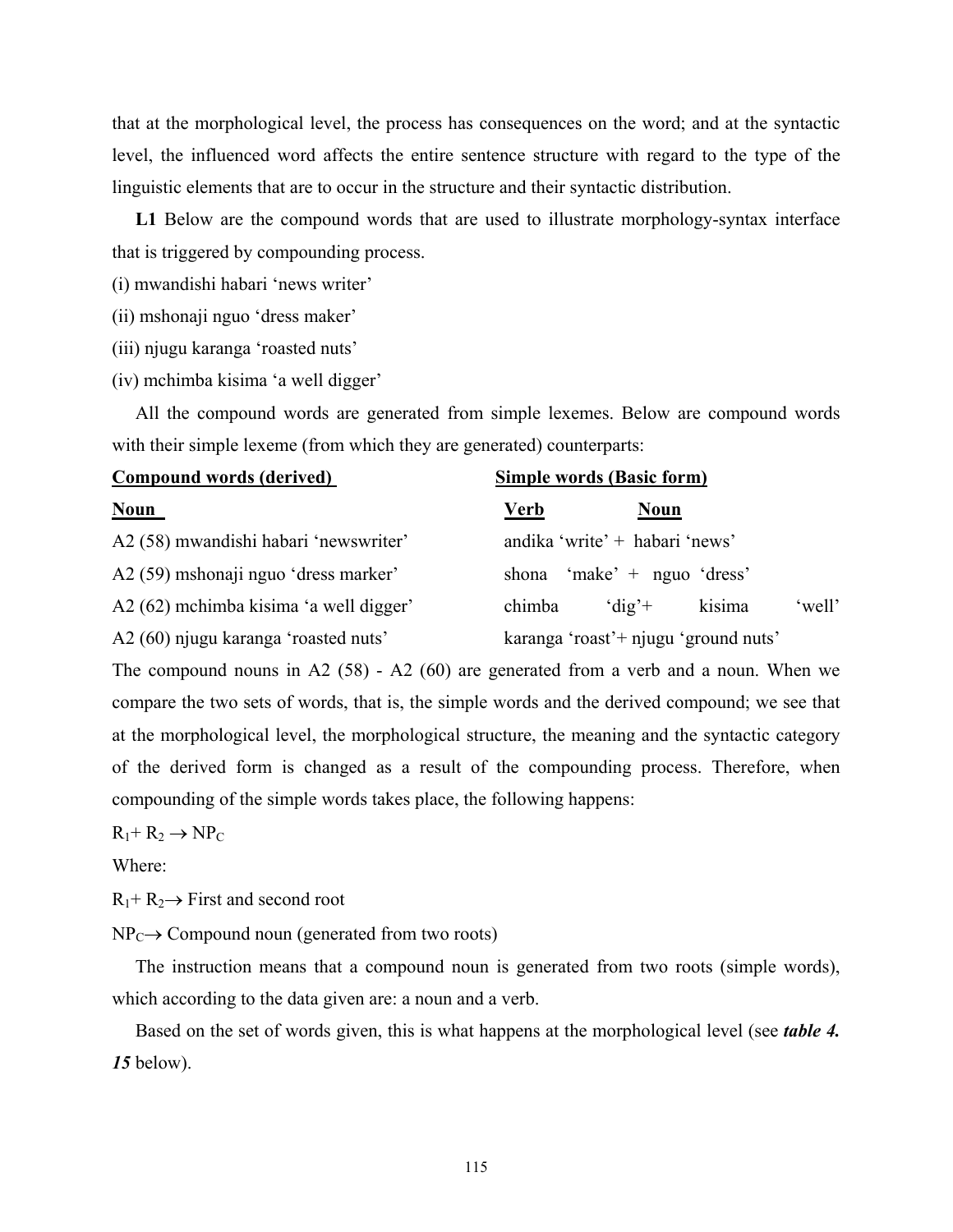*Table 4. 15: Compounding: A morphosyntactic process* 

| Type of basic form | Simple words   | <b>Compound word</b> |
|--------------------|----------------|----------------------|
| Verb+ Noun         | andika+habari  | mwandishi habari     |
|                    | karanga+ njugu | njugu karanga        |
|                    | chimba+ kisima | mchimba kisima       |
|                    | shona $+$ nguo | mshonaji nguo        |

From *table 4. 15*, three things emerge:

(i) The compound word is generated from different categories of the base forms. Consequently, compounding involves change of syntactic category.

(ii) The morphological structure of the base forms is different from that of the compound word; while the compound is made up of a single lexeme, the base form has two lexemes.

(iii) The meaning of the base form is not necessarily the same as that of the compound word.

 Consequently, we observe that though compounding does not involve affixation as it was with the derivational or with the inflectional processes, the process (compounding) is relevant to morphology.

L<sub>2</sub> Below are the sentences bearing the compound words given above. Based on these sentences, an illustration of morphology-syntax interface that is triggered by compounding process is made.

C2 (47) Mama a- li- nunu- a *njugu karanga*. Mother AGRs- PAST- buy VS ground nuts roast 'Mother bought ground nuts.'

C2 (49) Juma ni *mw- andi- shi habari*. Juma COP SG- write- DER news 'Juma is a news writer.'

- C2 (50)  $W_a$  *chimb*  $a$  *ji*  $vi$  *sima* wa- me- enda w- ote. 3PL- dig- VS- DER- PL- well- AGRs- PERFT- go AGRs- all 'All well-diggers have gone.'
- C2 (51) Maria ni *m- shon- a- ji nguo*.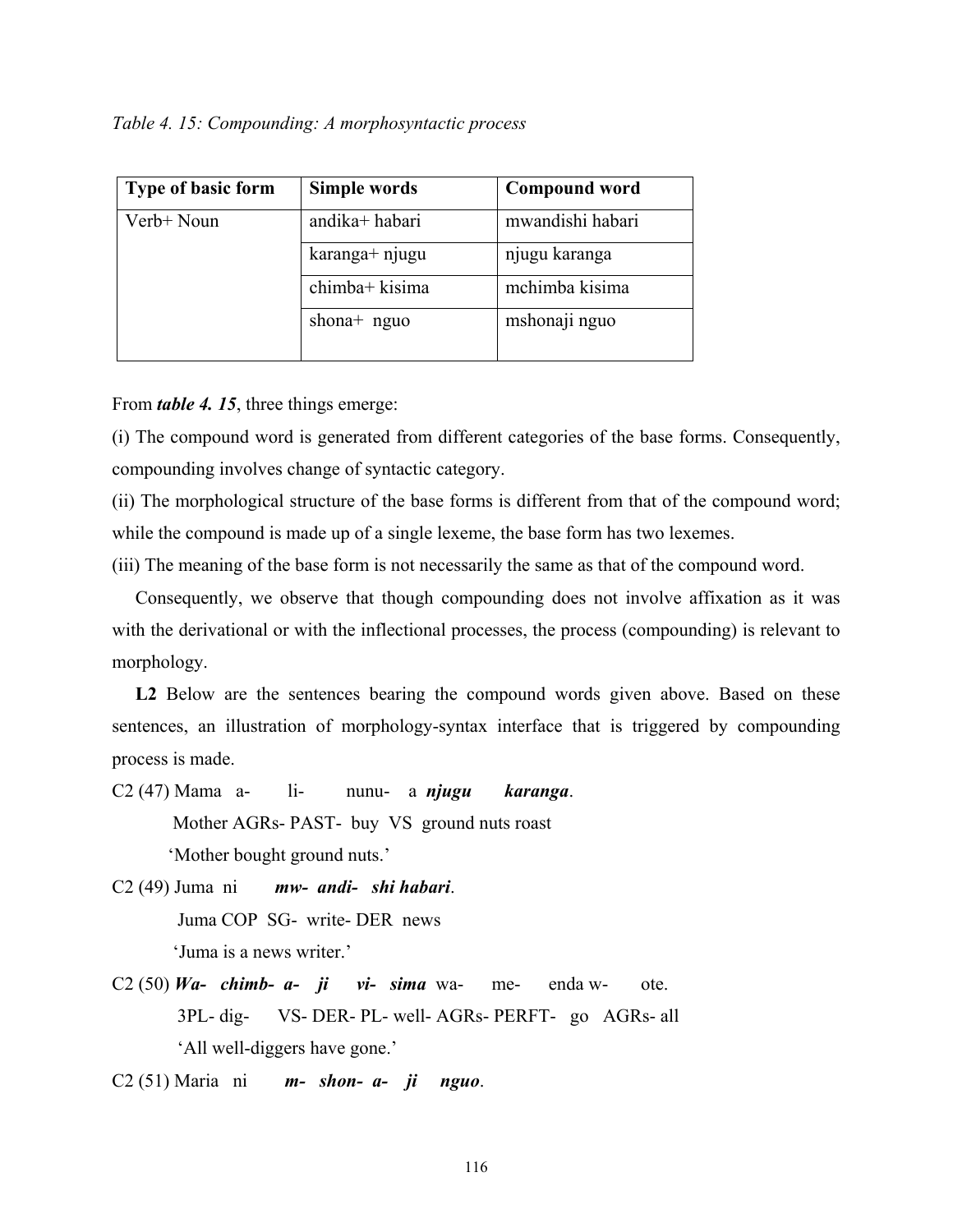Mary COP SG- mend- VS- DER cloth

'Mary is a dress maker.'

Below are sentences that bear the basic forms (simple words) that are counterparts of the derived forms in C2 (47), C2 (49), C2 (50) and C2 (51).

- C2 (47) (i) Mama a- na- *karanga njugu*. Mother AGRs- PROG- roast ground nuts 'Mother is roasting ground nuts.'
- C2 (49) (i) Juma a- na- *andik- a habari.*  Juma AGRs- PROG- write- VS news 'Juma is writing news.'
- C2 (50) (i)*Wa- na- o- chimb- a vi- sima* wa- me- end- a. PL- PROG- REL- dig- VS PL- well PL- PERFT- go- VS 'Those who dig wells have gone.'
- C2 (51) (i) Maria a- na *shona nguo*. Mary AGRs- PROG- mend cloth 'Mary is mending cloths.'

 The two sets of sentences; that is, those that bear the derived words (the compound words) and those that bear the basic forms are quite different from each other in terms of the type of the linguistic elements that have occurred in the syntactic structure as well as their syntactic distribution. To start with, at the syntactic level, the underived forms (basic forms) occur as two separate lexemes; a predicate with its internal argument that complements it. However, in the structures with the derived compounds, the compound word functions as a single lexeme, though made up of two separate words. Being endocentric compounds, each one of them is made up of a head and a modifier that specifies the attributes of the head. The head, which is a noun, is derived from a verb by the use of nominalisation derivational affixes, which are morphosyntactic as illustrated in *section 4. 3. 1. 2. 1. 1*. The changes that occur in the compound word (change in its morphological structure, its syntactic category, its meaning and function) makes the compound words differ from the base forms as demonstrated below on the phrase marker: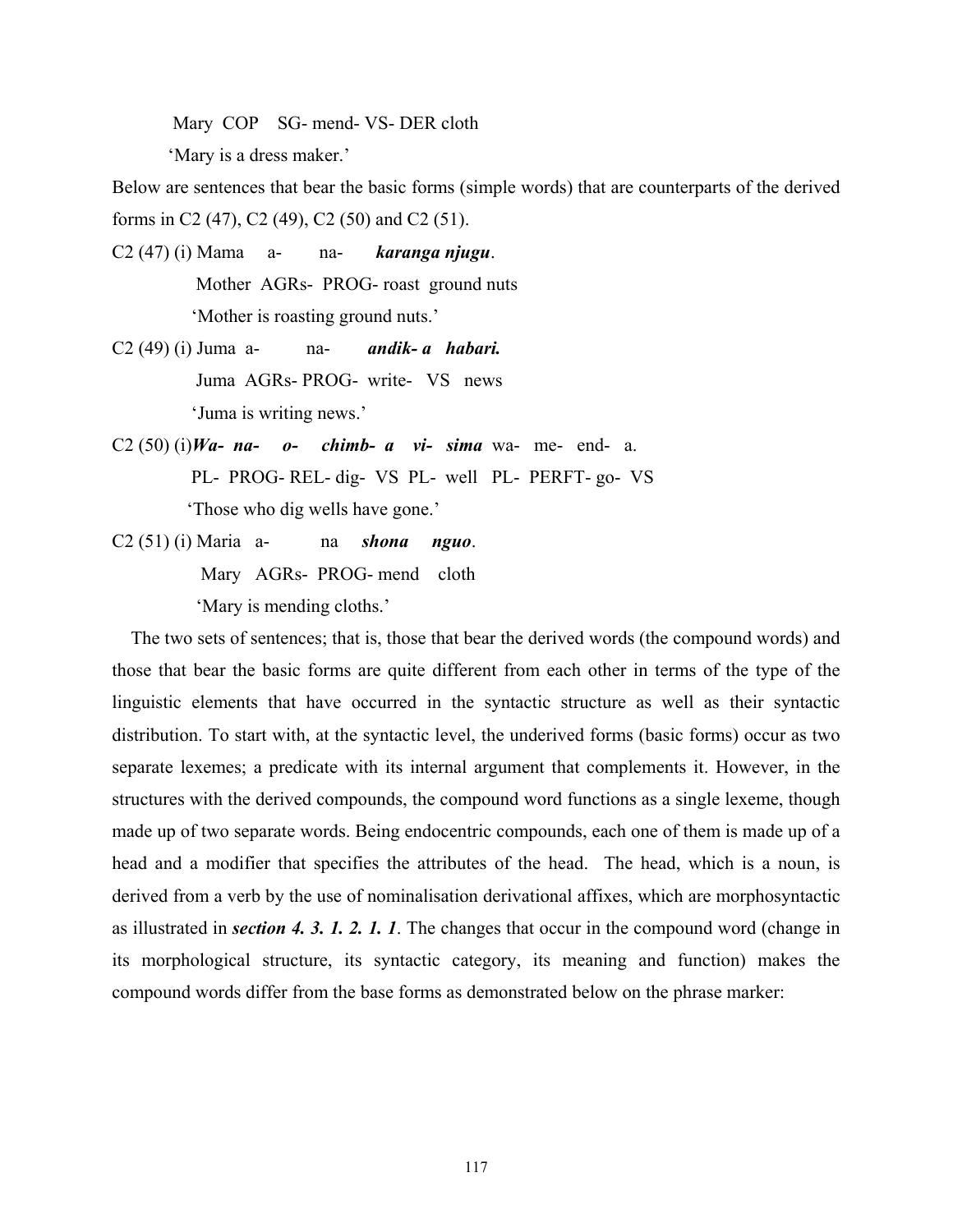

*Figure 4. 16 Base forms from which the compound word is derived.* 



*Figure 4. 17:The structure of a compound word.* 

The structures in *figure 4. 16* and *4. 17* are quite different from each other. Given that they belong to different syntactic categories, their distribution is different. While the VP occurs in the VP position, the compound noun occurs in the NP position. Likewise, the types of the linguistic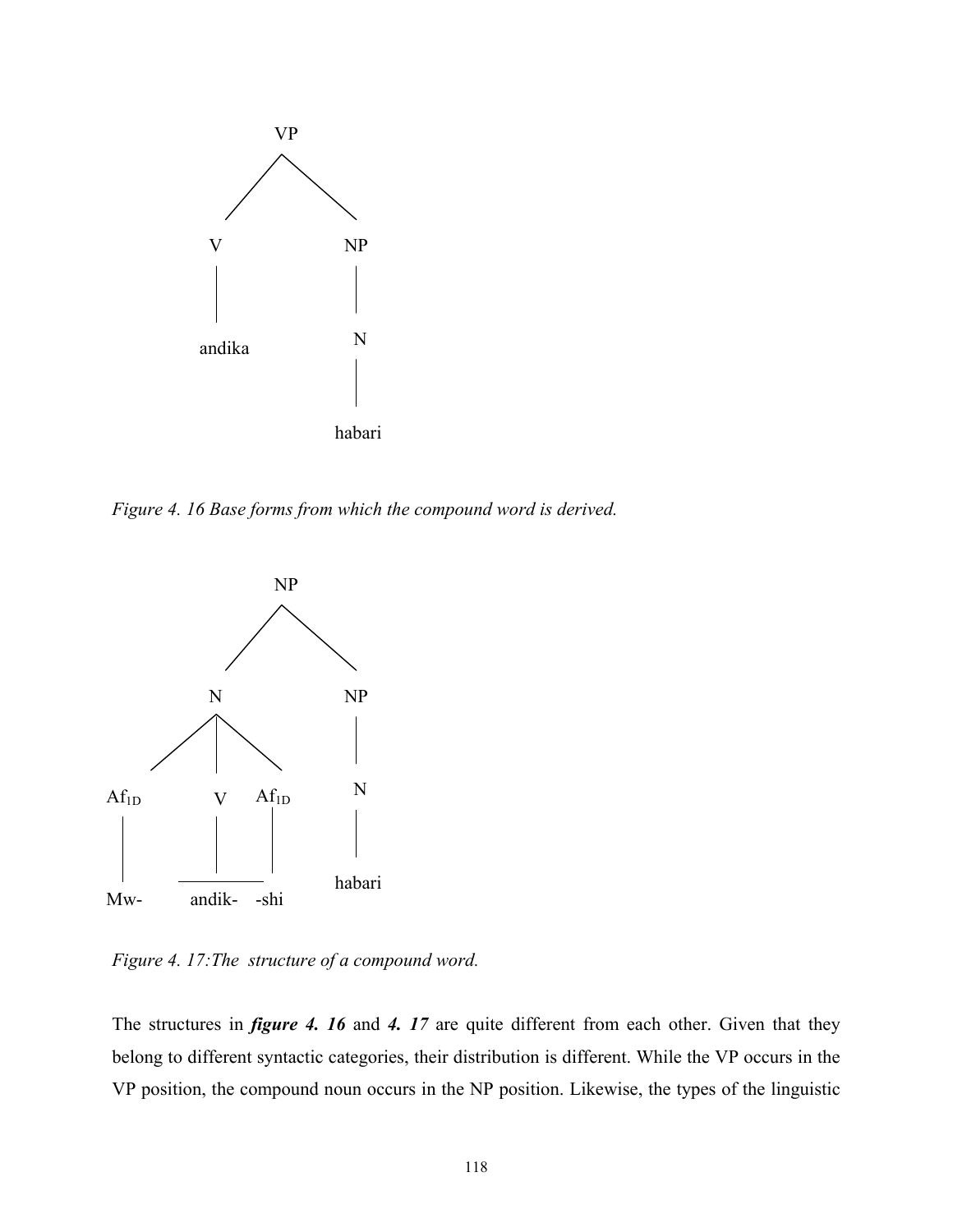elements that they occur with in the structure are quite different. This structural difference means that compounding affects the word with regard to its morphological form, the meaning as well as the syntactic category (as had been demonstrated before); and at the syntactic level, compounding process affects the whole sentence structure. This is a demonstration of morphology-syntax interface that is triggered by compounding process, which is morphosyntactic in Kiswahili. Likewise, from the representation in *Figure 4. 17,* we see that it is the derivational affixes, that is*, Af1D* (*mw-* and -*shi*) that determines the category of the derived word, that is, *mwandishi* 'writer'. As earlier mentioned, our assumption is that the derivational affix is found in the lexicon and not just the root.

 Apart from the compounding process being morphosyntactic, morphosyntactic structures in C2 (49), C2 (50) and C2 (51) show that at the morphological level, the gender and number features that are marked on the head noun within the compound word determines it (the compound word) with regard to its morphological structure, its syntactic category as well as its meaning. When the compound word functions syntactically, the same features (gender and number) percolate onto the other linguistic elements in the entire syntactic structure. This is especially so because these compounds are synthetic; that is their heads are derived by affixation from the verb. For instance in C2 (50), the gender and number feature that is marked on the head of the compound *wa-chimba* 'diggers' percolates on to the verb *wa-meenda* 'they have gone' as well as the indefinite pronoun *w-ote* 'all'; they all agree with the feature that is marked on the head of the compound noun. This is a demonstration of the relevance of compounding process on the syntactic structure.

 In the morphosyntactic processes that we have analysed as being triggered by the compounding process, so far we have seen that: *compounding in Kiswahili motivates changes in the derived form of the word with regard to its morphological structure, its meaning as well as its syntactic category; and at the syntactic level, the process affects the whole sentence with regard to the syntactic position in which the derived compound has to occur, the type of linguistic elements to occur with it in the syntactic structure as well as their syntactic distribution.* Violation of the requirements of the compounding process negatively affects the entire sentence structure as illustrated below, where C2 (47) (i) is repeated with a structure that bears the derived form:

C2 (47) (i) Juma a- na- *andik- a habari.*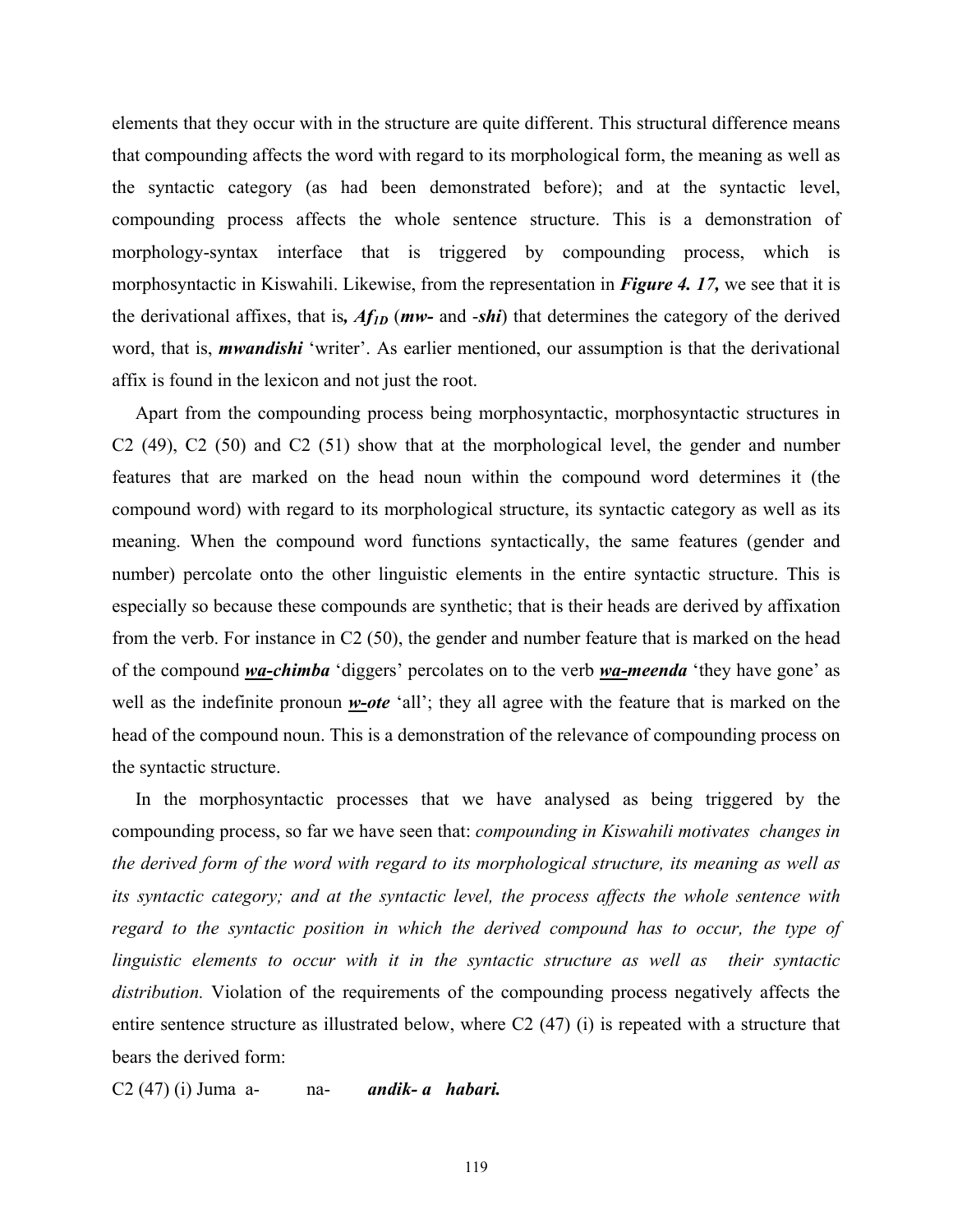Juma AGRs- PROG- write- VS news 'Juma is writing news.'

 (ii) \*Juma mw- a*ndik- shi habari.*  Juma DER- write- DER- news ' Juma writer news.'

C2 (47) (ii) is ungrammatical because syntax has failed to be sensitive to the fact that the compound word has to occur in a different syntactic position from that which is occupied by the basic word form, that is, the VP position. In other words, the nature and distribution of elements at the syntactic level has not been put into account. For the structure to be grammatical the compound word has to occur either in the predicative position with the copula verb linking the NP in the subject position and the compound noun in the predicative position or alternatively, the compound noun can occur in the subject position with a VP following it.

 **L3** Whereas the structures with simple underived words are generated from a simple or a compound noun in subject position, and a VP that bears either an NP complement or an optional adverb as its modifier; those with compound words are generated from a noun, a copula or main verb and a compound noun. Therefore, two rules account for the above structures and these are:

 $(i)$  S $\rightarrow$  N+ AGRs+ T+ V+ N+ (ADVP)

(ii)  $S \rightarrow N/(R_1+R_2)_C$  + COP/ AGRs+ T+ V +  $\{R_1+R_2\}_C$ 

Where:

COP→ Copular

 ${R_1+R_2}\subset$  Compound noun that is made up of two roots.

Whereas (i) describes the structures with the underived words in C2 (47) (i), C2 (49) (i), C2 (50) (i) and C2 (51) (i), rule (ii) describes those with the derived words (compounds) in C2 (47), C2 (49), C2 (50) and C2 (51).

 The two rules are used to describe many more structures in Kiswahili; both with simple and compound words.

 **L4** Below is a generalised phrase marker that represents morphosyntactic processes in C2 (49), that is triggered by compounding process.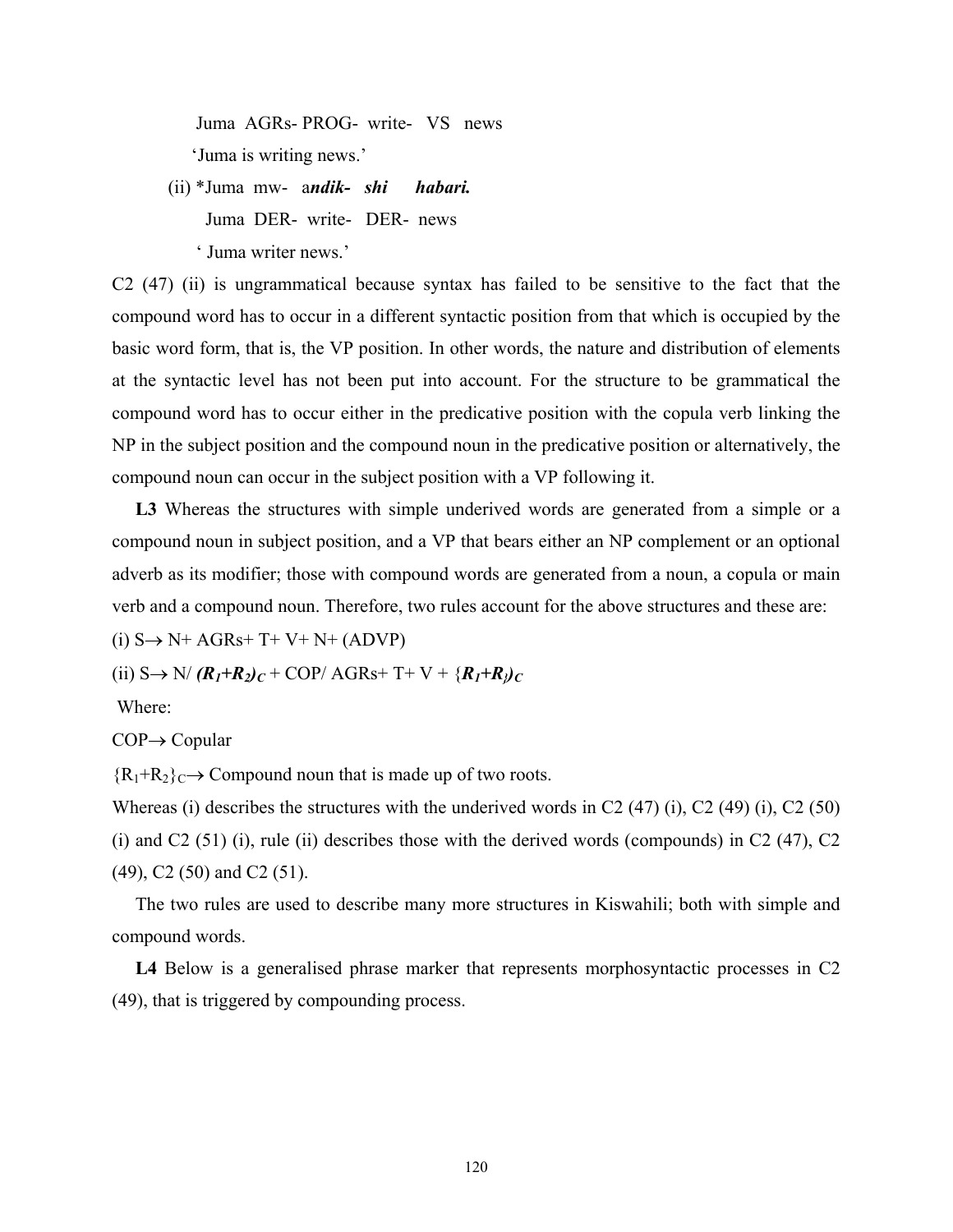

*Figure 4. 18: Compounding process in which the compound is in the predicative position:* 

In *Figure 4. 18*, we see that the verb node changes into an NP node. This change is motivated by the presence of the derivational affix; that is, *Af<sub>1D</sub>* that is morphosyntactic in Kiswahili. For morphosyntactic structures in which the compound word occur in the subject position, the representation is as below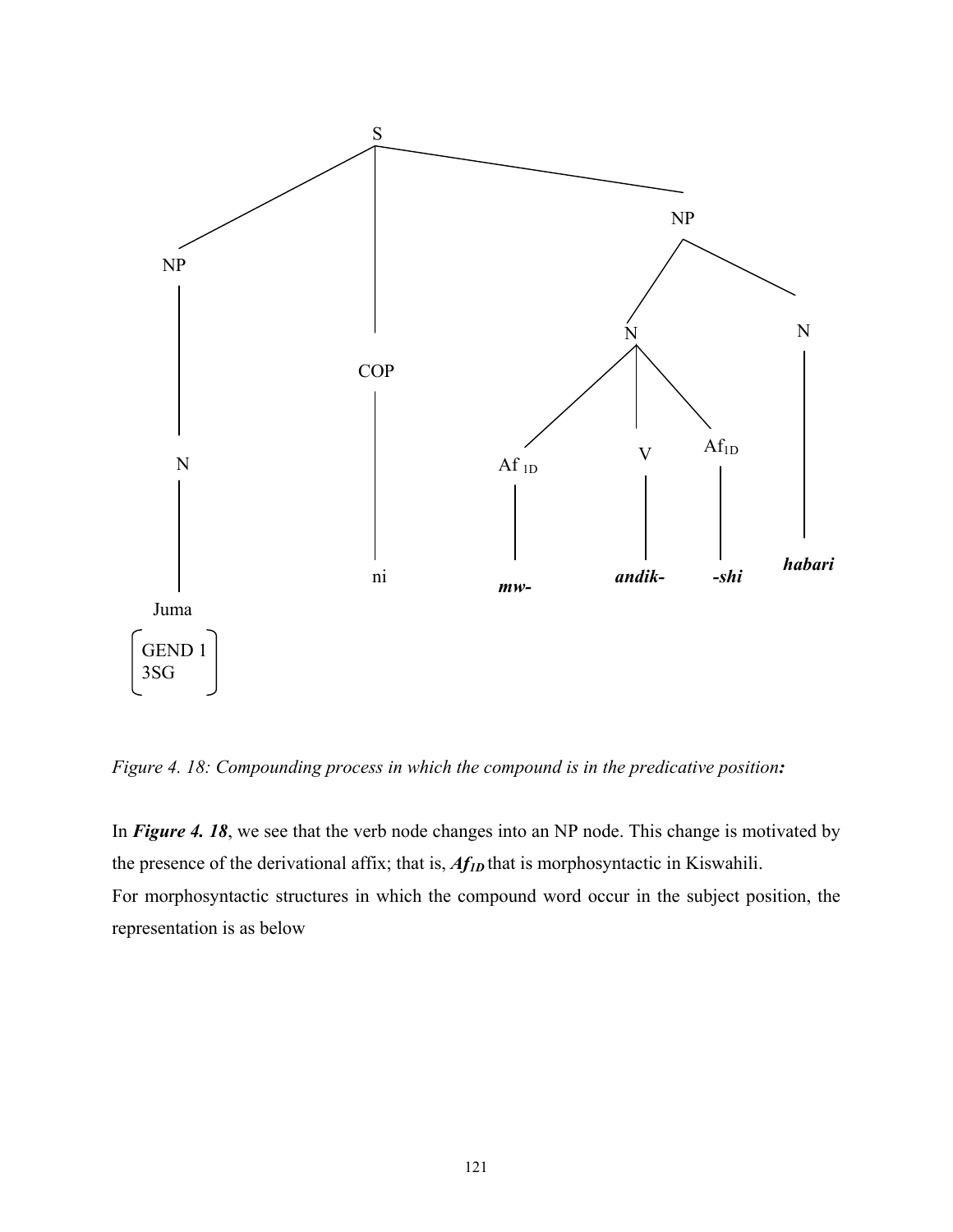

*Figure 4. 19: Compounding process in which the compound word is in the subject position* 

 An infinite number of morphosyntactic structures that involve compounding can be represented on *Figure 4. 18* and *4. 19*. This is in line with the transformational generative theory of grammar whose emphasis is to extract unity/ similarity from diversity/ differences. This applies to the languages of the world as well as to different structures within a language, which may appear different from each other but they have shared attributes, which can be represented in oneness.

 For structures that involve simple underived words, below is their representation on *figure 4. 20:*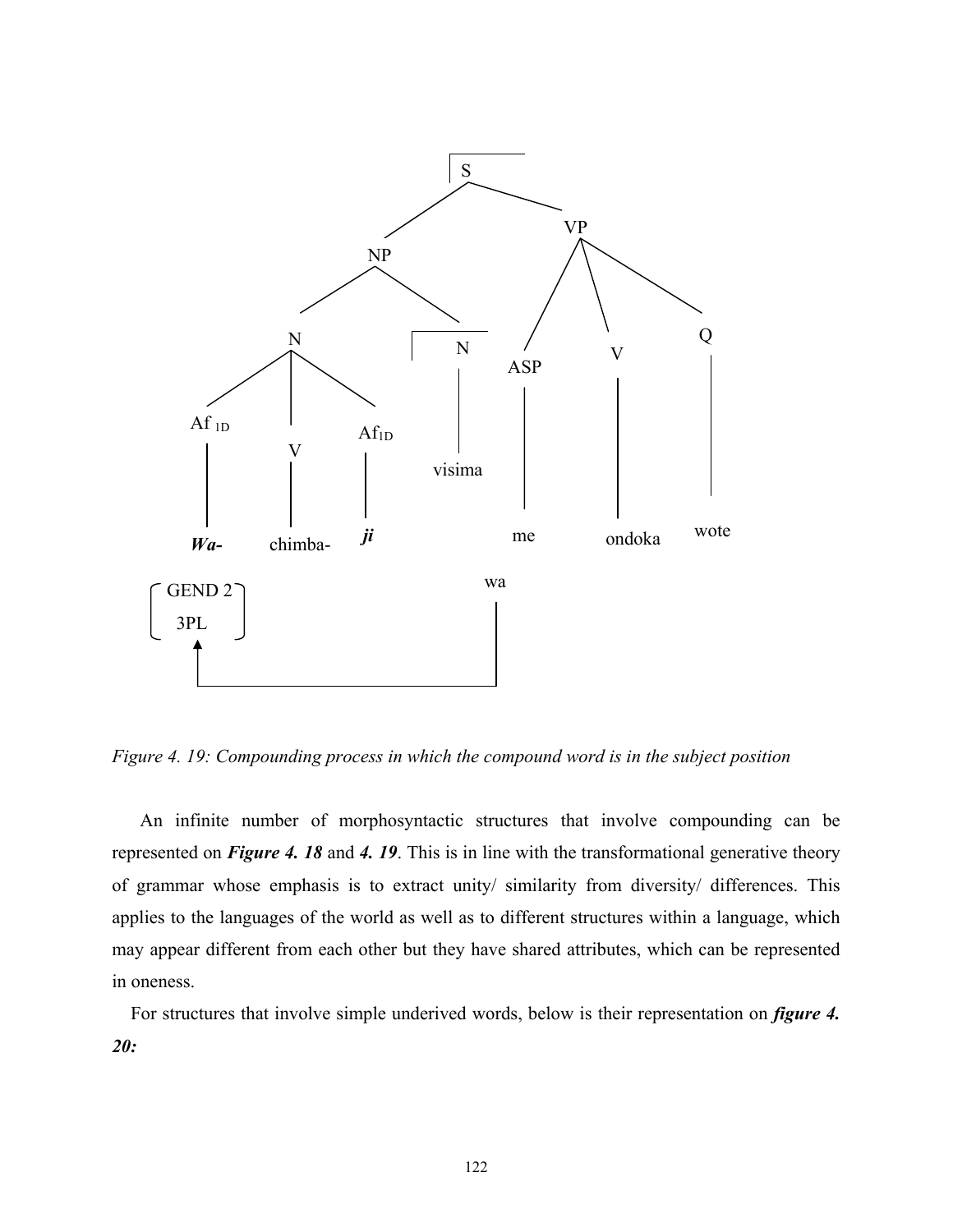

*Figure 4. 20 The structure bearing the basic forms from which the compound word is derived.* 

A comparison of *figures 4. 18* and *4. 20 shows* that the verb root *andik-* 'write' changes into a noun *mw-andi-shi* 'writer' when the nominalisation derivational affixes are added onto it (the verb). It is the nominalisation derivational affixes that determine the syntactic category of the derivative and not the root (basic form). In the present study, this generalisation has been made on all the derived forms; that is, in Kiswahili, it is the derivational affixes that determine the syntactic category of the derived word. Consequently, it is these affixes (for instance in the structure on *figure 4. 19*) that trigger the change from the VP node to an NP node. The properties of the nominalisation derivational affixes are similar with those that are born by the NP in the subject position; that is, the AGENTIVE. Therefore, the AGENTIVE properties that are already available (within the NP in the subject position) make it possible for nominalisation of the verb to take place in *figure 4. 19.*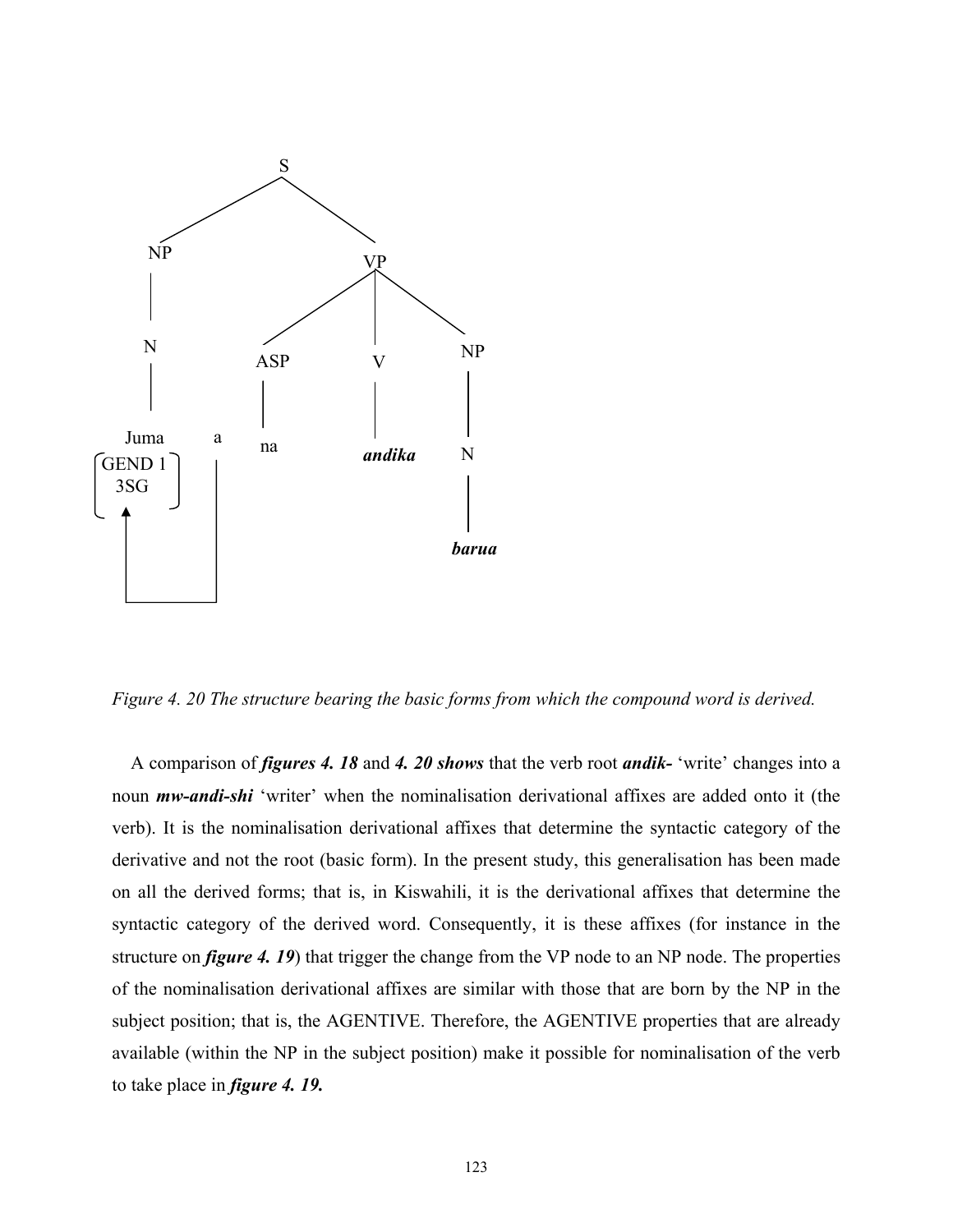*Figure 4. 20* can be used to represent the underived structures like the ones in C2 (47) (i), C2 (49) (i), and C2 (51) (i); together with many others that share attributes, with specification of their syntactic categories.

## **4. 3. 1. 2. 3: Idiomization**

 Just as with compounding, idiomization is a word formation process that does not make use of explicit-word formation affixes but instead, whole lexical items are used. As Katamba (1993: 291) has pointed out, 'Idioms raise very interesting questions about the interaction of morphology and syntax.' Katamba's argument is based on the fact that idioms are made up of lexical items just as syntactic phrases and yet they function as single words.

 In this sub-section, it is shown that idiomization is a word-formation process that has morphological as well as syntactic consequences in Kiswahili.

 **L1** Below are the words that are used to illustrate the effect of idiomization at the morphological level:

- (i) fyata ulimi 'shut up' (V)
- (ii) ng'oa nanga 'take off' (V)
- (iii) salimu amri 'admit defeat' (V)
- (iv) shika doria 'be in charge' (V)
- (v) kula mwata 'get trouble' (V)

 The structure of the idiom words show that they are all made up of simple words, mainly a verb and a noun. Therefore the idiom words occur with their basic counterparts as below:

# **Idioms** Basic forms

| A2 $(67)$ fyata ulimi 'shut up' (V)      | fyata $(V + ulimi(N)$     |
|------------------------------------------|---------------------------|
| A2 $(63)$ ng'oa nanga 'take off' $(V)$   | ng'oa $(V)$ + nanga $(N)$ |
| A2 (64) salimu amri 'admit defeat' (V)   | salimu $(V)$ + amri $(N)$ |
| A2 $(65)$ shika doria 'be in charge' (V) | shika $(V)$ + doria $(N)$ |
| A2 (66) kula mwata 'get trouble' (V)     | kula $(V)$ + mwata $(N)$  |

From the structure of the basic forms and that of the idioms, the following emerge:

(i) The structure of the base forms is different from that of the idiom word. Whereas each base form is made up of two different lexemes, the idiom word is made up of two words that function as a single lexeme.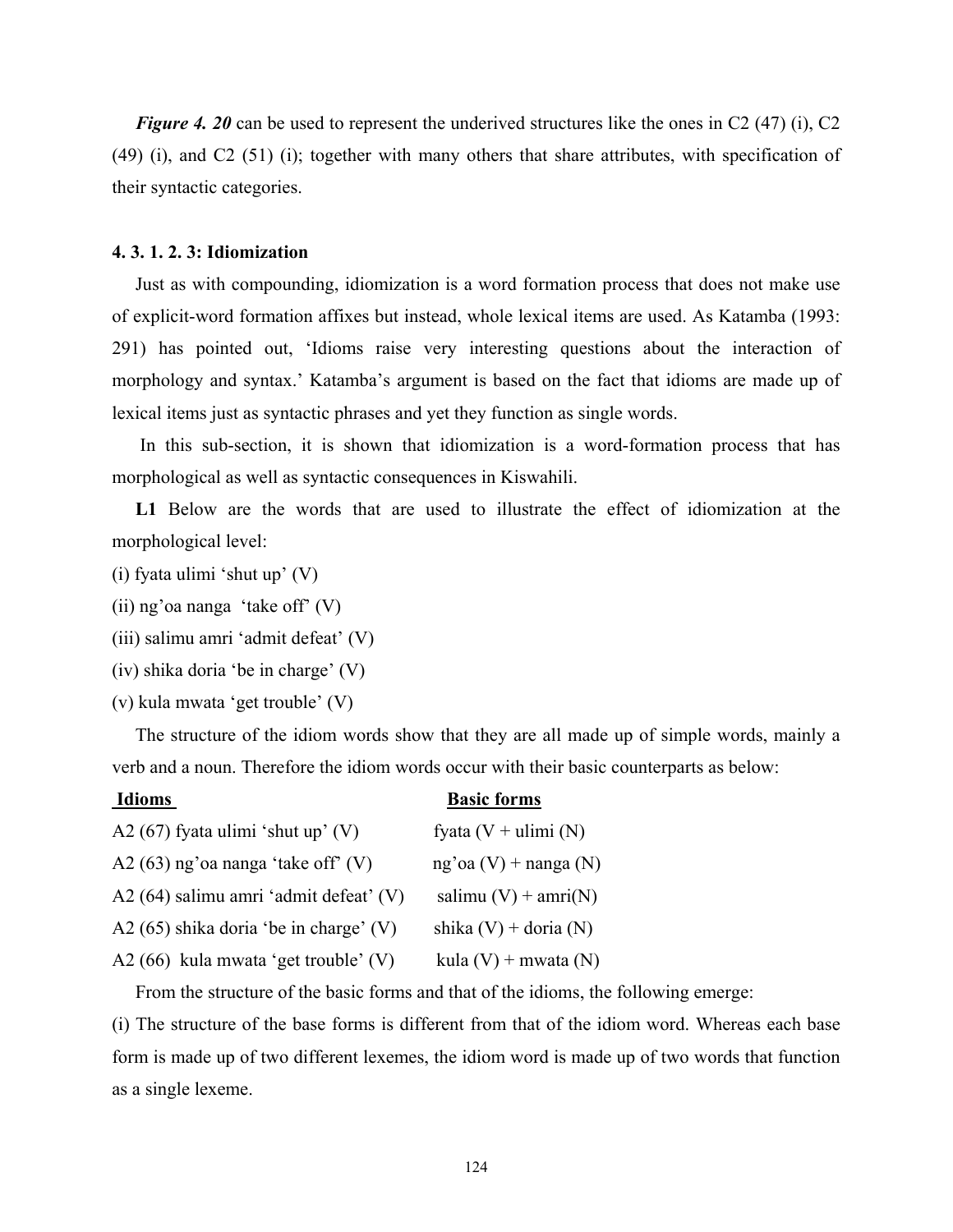(ii) The syntactic category of the basic form is different from that of the idiom word. The basic forms belong to two different syntactic categories; one is a verb and the other is a noun. On the other hand, the idiom word is a verb.

(iii) The meaning of the independent basic form is different from that of the idiom word.

 The implication of the above is that at the morphological level, idiomization affects the word (derived form) with regard to its morphological structure, syntactic category and its meaning. The above idioms are generated as below:

 $V<sub>IDM</sub> \rightarrow R_1 + R_2$ 

Where:

 $V<sub>IDM</sub> \rightarrow$  idiomised verb

 $R_1$ +  $R_2$  + first and second root (which in this case is a verb and a noun)

 The instruction means that the idiom word is generated from two independent roots, which in this case are; a verb and a noun. As much as the basic forms occur as independent lexemes, when they occur as idioms, they function as single lexemes. Therefore, what is happening in the structures above is as below:

 $V+N$ ; that is, a verb and a noun becomes a verb in the environment in which idiomization has taken place.

L2 Below are the sentences (that are based on the words in A2 (63) - A2 (67), that have been used to establish morphosyntactic processes that are triggered by the idiomization process that is morphosyntactic in Kiswahili.

- C2 (52) Neema [VP *a- li- salimu amri*]. Neema AGRs- PAST- greet order 'Neema admitted defeat.'
- C2 (53) Maria [VP *a- li- u- fyata ulimi*] darasani. Mary AGRs- PAST- AGRo- quiet- tongue class POSTP 'Mary kept quiet in class.'
- C2 (54) Wa- linzi [VP *wa- li- shik- a doria*] usiku kucha. PL- guard PL- PAST- hold- VS security night all 'The guards guarded the whole night.'
- C2 (55) M- zee [VP *a- me- kul- a mwata*] mw- aka m- mzima. SG- old man AGRs- PERFT- eat- VS trouble SG- year SG-all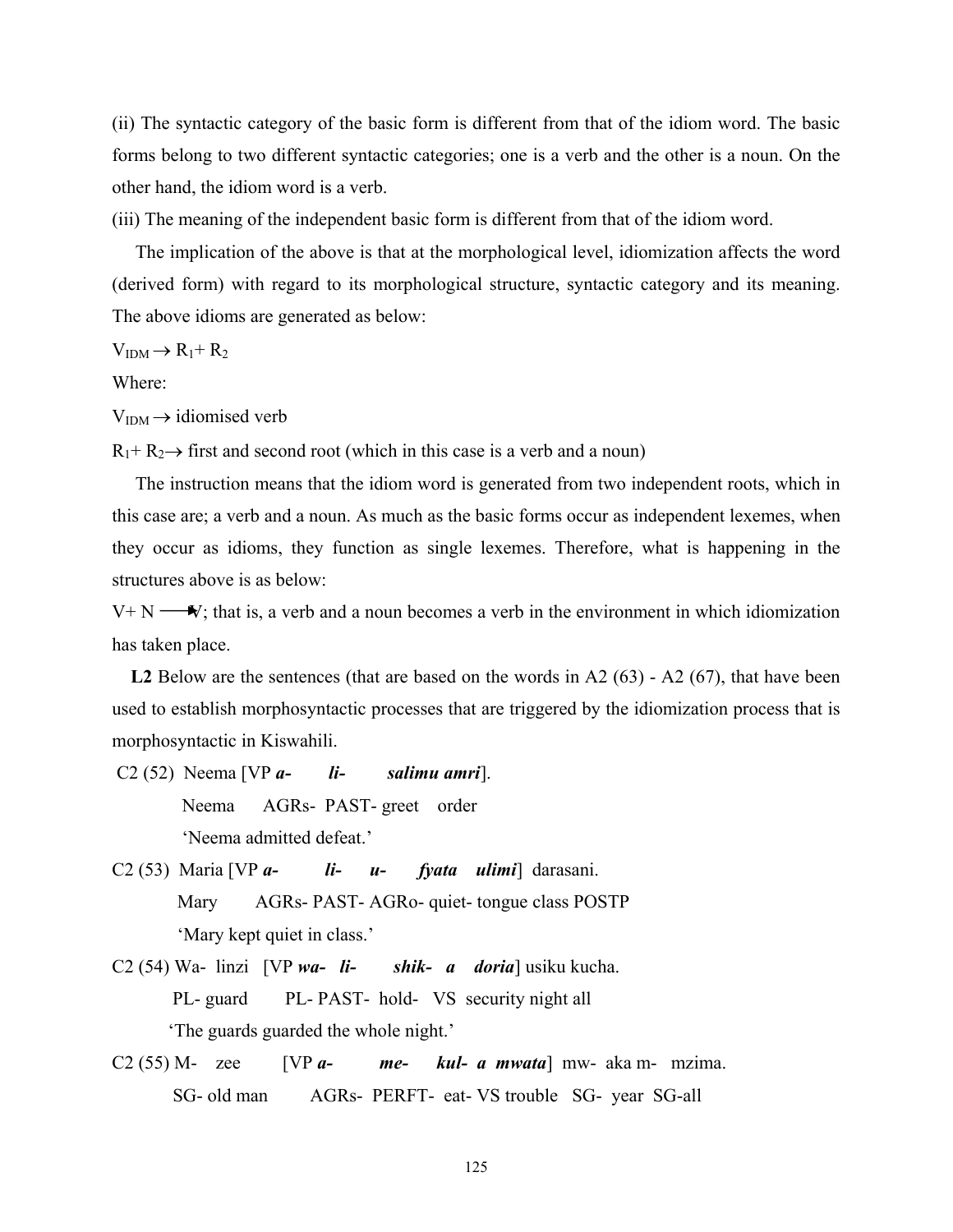'The old man has had trouble the whole year.'

 From the structures, we observe that idiomization, which determines the morphological structure, the syntactic category and the meaning of the idiom word at the morphological level, is also relevant to syntax. This conclusion is based on the fact that the idiom word influences the whole sentence structure with regard to the type of the linguistic elements that have to occur in the structure and their syntactic distribution. Since the idiom word is a VP, it requires that it occurs in the VP position; and if it has to occur with any other elements (since a verb can occur alone in Kiswahili as long as the basic requirements of a pronominal marker, tense/ aspect marker and a verb root are met), then they have to be either one or two NPs in subject and object position respectively, or one NP in the subject position and an optional adverb within the VP. For instance, the idiom word *kula mwata* 'get trouble' in C2 (55) demands that at the syntactic level, an animate occurs as the external argument and not an inanimate that lacks feelings. Likewise, if any linguistic element has to follow this idiom, then it has to be an adverbial. Such restrictions indicate the relevance of idiomization process to the word as well as to the entire syntactic structure. The other idioms also have their own syntactic requirements that have to be met.

 A statement that is true to diomization processes in Kiswahili is that*: idiomization influences the word with regard to its morphological structure, its syntactic category and its meaning. At the syntactic level, the idiom word influences the whole sentence structure in Kiswahili with regard to the type of linguistic elements that have to occur in the structure and their syntactic distribution*. The morphological and syntactic requirements for the idiomization process have to be observed, otherwise the whole structure becomes ill-formed as illustrated below, where C2 (55) occur as C2 (55) (i):

C2 (55)! U- fagio[VP *u- me- kul- a mwata*] mw- aka m- mzima. SG- broom AGRs- PERFT- eat- VS trouble SG- year SG-all

'The broom has had trouble the whole year.'

The structure in C2 (55) (i) is semantically anomalous because of the fact that a broom lacks feelings and therefore it is not possible for it to have or be in trouble. The idiom word *kula mwata* 'get trouble' requires an animate as its external argument and not an inanimate. So as much as the structure is grammatical, it is semantically anomalous.

L3 The morphosyntactic structures in C2 (52) - C2 (55) are generated from a noun, an idiom verb phrase and either an optional adverbial phrase or an optional postposition. Consequently,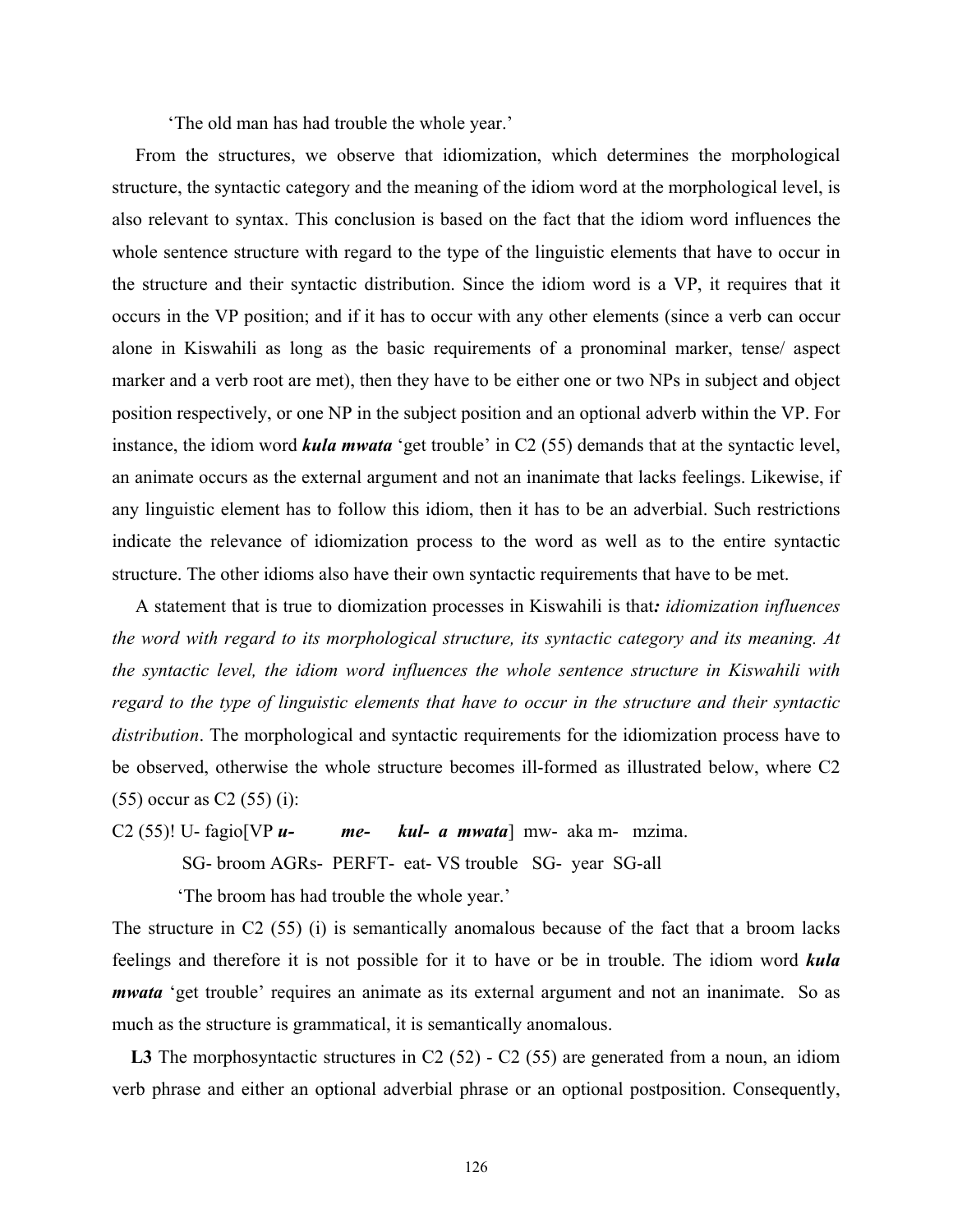the rule that describes them is as follows:

 $S \rightarrow N^+ AGRs^+ T^+ (AGRo)^+ {R_I + R_2} I_{IDM}^+ (ADVP) (POSTP)$ 

Where:

 ${R_1+R_2}$  IDM  $\rightarrow$  Idiom word.

 $(AGRo) \rightarrow \text{Optional object agreement marker}$ 

 $(ADVP) \rightarrow \text{Optional adverbial phrase}$ 

(POSTP)→ Optional postpositional phrase

 The instruction means that a morphosyntactic structure is generated from a noun and an idiom word, with or without either an ADVP or a postposition following. Being a verb, the idiom word occurs in the VP position. The morphosyntactic rule is as it is because the idiom word functions as a single lexeme. The rule describes many more morphosyntactic processes that are triggered by idiomization process. This is in line with the transformational generative theory of grammar.

L4 The PM in *figure 4. 21* represent the morphosyntactic processes established above. Similar morphosyntactic structures can be represented on the same phrase marker.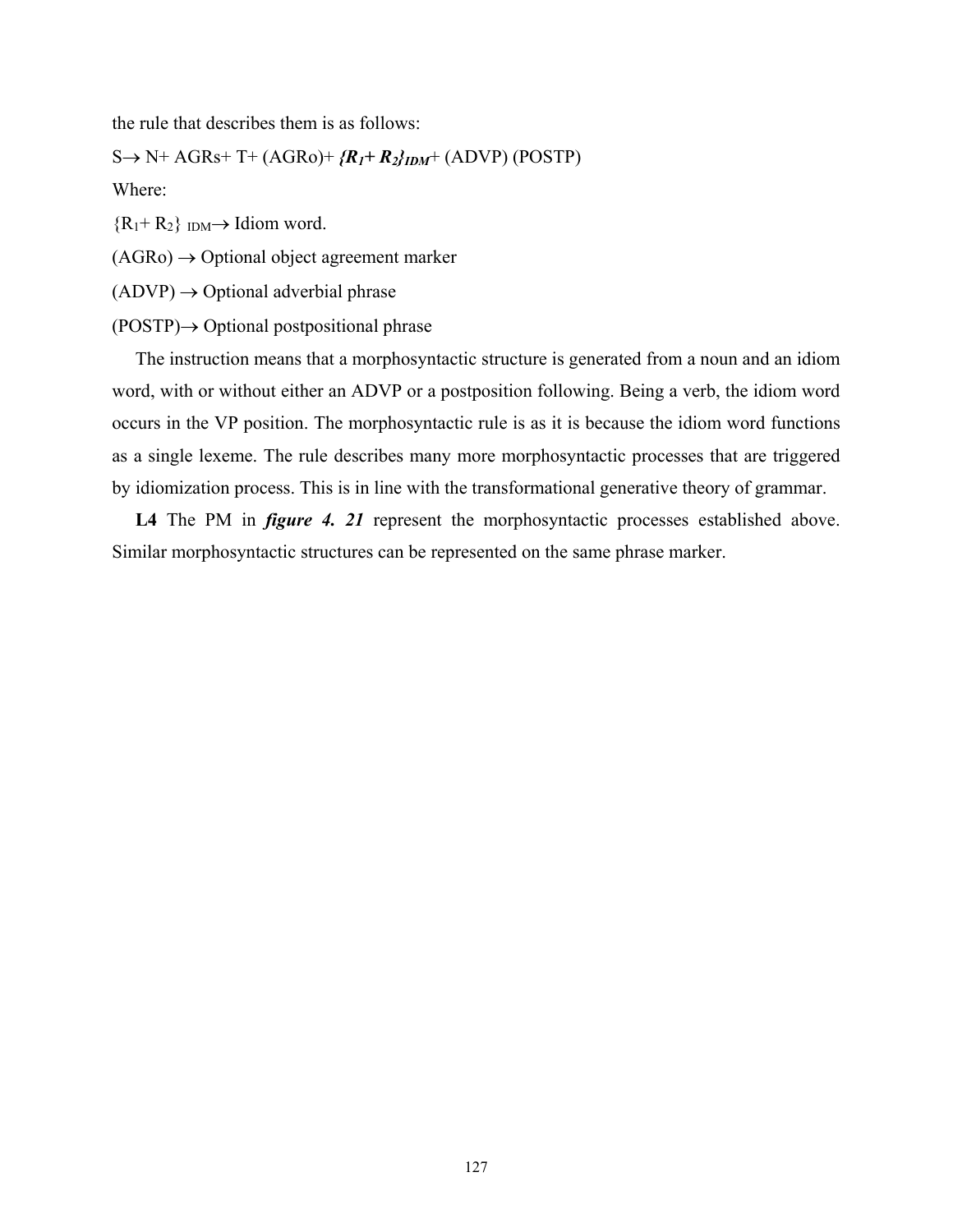

*Figure 4. 21: Morphosyntactic processes involving idiomization* 

 The representation reveals that the idiom (for instance a verb as in the representation) occurs in its rightful syntactic position regardless of the internal composition of the idiom word. It is this verb that determines the type of noun to occur in the subject position as well as in the object position (if any). This is because syntax sees it (the idiom word) as a single word.

 Among the idioms given, there is a group of idioms that are very much restricted in their function in the sense that the nouns within these idiom words occur in conjunction with very specific verbs, and not just any. Likewise, they occur in very specific environments, with very specific elements; and as such they have syntactic consequences. Examples of such idioms are:

- (i) shika (doria) 'be in charge'
- (ii) kula (mwata) 'get trouble/ be in trouble'

 The nouns that are in these idioms occur after very specific verbs (as shown) and not just any. Such restrictions are not semantic or pragmatic but rather they are purely lexical-syntactic. It just happens to be an arbitrary syntactic fact about the distribution of these linguistic items, that for instance, *doria* in Kiswahili is virtually never used in any other position except immediately after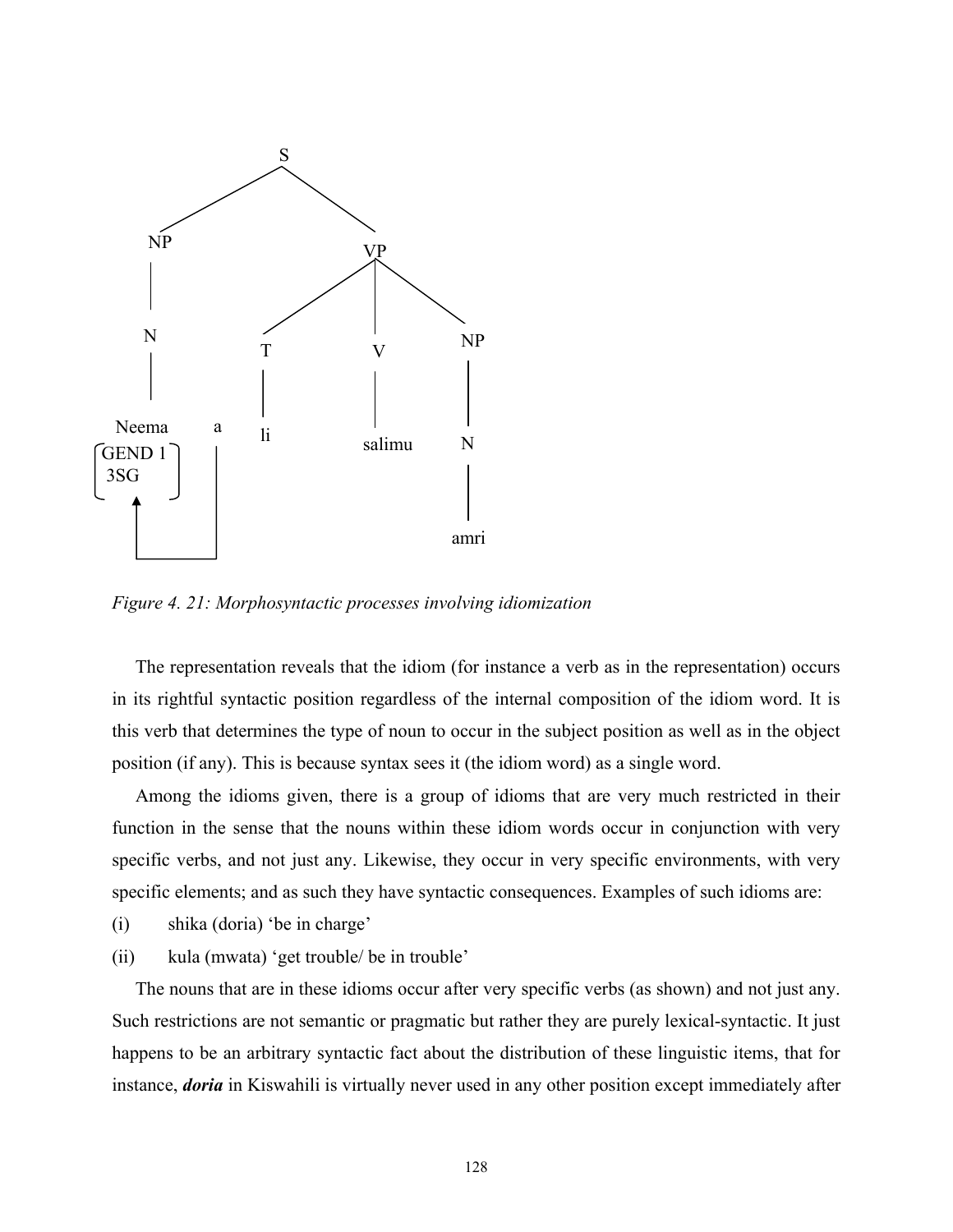the verb *shika* 'hold'. Syntax obeys such lexical restrictions. This shows how far the form of the word (idiom) determines syntax. Consequently, there is interplay between the level of morphology and syntax that is triggered by the idiomization process, which is morphosyntactic in Kiswahili.

#### **Conclusion**

 In the preceding sub-sections, we have shown that derivational morphology, compounding and idiomization are word formation processes that trigger morphology-syntax interface in Kiswahili. Each word formation process has been analysed at the morphological and syntactic level in order to establish the morphosyntactic processes that are triggered by these word formation processes. With regard to derivational morphology, it has been shown through illustrations that it is the derivational affix has morphological and syntactic consequences in Kiswahili. It has also been shown that it is the derivational affix that determines the word class of the derivative. The implication here is that the lexicon has both roots and affixes that combine together (using morphological rules) to form derived words. Specific morphosyntactic rules that describe the established morphosyntactic processes have been given in line with the transformational generative theory of grammar. Finally, each morphosyntactic process has been represented on a PM for easier interpretation. Likewise, compounding and idiomization as morphosyntactic processes have been analysed. It has been shown that the two processes have morphological and syntactic consequences in Kiswahili.

#### **4. 3. 1. 3: Class Non- Changing Word Formation Processes**

 Class non- changing word formation processes are those processes that do not result into change of class as it was with the class- changing word formation processes analysed in section 4. 3. 1. 2. In this section, we have analysed the passive, the causative, the applicative and the stative affixes as being morphosyntactic because, these affixes have morphological as well as syntactic consequences in Kiswahili. Based on transformational generative theory that we are applying, the derived structures are analysed in this study as transforms. A transform is a level of structure (somewhat abstract) that is derived by the application of a transformation. A transformation is a rule-governed operation that converts a basic structure into an acceptable but less elementary one. Transformational rules are therefore used to explain the systematic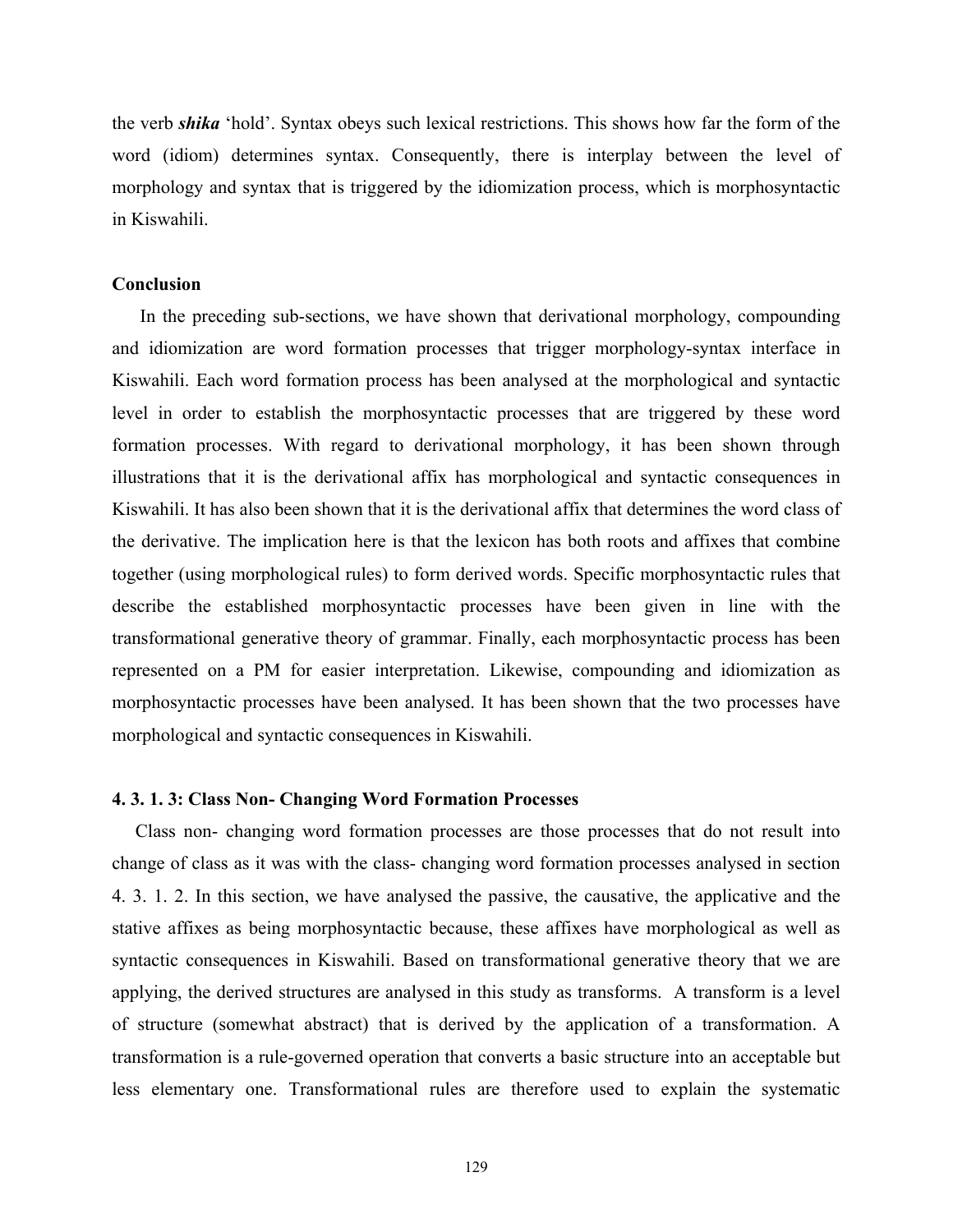relationship between the various types of clauses and structures. Typical transformations, that are based on transformational rules produce structures and show the regular grammatical relationship between such pairs.

 Apart from the passive, the causative, the stative and the applicative affixes, the interrogative properties have also been analysed as being relevant to morphology and syntax in Kiswahili. Each of the categories has been analysed at the morphological, syntactic, rule and representational level.

# **4. 3. 1. 3. 1 Passive Morphology**

According to Chalker and Weiner (1994: 285), the passive is:

 *That which designates the VOICE of the verb whereby the grammatical subject 'suffers', 'experiences' or 'receives' the action of the verb. The passive contrasts with the active VOICE, which attributes the action of the verb to the person or thing from which it logically proceeds.* 

 In this sub-section, the T. G. G's approach in which passives are derived from their active counterparts is adapted. Consequently, the active voice forms the deep structure, while the passive voice forms the surface structure. The two structures are shown to be related through movements.

 In this study, the passive morphology is shown to be morphosyntactic in Kiswahili in that it has relevance to the word as well as to the entire sentence structure.

 **L1** Below are the words used to analyse the effect of the passive affix at the morphological level:

- (i) lambwa 'be licked'
- (ii) okotwa 'be picked'
- (iii) onwa 'be seen'
- (iv) paswa 'be ironed'
- (v) somwa 'be read'
- (vi) andikwa 'be written'

The passives in  $(i) - (vi)$  occur with their active counterparts as shown below:

| <b>Passive</b>              | Active       |
|-----------------------------|--------------|
| A2 (90) lambwa 'be licked'  | lamba 'lick' |
| $A2(91)$ okotwa 'be picked' | okota 'pick' |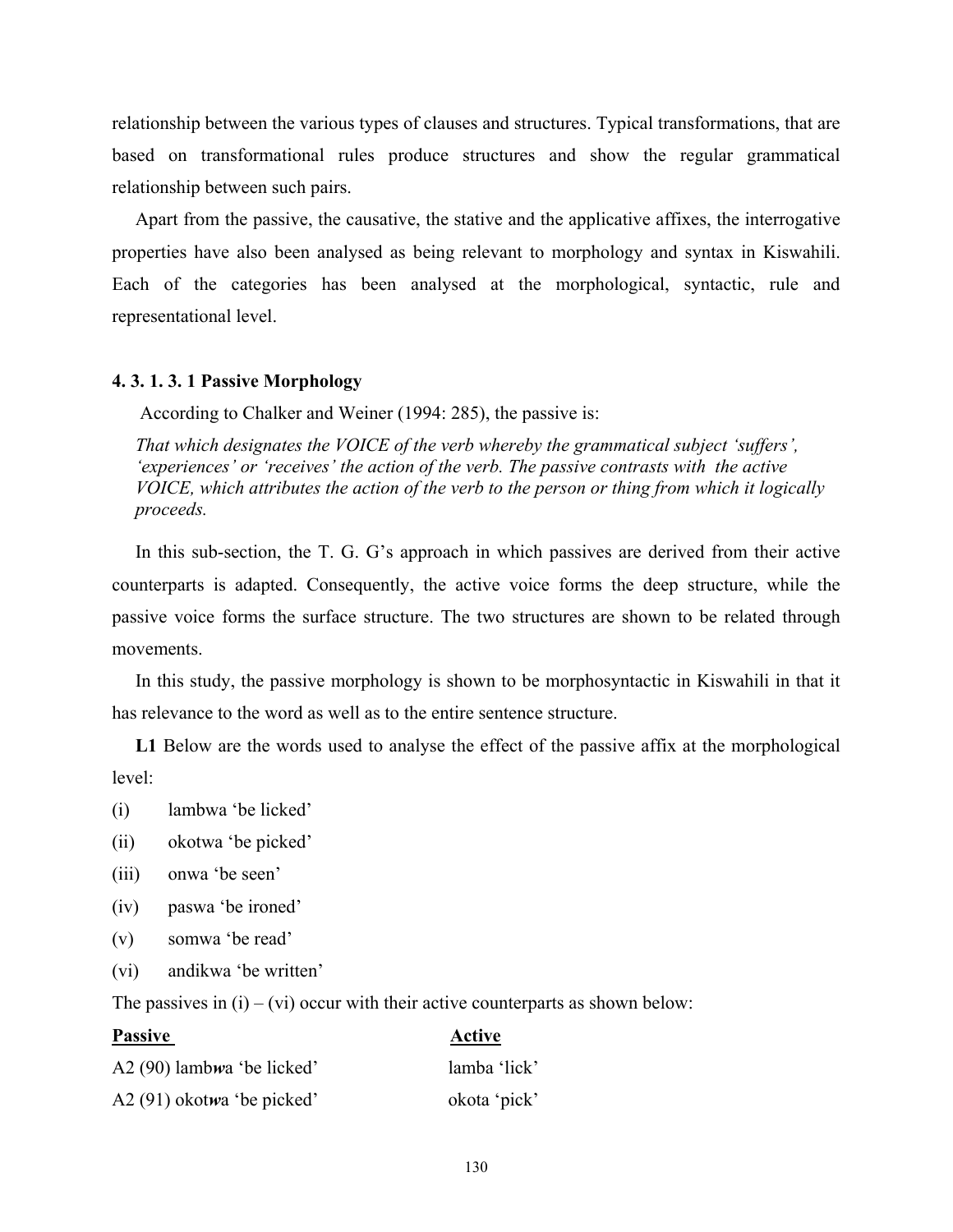| $A2(92)$ onwa 'be seen'      | ona 'see'      |
|------------------------------|----------------|
| $A2(93)$ paswa 'be ironed'   | pasa 'iron'    |
| $A2(94)$ somwa 'be read'     | soma 'read'    |
| A2 (95) andikwa 'be written' | andika 'write' |

 Comparing the two forms (active and passive), we see that the passive morpheme *-w-* alters the morphological structure and the meaning of the word (verb) at the morphological level. So, the derivative is formed from a verb root, a passive marker and a verb suffix. Consequently,

 $VP \rightarrow RAf_{1D}VS$ 

Where:

R→ verbal root

 $Af_{1D} \rightarrow$  passive derivational affix

 $VS \rightarrow$  verbal suffix

The instructions show that RVS  $\longrightarrow$  RAf<sub>1D</sub>VS. In other words, every RVS (active verb) will become RAf<sub>1D</sub>VS on passivisation in Kiswahili. The difference between the two is attributed to the effect of the passive morpheme on the derived form of the verb. Below is what has taken place:

*Table 4. 16: Passive morpheme on the verb* 

| Morphosyntactic | <b>Basic form</b> | Morphosyntactic | <b>Passive form</b>  |
|-----------------|-------------------|-----------------|----------------------|
| category        | (active)          | feature         |                      |
| Passive         | <b>RVS</b>        | $Af_{1D}(-w-)$  | RAf <sub>1D</sub> VS |
| morphology      |                   |                 |                      |

 *Table 4. 16* shows that the structure of *RAf1DVS* (passive form) is different from that of *RVS*; that is, the active form. This difference is motivated by the presence of *Af1D*, that is, the passive marker -*w*-, which has relevance to morphology and syntax in Kiswahili.

 **L2** Below are the sentences that have been used to illustrate morphology-syntax interface that is triggered by the passive morphology; they are based on the words that are given above:

C2 (75) Ji- we li- li- okot- *w-* a na Juma.

SG- stone AGRs- PAST- pick PASS VS by Juma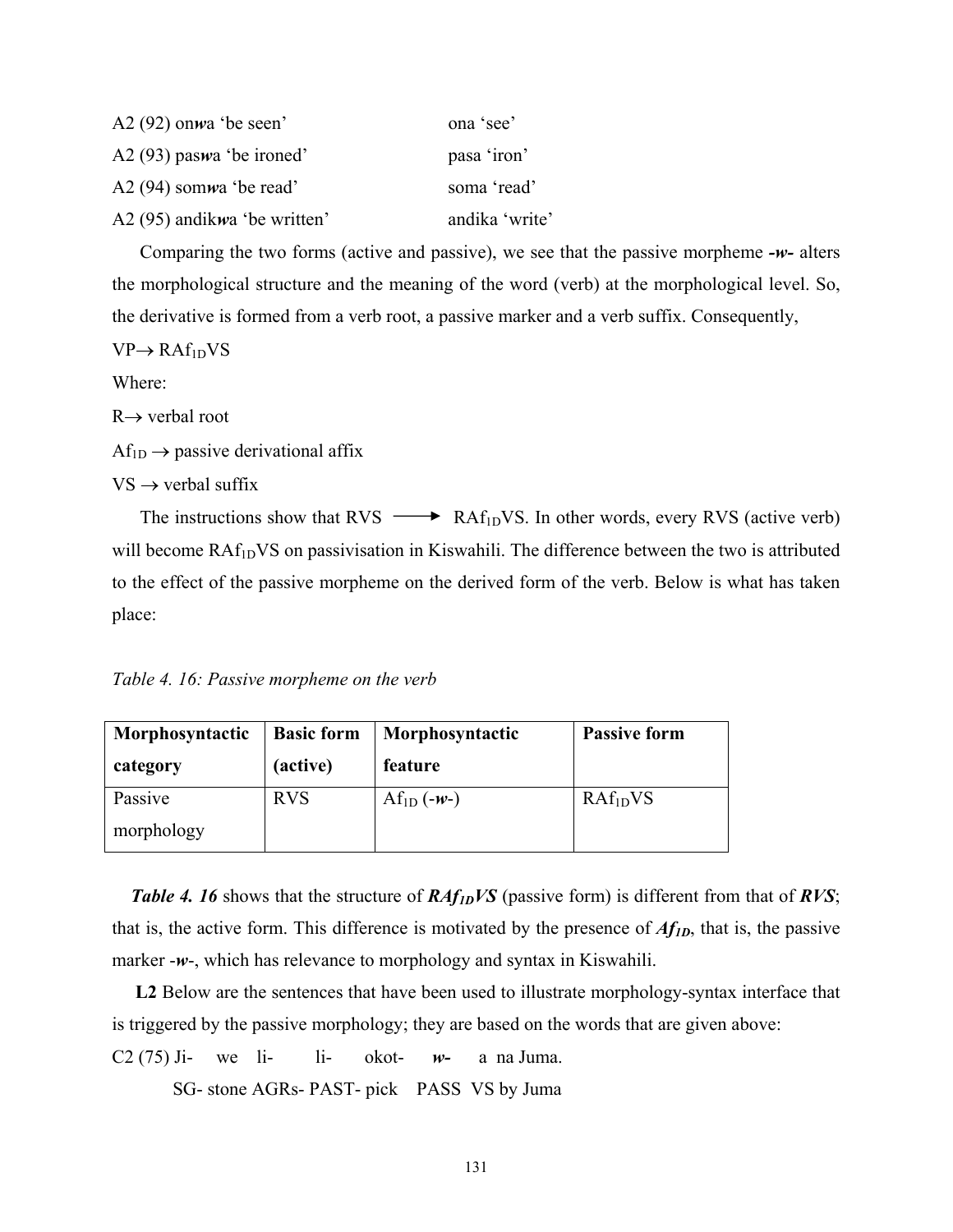'The stone was picked by Juma.'

- C2 (76) Sukari i- li- lamb- *w-* a na m- toto. sugar AGRs- PAST-lick- PASS- VS by SG- child 'Sugar was licked by the child.'
- C2 (77) Ki- tabu ki- na- som- *w* a na mw- anafunzi. SG- book AGRs- PROG- read- PASS- VS by SG- student 'The book is being read by the student.'
- C2 (78) Nguo i- na- pas- *w-* a na Maria. cloth AGRs- PROG- iron- PASS- VS by Mary 'The cloth is being ironed by Mary.'
- C2 (79) Panya a- li- on- *w* a na paka. rat AGRs- PAST- see- PASS- VS by cat 'The rat was seen by the cat.'

 The structures in C2 (75) - C2 (79) are all passives that are derived from some underlying forms. Below are the same passive constructions, together with their active counterparts:

- C2 (75) (S-S) Ji- we<sub>i</sub> li- li- okot-  $w$  a t<sub>i</sub> na Juma. SG- stone AGRs- PAST- pick PASS VS t<sub>i</sub> by Juma 'The stone was picked by Juma.'
- $C2(75)$  (i) D-S: Juma a- li- okot- a jiwe. Juma AGRs- PAST- pick- VS stone 'Juma picked the stone.'
- $C2 (76) S-S Sukari<sub>i</sub> i-$  li- lamb-  $w-$  a t<sub>i</sub> na m- toto. sugar AGRs- PAST-lick- PASS-  $VS$  t<sub>i</sub> by SG- child 'Sugar was licked by the child.'
- $C2 (76) (i) D-S M- toto a- ii- lamb- a sukari.$  SG- child AGRs- PAST- lick- VS sugar 'The child licked sugar.'
- C2 (77) S-S Ki- tabui ki- na- som- *w-* a ti na mw- anafunzi. SG- book AGRs- PROG- read- PASS- VS ti by SG- student 'The book is being read by the student.'
- $C2 (77)$  (i) D-S Mw- anafunzi a- na- som- a ki- tabu.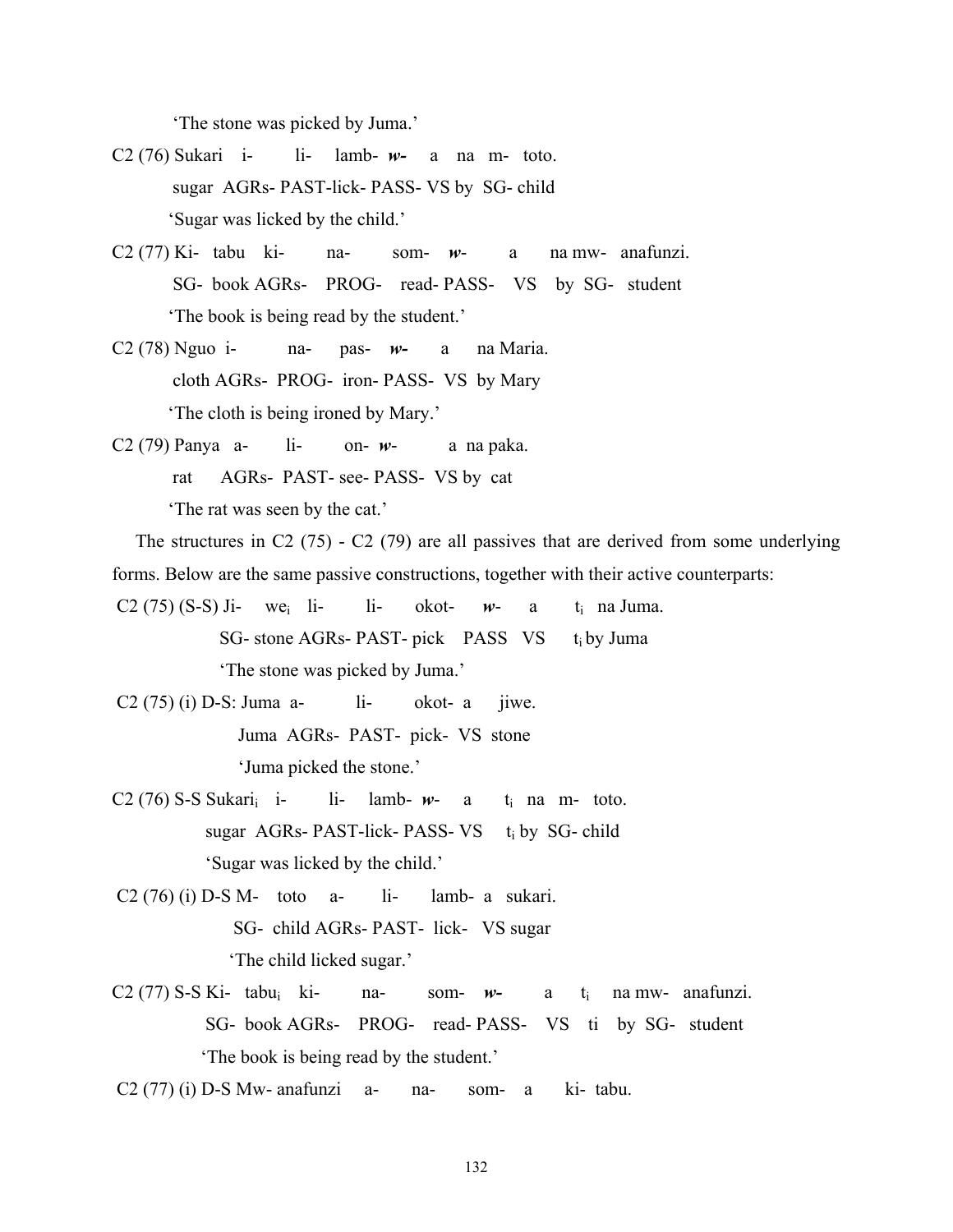SG- student AGRs- PROG- read- VS SG- book 'The student is reading a book.'

- C2 (78) S- S Nguo<sub>i</sub> i- na- pas-  $w$  a t<sub>i</sub> na Maria. cloth AGRs- PROG- iron- PASS- VS ti by Mary 'Cloths are being ironed by Mary.'
- $C2(78)$  (i) D-S Maria a- na- pas- a nguo. Mary AGRs- PROG- iron- VS cloth 'Mary is ironing cloths.'
- C2 (79) S-S Panya<sub>i</sub> a- li- on-  $w$  t<sub>i</sub> a na paka. rat AGRs- PAST- see- PASS- ti VS by cat 'The rat was seen by the cat.'
- $C2(79)$  (i) D-S Paka a- li- on- a panya.

cat AGRs- PAST- see- VS rat

'The cat saw the rat.'

 From the derivative and basic forms, it is observed that the two structures are quite different from each other. This difference is motivated by the presence of the passive morphology, which is morphosyntactic in Kiswahili. Specifically, the passive marker alters the morphological form and the meaning of the verb, which in turn affects the whole sentence structure at the syntactic level by causing movement of elements, deleting others, and creating new ones. For instance, in C2 (75) - C2 (79), the direct object has moved to occupy the subject position at the S-S, while the argument in the subject position has been demoted to an optional adjunct, hence reducing the valence of the verb. Likewise, in each structure, a preposition *na* 'by', a new *AGRs* as well as a passive marker -*w*- has been introduced in the structure. Thus the passive verb has morphological and syntactic consequences, for it motivates the syntactic organisation of the entire sentence structure. Whereas in T. G. G the passive is analysed as being derived from the active construction through the application of transformational rules, later generative theories have analysed the passive verb as having the same argument structure as the active one. In this case, the passive affix is analysed as the external argument, bearing the theta role of AGENT (Chomsky, 1981 and 1982). Baker's (1985) analysis has also shown the passive affix as being a fully fledged argument of the passive verb that is assigned a theta role in order to satisfy the theta criterion and the projection principle. Based on this analysis, the passive affix is seen to render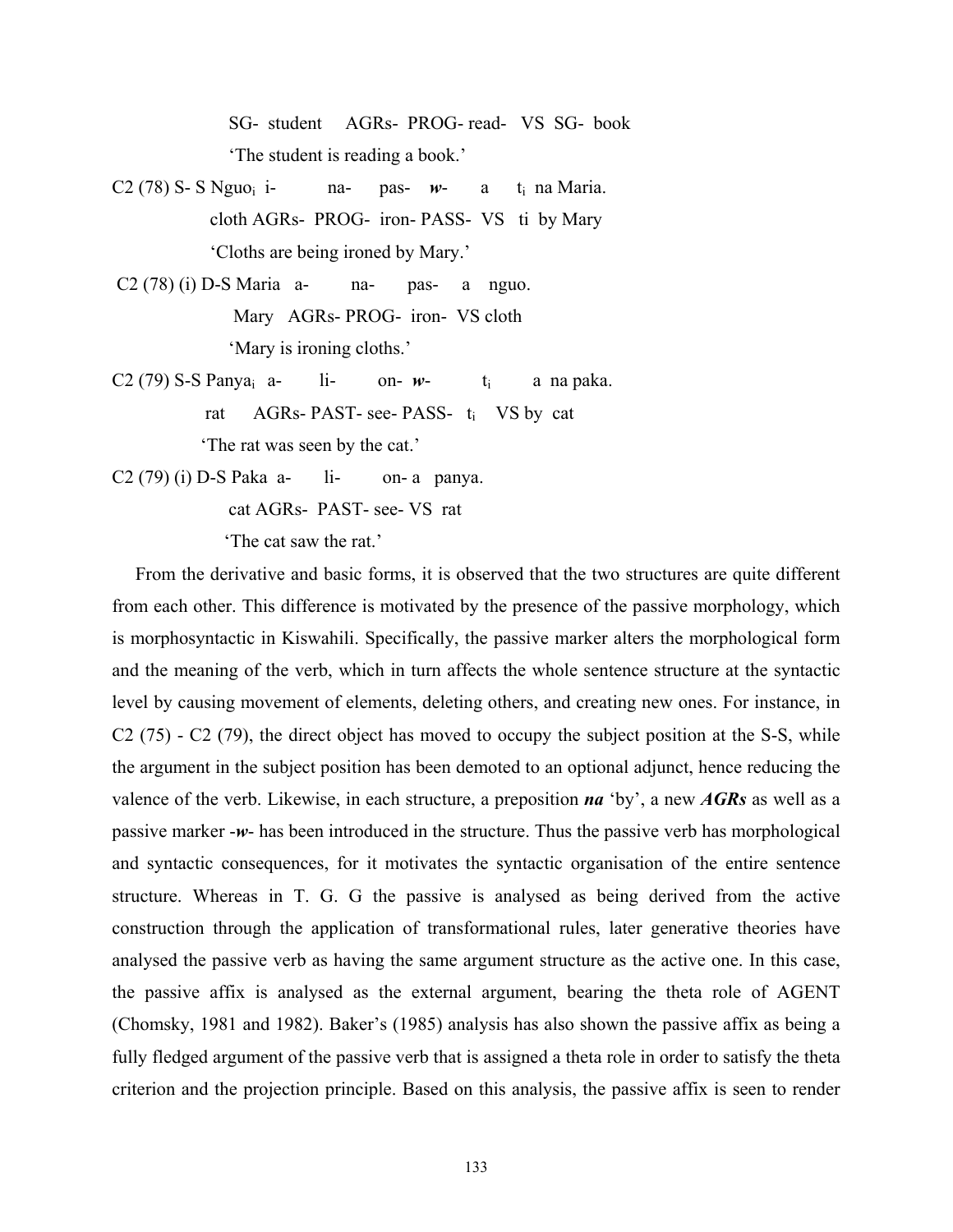the 'by phrase' redundant by virtue of having the same features as those of the by phrase; that is, the AGENTIVE. Just as with the T. G. G, Baker's analysis of the passive (though different) has shown that this affix has morphological and syntactic consequences in Kiswahili (see Mwangi 2001 for a detailed analysis).

 The morphosyntactic structures in C2 (75) - C2 (79) have revealed that *the passive morpheme alters the morphological structure and the meaning of the verb; and at the syntactic level, this morpheme affects the whole sentence structure by rearranging the linguistic elements in the structure, deleting others and adding some new ones.* Violation of the syntactic requirements of the passive morpheme negatively affects the grammaticality of the whole structure as illustrated below, where the basic form in C2 (76) (i) is repeated with the ungrammatical structure, C2 (76) (ii):

 $C2 (76) (i) D-S M- toto a- ii- lamb- a sukari.$  SG- child AGRs- PAST- lick- VS sugar 'The child licked sugar.' (ii) S-S \*M- toto a- li- lamb- *w*- a sukari.

 SG- child AGRs- PAST- lick PASS- VS sugar 'The child was licked sugar.'

The S-S in C2 (76) (i) is ungrammatical because the syntactic requirements of the passive morpheme have not been observed. The fact that the derivative has the same distribution as the base form has had negative implications on the entire sentence. It is impossible for the S-S to remain unaltered on the application of the passive rule, which is transformational in this study.

L3 The deep structures in C2 (75) (i) - C2 (79) (i) are formed from an NP, a VP and another NP, while the surface structures in C2 (75) - C2 (79) are formed from the moved NP (that was initially in the object position at the D-S), a passive VP, and an optional agentive (PP). Consequently, the rule is:

 $NP_1+AGRs+T+VP+NP_2$   $\longrightarrow$   $NP_{2i}+AGRs+T+V+$  *PASS*+ t<sub>i</sub>+ (P+ NP<sub>1</sub>) Where:

 $NP_{2i} \rightarrow A$  second NP that shares references with the trace (t<sub>i</sub>)

ti→ trace

 $(P+ NP_1) \rightarrow$  an optional PP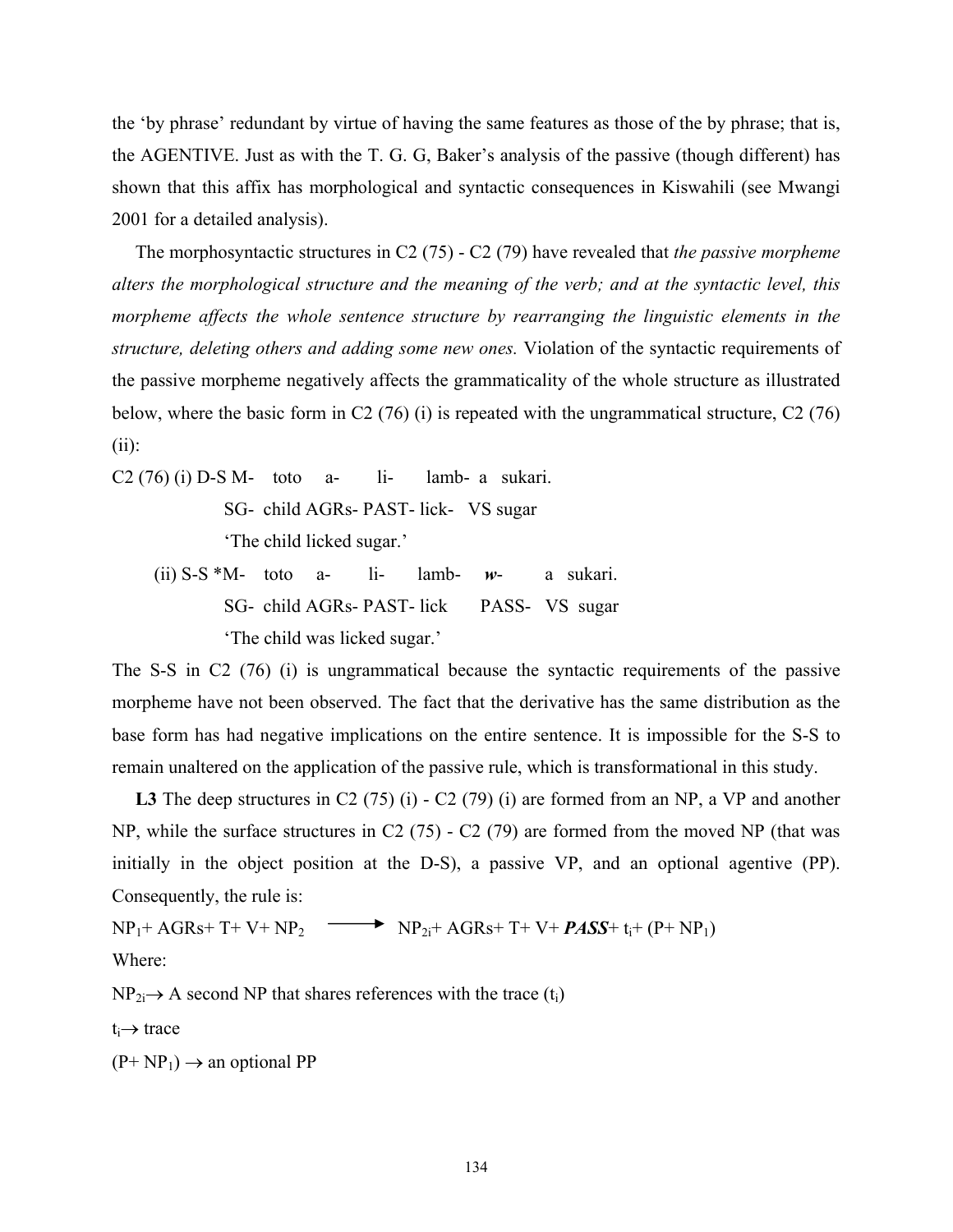#### PASS→ Passive marker

The grammar shows the structural change that has taken place in C2 (75) (i) - C2 (79) (i) and C2 (75) - C2 (79) on the application of the transformational rule. This change is triggered by the passive affix, which we have analysed as having morphological and syntactic consequences in Kiswahili. The rule that is given above describes many other structural relations that hold between the deep and the surface structures.

 **L4** The deep structure and the surface structure are represented on *Figure 4. 23* and *Figure 4. 24* respectively:

### **D-structure**



*Figure 4. 22: D- structure: Basic form of the passive construction* 

Given the structure in *figure 4. 22* above, it is the passive morpheme -*w*- introduced to it, which motivates the transformation. The resultant structure after the transformation has taken place is as in *figure 4. 23* below: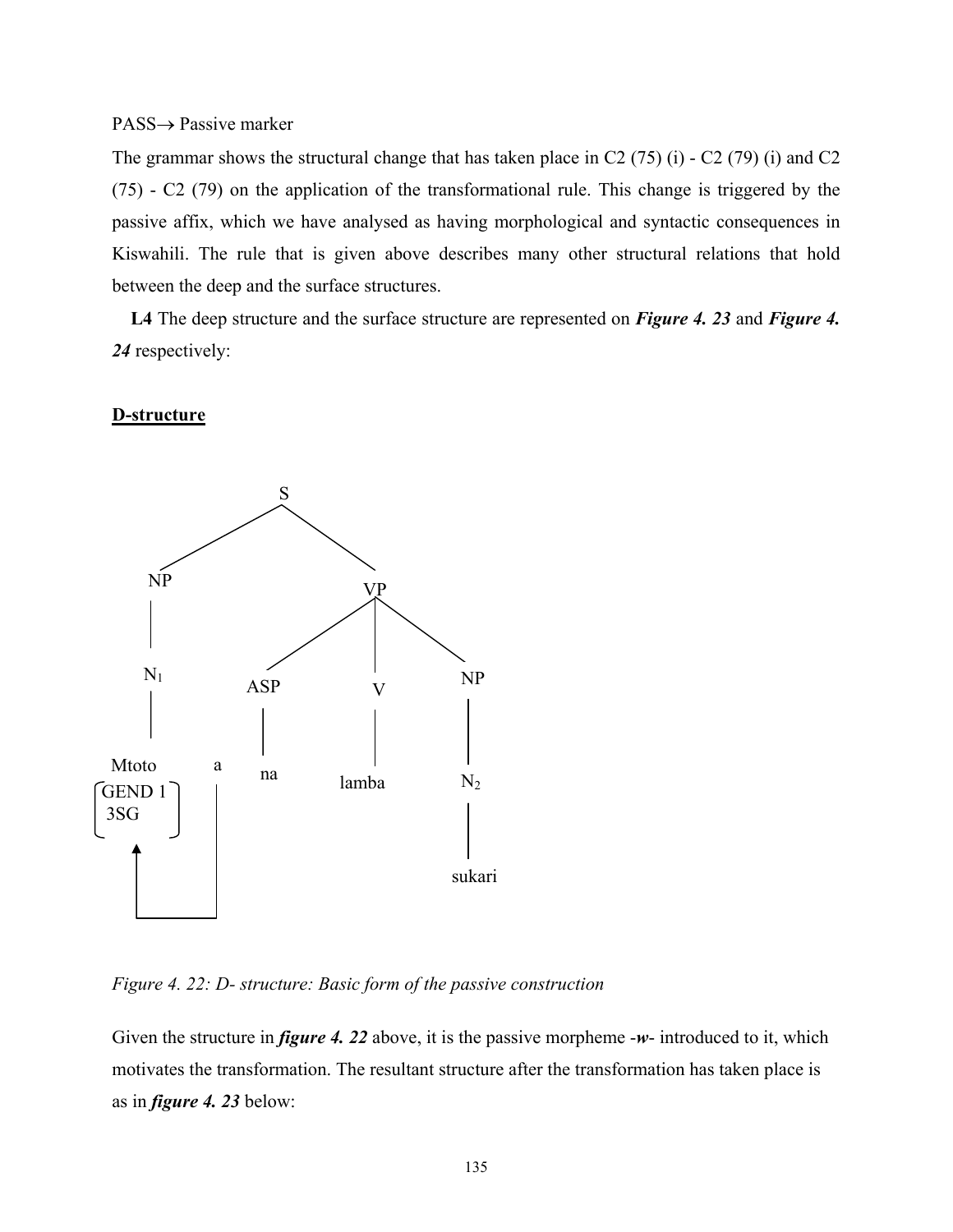

*Figure 4. 23: Passive affix: morphosyntactic* 

Basically, this is what happens: when the passive verb like *lambwa* 'be licked' is taken from the lexicon and projected into the syntax, no argument appears in the subject position because the external argument of the verb *lamba* 'lick' gets absorbed (removed) by the passive morphology, leaving an empty subject position. However, since the passive verb is unable to assign abstract case to its complement (in this case *sukari* 'sugar'), the complement *sukari* 'sugar' must move to the empty position in the structure where abstract case can be assigned. This is done in order to avoid the violation of the Case Filter Principle, which states that 'All overt NPs must be assigned abstract case'. Having passed the principle, this NP can now be theta marked. The only possible position for the complement to move to is the subject position that is empty. When the moved NP lands in this position, it is assigned Nominative case. The moved element leaves behind a trace<sup>11</sup> (t) that is co-indexed with the antecedent (the moved element). Together, they form a chain.

*11. In the present study, the term trace is adopted from the Government and Binding theory.*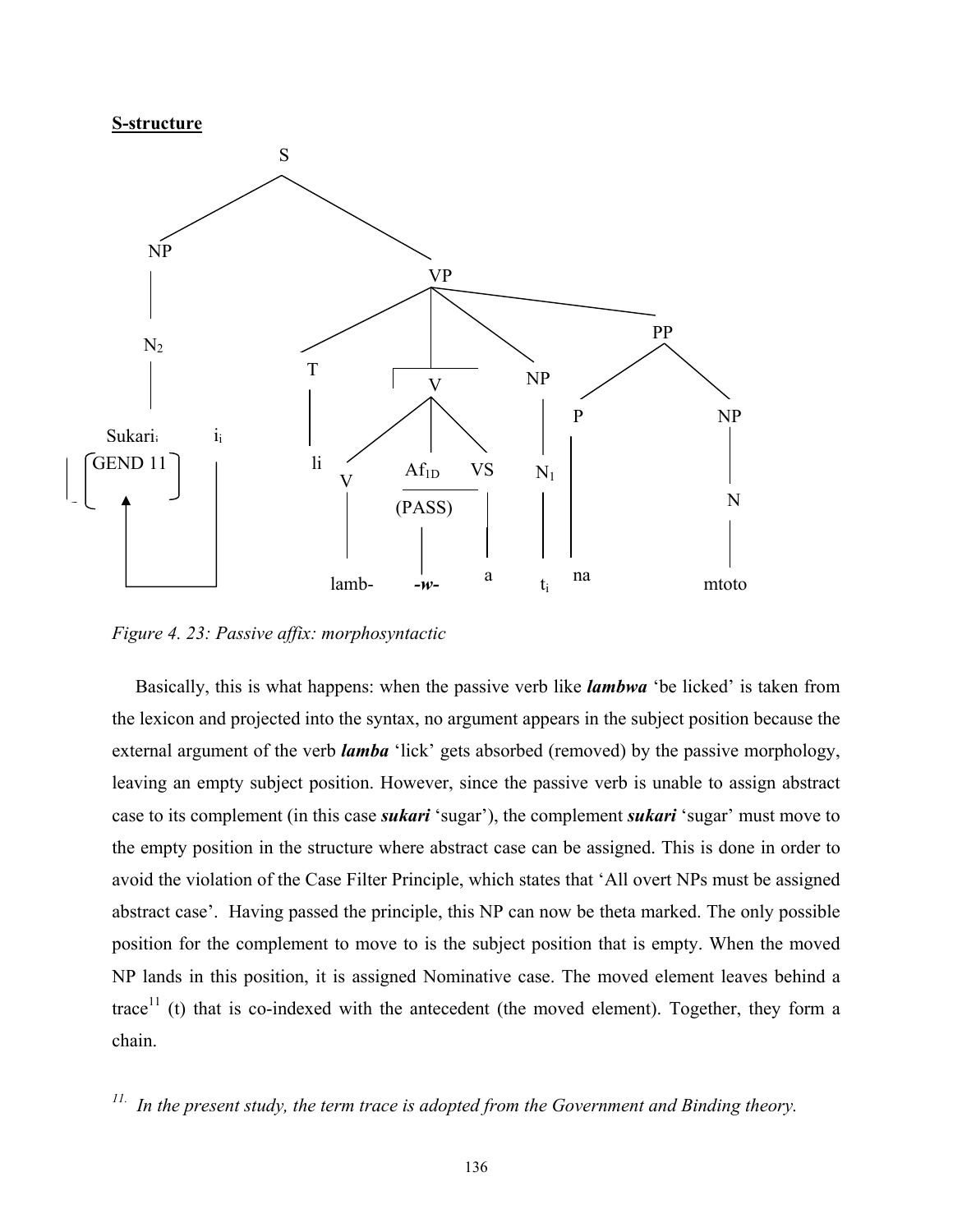Any structure that is similar to the ones that are given in C2  $(75)$  (i) - C2  $(79)$  (i) and C2  $(75)$  -C2 (79) can be represented on figures (*4. 22*) and (*4. 23*) respectively. The structural difference within the verb as well as within the sentence in the two is triggered by the passive morpheme; which has been shown to have morphological and syntactic consequences in Kiswahili.

 The rule that was given above makes explicit the structural changes that occur when a passive morpheme is affixed onto the verb. It at the same time shows the relationship that holds between different structures that may be superficially distinct and yet similar within the underlying. This is quite important since the transformational generative theory that has been adapted in the study, seeks to move away from structural diversity to structural unity. This is partly achieved through a transformational grammar, which captures the relationship that holds between structures that are otherwise diverse superficially.

### **4. 3. 1. 3. 2: Causative Morphology**

 The causative is the form of a verb that involves the introduction of a causer. With regard to causation, Spencer (1991: 24) says; "It is the device for creating a verb form meaning 'to cause X to verb' from the verb 'X-verbs'."

 Kiswahili makes use of both periphrastic and morphological causatives, with the later being commonly used. In this sub-section, the causative morphology is analysed as a category that has relevance to morphology as well as syntax in Kiswahili. Both types are analysed, starting with the morphological causative.

**L1** The following words are used to show the effect of the causative affix on the word (verb).

- (i) somesha 'teach/ cause to read'
- (ii) pandisha 'cause to climb'
- (iii) lalisha 'cause to sleep'
- (iv) imbisha 'cause to sing'
- (v) chezesha 'cause to play'

The above are causative verbs and they occur with their basic forms as below:

## **Causative form Basic form**

| A2 $(96)$ somesha 'teach'          | soma 'read'   |
|------------------------------------|---------------|
| A2 (97) pandisha 'cause to climb'  | panda 'climb' |
| A2 $(98)$ lalisha 'cause to sleep' | lala 'sleep'  |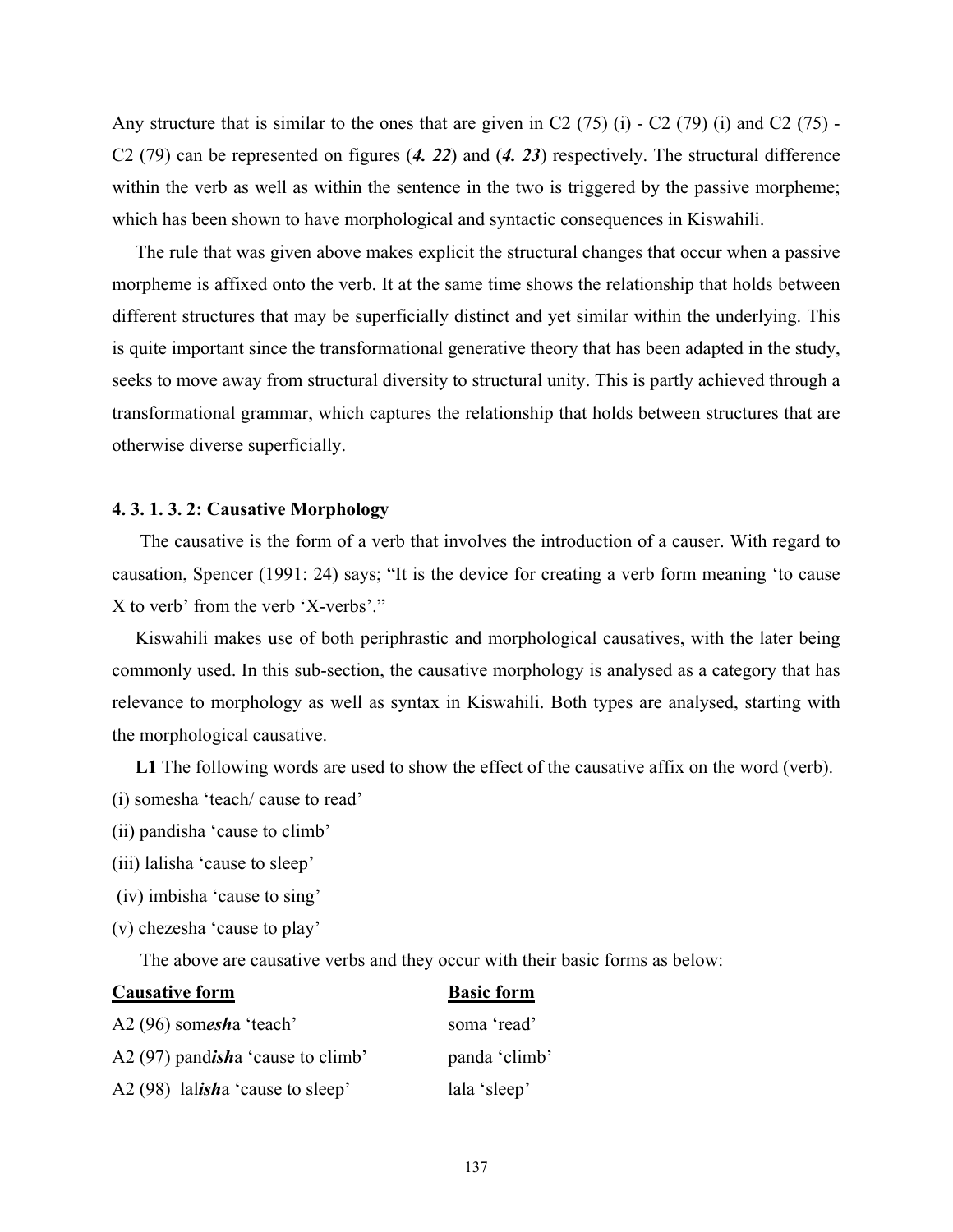| A2 (99) imbisha 'cause to sing'   | imba 'sing'  |
|-----------------------------------|--------------|
| A2 (100) chezesha 'cause to play' | cheza 'play' |

 From the two forms, basic and the causative, it is observed that the causative marker in Kiswahili is *-ish-* or *-esh-.* It is also observed from the derivatives that the causative morpheme in Kiswahili alters the morphological structure and the meaning of the word (verb) on which it is marked. The choice of either the causative marker *-ish-* or *-esh-* depends on the penultimate vowel that is marked on the basic verb. If the penultimate vowel is *-o-* or *-e-,* then the causative morpheme will be *-esh-.* But if the penultimate vowel is either *-i-, -a-* or *-u-,* then the causative marker will be *-ish-*. This illustrates vowel harmony in Kiswahili. From the structures, we see that the derivatives are formed from the verb root, the causative marker and a verb suffix. Consequently:

 $VP \rightarrow RAf_{1D}VS$  (on causation).

Where:

R→ Verbal root

 $Af_{1D} \rightarrow$  causative derivational affix

 $VS \rightarrow V$ erbal suffix

The morphological rule shows that  $RVS \longrightarrow RAf_{1D}VS$  on causation; that is, a verbal root becomes causative in the environment in which a causative morpheme is added onto it. The difference between the two forms; that is, *RVS* and *RAf1DVS* is motivated by the presence of the causative marker, which is morphosyntactic in Kiswahili. Changes within the verbal structure are represented below:

*Table 4. 17: Causative marking on the derived form* 

| Morphosyntactic      | <b>Basic form</b> | morphosyntactic   Causative |              |
|----------------------|-------------------|-----------------------------|--------------|
| category             |                   | feature                     | word         |
| causative morphology | <b>RVS</b>        | $Af_{1D}$ (-esh/-ish)       | $RAf_{1D}VS$ |

*Table 4. 17* show that at the morphological level, the causative affix has relevance on the word.

**L2** The sentences (that are based on the words in A2  $(96) - A2 (100)$  that are used to analyse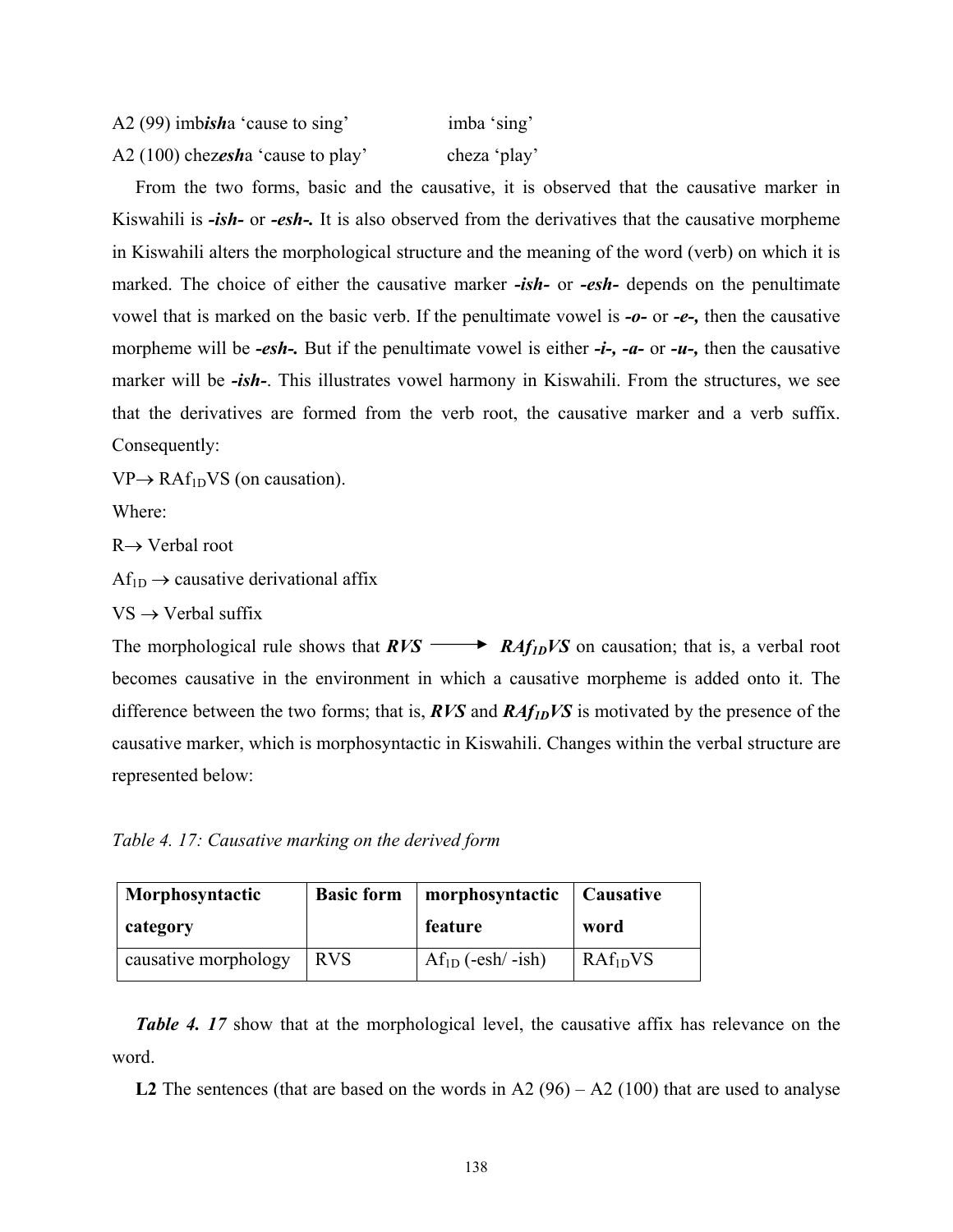morphology- syntax interface that is triggered by the causative morpheme are:

- (i) Yohana a- na- m- som- esh- a Maria. John AGRs- PROG- AGRo- teach CAUS- VS Mary 'John is teaching Mary.'
- (ii) Baba a- na- m- pand- ish- a Suleimani m- ti. Father AGRs- PROG- AGRo- climb- CAUS- VS Suleiman SG- tree 'Father is causing Suleiman to climb a tree.'
- (iii) Mama a- na- m- lal- ish- a m- toto. Mother AGRs- PROG- AGRo- sleep- CAUS- VS SG- child 'Mother is causing the child to sleep.'
- (iv) Mw- alimu a- na- wa- imb- ish- a wa- nafunzi. SG- teacher AGRs- PROG- PL- sing- CAUS- VS PL- student 'The teacher is causing the students to sing.'

The structures in (i) - (iv) are all causatives that are derived from some underlying forms on the application of a causative rule that is transformational. Below, we give the same derived forms together with their underlying forms in order to establish the relationship that holds between the two.

- C2 (86) (i) D-S: Maria a- na- som- a. Mary AGRs- PROG- read- VS 'Mary is reading.'
- C2 (86) S-S: Yohana a- na- m- som- *esh* a Maria. John AGRs- PROG- AGRo- teach CAUS- VS Mary 'John is teaching Mary.'
- $C2(87)$  (i) D-S: Suleimani a- na- pand- a m- ti. Suleimani AGRs- PROG- climb- VS SG- tree 'Suleiman is climbing a tree.'
- C2 (87) S-S: Baba a- na- m- pand- *ish-* a Suleimani m- ti. Father AGRs- PROG- AGRo- climb- CAUS- VS Suleiman SG- tree 'Father is causing Suleiman to climb a tree.'

 $C2 (88) (i) D-S: M-$  toto a- na- lal- a. SG- child AGRs- PROG- sleep- VS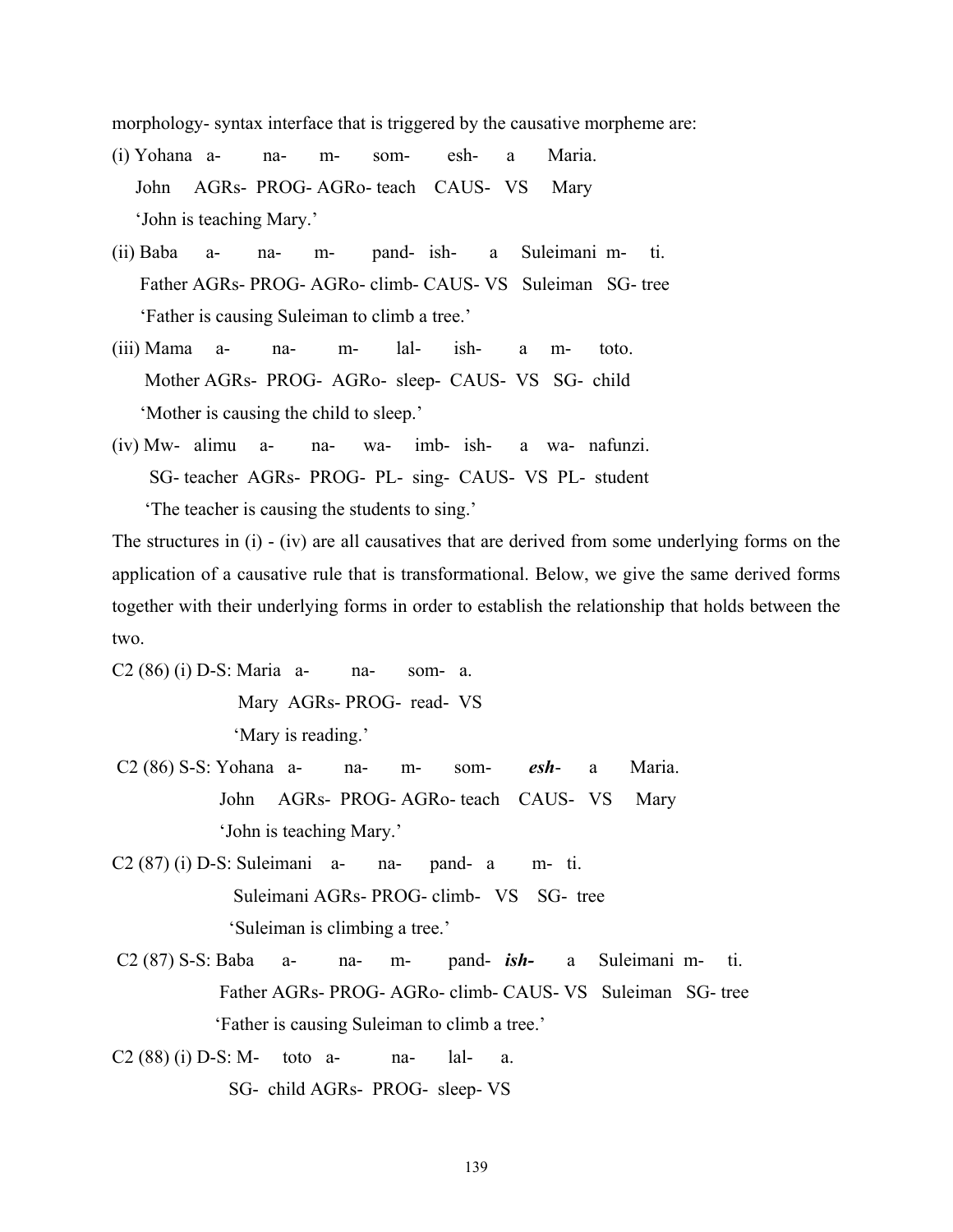'The child is asleep.'

- C2 (88) S-S: Mama a- na- m- lal- *ish* a m- toto. Mother AGRs- PROG- AGRo- sleep- CAUS- VS SG- child 'Mother is causing the child to sleep.'
- $C2 (89) (i) D-S Wa- nafunzi wa- na- imb- a.$  PL- student AGRs- PROG- sing- VS 'The students are singing.'
- C2 (89) S-S: Mw- alimu a- na- wa- imb- *ish-* a wa- nafunzi. SG- teacher AGRs- PROG- AGRo- sing- CAUS- VS PL- student 'The teacher is causing the students to sing.'

 At the syntactic level, we see that the structure of the basic form and that of the derived are quite different. Specifically, at the S-S, the structure of the verb has been altered by adding the causative marker -*ish-* or *-esh-*. The affixation of the causative marker on the verb has introduced a new participant (the causer) that was absent at the D-S. Consequently, the valence of the verb has increased by one. Likewise, the distribution of the initial arguments has been changed. Specifically, the argument that was initially in subject position at the D-S now appear postverbally as the direct object in the causative construction, functioning as the causee because it is the one that suffers the action or the state. This object is assigned the accusative case. The argument that was in the direct object position at the D-S now occur as a second direct object (secondary) with an oblique case assigned to it. The new argument; that is, the causer, now occur in subject position at the S-structure. This structural change is triggered by the causative morpheme that has relevance to morphology and syntax.

 The morphosyntactic processes that are triggered by the causative morphology shows that: *The causative affix in Kiswahili changes the morphological structure and the meaning of the verb and at the syntactic level, this morpheme puts a restriction on the type of linguistic elements that are to occur in the structure and their syntactic distribution. Specifically, this morpheme motivates the increase in the valence of the verb as well as the rearrangement of linguistic elements.* Violation of the requirements of the causative affix negatively affects the whole sentence structure as in C2 (87) (ii) below:

 $C2(87)$  (i) D-S: Suleimani a- na- pand- a m- ti. Suleimani AGRs- PROG- climb VS SG- tree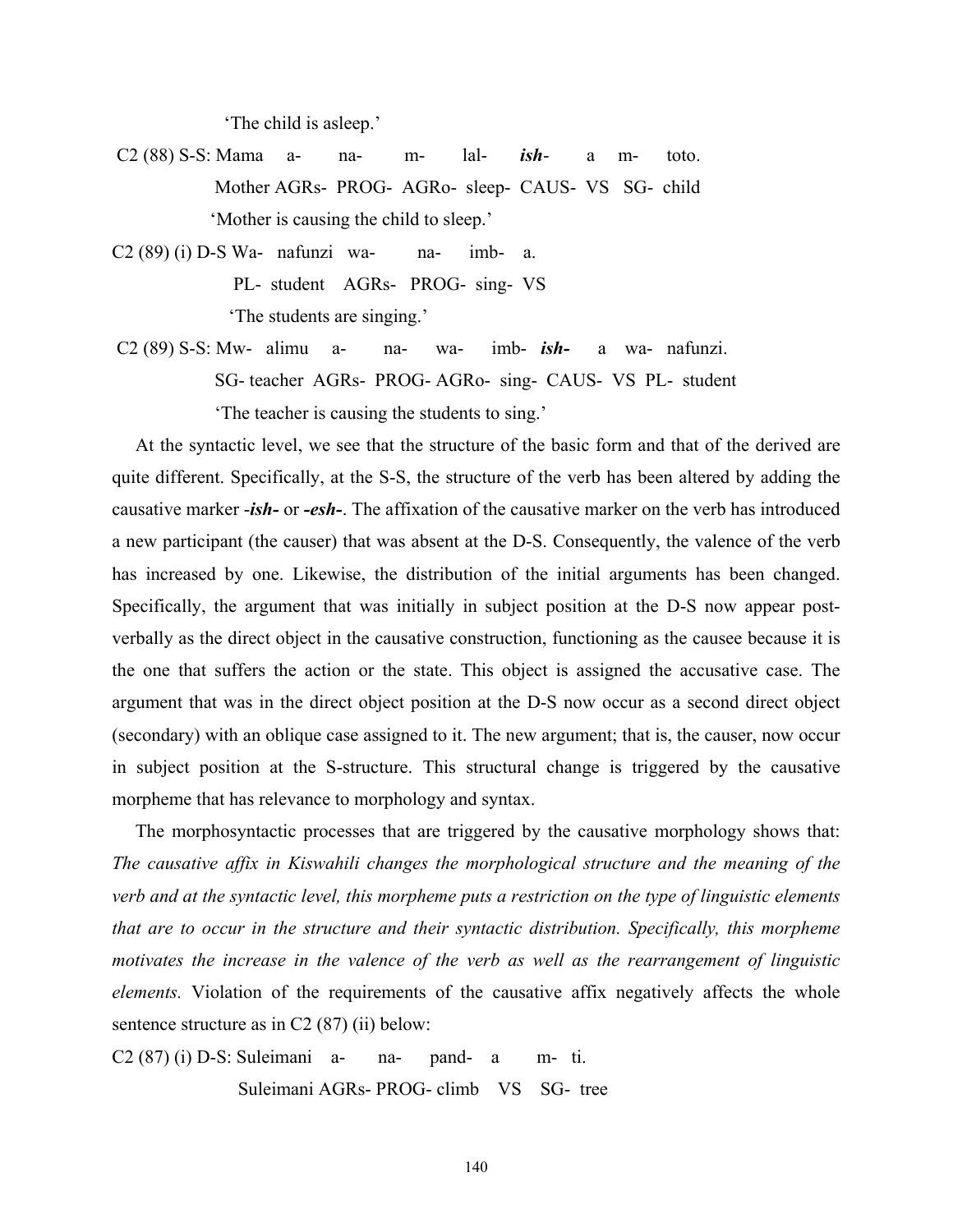'Suleiman is climbing a tree.'

 (ii) S-S: !Suleimani a- na- pand- *ish-* a m- ti. Suleimani AGRs- PROG- climb- CAUS- VS SG- tree 'Suleiman is causing the tree to climb.'

The structure in C2 (87) (ii) is ill-formed because it has violated the causative affix requirement that demands that when the causative affix is affixed on the verb, the causer has to be introduced. According the structures in C2 (87) (i) and C2 (87) (ii) above, this has not happened. This requirement is based on the assumption that the causative affix has the same lexical entry as that of the verb and as such it requires an argument for it to theta mark in order to satisfy the theta criterion principle. In other words, the verb and the causative affix are separate lexical items, each with a separate argument structure (see Mwangi 2001: 155). Therefore, the fact that the verb has undergone causation requires that a causer occur in the structure in order to receive the theta role that is to be assigned by the causative marker. As we can see, the causative verb *pandisha* 'make one to climb' requires three arguments; the CAUSER, the one who climbs and that which is climbed. Whereas the basic form of the verb *panda* 'climb' assigns theta roles to the last two arguments, the causative marker assigns its theta role to the first argument; that is, the causer. Likewise, the initial subject that occurred at the D-S has not moved to its appropriate position; that is, the direct object position at the S-S.

L3 The relationship between the two types of structure; that is, the deep structure and the surface structure is captured through the following rule:

 $NP_1+AGRs+T/ASP+V+(NP_2) \longrightarrow NP_N+AGRs+T/ASP+AGRo+V<sub>CAUS</sub>+NP_1+(NP_2)$ Where:

 $NP_N \rightarrow New argument (causer)$ 

V*CAUS* → Causative verb

 $NP_1 \rightarrow First NP$ 

 $(NP_2) \rightarrow$  Optional second NP, whose occurrence depends on the transitivity of the verb.

 The rule shows the structural changes that occur when causation takes place. In the present study, these changes are motivated by the presence of the causative marker that has been analysed as having morphological and syntactic consequences in Kiswahili. As earlier mentioned, at the S-S, there is a new argument (an AGENT in the matrix clause) that is introduced. Likewise, within the verb, there is an object agreement marker (AGRo) and a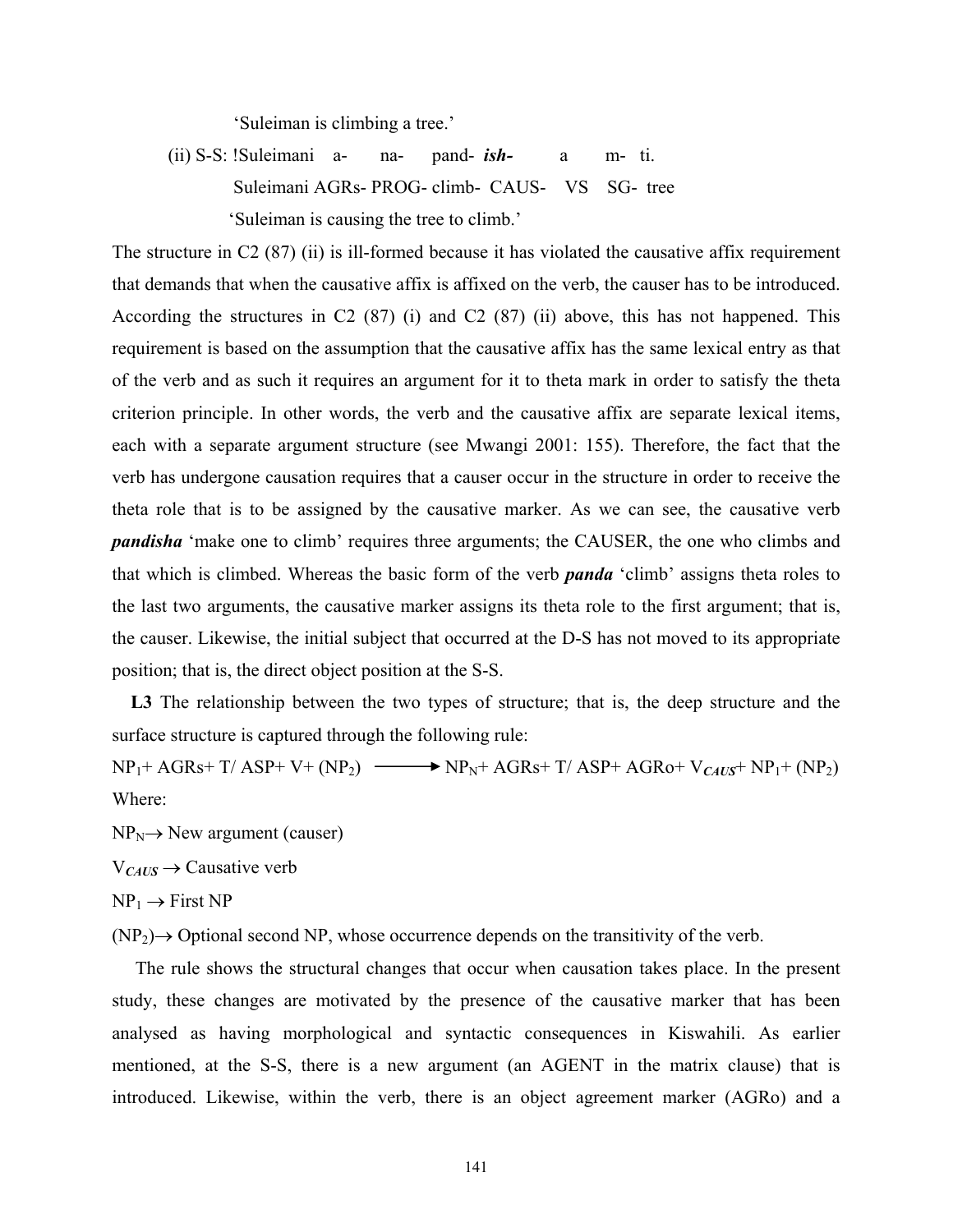causative marker (CAUS) that are introduced. Finally,  $NP_1$  that initially occupied the subject position (as an AGENT) at the D-S, now occur as a direct object; while  $NP_2$  that initially occupied the direct object position (as THEME) at the D-S, now occur as a secondary direct object, with the same theta role. Basically, there is increase in the argument structure of the derived verb at the S-S. The observed difference is a reflection of the structural difference between the basic and the derived form, which is triggered by the causative morphology that has relevance to morphology and syntax in Kiswahili..

The basic and the derived structures analysed in  $C2(86) - C2(89)$  are represented below: **D-structure**



*Figure 4. 24: D-structure of a causative construction*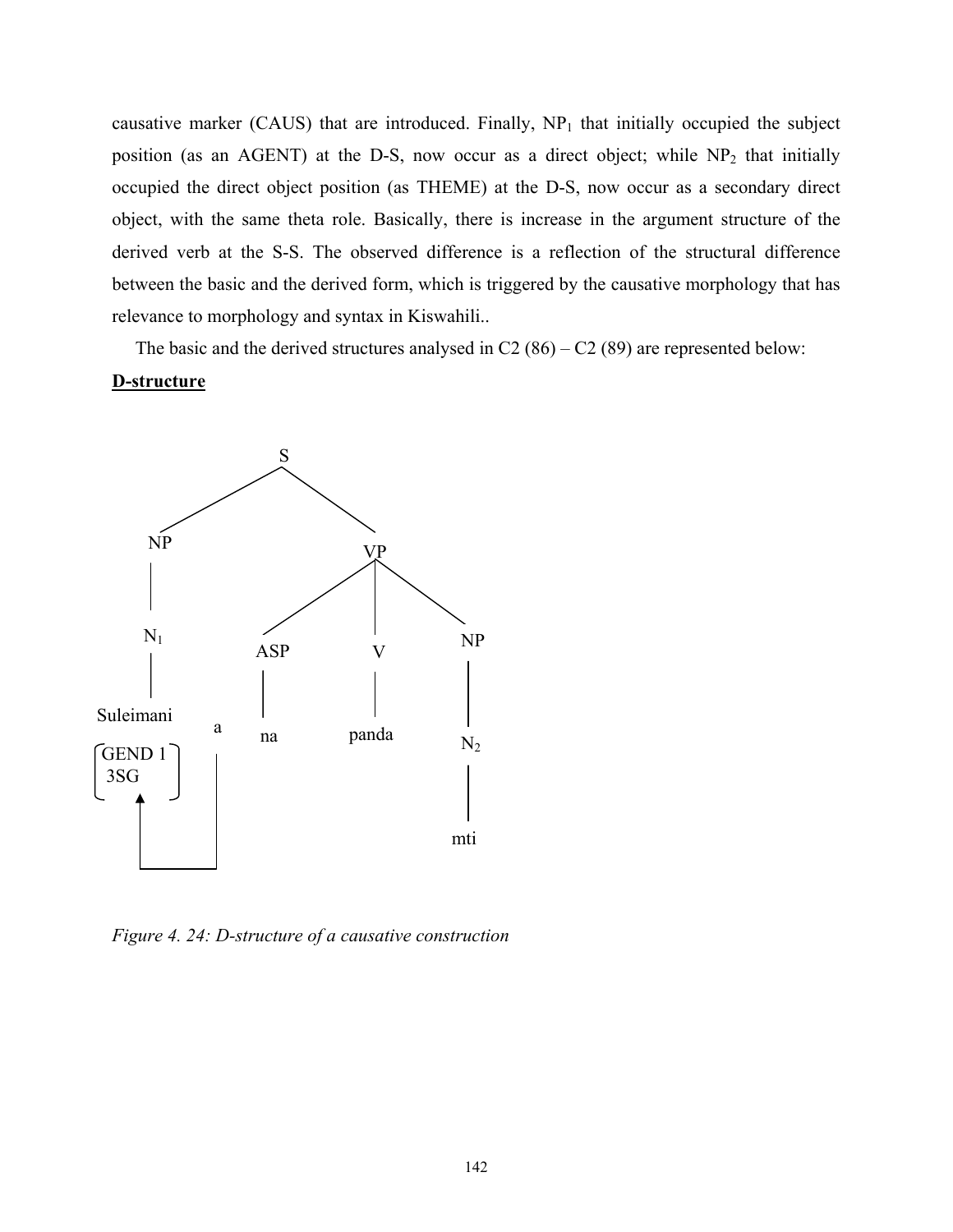# **S-structure**



*Figure 4. 25: Causative morpheme: Morphosyntactic* 

As earlier mentioned, T. G. G does not take care of the various agreement features that are typical of agglutinating languages like Kiswahili. Consequently, we have used the arrow notation on the phrase markers to show the relationship between the AGRs or AGRo with the subject or object (respectively) that motivates their occurrence.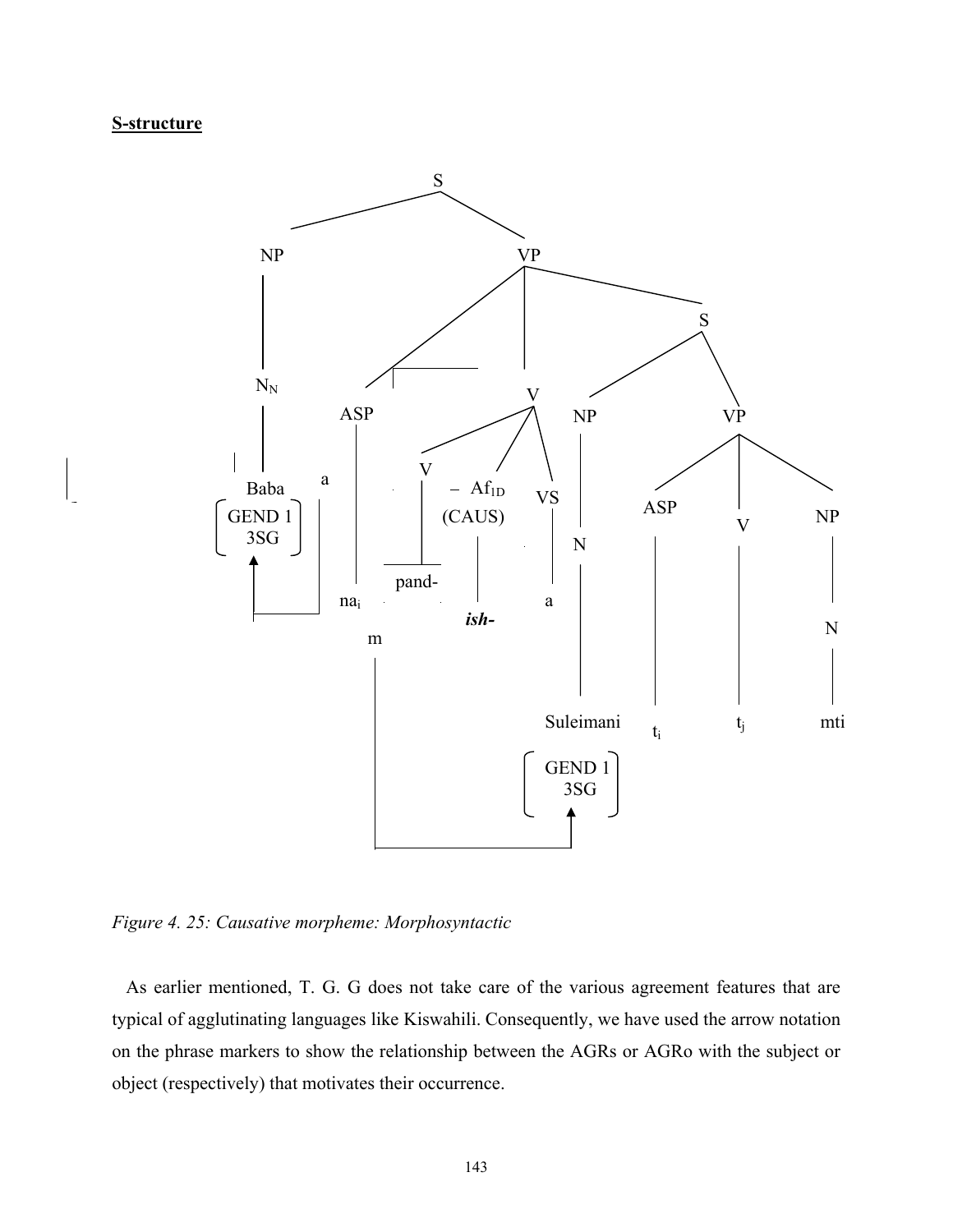The phrase markers on *figure 4. 24 and 4. 25* show the structural difference between the deep structure and the surface structure. In the present study, this difference is shown to be triggered by the presence of the causative marker that has morphological and syntactic consequences in Kiswahili. Based on the same phrase marker; that is, *figure 4. 25*, we see that at the surface structure, the verb (together with the aspectual marker) moves from its lower clause to join the causative affix that is in the matrix clause. This movement is significant because the causative affix cannot stand alone at the S- structure; it requires a verb to adjoin to. It is the causative affix that triggers movement in the S- structure. An infinite number of morphosyntactic structures that are triggered by the causative affix can be represented on the PM that on *figure 4. 25*.

 Apart from the morphological marking of the causative, Kiswahili also makes use of periphrastic causatives that are marked by the lexical item *fanya* 'make/ cause'. Just as with morphological causative, the lexical item *fanya* is quite productive in Kiswahili. In the present study, this causative lexical item is shown to have morphological and syntactic consequences in Kiswahili. This is because it affects the verbal structure as well as the whole sentence structure.

 **L2** Below are the surface structures that are based on the deep structures in C2 (86) (i) - C2 (89) (i).

- $C2 (86) (i) D-S: M-$  toto a- na- lal- a. SG- child AGRs- PROG- sleep- VS 'The child is asleep.'
	- (ii) S-S: Mama a- na- m- *fany- a* m- toto a- lal- e. Mother AGRs- PROG- AGRo- CAUS VS SG- child AGR- sleep- SUBJ 'Mother is causing the child to sleep.'
- $C2(87)$  (i) D-S: Suleimani a- na- pand- a m- ti. Suleimani AGRs- PROG- climb- VS SG- tree 'Suleiman is climbing a tree.'
- (ii) S-S: Baba a- na- m- *fany- a* Suleimani a- pand- Father AGRs- PROG- AGRo- CAUS- VS Suleiman AGRo- climb e m- ti. SUBJ SG- tree

'Father is causing Suleiman to climb a tree.'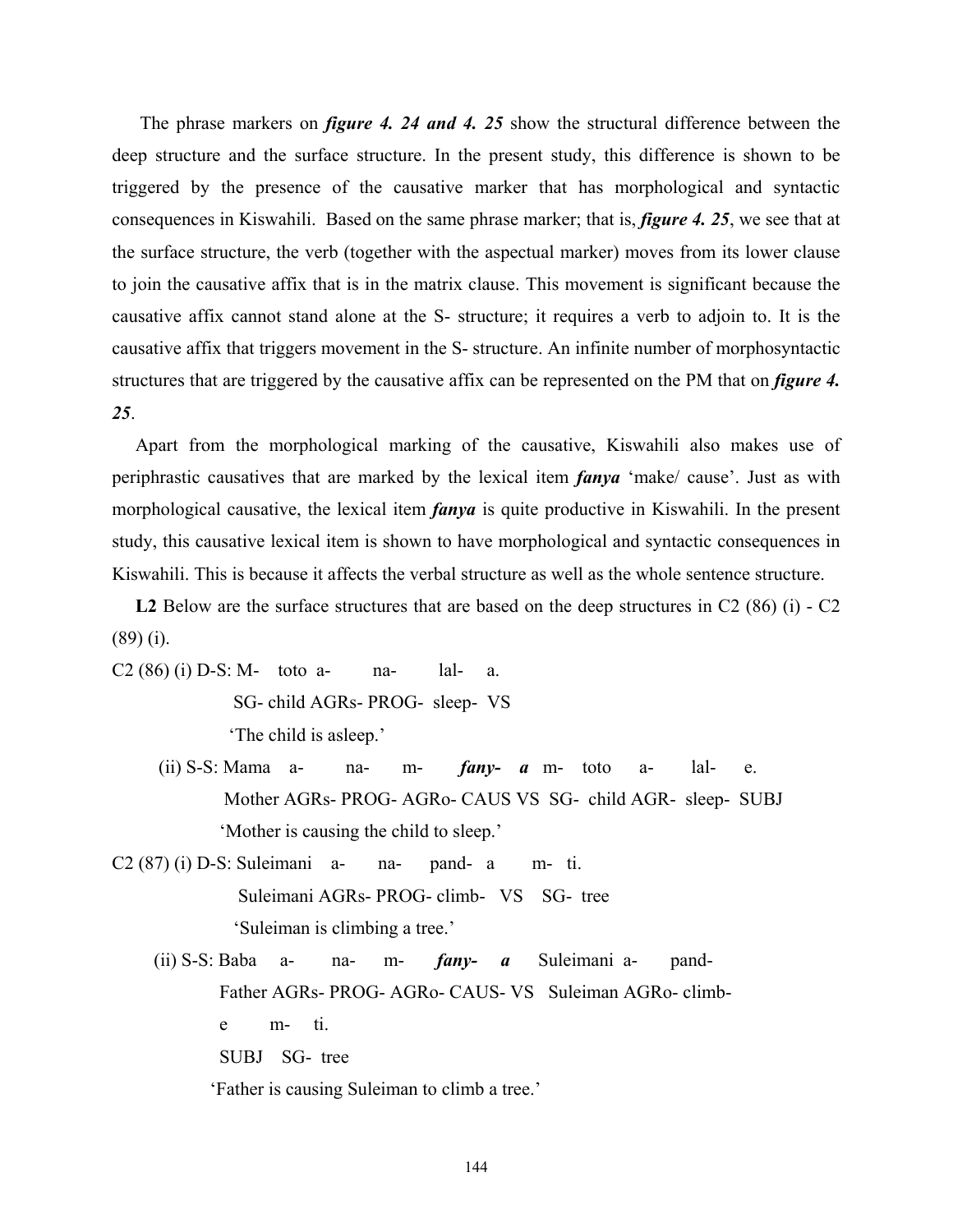$C2 (88) (i)D-S Wa$ - nafunzi wa- na- imb- a. PL- student AGRs- PROG- sing- VS 'The students are singing.'

 (ii) S-S: Mw- alimu a- na- wa- *fany- a* wa- nafunzi wa- SG- teacher AGRs- PROG- AGRo- CAUS- VS PL- student AGRo imb- e. sing- SUBJ

'The teacher is causing the students to sing.'

 Looking at the structures given above, we see that the surface structure differs from the deep structure in non-trivial ways:

(i) At the morphological level, the structure of the verb is changed as well as its mood. For instance in C2 (86) (i), the verb *analala* 'he/ she is asleep' becomes *alale* 'to sleep'. There is also change from indicative to subjunctive mood. This applies to all the verbs in C2 (86) (i) - C2 (89) (i).

(ii) A causer is introduced and it is assigned the theta role of AGENT. It occupies the subject position at the S- structure.

(iii) The initial AGENT at the D-structure now occurs as a secondary AGENT occupying the object position.

(iv) The initial argument in the direct object position (at the D- S) becomes a secondary object, though still retaining its initial thematic role of THEME.

(v) Two verbs now occur at the S-structure instead of one. This change is motivated by the lexical causative verb *fanya* 'do/ cause/ make' that occur in the structure as the first verb. This verb has morphological and syntactic consequences in Kiswahili.

L3 The rule that describes the relationship between the deep structures and the surface structures above is:

 $NP_1+AGRs+T/ASP+V_1+(NP_2) \longrightarrow NP_N+AGRs+T/ASP+AGRo+V_{CAUS2}+NP_1+AGRo+$  $V_1 + (NP_2)$ Where:  $V_{CAUS2} \rightarrow$  Causative verb (second verb)  $V_1 \rightarrow$  First verb

 $NP_N \rightarrow New NP$  (causer)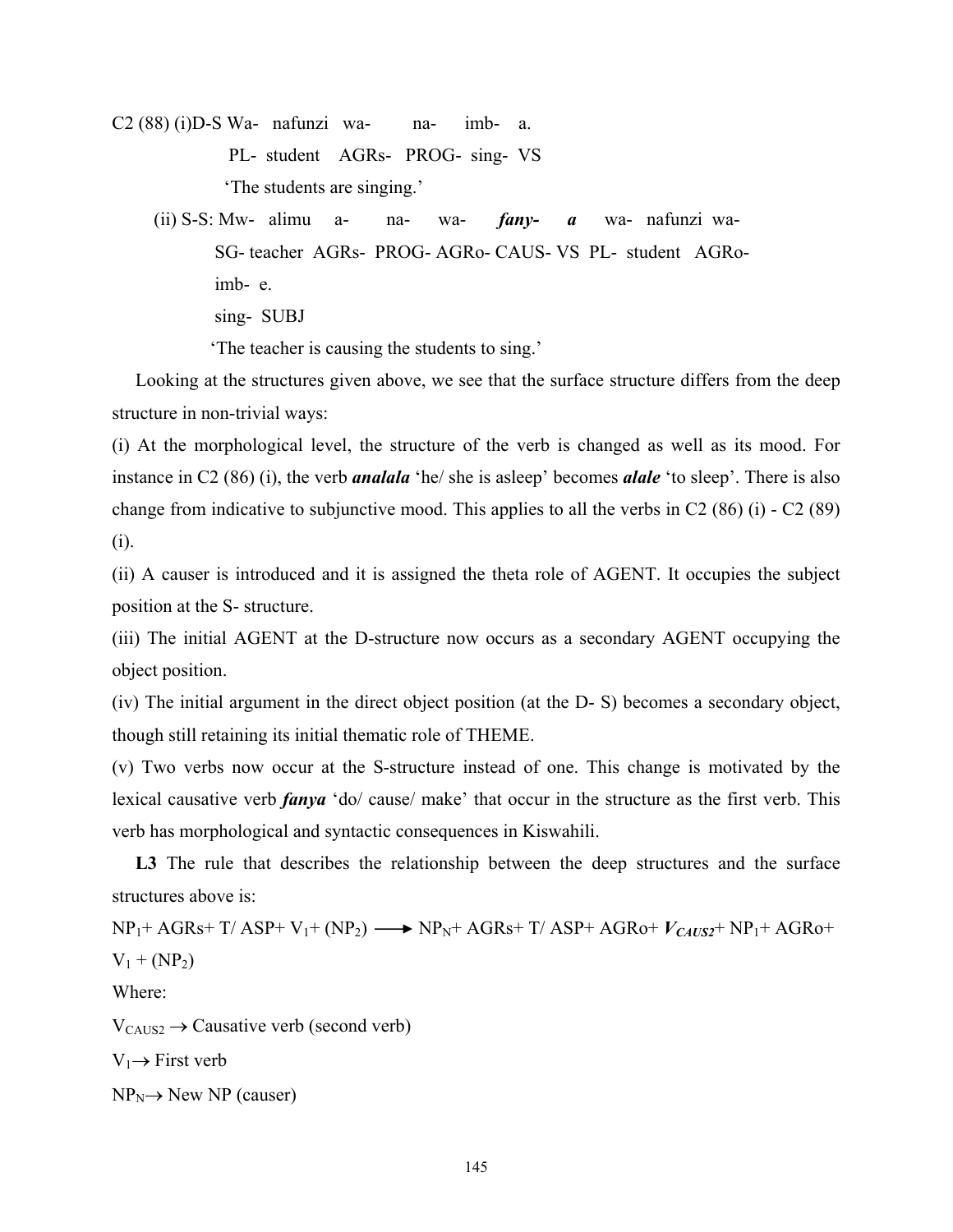$NP_1 \rightarrow The first noun phrase$ 

 $(NP_2) \rightarrow$  Optional second NP, whose occurrence depends on the transitivity of the verb.

 The rule captures the relationship between the two structures; that is, the deep structure and the surface structure.

 The structural difference that is manifested through the grammar above is triggered by the causative verb *fanya* that has morphological and syntactic consequences in Kiswahili. An infinite set of similar relationships can be explained using the rule that is given above.

#### **4. 3. 1. 3. 3 Applicative Morphology**

 The Applicative is as a result of prepositional incorporation into the verb. In applied verb constructions (applicative), the affix on the verb fulfils the same function as the preposition in an analytic construction. In other words, the applicative affix and the preposition have the same argument structure.

 In this sub-section, the applicative morphology is shown to be a morphosyntactic category. This is because this category has relevance to morphology as well as syntax.

 **L1** The words that are used to illustrate the effect of the applied affixes at the morphological level are as below:

(i) katia 'cut for'

- (ii) somea 'read for'
- (iii) chukulia 'take for'
- (iv) chezea 'play for'
- (v) fulia 'wash for'

(vi) tembelea 'walk for'

The words in  $(i)$  –  $(vi)$  are derivatives because they are marked for the applicative morphology. They therefore occur with their basic forms as below:

#### **Applicative form Basic form**

| A2 $(106)$ katia 'cut for'   | kata'cut'     |
|------------------------------|---------------|
| A2 $(107)$ somea 'read for'  | soma 'read'   |
| A2 (108) chukulia 'take for' | chukua 'take' |
| A2 $(109)$ chezea 'play for' | cheza 'play'  |
| A2 $(110)$ fulia 'wash for'  | fua 'wash'    |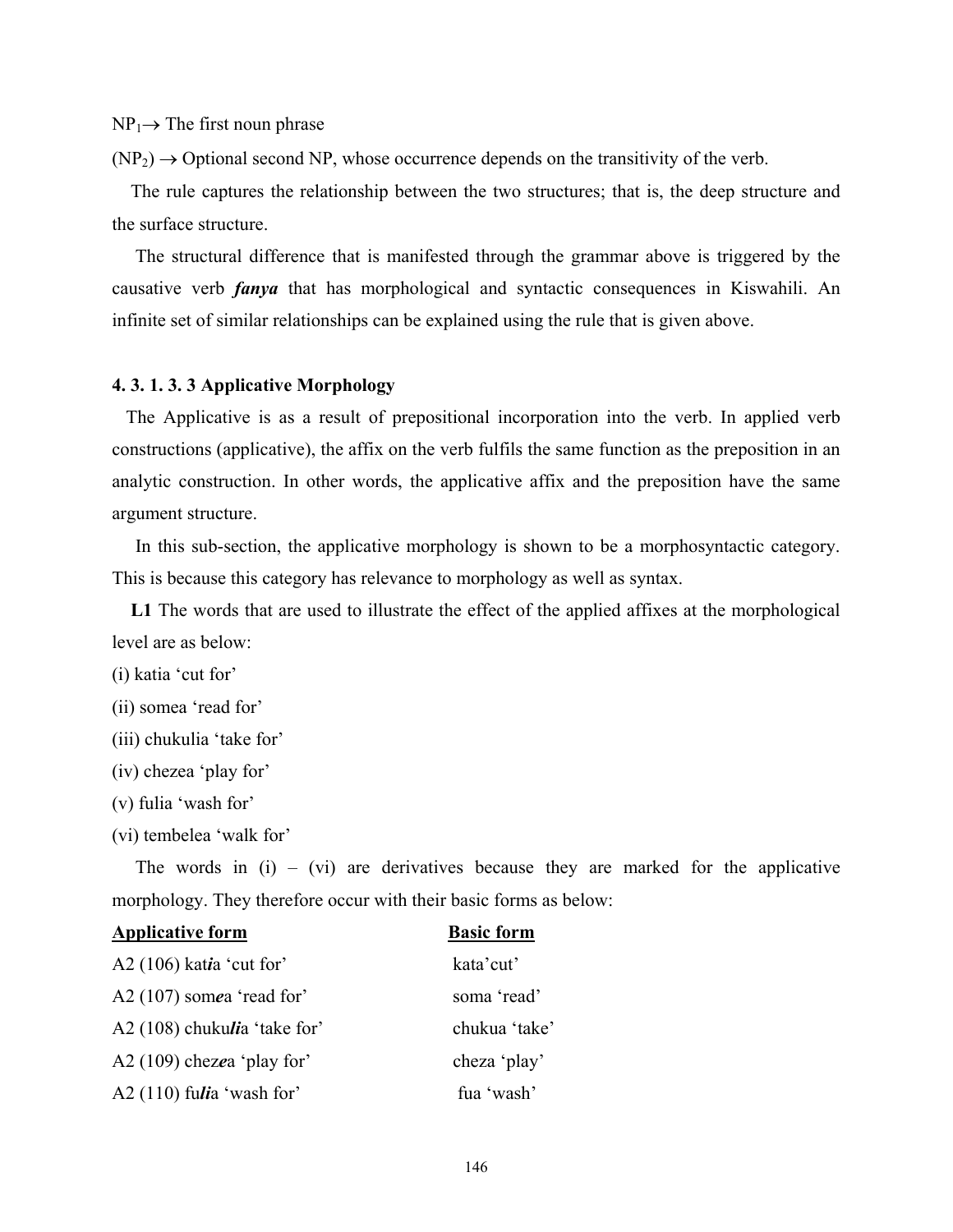The two sets of words show that the applicative morpheme in Kiswahili is *-i-, -e-, -li-,* or *-le*. These morphemes function in the same capacity as the preposition '*for'* in English, only that they are affixed on the verb. The applicative morpheme *-i-* or *-li-* is used if the penultimate vowel on the base form is *-i-, -u-* or *-a-,* while the applicative morpheme *-e-* or *-le-* is used if the penultimate vowel on the basic form of the verb is either *-e-* or *-o-.* We see that at the morphological level, the applicative morpheme alters the morphological form and the meaning of the verb, as much as the category remains the same. The morphological rule that describes the passive and the causative verb also describes the above applied verbs; that is,

 $VP \rightarrow RAf_{1D}VS$  (on prepositional incorporation).

Where:

R→ Verbal root

 $Af_{1D} \rightarrow Applicative$  derivational affix

 $VS \rightarrow V$ erbal suffix

The morphological rule shows that  $RVS \longrightarrow RAf_{ID}VS$  on prepositional incorporation; that is, a verbal root becomes an applied verb in the environment in which an applied morpheme is added onto it. The two forms are quite different from each other and this difference is triggered by the applied morpheme, which has morphological and syntactic consequences. The applicative marking on the verb occur as shown below:

*Table 4. 18: The Applicative marking within the verb* 

| Morphosyntactic | <b>Basic form</b> | <b>Morphosyntactic feature</b> | <b>Applicative form</b> |
|-----------------|-------------------|--------------------------------|-------------------------|
| category        |                   |                                |                         |
| Applicative     | <b>RVS</b>        | $Af_{1D}(-i-, -li, -e, -le)$   | RAf <sub>1D</sub> VS    |
| morphology      |                   |                                |                         |

 *Table 4. 18* explicitly show that the basic form *RVS* is different from the applied form *RAf<sub>1D</sub>VS*. The change in the derived verbal structure is motivated by the applicative morphosyntactic features; *-i-, -li-, -e-* or *-le-.*

L2 The following are sentences from which an illustration of morphology-syntax interface that is triggered by the applicative morphology is made: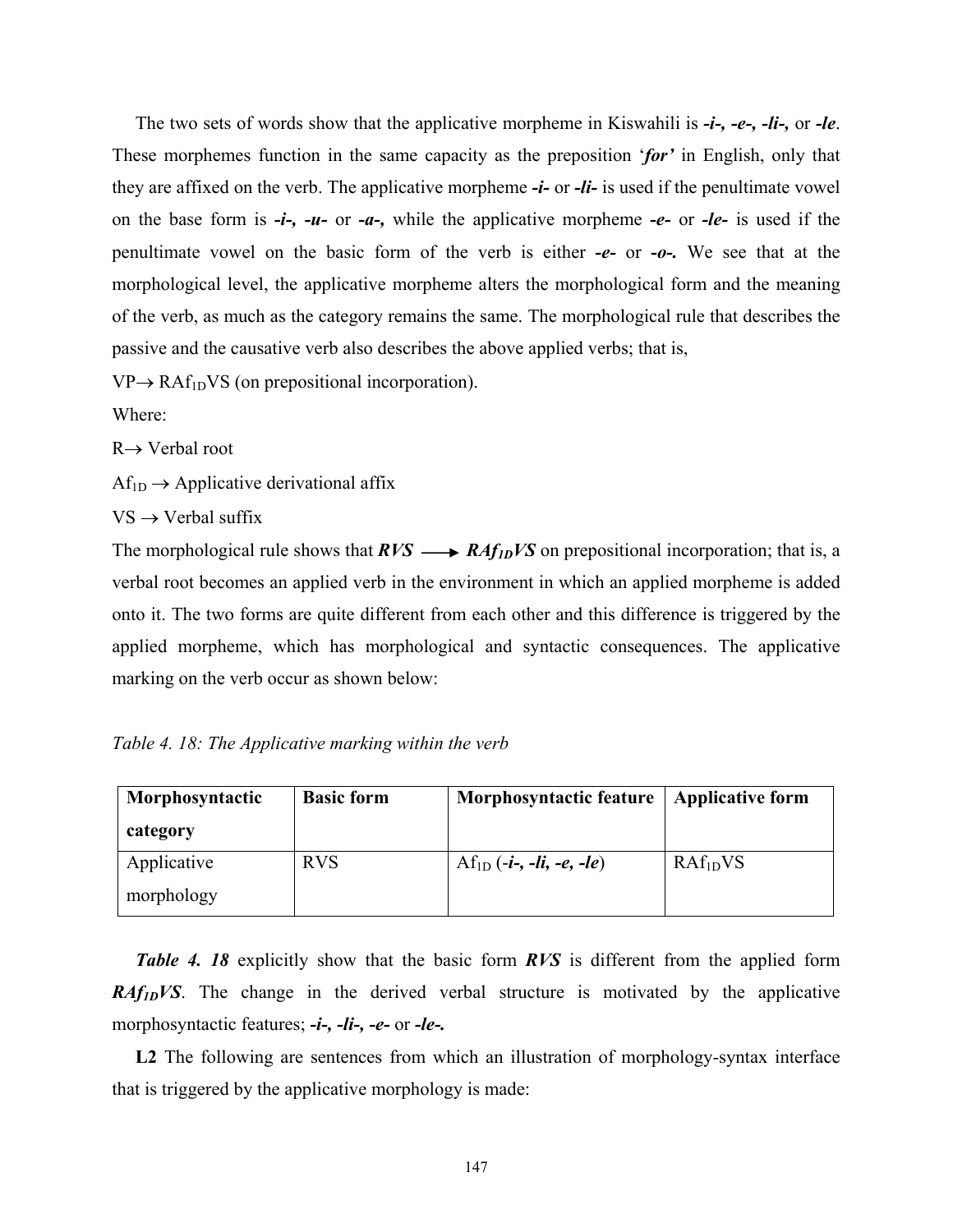- (i) Dani a- li- m- kat- i- a Hamadi m- ti. Dani AGRs- PAST-AGRo- cut APPL- VS Hamadi SG- tree 'Dani cut a tree for Hamadi.'
- (ii) Mama a- na- m- fu- li- a m- toto bulangeti Mother AGRs- PROG- AGRo- wash APPL- VS SG- child blanket 'Mother is washing a blanket for the child.'
- (iii) Juma a- na- m- chez- e- a Yohana. Juma AGRs- PROG- AGRo- play- APPL- VS John 'Juma is playing for John.'
- (iv) Rehema a- na- m- som- e- a Mariamu ki- tabu. Rehema AGRs- PROG- AGRo- read- APPL- VS Mariam SG- book 'Rehema is reading a book for Mariam.'

The surface structures in  $(i) - (iv)$  are derived from some basic forms that occur as below:

C2 (81) (i) D-S: Dani a- li- kat- a m- ti. Dani AGRs- PAST- cut- VS SG- tree 'Dani cut a tree.'

- C2 (81) S-S: Dani a- li- m- kat- *i-* a Hamadi m- ti. Dani AGRs- PAST-AGRo- cut APPL- VS Hamadi SG- tree 'Dani cut a tree for Hamadi.'
- $C2 (82) (i) D-S: Mama$  a- na- fu- a bulangeti. Mother AGRs- PROG- wash- VS blanket 'Mother is washing a blanket.'
- C2 (82) S-S: Mama a- na- m- fu- *li-* a m- toto bulangeti Mother AGRs- PROG- AGRo- wash APPL- VS SG- child blanket 'Mother is washing a blanket for the child.'
- C2 (83) (i) D-S: Juma a- na- chez- a. Juma AGRs- PROG- play- VS 'Juma is playing.'
- C2 (83) S-S Juma a- na- m- chez- *e-* a Yohana. Juma AGRs- PROG- AGRo- play- APPL- VS John 'Juma is playing for John.'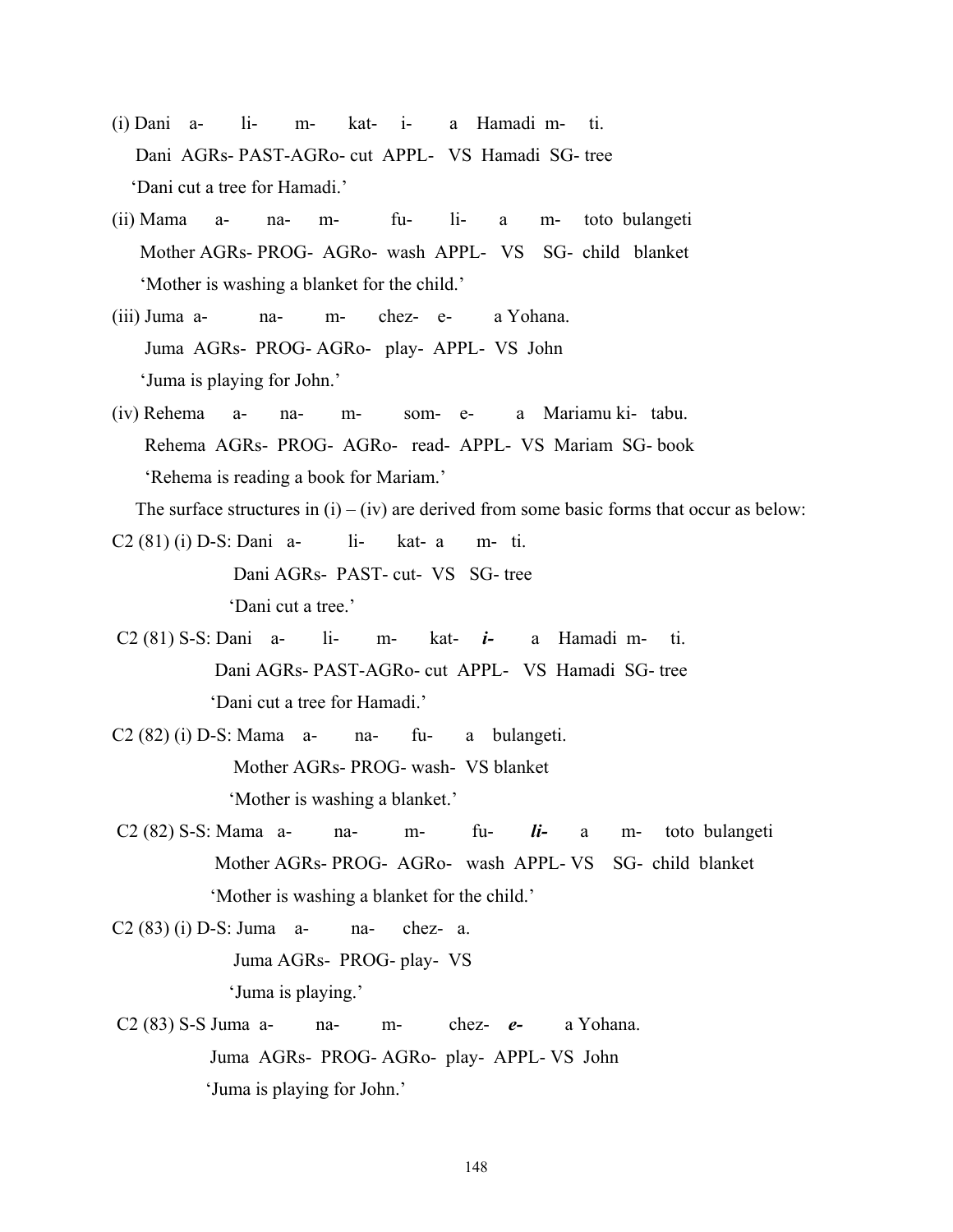- C2 (85) (i) D-S Rehema a- na- som- a ki- tabu. Rehema AGRs- PROG- read- VS SG- book 'Rehema is reading a book.'
- C2 (85) S-S Rehema a- na- m- som- *e* a Mariamu ki- tabu. Rehema AGRs- PROG- AGRo- read- APPL- VS Mariam SG- book 'Rehema is reading a book for Mariam.'

The derived structures in C2  $(81)$  - C2  $(85)$  and the basic structures in C2  $(81)$  (i) - C2  $(85)$  (i) differ from each other with regard to their syntactic structure and the meaning. Specifically, on the application of the applicative rule, which is transformational, the verbal structure and its meaning is changed in the sense that the verb takes new *AGRo* as well as an applied affix (*APPL*). At the syntactic function, the entire structure is changed in the sense that: the applied affix that is added onto the verb alters the subcategorisation frame of the verb; the valence of the verb increases by one. Specifically, a new argument, that is, the BENEFACTOR is introduced in the structure. This is possible because the applicative affix has the same argument structure as the preposition in an analytic construction. This new argument functions as a direct object with the oblique case assigned to it. In order to satisfy the theta criterion principle, the new argument at the surface structure receives the theta role that is born by the applied affix, which is inherited by the verb. The distribution of the elements is also changed in the sense that the argument that initially occurred as the direct object at the D-S, now occur as a secondary object at the S-S; and for an intransitive verb that did not have an internal argument at the D-S, it now acquires an argument in the object position at the S-S. The applied morpheme brings about substantive changes in the meaning of the derived verb as well as in the meaning of the derived sentence structure. In the present study, these changes are seen to be a demonstration of the relevance of the applied morpheme to morphology and syntax in Kiswahili.

 The morphosyntactic structures in C2 (81) - C2 (85) show that: *the applicative morpheme is morphosyntactic in Kiswahili; this affix changes the morphological structure and the meaning of the verb. At the syntactic level, the same applied morpheme influences the entire sentence structure by moving elements from one syntactic position to the other, introducing new ones as well as, changing its meaning.* Violation of the syntactic requirements of the applied morpheme, negatively affects the whole sentence structure as demonstrated below, where C2 (82) (i) occur with an ungrammatical S-structure, C2 (82) (ii):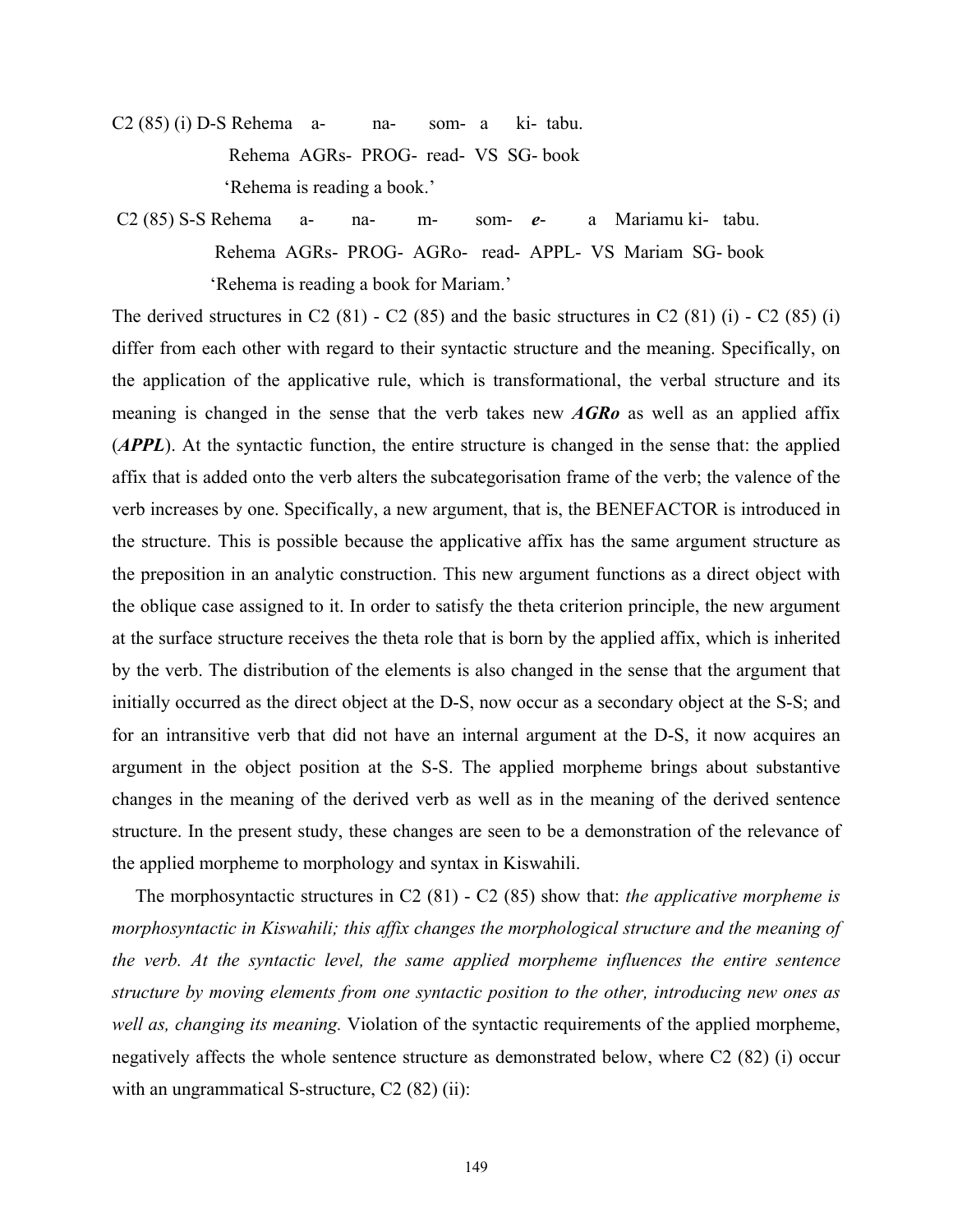C2 (82) (i) D-S: Mama a- na- fua bulangeti. Mother AGRs- PROG- wash blanket 'Mother is washing a blanket.'

 (ii) S-S: \*Mama a- na- fu- *li-* a bulangeti Mother AGRs- PROG- wash APPL- VS blanket 'Mother is washing for a blanket.'

The ungrammaticality of the structure in C2 (82) (ii) is as a result of the violation of the requirements of the applicative morphology at the syntactic level. The fact that the applied morpheme has relevance to morphology and syntax means that it must influence the sentence structure as well and not just the verbal structure as in C2 (82) (ii) above. In this case, a BENEFACTOR has to occur; otherwise the theta role that is born by the applied affix remains unassigned; and this is what has happened in C2 (82) (ii).

L3 The structures in C2 (81) (i) - C2 (85) (i) are made up of an NP and a transitive verb, whereas those in C2 (81) - C2 (85) consist of an NP, an applied verb, a BENEFACTOR and another NP (depending on the transitivity of the basic form of the verb). Therefore, the rule that describes the structures is:

 $NP_1+AGRs+T/ASP+V+NP_2 \rightarrow NP_1+AGRs+T/ASP+AGRo+V_{APPL}+NP_N+NP_2$ Where:

 $V_{APPL} \rightarrow$  Applied verb

 $NP_N \rightarrow New argument (BEREFACTOR)$ 

 From the rule, we observe that whereas at the D-structure there are two arguments, at the Sstructure, there are three arguments; hence the increase in the verbal valence by one. Likewise, the verbal structure at the S-S is different from the one at the D-S; the former has a new AGRo as well as an applicative marker, which are missing at the D-S. As earlier explained, the difference is motivated by the applied morpheme, which is morphosyntactic in Kiswahili.

 The rule that is given above describes an infinite number of structures that involve the applied morpheme. This is in line with the transformational generative theory being applied. Below are the representations: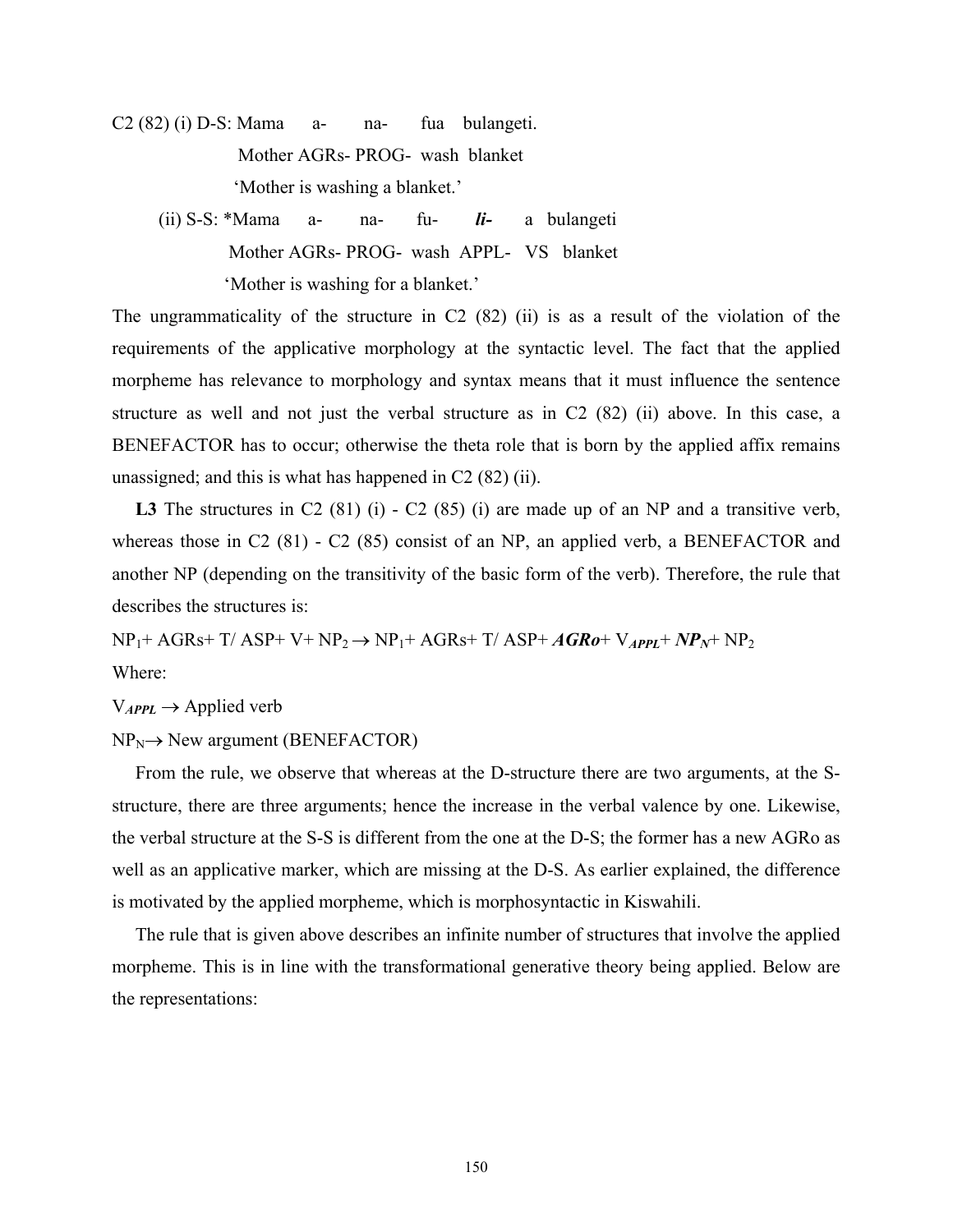# **D-structure**



*Figure 4. 26 The D-structure of an applicative construction*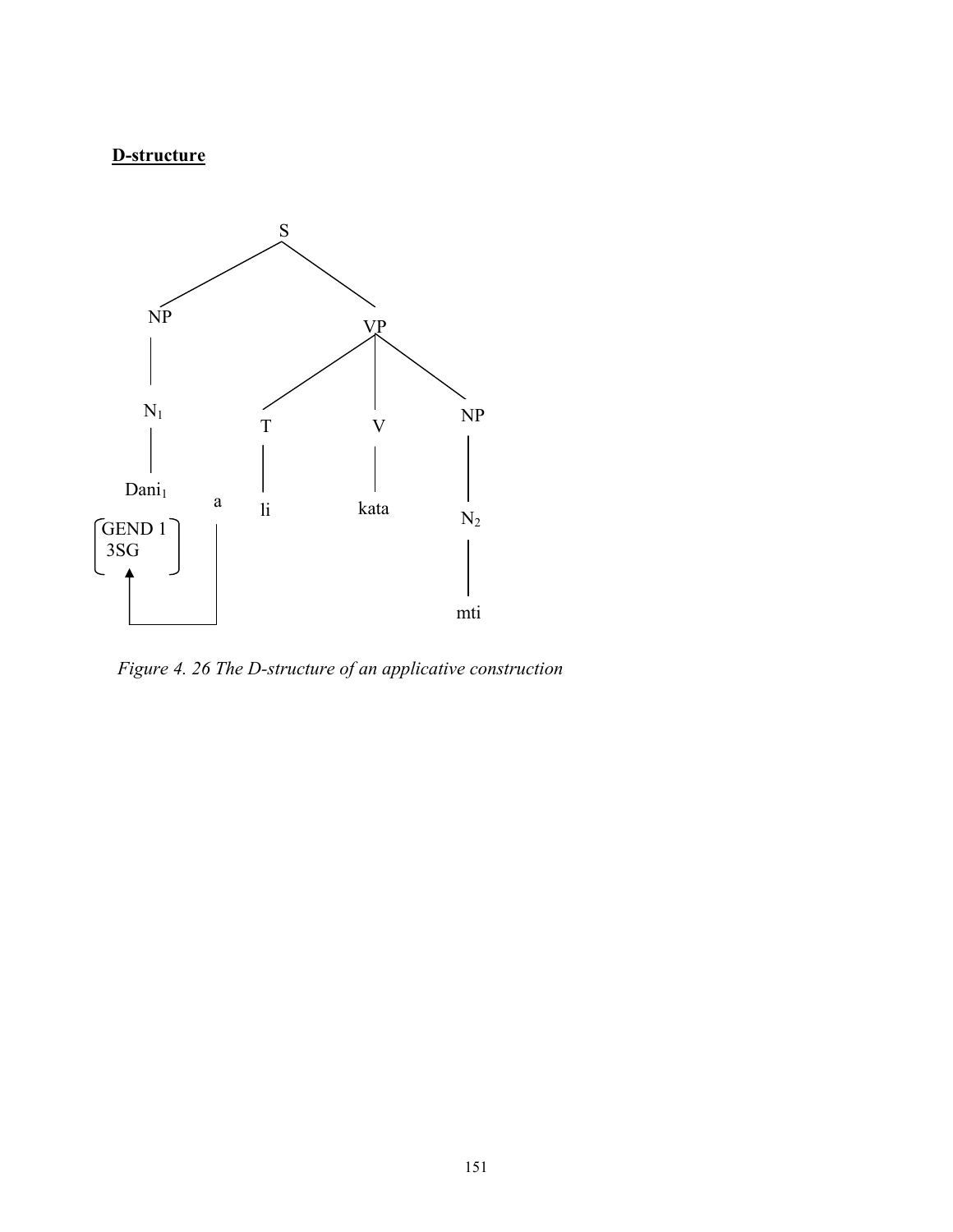**S-structure**



*Figure 4. 27: The applicative morpheme: Morphosyntactic* 

The representation on Figure 4. 27, shows that at the surface structure, the applied affix is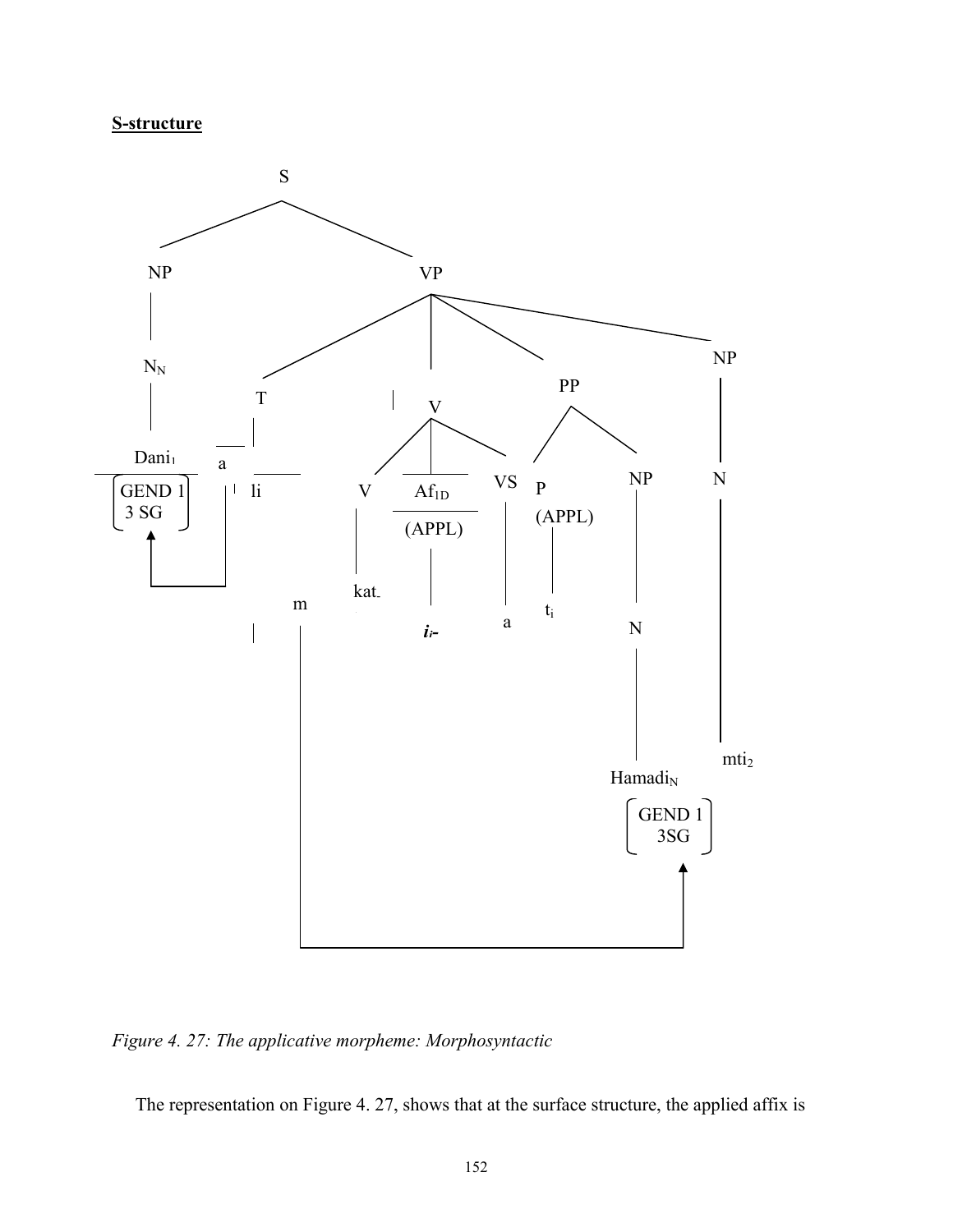attached to the verb because it cannot stand alone. Likewise, we see that the applied affix moves from its position as the head of the prepositional phrase to be affixed onto the verb, at the Sstructure. The moved applied affix leaves behind a trace, which is used to preserve the structure.

 An infinite number of constructions in which the applicative morpheme triggers morphologysyntax interface can be represented on the phrase markers in *Figure 4. 26* and *Figure 4. 27*. From the representations, it is evident that the applicative morpheme influences the verb as well as the entire sentence structure.

#### **4. 3. 1. 3. 4 The Stative Morphology**

 The stative verb is used to indicate a state or condition; it signals a stationary condition or absence of activity or a state of being without reference to the agent or actor. In the study, this category is shown to trigger morphology-syntax interface in Kiswahili.

 The following words are used to analyse the effect of the stative morpheme at the morphological level:

- (i) imbika 'singable'
- (ii) someka 'readable'
- (iii) chekeka 'laughable'
- (iv) funikika 'coverable'
- (v) lika 'eatable'
- (vi) sahaulika 'forgettable'
- (vii) tembeleka 'walkable'

All the derived words in  $(i) - (vii)$  are marked for the stative. Consequently, they occur with their basic counterparts as below:

| <b>Stative form</b>           | <b>Basic form</b> |
|-------------------------------|-------------------|
| $A2(101)$ imbika 'singable'   | imba 'sing'       |
| A2 (102) someka 'readable'    | soma 'read'       |
| A2 (103) chekeka 'laughable'  | cheka 'laugh'     |
| A2 (104) funikika 'coverable' | funika 'cover'    |
| A2 (105) lika 'edible'        | (ku)la 'eat'      |

 From the words in A2 (101) -A2 (105), we see that Kiswahili mainly uses the stative morphemes -*ik*- and -*ek*-. Whereas the former occurs if the penultimate vowel is *-i-, -a-,* or *-u-,*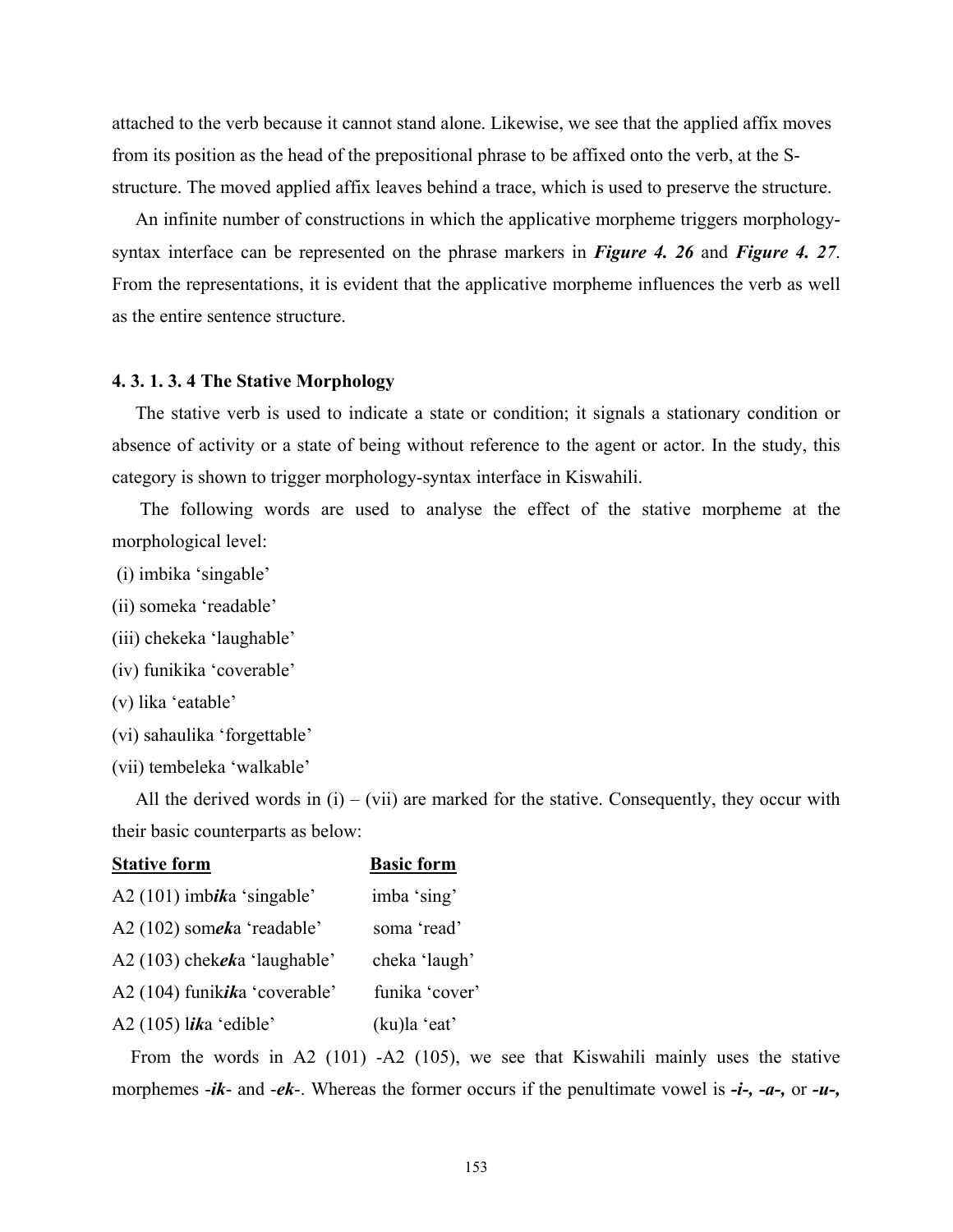the later occurs if the penultimate vowel is either *-o-* or *-e-.* Apart from the two, there are a few stative verbs that make use of the stative morpheme -*lik*- and -*lek*-Comparing the two forms; it is observed that at the morphological level, the stative morpheme alters the morphological structure and the meaning of the derived form of the verb. Therefore, the structure of the stative is as below:

 $VP \rightarrow RAf_{1D}VS$  (the stative).

Where:

R→ Verbal root

 $Af_{1D} \rightarrow$  stative derivational affix

 $VS \rightarrow$  Verbal suffix

In the morphological rule,  $RVS \longrightarrow RAf_{1D}VS$  on the application of the stative rule. The structure that is on the right hand side of the arrow differs from that which is on the left hand side. The difference in the two structures is motivated by the stative morpheme, which is analysed as having morphological and syntactic consequences in Kiswahili. The change at the morphological level is represented as below:

*Table 4. 19: Effect of the stative morphology at the morphological level* 

| Morphosyntactic    | <b>Basic form</b> | Morphosyntactic                                   | <b>Stative form</b>  |
|--------------------|-------------------|---------------------------------------------------|----------------------|
| category           |                   | feature                                           |                      |
| Stative morphology | I RVS             | Af <sub>1D</sub> (- <i>ik-</i> , - <i>ek-</i> , - | Af <sub>1D</sub> RVS |
|                    |                   | <i>lik</i> - and $-$ <i>lek</i> $-)$              |                      |

**Table 4. 19** shows that the stative form is different from the basic form. As it can be observed, it is the morphosyntactic feature of the stative; that is, *-ik-, -ek-, -lik*- or

-*lek*- that motivates this difference.

**L2** Based on the words in  $(i) - (vii)$ , the following sentences are used to establish morphology-syntax interface that is triggered by the stative morpheme:

(i) Barua i- na- som- ek- a.

letter AGRs- PROG- read- STAT- VS

'The letter is readable.'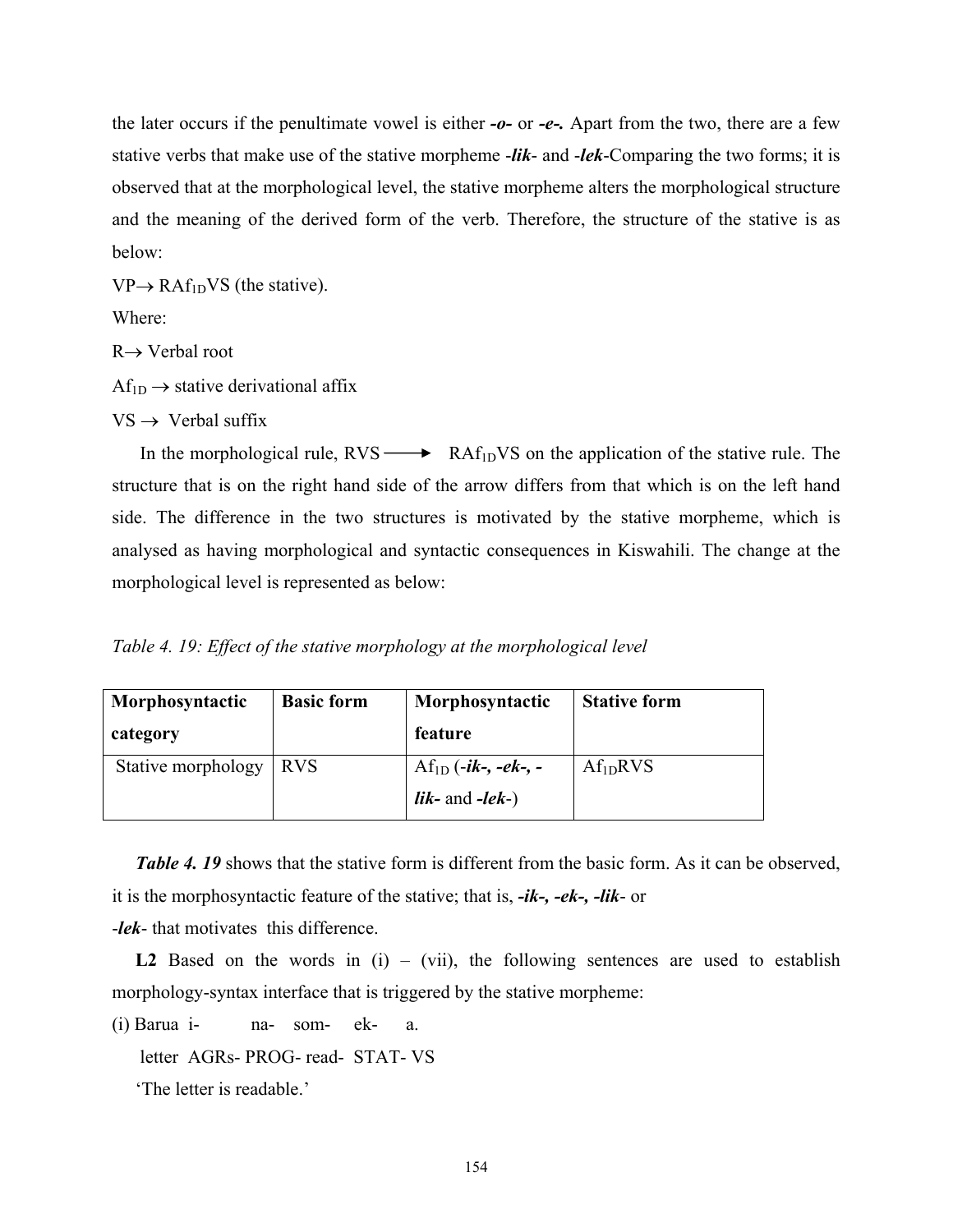- (ii) Shimo li- li- funik- ik- a. SG-hole AGRs- PAST- cover- STAT- VS 'The hole was coverable.'
- (iii) Wi- mbo u- na- imb- ik- a. SG- song AGRs- PROG- sing- STAT- VS 'The song is singable.'
- (iv) Cha- kula ki- na- l- ik- a. SG- food AGRs- PROG- eat- STAT- VS 'Food is edible.'

 The structures in (i) - (iv) are marked for the stative. They occur as below with their basic forms:

C2 (91) (i) D-S: Zena a- na- som- a barua.

Zena AGRs- PROG- read- VS letter

'Zena is reading a letter.'

- C2 (91) S-S: Baruai i- na- som- *ek-* a ti. letter AGRs- PROG- read- STAT- VS ti. 'The letter is readable.'
- $C2 (92) (i) D-S$ : Wa- vulana wa- li- funik- a shimo. PL- boy AGRs- PAST- cover VS SG- hole 'The boys covered a hole.'
- C2 (92) S-S: Shimoi li- li- funik- *ik-* a ti. SG-hole AGRs- PAST- cover- STAT- VS ti. 'The hole was coverable.'
- $C2 (93) (i) D-S$ : Maria a- na- imb- a wi- mbo. Maria AGRs- PROG- sing- VS SG- song 'Mary is singing a song.'
- C2 (93) S-S: Wi- mboi u- na- imb- *ik-* a ti. SG- song AGRs- PROG- sing- STAT- VS ti 'The song is singable.
- C2 (94) (i) (D-S) Yohana a- na- kul- a cha- kula.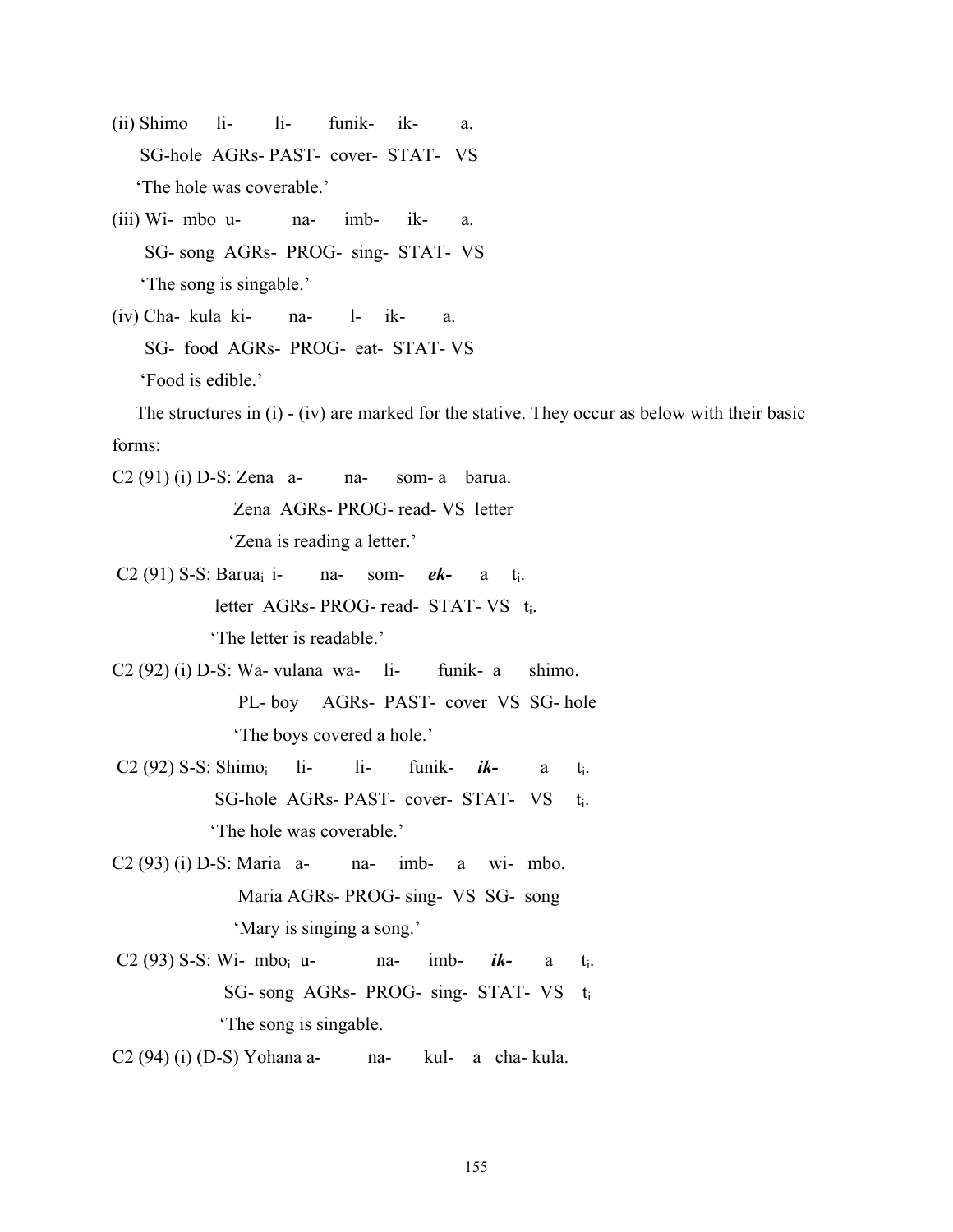John AGRs- PROG- eat- VS SG- food 'John is eating food.'

 C2 (94) (S-S): Cha- kulai ki- na- l- *ik*- a ti. SG- food AGRs- PROG- eat- STAT- VS ti 'Food is edible.'

 At the syntactic level, the two structures differ from each other. Whereas at the D-structure the agent of the action is mentioned, at the S-structure, it is not mentioned; instead the logical object at the D-S is topicalised and it is now functioning as the syntactic subject at the S-S. So, the stative affix, just as the passive affix deletes the AGENT. However, the difference between the two is that, while, the AGENT is recovered in passive constructions, the AGENT in the stative constructions is not recovered. Likewise, the subject agreement features change at the Sstructure in order to agree with the derived subject. The stative marker is marked on the verb, thereby, changing the verbal structure. So, we see that the stative morpheme is morphologically and syntactically pertinent. This morpheme has the ability to alter the verb valence by changing its subcategorization frame; the morpheme also causes movement within the structure as well changing the meaning of the derived structure.

 With regard to the same, Baker (1988a) has analysed the stative affix as an argument that is incorporated or merged into the verb. Even based on this analysis, the stative morpheme is still seen as being pertinent to morphology and syntax because it effects changes in the morphological structure of the verb as well as in its meaning; and at the syntactic level; this morpheme motivates structural and semantic changes in the entire sentence.

 Based on the T. G. G. analysis, all the morphosyntactic processes established in C2 (91) - C2 (94) reveal that *the stative morpheme changes the morphological structure and the meaning of the word and at the syntactic level, this morpheme motivates the movement of elements in the structure, the addition of new ones as well as deletion of others.* The stative constructions given above conform to the requirements of the stative morpheme in Kiswahili. Violation of the stative requirements negatively affects the entire sentence structure as demonstrated below:

 $C2(91)$  (i) D-S: Zena a- na- som- a barua.

Zena AGRs- PROG- read- VS letter

'Zena is reading a letter.'

(ii) S-S: \*Zena a- na- som- *ek-* a barua.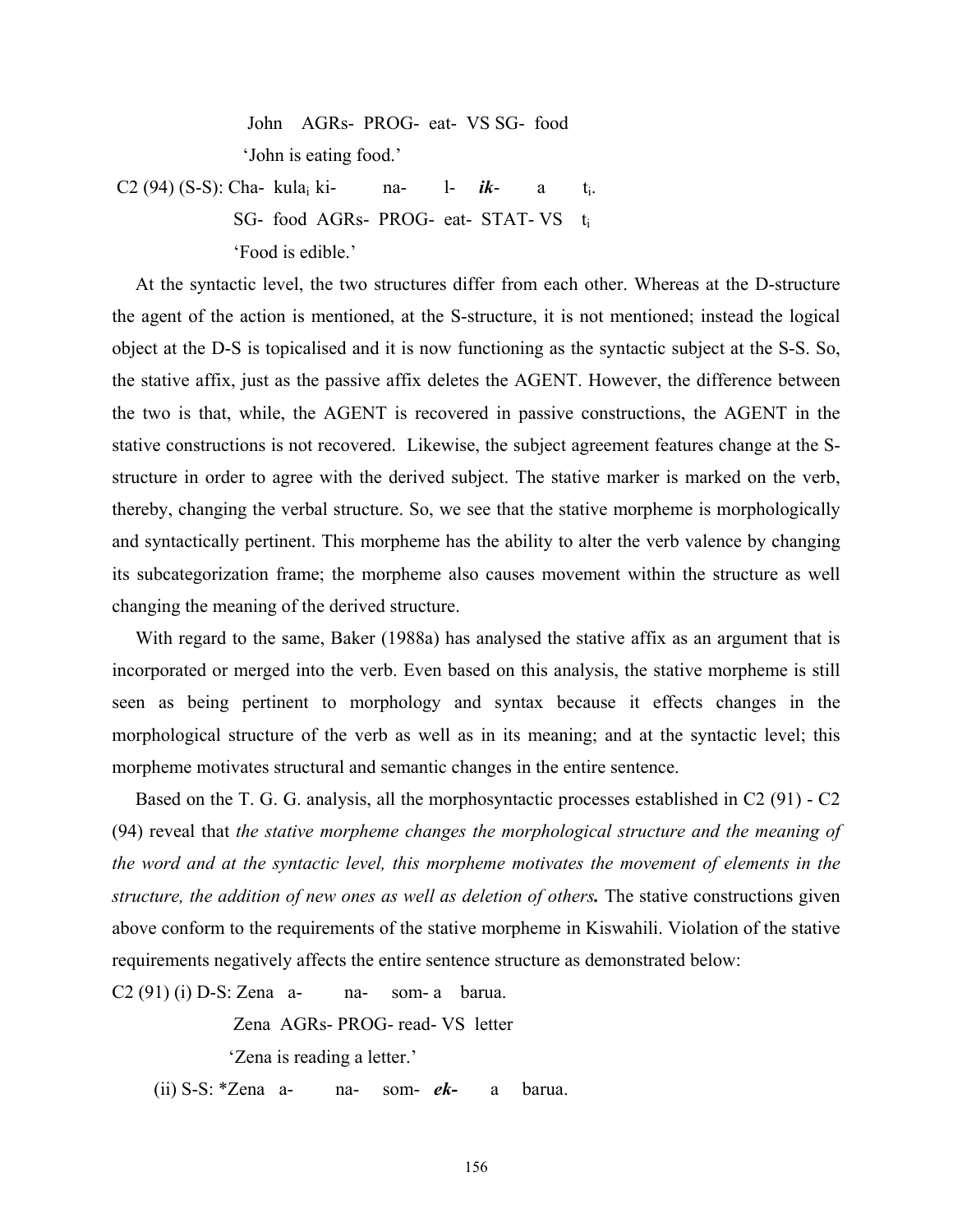Zena AGRs- PROG- read- STAT- VS letter

'Zena is readable a letter.'

The structure in C2 (91) (ii) is ungrammatical because the syntactic requirements of the stative morphology have not been obeyed. This is despite the fact that the principle has been obeyed at the morphological level. Based on Baker's (1988a) analysis, where the stative is also analysed as an argument that is incorporated into the verb, we argue that the ungrammaticality in the structure is as a result of the 'doubling' of the external argument since the two; that is, the stative affix and the external argument *Zena* have the same reference. So, the stative rule must have consequences on the structural organization at the syntactic level.

The structures in C2 (91) - C2 (94) and those in C2 (91) (i) - C2 (94) (i) show that on the application of the stative rule, which is transformational, the structural organization of the elements change. Therefore, the rule that describe the relationship that holds between the two structures is:

 $NP_1$ + AGRs+ T/ ASP+ V+  $NP_2$   $\rightarrow$   $NP_{2i}$ + AGRs+ T/ ASP+  $V_{STAT}$ + t<sub>i</sub>

Where:

 $NP_{2i}\rightarrow$  Second NP that is co-indexed with the trace

 $V_{STAT}\rightarrow$  Stative verb

Based on the rule, we observe that the initial THEME; that is, NP<sub>2</sub> at the D-structure is moved to the subject position at the S-structure; and instead, a trace remains in the vacated position to mark the base generating site of the moved NP. The initial AGENT; that is,  $NP<sub>1</sub>$  at the D-S is deleted; and the verbal morphology is changed. All these changes are motivated by the presence of the stative morphology that has relevance to morphology and syntax in Kiswahili. The rule describes an infinite number of similar constructions in Kiswahili.

L4 The structures in C2 (91) (i) - C2 (94) is represented as below on a phrase marker: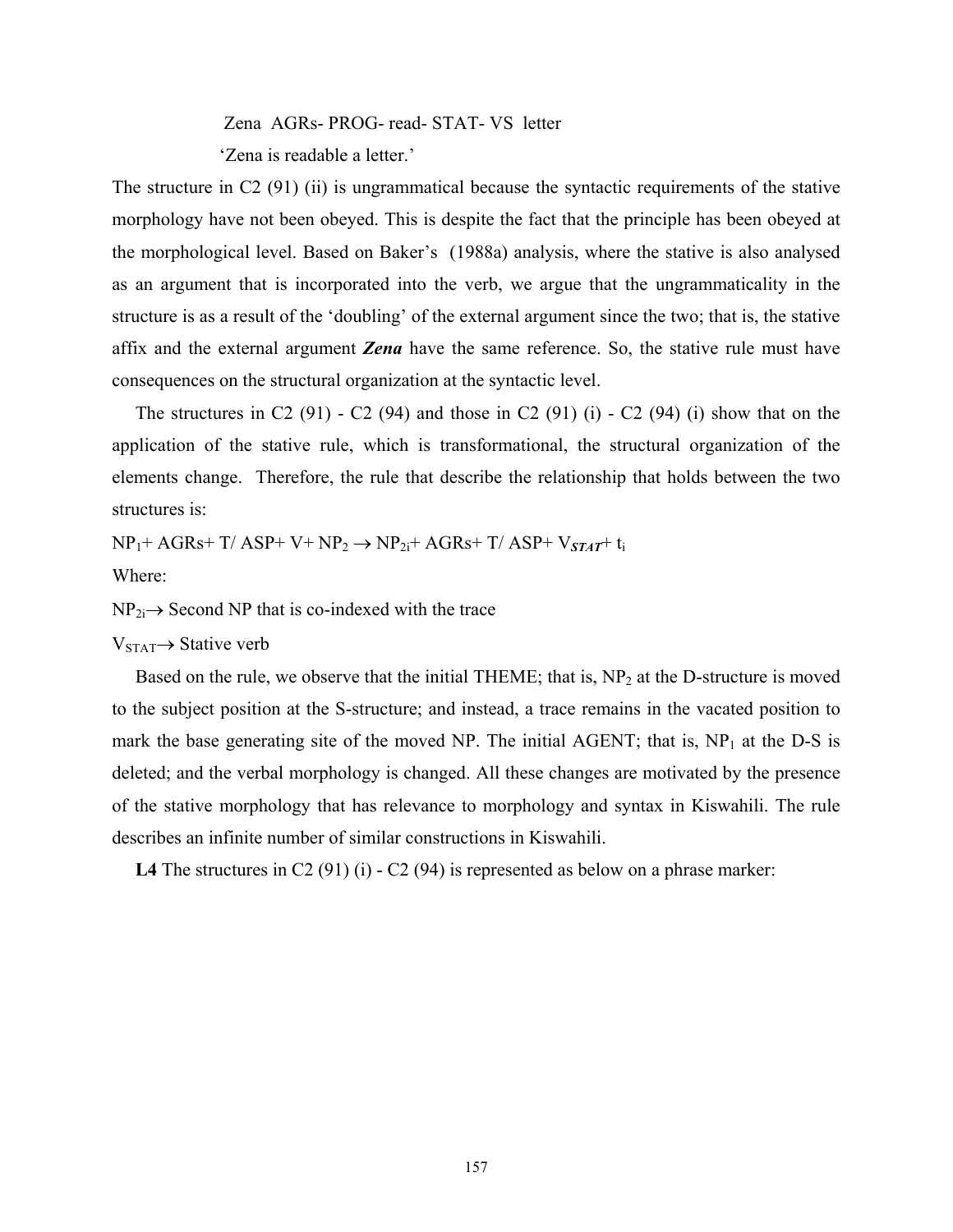# **D-structure**



*Figure 4. 28: The D-structure of the stative construction*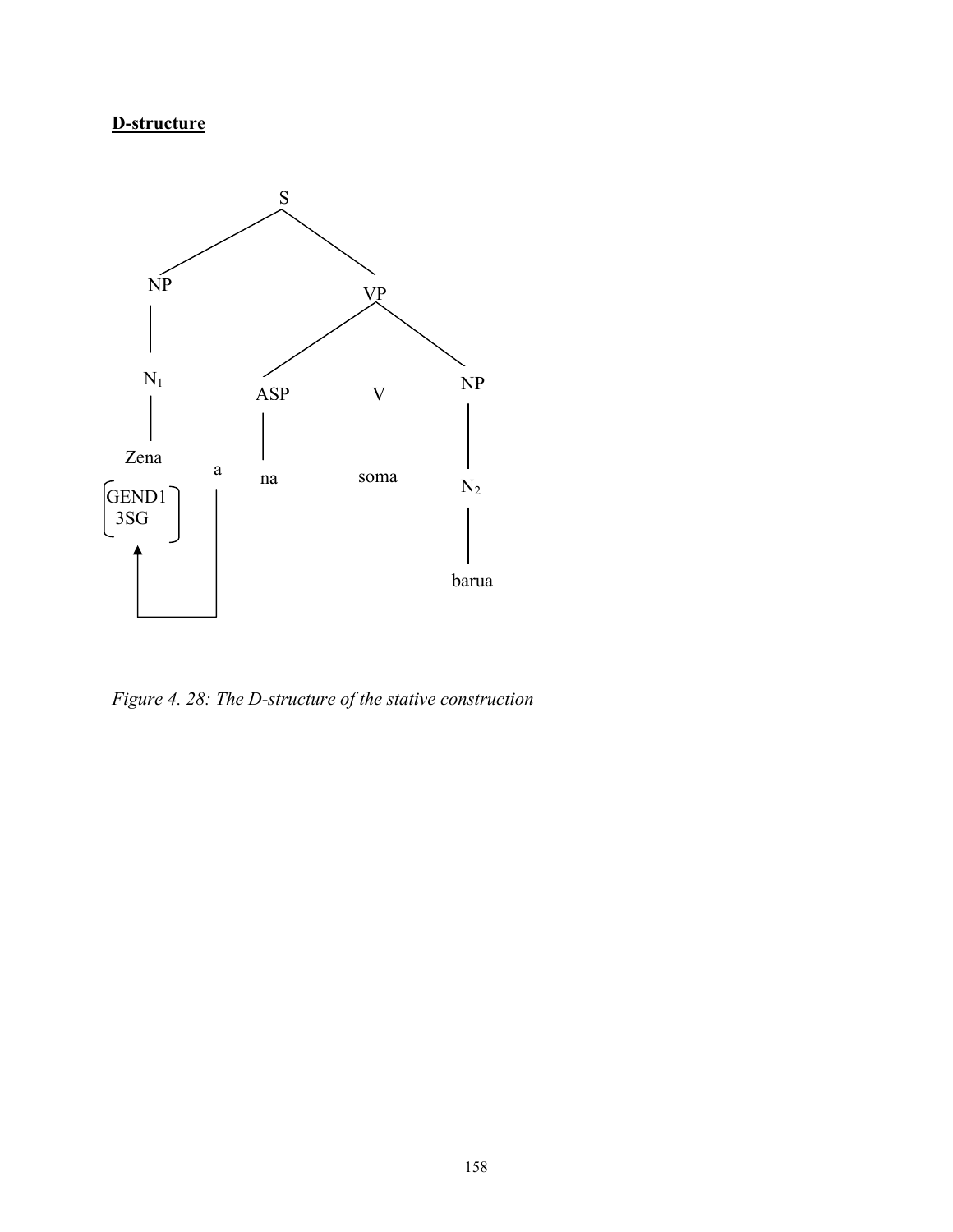#### **S-structure**



*Figure 4. 29: The stative morpheme: Morphosyntactic* 

In *figure 4. 29*, we see that the stative affix *-ek* has occurred and yet this was not part of the Dstructure. In the present study, we argue that the affix *-ek* is an argument of the verb *soma* 'read' and that its occurrence at the S-structure necessitates the deletion of the AGENT that was initially present at the D-structure. This argument follows from Baker's (1988) analysis of the stative morphology, where the stative affix is analysed an argument of the verb.

The above two representations show exactly what happens when the stative rule, which is transformational is applied on the D-S in Kiswahili. Based on the transformational generative theory that is being applied, this is a reflection of what happens in the mind of a Kiswahili speaker when constructing such sentences.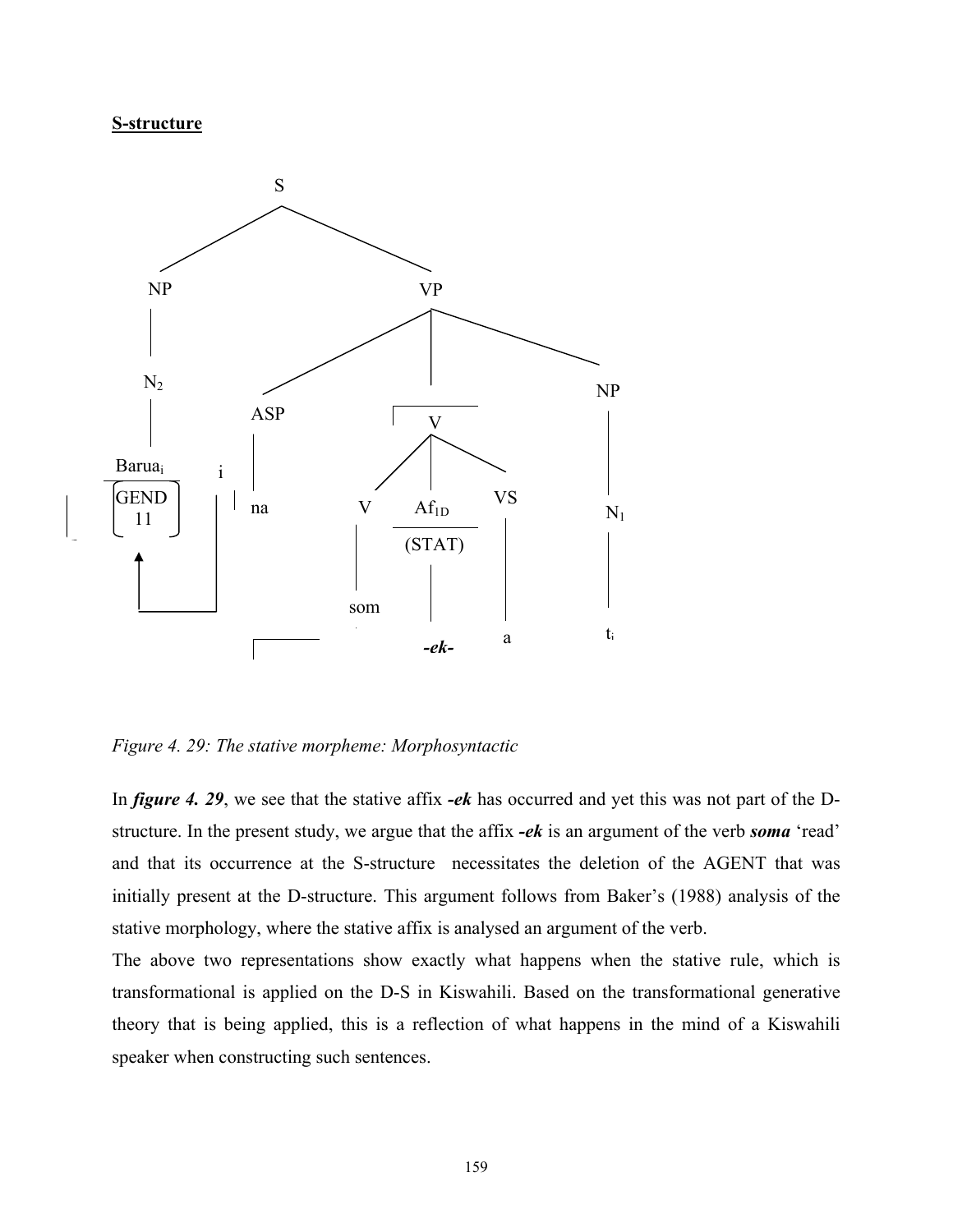#### **4. 3. 1. 3. 5 Interrogative Properties**

 Interrogative pronouns are words used to ask for information. In this sub-section, the study has shown that in the more natural way of asking, interrogative words do not move in Kiswahili. This contrasts with languages like English where the interrogative word moves. However, in the less natural way of asking<sup>12</sup>, interrogative words do move in Kiswahili.

In this sub-section, two types of analyses are made:

(i) Based on structures in which the interrogative word does not move when they function syntactically.

(ii) Based on structures in which the interrogative word moves in its syntactic function.

 Though not morphologically marked, the present study has shown that the interrogative properties have relevance to the word as well as to the entire sentence in Kiswahili.

 **L1** The following interrogative pronouns are used to analyse the effect of the interrogative properties at the morphological as well as the syntactic level:

- A2 (111) nani 'who'
- A2 (112) nini 'what'
- A2 (113) ngapi 'how many'

A2 (114) lini 'when'

 Despite the fact that the interrogative words are not marked by affixation, the properties of these words are shown to be morphosyntactic in the study in that at the morphological level, each of the interrogative word; that is, (i)- (v) is determined (inherently marked) with regard to the property of interrogation. This is shown on the *table 4. 20*.

*12. Though unnatural, in spontaneous speech, Kiswahili speakers use such constructions more often than can be imagined.*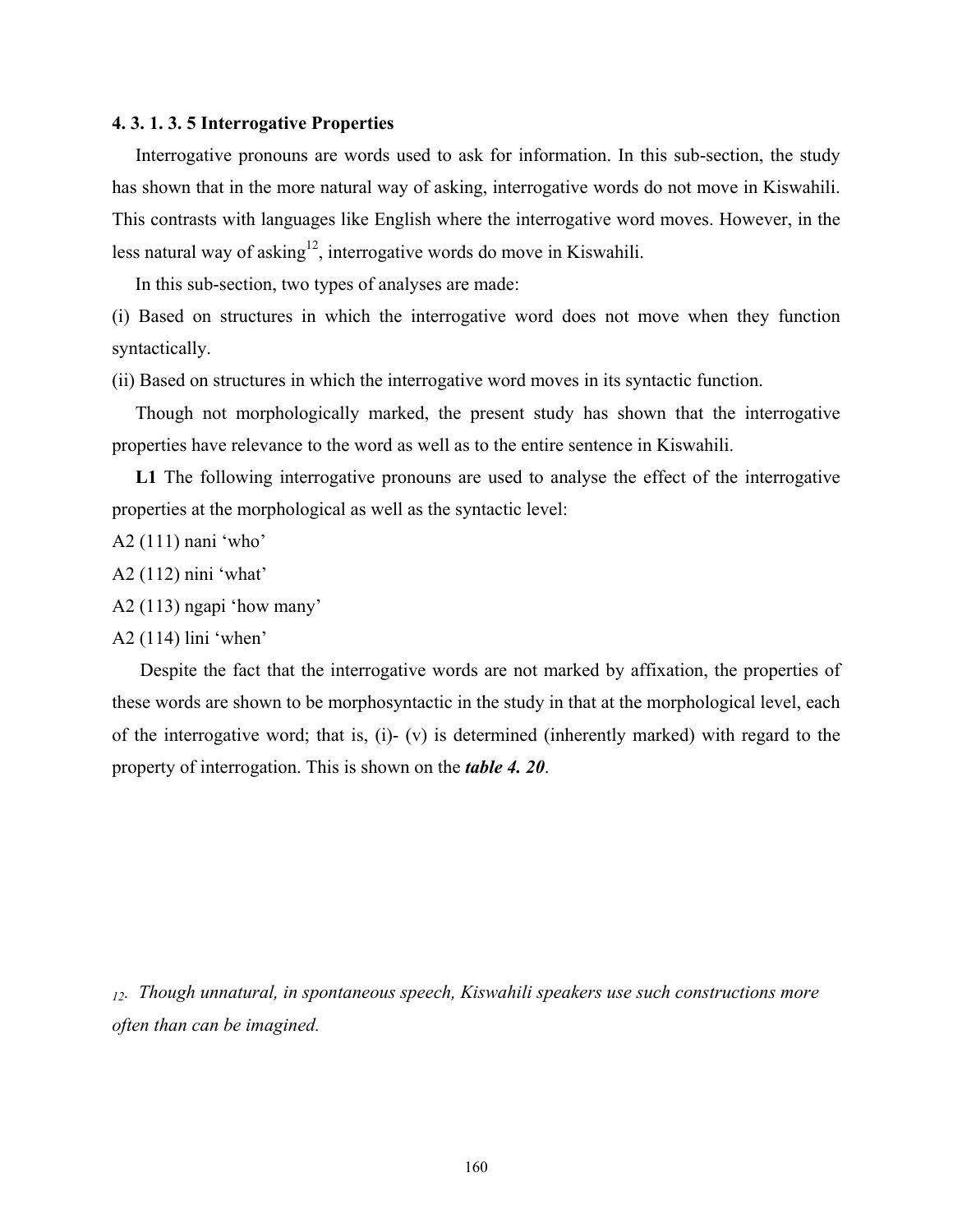*Table 4. 20: Interrogative property: Relevant to morphology and syntax* 

| <b>Interrogative word</b> | Interrogative property | Effect at morpholgical level |
|---------------------------|------------------------|------------------------------|
| nani 'who'                | asks about persons     | $nani <$ person $>$          |
| nini 'what'               | about choice           | $nini <$ choice>             |
| -ipi 'which/ who/ where'  | about choice           | ipi < choice>                |
| ngapi 'how many'          | about number           | ngapi < number>              |
| lini 'when'               | about time             | $\text{lini} < \text{time}$  |

*Table 4. 20* shows that at the morphological level, the interrogative word is determined with regard to the interrogative property. This property has syntactic consequences.

L2 Below are the interrogative sentences that are used to establish morphology-syntax interface that is triggered by the interrogative property:

- C2 (96) M- sichana a- na- end- a *wapi*? SG- girl AGRs- PROG- go- VS where 'Where is the girl going?'
- C2 (97) Mw- alimu a- na- kuj- a *lini*? SG- teacher AGRs- PROG come VS when 'When is the teacher coming?'
- C2 (98) *Nini* a- na- *cho* haribu Maria? What AGRs- PROG- AGRo- spoil Mary 'What is Mary spoilling.'
- C2 (99) *Nani* u- na- *ye* m- tafut- a? Who 2SG- PROG- REL-AGRo- search- VS 'Who are you looking for.'
- C2 (100) U- na vi- tabu *vi- ngapi*?

2SG POSS PL- book PL- how many

'How many books do you have?

Two types of interrogative sentences can be identified from the above:

(i) Those in which the interrogative word is found in the object position as in C2 (96), C2 (97), and C2 (100).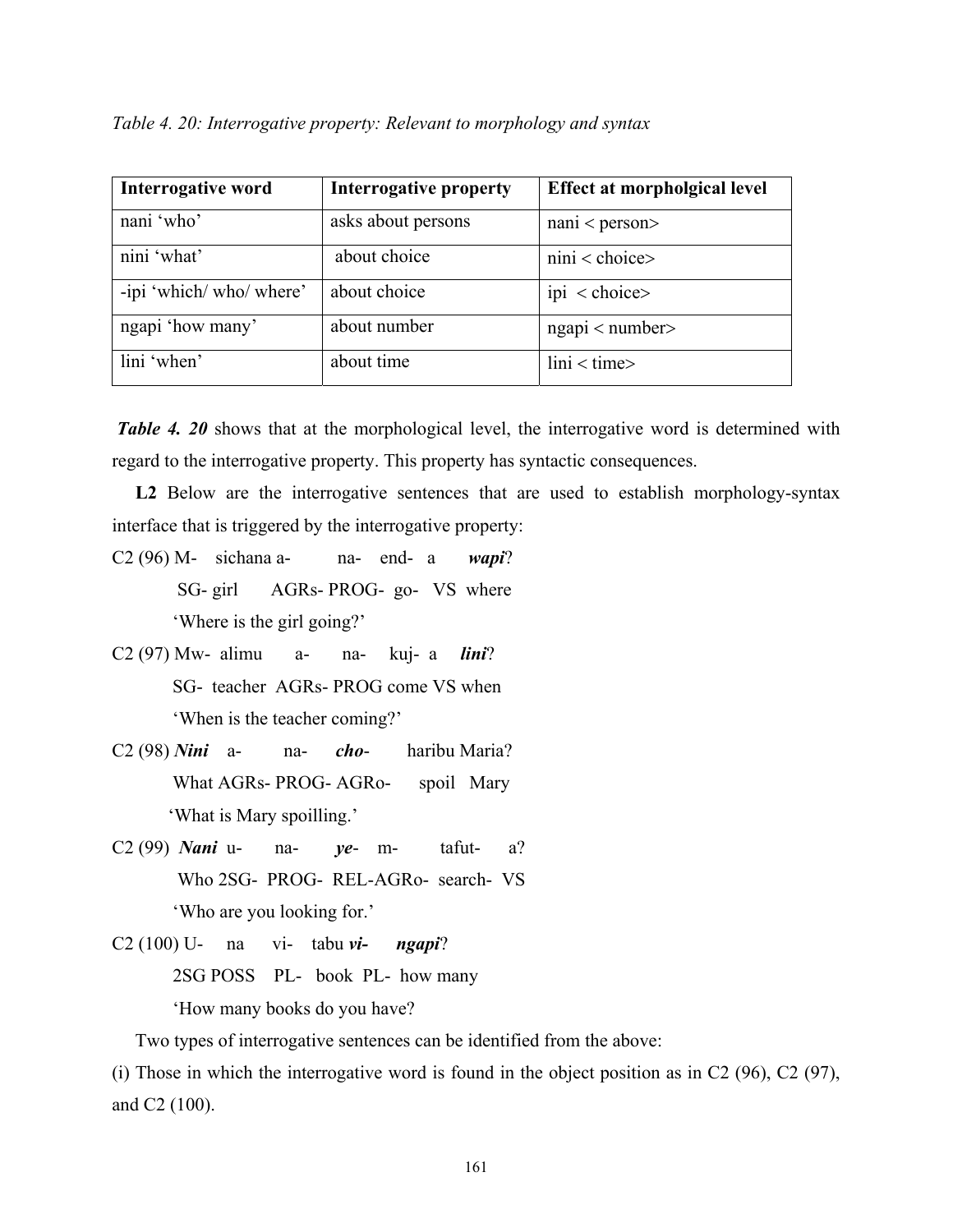(ii) Those in which the interrogative word is found in the subject position as in C2 (98) and C2 (99).

 The structures in C2 (96), C2 (97), and C2 (100), are examples of interrogative constructions in which the interrogative word does not move and as such, the structure that is present at the D-S, also occur at the S-S. However, in spite of this, the study argues that the interrogative property is morphosyntactic in Kiswahili. This is because it is the property (its semantics) of the interrogative word that determines the occurrence of the other linguistic elements in structure; especially within the verb.

 On the other hand, for the interrogative structures that are used in the more unusual way of asking as in C2 (98) and C2 (99), they too are sensitive to the interrogative properties of the word. Apart from the linguistic elements moving in the structure as well as the addition of new linguistic elements, the interrogative properties influence the structure of the verb as illustrated below, where C2 (98) and C2 (99) occur with their basic forms:

C2 (98) (i) D-S: Maria a- na- harib- u *nini*? Mary AGRs PROG- spoil VS what 'What is Mary spoilling?'

- C2 (98) S-S: Ni nini<sub>I</sub> a- na- *cho* haribu t<sub>i</sub> Maria. COP what AGRs- PROG- AGRo- spoil  $t_i$  Mary 'What is Mary spoiling?'
- C2 (99) (i) D-S: U- na- m- tafut- a *nani*? 2SG- PROG- AGRo- search- VS who 'Whom are you looking for?'
- C2 (99) S-S: Ni n*anii* u- na- *ye- m-* tafut- a ti? COP who 2SG- PROG- REL-AGRo- search- VS ti 'Who are you looking for?'

 An observation of the structures in C2 (98) and C2 (99) shows that the D-S and the S-S differ from each other. In these structures, the interrogative properties of the word affect the entire sentence structure. Specifically, there is structural change in that the interrogative word moves from the object of the verb position to the subject position at the S-S. Likewise, the verbal morphology is changed; there is the object agreement marker (AGRo) or/ and the relative marker that agree with the interrogative word that is in the subject position at the S-structure. For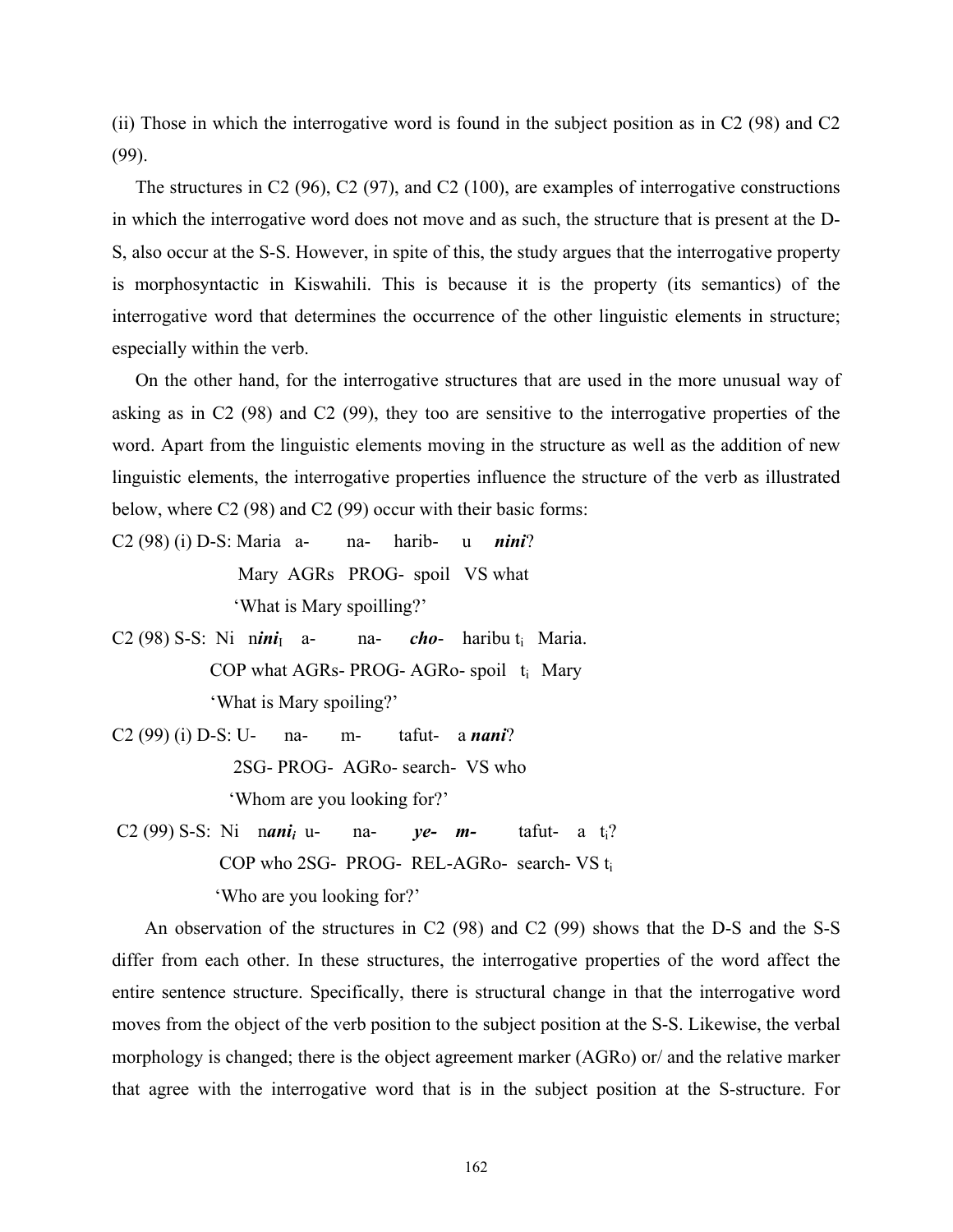instance in C2 (98), the occurrence of the AGRo -*cho*- on the verb is dependent on the interrogative word *nini* 'what' that occurs in the subject position. On the other hand, the occurrence of the AGRo -*m-* as well as the relative marker -*ye-* in C2 (99) above is motivated by the presence of the interrogative word *nani* 'who'. There is also the copular verb *ni* that is introduced at the beginning of the sentence, it gives the derived structure prominence or emphasis. Furthermore, the occurrence of the copular verb *ni* at the beginning of the interrogative structures is an indication that these (interrogative pronouns) are 'marked' structures (and that is why they are referred to as the interrogative pronouns that are used in the unusual way of asking). So, we see that the interrogative pronouns have syntactic consequences in Kiswahili.

 Below is an illustration of the structural change within the verb that is triggered by the interrogative properties:

| Interrogative word                                    | <b>AGRO/REL</b>         |
|-------------------------------------------------------|-------------------------|
| $\ddot{\phantom{0}}$<br>n <sub>1</sub> n <sub>1</sub> | $-cho-$                 |
| wap <sub>1</sub>                                      | $-ko-$                  |
| lini                                                  | $-po-$                  |
| nani                                                  | -ye- $(REL) / m (SG)$   |
|                                                       | -o- $(REL)/$ wa- $(PL)$ |
| ngapi                                                 | $-0-$                   |

*Table 4. 21: Effect of interrogative property on the verb* 

**Table 4. 21** shows that interrogative structures involve contrastive focus and this is what necessitates relativization. The type of the AGRo and the REL (relative) marker that occur within the verb are dependent on the type of the interrogative word under consideration. Its property motivates their occurrence.

 Apart from the verbal morphology being influenced by the interrogative properties, the other linguistic elements in the structure are rearranged as below:

 $NP \diagdown$  /INTER INTER $\blacktriangleright$  NP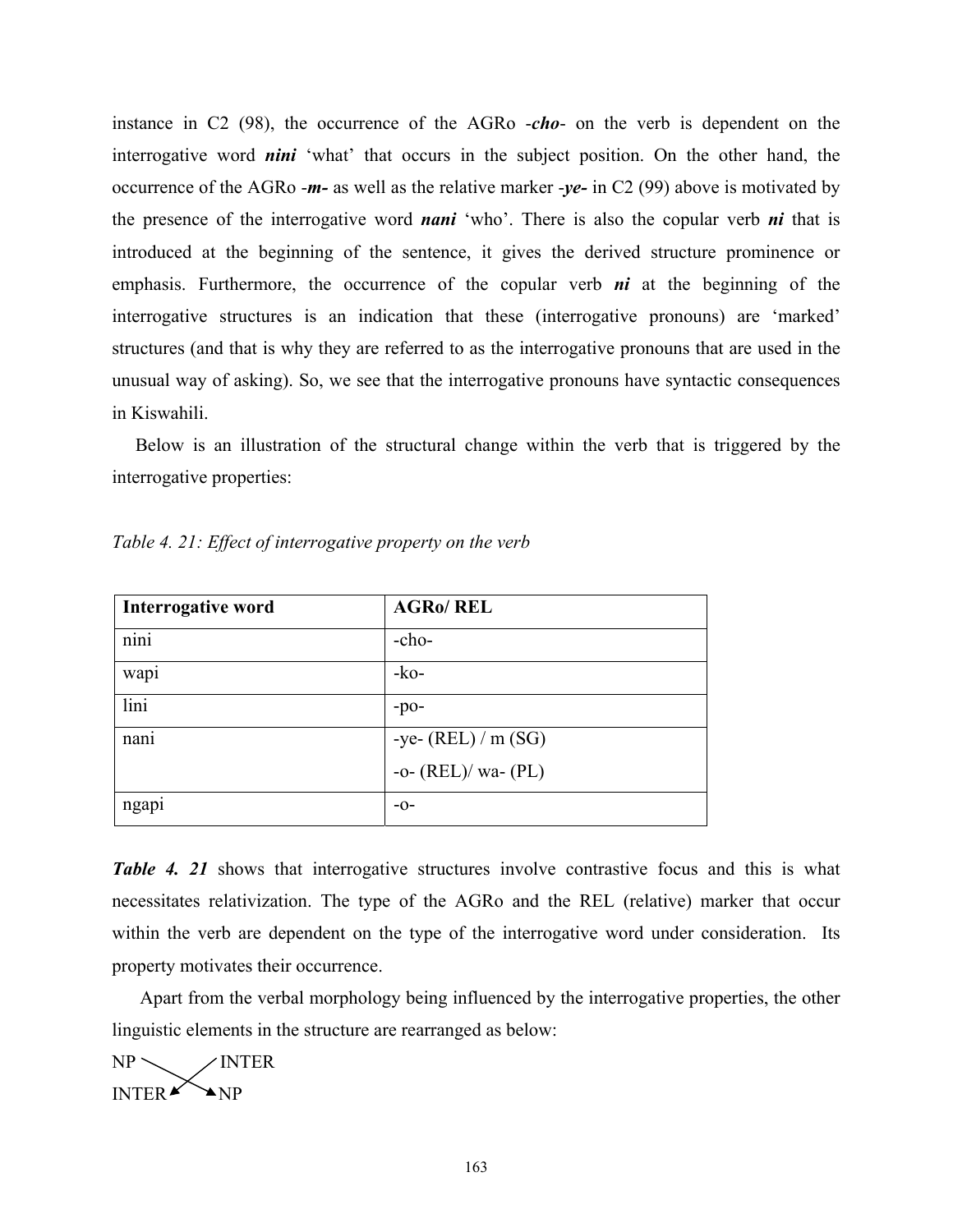All these changes are triggered by the interrogative properties, which have relevance to morphology and syntax in Kiswahili.

The morphosyntactic processes established above show that: *the interrogative properties determines the word (the interrogative) with regard to the same properties; and at the syntactic level, these properties influence the whole sentence structure by determining the morphological elements that are to occur within the verb; the properties also bring about the rearrangement of the initial linguistic elements as well as the introduction of new ones.* Violation of the morphological and syntactic requirements of the interrogative properties, negatively affects the entire structure as illustrated below, where C2 (98) (i) is repeated with its derivative in C2 (98) (ii):

C2 (98) (i) D-S Maria a- na- harib- u *nini*? Mary AGRs PROG- spoil- VS what 'What is Mary spoiling?' C2 (98) (ii) S-S \*Ni n*ini* a- na- harib- u Maria?

COP what AGRs PROG- spoil- VS Mary

'What is Mary spoiling<sup>13</sup>?'

The S-structure is ungrammatical because the requirement has only been partly obeyed at the syntactic level. Not only do the interrogative properties rearrange elements in the structure, they also alter the verbal morphology. The later has not been done. For the structure to be grammatical, the word structure, that is, the verb has to be altered too, in accordance with the nature of the interrogative word in question.

L3 Whereas the structures at the D-S are made up of an NP, a VP and an interrogative pronoun (this applies also to those structures that do not move); those at the S-S are made up of a copula verb, an interrogative pronoun, a VP, an NP and specific traces that mark the site where moved elements are generated. The rule that describes the relationship that holds between the structures in C2 (96) (i) – C2 (100) (i) and C2 (96) – C2 (100) is:

NP+ AGRs+ T/ ASP+ V+ PRON<sub>INTER</sub> → COP+ PRON<sub>INTERi</sub>+ AGRs+ T/ ASP+ REL (AGRo)+  $V+ t_i + NP$ 

Where:

*13. Though the English translation is well-formed, in Kiswahili, the structure is ungrammatical.*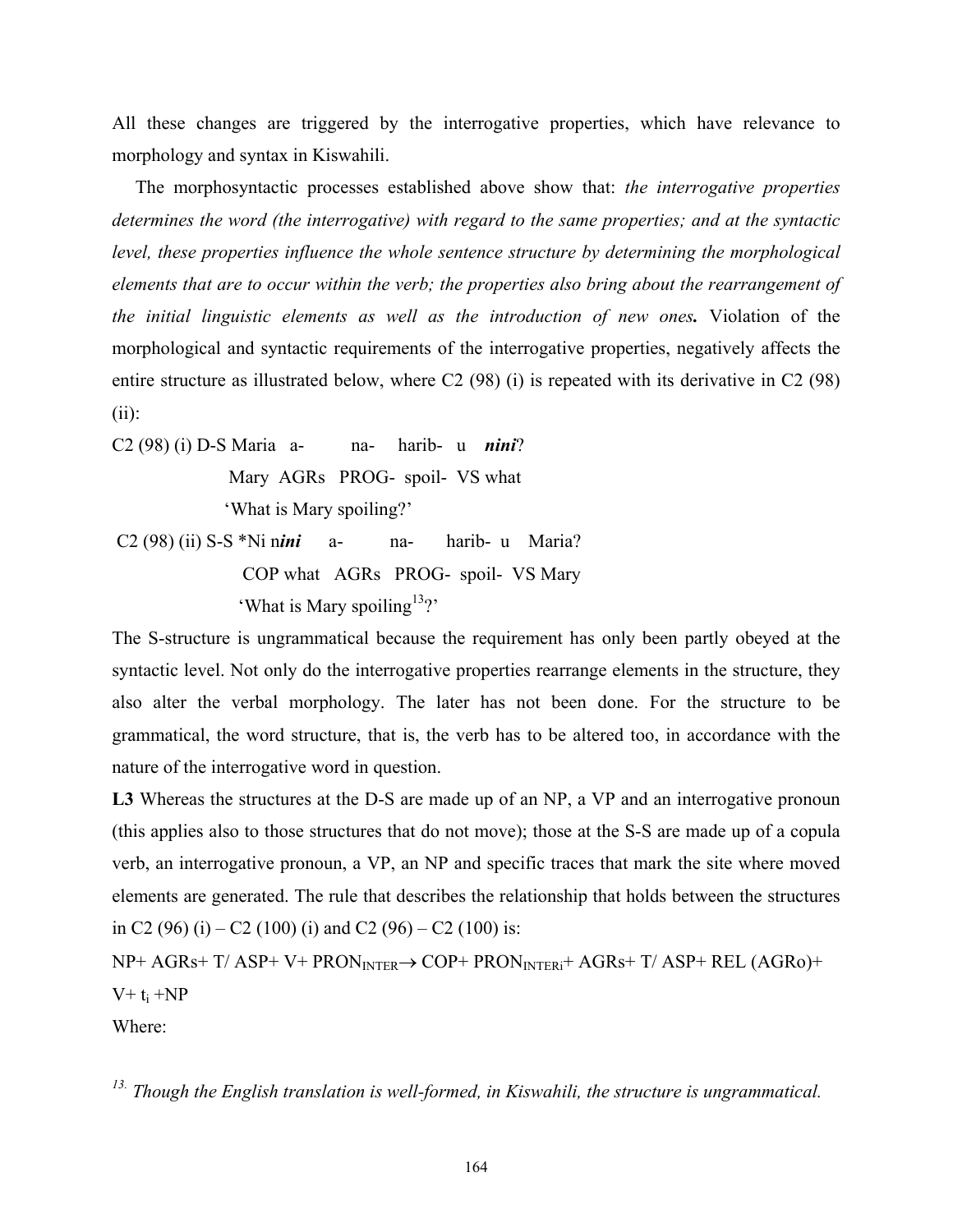$PRON<sub>INTR</sub> \rightarrow Interrogative pronoun$ 

#### $t_i \rightarrow \text{trace}$

The rule shows the structural relationship that holds between the two structures. As we can see, there is substantive structural difference in the two structures. The difference in the structures is motivated by the interrogative properties that are analysed as being morphosyntactic in Kiswahili. Traces are included in the rule in order to recover the theta relations that hold between the various elements. Through trace marking, the projection principle is observed. This is the principle that states: "The argument structure of a predicate is projected through the syntactic derivation and remains unaltered at all syntactic levels of representation." (Spencer, 1991: 298).

 Despite the fact that movement has taken place, every argument subcategorised for by the predicate at the D- structure is preserved at the S-structure.

 The rule describes a variety of relationships between the D-structures and the S-structures in constructions that are triggered by the interrogative property. The difference between the two structures is explained as being a consequence of the effect of the interrogative property that is morphosyntactic. This is especially so in interrogative structures that involves movement.

 **L4** The structures are represented as below on phrase markers: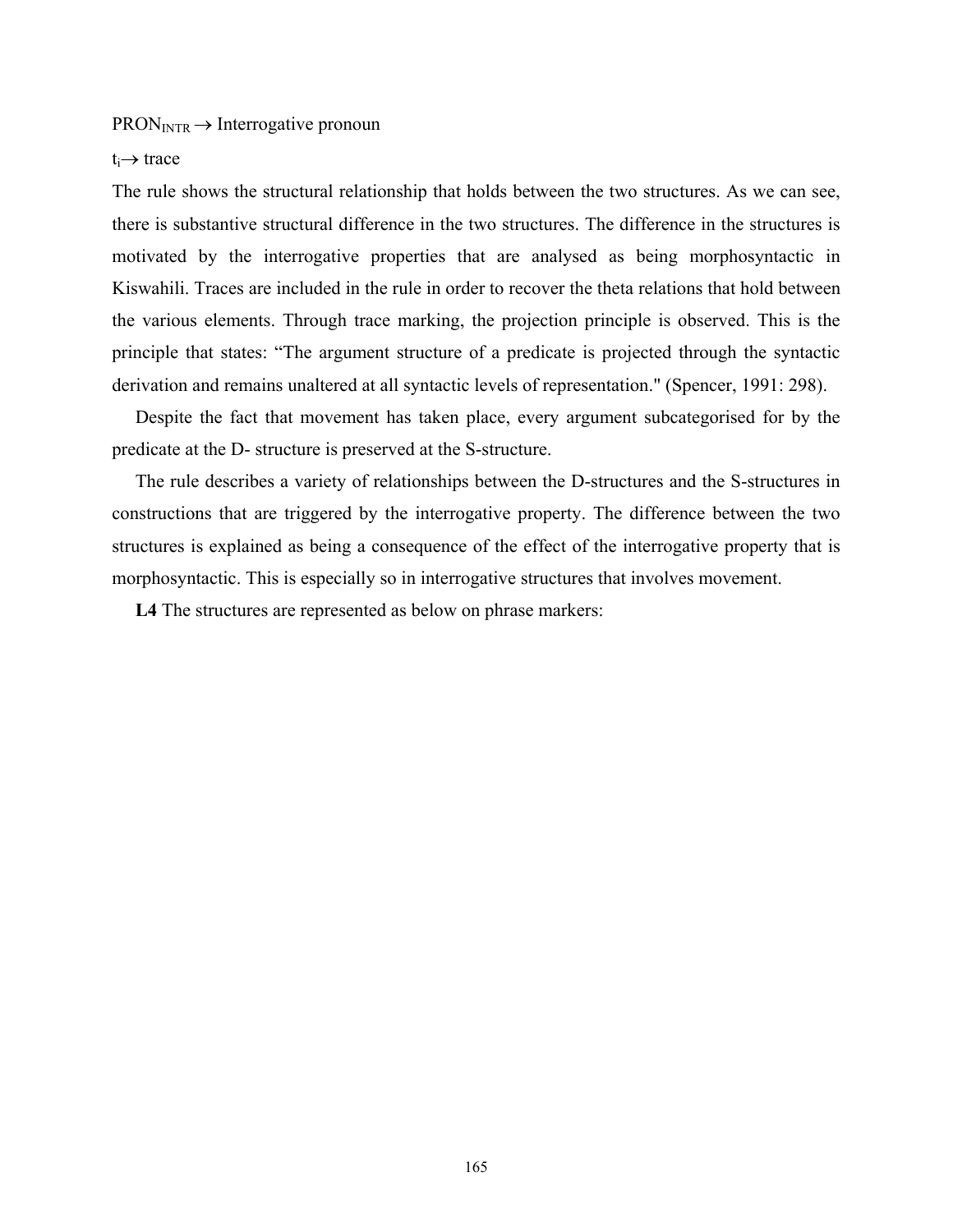# **D-structure**



*Figure 30: D- structure of interrogative construction*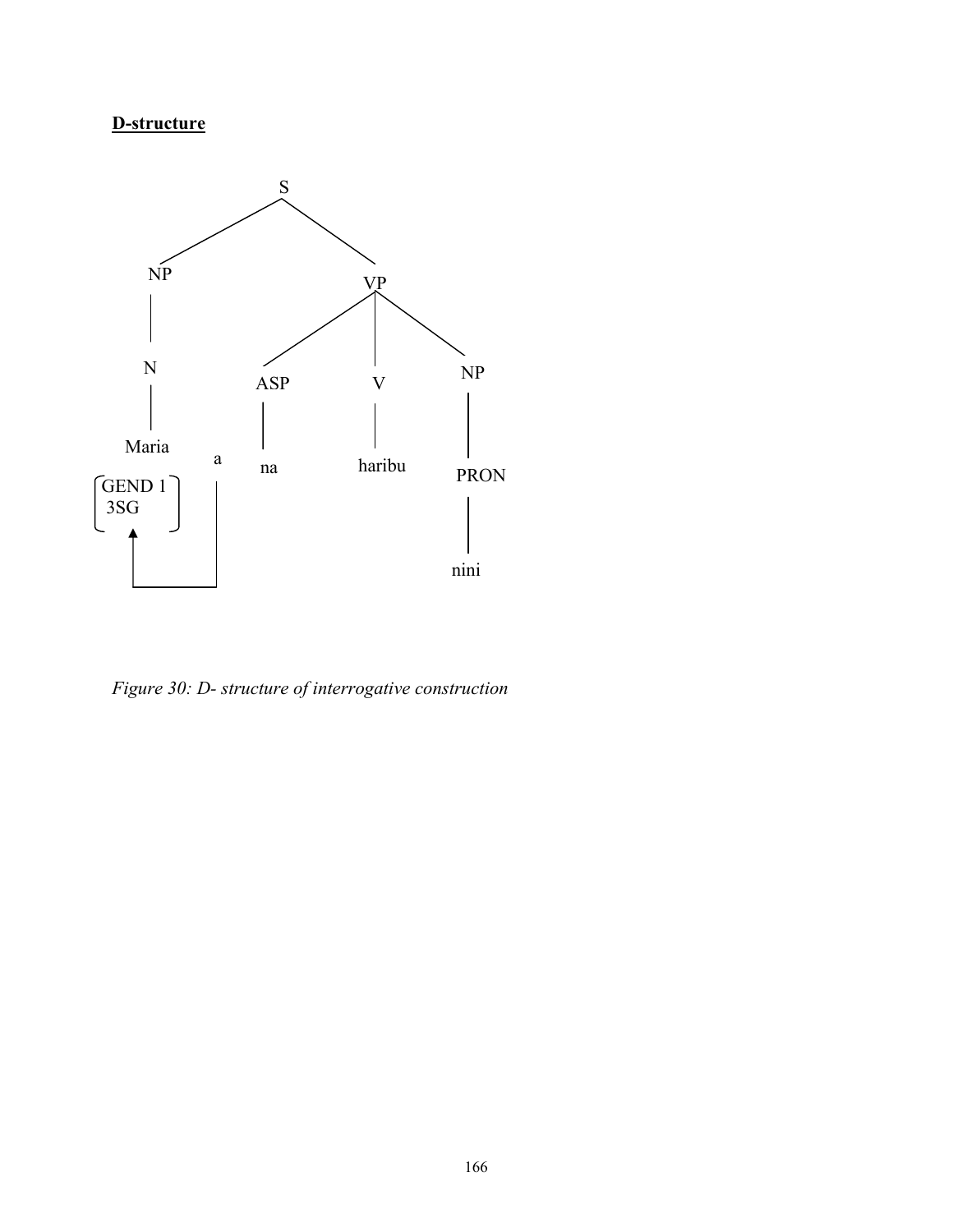# **S- structure**



*Figure 4. 31:Interrogative properties: Morphosyntactic*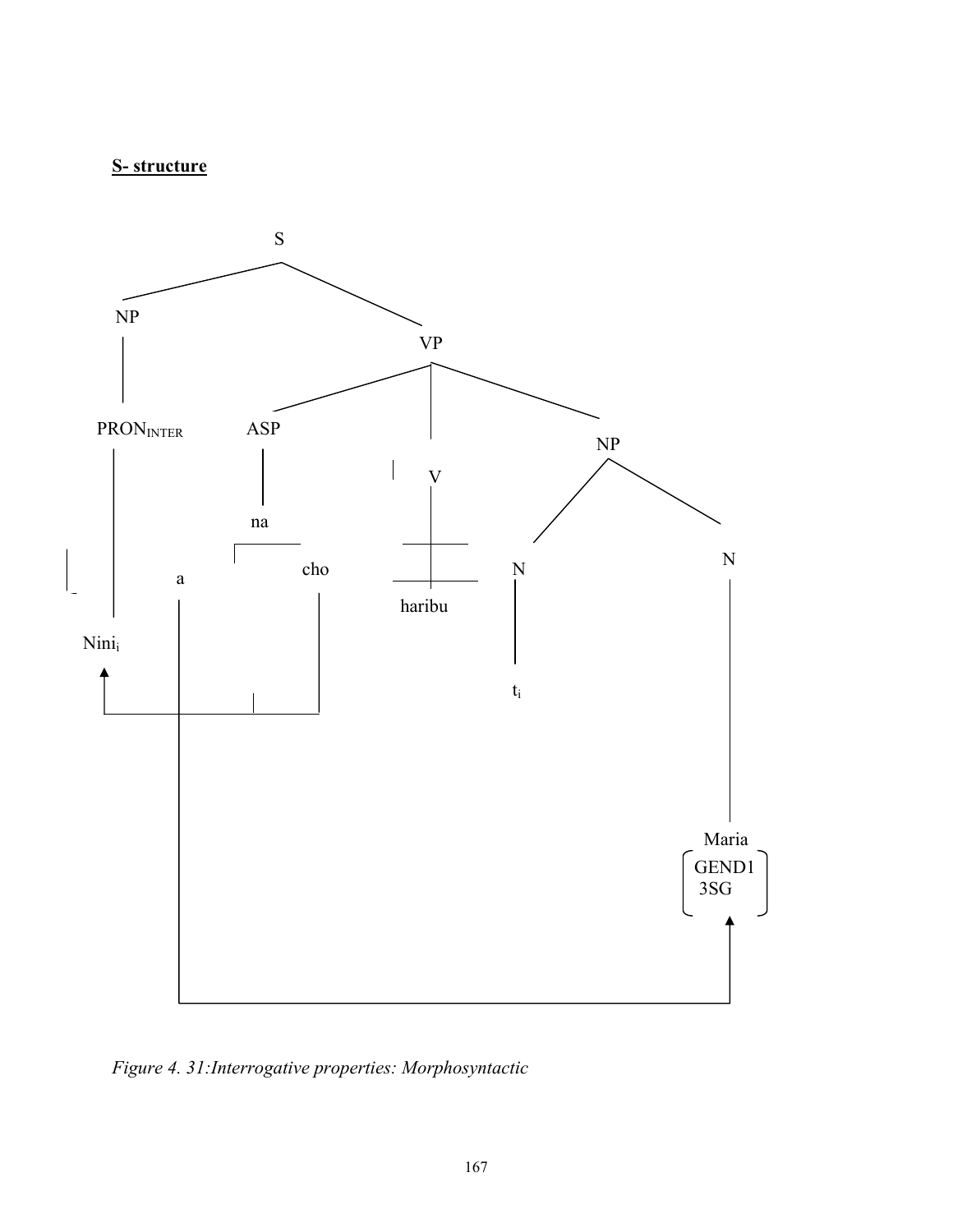The relative marker *cho*- is not taken care of by the phrase markers that are used in T. G. G. Just as with the AGRs and the AGRo, an arrow is used to show that the occurrence of this relative marker is dependent on the properties of the interrogative word *nini* 'what'. These properties are pertinent to morphology as well as syntax.

Whereas *figure 4. 30* represents the D-structures together with the S-structures that do not involve movement of the interrogative word, *figure 4. 31* represent the S-structure that is the outcome of the application of a transformational rule. The later makes explicit the interface between morphology and syntax that is triggered by the interrogative properties in Kiswahili. Several other structures, both basic and derivatives can be represented on the two phrase markers.

#### **Conclusion**

 From the preceding analysis, it has been established that the passive, the causative, the stative, the applicative affix and the interrogative properties trigger morphology-syntax interface in Kiswahili. It has been demonstrated in the discussion that each of these categories has morphological and syntactic consequences. From the analysis we have seen that apart from the verbal morphology that trigger interface, the interrogative properties also trigger morphologysyntax interface in Kiswahili. Specific morphosyntactic rules that describe the relationship that holds between the D-structures and the S-structures have been given. This is in accordance with the transformational generative theory that is being applied. Finally, representations on phrase markers have been given for easier interpretation of what goes on in the speaker's mind when constructing the various structures in Kiswahili.

### **4. 3. 1. 4 Lexical Information**

 Lexical information is the inherent property of a given lexical item as specified within the lexicon<sup>14</sup>. Four categories of lexical information that is relevant to morphology and syntax are

*14.The lexicon is not necessarily a dictionary where a complete set of the vocabulary of a language is listed. In this study, the lexicon is a theoretical component consisting of lexical entries, which contains not only the semantic information but also phonological, morphological and syntactic information, which an ordinary dictionary may not have.*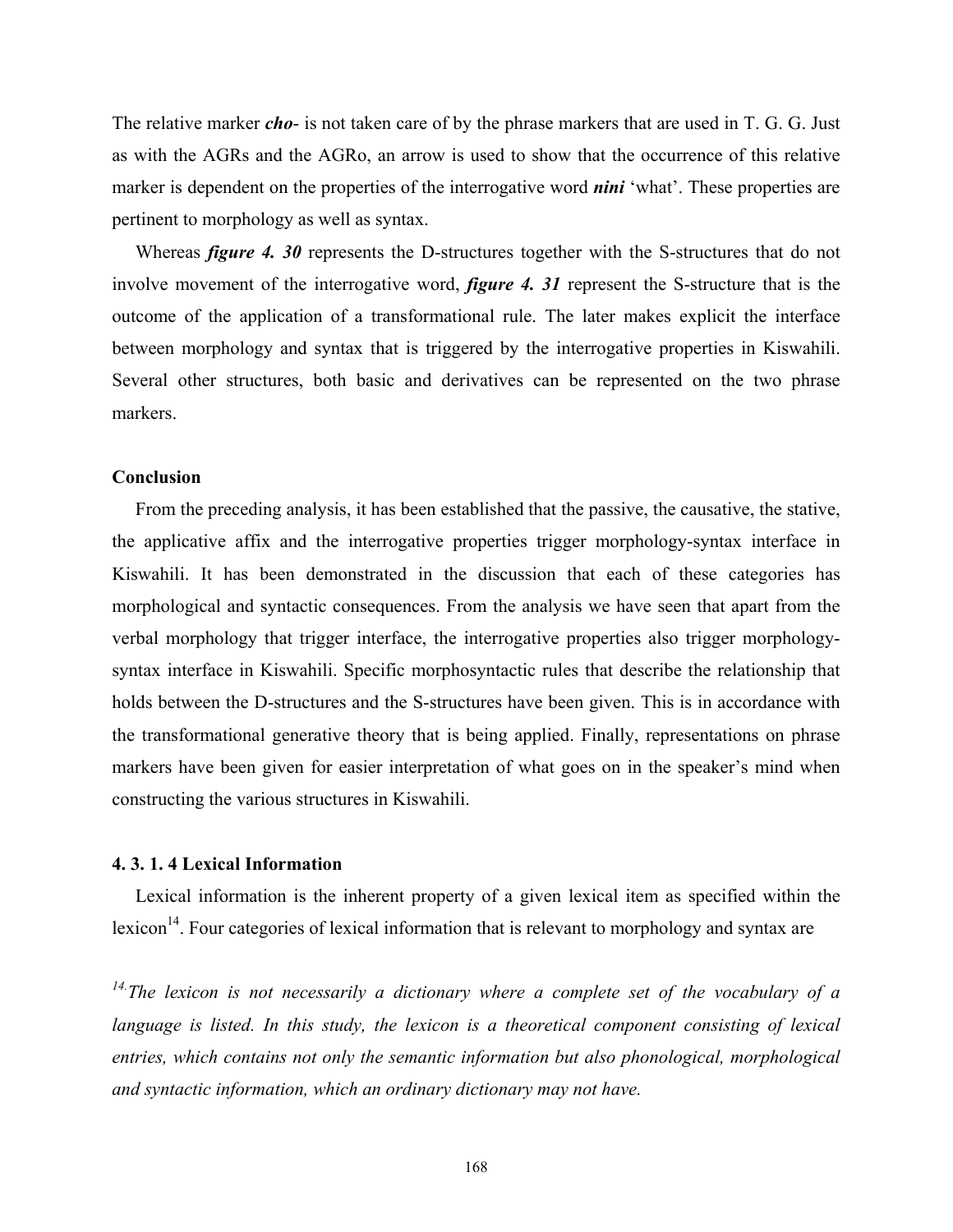analysed in this sub-section; and they are: categorial information, subcategorization

information, selectional and thematic information. Each of the categories is analysed at the morphological, syntactic, rules and the representational level.

 For each of the categories, it has been shown that the lexical information that is provided in the lexicon (of a given linguistic item) is morphosyntactic in Kiswahili in that it (the information) has relevance to the word as well as the entire syntactic structure. Below is the analysis of each.

#### **4. 3. 1. 4. 1 Categorial Information**

 The information concerning the syntactic category of a given lexical item is given in the lexicon as stated by Radford (1993: 339):

 *Part of the syntactic information contained in the lexical entry for any item is the specification of the categorial status of the item concerned, in terms of a matrix of major and minor categorial features.* 

Thus, every lexical item in the lexicon belongs to a specific syntactic category; either the category of noun, verb, adjective, adverb or the preposition.

 **L1** Below are the words used to demonstrate the relevance of categorial information at the morphological and syntactic level:

- (i) soma 'read'
- (ii) mwalimu 'teacher'
- (iii) zuri 'good'
- (iv) haraka 'quickly'
- (v) kwa 'to/ by/ with/ at'
- (vi) nguo 'cloth'

Within the lexicon, these words are marked for categorial information as below:

- A2 (68) soma 'read' [+ verb]
- A2 (69) mwalimu 'teacher' [+ noun]
- A2 (70) zuri 'good' [+ adjective]
- A2 (71) haraka 'quickly' [+ adverb]
- A2 (72) kwa 'to/ by/ with/ at' [+ preposition]
- A2 (73) nguo 'cloth'  $[+$  noun]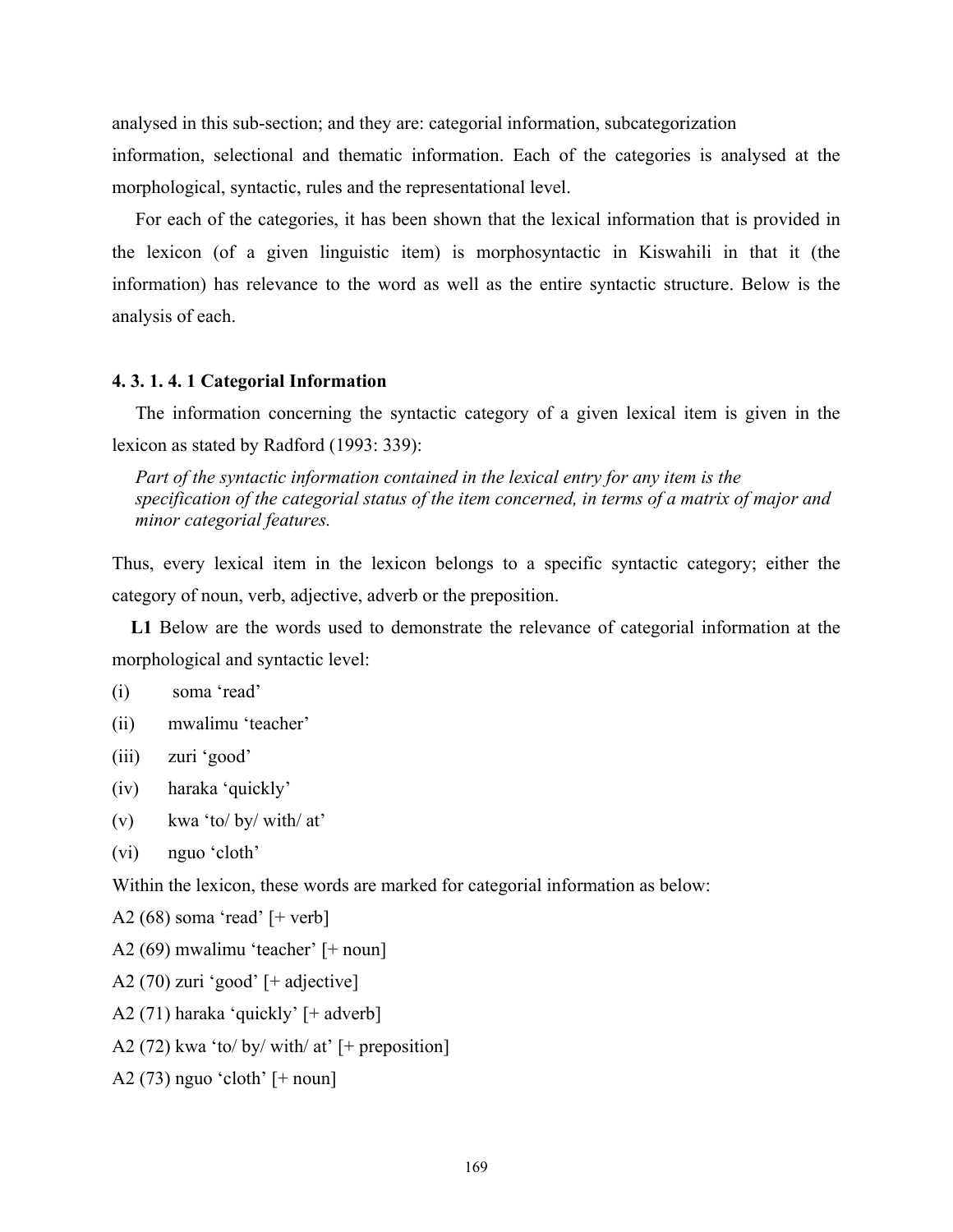At the morphological level, the syntactic category of each word is determined. This is because of the presence of the categorial information that is provided in the lexicon for each one of them. So, at the morphological level, the words occur as shown on *table 4. 22* below:

| Word              | Categorial        | Morphosyntactic | Word+ categorial |
|-------------------|-------------------|-----------------|------------------|
|                   | information       | category        | information      |
| soma 'read'       | $[+ \text{verb}]$ | $[+V]$          | soma $[+V]$      |
| mwalimu 'teacher' | $[+$ noun]        | $[+N]$          | mwalimu $[+N]$   |
| zuri 'good'       | $[+$ adjective]   | $[+Adi]$        | zuri $[+Adj]$    |
| haraka 'quickly'  | $[+$ adverb]      | $[+Adv]$        | haraka [+Adv]    |
| kwa 'by/ with'    | $[+$ preposition] | $[+Prep]$       | kwa $[+Prep]$    |
| nguo 'cloth'      | $[+$ noun]        | $[+N]$          | nguo [N]         |

*Table 4. 22: Categorial information on individual words* 

*Table 4. 22* shows that, at the morphological level, the categorial information, which the study perceives as being morphosyntactic, states the syntactic category of the word and as such, its meaning is also determined. In other words, the categorial information is relevant to the word.

L<sub>2</sub> When the words function syntactically, syntax becomes sensitive to the categorial information that is specified for each word. Specifically, the syntactic positions in which these words have to occur as well as the type of the linguistic elements that have to occur with them in the syntax are determined by the categorial information that is specified for individual words. Consequently, this information has syntactic consequences. The following sentences are used to establish morphology-syntax interface that is triggered by the categorial information:

C2 (56) *Mw- alimu* a- na*- som- a*. *N V*  SG- teacher AGRs- PROG- read- VS 'The teacher is reading.' C2 (57) *Nguo* hii ni *nzuri. N ADJ*  cloth DEM- COP- good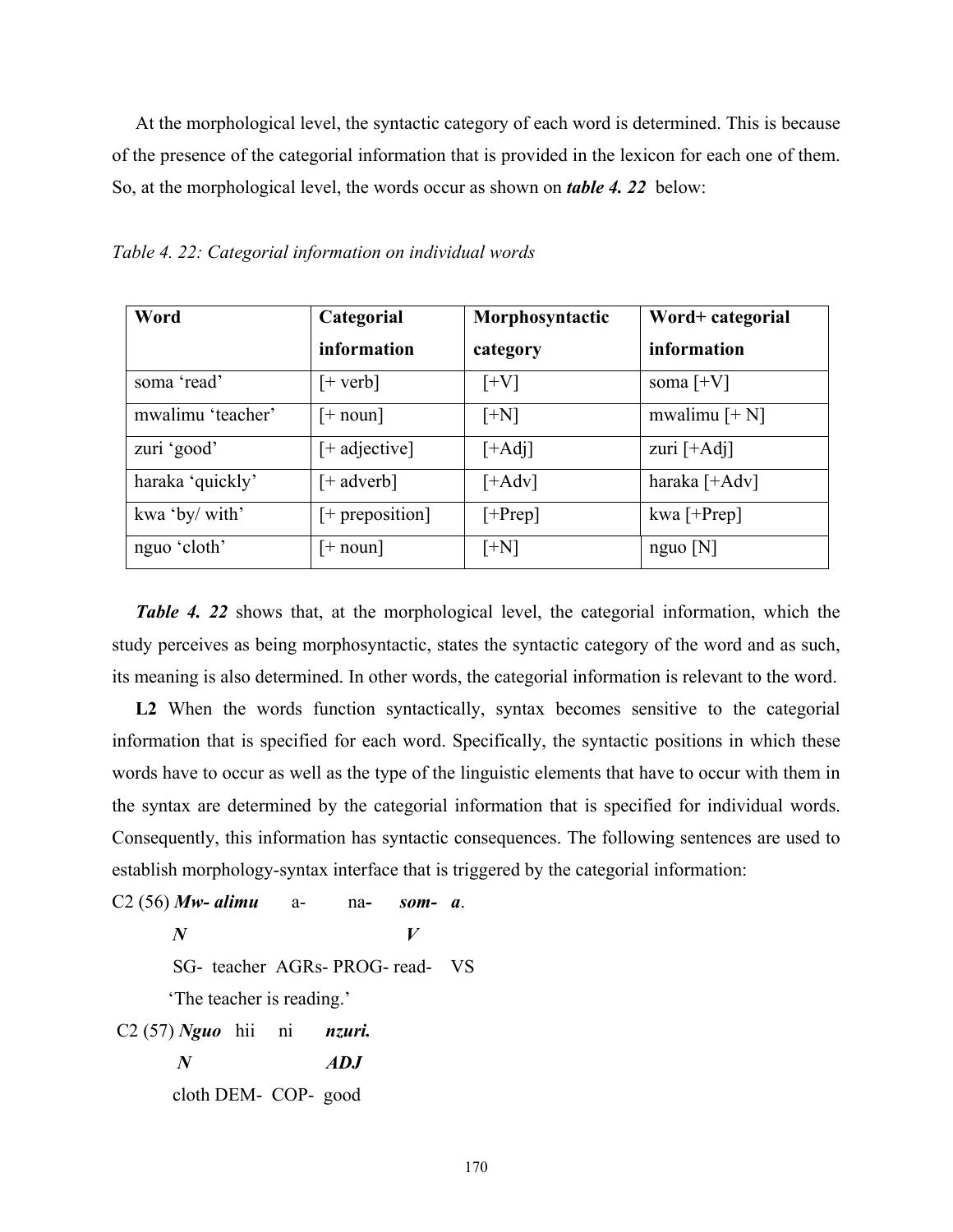'This cloth is good.'

C2 (58) A- li- maiza kazi *haraka.*

*ADV* 

POS (3SG)- PAST- finish work quickly

'He/ she finished work very quickly.'

C2 (59) A- me- end- a *kwa* Jani.

 *PREP* 

POS (3SG)- PERFT- go- VS to Jani

'He/ she has gone to Jani's.'

 The sentences show that at the syntactic level, each word occurs in a very specific syntactic position as specified in the lexicon. For instance, in the above examples, a noun occurs in the NP position, a verb in VP position, e. t c. The distribution is predetermined by the categorial information, which is morphosyntactic in Kiswahili. Likewise, the same information determines the linguistic elements that are to occur in the structure. This is more relevant especially in cases of conversion processes, where words are reclassified, In such cases; it is the category of the word in question that determines the occurrence of the other linguistic elements. For instance in C2 (46) and C2 (46) (i), *kaa* 'charcoal' as a *noun* and as a *verb (kaa* 'sit'*)*; occurs in different syntactic positions. Whereas *kaa* 'charcoal' as a noun occurs in the NP position, *kaa* 'sit' as a verb occurs in the VP position. Similarly, the two linguistic items occur with different linguistic elements in the structure, based on the categorial information that is specified for each one of them. So, this information has morphological and syntactic consequences. The structures in C2 (46) and C2 (46) (i) are repeated below for illustration:

C2 (46) Zainabu a- na- beb- a *ma- kaa.*

Zainabu AGRs- PROG- carry- VS PL- charcoal

'Zainabu is carrying charcoal.'

C2 (46) (i) Zainabu *a- me- ka- a* kwa ki- ti. Zainabu AGRs- PERFT- sit- VS PP- SG- chair

'Zainabu is sitting on the chair.'

The two structures show the difference in the distribution of the linguistic element *kaa* as well as the difference in terms of the linguistic elements that have occurred in the structures.

The analysis of the morphosyntactic processes in C2 (56) - C2 (59) shows that *the categorial*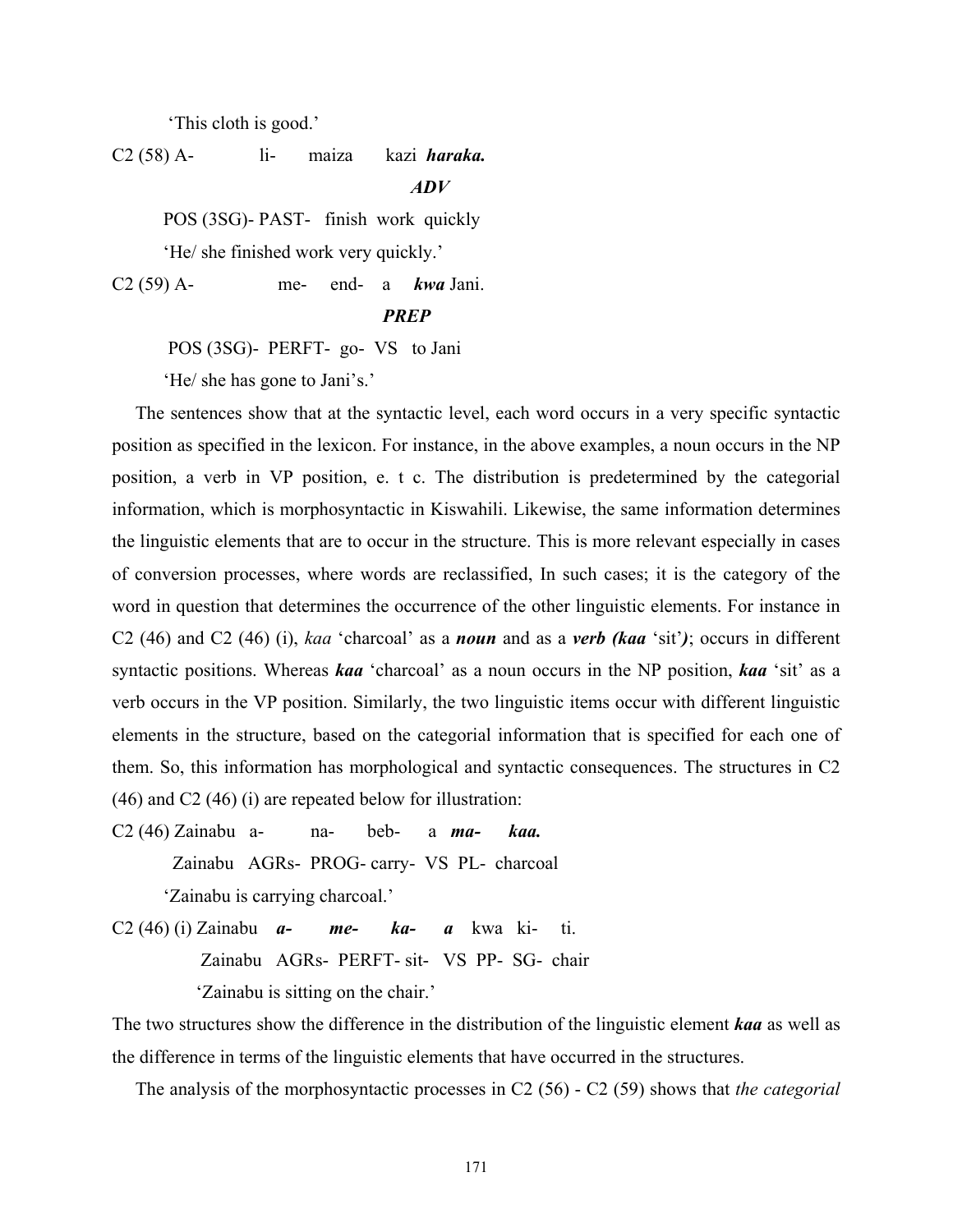*information is morphosyntactic in Kiswahili. This information states the syntactic category of individual words and by so doing, their meaning is determined. At the syntactic level, the same categorial information determines their syntactic distribution as well as the type of linguistic elements that are to occur with them. Consequently, the entire syntactic structure is affected.* Violation of syntactic requirements of the categorial information negatively affects the grammaticality of the whole sentence structure as demonstrated below, where C2 (57) (i) is the ungrammatical form of C2 (57) above:

C2 (57) \* *Nzuri* hii ni *nguo*.

 *ADJ N*  cloth- DEM- COP- good 'Good this is cloth.'

The structure in C2 (57) (i) is ungrammatical because the syntactic requirements for the categorial information of the lexical item *nzuri* 'good' has been violated. The adjective *nzuri* 'good' needs to occur in the ADJP position and not in the NP position as it is in the example above. Therefore, in C2 (57) (i), the categorial information of the adjective has not been represented at the syntactic level. This violation at the syntactic level has negatively affected the structure.

L3 The morphosyntactic structures established above are generated from an optional noun, a copula verb or a main verb, and either an adjective, a noun, an adverb or a PP. Therefore, the rule that describes the morphosyntactic processes in C2  $(56)$  - C2  $(59)$  is:

$$
S \rightarrow (NP)^{+}
$$
  
 
$$
\left\{\begin{array}{c} COP \\ AGRs + T + V \end{array}\right\} + \left\{\begin{array}{c} ADJP \\ NP/\ ADVP/PP \end{array}\right\}
$$

There are two rules within the above rule:

Rule (i) A sentence is generated from a noun phrase, a copula verb and an adjectival phrase as in C2 (57).

Rule (ii) A sentence is generated from an optional NP, a main verb and either an NP, an ADVP or a PP as in C2 (56), C2 (58) & C2 (59).

 In both rules, the distribution of individual lexical items is predetermined by the lexical information that is provided in the lexicon.

The rules can be used to describe an infinite set of sentences in Kiswahili that involve the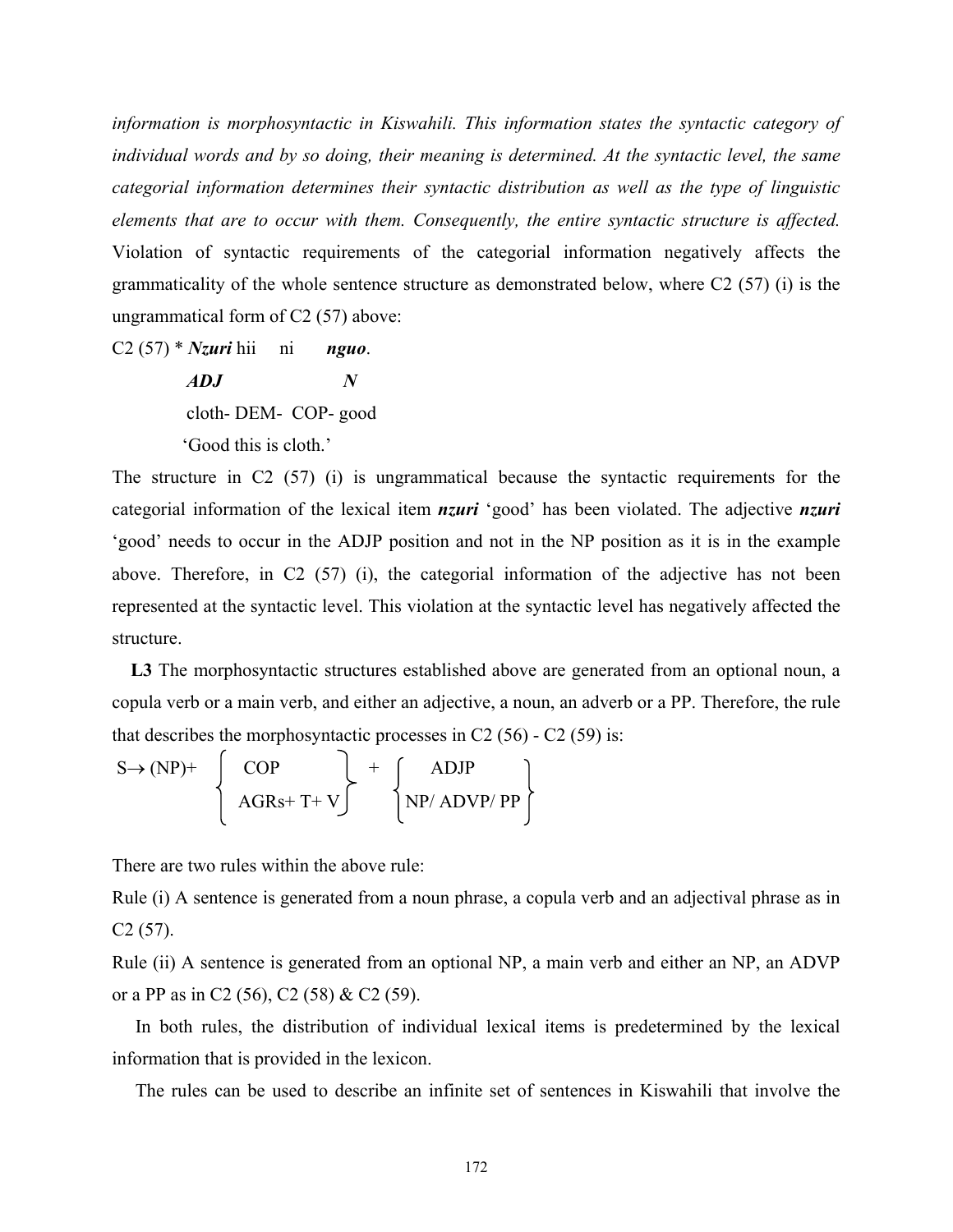morphosyntactic category of categorial information.

L4 The morphosyntactic processes in C2 (56) that is triggered by the categorial information is schematised on *figure 4.32:* 



*Figure 4. 32: Categorial Information: Morphosyntactic* 

Figure 4. 32 can be modified depending on the transitivity of the verb in order to accommodate different types of morphosyntactic structures. The representation shows that lexical items occur in very specific syntactic positions based on the categorial information that is specified in the lexicon concerning them. The categorial information given concerning the individual lexical items has syntactic consequences on the entire sentence structure in that it determines the type of linguistic elements that have to occur in the structure as well as their syntactic distribution.

#### **4. 3. 1. 4. 2 Subcategorization Information**

 Within the lexicon, subcategorization information is also provided. This is the information concerning the number of complements that a given predicate occurs with. With regard to the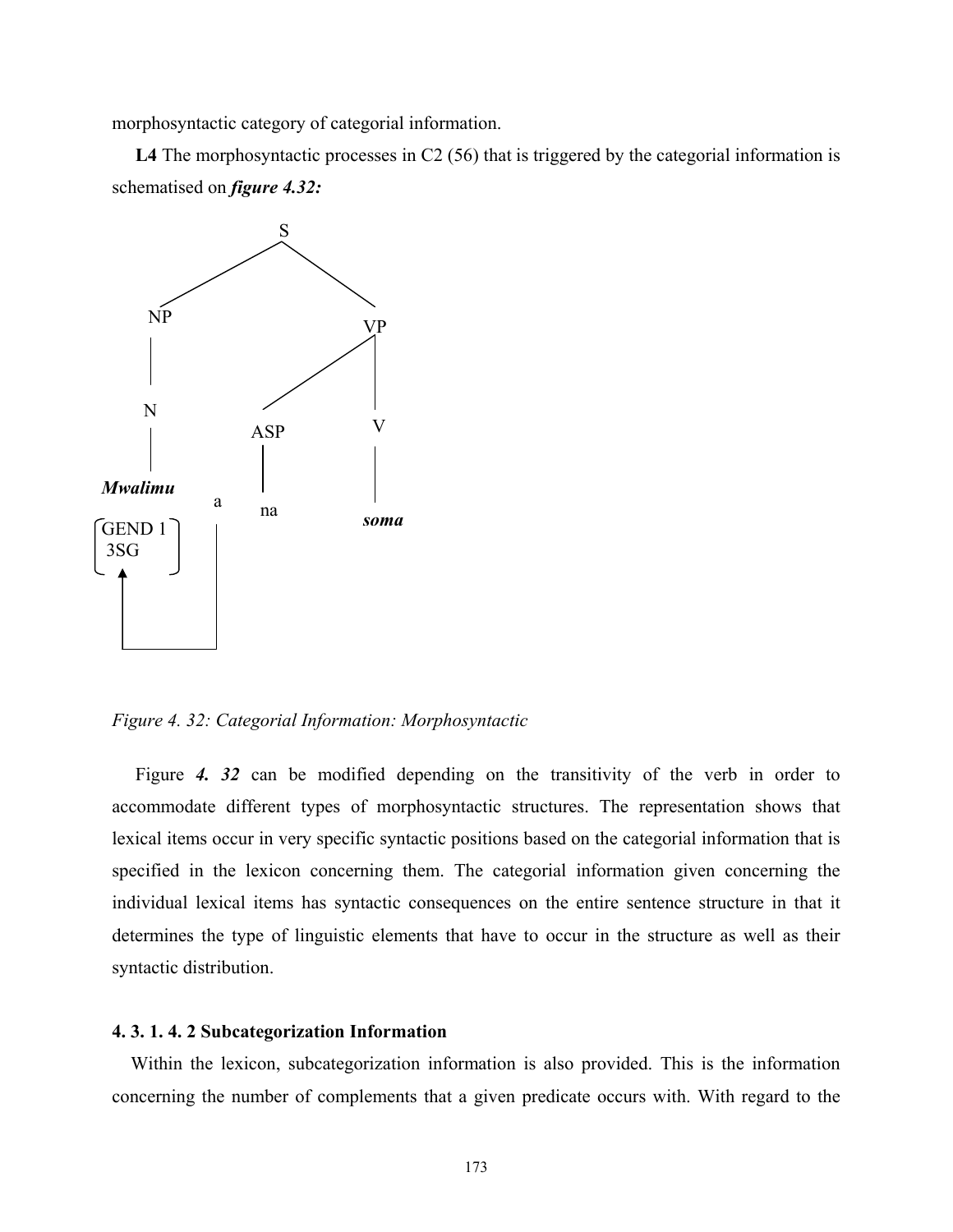same, Radford (1988: 339) says that:

 *Part of the syntactic information contained in the lexical entry for any item is the specification of the categorial status of the item concerned, in terms of matrix of major and minor categorial features. Also information about the range of complements which a given item permits i.e. a given item subcategorises a particular range of complements.*  Radford's statement is summarised through the subcategorization principle which states that:

 *Any lexical item of the category X will be subcategorised with respect to the range of the idiosyncratic complements (sister constituents) which it permits within the X-bar (maximal) containing it.* Radford (1988: 368).

 In this sub-section, we have shown that the subcategorisation information is relevant to the word as well as to the entire syntactic structure.

Below are the words that have been used to illustrate the effect of the subcategorisation information at the morphological as well as syntactic level:

- (i) lala 'sleep'
- (ii) gonga 'hit'
- (iii) lamba 'lick'
- (iv) safiri 'travel'
- (v) hama 'transfer'
- (vi) -pa 'give'

 Within the lexicon, each of the words given above is marked for specific subcategorization information. In other words, the lexicon provides information for each of the predicate with regard to the number of the complements that they are to take. So, at the morphological level, these words are marked for the subcategorization information as below:

A2 (74) lala 'sleep'

subcategorization frame:  $[-\emptyset]$ 

```
A2 (75) gonga 'hit'
```
subcategorization frame: [- NP ]

```
A2 (76) lamba 'lick'
```
subcategorization frame: [- NP ]

A2 (77) safiri 'travel'

subcategorization frame: [-PP, PP]

A2 (78) weak 'put'

```
 subcategorization frame: [- NP, PP]
```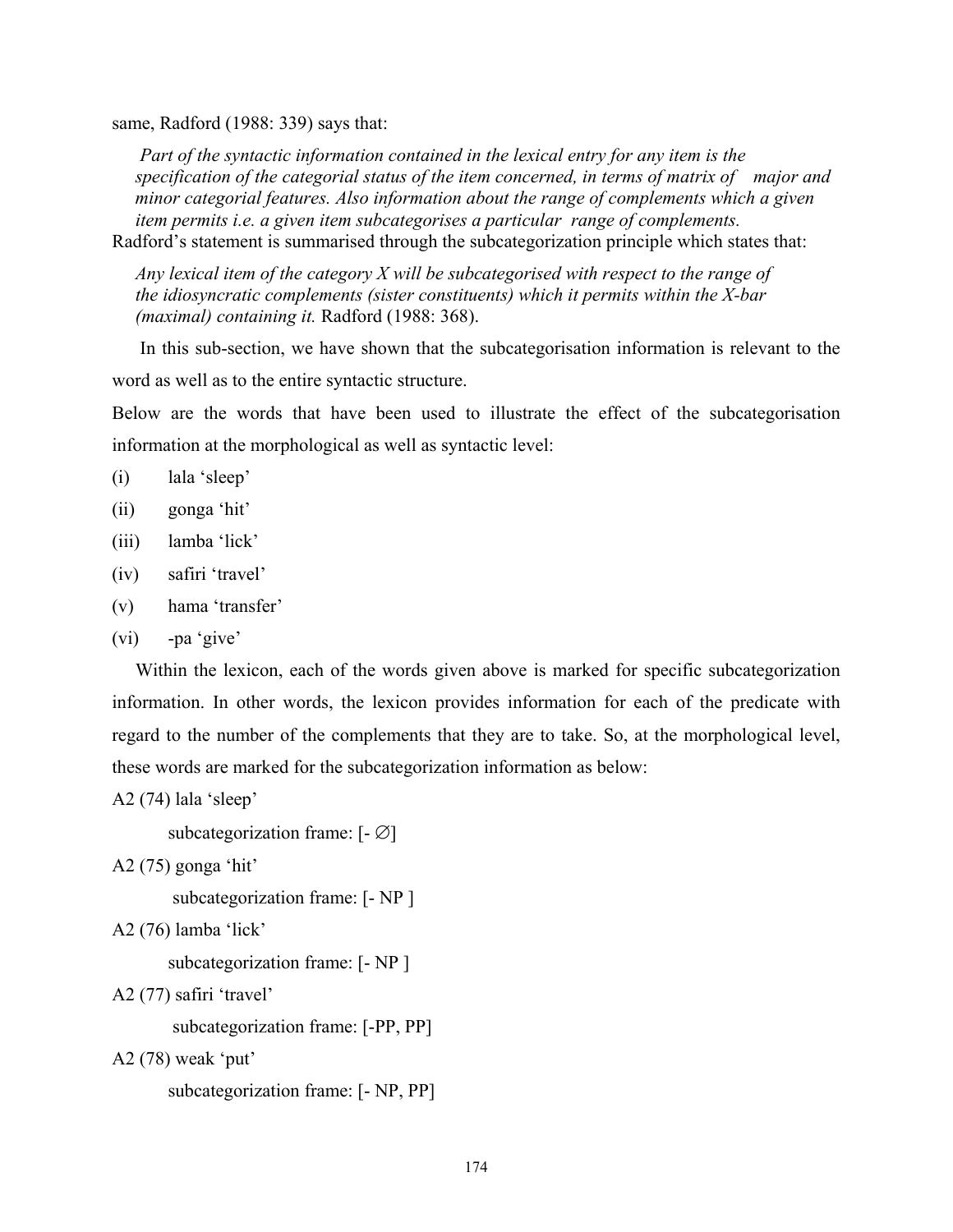A2 (79) -pa 'give'

subcategorization frame: [- NP, NP]

From the words, we observe that at the morphological level, the word is determined with regard to the information concerning the number of the complements that each one of them is to take. In other words, at the morphological level, the subcategorization property of each word is determined. This is in line with the projection principle, which states that:

*Representations at each syntactic level i.e. LF, D-S and S-S are projected from the lexicon; in that they observe the subcategorization properties of the lexical categories*. Chomsky (1981: 36).

 Therefore, at the morphological level, the above words are marked for the subcategorization information as shown on the table below:

| Word   | Subcategorisation            | <b>Effect of subcategorisation</b> |
|--------|------------------------------|------------------------------------|
|        | information                  | information                        |
| lala   | $\lceil -\varnothing \rceil$ | lala $\lceil -\varnothing \rceil$  |
| gonga  | $[-NP]$                      | gonga [-NP]                        |
| lamba  | [NP]                         | $lamba$ [-NP]                      |
| safiri | [PP, PP]                     | safiri [PP, PP]                    |
| weka   | $[-NP, PP]$                  | weka [- NP, PP]                    |
| -pa    | [NP, NP]                     | -pa $[-NP, NP]$                    |

*Table 4. 23`: Subcategorization information: Morphosyntactic* 

*Table 4. 23*, shows that at the morphological level, the subcategorization information states the properties of the word with regard to the linguistic elements it requires as complements, when functioning syntactically. In other words, the subcategorisation frame of the word is determined at the morphological level.

 **L2** Based on the subcategorization frame of each of the above words, the following sentences have been used to establish the morphosyntactic processes that are triggered by the subcategorization information:

 $(i)$  M- toto a- na- lal- a.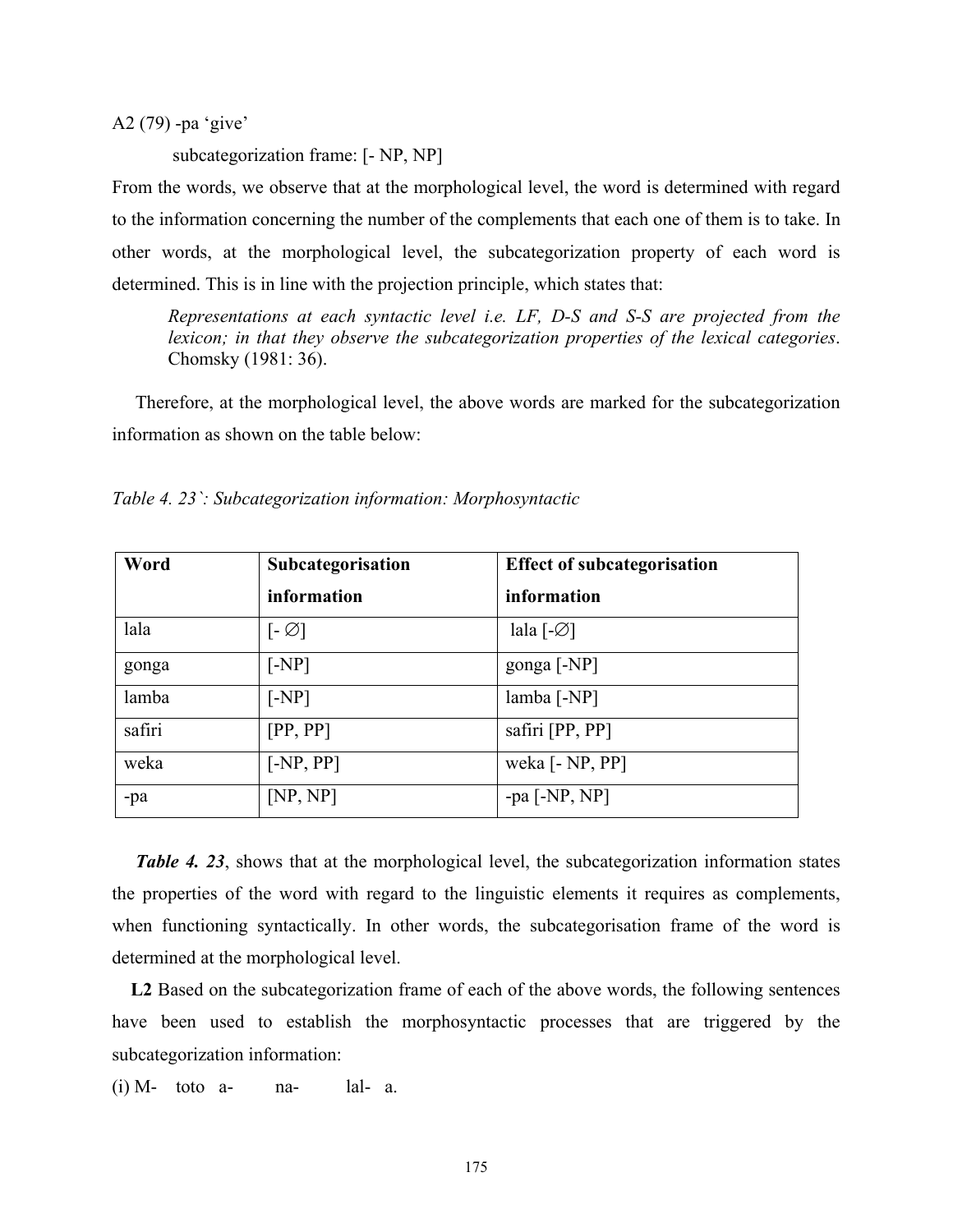SG- child AGRs- PROG- sleep VS 'The child is asleep.'

- (ii) Maria a- li- gonga u- kuta. Mary AGRs- PAST- hit SG- wall 'Mary hit the wall.'
- (iii) Jani a- li- m- pa m- toto maziwa. Jani AGRs- PAST- AGRo- give SG- child milk 'Jani gave milk to the baby.'
- (iv) M- kulima a- li- safiri kutoka shamba- ni hadi duka- ni. SG- farmerAGRs- PAST- travel from farm- POSTP to shop- POSTP 'The farmer travelled from the farm to the shop.'
- (v) Mama a- na- weka sukari kwa chai. Mother 3SG- PROG- put sugar in tea.

'Mother is putting sugar in the tea.'

The above sentences are marked for the subcategorisation information as shown below:

- C2 (31) Mama *a- na- weka sukari kwa chai.* Valence= 2 Mother 3SG- PROG- put sugar in tea. 'Mother is putting sugar in the tea.'
- C2 (60) M- toto  $a$  *na- lal- a*. Valence = 0 SG- child AGRs- PROG- sleep VS 'The child is asleep.'
- C2 (61) Maria *a- li- gonga u- kuta*. V= 1 Mary AGRs- PAST- hit SG- wall 'Mary hit the wall.'
- C2 (62) Jani  $a$  *li*  $m$   $pa$   $m$   $toto$   $maxiwa$ .  $V=2$  Jani AGRs- PAST- AGRo- give SG- child milk 'Jani gave milk to the baby.'
- C2 (63) M- kulima *a- li- safiri- kutoka shamba- ni hadi duka- ni*.V=2 SG- farmer AGRs- PAST- travel from farm- POSTPto shop- POSTP 'The farmer travelled from the farm to the shop.'

The structures C2 (31), C2 (60) - C2 (63) show that the subcategorization information, which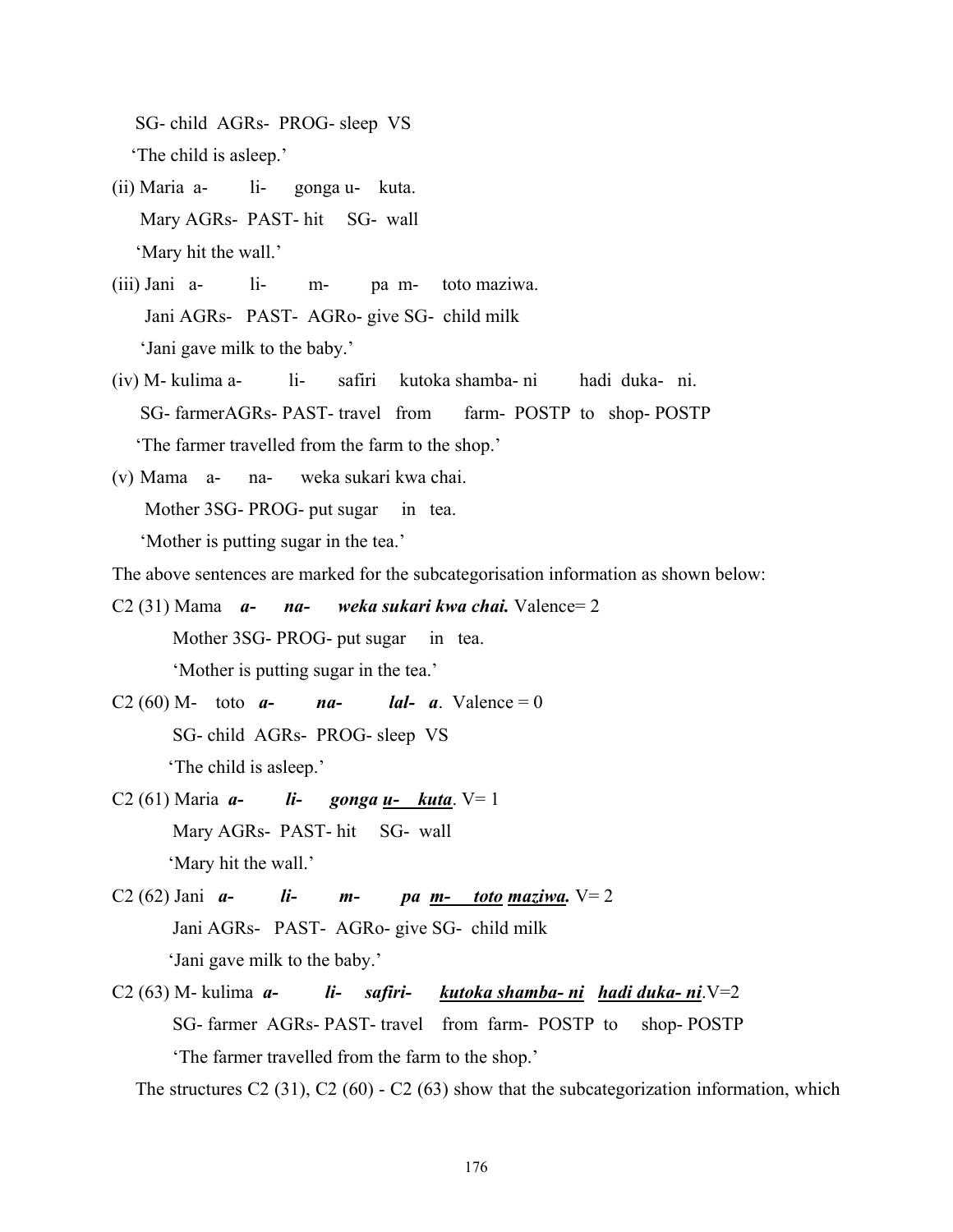states the properties of the word (with regard to the subcategorisation frame) at the morphological level, has syntactic relevance. At the syntactic level, this information is seen to influence the entire sentence structure with regard to the number of the linguistic elements that have to occur in the structure as complements as well as their syntactic distribution. Consequently, interface between morphology and syntax that is triggered by the subcategorization information is observed.

The morphosyntactic processes established in C2 (31), C2 (60) - C2 (63) show that*: the subcategorization information states the properties of the word with regard to the number of the linguistic elements that are to occur with in the structure as complements and at the syntactic level, this information affects the entire sentence structure by putting a restriction on the type of elements that are to occur in the structure and their syntactic distribution.* Violation of the subcategorization information that is provided for a given predicate negatively affects the entire sentence structure as demonstrated below, where  $C_2$  (61) is repeated as  $C_2$  (61) (i):

C2 (61) (i) \*Maria *a*- *li- gonga*. V= 0 Mary AGRs- PAST- hit 'Mary hit.'

The structure in C2 (61) (i) is ungrammatical because the subcategorization information of the predicate *gonga* 'hit' has not been syntactically represented. The verb *gonga* 'hit' requires one complement to complete it and the fact that this complement has not occurred, has negatively affected the grammaticality of the whole sentence structure.

L3 The morphosyntactic structures in C2 (31), C2 (60) - C2 (63) are made up of a noun phrase with an intransitive verb, a transitive verb or a ditransitive verb. The type of the verb in question determines the number and the type of the linguistic elements that are to occur in the structure as complements. Below is the rule that describes them:

 $S \rightarrow NP+ AGRs+T/ ASP+V<sub>INTR/MTR/DTR</sub>$ 

Where:

 $V_{\text{INTR}/\text{TR}/\text{DTR}} \rightarrow A$  verb that is intransitive, monotransitive or ditransitive.

This rule describes an infinite set of morphosyntactic structures, with an intransitive, transitive or a ditransitive verb in Kiswahili. As observed in the rule, it is the subcategorization information of the verb that determines the structure of the whole sentence. The study argues that this information is morphosyntactic in Kiswahili since it is relevant to the word as well as to the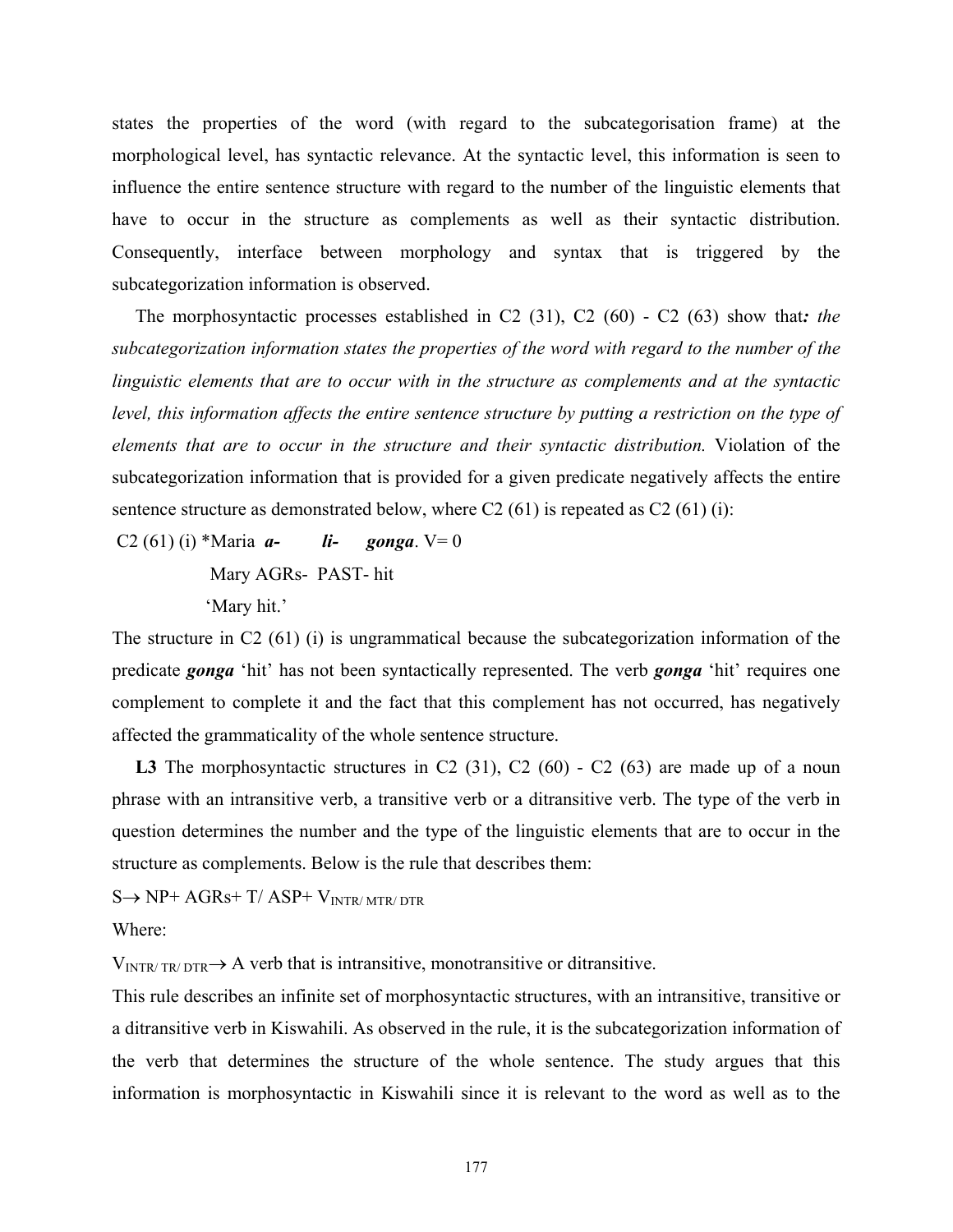entire sentence structure.

 **L4** The morphosyntactic structure in C2 (60) is represented on the PM on *figure 4. 33* below:



*Figure 4. 33: Subcategorial information: Morphosyntactic* 

 For morphosyntactic processes that occur in ditransitive structures like C2 (62), the representation is as below: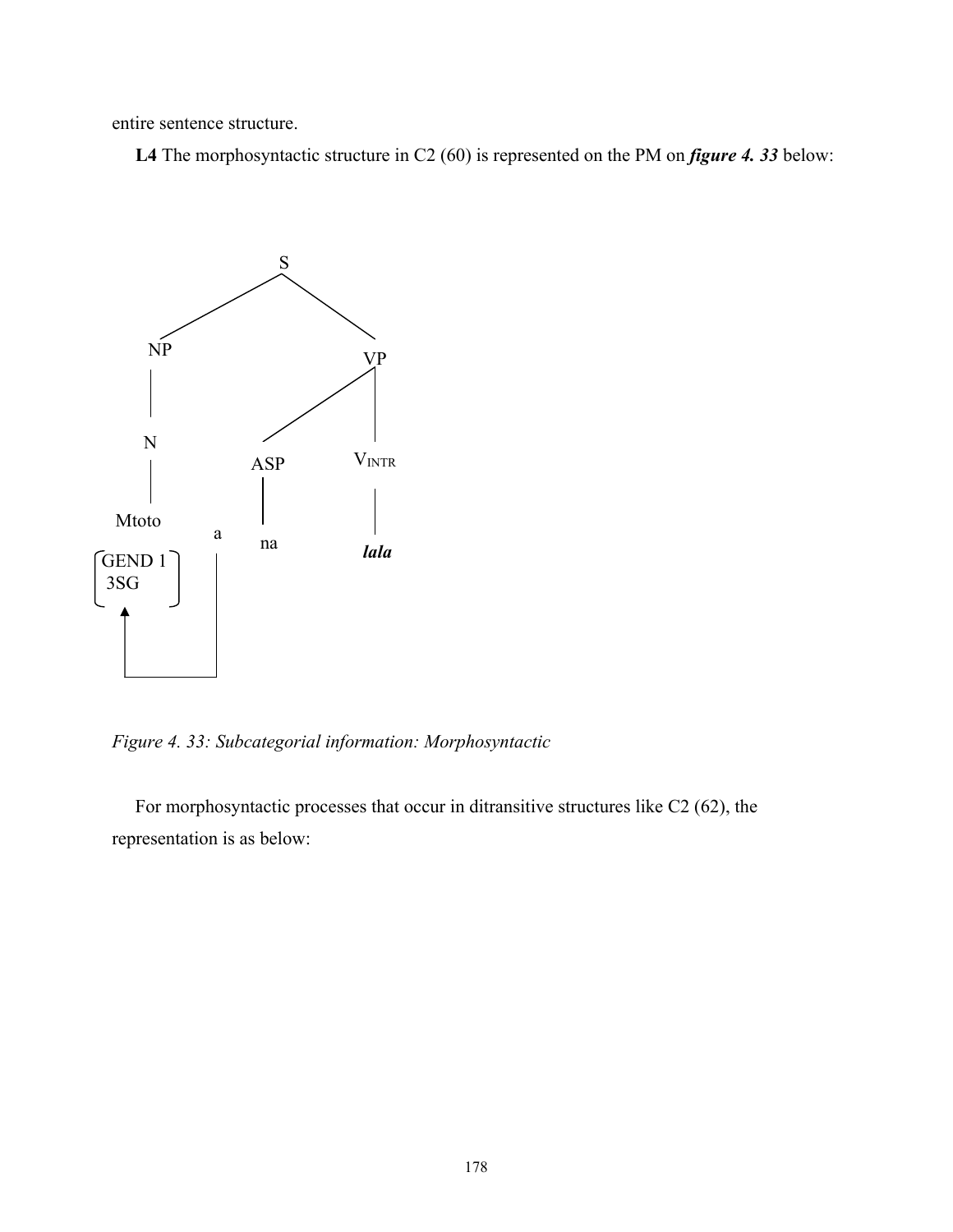

*Figure 4. 34: Subcategorial information: Morphosyntactic* 

 The PM on *figure 4. 33* represents any structure that involves the subcategorization information for intransitive verbs, while the one on *figure 4. 34* represent those that have ditransitive verbs. In both structures, it is the information that is stated in the lexicon for a given predicate that determines the subcategorization properties of the verb as well as the structure of the entire sentence. It is this morphological and syntactic consequence of the subcategorization information that makes it (the information) morphosyntactic.

 The projection principle has been observed in the examples given above (see the definition of the principle above).

Apart from the fact that this principle has been observed, the structures in C2 (31), C2 (60) - C2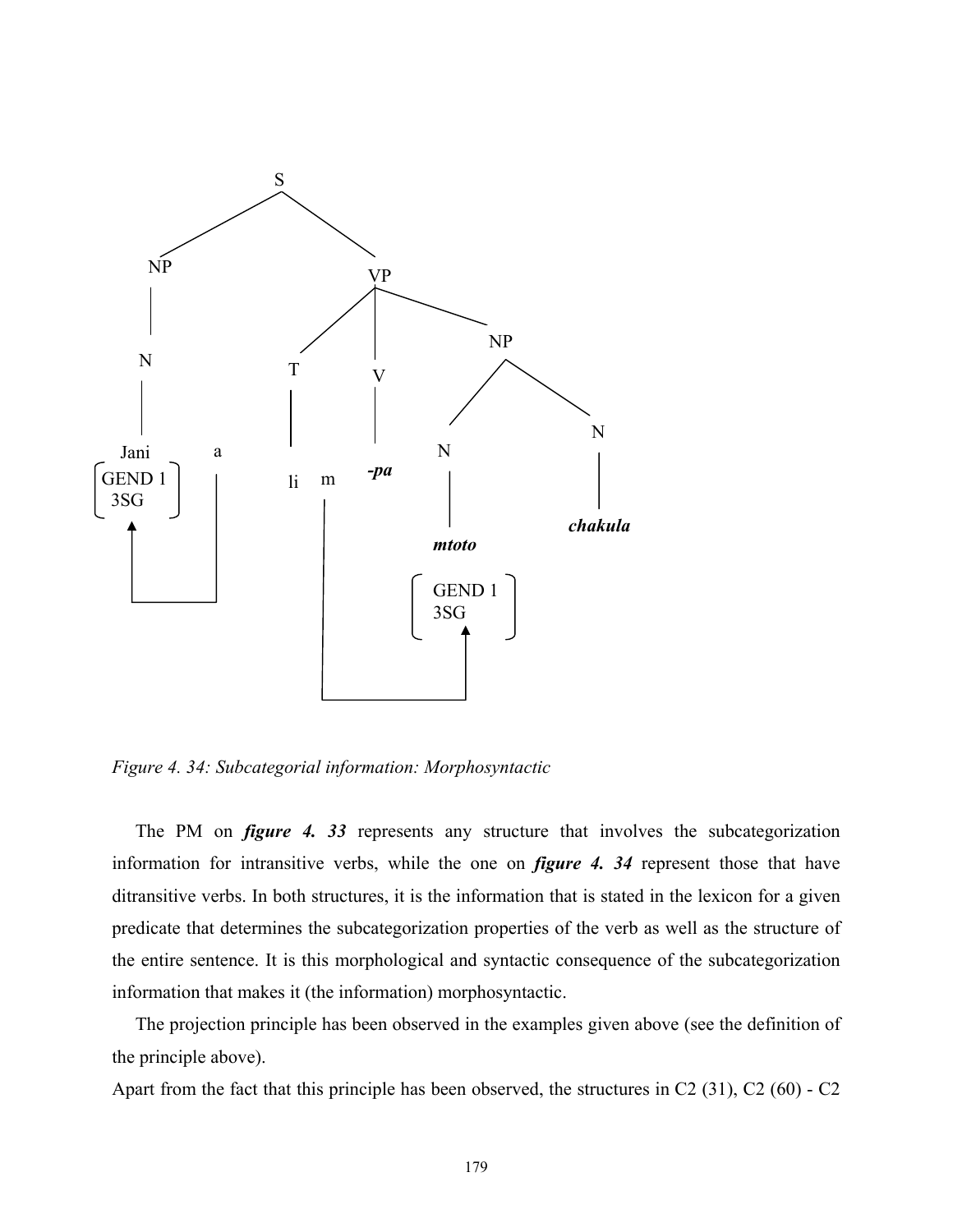(63) show that all the information provided in the lexicon concerning individual lexical items is preserved even through transformations. With regard to the same, Cook & Newson (1988: 166) say:

*Lexical information is not only projected into the structure at some initial point in the*  derivation of the structure but it is also projected throughout all levels of structural *representation.* 

In other words, a position that is required by the projection principle at the D-structure is maintained at the S-structure. Likewise, a position projected as a certain category at the Dstructure is also to be present at the S-structure; that is, an NP- position remains an NP-position, a VP-position remains a VP-position e. t. c. This means that the features assigned at the Dstructure do not change; they are preserved. The principle also imposes constraints on movement. For instance phrasal projections have to move to positions that are labelled phrasal. Below is an example, where C2 (61) (i) is the passive form of C2 (61) above.

C2 (61) (i)  $u$ - *kuta u*- *li*- *gong-*  $w$ - *a* t<sub>i</sub> na Maria V= 1

SG- wall AGRs- PAST- hit- PASS VS t<sub>i</sub> by Mary

'The wall was hit by Mary.'

In C2 (61), as much as the complement *ukuta* 'wall' has moved to occupy the subject position at the surface structure, it is still assigned the theta role of PATIENT and it is regarded as the internal argument of the verb and not as the external argument. Trace is an empty category that marks the position that is vacated by the moved complement. The presence of a trace helps preserve the structure after movement has taken place. Therefore in structure C2 (61) (ii), the subcategorization information of the verb *gonga* 'hit' is still preserved.

 Another principle that is observed when analysing the subcategorisation information is the Strict Adjacency Principle; which states that "An NP complement of a verb must be strictly adjacent to its governing verb." Radford (1988: 350).

 The principle is illustrated in the example below, where C2 (31) is repeated here as C2 (31) (i):

VERB: *weka* 'put'

Subcategorization frame: [- NP, PP] as in:

C2 (31) (i) Mama *a- na- weka sukari kwa chai.* Valence= 2 Mother 3SG- PROG- put sugar in tea.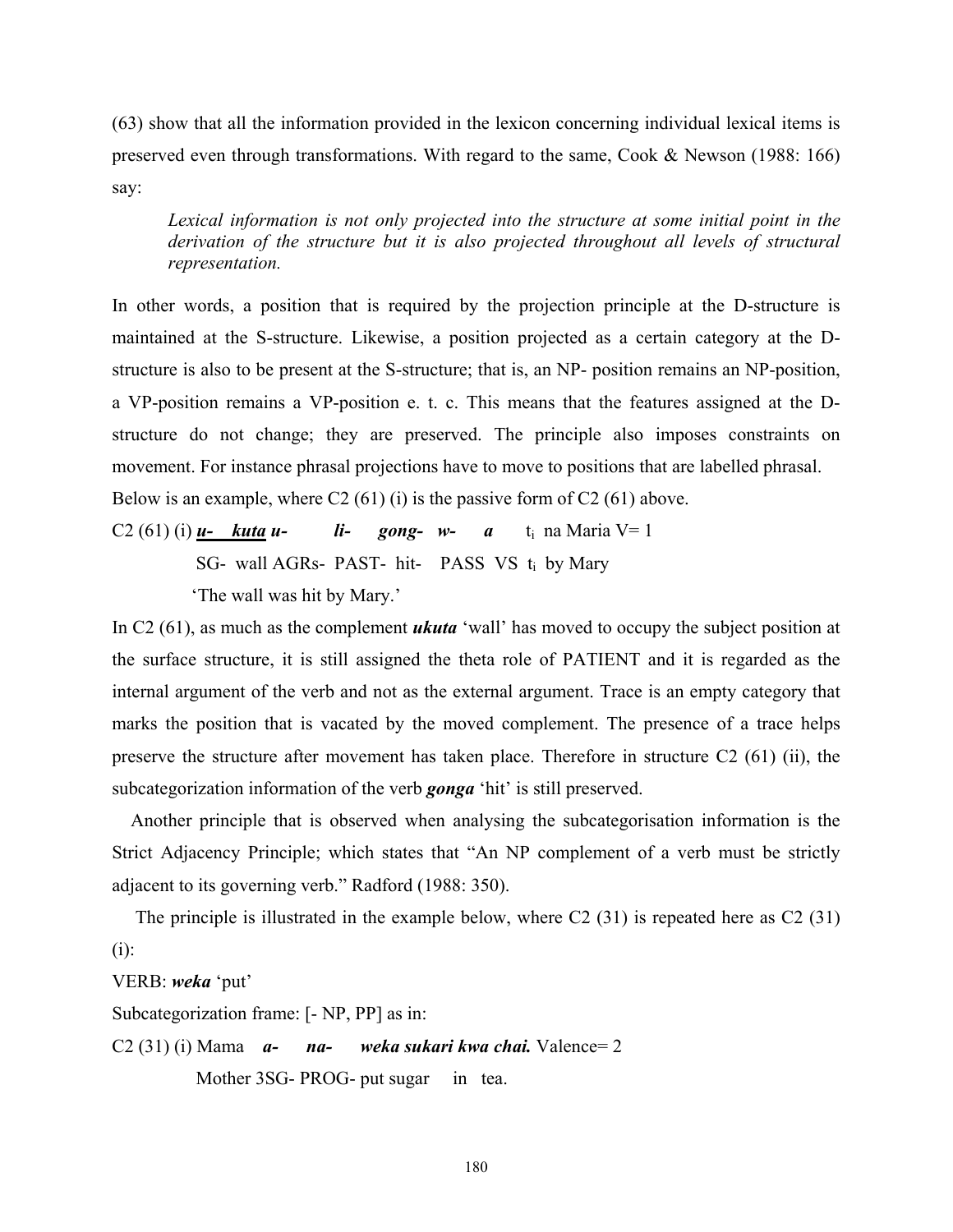'Mother is putting sugar in the tea.'

In C2 (31) (i) above, the NP immediately follows the verb, which it complements and not the PP. The PP, which is also the verb's complement, follows the NP. If the Strict Adjacent Principle is violated, the structure becomes ill-formed.

C2 (31) (i) \*Mama *a- na- weka kwa chai sukari..* Valence= 2

Mother 3SG- PROG- put in tea sugar.

'Mother is putting in the tea sugar.'

 In all the examples given in this sub-section, the subcategorization information for individual words is seen to have morphological and syntactic consequences in Kiswahili. This is because the information determines the word with regard to the subcategorization property and at the syntactic level; the same information influences the whole sentence structure with regard to the linguistic elements that are to occur in the structure as complements of the predicate and their syntactic distribution.

# **4. 3. 1. 4. 3 Selectional Restriction**

 Apart from the categorial and the subcategorial information, the lexicon also includes the information about semantic selection of individual predicates. In this sub-section, it is shown that the semantic information that is given for a linguistic item (predicate/ word), states the semantic property of the word; and at the syntactic function, the same information affects the entire sentence structure with regard to the type of linguistic elements that are to occur in the structure and their syntactic distribution. Specifically, the linguistic elements that are to occur in the structure have to bear very specific semantics depending on the specified semantic property of the word. In this study, it is shown that the semantic information of individual words is relevant to both morphology and syntax in Kiswahili. In other words, it is not just the number of complements that are taken by a predicate that matter, but also the type, based on their semantics. Whereas subcategorial information is structural, selectional information is semantic.

 **L1** Below are the words that are used to illustrate the effect of the semantic information at the morphological level:

- (i) shika 'hold'
- (ii) zimia 'faint'
- (iii) lima 'dig'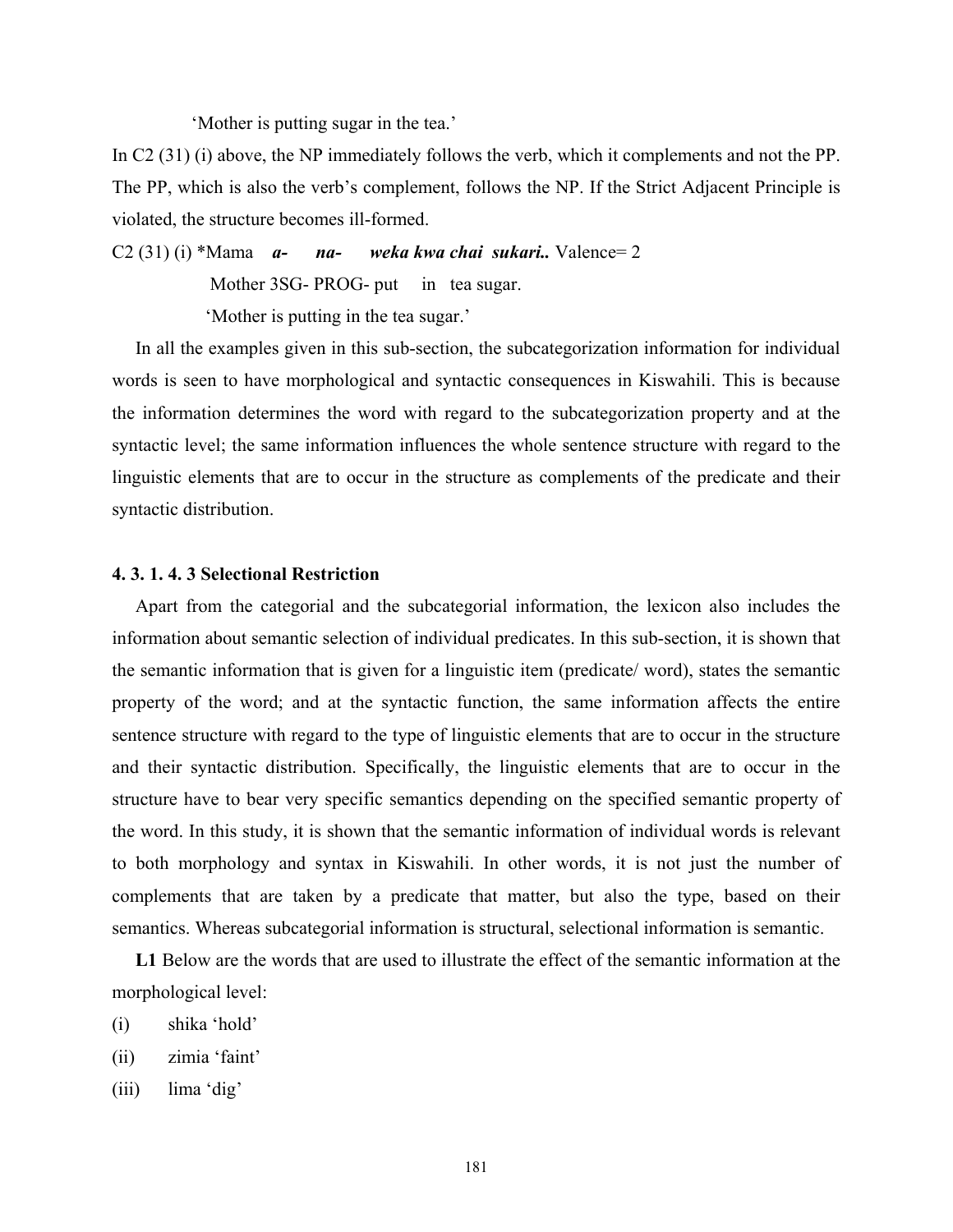(iv) fagia 'sweep'

(v) lia 'cry'

(vi) -pa 'give'

All the words in  $(i) - (vi)$  are marked for semantic information in the lexicon. This information puts a restriction on the type of linguistic elements (with regard to their semantics) to be taken by individual predicates. Therefore, at the morphological level, the words are marked as below:

A2 (80) shika 'hold'

Selectional Restriction: <+ ANIMATE, ± ANIMATE>

(Subject) (Object)

A2 (81) zimia 'faint'

Selectional Restriction: <+ ANIMATE>

(Subject)

A2 (82) lima 'dig'

Selectional Restriction: < ±ANIMATE, - ANIMATE>

(Subject) (Object)

A2 (83) fagia 'sweep'

Selectional Restriction: < + HUMAN, - ANIMATE>

(Subject) (Object)

A2 (84) lia 'cry'

Selectional Restriction: < + HUMAN>

(Subject)

The words show that at the morphological level, the semantic information provided for individual lexical items state the semantic properties of the word (this is with regard to the semantics born by the linguistic elements to be selected by the predicate). So, at the morphological level, these words are marked for semantic properties as shown on *table 4. 24*  below: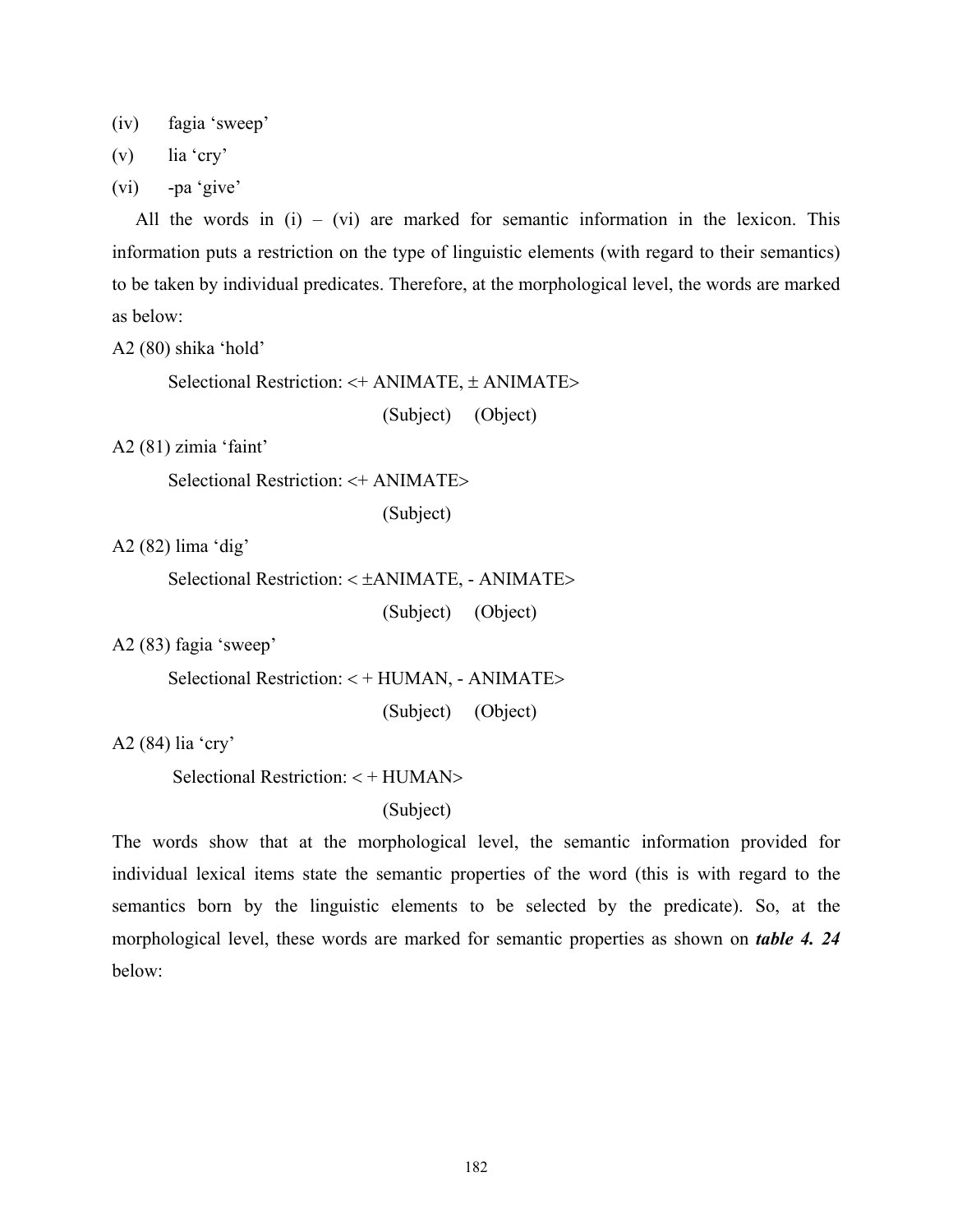*Table 4. 24: Semantic properties of individual words* 

| Word          | <b>Semantic information:</b>              | <b>Resultant word</b>               |
|---------------|-------------------------------------------|-------------------------------------|
|               | morphosyntactic                           |                                     |
| shika 'hold'  | $\lt$ + ANIMATE, $\pm$ ANIMATE>           | shika $\lt$ + ANIMATE,              |
|               |                                           | ±ANIMATE>                           |
| zimia 'faint' | <+ ANIMATE>                               | zimia < ANIMATE>                    |
| lima 'plough' | $\lt t$ ANIMATE, -ANIMATE>                | $\lim_{z \to \infty}$ ANIMATE, -    |
|               |                                           | ANIMATE>                            |
| fagia 'sweep' | $\lt$ + HUMAN, -ANIMATE>                  | fagia <human, -<="" td=""></human,> |
|               |                                           | ANIMATE>                            |
| lia 'cry'     | $\left\langle +\text{HUMAN}\right\rangle$ | lia <human></human>                 |
| -pa           | $\lt$ + ANIMATE, $\pm$ ANIMATE,           | $-pa < + ANIMATE$ ,                 |
|               | $\pm$ ANIMATE >                           | $\pm$ ANIMATE,                      |
|               |                                           | $\pm$ ANIMATE >                     |

*Table 4. 24* shows that at the morphological level, the word is determined with regard to the semantic property. This property (information) is relevant at the syntactic level since it determines the type of linguistic elements to occur and not just the number.

 **L2** Based on the words given above, the following sentences have been used to analyse morphology-syntax interface at the syntactic level:

- (i) Maria a- li- shika m- toto/ ki- su . Mary AGRs- PAST- hold SG- child/ SG- knife 'Mary held the child/ knife.'
- (ii) Mama/ m- bwa a- li- zimia. Mother/ SG- dog AGRs- PAST- faint 'Mother/ the dog fainted.'
- (iii) Mama a- na- fagi- a nyumba. Mother AGRs- PROG- sweep- VS house 'Mother is sweeping the house.'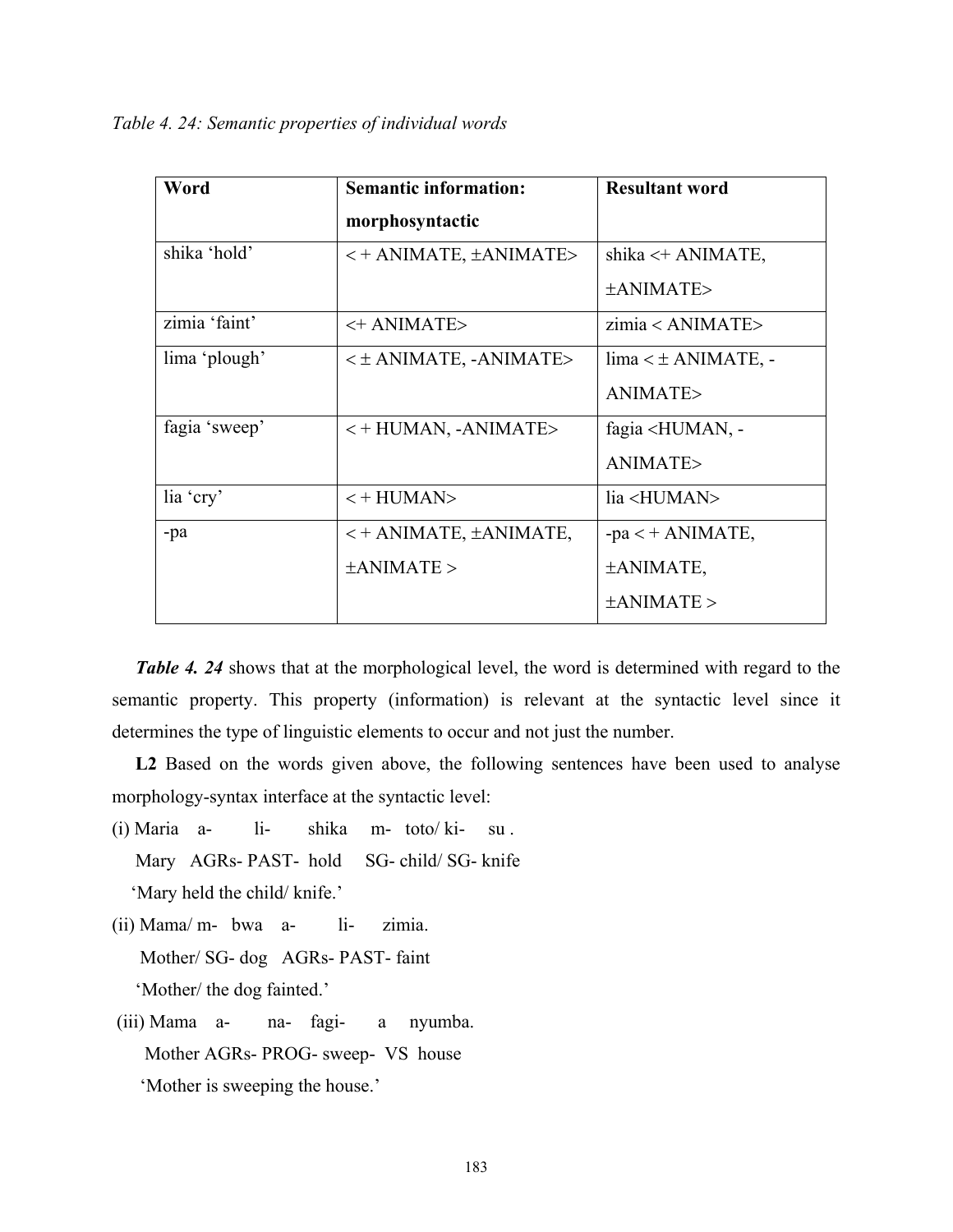- $(iv)$  M- toto a- na- lia. SG- child AGRs- PROG- cry 'The child is crying.'
- (v) Baba a- na- lim- a. Father AGRs- PROG- dig- VS 'Father is digging.'

The sentences given in (i) - (v) are marked for semantic information as below:

C2 (64) [*Maria*] a- li- *shika* [*m- toto/ ki- su*]  *+ HUMAN + HUMAN/ INANIMATE*  Mary AGRs- PAST- hold SG- child/ knife 'Mary held the child/ knife.' C2 (65) [*Mama/ m- bwa*] a- li- *zimia*.  *+ ANIMATE*  Mother/ SG- dog AGRs- PAST- faint 'Mother/ the dog fainted.' C2 (67) [*Mama*] a- na- *fagi- a* [*nyumba*].  *+HUMAN -ANIMATE*  Mother AGRs- PROG- sweep- VS house 'Mother is sweeping the house.' C2 (68) [*M- toto*] a- na- *lia*. *+HUMAN*  SG- child AGRs- PROG- cry 'The child is crying.' C2 (69) [*Baba*] a- na- *lim- a*.  *+HUMAN*  Father AGRs- PROG- dig- VS 'Father is digging.'

The sentences in C2  $(64)$ , C2  $(65)$ , C2  $(67)$ , C2  $(68)$  and C2  $(69)$  show that the semantic information of the predicate has relevance to the word as well as to the whole sentence structure. Specifically, we see that at the syntactic level, the semantic information influences the entire sentence structure by restricting the type of linguistic elements that have to occur in the structure;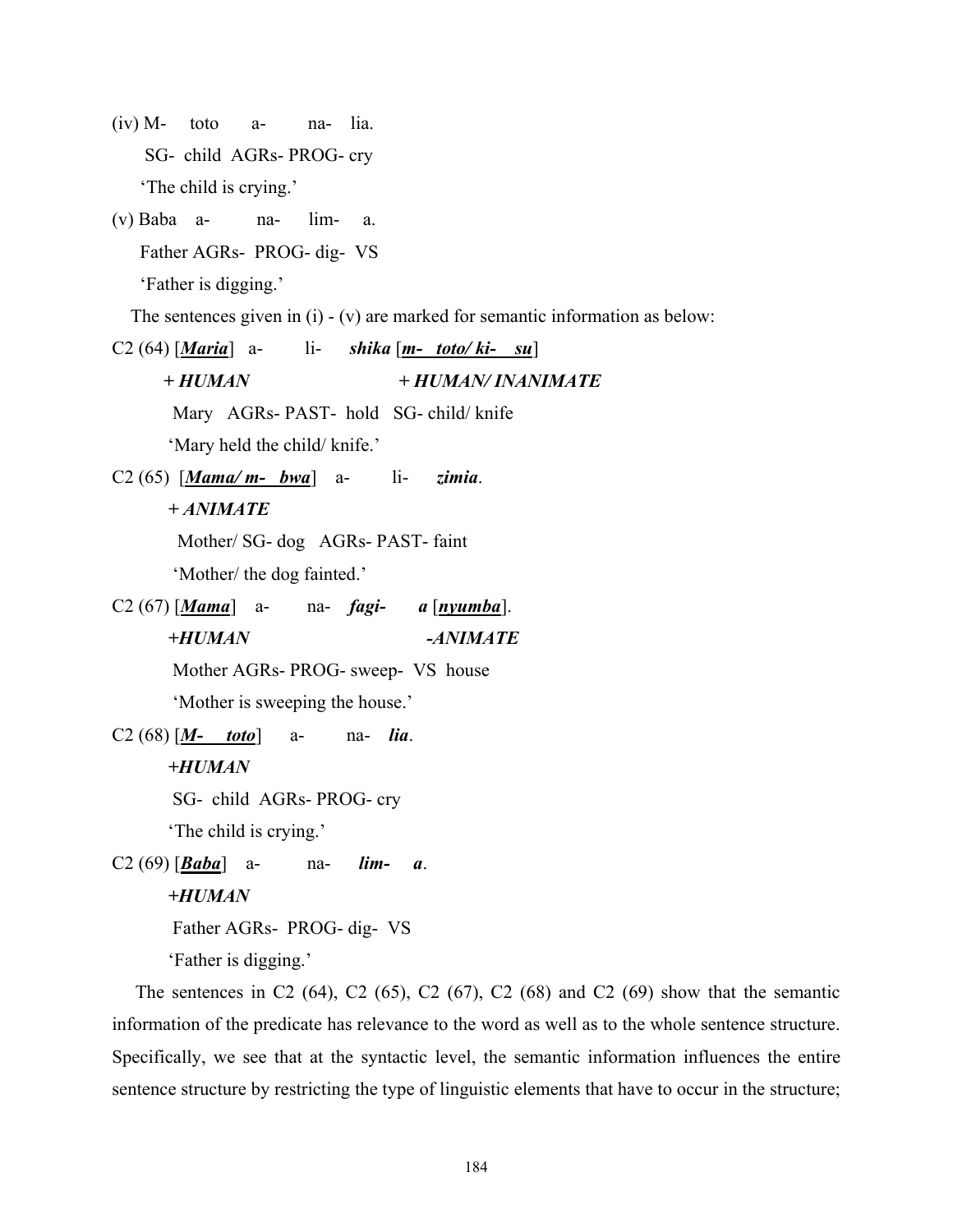they must be very specific with regard to their semantic features. This means that the semantic information is pertinent to the sentence. This is in contradiction to Chomsky's autonomous syntax principle. The principle states that "N0 syntactic rule can make reference to pragmatic, phonological or semantic information" (Radford 1988: 31).

All the morphosyntactic processes established in C2 (64), C2 (65), C2 (67), C2 (68) and C2 (69) indicates that**:** *the semantic information provided for every predicate in the lexicon states the word with regard to its semantic properties; and this information must be observed at the syntactic level*. *Specifically*, *very specific linguistic elements that bear very specific semantic properties (that are dependent on the semantics of the predicate) have to occur in the structure.* If syntax fails to observe the requirements of a predicate's semantic requirements, the whole structure becomes negatively affected as demonstrated below, where C2 (65) is repeated here as  $C2(65)(i)$ :

C2 (65) (i):![*M-ti*] u- li- *zimia. -ANIMATE*  SG- tree AGRs- PAST- faint 'The tree fainted.'

Though C2 (65) (i) is grammatical in the sense that it has fulfilled the requirements of an intransitive verb by occurring with only one argument in the subject position, it is semantically anomalous. The verb *zimia* 'faint' requires that the subject position argument be an animate and not an inanimate as in example C2 (65) (i) above. The anomaly is caused by misrepresentation of the semantic information of the verb *zimia* 'faint' at the syntactic level. This demonstrates the relevance of the semantic information to the syntax.

L3 The morphosyntactic structures established in C2 (64), C2 (65), C2 (67), C2 (68) and C2 (69) are generated from an NP with either an intransitive verb as in C2 (65), C2 (68) and C2 (69) or a monotransitive verb as in C2  $(64)$  and C2  $(67)$ ; with each argument marked for very specific semantic information that is dependent on the meaning of the verb in question. Therefore, the rule that describes them is as below:

 $S \rightarrow N^+$  AGRs+ T/ ASP+  $V^+$  (*N*) + (*N*)

Where:

 $N \rightarrow$  either  $\pm$  ANIMATE,  $\pm$  HUMAN or  $\pm$  CONCRETE.

The rule means that the sentences in C2  $(64)$ , C2  $(65)$ , C2  $(67)$ , C2  $(68)$  and C2  $(69)$  are formed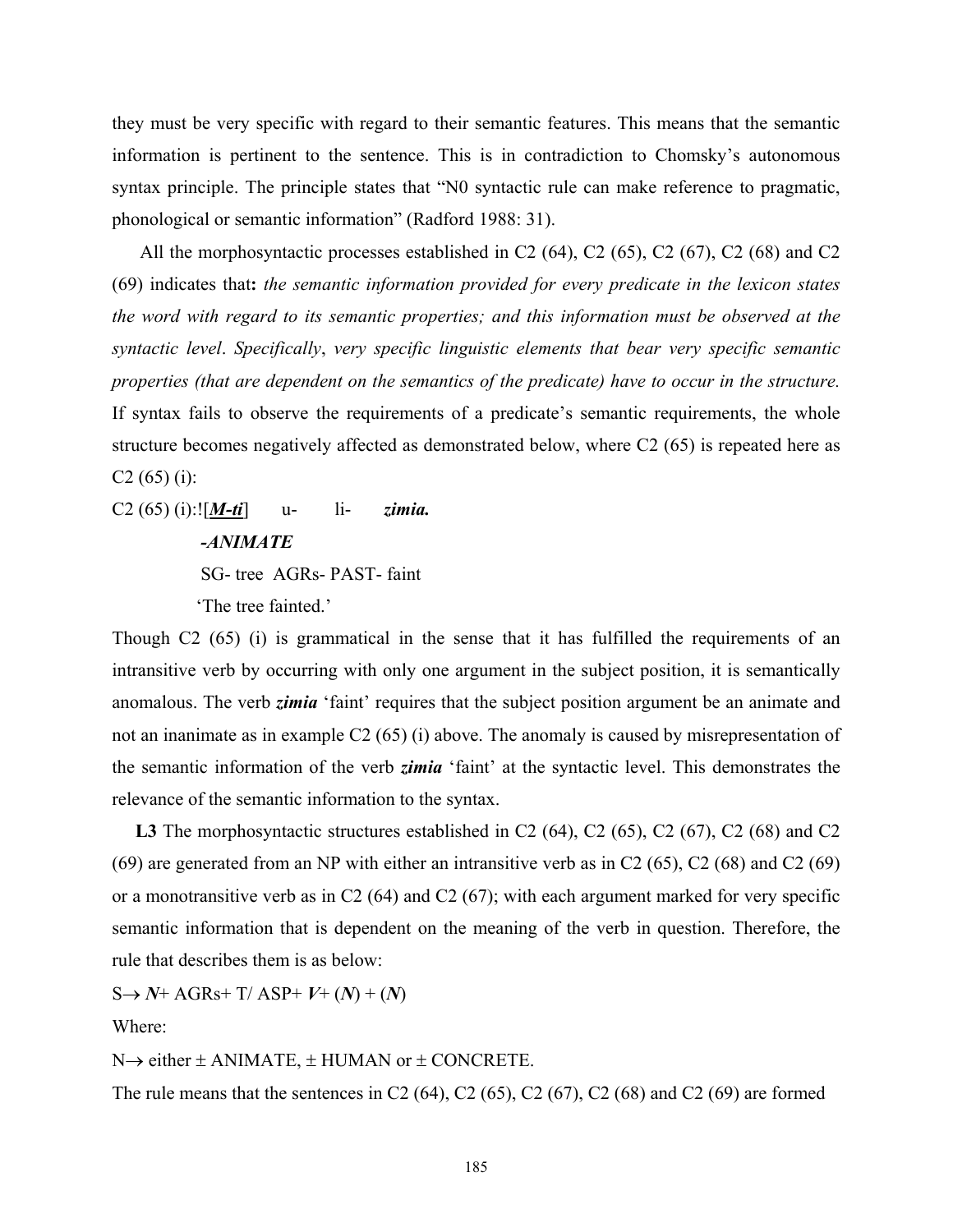from either:

(i) a noun and an intransitive verb or

(ii) a noun and a monotransitive verb

Each of the nouns is marked for the following semantic properties:

 $\lt t$  ANIMATE> either animate or inanimate

< ±HUMAN> either human or non-human

< ± CONCRETE> either concrete or abstract

Of relevance is the fact that the semantic property of each noun (within the structures above) is dependent on the semantic property of the verb in question, which is specified in the lexicon (at the morphological level). So, the rule describes any of the structures given in C2 (64), C2 (65), C2 (67), C2 (68) and C2 (69); together with many others that are triggered by the semantic information, which is morphosyntactic.

L4 The morphosyntactic process established in C2 (67) is represented on the phrase marker on *figure 4. 35* below:



*Figure 4. 35: Selectional information: Morphosyntactic*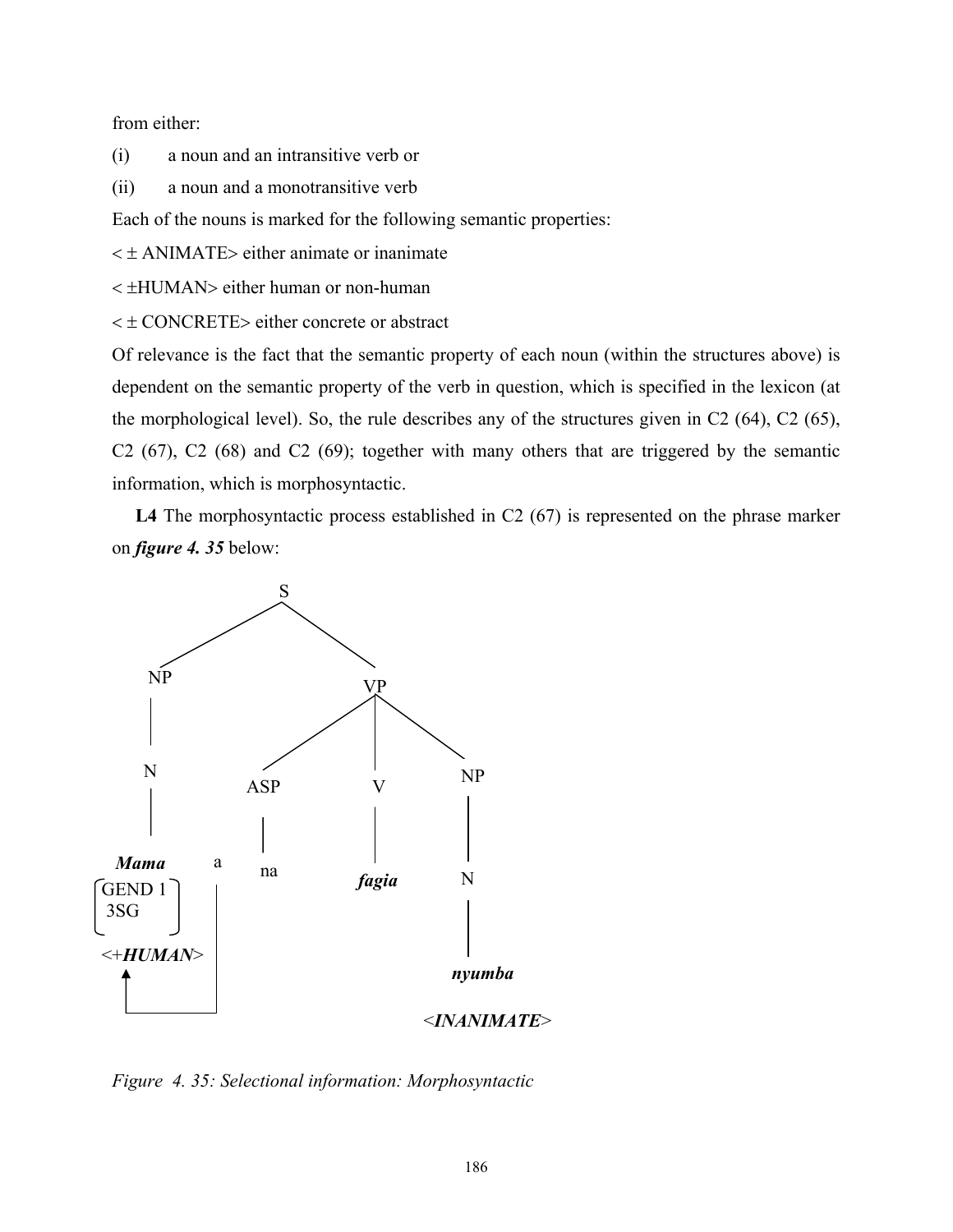For the noun node, the semantic property of the individual noun is dependent on the meaning of the predicate in question. This means that *Figure 4. 35* can be used to represent an infinite set of morphosyntactic constructions that are triggered by the semantic information. This is by adjusting the semantic property of the noun, in line with the selectional properties of the verb under consideration.

#### **4. 3. 1. 4. 4 Thematic Information**

 This is the information about the number and type of theta roles that a predicate assigns. Every predicate has a thematic structure, that is, it is specified with regard to the number of theta roles to assign. With regard to the same, Williams (1981a: 37) says: 'Lexical entries will contain specification of the thematic role played by each argument of the predicate.'

 In this sub-section, it is shown that thematic information of the predicate has morphological and syntactic consequences in Kiswahili.

 **L1** Below are the words used to illustrate the effect of thematic information on morphology and syntax.

(i) haribu 'destroy'

(ii) kaa 'sit'

(iii) furahi 'be happy'

(iv) andika 'write'

(v) kula 'eat'

The words in  $(i) - (v)$  are marked for thematic information as below:

A2 (85) haribu 'destroy'

θ - Grid: <AGENT, THEME>

A2 (86) kaa 'sit'

θ- Grid:<AGENT, LOCATION>

A2 (87) furahi 'be happy'

θ- Grid: <EXPERIENCER>

 The words in A2 (85) - A2 (87) show that every predicate is marked for a specific number and type of theta roles to assign as specified in the lexicon. Therefore, at the morphological level, the word (in this case the verb) is determined with regard to the property of thematic information. This implies that at the syntactic level, the occurrence of the other linguistic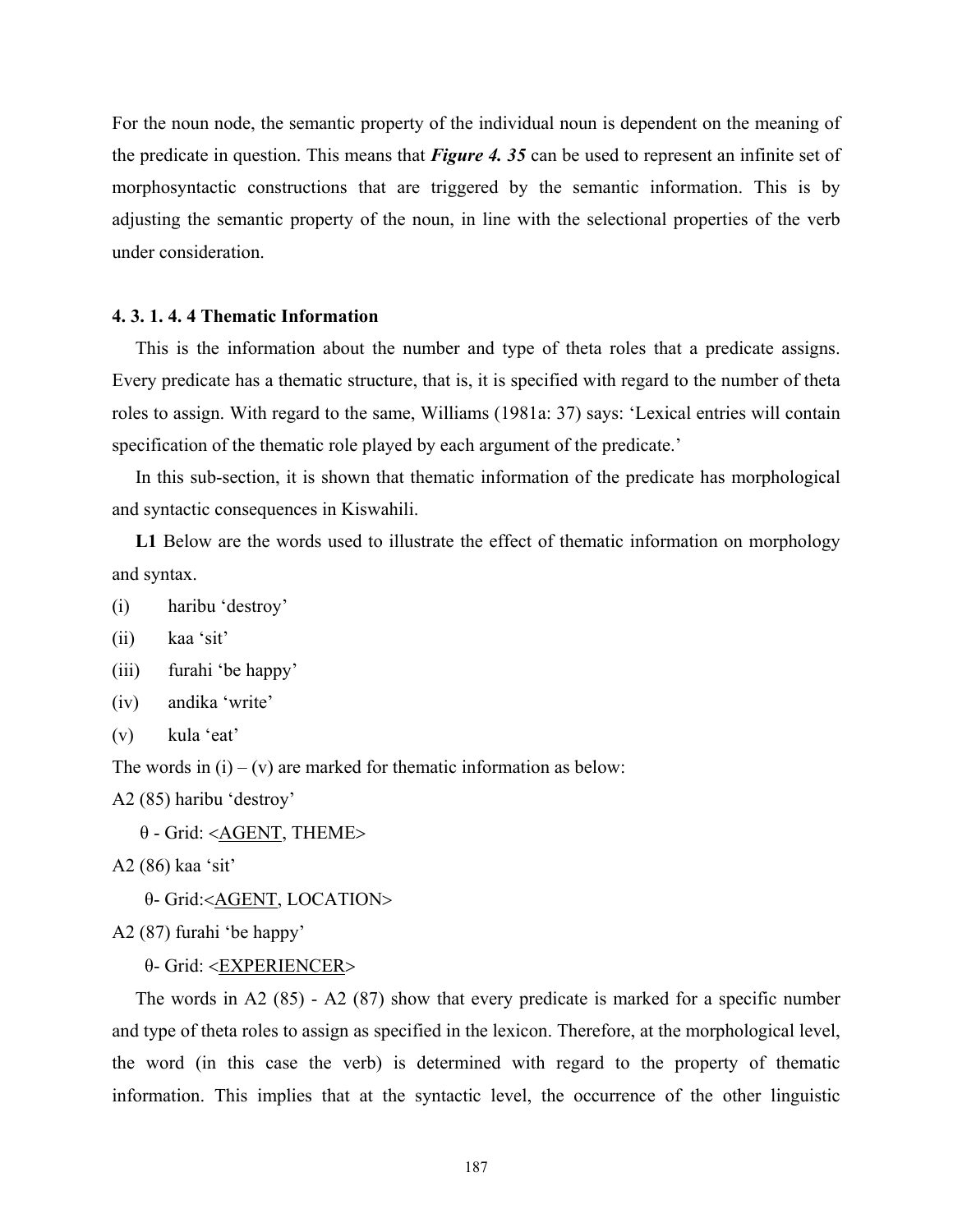elements in the structure is dependent on the thematic information that is specified for a given predicate; that is, the arguments that are to occur in the syntactic structure must be able to receive the particular theta roles. This is made explicit on *table 4. 25* below:

| Word              | $\theta$ Grid                 | <b>Resultant word</b>             |
|-------------------|-------------------------------|-----------------------------------|
| haribu 'spoil'    | <agent, theme=""></agent,>    | $haribu < AGENT$ , THEME>         |
| kula 'eat'        | $<$ AGENT>                    | kula <agent></agent>              |
| kaa 'sit'         | <agent, location=""></agent,> | kaa <agent, location=""></agent,> |
| furahi 'be happy' | <experiencer></experiencer>   | furahi < EXPERIENCER>             |
| andika 'write'    | <agent, theme=""></agent,>    | andika < $AGENT$ , THEME>         |

*Table 4. 25: Thematic information: Morphosyntactic* 

*Table 4. 25* show that at the morphological level, the thematic information of the word (verb) is determined. Therefore, just by looking at the θ-Grid, one is able to predict the type and the number of arguments that are to occur with the predicate at the syntactic level.

L2 The following sentences are used to establish morphology-syntax interface that is triggered by the thematic information.

 C2 (70) *Maria* a- li- *harib- u ki- tabu*. *AGENT THEME*  Mary AGRs- PAST- spoil- VS SG- book 'Mary spoiled the book.' C2 (71) *M- toto* a- li- *kaa kwa ki- ti. AGENT LOCATIVE* 

SG- child AGRs- PAST sit on SG- chair

'The child sat on the chair.'

C2 (72) *Baba* a- me- furahi.

# *EXPERIENCER*

Father AGRs- PERFT- happy

'Father is happy.'

At the syntactic level, we see that the thematic information provided for individual lexical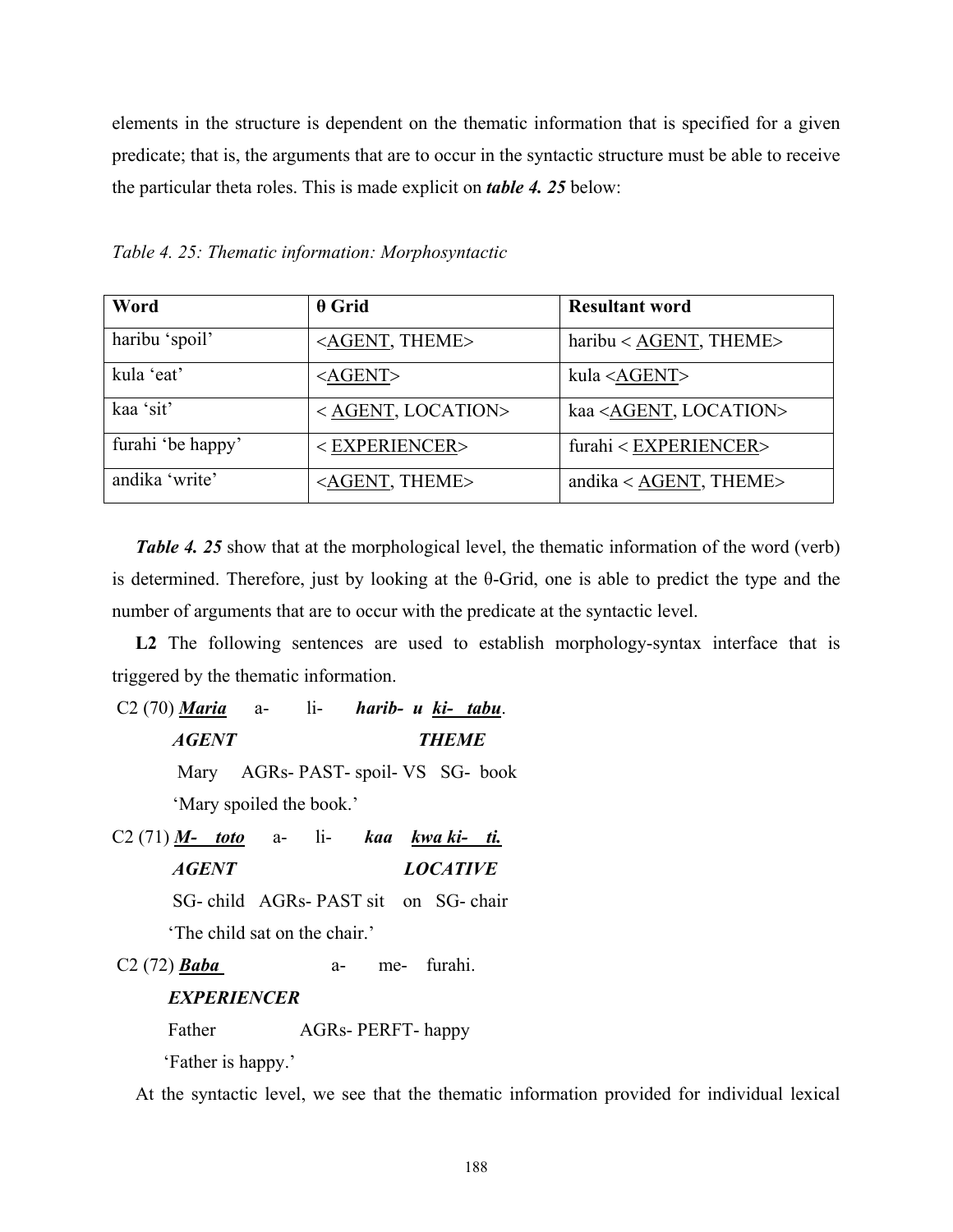items at the morphological level is represented. Specifically, a predicate's thematic information influences the entire sentence structure by putting a restriction on the type of the linguistic elements that are to occur as arguments in the structure. The arguments have to be those that can take the theta role(s) that are assigned by the individual predicates. For instance, in example C2 (70) - C2 (72) above, the thematic information of each predicate has motivated the occurrence and distribution of the arguments in the structure. This is an indication of the relevance of the thematic information to morphology and syntax in Kiswahili.

 A statement that is true to the thematic information as a morphosyntactic property in Kiswahili is that: *the thematic information that is provided for individual predicates in the lexicon states the properties of the word with regard to the θ- Grid in Kiswahili; and at the syntactic level; this information has to be represented; that is, the linguistic elements that occur in the structure must be able to receive the specified theta roles*. This requirement is in line with the theta criterion, which states that, 'Each argument bears one and only one theta role and each theta role is assigned one and only one argument.' Chomsky (1981a: 36).

 Cook & Newson (1988: 167) agree with the above theory and relates it to the projection principle. The two authors say:

*Between them, the projection principle and theta criterion ensures that lexical information is fed into the syntax and once it is there, it is not altered or ignored.* 

 Violation of the thematic requirements of a given predicate, negatively affects the grammaticality of the structure as demonstrated below; where  $C2(70)$  occurs as  $C2(70)$  (i):

 C2 (70) (i) \**Maria* a- li- haribu *ki- tabu kalamu*. AGENT THEME ? Mary AGRs- PAST- spoil SG- book pen 'Mary spoiled the book the pen.'

The structure in C2 (70) (i) is ungrammatical because there is an extra argument that has not been assigned any theta role. The verb *haribu* 'spoil' has only two theta roles to assign; the AGENT to the external argument, and the THEME to the internal one. So, if an extra argument occurs in the structure, then it won't be assigned any theta role. This is the case in C2 (70) (i) and as such, the principle has been violated at the syntactic level. The ungrammaticality of the structure illustrates the relevance of thematic information at the syntactic level.

L3 The morphosyntactic structures in C2 (70) - C2 (72) are generated from an argument in the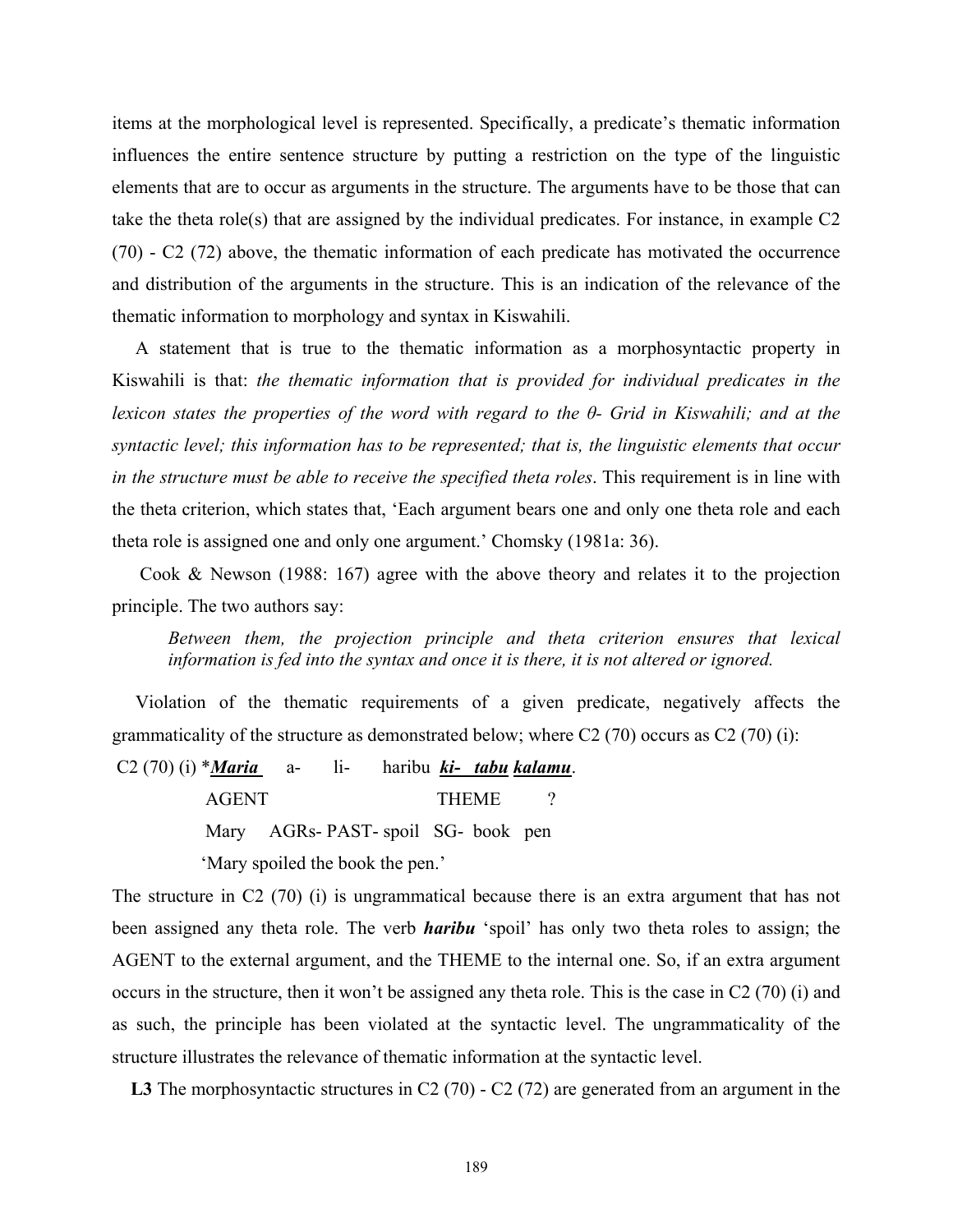subject position that receives either an AGENT or EXPERIENCER θ-role, a verb that assigns θroles to the arguments and another argument that either receives a THEME or LOCATIVE θrole. The types of  $θ$ - roles that are assigned to the arguments in the structure are dependent on the nature of the predicate; that is, they depend on the thematic information that is specified for the predicate in the lexicon. Therefore, the rule that describes the morphosyntactic processes in C2  $(70)$  - C2  $(72)$  is:

S→ AGENT/ EXP+ AGRs+ T/ ASP+ *V*+THEME/ LOC

Where:

#### $EXP \rightarrow EXPERIENCER$

#### LOC→ LOCATIVE

The above rule means that a morphosyntactic structure that is triggered by the category of thematic information can be generated from:

- (i) A verb, an external argument that takes the  $\theta$  role of AGENT and an internal argument bearing a θ- role of THEME as in C2 (70).
- (ii) A verb, an external argument that takes the  $\theta$  role of AGENT and an internal one that bears the  $θ$  - role of the LOCATIVE as in C2 (71).
- (iii) An intransitive verb and an external argument that bears the  $\theta$  role of EXPERIENCER as in C2 (72).

 All the arguments in C2 (70) - C2 (72) bear thematic roles that are based on the nature of the verb; that is, based on the thematic information provided for the verb in question.

The morphosyntactic structure in C2 (70) is represented on the PM below: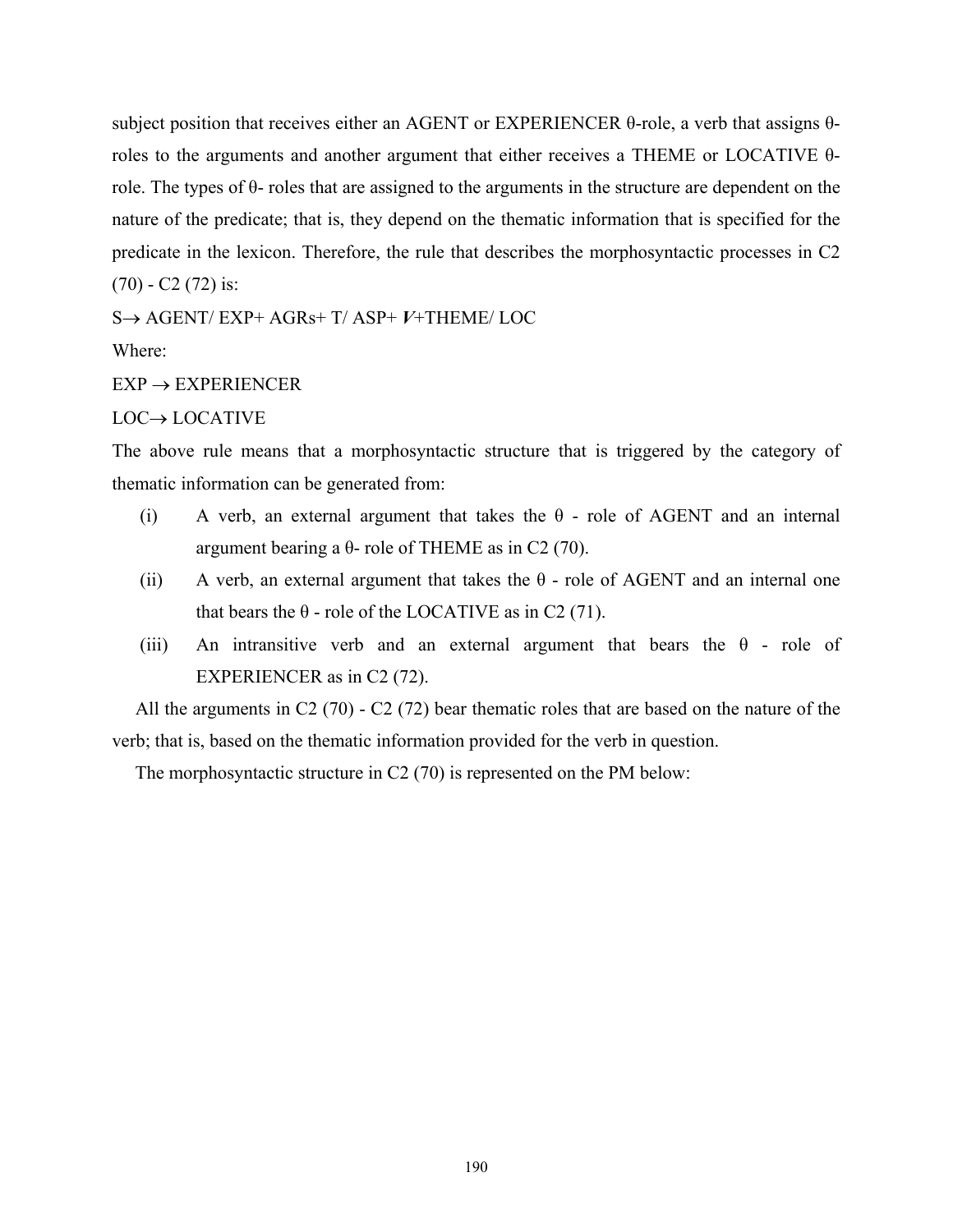

*Figure 4.36: Thematic information: Morphosyntactic* 

The PM provided above represents many other potential morphosyntactic structures in Kiswahili .but with specification of thematic roles that are to be taken by the arguments (based on the thematic information that is provided in the lexicon for the predicate in question). This information is relevant to morphology and syntax.

 For those morphosyntactic processes in which the LOCATIVE θ**-** role is assigned to the internal argument as in C2 (71), the representation will be the same as the one in *figure 4. 36* but with specification of the syntactic category as below: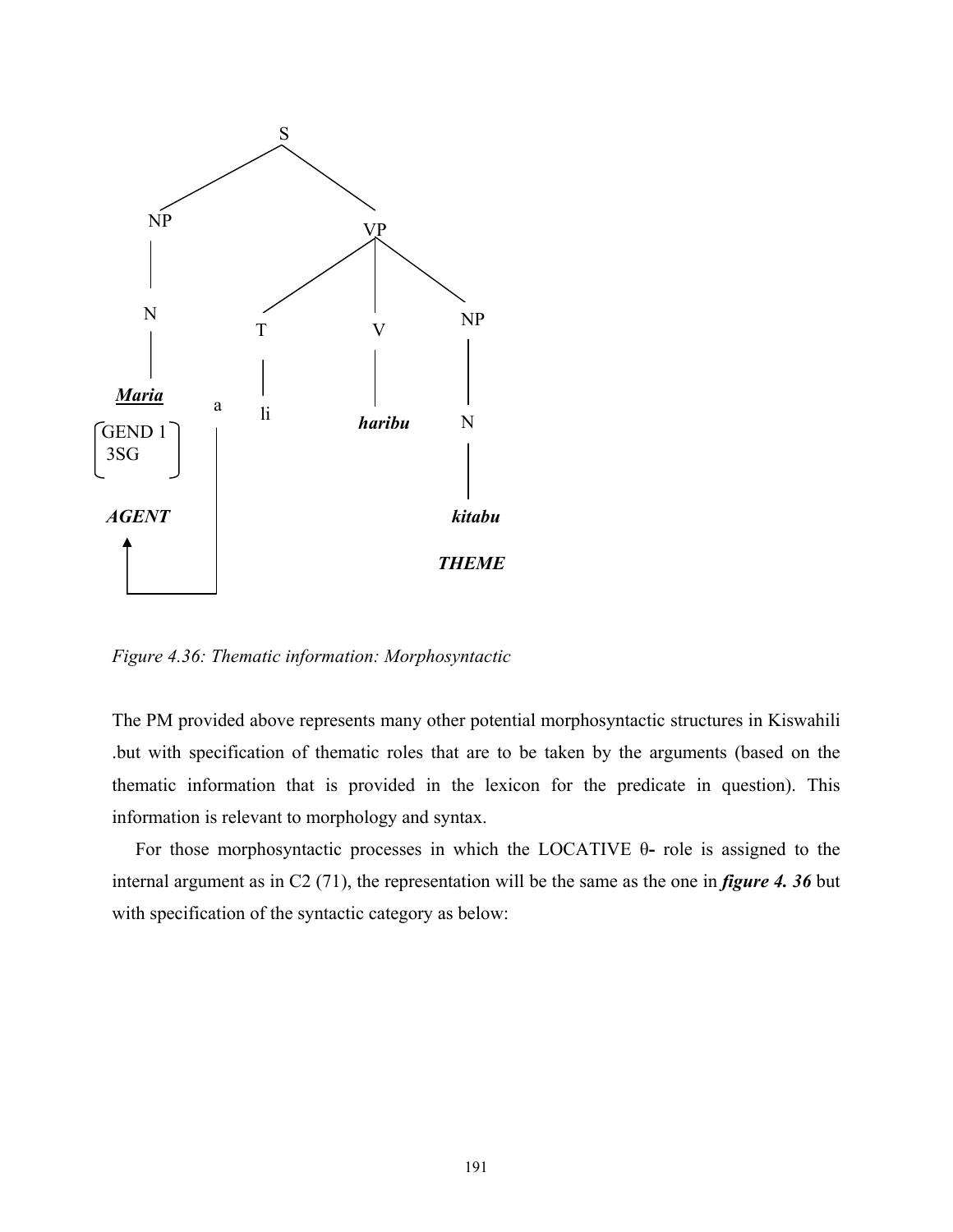

*Figure 4.37: Thematic information: Morphosyntactic* 

 Apart from verbs, prepositions are also used to illustrate morphology-syntax interface that is triggered by thematic information. Just as with the verb, the preposition in Kiswahili has very specific theta roles to assign to its complement. The thematic information states the properties of the preposition with regard to type of theta role(s) to assign.

 **L1** The following words are used to illustrate morphology-syntax interface that is triggered by the thematic information born by the preposition:

A2 (88) ndani ya 'inside of'

A2 (89) kwa 'with', 'at' or 'to'

Within the lexicon, these words are marked for thematic information as below:

## **Preposition θ-Function**

ndani ya 'inside of' Locative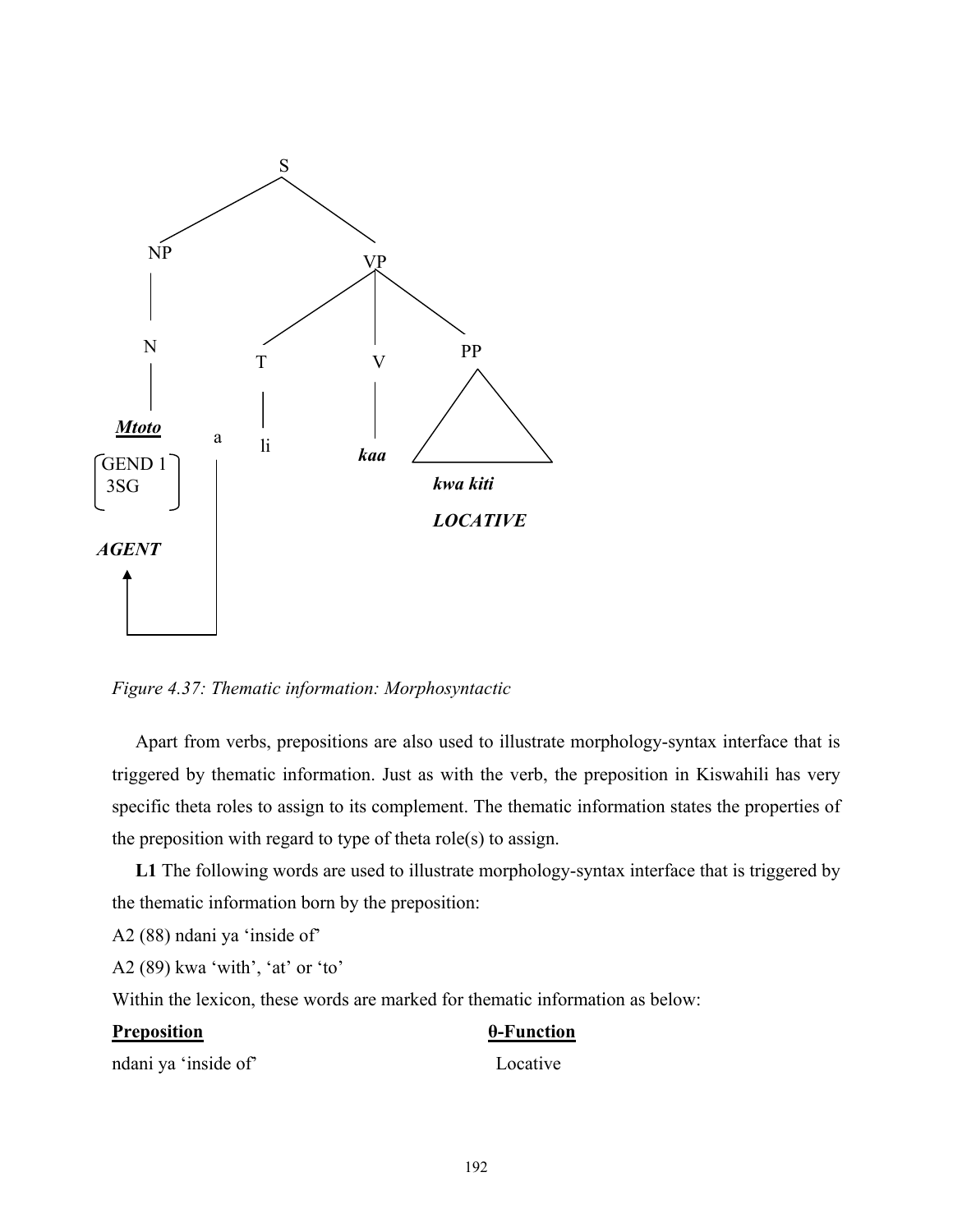kwa 'with', 'at' 'by' or 'to' Instrumental or Locative At the morphological level, the preposition is determined with regard to the thematic information. In other words, this information states the type of theta role to be assigned at the syntactic level. The prepositions given above are represented as below:

*Table 4. 26: Prepositional thematic information* 

| Word                   | $\theta$ -Function | <b>Resultant word</b>                    |
|------------------------|--------------------|------------------------------------------|
| ndani ya 'inside of'   | LOCATIVE           | ndani ya <locative></locative>           |
| kwa 'by, 'with', 'at', | <b>INSTRUMENT/</b> | kwa <instrument <="" td=""></instrument> |
| $\alpha$ <sup>'</sup>  | <b>LOCATIVE</b>    | LOCATIVE>                                |

*Table 4. 26* show that the preposition is marked for a specific theta function. Therefore, at the morphological level, the word is determined with regard to the thematic properties. Consequently,

 $P \rightarrow P^+ < \theta$  –role>

That is, the preposition is marked with a specific theta role to assign to its complement. The thematic properties of a given preposition are dependent on its semantics.

 **L2** At the syntactic level, the following sentences are used to analyse morphology-syntax interface that is triggered by the prepositional thematic property:

C2 (73) M- zee yuko [PP *ndani ya nyumba*]. *LOCATIVE* 

SG- old man 3SG- PROG- inside house

'The old man is inside the house.'

C2 (74) Juma a- na- kat- a [PP *kwa kisu*].

## *INSTRUMENT*

Juma AGRs- PROG- cut- VS with knife

'Juma is cutting with a knife.'

 The structures in C2 (73) and C2 (74) show that the thematic information born by the preposition has syntactic consequences. This information determines the type of argument to occur in the structure as the prepositional complement. For instance, in C2 (73) and C2 (74), the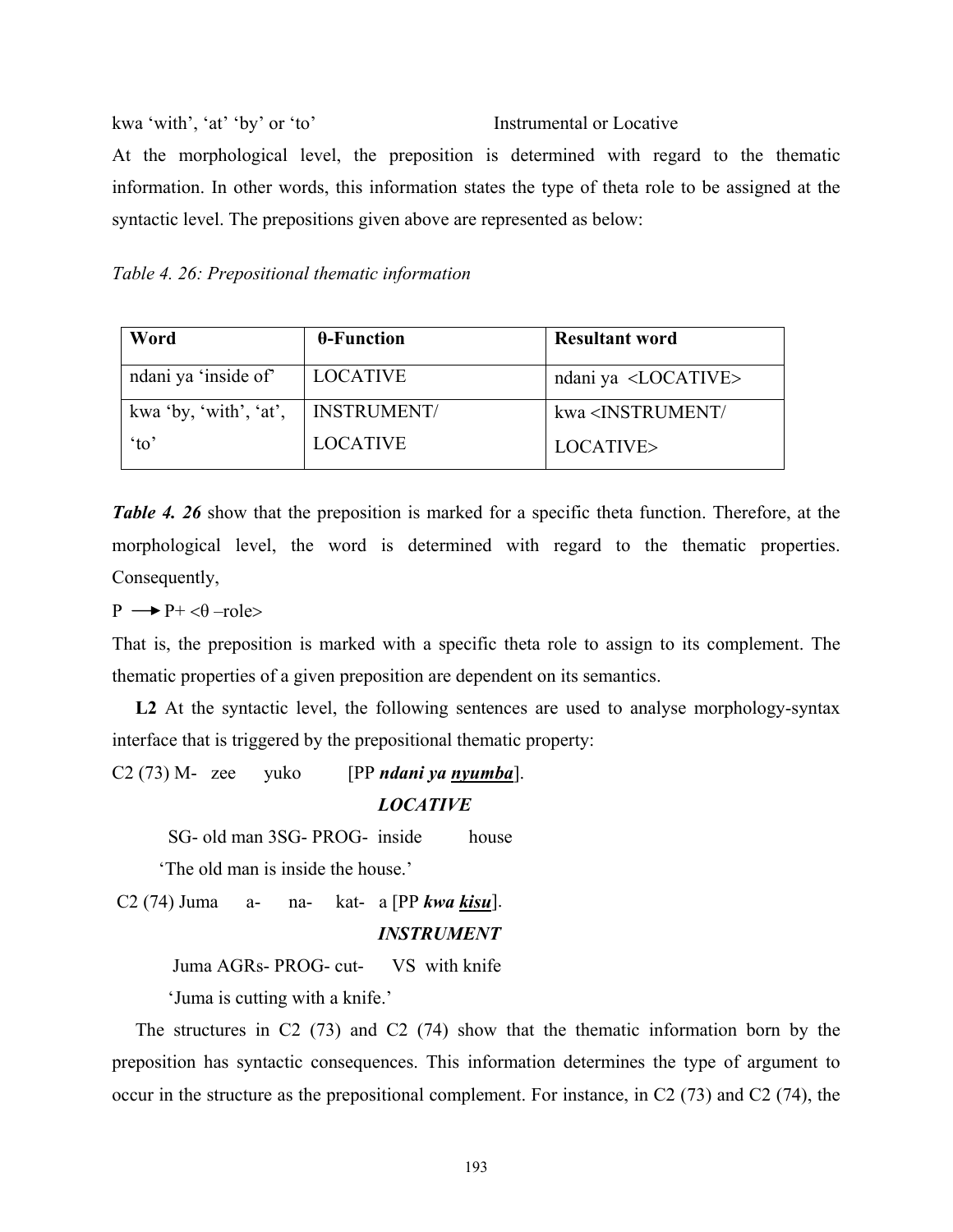occurrence of the NP that complements the preposition is dependent on the thematic information that is born by the preposition. This is a demonstration of morphology-syntax interface that is triggered by thematic information that is morphosyntactic in Kiswahili.

 The syntactic requirements of the prepositions in C2 (73) and C2 (74) have to be obeyed; otherwise if violated, the entire sentence becomes negatively affected as demonstrated below:

C2 (74) (i) !Juma a- na- kat- a [PP *kwa maji*].

### *INSTRUMENT*

Juma AGRs- PROG- cut VS with water

'Juma is cutting with water.'

The structures in C2 (74) (i) is grammatical because the subcategorization frame of the predicate *kata* 'cut' has been observed; that is, the complement has occurred. However, it is semantically anomalous because *maji* 'water' cannot be used to cut and as such the entire PP cannot be assigned the theta role of INSTRUMENT. The anomaly in C2 (74) (i) shows the relevance of observing the thematic properties of a given predicate at the syntactic level.

L3 & L4. The rule that was formulated for the morphosyntactic processes that are triggered by the verbal thematic information can as well be used to describe the structures that involve the prepositional thematic information. Likewise, the structures in C2 (73) and C2 (74) above can be represented on the phrase marker that is on *figure 4. 36* with some modification based on the internal structure of the sentences.

#### **Conclusion**

 In the preceding sub-sections, it has been established that lexical information is morphosyntactic in Kiswahili. Specifically, we have shown that the categorial, subcategorial, selectional and the thematic information of the individual predicate (verbs and prepositions) trigger morphology-syntax interface in Kiswahili. The analysis has been done at the morphological and syntactic level. Specific morphosyntactic rules that describe the established morphosyntactic processes have been given, as well as representation on PMs. This is in line with the transformational generative theory.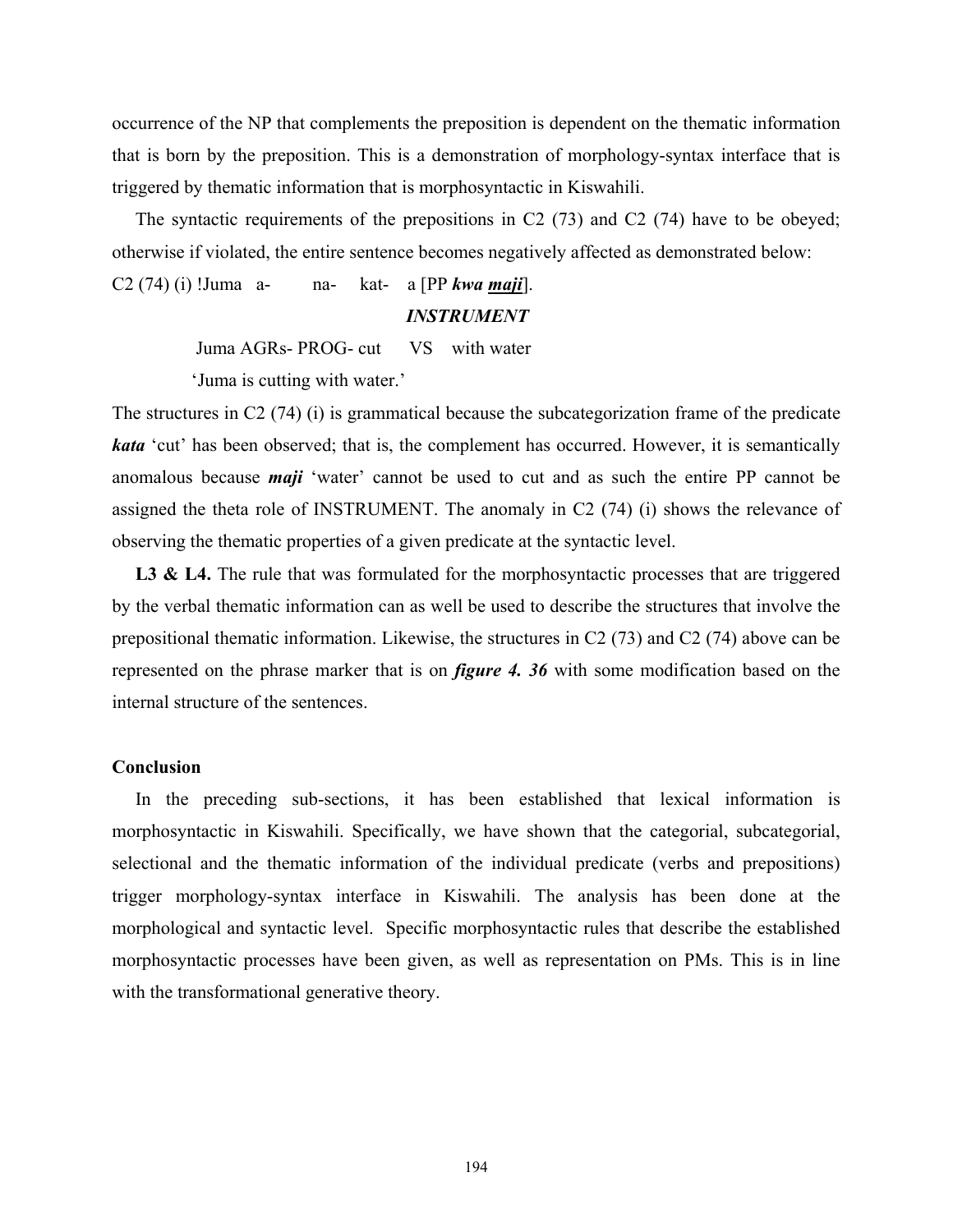#### **4. 3. 1. 5. Anaphoric Relations**

 Anaphoric relations involve the relationship between the anaphor and its antecedent. In this sub-section, it is shown that there are morphosyntactic features as well as processes that trigger morphology-syntax interface in structures that involve anaphoric relations in Kiswahili. Although it is true that it is the Binding theory that regulates the interpretation of NPs (See Haegeman, (1994), the binding relationship between NPs is discussed in this sub-section because the binding process of NPs has morphological and syntactic consequences in Kiswahili. Specifically, both morphology and syntax are involved when binding takes place. Four types of NPs are discussed in this sub-section; and these are:

- (i) anaphors
- (ii) pronouns
- (iii) pro
- (iv) PRO

#### **4. 3. 1. 5. 1 Anaphors**

 By definition, these are words or phrases that refer back to an earlier word or phrase. Two types of anaphors are discussed in the present study; namely: reflexives and reciprocals. Although most languages mark reflexivisation and reciprocation by the use of lexical items, Kiswahili makes use of bound morphemes. Nonetheless, they serve the same purpose. The study has shown that the reflexive and the reciprocal morphemes are morphosyntactic in Kiswahili .because they have morphological as well as syntactic consequences.

#### **4. 3. 1. 5. 1. 1: Reflexives**

 These are anaphors that lack independent reference and as such they draw their interpretation from the antecedents with which they are co-indexed. In Kiswahili, reflexivisation is morphologically marked. Specifically, the reflexive morpheme *-ji-* is used to mark reflexivisation. This morpheme occur before the verb root; that is, in the same morphological position that is occupied by the AGRo.

L1 The following words are used to illustrate the effect of the reflexive marker at the morphological level:

(i) anajipenda 'he/ she loves himself/ herself'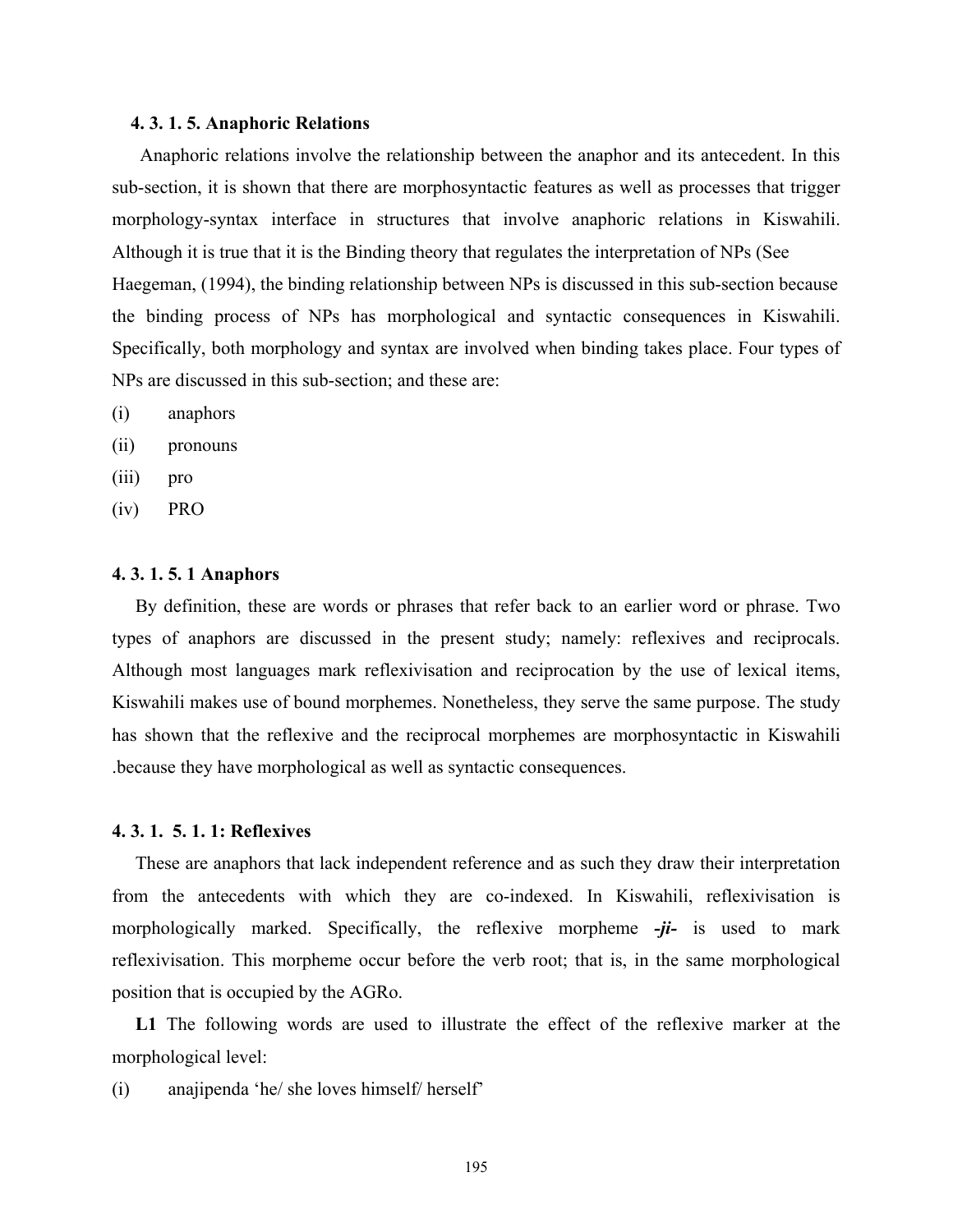- (ii) anajivaa 'he/ she dresses himself/ herself'
- (iii) anajidhamini 'he/ she values himself/ herself'

(iv) anajisukuma 'he/ she pushes himself/ herself'

The words in (i) - (iv) are derivatives and from these derivatives, their basic forms occur as below:

| Derivatives (Reflexive)                                              | Basic form       |
|----------------------------------------------------------------------|------------------|
| A2 $(119)$ {ana} <i>jipenda</i> 'he/ she loves himself/ herself'     | -penda 'love'    |
| A2 $(120)$ {ana} <i>ji</i> dhamini 'he/ she values himself/ herself' | -dhamini 'value' |
| A2 $(121)\$ {ana} <i>jisukuma</i> 'he/ she pushes himself/ herself'  | -sukuma 'push'   |
|                                                                      |                  |

 From the basic and derived structures, it is observed that reflexivisation has relevance to morphology. Specifically, the reflexive marker *-ji*-:

(i) changes the morphological structure of the derived form of the verb

(ii) alters the meaning of the derived form of the verb

 Consequently, the reflexive verb is formed from the reflexive morpheme and the verb root. Thus:

 $VP \rightarrow Af_{1D}RVS$ 

Where:

 $Af_{1D}RVS \rightarrow Reflexive verb$ 

R→ Verbal root

 $VS \rightarrow$  verbal suffix

The rule means that *RVS* becomes *Af<sub>1D</sub>RVS* on reflexivization. The difference between the basic and the derived form is triggered by  $Af_{ID}$  (reflexive morpheme), which is morphosyntactic in Kiswahili.

 In this study, the assumption is that the reflexive morpheme *-ji-* is derived from some underlying form and not lexically inserted in the verb. This assumption is based on the standard transformational theory and as such, it contrasts with the lexical insertion approaches.

So, at the morphological level, this is what happens: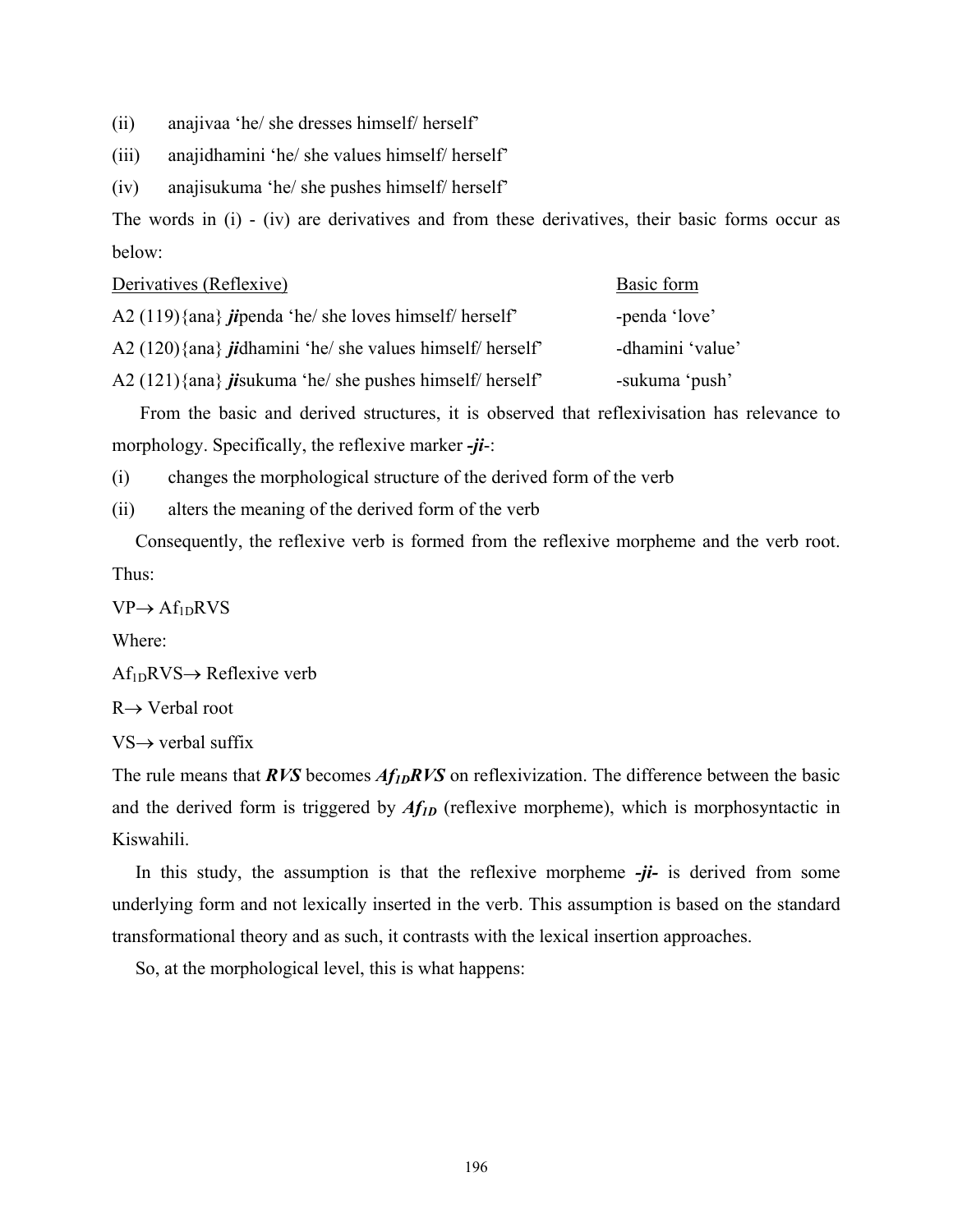*Table 4. 27: Reflexive marking* 

| Morphosyntactic      | <b>Basic</b> | Morphosyntactic | <b>Reflexive</b>     |
|----------------------|--------------|-----------------|----------------------|
| category             | form         | feature         | <b>verb</b>          |
| Reflexive morphology | <b>RVS</b>   | $Af_{1D}(-ji-)$ | Af <sub>1D</sub> RVS |

*Table 4. 27* shows that *Af<sub>1D</sub> (-ji-)* triggers change in the morphological structure of *RVS* (basic form of the verb) as well as its meaning. This is an illustration of the effect of the reflexive morpheme at the morphological level.

 **L2** Based on the words that are given above, below are the sentences that are used to establish the morphosyntactic processes that are triggered by the reflexive morpheme in Kiswahili:

- (i) Yohana a- na- ji- pend- a. John AGRs- PROG- REFL- love- VS 'John loves himself.'
- (ii) Mosi a- na- ji- sukum- a. Mosi AGRs- PROG- REFL- push- VS 'Mosi is pushing herself.'
- (iii) Wewe u- na- ji- dhamini. 2SG- AGRs- PROG- REFL- value 'You value yourself.'

An observation of the structures in  $(i) - (iii)$  reveals that all of them are derivatives that bear the reflexive morpheme *-ji-.* Based on the transformational approach, it is assumed in this study that there are TRs that are used to derive the reflexive structures from some underlying structures, which have two arguments that co-refer in the structure. This being the case, the derivatives will occur as below with their D-structures:

 $C2 (105) (i) D-S Yohana<sub>i</sub>$  a- na- m- pend- a Yohana<sub>i</sub>. John AGRs- PROG- AGRo- love- VS John 'John loves John.'

C2 (105) S-S Yohana<sub>i</sub> a- na-  $ji_i$ - pend- a. John AGRs- PROG- REFL- love- VS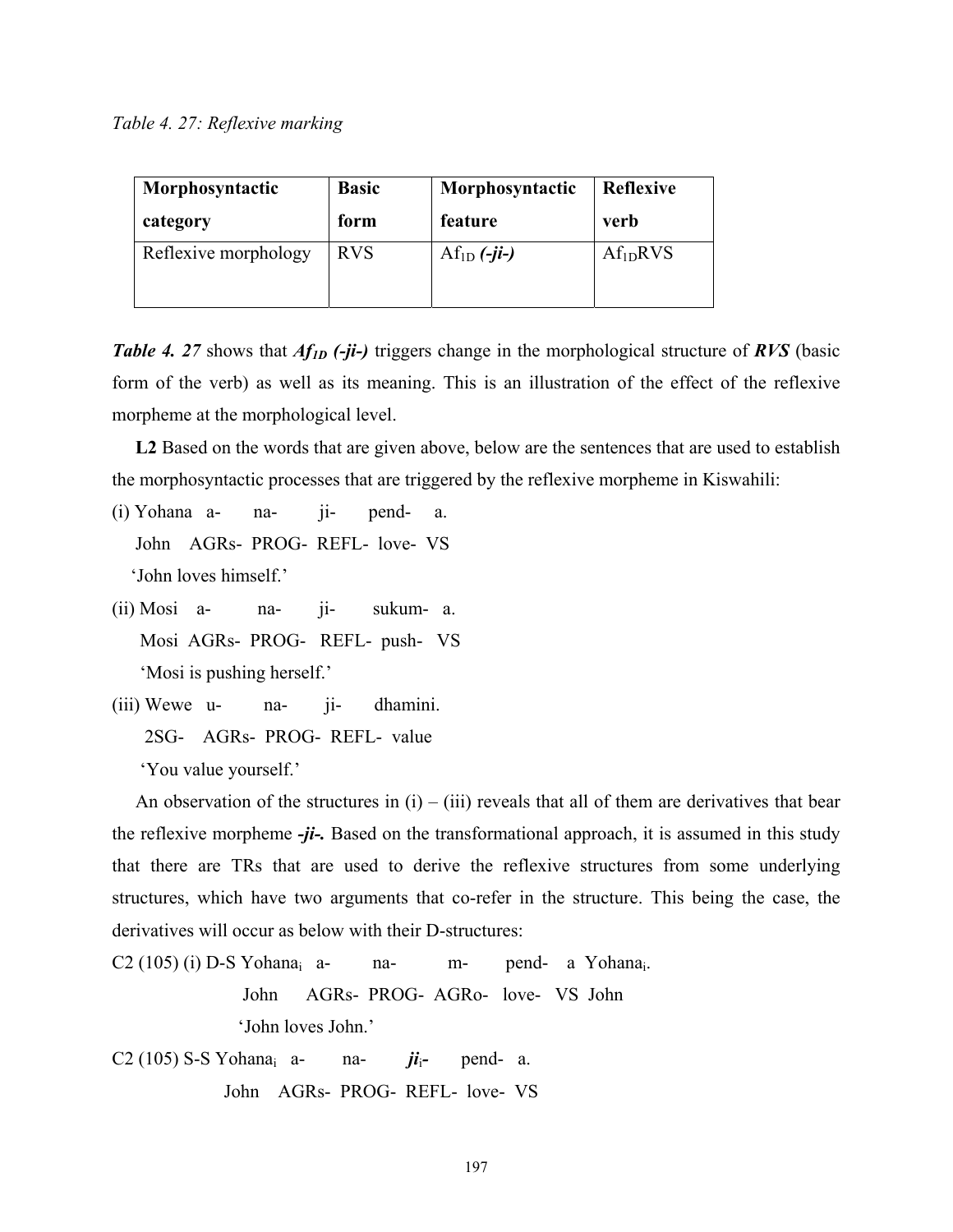'John loves himself.'

 $C2 (106)$  (i) D-S Mosi<sub>i</sub> a- na- m- sukum- a  $Mosti<sup>15</sup>$ . Mosi AGRs- PROG- AGRo- push- VS Mosi 'Mosi is pushing Mosi.'

 C2 (106) S-S Mosii a- na- *ji*i*-* sukum- a. Mosi AGRs- PROG- REFL- push- VS 'Mosi is pushing herself.'

 $C2 (107) (i) (D-S) Wewe<sub>i</sub>$  u- na- m- dhamini wewe. 2SG- POS (2SG)- PROG- AGRo- value 2SG 'You value you.'

C2 (107) (S-S) Wewe<sub>i</sub> u- na-  $\vec{\mu}_i$ - dhamini. 2SG- POS (2SG)- PROG- REFL- value 'You value yourself.'

The D-structure and the S-structure are quite different from each other. In this study, the difference is explained in terms of the effect of the reflexive morpheme that has morphological as well as syntactic consequences. As earlier mentioned, the derivation of the reflexive verb from the base form alters the morphological structure and the meaning of the derived form. At the syntactic level, we see that the influenced verb affects the whole sentence structure with regard to the type of the linguistic elements that are to occur in the structure and their syntactic distribution. Specifically, at the syntactic level, the reflexive morphology changes the argument structure of the verb. This happens in the sense that instead of having two independent arguments, one in object and the other in subject position, it is only the one in the subject position that occurs, while the one in the object position is deleted and instead the same is realised through the reflexive morpheme *-ji-.* Furthermore, the occurrence of the reflexive

 *15 In normal usage, two R-expressions cannot be co-indexed, where co-indexation means that the two share the same reference. When this happens, the structure automatically becomes ungrammatical. However, under the approach in this study, it is assumed that there are such arguments at the D-S; and that during the derivation, the one in the object position is deleted on the application of a TR. This is motivated by the affixation of the reflexive morpheme on the verb, which helps to maintain the argument structure of the verb.*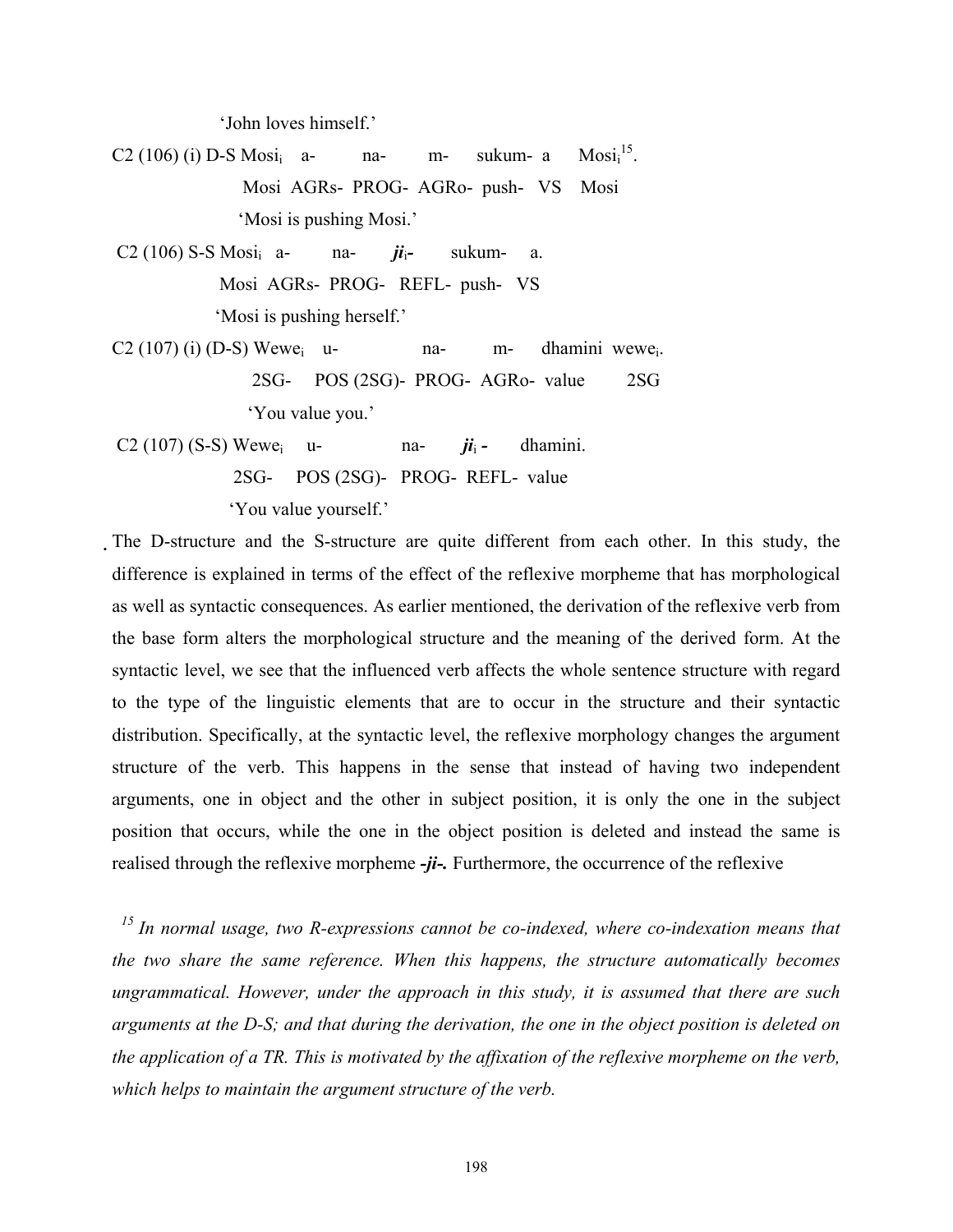morpheme demands that an NP occurs in the subject position as its antecedent. This follows from the fact that an anaphor lacks independent reference and as such it derives its interpretation from an antecedent NP. Though this is the case, it should be pointed out that Kiswahili (and other Bantu languages) is an exception. This is because the reflexive verb can still occur alone without an antecedent NP as long as the features of the implied NP are realised through the subject pronominal (AGRs) that is marked on the verb. Even in structures with an implied NP, interface between morphology and syntax that is triggered by the reflexive morpheme is observed. In such structures, the reflexive morpheme derives its interpretation from pro (whose features are in turn dependent on those of the implied NP) in the subject position.

 Apart from the relationship between the reflexive morpheme, the reflexive word (verb) and the entire sentence structure being morphosyntactic, it is also observed from the structures in C2  $(105) - C2$  (107) that the binding of the reflexive is morphosyntactic in Kiswahili and not just syntactic. This line of argument is based on the fact that the reflexive morpheme is first bound within the word (verb) category by the subject pronominal affix (AGRs); and then the same is bound within the sentence category by the antecedent NP that is in the subject position. So, as much as the reflexive obeys principle A of the  $BT^{16}$ , this binding is morphosyntactic and not just syntactic as it happens in other languages like English. In the example below, co-indexation is used to show the category within which binding takes place. The example in C2 (106) (i) is repeated with a derived S-structure C2 (106) (ii) below:

 $C2 (106) (i) D-S Mosi<sub>i</sub>$  a- na- m- sukum- a Mosi<sub>i</sub>. Mosi AGRs- PROG- AGRo- push- VS Mosi 'Mosi is pushing Mosi.'

C2 (106) (ii) S-S Mosii ai- na- *ji*i*-* sukum- a. Mosi AGRs- PROG- REFL- push- VS 'Mosi is pushing herself.'

The S-structure in C2 (105) and C2 (107) will be co-indexed as in C2 (106) (ii) above.

 In C2 (106) (ii), the reflexive morpheme *-ji-* is first bound within its word category; that is, the verb *anajisukuma* 'He/ she is pushing himself/ herself', by the pronominal affix *a- (3SG).*

*16. This analysis is based on the Binding theory, which regulates the interpretation of NPs*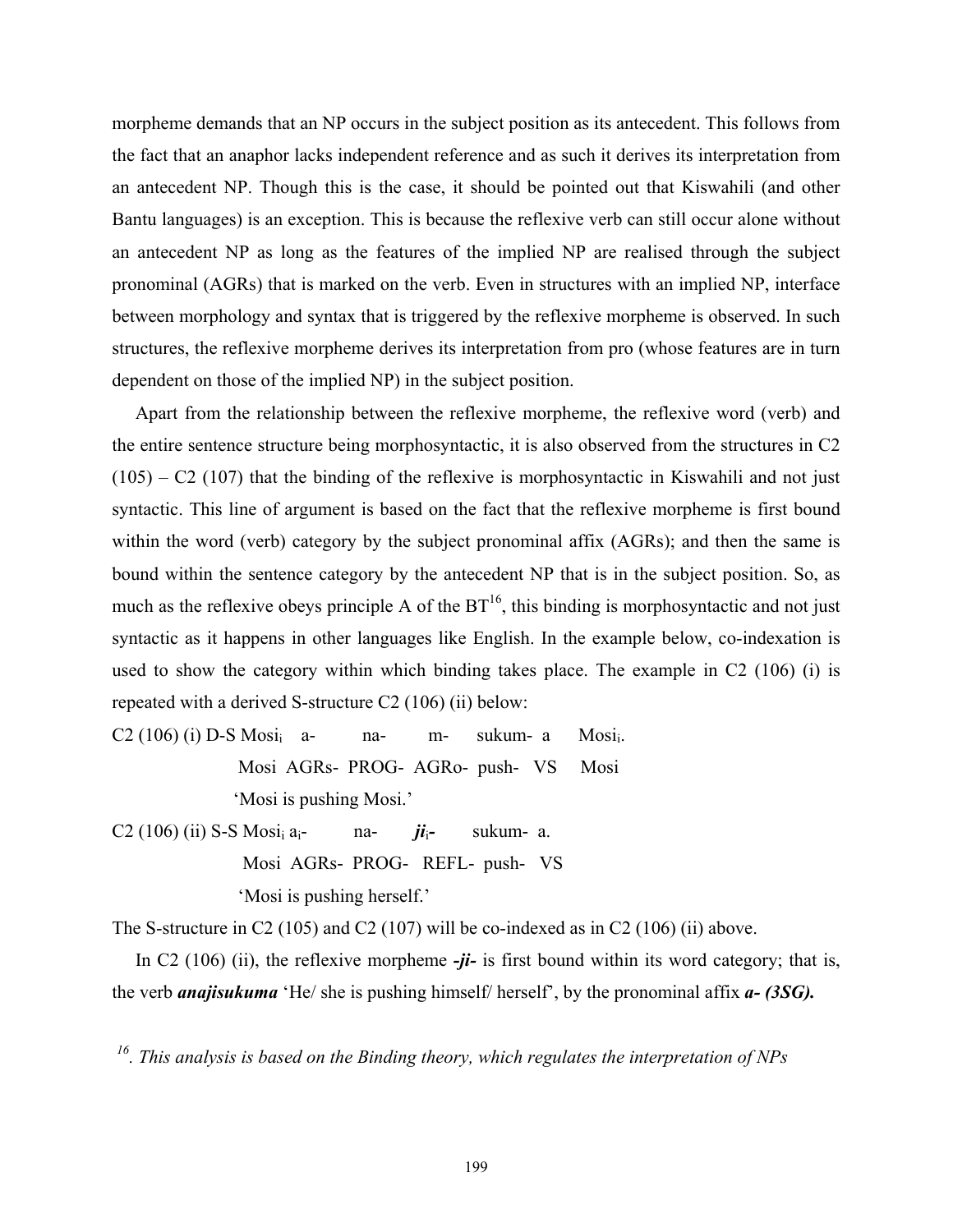Then the same reflexive morpheme is bound within its sentential governing category by the antecedent NP *Mosi*. This shows that as much as the reflexives principally obey principle A of the BT, their binding is morphosyntactic. This argument is based on the fact that both morphology and syntax is involved in the binding process. This contrasts with the purely syntactic binding that is realised in most languages.

The morphosyntactic processes in C2 (105) – C2 (107) that are triggered by the reflexive marker shows that*: the reflexive morpheme alters the structure and the meaning of the word (verb). The reflexive verb in turn influences the entire sentence structure by deleting the NP in the object position as well as the object agreement marker (AGRo*). Failure to observe the morphological as well as the syntactic requirements of the reflexive morpheme has negative consequences on the entire sentence structure as demonstrated in C2 (107) (ii):

 $C2 (107)$  (i) (D-S) Wewe<sub>i</sub> u- na- m- dhamini wewe<sub>i</sub>.

2SG- POS (2SG) - PROG- AGRo- value 2SG

'You value you.'

(ii)  $(S-S)$  \*Wewe<sub>i</sub> u- na-  $ji_i$ - m- dhamini wewe. 2SG- POS (2SG) - PROG- REFL- AGRo- value 2SG 'You value yourself you.'

The S-structure in C2 (107) (ii) is ungrammatical because as much as the morphological requirements of the reflexive morpheme have been observed, the same has not happened at the syntactic level. Specifically, the ungrammaticality of the structure is as a result of the fact that the NP in the object position; that is, the pronoun *wewe* 'you' as well as the object agreement marker have occurred even after reflexivisation has taken place. In this study, the reflexive affix is analysed as an argument of the verb; and because it has occurred, the object that was present at the D-structure is not supposed to occur, neither is the AGRo. Their occurrence brings about 'doubling of the argument'; and this is what results into the ungrammaticality in the structure.

 Even if the assumption was that at the D-structure, the argument that occurs in the object position is different from the one that is in the subject position, the same requirement would have to be observed. Below is C2 (105) (i) repeated here as C2 (105) (ii).

 $C2 (105)$  (ii) D-S Yohana<sub>i</sub> a- na- m- pend- a Juma. John AGRs- PROG- AGRo- love- VS Juma 'John loves Juma.'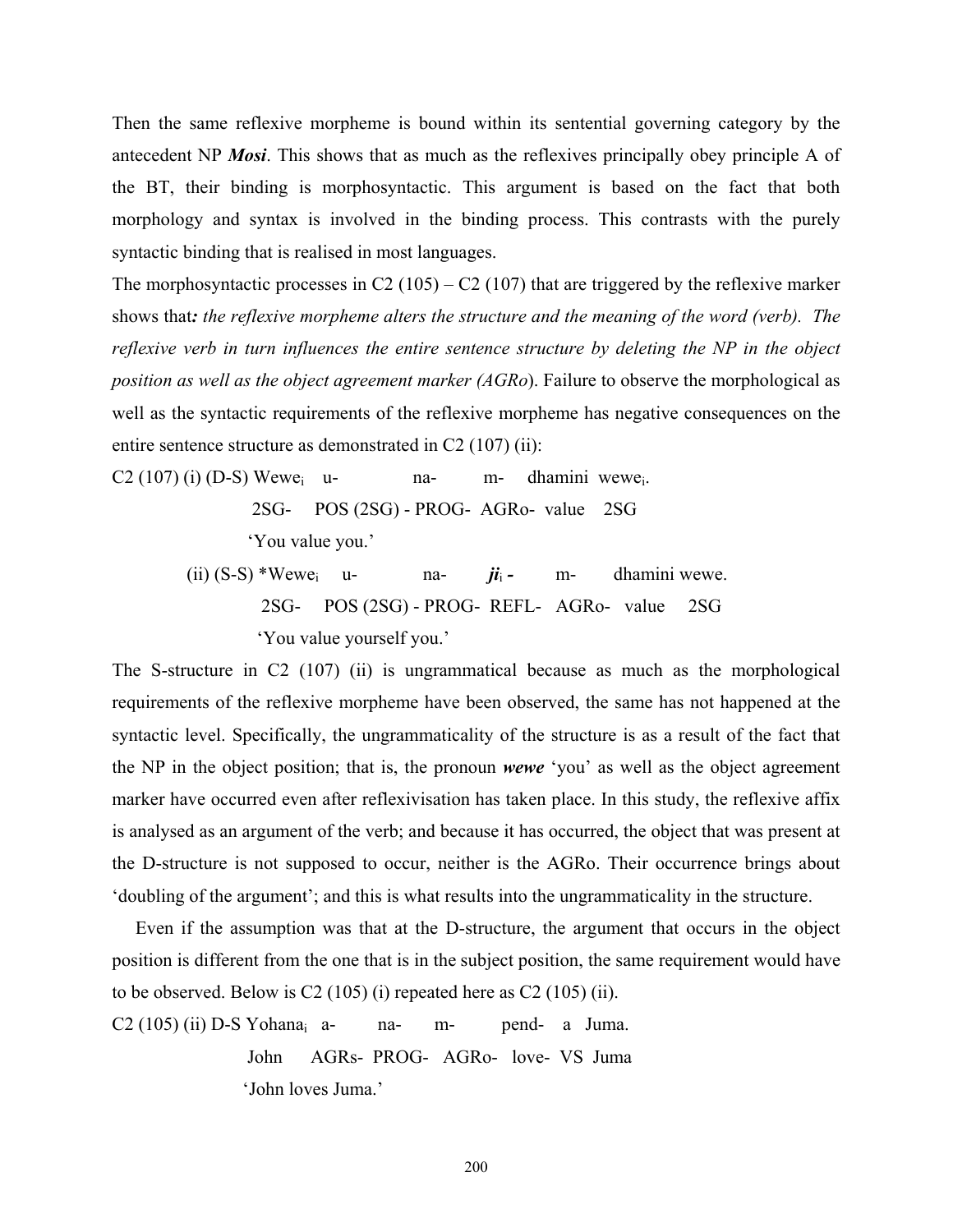(iii) S-S Yohanai a- na- *ji*i*-* pend- a. John AGRs- PROG- REFL- love- VS 'John loves himself.'

In C2 (105) (iii), the structure and the meaning of the verb has been changed by the reflexive morpheme; and this has in turn influenced the entire sentence structure.

 **L3** The rule that describes the relationship between the structures in C2 (105) – C2 (107) and C2 (105) (i) – C2 (107) (i) is based on the fact that at the D-structure, the sentence is formed from two NPs that either co-refers or not; together with a VP; while at the S-structure, the sentence is formed from on NP and a reflexive verb. The two structures are different from each other and the difference between them is motivated by the reflexive morpheme, which has relevance to morphology and syntax in Kiswahili. Below is the rule:

 $NP_{1i}$ + AGRs+ T/ ASP+ AGRo+ V+  $NP_{2ii} \rightarrow NP_{1i}$ + AGRs<sub>i</sub>+ T/ ASP+ REFL<sub>i</sub>+ V

Where:

REFL→ reflexive morpheme

 $NP_i$  and  $NP_i \rightarrow$  arguments that co-refer

 $NP_i$  and  $NP_i \rightarrow arguments$  that do not co-refer

 $NP_i$ , AGRs<sub>i</sub> and REFL<sub>i</sub> $\rightarrow$  co-refer at the S-structure

 Whereas at the D-structure there are two arguments, at the S-structure there is only one argument. This is because the argument that is meant to be in the object position is realised through the reflexive morpheme *-ji*-. The rule shows the relationship that holds between the two and it can be used to describe similar relationships that involve the reflexive morpheme *-ji*-.

 **L5** Below are representations of the structure in (105) (i) and (105) on phrase markers: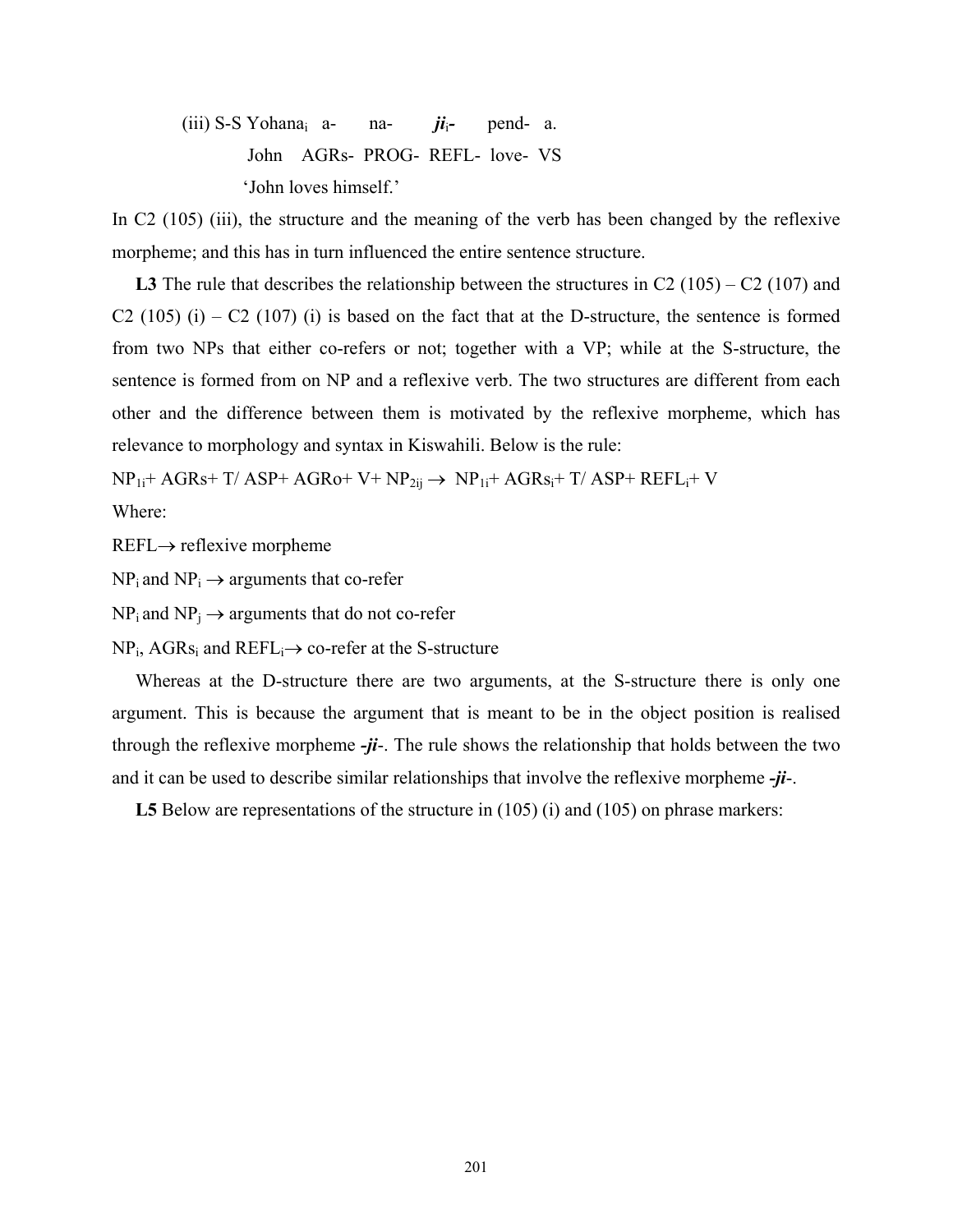# **D-structure**



*Figure 38: D-structure of a reflexive construction*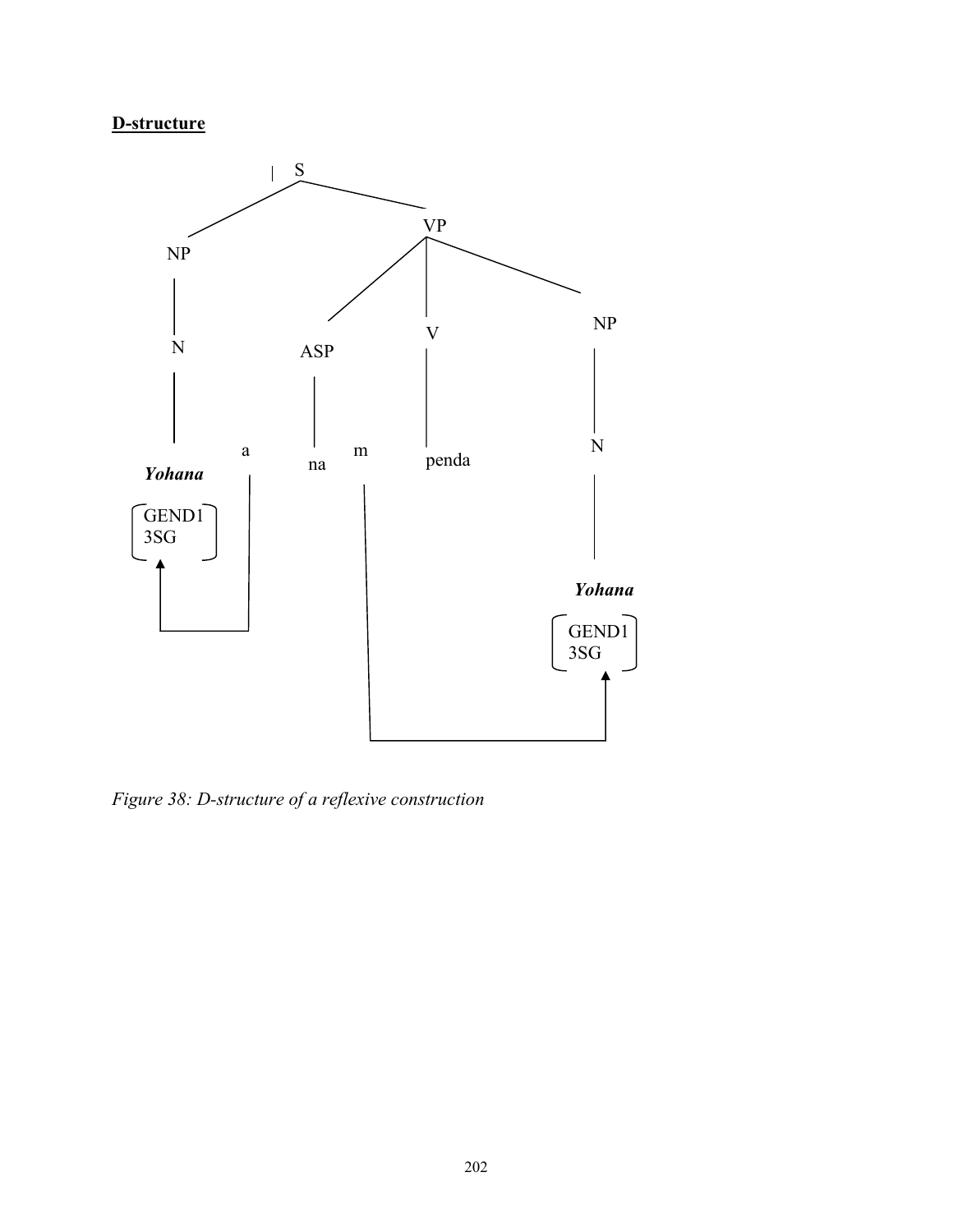

*Figure 39: The reflexive morpheme: Morphosyntactic* 

Co-indexation on the phrase marker shows that the elements *Yohana*, *a* (3SG), -*ji-* 'self' and *pro*; co-refer. It is evident from the two phrase markers on *Figure 4. 38* and *4. 39* that the Sstructure has been influenced both morphologically and syntactically. As earlier mentioned, this is motivated by the reflexive affix, which has relevance to morphology and syntax in Kiswahili. Other similar structures can be represented on the two phrase markers.

 The phrase marker representing the S-structure also shows the binding relationship between the reflexive marker *-ji-,* 'self', the antecedent NP in the subject position *Yohana* and the pronominal marker  $a-$  (3SG), which is morphosyntactic<sup>17</sup>.

*17. Morphosyntactic binding contrasts with the purely syntactic binding.*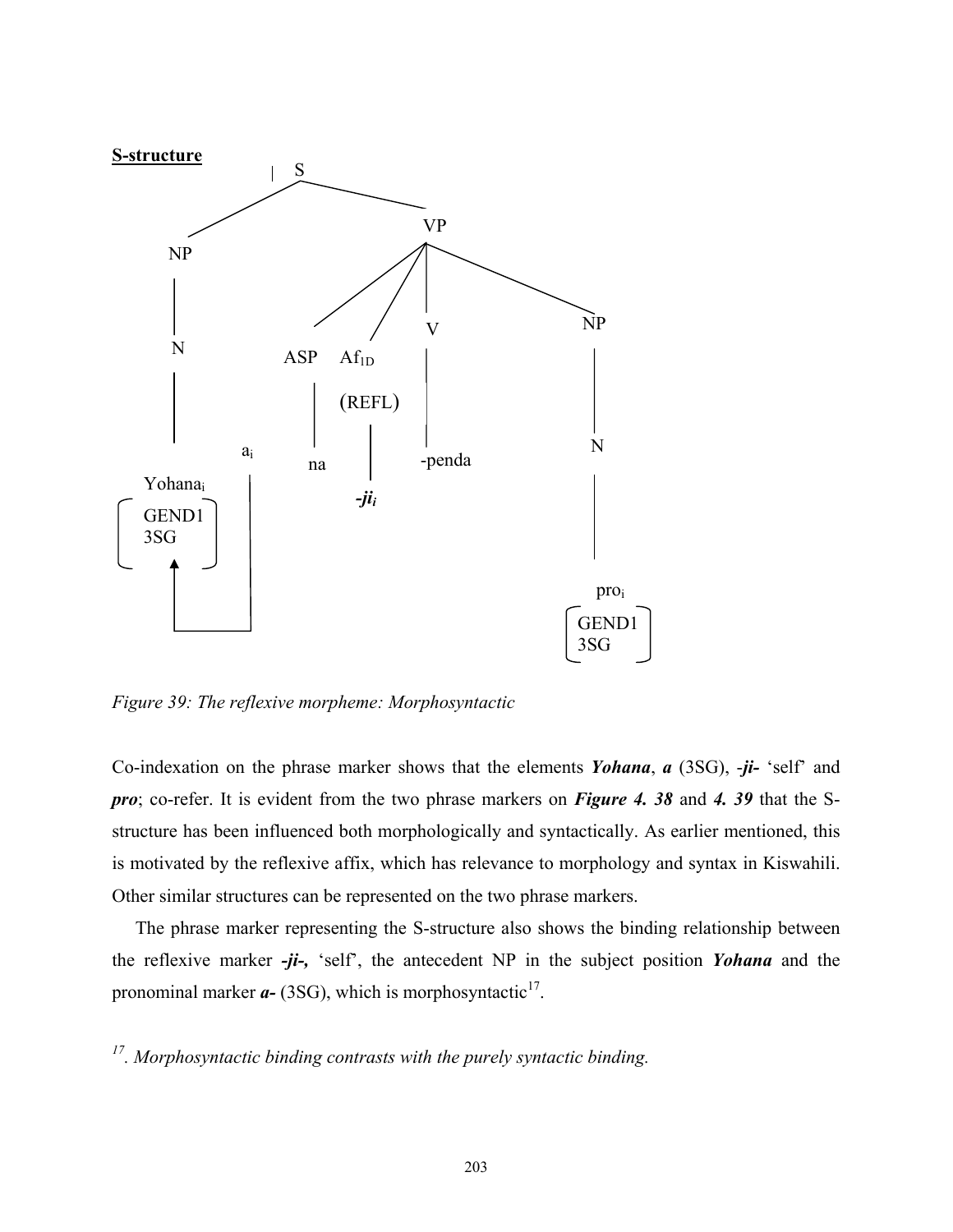# **4. 3. 1. 5. 1. 2: Reciprocals**

 Reciprocals represent mutual action or relation. Just as with the reflexives, reciprocals lack independent reference and as such they draw their interpretation from the antecedent NP. However, unlike non-pro-drop languages<sup>18</sup>, where the NP in subject position must occur, in Kiswahili, a reciprocal verb can occur alone in the structure because the semantics of the missing NP is incorporated in the subject pronominal marker that is marked on the verb.

 Reciprocation is morphologically marked in Kiswahili, just as reflexivisation. In this subsection, it is shown that the reciprocal morpheme has relevance to the word as well as to the entire syntactic structure in Kiswahili. This is because the morpheme affects the morphological structure and the meaning of the word (the verb); at the syntactic level, the same morpheme influences the whole sentence structure with regard to the type of the linguistic elements that are to occur in the structure and their syntactic distribution.

 The following words are used to establish morphology-syntax interface that is triggered by the reciprocal marker:

(i) pendana 'love each other'

(ii) onana 'see each other'

(iii) tangazana 'announce each other'

(iv) aibishana 'humiliate each other'

The words in  $(i) - (iv)$  are derived forms (reciprocal) and they occur with their basic counterparts as below:

| <b>Reciprocated forms</b>                 | <b>Basic forms</b>  |
|-------------------------------------------|---------------------|
| A2 (122) pendana 'love each other'        | penda 'love'        |
| A2 (123) onana see each other             | ona 'see'           |
| A2 (124) aibishana 'humiliate each other' | aibisha 'humiliate' |

 From the two forms in A2 (122) - A2 (124), we see that the affix *-an-* is used to mark reciprocation in Kiswahili. This affix functions in the same way as the lexical items that are used in other languages, for instance 'each other/ one another' in English.

*18. Work in generative linguistics is comparative, though this approach is not historical as in Comparative Grammar but rather psychological, that of accounting for knowledge of language.*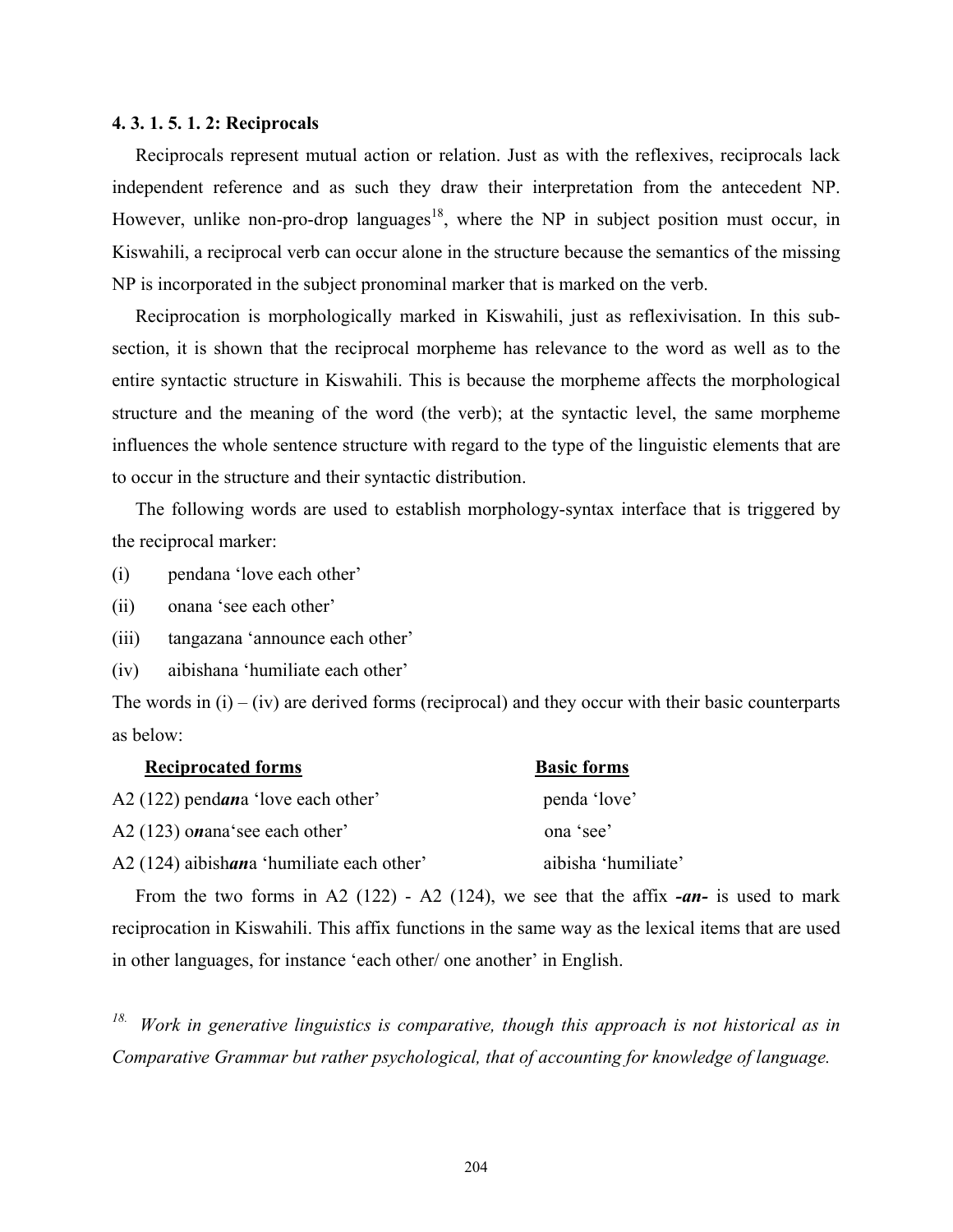At the morphological level, the reciprocal morpheme *-an-* 'each other/ one another' changes the morphological structure and the meaning of the derived form of the verb. The derived verbal structure is therefore formed from the verbal root, the reciprocal affix and the verbal suffix; that is,

 $VP \rightarrow RAf_{1D}VS$ : And  $RVS \rightarrow RAf_{1D}VS$  (on reciprocation) Where: R→ Verbal root  $Af_{1D}\rightarrow Reciprocal$  morpheme VS→ Verbal suffix RAf1DVS→ Reciprocal verb The difference between *RVS* and *RAf<sub>1D</sub>VS* is triggered by *Af<sub>1D</sub>* (-*an*- 'each other' one another', which has morphological and syntactic relevance in Kiswahili. Below is the representation of the

*Table 4. 28: Reciprocal marking* 

words in A2 (122) - A2 (124):

| Morphosyntactic | <b>Basic form</b> | Morphosyntactic | Reciprocal           |
|-----------------|-------------------|-----------------|----------------------|
| category        |                   | feature         | verb                 |
| Reciprocal      | <b>RVS</b>        | $Af_{1D}(-an-)$ | RAf <sub>1D</sub> VS |
| morphology      |                   |                 |                      |

 *Table 4. 28* shows that it is *Af1D (-an-)* that changes the structure of *RVS* (verbal stem). The reciprocal verb *RA1DVS* in turn brings about substantive changes in the whole sentence structure, as we shall see under the level of syntactic analysis.

 **L2** The following sentences are used to analyse morphology-syntax interface at the syntactic level:

(i) Jani na Jeni wa- li- on- *an-* a. Jani and Jeni AGRs- PAST- see- REC- VS 'Jani and Jeni saw each other.'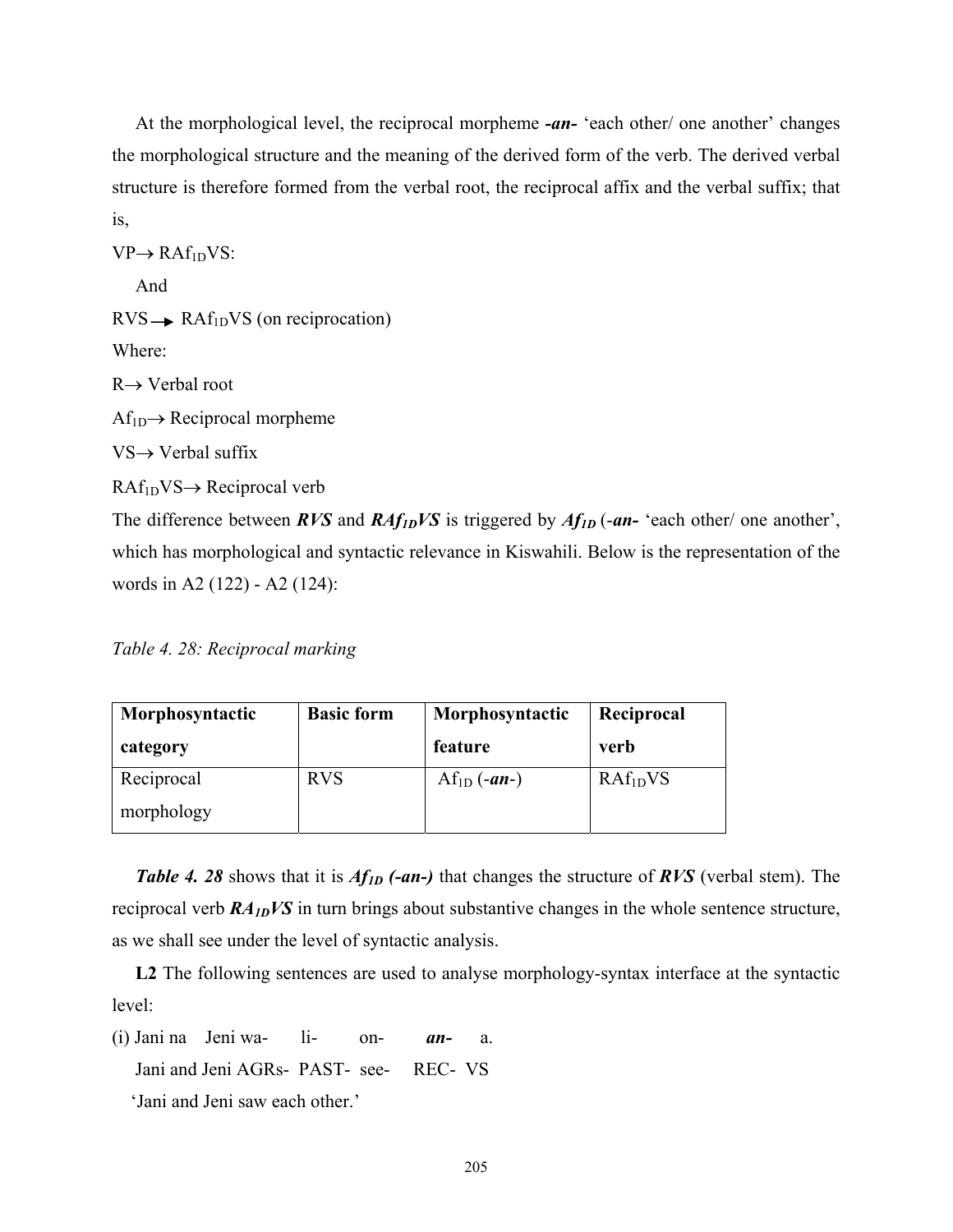- (ii) Mw- anafunzi na mw- alimu wa- li- salimi- *an-* a. SG- student and SG- teacher PL- PAST greet- REC- VS The student and the teacher greeted each other.'
- (iii) Maria na Hadija wa- na- pend- *an-* a. Mary and Hadija PL- PROG- love- REC- VS 'Mary and Hadija love each other.'
- (iv) Hamisi na Rajabu wa- li- aibish- *an* a. Hamisi and Rajabu PL- PAST- humiliate- REC- VS 'Hamisi and Rajabu humiliated each other.'

The structures in (i) - (iv) are derivatives that are formed using the reciprocal verbs given above. They are derived from some underlying forms that bear the basic form of the verb. Given that in this study, transformational rules are used to form such structures, it means that from the same rule, the D-structures can be reconstructed. Consequently, the structures in (i) - (iv) occur as below with their D-structures:

- $C2(110)$  (i) D-S Jani a- li- mw- on- a Jeni naye Jeni a- li- Jani AGRs-PAST- AGRo- see-VS Jeni CONJ(3SG) Jeni AGRo- PAST mw- on- a Jani AGRo- see VS Jani 'Jani saw Jeni and Jeni saw Jani.'
- C2 (110) S-S Jani na Jeni wa- li- on- *an-* a. Jani CONJ Jeni AGRs- PAST- see- REC- VS 'Jani and Jeni saw each other.'
- $C2$  (111) (i) D-S Mw- anafunzi a- li- m- salim- u mw- alimu naye SG- student AGRs-PAST- AGRo greet- VS SG- teacher CONJ (3SG) mw- alimu a- li- m- salim- u mw- anafunzi SG-teacher AGRs-PAST AGRo- greet- VS SG- student 'The student greeted the teacher and the teacher greeted the student.'
- C2 (111) S-S Mw- anafunzi na mw- alimu wa- li- salimi- *an-* a. SG- student CONJ SG- teacher PL- PAST greet- REC- VS 'The student and the teacher greeted each other.'

C2 (112) (i) D-S Maria a- na- m- penda Hadija naye Hadija a-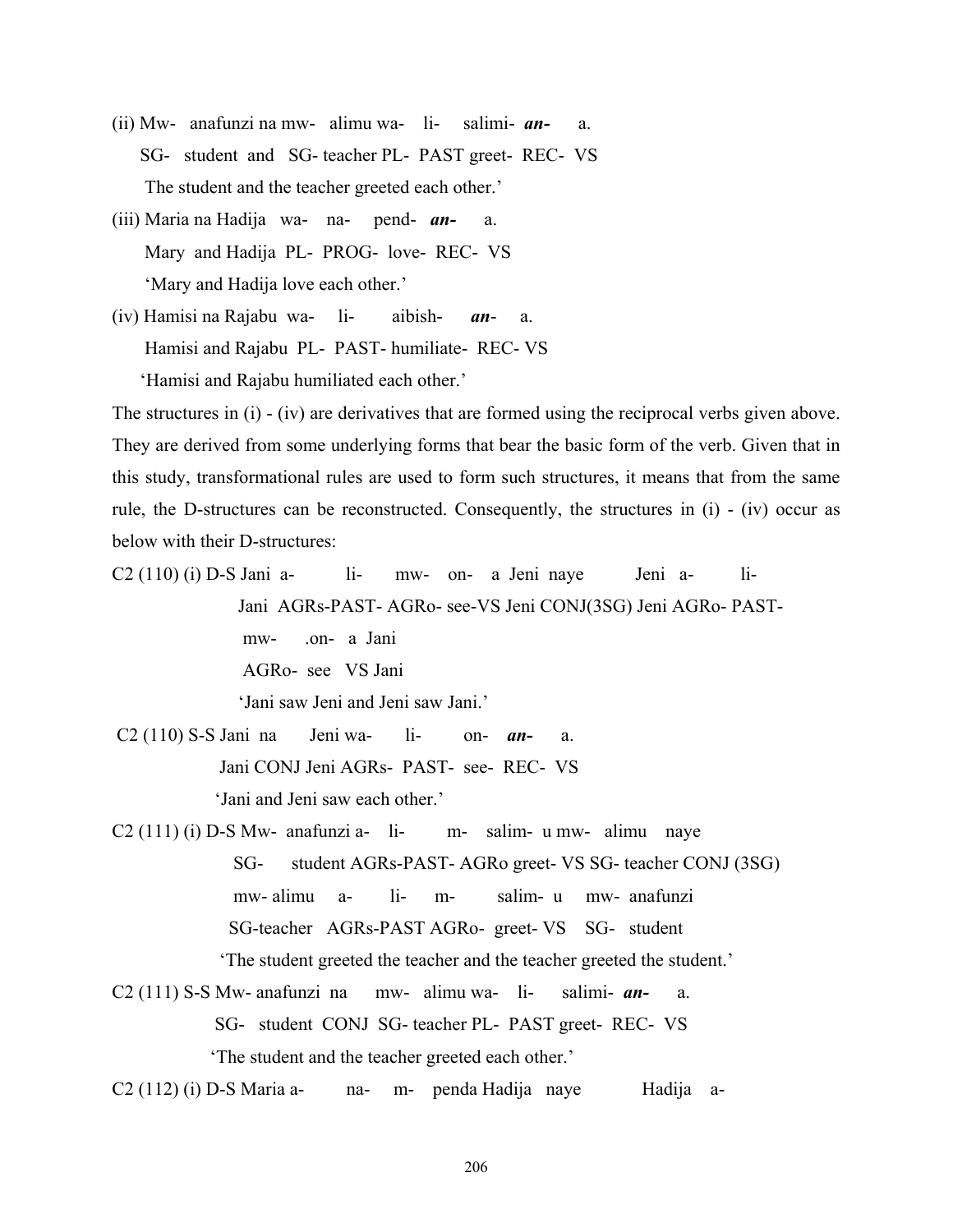Mary AGRs-PROG- AGRo love Hadija CONJ (3SG)-Hadija AGRo na- m- pend- a Maria. PROG- AGRs love- VS Mary 'Mary loves Hadija and Hadija loves Mary.'

 C2 (112) S-S Maria na Hadija wa- na- pend- *an-* a. Mary CONJ Hadija PL- PRES- love- REC- VS 'Mary and Hadija love each other.'

C2 (113) (i) D-S Hamisi a- li- mw- aib- ish- a Rajabu naye Rajabu Hamisi AGRs- PAST- AGRo humiliate- CAUS- VS Rajabu 3SG Rajabu a- li- mw- aib- ish- a Hamisi. AGRs-PAST- AGRo humiliate- CAUS- VS Hamisi 'Hamisi humiliated Rajabu and Rajabu humiliated Hamisi.'

 C2 (113) S-S Hamisi na Rajabu wa- li- aibish- *an*- a. Hamisi CONJ Rajabu PL- PAST- humiliate- REC- VS 'Hamisi and Rajabu humiliated each other.'

The S-structures in C2 (110) – C2 (113) are quite different from the D-structures in C2 (110) (i)  $-$  C2 (113) (i). The structural difference between the two is triggered by the reciprocal marker, which is morphosyntactic in Kiswahili. Specifically, when the reciprocal verb functions syntactically, it affects the whole sentence structure in the sense that, while the D-structure has four arguments, two verbs and a conjunction; on reciprocation, the S-structure occurs with only one argument and the reciprocal verb. Consequently, we see that at the syntactic level, reciprocation reduces the valence of each verb by one (since there are two verbs at the Dstructure, each with its own valence). Reciprocation also alters the subject pronominal marker (AGRs) so that it agrees with the new complex NP in the subject position at the S-structure. Finally, the object pronominal markers (AGRo) are deleted during the derivation. So, interface between morphology and syntax that is triggered by the reciprocal morpheme is observed.

From all the morphosyntactic processes established in C2  $(110) - C2$   $(113)$  we see that: *Reciprocation in Kiswahili alters the morphological structure and the meaning of the verb; and at the syntactic level, the reciprocal affix influences the whole sentence with regard to the type of elements that are to occur in the structure and their syntactic distribution. Being an anaphor, the reciprocal marker demands that the antecedent NP from which to derive its interpretation occur*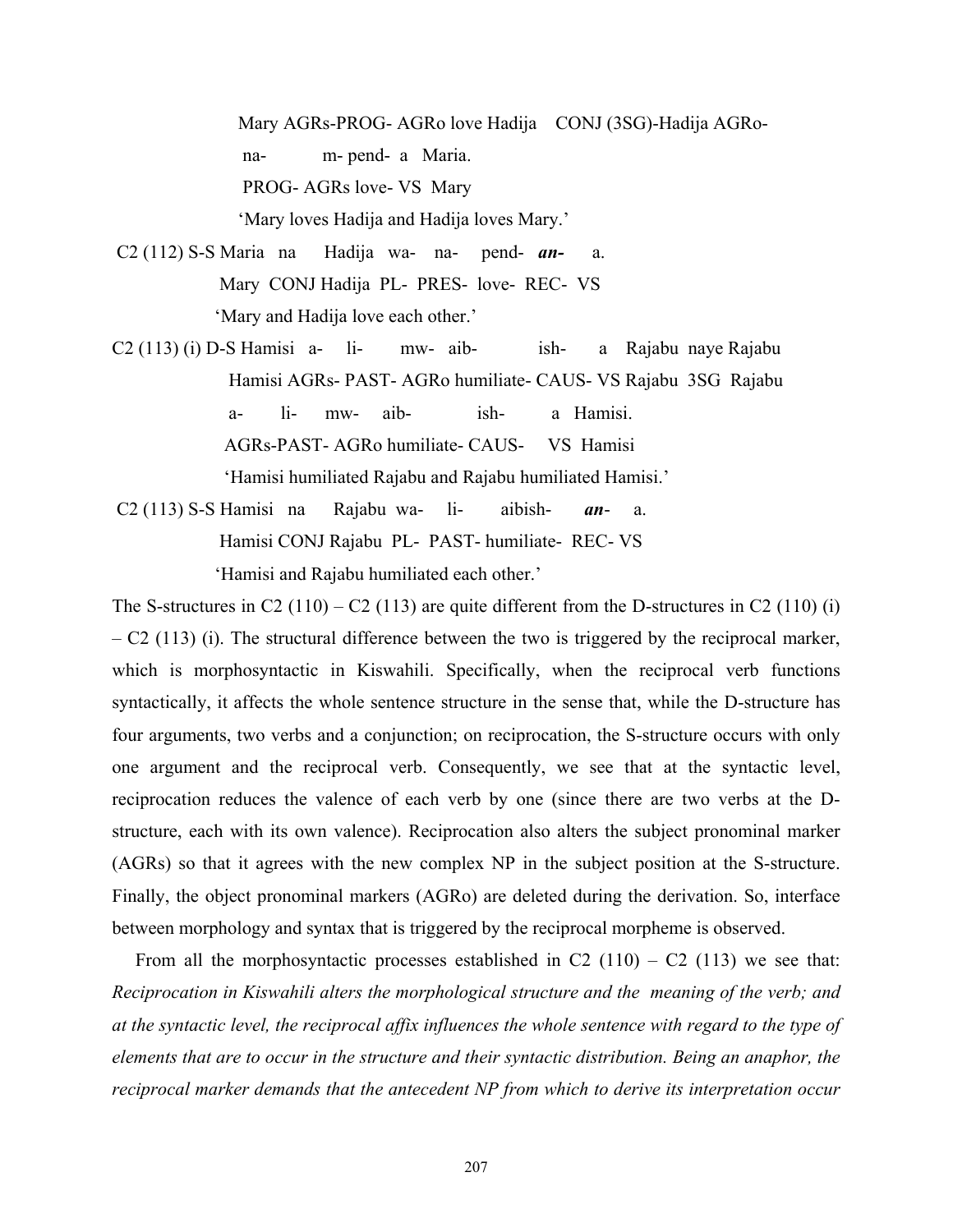*in the subject position*. The morphological and the syntactic requirements for the reciprocal morpheme have to be observed; otherwise the whole sentence structure becomes negatively affected as illustrated below:

 C2 (112) (i) D-S Maria a- na- m- penda Hadija naye Hadija a- Mary AGRs- PROG- AGRo love Hadija CONJ (3SG) –Hadija AGRo na- m- pend- a Maria. PROG- AGRs love- VS Mary

'Mary loves Hadija and Hadija loves Mary.'

 (ii) \*S-S Maria wa- na- pend- *an*- a Hadija naye Hadija a- Mary PL- PROG- love REC- VS Hadija CONJ (3SG)-Hadija AGRo na- m- pend- a Maria. PROG- AGRs love- VS Mary

'Mary love each other Hadija and Hadija loves Mary.'

The structure in C2 (112) (ii) is ungrammatical because as much as the morphological requirements for reciprocation have been observed, the same is not the case at the syntactic level. Reciprocation demands that both morphology as well as syntax be sensitive to the reciprocal affix, which is morphosyntactic. In this regard, since the reciprocal morpheme is marked for plural, the new complex NP in the subject position has to be marked for the same number feature. Likewise, since reciprocation absorbs the second sentence (that is, the content of the second sentence is realised in the reciprocal marker *-an-* 'each other'), the second verb as well as the two extra arguments are not supposed to occur at the S-structure. The occurrence of the later makes the entire structure deviant.

 **L3** While the D-structure is formed from two sentences, each with a two-place predicate; the S-structure is a single sentence, which is made up of one complex NP and a reciprocal verb. So, when reciprocation takes place, some elements are deleted, while others are introduced into the structure. Below is the rule that describes the relationship that holds between the D-structures and those at the S-structures:

 $NP_1+AGRs_1+T_1/ASP_1+AGRo_1+V_1+NP_2+CONJ+NP_2+AGRo_2+T_2/ASP_2+AGRs_2+V_2+$  $NP_1 \rightarrow NP_N + AGRs + T/ ASP + V_{REC}$ Where:

 $NP_N \rightarrow New NP$  (complex)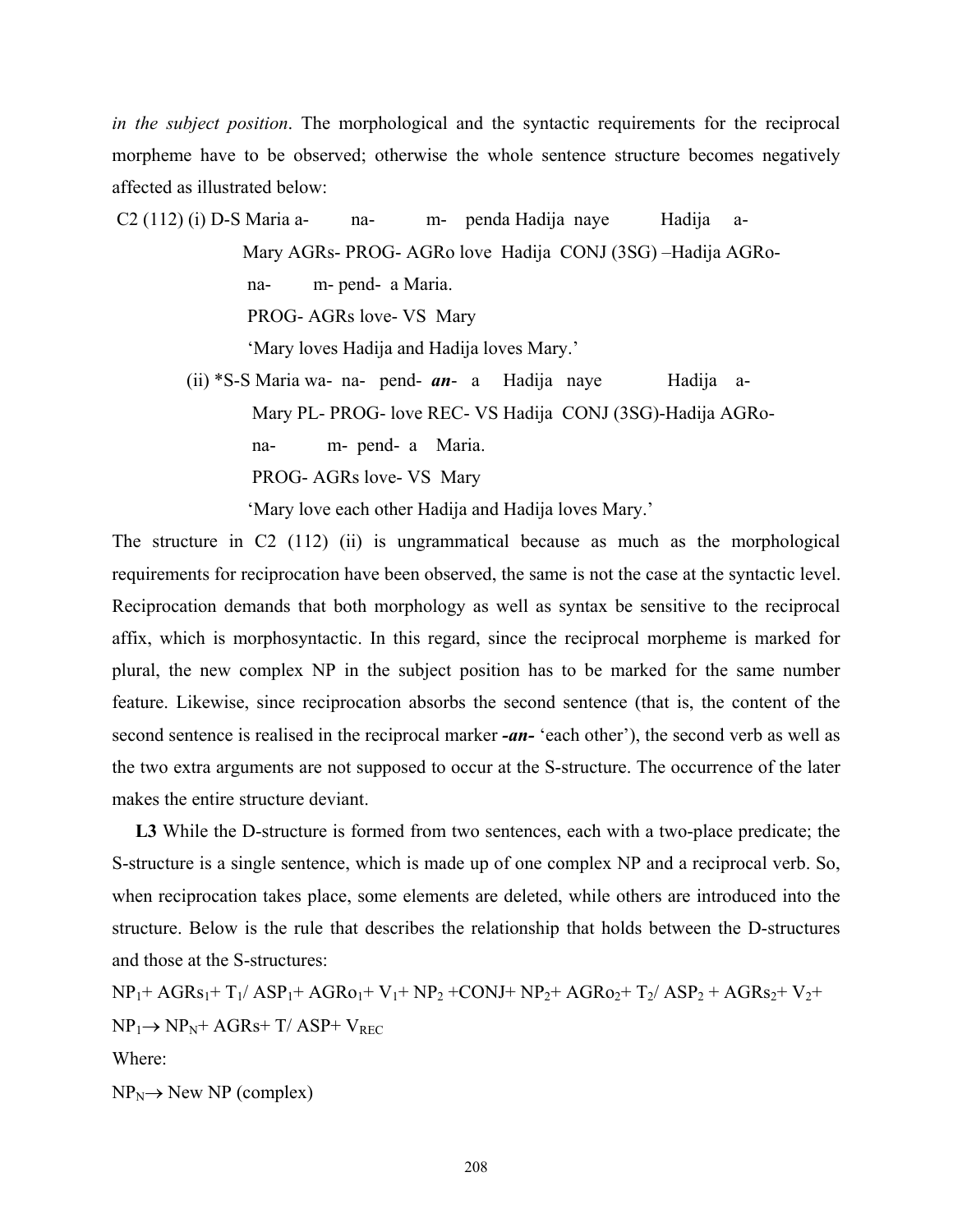$V_{REC} \rightarrow Reciprocal marker$ 

 $NP_1 \& NP_1 \rightarrow$  are similar, they co-refer

 $NP_2 \& NP_2 \rightarrow$  are similar, they co-refer

CONJ→ Conjunction

 $T_1 \rightarrow$  First tense marker

 $T_2 \rightarrow$  Second tense marker

 $ASP_1 \rightarrow First$  aspectual marker

 $ASP_2 \rightarrow Second$  aspectual marker

 $V_1 \rightarrow$  First verb

 $V_2 \rightarrow$  Second verb

 $AGRs<sub>1</sub> \rightarrow$  First subject agreement marker

 $AGRs<sub>2</sub> \rightarrow$  Second subject agreement marker

 $AGRo_1 \rightarrow$  First object agreement marker

 $AGRo<sub>2</sub> \rightarrow$  Second object agreement marker

The rule shows the relationship that holds between the two structures, with the D-structure being quite different from the S-structure. As earlier mentioned, the difference is motivated by the reciprocal marker that is morphosyntactic in Kiswahili. Despite the fact that the S-structure is different from the D-structure, the meaning of the two is the same. So we see that; at the syntactic level, reciprocation does not alter the meaning of the derivative but it alters its structure; that is, the linguistic elements that occur at the S-structure and their syntactic distribution differ from those that occur at the D-structure.

 The rule describes an infinite number of constructions that relate in the same way in Kiswahili:

**L4** The structures in C2 (110) (i) and C2 (110) are represented as below: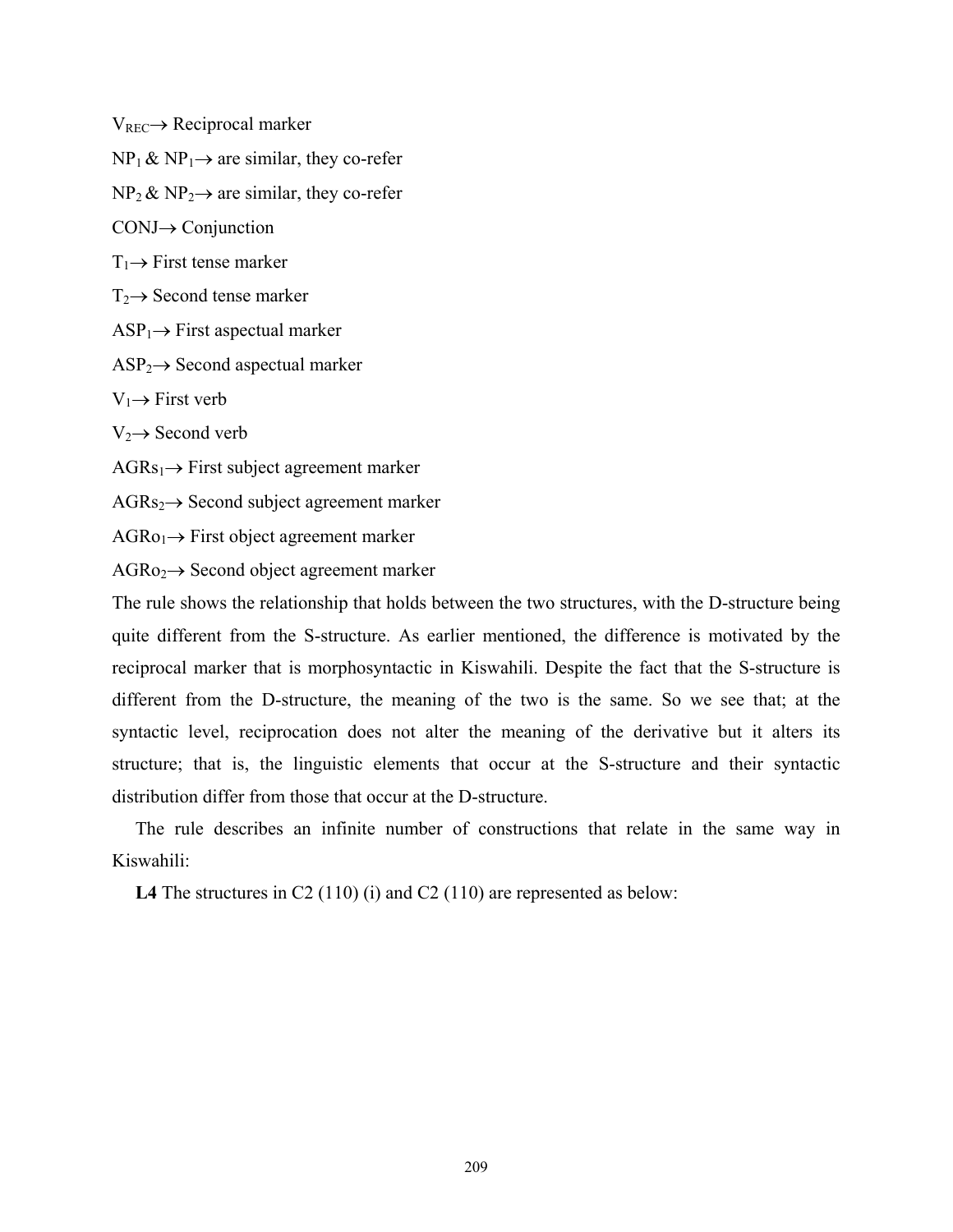# **D-structure**



*Figure 4. 40: D- structure of a reciprocal construction*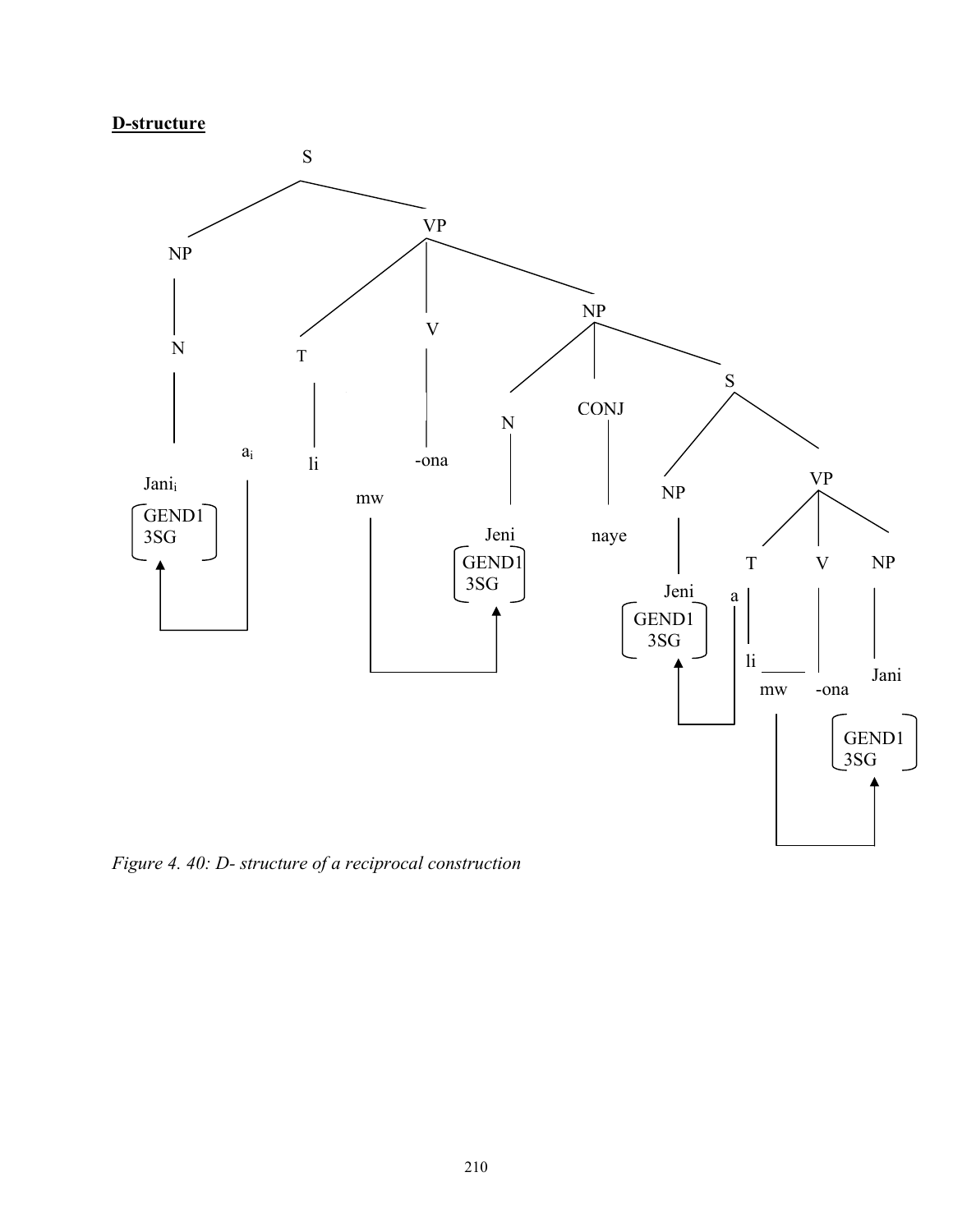## **S-structure**



*Figure 4. 41 The reciprocal morpheme: Morphosyntactic* 

The phrase marker on *figure 4. 41* shows the effect of the reciprocal morpheme on the syntax. The fact that the reciprocal morpheme has occurred makes it possible for the second sentence not to occur in the structure. In the present study, we have argued that the reciprocal morpheme absorbs the second sentence at the S- structure and this is why the later is missing.

Structures involving the base form and the reciprocal verb can be represented on the above phrase markers.

 Just as with the reflexive constructions, it is observed from the reciprocated morphosyntactic structures that the binding relation that holds between the reciprocal and the other elements in the structure is morphosyntactic in Kiswahili rather than being purely syntactic. This argument is based on the fact that the reciprocal morpheme is first bound within its word governing category by the subject pronominal marker and then within its sentential governing category by the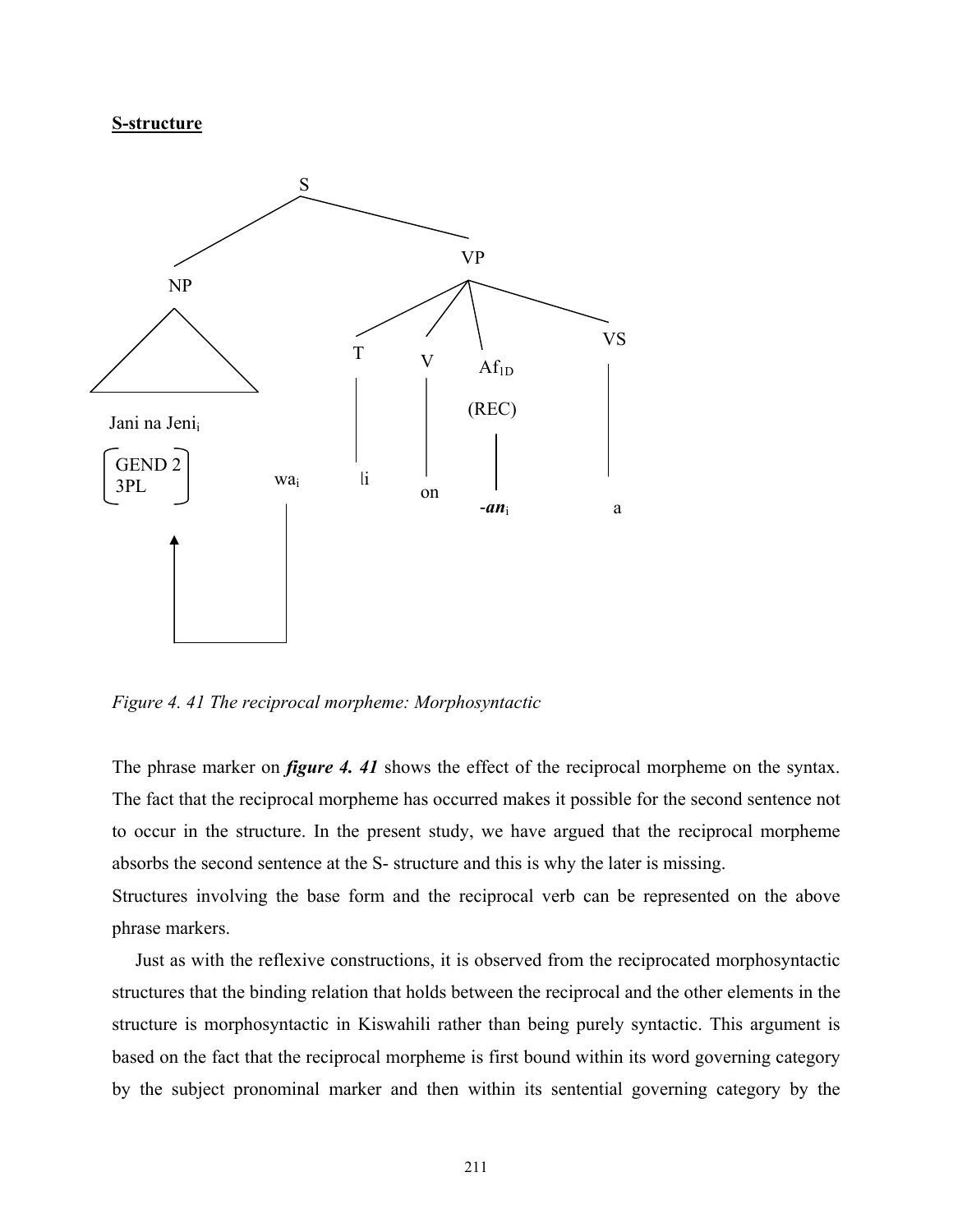antecedent NP in the subject position. For instance, in the S-S of C2 (110) above the pronominal marker (AGRs) *wa*- first binds the reciprocal *-an-* 'each other' within its word category; that is, within the verb *walionana* 'they saw each other'. Then the same reciprocal marker is bound within its sentential governing category by the complex NP *Jani na Jeni* 'Jani and Jeni' in the subject position. This, as earlier mentioned contrasts with the purely syntactic binding. Morphosyntactic binding is possible because of the rich inflection in Kiswahili, which allows subject agreement markers to function as binders. The assumption here is that the properties of the NP in the subject position are incorporated into the subject agreement markers on the verb (see Schroeder 2004). This is why AGRs is able to bind the reciprocal marker.

# **4. 3. 1. 5. 2 Pronominalization**

Unlike anaphors that lack independent interpretation, pronouns have their own interpretation.

 However, in their anaphoric function, it is shown in the present study that pronominalisation has relevance to morphology and syntax in Kiswahili. This is because the process of pronominalisation determines the word with regard to the pronominal properties as well as its morphological structure. At the syntactic level; the pronominalised word affects the entire sentence structure with regard to the type of the linguistic elements that are to occur in the structure as well as their syntactic distribution. Likewise, in this sub-section, the study has shown that a morphosyntactic binding takes place when the pronoun functions anaphorically.

 **L1** Below are the words that are used to illustrate morphology-syntax interface that is triggered by pronominalisation process:

A2 (127) wewe 'you (sg)'

A2 (126) wao 'them'

A2 (128) ninyi 'you' (pl)

The words in A2 (126) – A2 (128) have specific pronominal properties as indicated on the table below: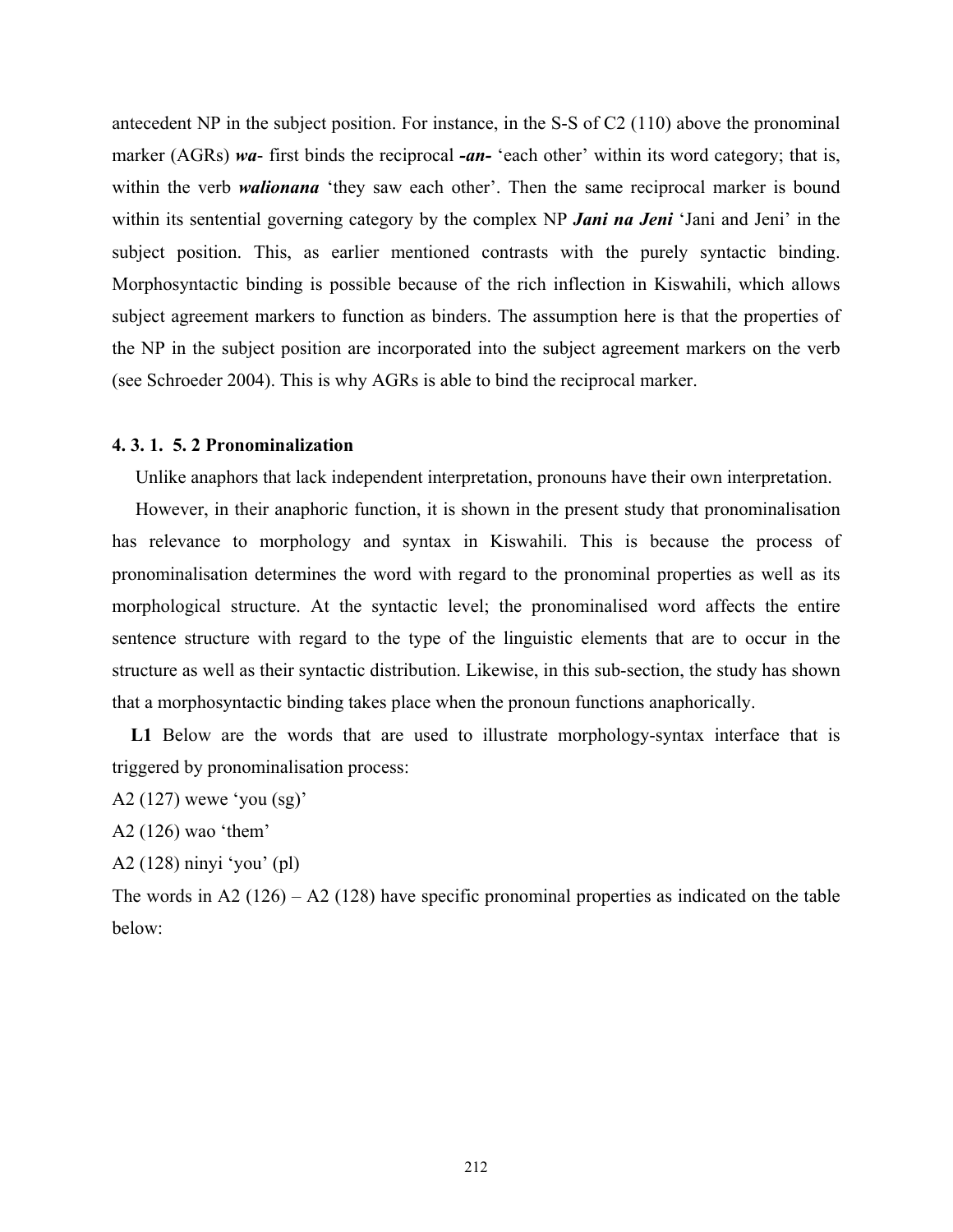| Morphosyntactic   | R (Pronoun) | Morphosyntactic | <b>Pronoun marked with</b> |
|-------------------|-------------|-----------------|----------------------------|
| category          |             | property        | pronominal features        |
|                   | yeye        | 3sg             | yeye(3sg)                  |
| Proniminalisation | wewe        | 2sg             | wewe $(2sg)$               |
|                   | wao         | 3pl             | wao $(3pl)$                |
|                   | ninyi       | 2 <sub>pl</sub> | ninyi(2pl)                 |

*Table 4. 29* shows that at the morphological level, the pronominal property, the meaning and the morphological structure of each pronoun is determined.

 **L2** The property of the pronoun has relevance to syntax as observed in the following sentences that are formed based on the words that are given above (pronouns).

- (i) Bakari a- li- dai ya kwamba [ yeye a- na- m- dharau Amina]. Bakari AGRs- PAST- claim C- 3SG AGRs- PROG- AGRo- despise Amina 'Bakari claimed that he despises Amina.'
- (ii) Jani a- li- dhani ya kwamba [wewe u- na- m- penda]. Jani 3SG- PAST- think REL 2SG AGRo- PROG- AGRs- love 'Jani thought that you love him.'
- (iii) Maria na Rehema wa- li- kiri kwamba [wao wa- na- pend- a Mary and Rehema AGRs- PAST admit C- 3PL- AGRs- PROG- love- VS ku- imba].
	- GER- sing

'Mary and Rehema admitted that they love singing.'

The sentences in  $(i) - (iii)$  are marked with the pronominal features as below:

C2 (114) *Bakari*i *a*i- li- dai ya kwamba [ *yeye*i *a*- na- m- dharau Amina]. Bakari AGRs- PAST- claim C- 3SG AGRs- PROG- AGRo- despise Amina 'Bakari claimed that he despises Amina.'

C2 (115) Jani a- li- dhani ya kwamba [*wewe*<sup>i</sup> *u*<sup>i</sup> *-* na- *m*- penda]. Jani 3SG- PAST- think C- 2SG AGRo- PROG- AGRs- love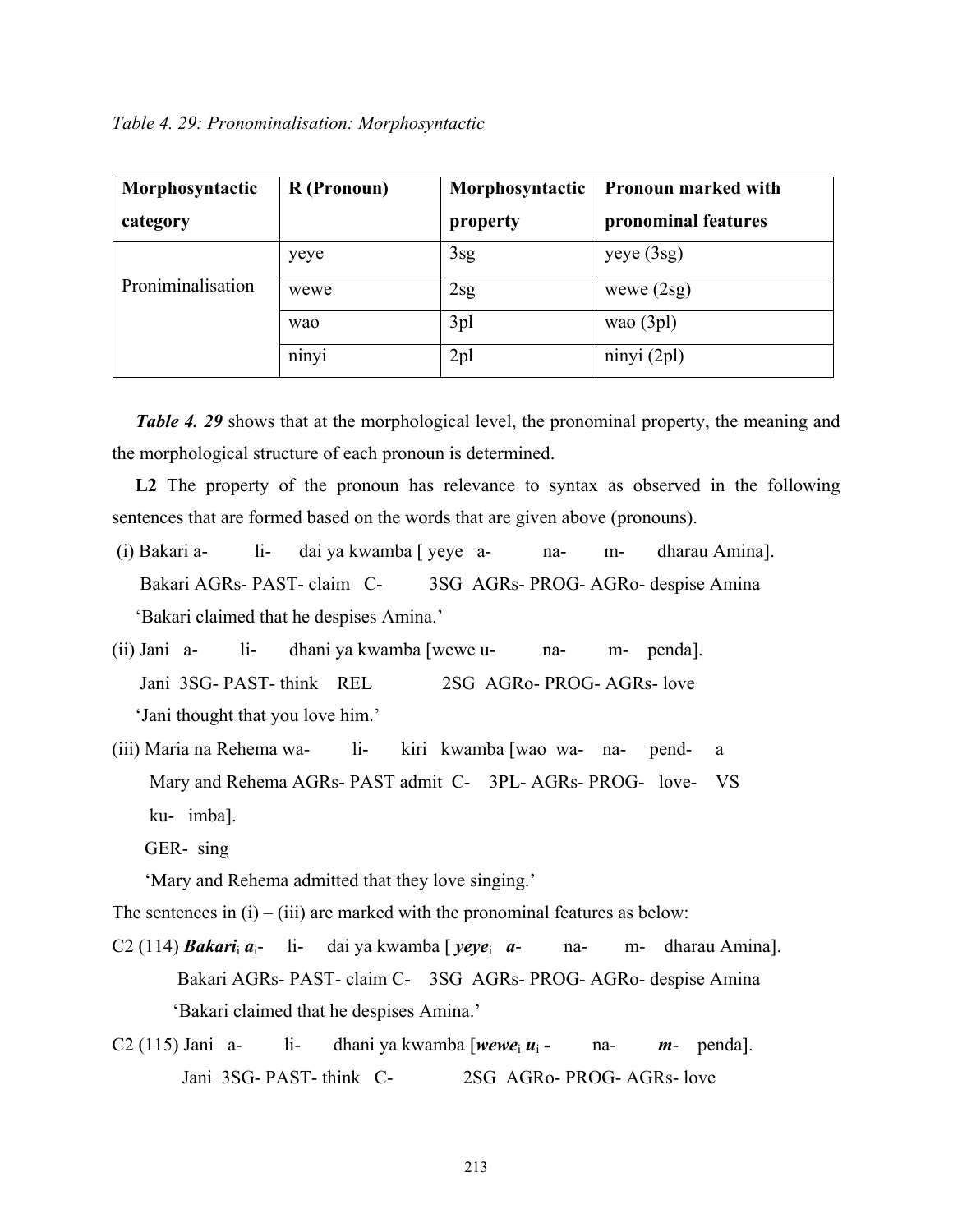'Jani thought that you love him.'

C2 (116) *Maria na Rehema*i *wa*i*-* li- kiri kwamba [*wao*i *wa*- na- pend- a Mary and Rehema AGRs- PAST admit C- 3PL- AGRs- PROG- love- VS ku- imba].

GER- sing

'Mary and Rehema admitted that they love singing.'

 In C2 (114) - C2 (116) above, it is observed that at the syntactic level, the pronominal features that are marked on the pronoun percolate onto the verb. Consequently, the whole sentence structure is influenced. The fact that both morphology and syntax are sensitive to pronominalisation shows that this process is morphosyntactic.

 Apart from the pronominal properties being morphosyntactic, it is also observed from C2 (114) - C2 (116) that the binding relation that holds between the pronoun (when it functions anaphorically) and the other linguistic elements in the structure is morphosyntactic and not just syntactic. This is because the pronoun is first bound outside the sentential GC by a bound morpheme (pronominal feature), and then it is also bound outside its sentential CG by the antecedent NP in the subject position. In other words, binding of the pronoun in Kiswahili involves both lexical and morphological items, within or without its sentential GC. Coindexation on the structures in C2 (114) and C2 (116) shows the binding relation that holds between the pronoun and the other elements in the two structures.

 The morphosyntactic processes established in C2 (114) - C2 (116) show that: *Pronominalization determines the pronominal properties of the word in Kiswahili; and at the syntactic level, the same pronominal features influence the whole sentence by ensuring that the pronominal features that are inherently marked within the pronoun percolates onto the other elements (especially the verb) in the structure. Likewise, the binding of the pronoun in its anaphoric function is not only syntactic but morphosyntactic*. Violation of the requirements by the pronominal features that are inherently marked in the pronoun negatively affects the grammaticality of the entire sentence structure as illustrated below, where C2 (114) is repeated as C2 (114) (i):

C2 (114) (i)\**Bakari*<sup>i</sup> *a*i- li- dai ya kwamba [*yeye*i *wa-* na- m- dharau Amina]. Bakari AGRs-PAST- claim C- 3SG- AGRs- PROG- AGRo despises Amina 'Bakari claimed that he they despise Amina.'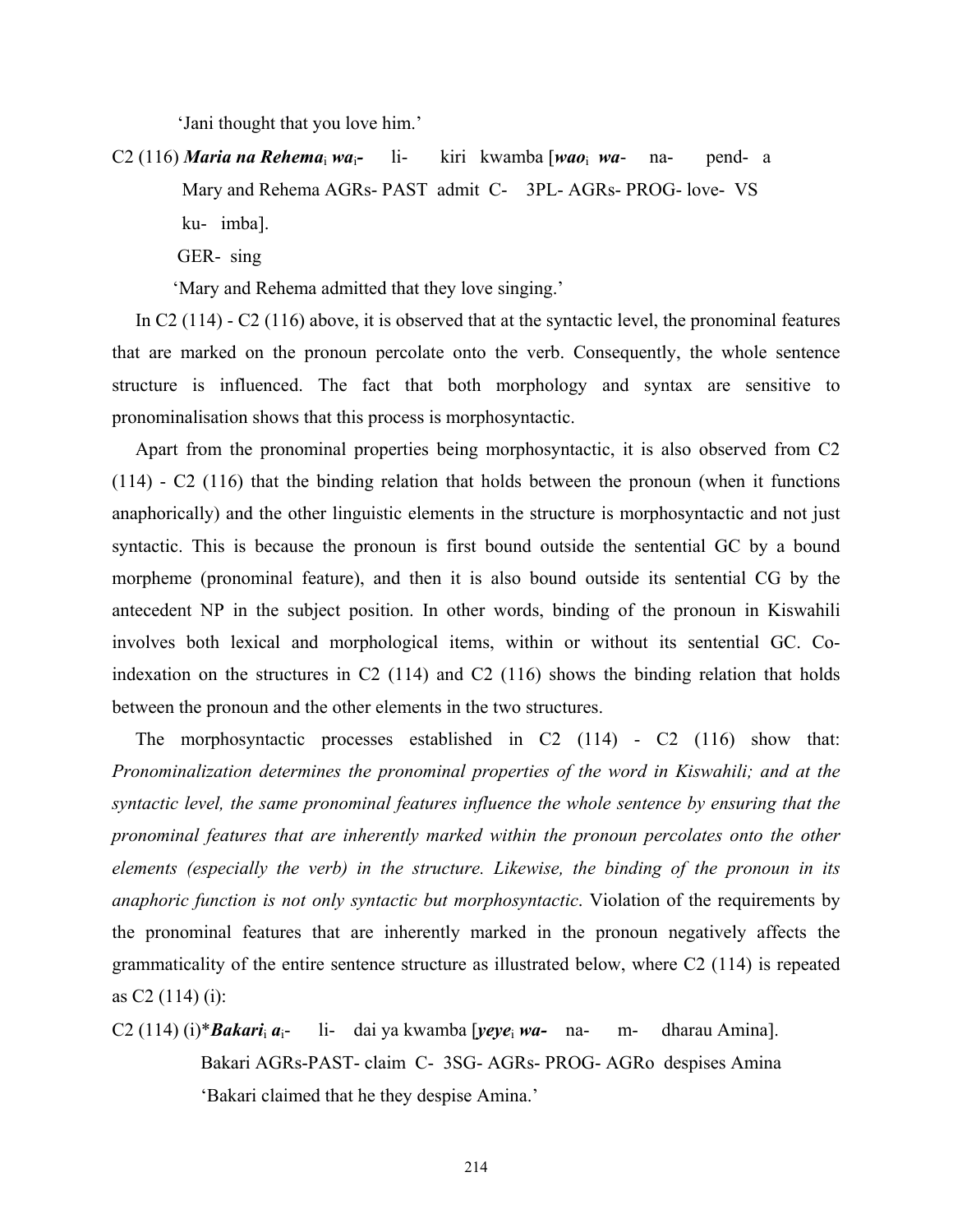The structure in C2 (114) (i) violates the syntactic requirements for the pronominal features that are inherently marked in the pronoun. Specifically, the pronominal properties of the pronoun have not been appropriately represented at the syntactic level. The occurrence of the pronoun *yeye* 'he/ she' demands that an agreeing pronominal marker that is marked for 3<sup>rd</sup> person singular occurs on the verb. The ungrammaticality of C2 (114) is as a result of the occurrence of the pronominal feature *wa-* (3PL) on the verb in the subordinate clause, which does not agree with the pronoun *yeye.* Consequently, the two; that is, *yeye* 'he/ she' and *wa-* (3SPL) cannot have the same reference.

 From the examples, we see that because of the language's rich morphology, it is possible for a pronoun, in its anaphoric function in Kiswahili to be bound without involving a lexical item. None the less, in this study, such binding is still regarded as morphosyntactic and not just syntactic. This is in contradiction to what happens in languages that are not morphologically rich such as English. Below is C2 (114) repeated as C2 (114) (ii) for illustration:

C2 (114) (ii)  $A_i$ - li- dai ya kwamba [*yeye<sub>i</sub> a<sub>i</sub>- na- m- dharau Amina*]. AGRs- PAST- claim C- 3SG AGRs- PROG- AGRo- despise Amina 'He/ she claimed that he/ she despises Amina.'

In C2 (114) (ii) above, the subject pronominal marker *a-* (3SG) in the matrix clause binds the pronoun *yeye* (3SG) outside its sentential governing category; that is, outside the lower embedded clause. The fact that the binder is a morphological element, binding the pronoun outside its sentential GC (Governing category) means that both morphology and syntax are involved in the binding process. Consequently, the present study analyses this type of binding as being morphosyntactic.

L3 The morphosyntactic processes in C2 (114) - C2 (116) are all made up of a matrix and a subordinate clause. The pronoun is found in the lower clause and it is bound by both the agreement features that are marked on the verb as well as by the antecedent NP that is in the subject position of the matrix clause. Therefore the rule that describes them is as below:

 $S \rightarrow (NP_{1i})+AGR_{Si}+T+V_1+C+PRON_i+AGRs_i+T/ASP+AGRo_i+V_2+NP_{2i}$ Where:

 $(NP_{1i}) \rightarrow$  optional NP in the subject position of the matrix clause that is co-indexed with the subject agreement markers as well as the pronoun that is in the subordinate clause.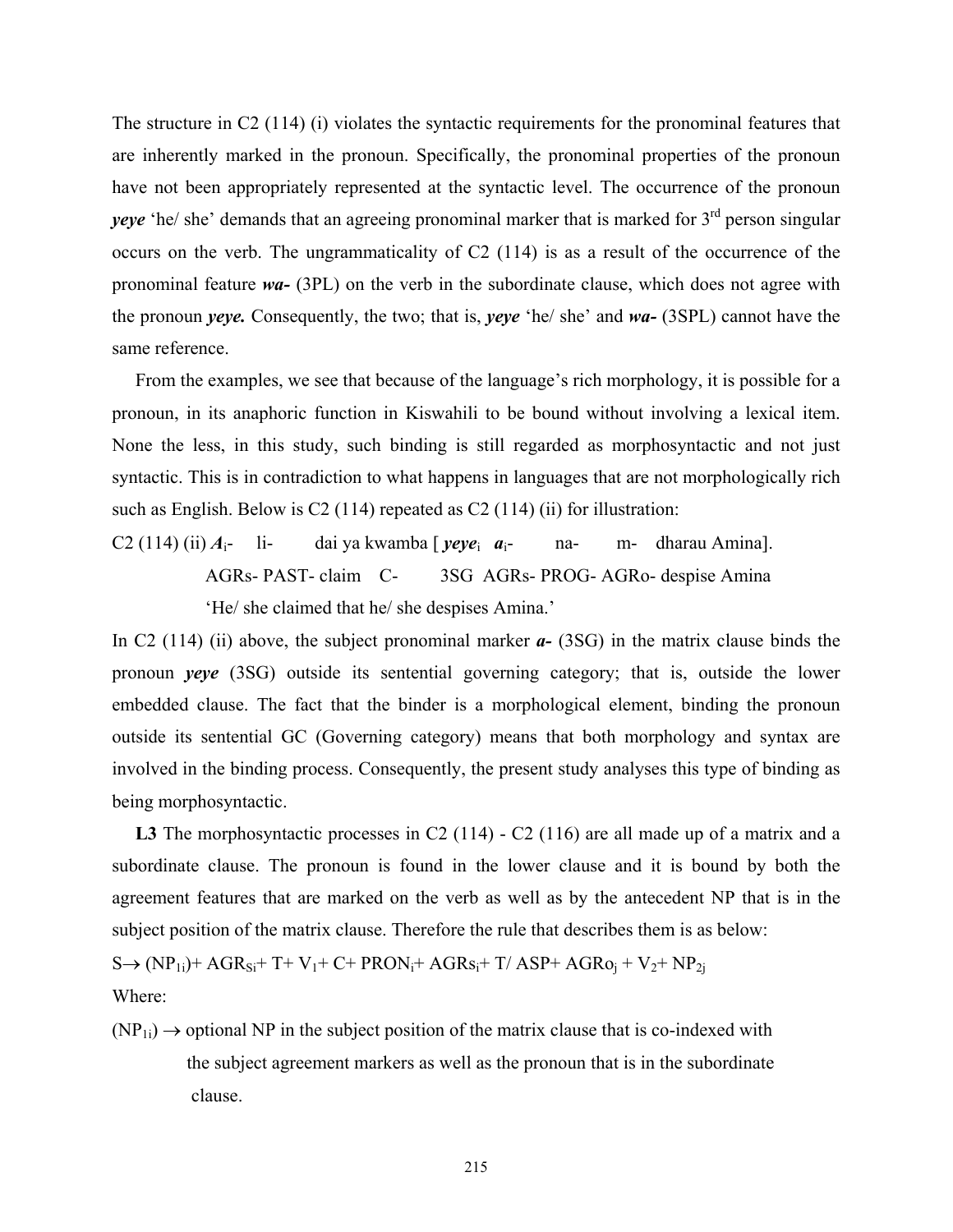$PRON_i \rightarrow$  Pronoun that is co-indexed with the antecedent NP in the subject position as well as with the pronominal marker.

# $C \rightarrow$  complementizer

In the rule that is given above, co-indexation is used to show elements that co-refer.

 The grammar that is given describes any of the structures in C2 (114) - C2 (116); together with many others that involve pronominalisation as a morphosyntactic process. Given that both lexical and non-lexical items are involved in the binding of the pronoun, outside its sentential GC, is a further demonstration of the interplay between morphology and syntax.

 Below is the phrase marker that represents the morphosyntactic processes established in C2 (114):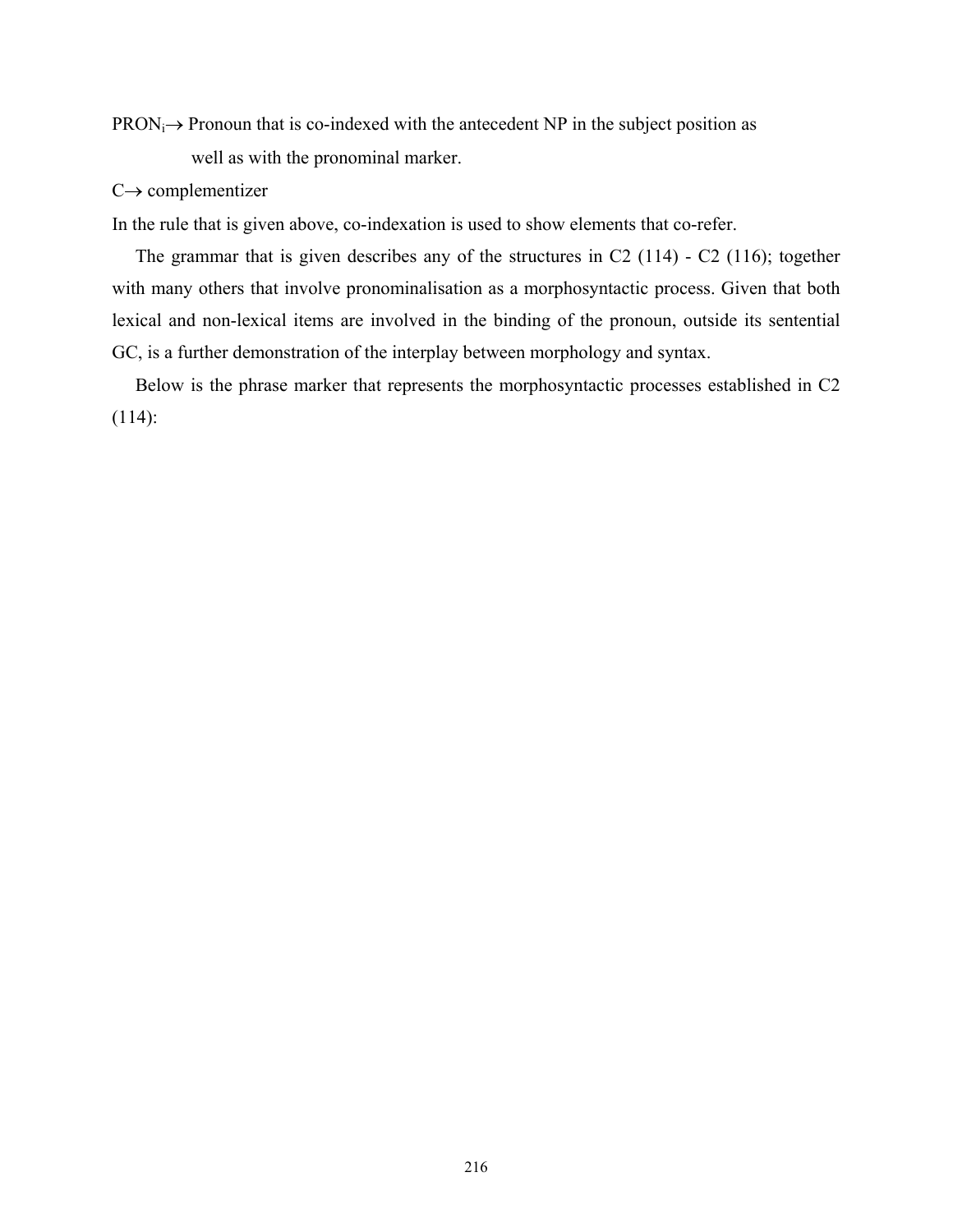#### **D-structure**



*Figure 4. 42: Pronominalisation: morphosyntactic in nature* 

 The structures given in C2 (114) - C2 (116) are the S-structures that have been derived from specific D-structures. Based on the T. G. G, the pronoun does not occur at the D-structure but instead, a noun does. This taken as the assumption, then the D-S of C2 (114) would occur as C2  $(114)$  (iii):

C2 (114) (iii): *Bakari*i *a*i- li- dai ya kwamba [*Bakari*i *a*i- na- mj- dharau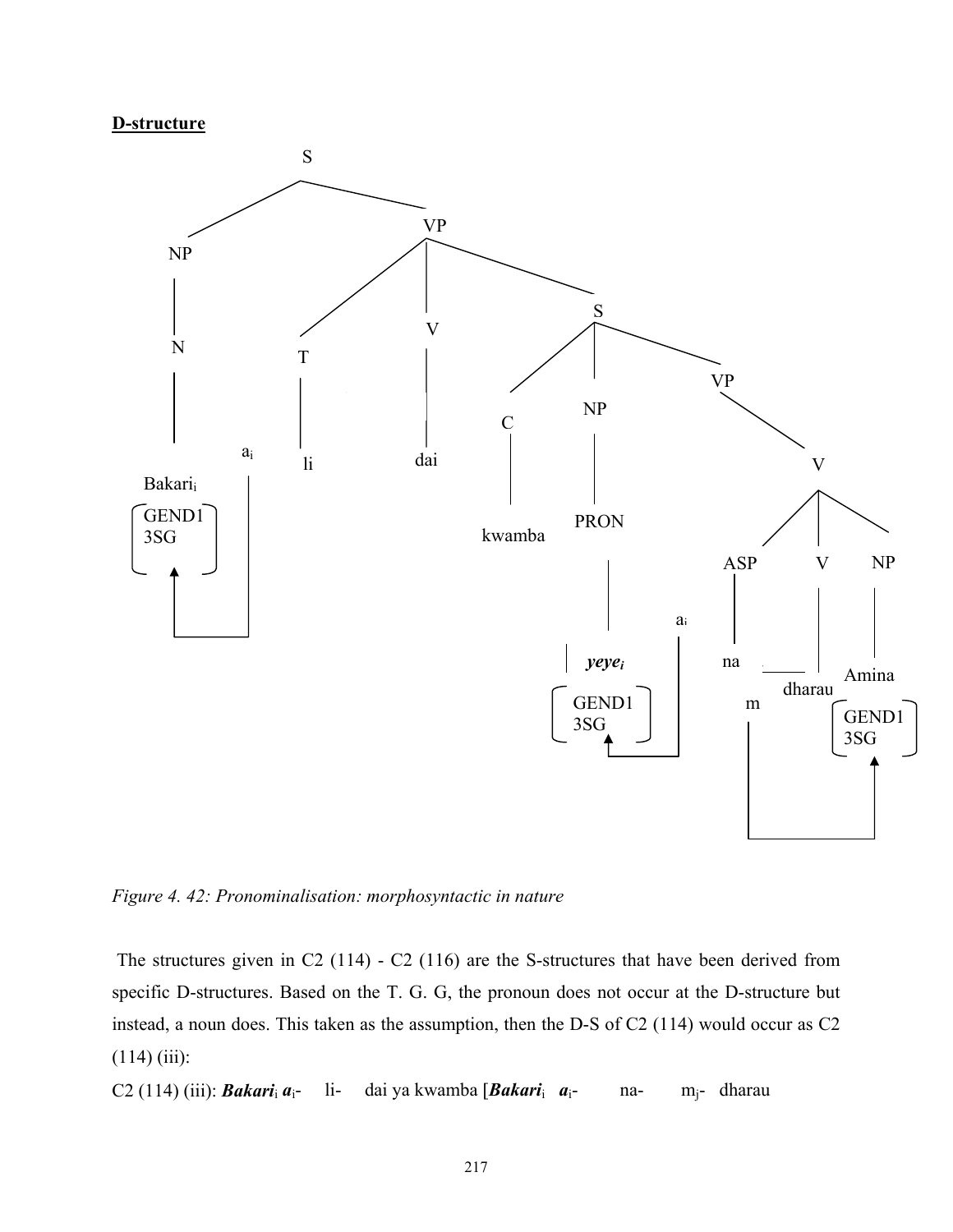Bakari AGRs- PAST- claim C- Bakari AGRs- PROG- AGRo- despise Aminaj].

Amina

'Bakari claimed that Bakari despises Amina.'

 The assumption in this study is that there is a transformational rule that derives the S-structure from the D-structure. This being the case, the process of pronominalisation is seen to be pertinent to morphology as well as syntax in Kiswahili. This is because the process changes the morphological structure and syntactic category of the word by creating a pronoun out of a noun and as this happens, the pronominal properties of the pronoun are determined (compare the Sstructure in  $C2$  (114) and the D-structure in  $C2$  (114) (iii)). At the S-structure, the process affects the whole syntactic structure, by allowing the pronominal; properties of the pronoun to percolate onto the verb. Below is the rule that describes the D-structure in C2 (114) (iii) above:

 $S \rightarrow (NP_{1i})+AGR_{Si}+T+V_1+C+NP_{2i}+AGRs_i+T/ASP+AGRo_i+V_2+NP_{3i}$ 

The two rules that describe the D-structure and the S-structure reveal the structural difference in the two constructions, which is triggered by the process of pronominalisation, which is morphosyntactic in Kiswahili. This is an illustration of morphology-syntax interface. So, based on the T. G. G, the relationship that holds between the D-structure and the S-structure is described by the following rule:

 $N_{1i}$ ) + AGR<sub>Si</sub>+ T + V<sub>1</sub> + C + NP<sub>2i</sub> + AGRs<sub>i</sub> + T / ASP + AGR<sub>0i</sub> + V<sub>2</sub> + NP<sub>3i</sub>  $\rightarrow$  (NP<sub>1i</sub>) + AGR<sub>Si</sub> + T +  $V_1$ + C+ PRON<sub>i</sub>+ AGR<sub>Si</sub>+ T/ ASP+ AGR<sub>Oi</sub> +  $V_2$ + NP<sub>2i</sub>

 Though transformational rules account for the occurrence of pronouns in Kiswahili as illustrated, there are cases when the rule fails to apply. In such cases, the Extended Standard theory (EST) is applied. EST is a modification of the Standard Theory, (Aspect of the theory of Syntax (1965). Under EST, transformational rules do not affect the meaning but instead, the underlying syntactic representations contain all the information needed for syntactic representation. Whereas Standard theory (T. G. G) assumed that pronouns replaced full NPs by means of TRs (as in the foregoing examples), EST assumes that anaphoric definite pronouns (which are also NPs) are present at the D-structure, with an interpretative rule to assign coreferentiality between the NPs and the definite pronouns. The interpretative approach solves the problem of meaning lose and as such it can handle pronominalization better than the transformational approach, especially, for certain structures as in C2 (126):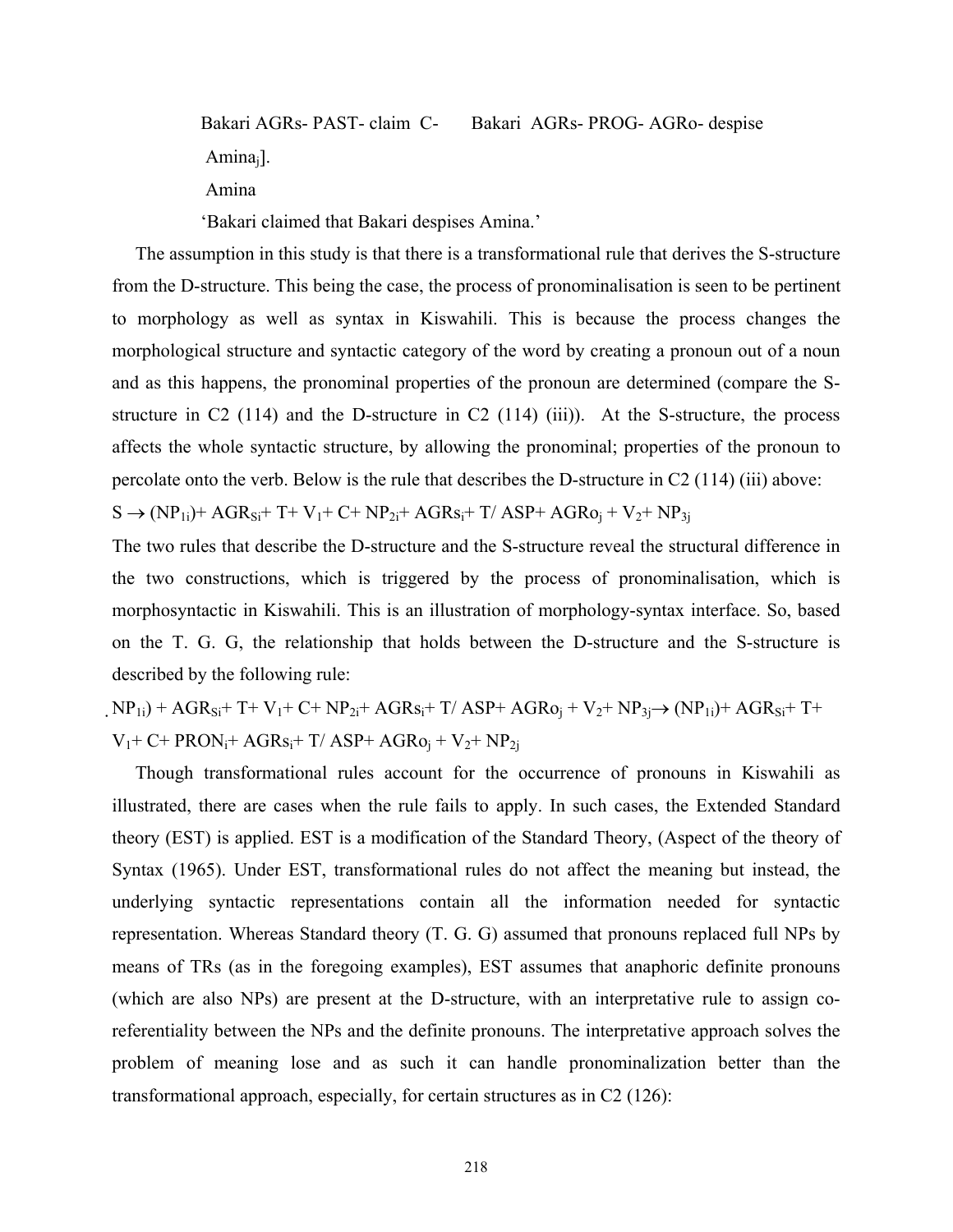C2 (126) D-S Ni- li-  $mw_i$ - it- a *Yohana*<sub>i</sub> [S lakini *m- jinga*<sub>i</sub><sup>19</sup> a- li- kata- a]. 1SG- PAST- AGRo-call VS John but SG- fool AGRo- PAST- refuse-VS 'I called John but the fool refused.'

Based on the transformational generative theory, the above structure would occur as in C2 (126) (i) below:

C2 (126) (i) S-S Ni- li-  $mw_i$ - it- a *Yohana*<sub>i</sub> [S lakini *yeye<sub>i</sub> a*- li- kata- a]. 1SG- PAST- AGRo- call VS John but 3SG- AGRo- PAST- refuse-VS 'I called John but he refused.'

However, based on the EST, the same structure would occur at the S-S as in C2 (126) (ii) below: C2 (126) (ii) S-S Ni- li-  $mw_i$ - it- a *Yohana*<sub>i</sub> [S lakini  $m$ - *jinga*<sub>i</sub>  $a$ - li- kata- a].

1SG- PAST- AGRo- call VS John but SG- fool AGRo- PAST- refuse-VS

'I called John but the fool refused.'

When the two constructions at the S-structure are compared, that is, C2 (126) (i) and (ii) (based on the two approaches), we see that there is meaning lose in C2 (126) (i). In C2 (126) (i), the pronoun *yeye* 'he'/ 'she' does not bring out the meaning of the pronoun *mjinga* 'the fool'. Therefore, in order to retain the original meaning at the S-structure, it is assumed that the anaphor *mjinga* 'the fool' is present at the S-structure. In this case therefore, it is the interpretative rule that is used to derive the S-structure from the D-structure and not the transformational rule. Unlike the transformational rule that substitutes, deletes, rearranges and moves elements; the interpretative rule does not do any of the above; instead the assumption (in this approach), is that the same sentence structure that is at the D-structure is also present at the surface structure.

 Even based on the EST, the present study argues that, anaphoric relations are morphosyntactic in Kiswahili. This is seen in C2 (126) (ii), where the features of the anaphor *mjinga* 'the fool' percolate onto the verb that follows. In other words, the anaphor *mjinga* 'the fool' is determined at the morphological level; and at its syntactic function, its features (of the anaphor *mjinga '*the fool') influence the whole sentence structure by putting a restriction on what to occur as the AGRo.

*19. Mjinga is an adjective as well as a noun but in this context, it functions as a pronoun, specifically as an anaphor.*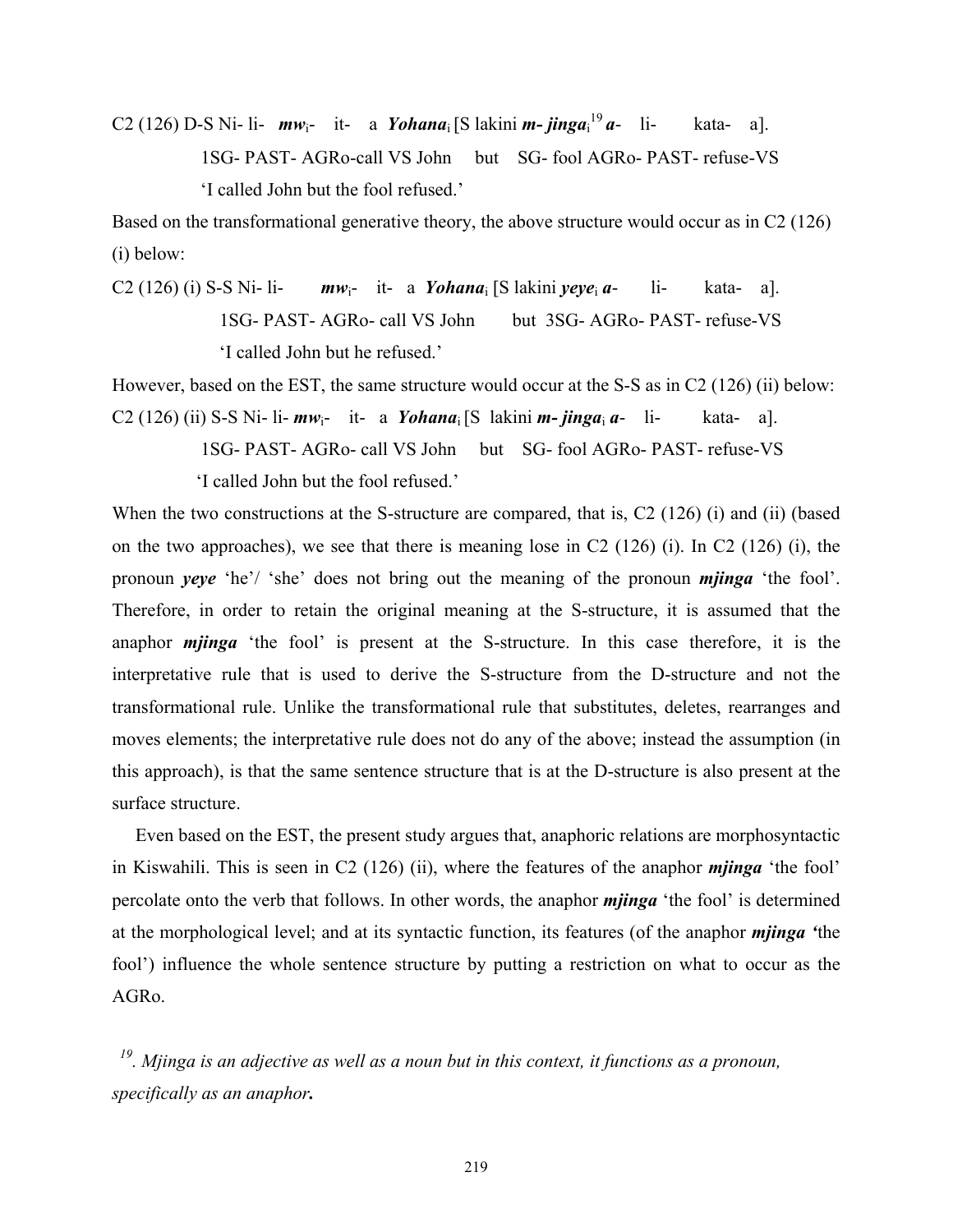The interpretative rule therefore allows the elements present at the D-structure also occur at the S-structure. Therefore, based on the interpretative rule, the relationship between the S-structure and the D-structure is:

 $AGR<sub>S</sub>+ T+AGR<sub>0i</sub>+ V+NP<sub>1i</sub>+ CONJ+NP<sub>2i</sub>+ AGR<sub>0i</sub>+ T+ V\rightarrow AGR<sub>S</sub>+ T+AGR<sub>0i</sub>+ V+NP<sub>1i</sub>+$  $CONJ+ NP_{2i}+ AGR_{0i}+ T+ V$ 

The rule can be used to describe similar constructions that are based on the interpretative rule.

## **4. 3. 1. 5. 3 pro (Null Pronoun)**

Pro is a non-overt NP that is realised in pro-drop or pro-copy<sup>20</sup> languages. These are languages that allow the subject and the object to be left unexpressed. This is possible because of the rich verbal morphology in such languages, which allow the features of the implied NP to be represented in AGRs and AGRo.

 **L1** In this sub-section, the features of pro are shown to trigger morphology-syntax interface in Kiswahili. The following words are used to show the relevance of pro at the morphological and the syntactic level:

A2 (129) *Anafurahi*<sup>21</sup> 'He/ she is happy'

A2 (130) *Tu*naandika 'We are writing'

A2 (131) *M*meoga 'You have bathed'

A2 (132) *U*lianguka 'You fell'

From the words in A2 (129) – A2 (132) (which are also sentences), it is observed that at the morphological level, their morphological structure and the meaning is determined. This is because, pro, which is an empty category bearing the features of the implied subject, motivates the occurrence of the pronominal markers on the verb, which determines the morphological structure and the meaning of the word (verb).

 So, the verb is formed from the subject agreement marker, a tense or Aspectual feature, the verbal root the verbal suffix. Thus:

 $VP \rightarrow AGRs + T/ASP+R+VS$ 

Therefore (T) RVS  $\longrightarrow$  AGRs (T) RVS in the environment in which pro is present.

<sup>20.</sup> These are languages in which the features of the implied NP are realised through AGRs and *AGRo.* 

*21. Italic is mine*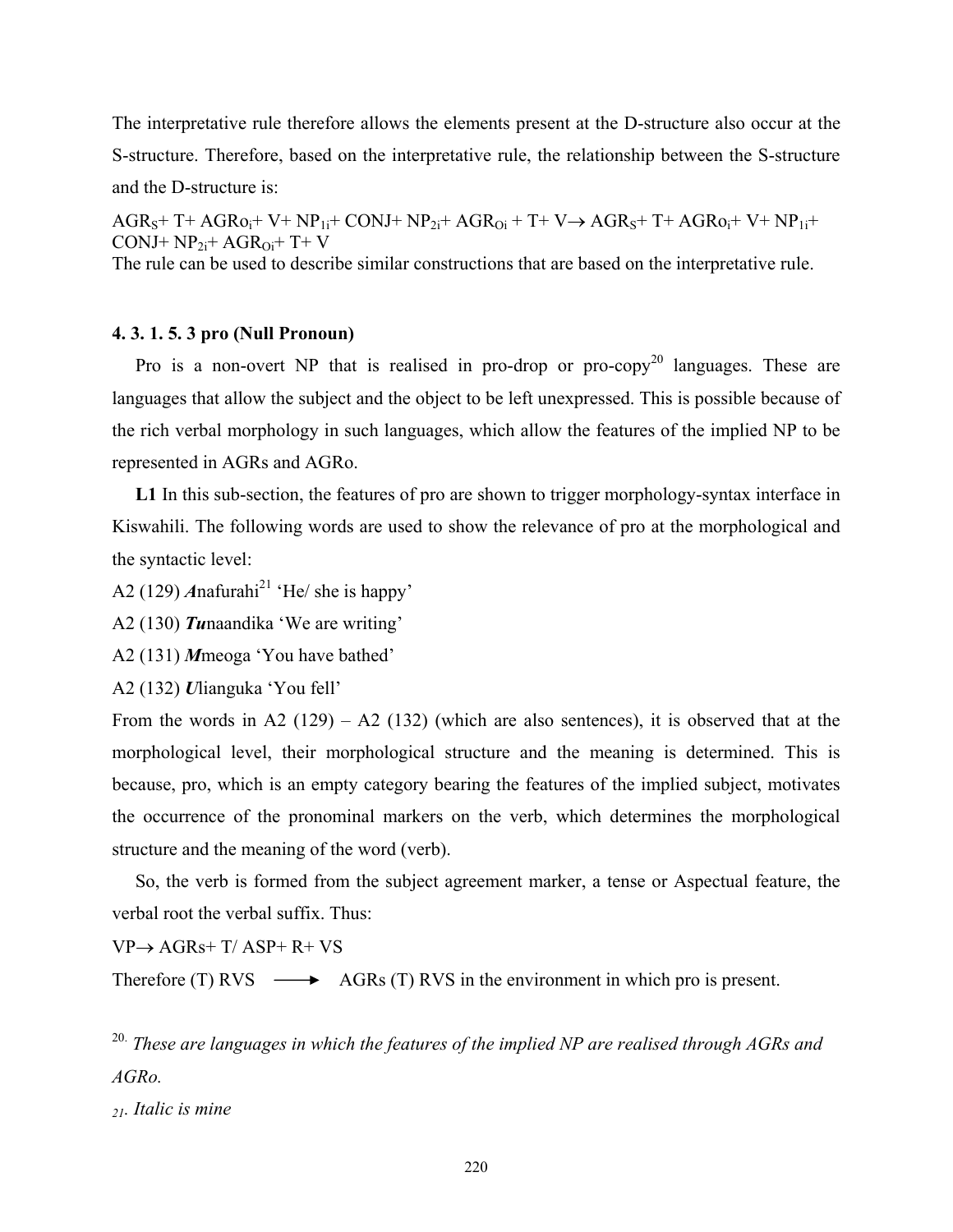The occurrence of AGRs at the morphological level is motivated by the features of pro. Consequently, the structure and the meaning of the verb are determined at the morphological level. This is represented on the table below:

*Table 4. 30: Features of pro: Morphosyntactic* 

| Morphosyntactic<br>category | <b>Basic form</b> | Morphosyntactic<br>feature | <b>Derived form</b> |
|-----------------------------|-------------------|----------------------------|---------------------|
| pro                         | $(T)$ RVS         | AGRs & AGRo                | AGRs(T)RVS          |

 *Table 4. 30* shows that *(T) RVS* (verbal root) becomes *AGRs (T) RVS* when pro is present. This is because the *AGRs* and *AGRo* born by pro are morphosyntactic. Therefore, the presence of pro determines the morphological structure and the meaning of the word (verb).

 **L2** At the syntactic level, the following sentences are used to establish morphology-syntax interface that is triggered by the features of pro:

 $(i)$  Wa-  $1i$ - chez- a.

AGRs- PAST- play- VS

'They played.'

- $(ii)$  M- me- og- a. AGRs- PERFT- bath- VS 'You have bathed.'
- (iii) Maria a- li- sema ya kwamba [a- li- anguk- a jana]. Maria AGRs- PAST-say C- AGRs- PAST- fall- VS yesterday 'Mary said that she fell yesterday.'
- (iv) Tu- ta- andik- a barua. 2PL- FUT- write- VS barua 'We shall write the letter.'
- $(v)$  A-  $ta$  imb- a shule- ni. 3SG- FUT- sing- VS school POSTP 'He/ she will sing in school.'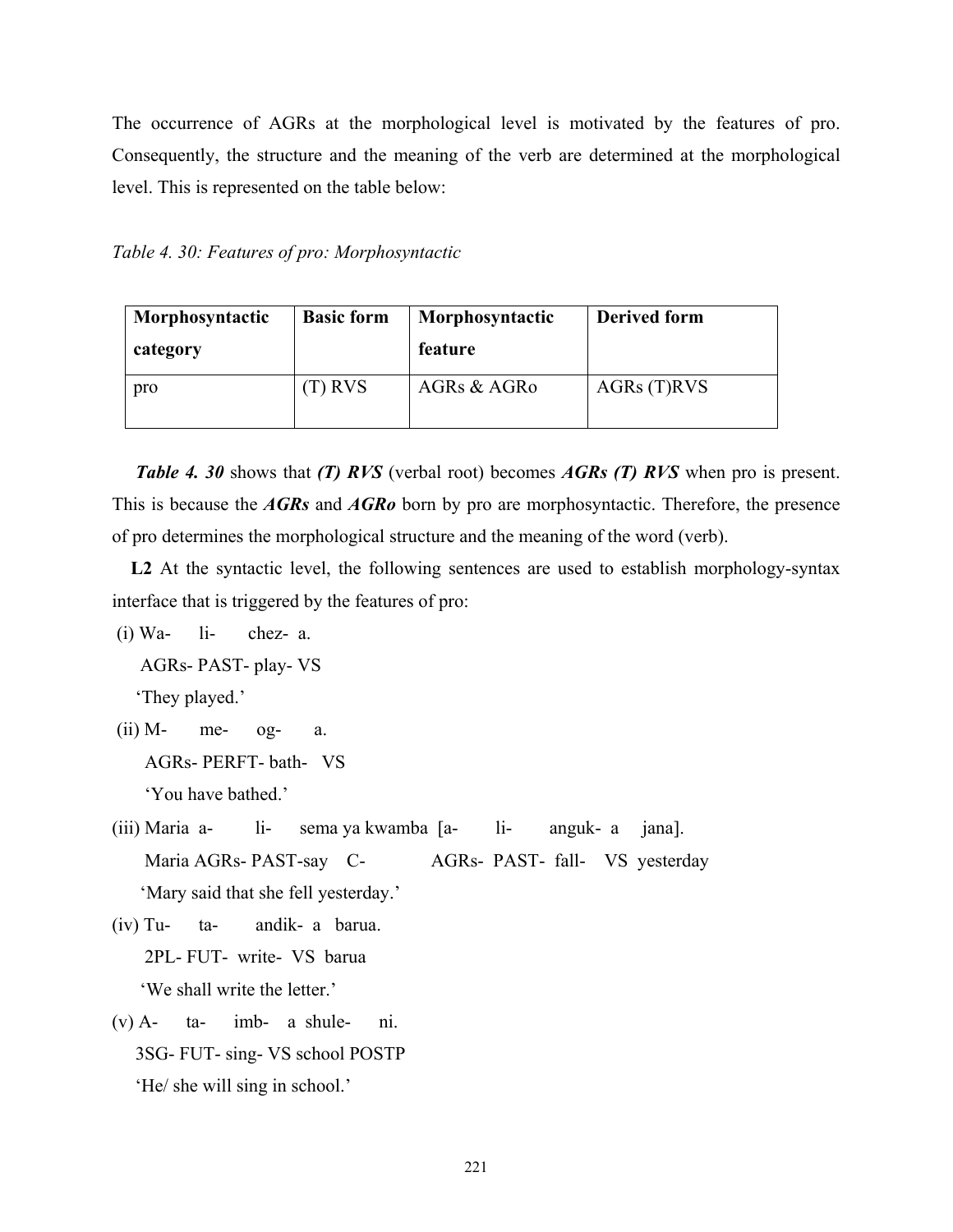Though not explicit, the sentences in  $(i) - (v)$  occur with pro; and it is the features of this empty category that motivates the occurrence of the pronominal subject or object marker and by so doing, the entire sentence structure is determined. So, in essence, the above structures occur as below:

- C2 (117) *pro wa-* ta- chez- a. pro AGRs- FUT- play- VS 'They will play.'
- C2 (118) *pro*  $m$  me- og- a. pro AGRs- PERFT- bath- VS 'You have bathed.'
- C2 (119) Maria a- li- sema kwamba [*pro a-* li- anguk- a jana]. Mary AGRs- PAST- say C- pro AGRs- PAST- fall- VS yesterday 'Mary said that she fell yesterday.'
- C2 (121) *pro tu-* ta- andik- a barua. Pro 2PL- FUT- write- VS barua 'We shall write the letter.'
- C2 (120) *pro a-* ta- imb- a shule- ni. Pro 3SG- FUT- sing- VS school POSTP

'He/ she will sing in school.'

At the morphological level, the occurrence of the null pronoun *pro* determines the morphological structure and the meaning of the verb by motivating the occurrence of the subject pronominal feature (AGRs) on the verb. By so doing, the whole sentence structure is determined with regard to its form as well as its meaning. This is because the word in this case also functions as a sentence. In embedded clauses, it is observed that apart from *pro* influencing the verbal morphology, it also determines the occurrence of the NP in subject position in the matrix clause and by extension, the subject pronominal feature in the following verb. This is because the occurrence of *pro* in the subordinate clause *demands* that an NP occurs in the matrix clause from which to derive its interpretation. So, interface between morphology and syntax that is triggered by the features of pro is observed as in C2  $(117) - C2$  (121).

 Apart from the features of pro being morphosyntactic in Kiswahili, the binding relation that holds between pro and the other (NPs) in the structures above is morphosyntactic and not just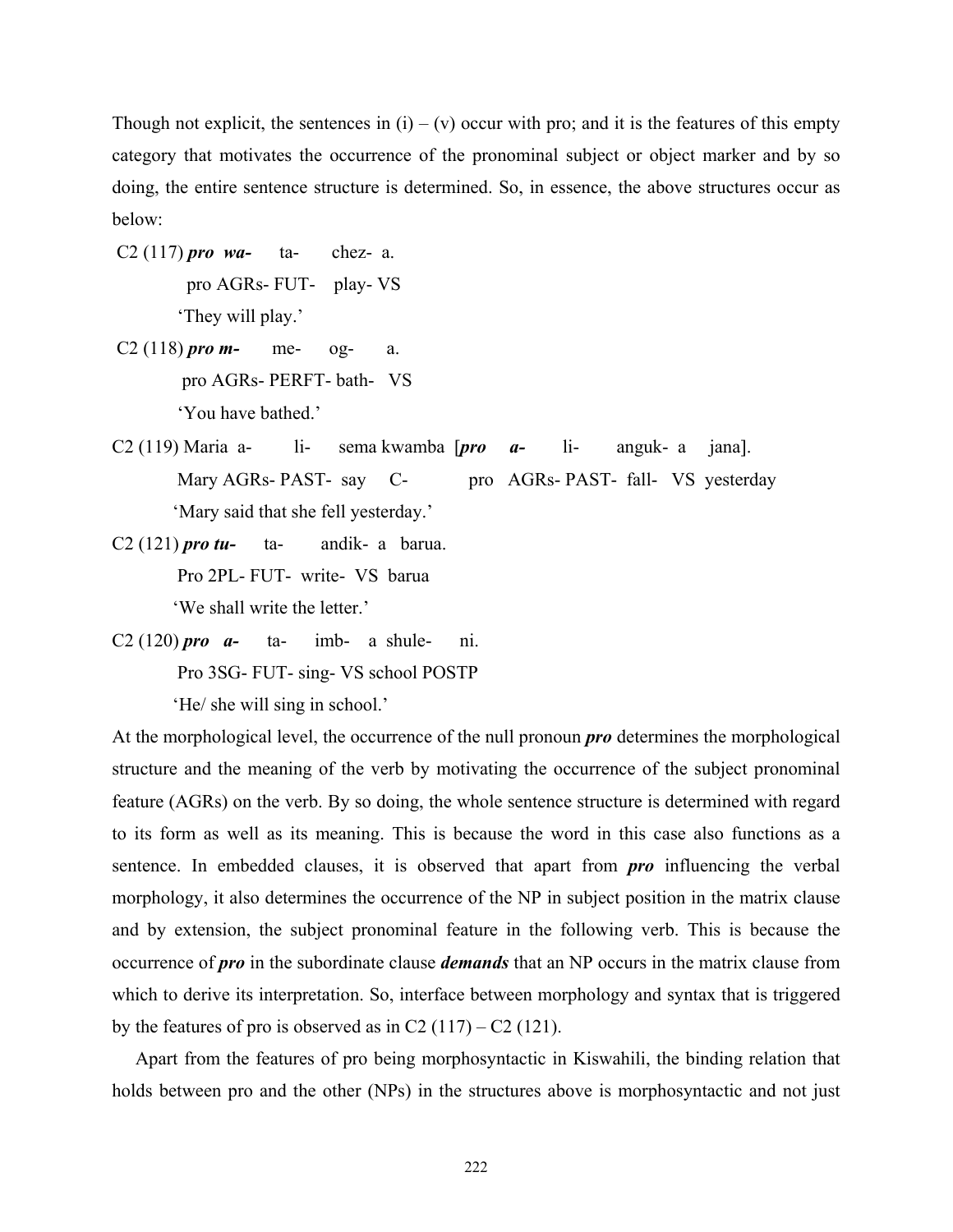syntactic. This is particularly so when pro functions anaphorically as in C2 (119). In such structures, pro is bound outside its sentential GC by the pronominal element that is on the verb as well as by the antecedent NP that is in the subject position of the matrix clause. This binding is morphosyntactic because it has relevance to both morphology and syntax. Below is C2 (119) repeated as C2 (119) (ii) with co-indexation to show the binding relation within the structure.

C2 (119) (ii) Mariai ai li- sema ya kwamba [*pro*i *ai-* li- anguk- a jana].

Maria AGRs- PAST- say C- pro AGRs- PAST- fall- VS yesterday

'Mary said that she fell yesterday.'

In C2 (119) (ii) pro is not only bound by the antecedent NP *Mary* that is in the subject position of the matrix clause but also by the subject pronominal marker (AGRs). So, we see that a lexical element within a sentence as well as a morphological element within a word is involved in the binding process. In other words, this binding has morphological as well as syntactic consequences.

The morphosyntactic processes in C2 (117) – C2 (121) show that*: the features of pro motivate the occurrence of the subject or object agreement marker on the verb. The occurrence of pro therefore influences the verb as well as the whole sentence with regard to its structure as well as its meaning*. All the structures given above conform to the requirements of pro; violation of which negatively affects the entire syntactic structure as observed below, where C2 (117) is repeated as  $C2(117)$  (ii).

C2 (117) (ii)\**pro* ta- chez- a. Pro- FUT- play- VS 'Will play.'

The structure in C2 (117) (ii) is ungrammatical because the agreement features of pro have not percolated onto the verb. This makes the entire sentence structure ungrammatical. The presence of pro must have effect on the verbal structure as well as the sentence structure.

**L3** The morphosyntactic structures in C2  $(117) - C2$   $(119)$  are formed from an optional matrix clause, pro and either a transitive or an intransitive verb. Therefore the rule that describes them is:

 $S \rightarrow (NP_{1i} + AGR_{Si} + T + V_1 + C) + pro_i + AGR_{Si} + T/ ASP + V_2 + (NP_2) (ADV) (POSTP)$ Where:

 $(ADV) \rightarrow$  optional adverb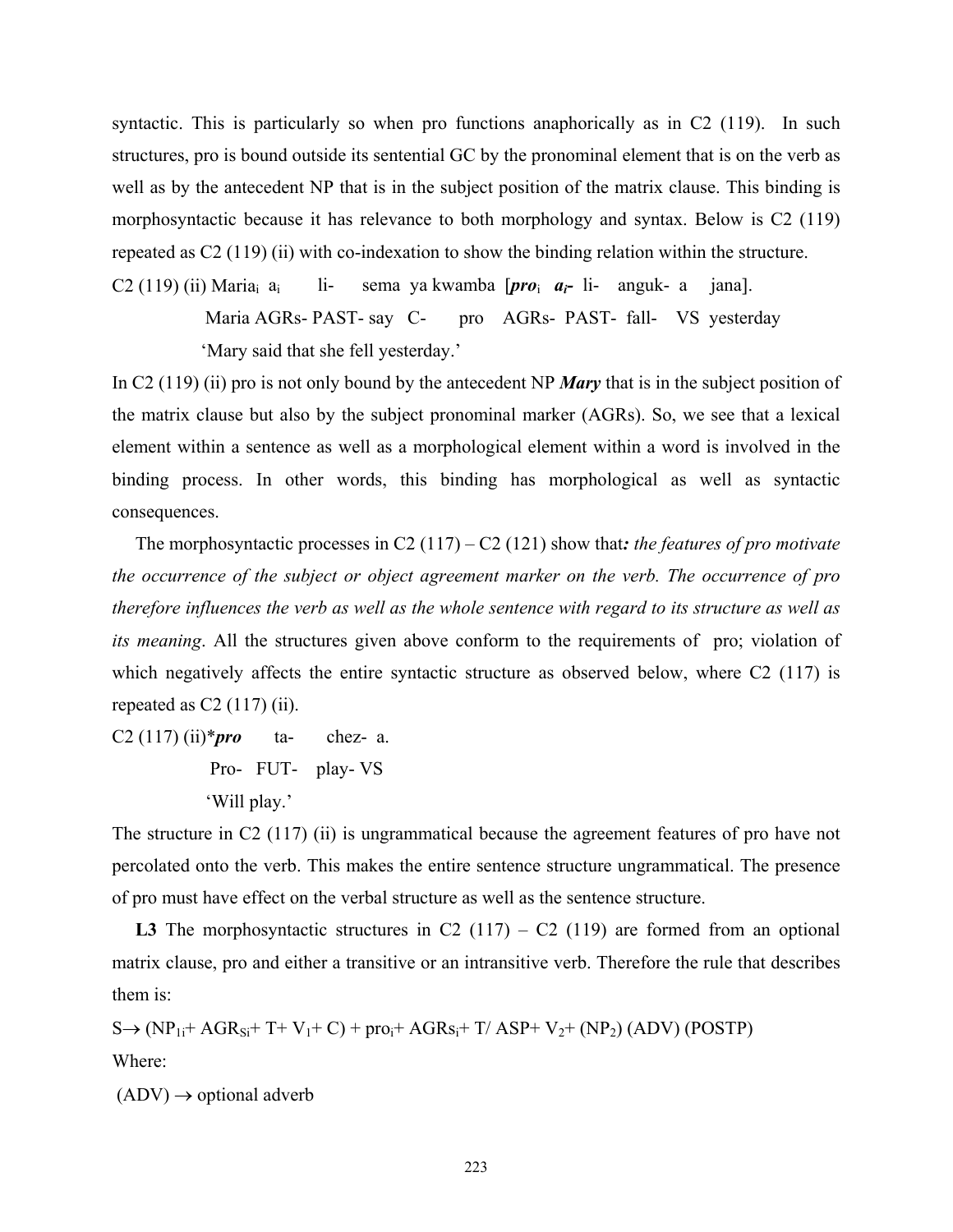$(POSTP) \rightarrow$ optional post positional phrase

pro→ empty category (null pronoun)

 The instruction means that a sentence is formed from an optional sentence (occurring as the matrix clause), pro and a VP that is either transitive or intransitive. The elements (NP) (ADV) and (POSTP) are all optional. In the rule, the occurrence of pro motivates the occurrence of *AGRs* as well as *NP1*. In other words, its presence triggers the occurrence of AGRs in the subordinate clause; and it demands that  $NP<sub>1</sub>$  (and of course AGRs) occur in the matrix clause from which it (pro) derives its reference. So, interplay between morphology and syntax is observed.

 The rule is used to describe an infinite number of morphosyntactic structures, both simple and embedded, that are triggered by the features of pro.

L4 Below is the phrase marker that represents the morphosyntactic processes in C2 (119), together with other similar structures.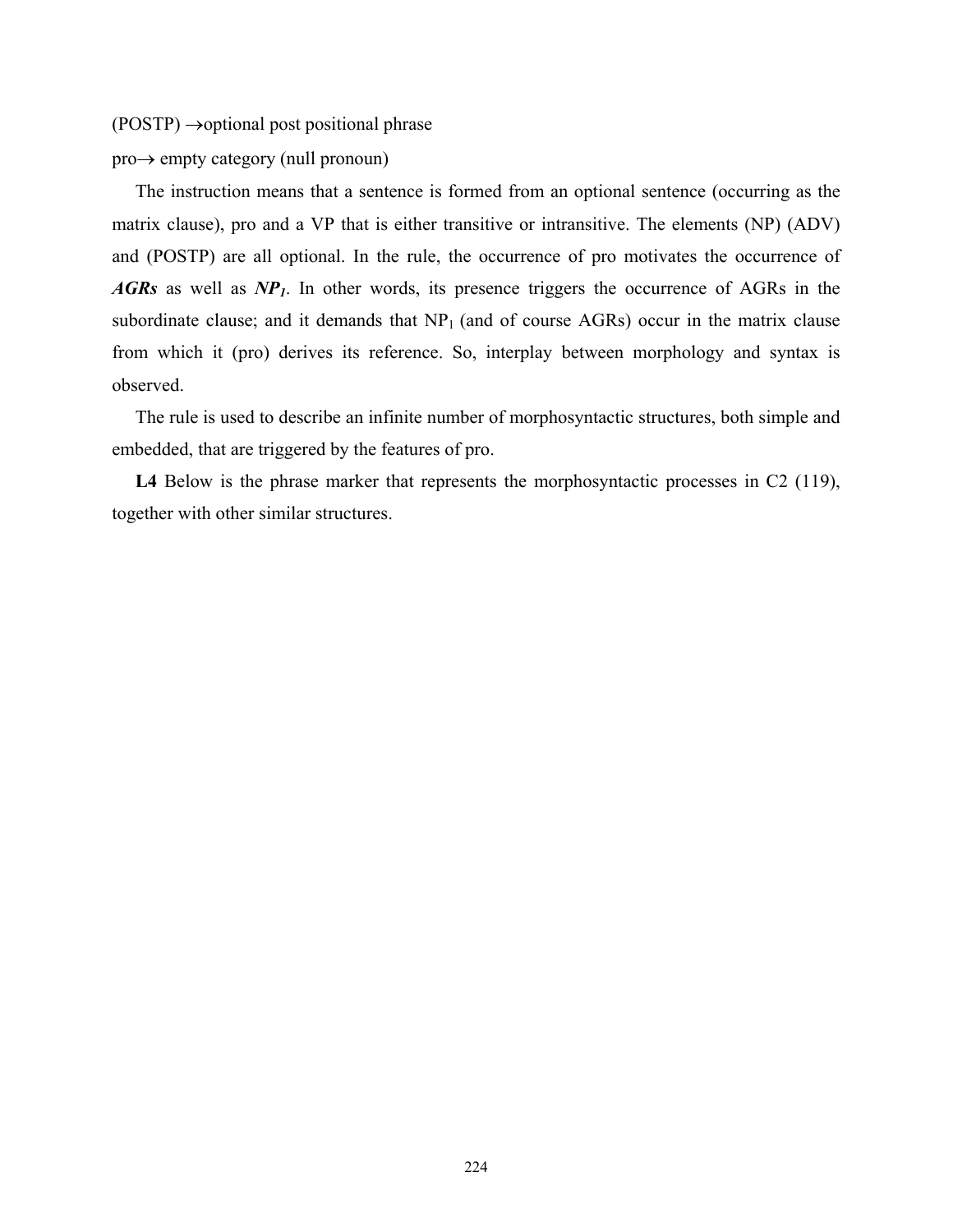#### **D-structure**



*Figure 4. 43:Features of pro: Morphosyntactic* 

From the representation, it is evident that the features of pro motivate the occurrence of the agreement features on the verb as well as the NP in the subject position of the matrix clause. In other words, these features have relevance to morphology and syntax.

 Just as with subject position, when pro occurs in the object position, it triggers morphologysyntax interface. Structures used for analysis are C2 (19) and C2 (48).

C2 (19) Jani a- na- *m-* tak- a *pro*.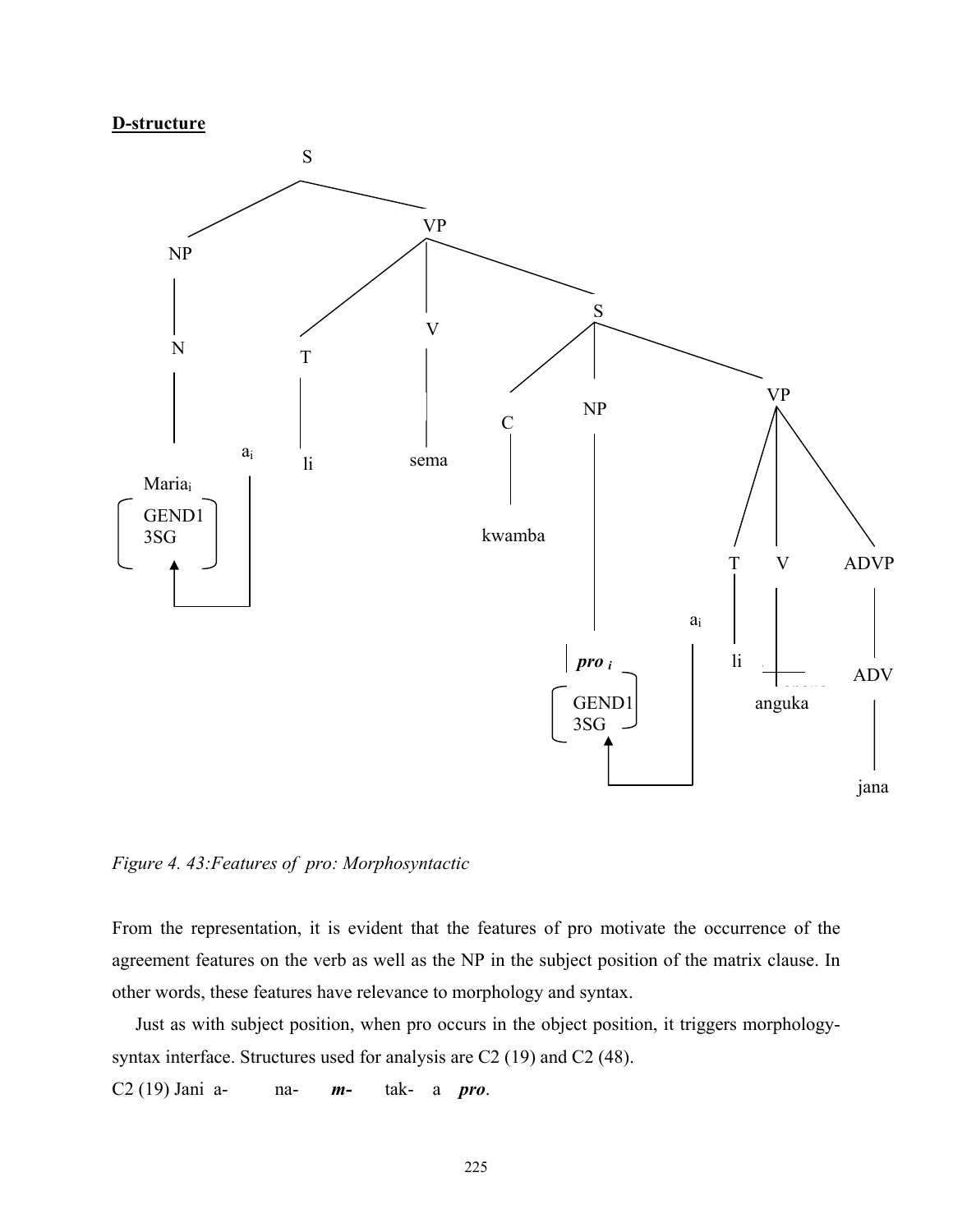Jani AGRs- PROG- AGRo- want- VS pro 'Jani wants him/ her.'

C2 (48) Roni a- li- *mw-* ambi- a Yohana kwamba [*pro a-* ende *a-*  Roni AGRs- PAST- AGRo- tell VS Yohana C- Pro AGRo- go AGRo mw- on- e ]. AGRs-see- SUBJ

'Roni told John to go and see him.'

In C2 (19) and C2 (48), the features of pro triggers the occurrence of the object agreement features (AGRo) on the verb and by so doing, the structure and the meaning of the whole sentence is determined.

 Just as with pro in subject position, the binding of pro that is in the object position has relevance to morphology and syntax. This argument is based on the fact that pro is first bound by the object pronominal feature *m*- (3SG) outside its sentential GC and then still outside its sentential GC by the NP in the object position (if there is one) as in C2 (48). Thus, both morphology and syntax are involved when binding takes place. This is an illustration of morphology-syntax interface. The morphosyntactic rule that describes the morphosyntactic structures in C2 (19) and C2 (48) that are triggered by the features of pro in the object position is as below:

 $S \rightarrow NP_{1i}+AGR_{Si}+T+AGRo_i+V_1+(NP_{2I})+(C)+proj+(AGRo_i+T+V_2+AGRo_i+AGRs+T+$  $V_3$ )

# Where

 $proj \& AGRo_i \rightarrow co-refer$  (features of pro trigger the occurrence of AGRo.

The rule means that a morphosyntactic process that is triggered by the features of pro is either generated from (i) a simple sentence that is made up of an NP and a VP, which bears the AGRo or from (ii) an embedded clause that bears the AGRo and an NP in the object position of the matrix clause. In both cases, the features of pro determine the structure and the meaning of the verb as well as that of the whole sentence.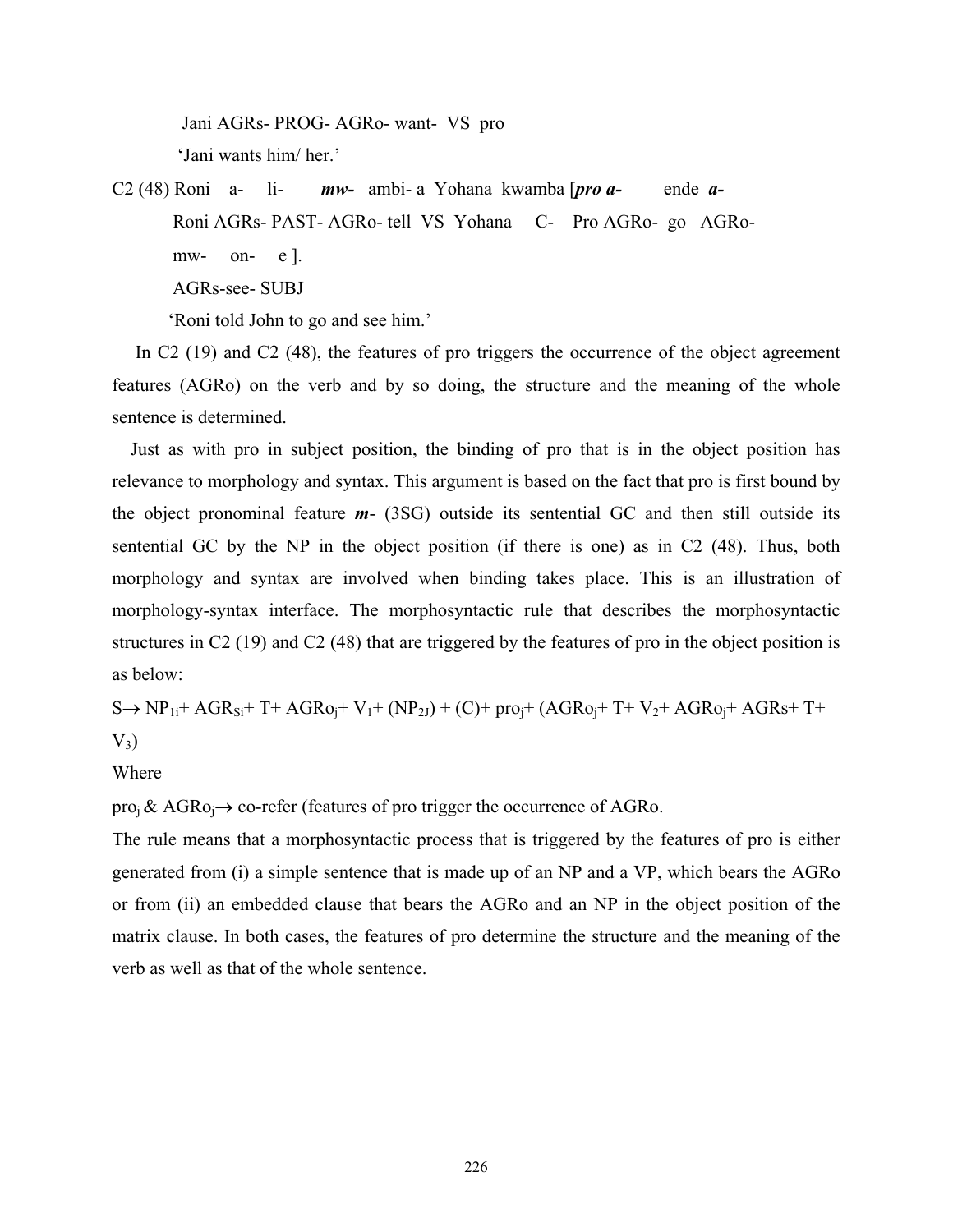## **4. 3. 1. 5. 4 Controlled PRO**

 PRO is a syntactically active NP, hence syntactically represented but with no overt manifestation. Just as with pro, PRO is an empty category. In this sub-section, the presence of PRO is shown to trigger morphology-syntax interface in Kiswahili.

 **L1** Below are the words that are used to analyse the effect of PRO at the morphological as well as the syntactic level:

A2 (133) *Ku*jimaliza 'to finish oneself'

A2 (134) *Ku*jiua 'to kill oneself'

A2 (135) *Ku*la 'to eat'

A2 (136) *Ku*lala 'to sleep'

The words in (133) – (136) are all marked with the infinitival marker *ku-.* These infinitival verbs head the lower infinitival clause in Kiswahili; and they only occur after the non-overt NP PRO. The structure of the verbs is as below:

 $VP \rightarrow INF + (REFL) + RVS$ 

Where:

INF→ Infinitival marker

 $(REFL) \rightarrow$  optional reflexive marker

 $R \rightarrow R$ oot

 $VS \rightarrow$  verb suffix

That is, the VP is formed from an infinitival marker, an optional reflexive marker, a verbal root and a verbal suffix. This is represented as below:

*Table 4. 31: Effect of PRO* 

| Morphosyntactic | <b>Basic form</b> | Morphosyntactic | <b>Derived form</b> |
|-----------------|-------------------|-----------------|---------------------|
| category        |                   | feature         |                     |
| <b>PRO</b>      | (REFL)RVS         | $INF(ku-)$      | INF(REFL)RVS        |

 *Table 4. 31* shows that *INF(REFL)RVS* is different from (*REFL)RVS*. The difference is explained in this study in terms of the effect of PRO, which is morphosyntactic. PRO motivates the occurrence of the infinitival marker *ku-* at the morphological level; and as this happens, the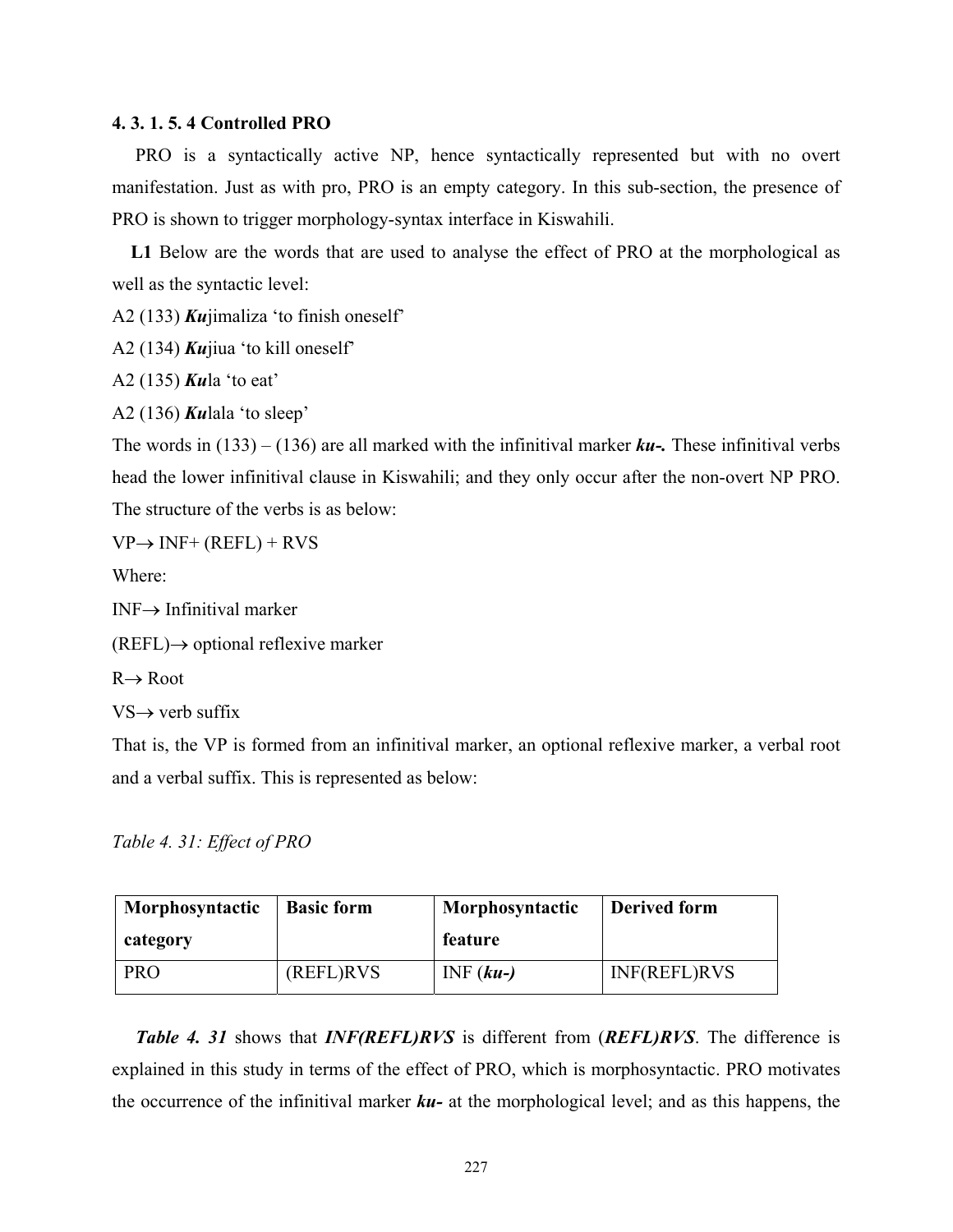morphological structure and the meaning of the verb are changed as demonstrated on the table.

Based on the words in A2 (133) – A2 (136), the following sentences are used to illustrate morphology-syntax interface that is triggered by PRO at the syntactic level:

- (i) Maria a li- amua ku- ji- maliz- a Mary AGRs- PAST- decide INF- REFL- finish VS 'Mary decided to finish herself.'
- (ii) Wa- toto wa- na- taka ku- la. PL- child AGRs- PROG- want INF- eat 'Children want to eat.'
- (iii) Hadija a- me- end- a ku- lal- a. Hadija AGRs- PERFT- go VS INF- sleep- VS 'Hadija has gone to sleep.'
- (iv) Yusufu a- me- anz- a ku- lalamik- a. Joseph AGRs- PERFT- start- VS INF- complain- VS 'Joseph has started complaining.'

The sentences in (i) - (iv) are marked as below:

- C2 (122) Maria<sub>i</sub> a<sub>i</sub> li- amua  $[PRO<sub>i</sub> ku-$  ji<sub>i</sub>- maliz- a]. Mary AGRs- PAST- decide PRO INF- REFL- finish VS 'Mary decided to finish herself.'
- C2 (123) Wa- toto<sub>i</sub> wa<sub>i</sub>- na- taka  $[PRO<sub>i</sub> ku-la]$ . PL- child AGRs- PROG- want PRO INF- eat 'Children want to eat.'
- C2 (124) Hadija<sub>i</sub> a<sub>i</sub>- me- end- a  $[PRO<sub>i</sub> ku-$  lal- a]. Hadija AGRs- PERFT- go VS PRO INF- sleep- VS 'Hadija has gone to sleep.'
- C2 (125) Yusufu<sub>i</sub> a<sub>i</sub> me- anz- a  $[PRO<sub>i</sub> ku-$  lalamik- a]. Joseph AGRs- PERFT- start- VS PRO INF- complain- VS 'Joseph has started complaining.'

 An observation of the structures in C2 (122) - C2 (125) reveals that the occurrence of PRO at the syntactic level influences the entire sentence structure just as it does to the verb at the morphological level. This is because; PRO first determines the form of the infinitival verb.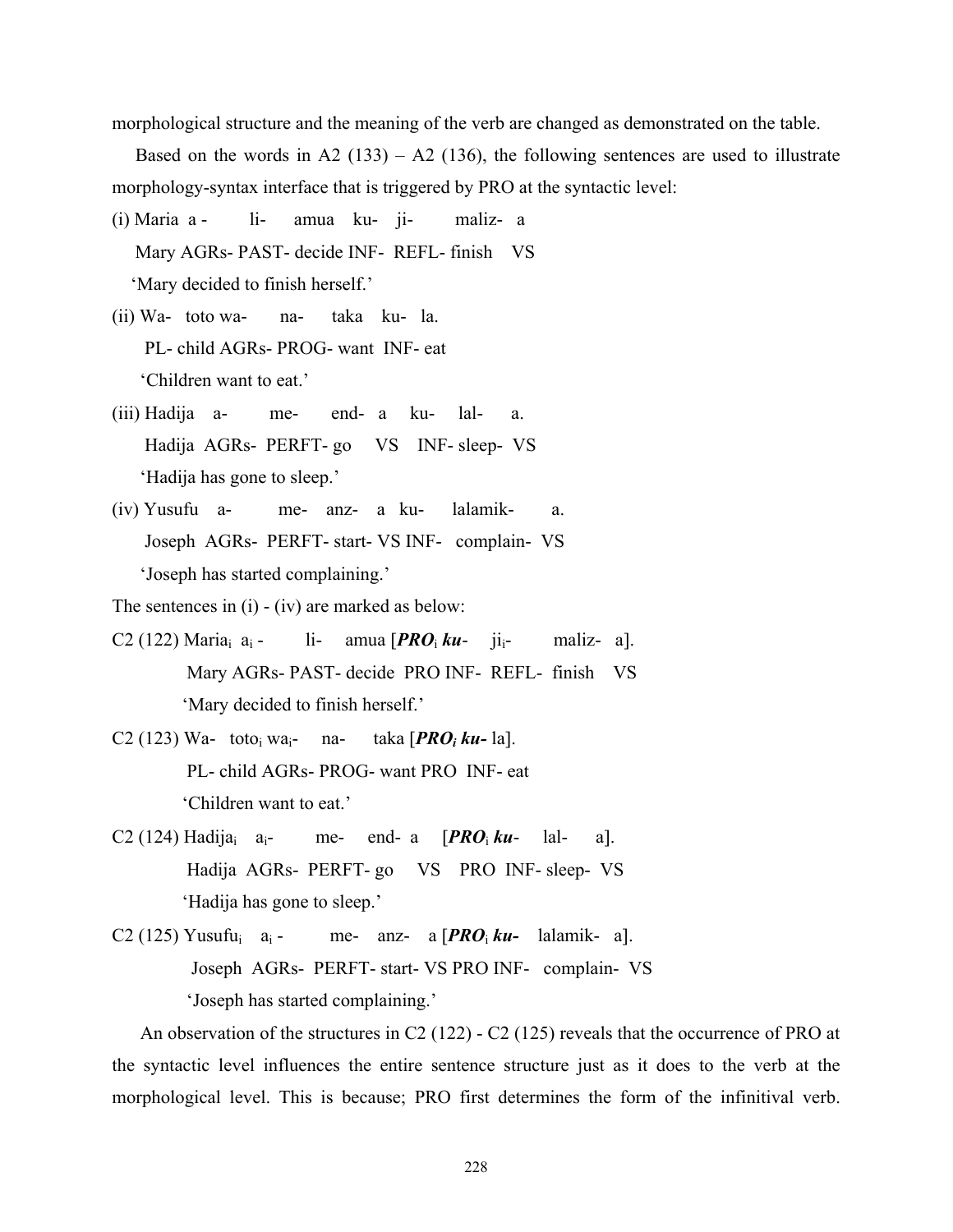Specifically, PRO demands that the verb in the lower clause bears the infinitival marker *ku-.* Secondly, at the syntactic level, PRO influences the entire sentence structure. Being controlled PRO; it demands that an NP (controller) from which to derive its interpretation occurs in the subject position of the matrix clause. For instance, in C2 (125), it is the presence of PRO that triggers the occurrence of the infinitival marker *ku-* on the verb *lalamika* 'complain'. At the syntactic level, the same motivates the occurrence of the NP *Yusufu* in the subject position of the matrix clause as well as the subject pronominal marker *a*- (3SG). Therefore, controlled PRO (in the above structures) is seen to have relevance to morphology and syntax in Kiswahili.

 The morphosyntactic processes established in C2 (122) - C2 (125) shows that: *controlled PRO in Kiswahili occurs in the subject position of the infinitival clause; it motivates the occurrence of the infinitival marker ku- on the verb and at the syntactic level, it influences the whole sentence structure by demanding that a controller occurs in the subject position of the matrix clause (and by extension, a subject pronominal feature in the matrix clause).* Violation of the morphological and syntactic requirements of the non-overt NP PRO, negatively affects the whole sentence as demonstrated below, where C2 (122) is repeated as the ungrammatical C2  $(122)$  (i):

C2 (122) (i)\*Mariai ai - li- amua [*PRO*i *a*- na- *ji-* maliz- a]. Mary AGRs- PAST- decide PRO AGRs- PROG- REFL- finish- VS 'Mary decided she is finishing herself.'

The ungrammaticality of (122) (i) results from the fact that the verbal morphology has not conformed to the requirements of PRO. In (122) (i), PRO is occurring in the subject position of a finite clause and not in the subject position of an infinite clause as it is required by PRO THEOREM. The structure in C2 (122) would only be grammatical if a complementizer occurred in the position where PRO has occurred. Alternatively, the same would have been grammatical if small pro occurred in the subject position of the subordinate clause and not big PRO as in the above. The violation of the requirements of PRO at the morphological level, has negatively affected the grammaticality of the entire syntactic structure. This is an illustration of the fact that controlled PRO has morphological and syntactic consequences in Kiswahili.

 In the grammatical structures given above, PRO is licensed in that it is ungoverned. Consequently, PRO THEOREM has been observed. PRO THEOREM states that, 'PRO must be ungoverned.' (Haegeman, 1994: 273).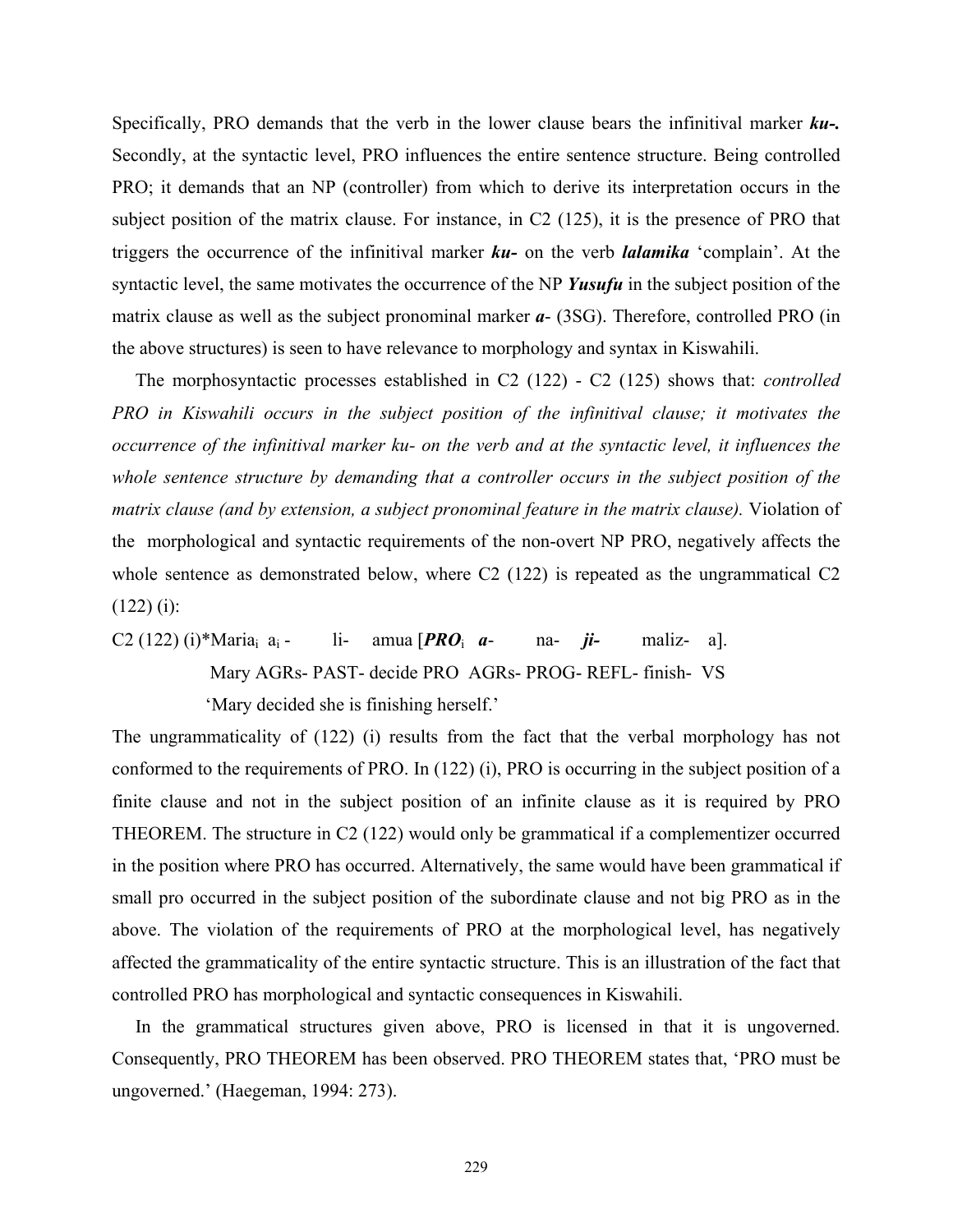With regard to the binding relation between PRO, and the other elements in the structure, we see that a morphosyntactic binding has taken place and not just a syntactic one. This is because, from the structures formed in C2 (122) – C2 (125), we see that first, the subject agreement feature that is in the matrix clause binds the empty category PRO outside its infinitival clause. Then secondly, the NP in the subject position of the matrix clause, that is, the controller, binds it as well, still outside the infinitival clause (not necessarily outside its GC since PRO lacks a GC). In this study, this binding, just as for the preceding categories is said to be morphosyntactic. This is because both morphology as well as syntax is involved when binding takes place. This contrasts with the purely syntactic binding.

 **L4** The morphosyntactic structures in C2 (122) - C2 (125) are formed from an NP, a VP and an infinitival clause. Therefore, the rule that is used to describe them is:

 $S \rightarrow NP_i + AGR_{Si} + T/$  ASP+ V+  $PRO_i$ + *INF*+ (REFL)+ V

Where:

PRO→ empty category

 $NP_i$ , AGR<sub>Si</sub> & PRO<sub>i</sub> $\rightarrow$  co-refer

In the rule, we see that  $PRO<sub>i</sub>$  is bound by  $AGR<sub>Si</sub>$  and then by  $NP<sub>i</sub>$  outside its infinitival clause. The occurrence of  $NP_i$ ,  $AGR_{Si}$  & INF is motivated by the presence of PRO. This is because controlled PRO demands that the controller must occur in the structure in order for it to derive its reference. The features of the controller percolate onto the following VP allowing the subject pronominal marker to agree with it (the controller) and this is why the two co-refer; that is, the NP and AGRs. Likewise, the occurrence of the infinitival marker *ku*- is motivated by the presence of PRO. This is because, PRO in Kiswahili only occurs in an infinitival clause and not in a tensed one.

 The rule describes an infinite number of structures that are similar. This follows from the transformational generative theory of grammar that is being applied in the study.

 The examples that have been given in C2 (122) - C2 (125) are those of subject control. However, in object control structures, PRO is also morphosyntactic. The following sentences are used to illustrate this:

(i) Jani a- li- m- lazim- u Dani ku- l- a. Jani AGRs- PAST- AGRo- force- VS Dani INF- eat- VS. 'Jani forced Dani to eat.'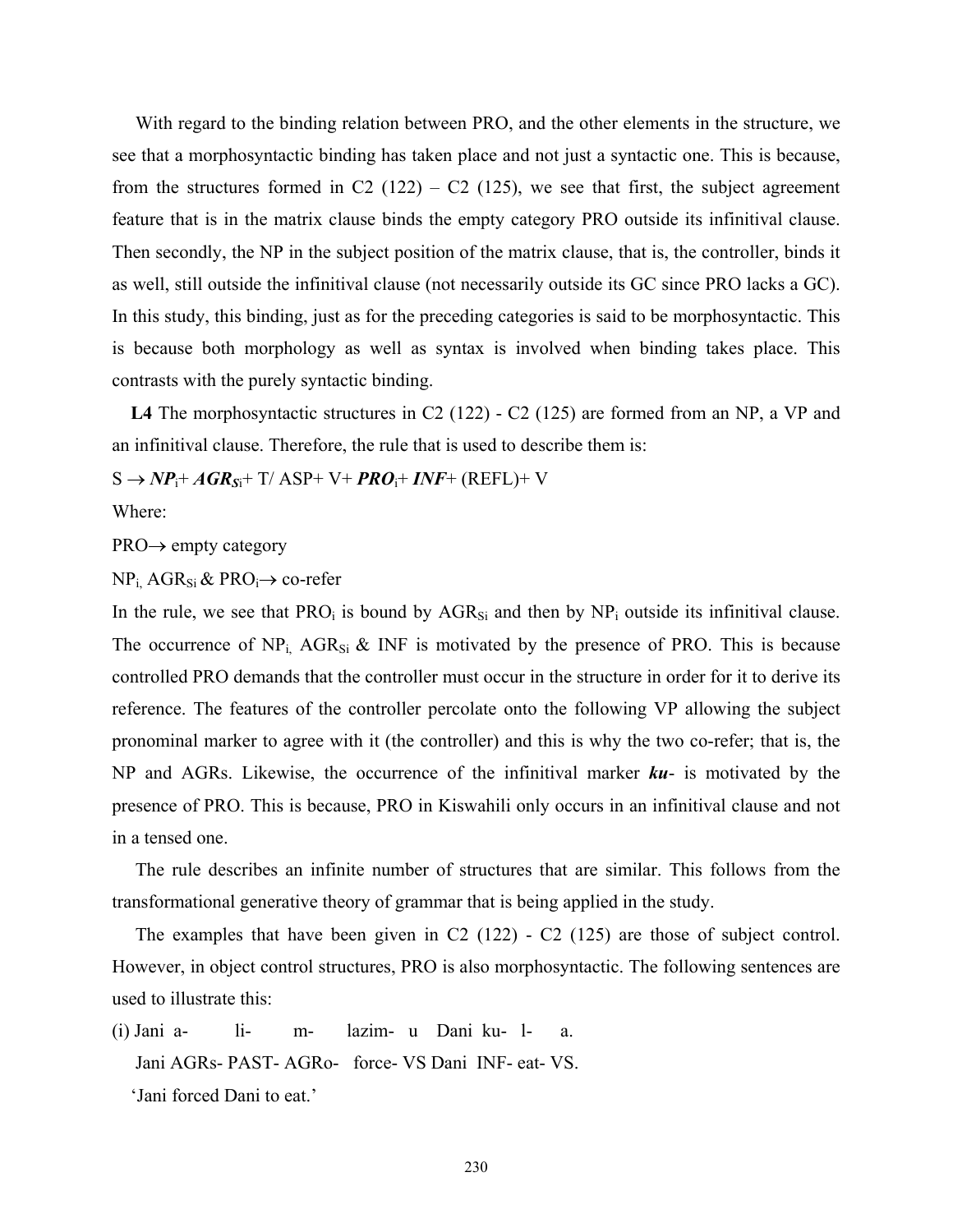(ii) Mama a- me- m- zuia m- toto ku- lala. Mother AGRs- PERFT- AGRo- forbid SG- child INF- sleep 'Mother has forbidden the child to sleep.'

The structures in (i) and (ii) are marked as below:

- C2 (90) Jani a- li- *mi-* lazim- u *Danii* [*PROi ku* l- a]. Jani AGRs- PAST- AGRo- force- VS Dani PRO INF- eat- VS. 'Jani forced Dani to eat.'
- C2 (95) Mama a- me- *mi-* zuia *m- totoi* [*PROi ku* lala]. Mother AGRs- PERF- AGRo- forbid SG- child INF- sleep

'Mother has forbidden the child to sleep.'

In C<sub>2</sub> (90) and C<sub>2</sub> (95), PRO is morphosyntactic. This is because PRO determines the form of the verb in the infinitival clause as well as that of the whole sentence structure with regard to the type of the linguistic elements that are to occur in the structure and their syntactic distribution. Specifically, being controlled PRO; it demands that the controller occurs in the object position in the matrix clause. This explains why the AGRo (whose features are based on those of the NP in the object position) and the NP in the object position occur in the two structures. Therefore, PRO has a morphological and syntactic consequence.

 Object controlled PRO .has the same requirements as the subject controlled PRO, it has to occur with a controller and at the same time, it motivates the occurrence of the infinitival marker *ku*-.

 The following rule describes the morphosyntactic processes that are triggered by object controlled PRO:

 $S \rightarrow NP_1 + AGR_5 + T + AGRo_i + V + NP_{2i} + PRO_1 + INF + V$ Where:

AGRo<sub>i</sub>, NP<sub>2i</sub> & PRO<sub>i</sub> $\rightarrow$  co-refer

The rule means that a sentence is formed from an NP in the subject position of the matrix clause, a transitive VP and an infinitival clause. In the rule, the occurrence of the INF, AGRo and  $NP<sub>2</sub>$  is motivated by the presence of PRO, which is morphosyntactic in Kiswahili. In the present study, the relationship that holds between INF,  $AGRo$ ,  $NP<sub>2</sub>$  and PRO is explained in terms of morphology-syntax interface.

**L4** The morphosyntactic processes that are triggered by object controlled PRO in C2 (90) is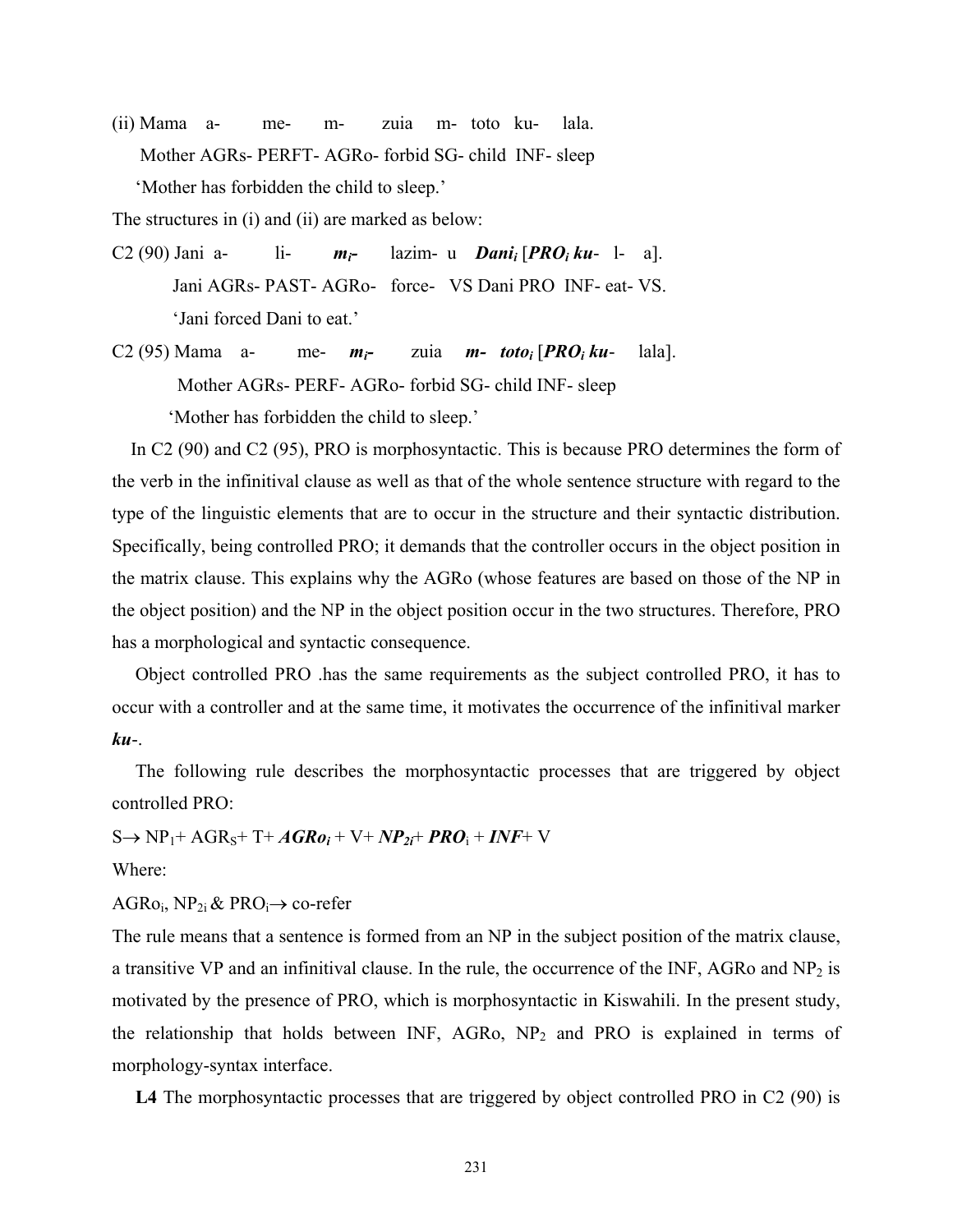represented as below on a phrase marker:



**D-structure**

*Figure 4. 44: Object controlled PRO: morphosyntactic* 

Other similar structures that are triggered by the object controlled PRO can be represented on the phrase marker in *figure 4. 44*.

 According to Bach's generalisation, an object controller cannot be omitted, it must occur in the structure, (Haegeman 1994: 281). However, from the analysis of the structures in C2 (90) and (95), it is observed that this is not the case in Kiswahili. Given that Kiswahili is morphologically rich, it can allow the object controller to be omitted because its semantics can still be recovered from the object agreement features (AGRo). Consequently, pro (null pronoun/ little pro) in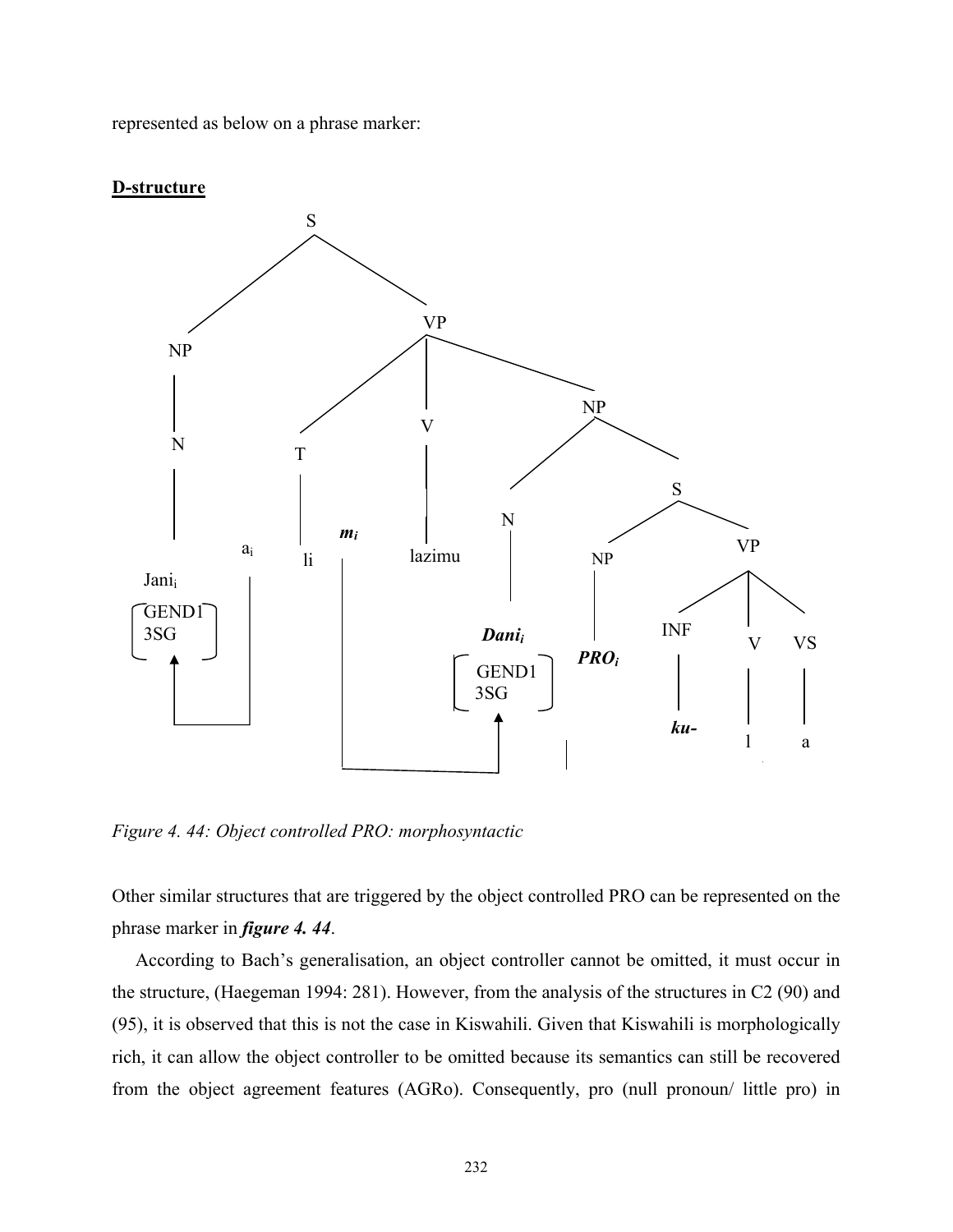Kiswahili can function as the object controller of PRO. Pro in this case bears the agreement features that are born by the AGRo that is in the matrix clause. The object pronominal features are in turn dependent on the features of the implied object NP. Consequently, the null pronoun pro can control big PRO in Kiswahili and the process is still morphosyntactic. The conclusion is based on the fact that PRO demands that the controller occurs (in this case pro) and that it (PRO) occur in the subject position of an infinitival clause. This restriction motivates the occurrence of the infinitival marker *ku*- on the verb. What happens in Kiswahili is in contradiction to Bach's generalisation on object controlled PRO. Below is an illustration, where C2 (90) is repeated as C2 (90) (ii).

 C2 (90) (ii) Jani a- li- *mi-* lazim- u *proi* [*PROi ku*- l- a]. Jani AGRs- PAST- AGRo- force- VS pro PRO INF- eat- VS. 'Jani forced him/ her to eat.'

In C2 (90) (ii), it is pro that controls PRO and the structure is grammatical. The two; that is, pro and PRO share their features with those of the AGRo that is in the matrix clause; and the features of the three; that is AGRo, pro and PRO are based on those of the implied NP in the object position.

#### **Conclusion**

 In this sub-section, it has been shown that the anaphoric relationship that holds between the NPs in the structure is morphosyntactic in Kiswahili. Specifically, it has been demonstrated that the reflexive and the reciprocal morphemes have relevance to morphology as well as syntax because they influence the verbal and the sentential structure. Likewise, it has been shown that the process of pronominalisation, the features of pro and PRO have morphological and syntactic consequences in Kiswahili.

 Apart from individual elements and processes that trigger morphology-syntax interface, it has also been demonstrated in the discussion that the binding relationship that holds between NPs in the reflexive, reciprocal and pronominalised structures; as well as structures bearing the nonovert elements pro and PRO is morphosyntactic rather than syntactic. This is because both morphology and syntax are involved in the binding process. This observation contrasts with the purely syntactic binding that occurs in most languages. Specific morphosyntactic rules that are based on the structures formed have been formulated in order to describe specific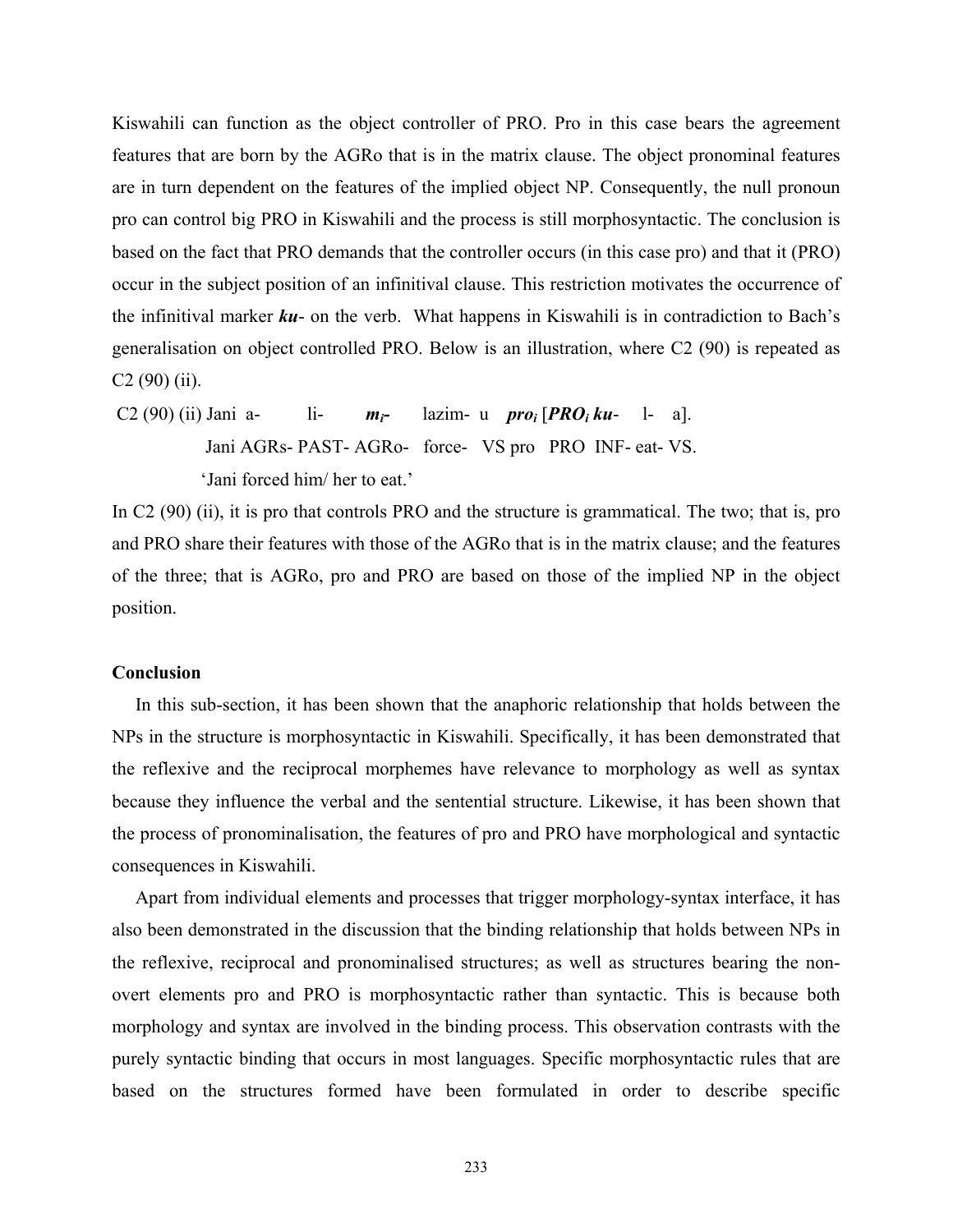morphosyntactic processes that have been established. This is in line with the transformational generative theory being applied. Finally, representations have been given in order to make explicit the morphosyntactic processes established.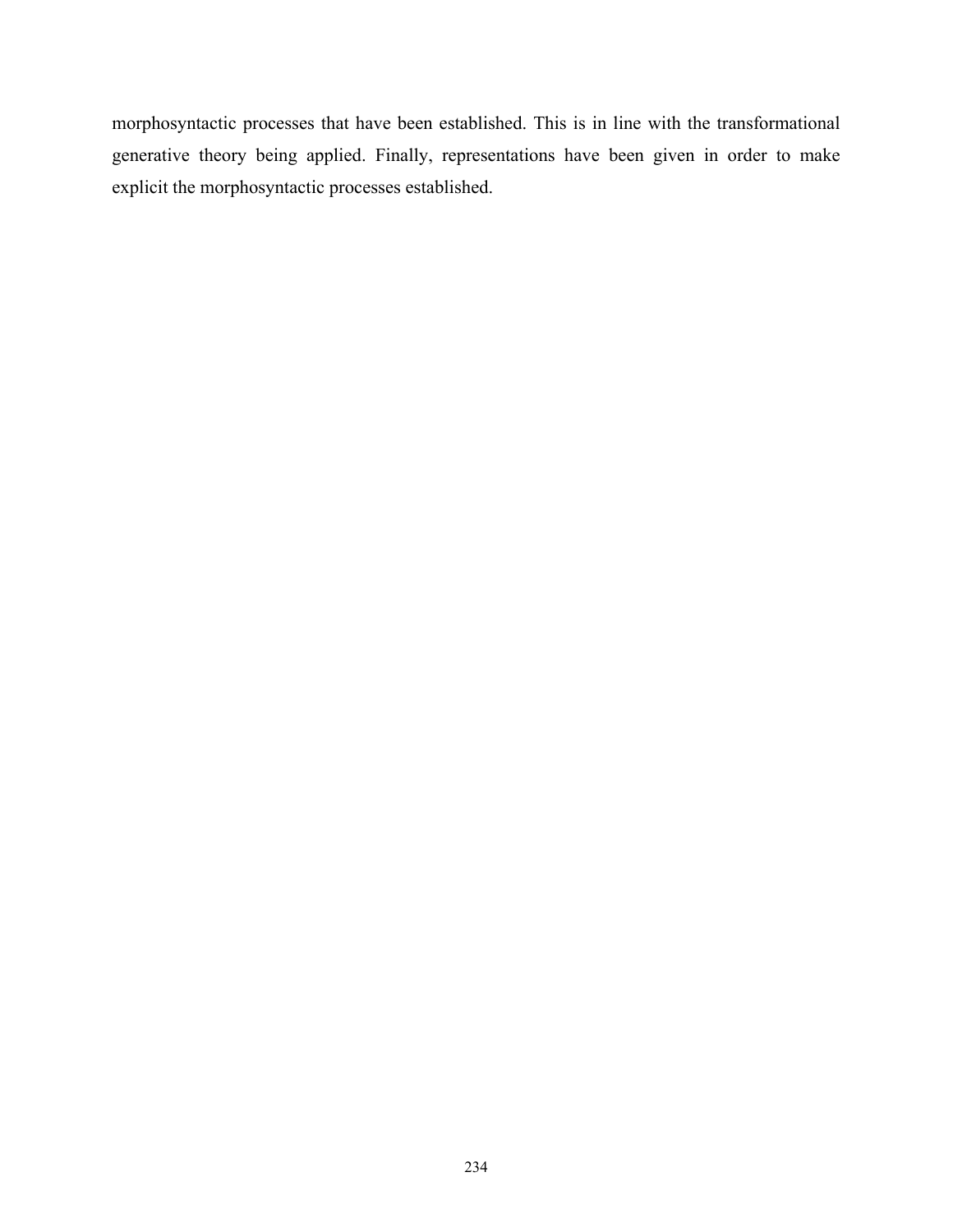#### **CHAPTER FIVE**

#### **SUMMARY, CONCLUSIONS AND RECOMMENDATIONS.**

# **5. 1 Introduction**

 The study set out to establish the morphosyntactic processes that occur in Kiswahili, account for their occurrence and establish the morphosyntactic rules in this language. In this chapter, a summary of the research findings is presented, conclusions are drawn and necessary recommendations made.

#### **5. 2 Summary and Conclusions**

 From the analysis of the words and the syntactic structures used in the study, it has been shown that there are morphosyntactic processes that occur in Kiswahili. Throughout the discussion, the study has shown that these processes are triggered by different morphosyntactic categories. The morphosyntactic processes established are those that involve inflectional morphology, class-changing word formation processes, class non-changing word formation processes, lexical information, and those that involve anaphoric relations. Under each of these morphosyntactic processes, specific morphosyntactic categories, properties or processes identified as having relevance to morphology and syntax have been analysed in order to make explicit their influence at the word level as well as at the syntactic level.

 Under the morphosyntactic processes that involve inflectional morphology, the grammatical categories of gender, number, person, Aspect, tense, and the comparison have been shown to trigger morphology-syntax interface in Kiswahili. Each of these categories has been analysed at the morphological level, syntactic level, rule and finally, representational level. This is in line with the transformational generative theory of grammar that is being applied. One of the issues that has come out clearly is that the transformational generative theory cannot sufficiently handle the many agreement features (like those of gender, number and person) of an agglutinating language like Kiswahili. For a language like Kiswahili that is morphologically rich, an adequate analysis must take care of such morphosyntactic features. Minimalist programme takes care of such features. In Minimalist programme, inflectional properties of verbs and nouns are given in the lexicon and as such the already inflected nouns and verbs are base generated in the verb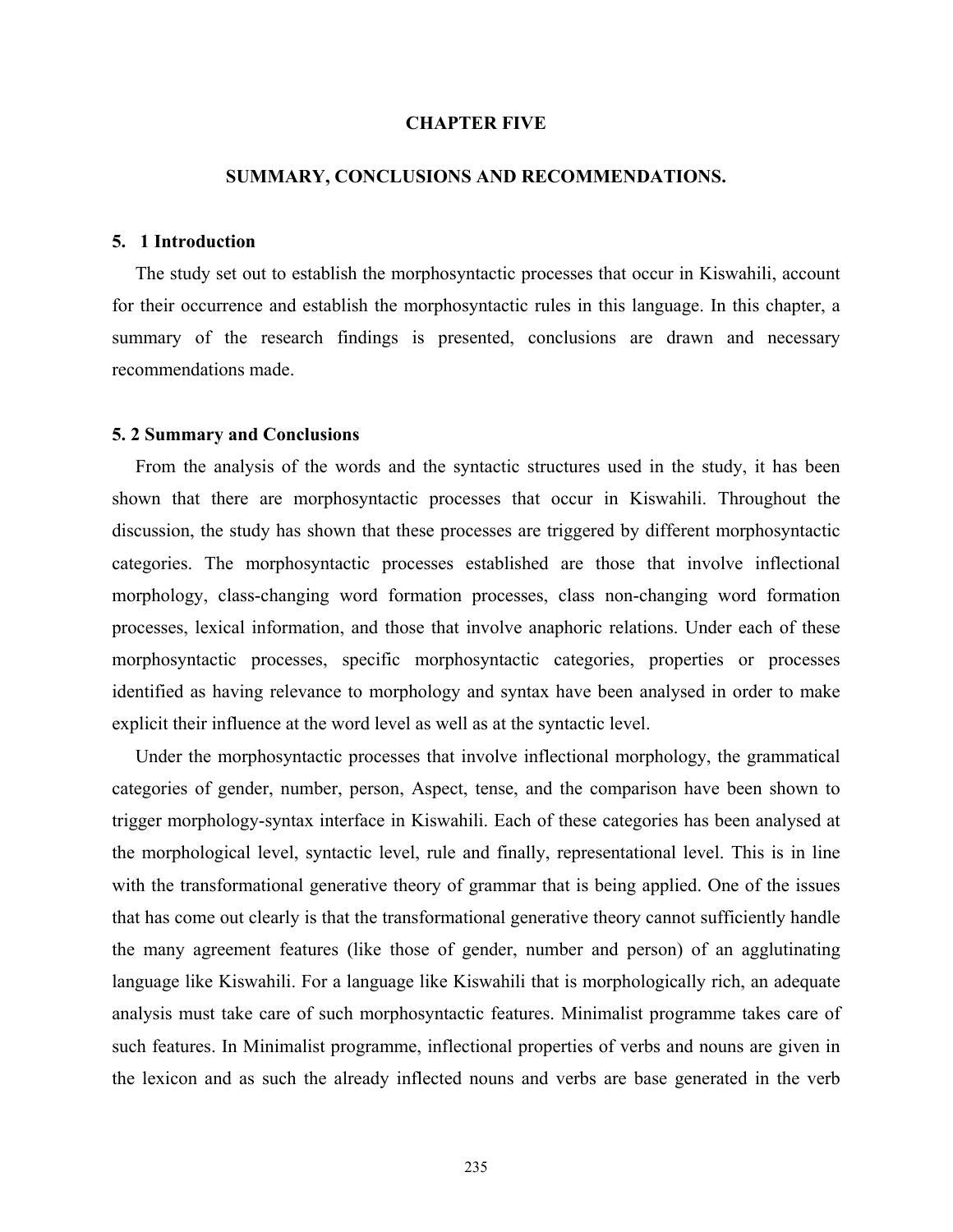phrase under their respective heads. So, in this approach, movement of the NPs and the verbs is only for feature checking. In order to take care of this shortcoming, in the present study, we have used arrows on phrase makers to show how such agreement features percolate from nouns onto verbs or onto the other elements in the structure.

 Apart from grammatical categories of inflectional morphology, the study has also analysed different class-changing word formation processes that have relevance to morphology and syntax in Kiswahili. Specifically, derivational morphology, compounding and idiomization processes have been shown to be morphosyntactic in that they influence both morphology and syntax in Kiswahili. Each of this word-formation process has been analysed at the four levels of analysis. The analysis has shown that derivational affixes trigger morphology-syntax interface in that they have relevance on the two levels of grammar. Likewise, conversion, compounding and idiomization processes (though they do not involve morphological marking) have been shown to influence morphology as well as syntax. One of the important aspects that have been established from the analysis is that it is the derivational affix that determines the syntactic category of the derivative. Consequently, a generalisation made with regard to such derivational affixes in Kiswahili is that these affixes are present in the lexicon just as the roots.

 Morphosyntactic processes that involve class non-changing word formation processes have also been analysed in the study. The study has shown that different class non-changing derivational affixes have relevance to morphology and syntax. The categories analysed in the study include the passive, causative, applicative, stative and the interrogative pronoun. Each of these categories has been analysed at the four levels of analyses. In the course of the analyses, it has been shown that class non-changing derivational affixes as well as the interrogative properties have effect on the two levels of grammar in Kiswahili.

 Morphosyntactic processes that involve lexical information in Kiswahili have also been analysed. Specifically, the study has demonstrated that categorial, subcategorization, selectional and thematic information trigger morphosyntactic processes in Kiswahili. It has been shown that though these categories are not morphologically marked, whatever information that is provided for them in the lexicon has morphological and syntactic consequences. Of interest is the selectional information. An analysis of the selectional information has shown that in Kiswahili, this information (semantic) has relevance to syntax. In the analysis, we saw that the semantic information provided for a given word states its (the word's) properties with regard to its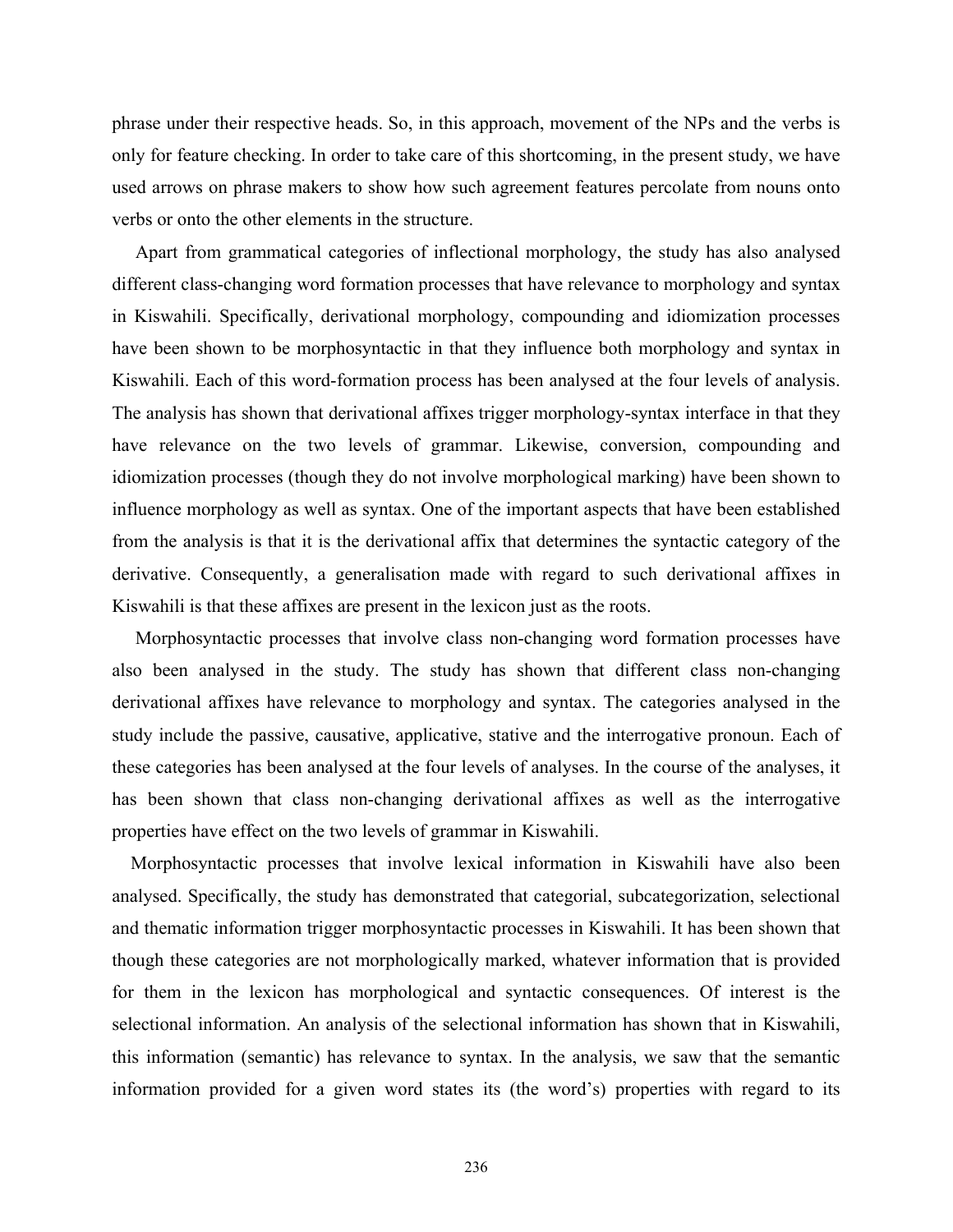semantics. At the syntactic level, this information has been shown to determine the type of linguistic elements that are to occur (with the word in question) in structure. The elements must bear very specific semantics based on the meaning of the word in question. This observation is in contradiction to the autonomous syntax principle in which syntax is seen to operate independently of semantics.

 Finally, the study has shown that there are anaphoric relations that are morphosyntactic in Kiswahili. Specifically, it has been shown from the analysis that anaphoric relations that involve the reflexive, the reciprocal, pronominalisation process, and the non-overt NPs pro and PRO trigger morphology-syntax interface in Kiswahili. Unlike most studies that consider the reflexive and the reciprocal as resulting from the application of lexical insertion rules (see Vitale, 1981), in this study, the two are derivatives that are as a result of the application of the transformational rule on the D- structure. Under this approach, reciprocation and reflexivisation have relevance on both morphology and syntax. Apart from these overt and non-overt NPs having morphological and syntactic relevance, the study has also shown that the binding relation that holds between these NPs and the other elements that they occur with, in the structure is morphosyntactic and not just syntactic. Morphosyntactic binding contrasts with the purely syntactic binding, which is common in languages that are not morphologically rich as Kiswahili. It has been shown in the analysis that in Kiswahili it is possible for a morphological element to bind a NP just as lexical elements. At the same time, it has been shown that there are some anaphors that are bound within their sentential GC by the antecedent NP as well as within the word category by a pronominal marker. This type of binding is morphosyntactic; it has morphological as well as syntactic consequences.

 Apart from the study establishing the morphosyntactic processes that occur in Kiswahili, the study has also accounted for them. Principally, each morphosyntactic process is shown to be triggered by specific related morphosyntactic categories. For each group of related morphosyntactic categories, there is a common characteristic that is true to each one of them; and this is with regard to their relevance to morphology and syntax in Kiswahili. In other words, whatever that is considered as being morphosyntactic; that is, whatever element that triggers morphology-syntax interface (whether a property, process or some morphological category) must influence the word as well as the entire sentence structure. It has been shown through exemplification that violation of the requirements of a given morphosyntactic category,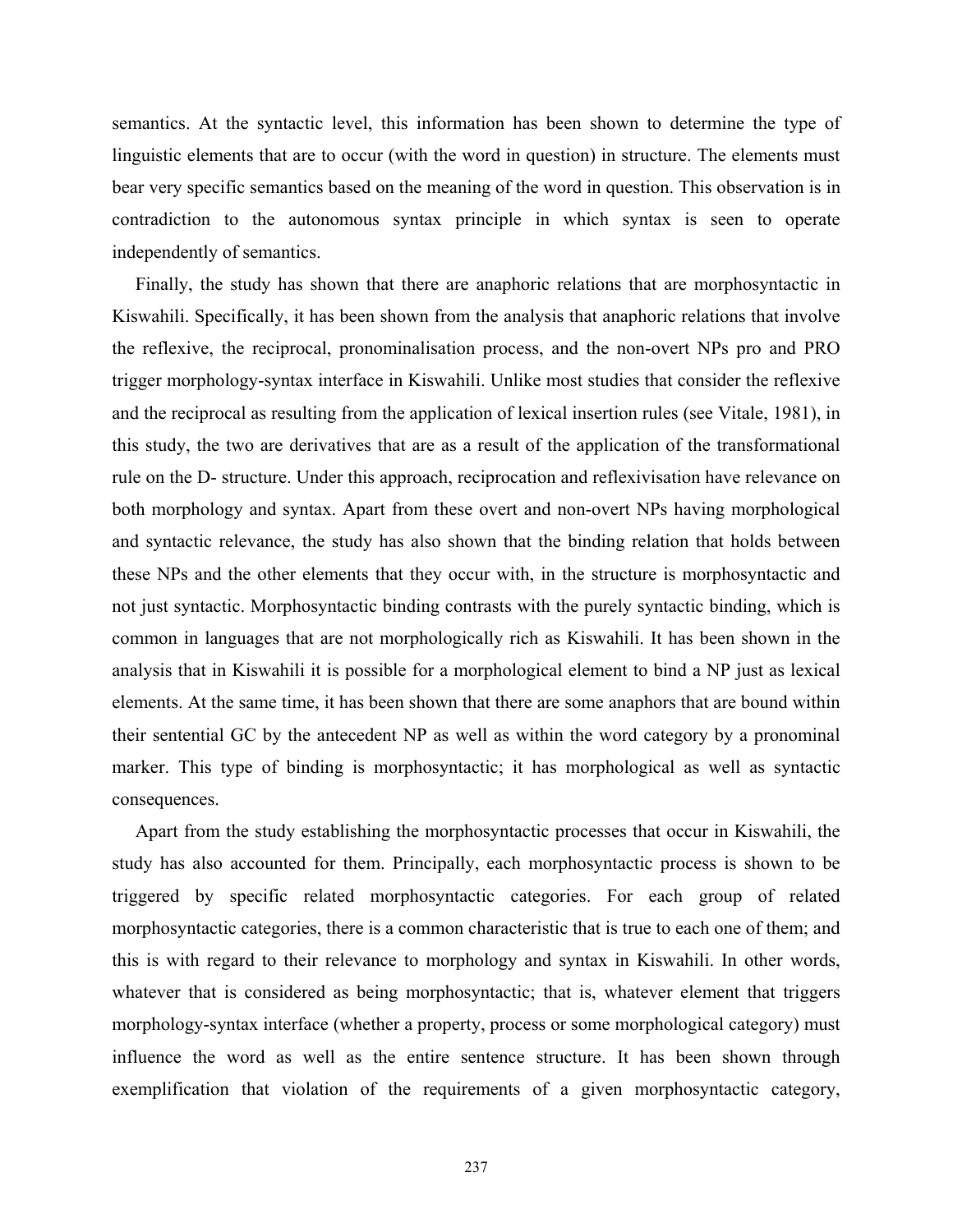negatively affects the grammaticality of the entire structure.

 The study has also shown that there are morphosyntactic rules that describe the morphosyntactic processes that occur in Kiswahili. Throughout the analysis, the morphosyntactic processes established have been formalised in terms of either phrase structure rules or transformational rules. This is in line with the transformational generative theory that has been applied. In this theory, grammar is seen as a set of instructions for generating sentences of the language. The rules formulated are not new in the sense of having been created or invented but rather they are instructions or explanations of exactly what happens when morphosyntactic processes take place. These rules are based on the morphosyntactic structures produced by users of Kiswahili; they characterise what speakers know (competence) about morphology-syntax interface. This assumption is also in line with the transformational generative theory in which emphasis in language study is on competence and not performance (though performance is used to come up with competence; that is, structures produced by speakers are used to analyse their competence/ linguistic knowledge). The study has shown that the finite set of rules formulated can be used to describe an infinite number of constructions in Kiswahili. This is also in accordance with the transformational generative theory in which grammar is seen as a set of instructions used to form sentences in a language. Both morphological as well as syntactic rules have been given.

 In the study, structures have been represented on phrase markers for easier interpretation of what goes on in the human mind when one produces a given structure in Kiswahili. This also follows from the transformational generative theory being applied, in which language is seen as a mental reality. In other words, the representations on phrase markers are a reflection of what goes on in one's mind when constructing such structures.

In conclusion therefore, the first research question has been answered. The question was; what morphosyntactic processes do take place in Kiswahili? Based on the findings, it has been established that indeed there are morphosyntactic processes that occur in Kiswahili; and these are:

- (i) Those involving inflectional morphology
- (ii) Those involving class-changing word formation processes
- (iii) Those involving class non-changing word formation processes
- (iv) Those involving lexical information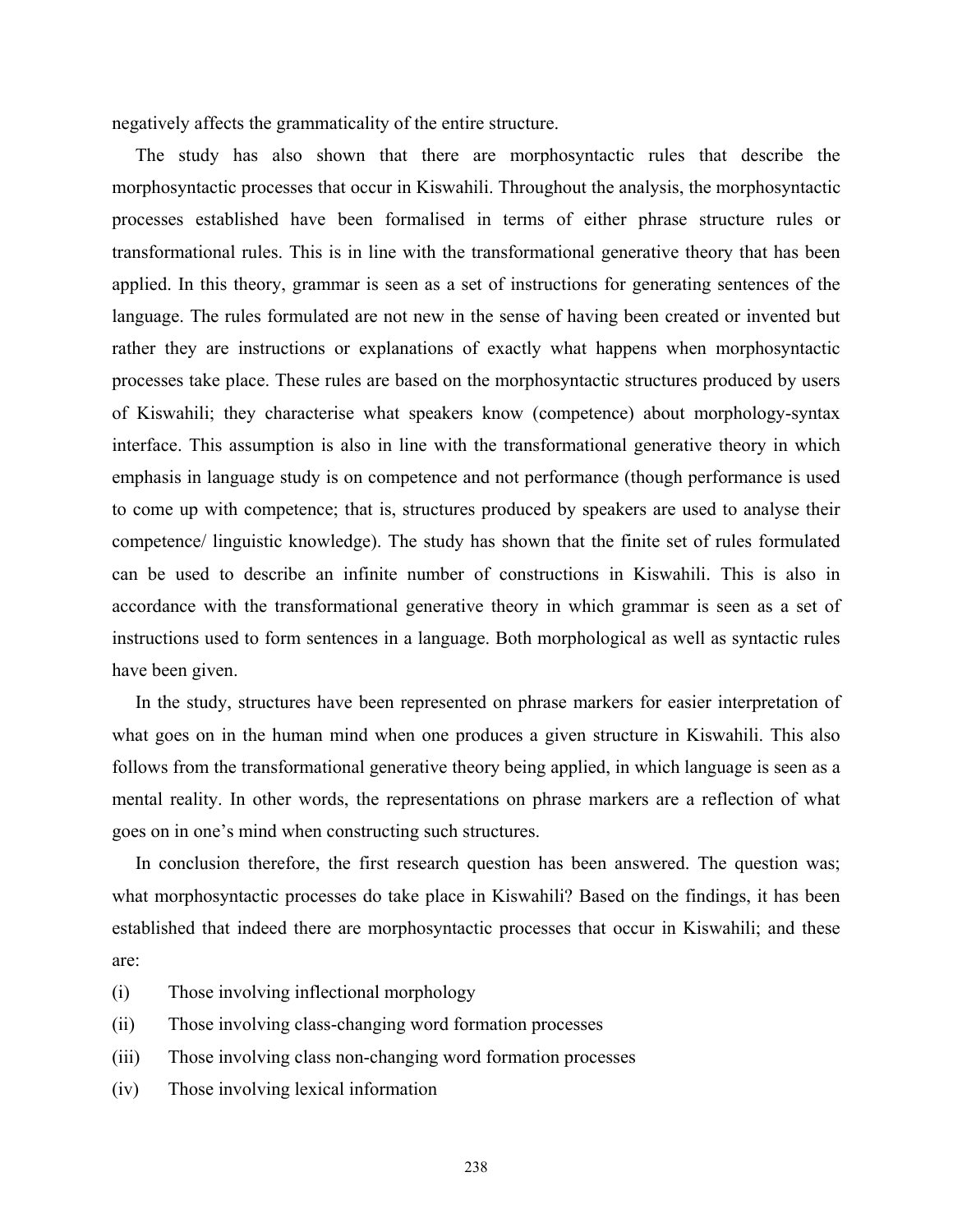# (v) Those involving anaphoric relations.

 The second research question was; what triggers the morphosyntactic processes in Kiswahili? This question has been answered as well. The study has shown that there are different morphosyntactic categories that trigger morphology-syntax interface. These are:

- (i) For morphosyntactic processes that involve inflectional morphology; the grammatical categories of gender, number, person, tense, Aspect and the comparison have been shown to have relevance to morphology and syntax.
- (ii) For morphosyntactic processes that involve class-changing word formation processes, the study have shown that derivational affixes (specifically, those that are used in nominalization, verbalisation, adverbialisation) trigger morphology-syntax interface. The study has also shown that conversion, compounding and idiomization processes trigger morphology-syntax interface in Kiswahili.
- (iii) For morphosyntactic processes that involve class non-changing word formation processes, different class non-changing derivational affixes have been shown to trigger morphology-syntax interface. Specifically, the passive, the causative, the stative, the Applicative morpheme; and the interrogative properties have been shown to trigger morphology-syntax interface in Kiswahili.
- (iv) Morphosyntactic processes that involve lexical information have been shown in the study to be triggered by the categorial, subcategorial, selectional and thematic information in Kiswahili.
- (v) The anaphors, pronominalisation processes, the properties of pro and PRO have been shown to trigger morphology-syntax interface in the structures that involve anaphoric relations.

All the above categories have been shown to be morphosyntactic in Kiswahili; when allowed to apply, they influence both the word as well as the entire syntactic structure.

 The third and final research question was; what are the morphosyntactic rules in Kiswahili? This question has also been answered in the study. All the morphosyntactic processes established have been formalised into rules. Basically, a variety of morphosyntactic structures have been formalised through a finite set of rules. This is in line with the transformational generative theory being applied. Though both morphological and morphosyntactic rules were established in the study, only a summary of the later is given because of their relevance to the last research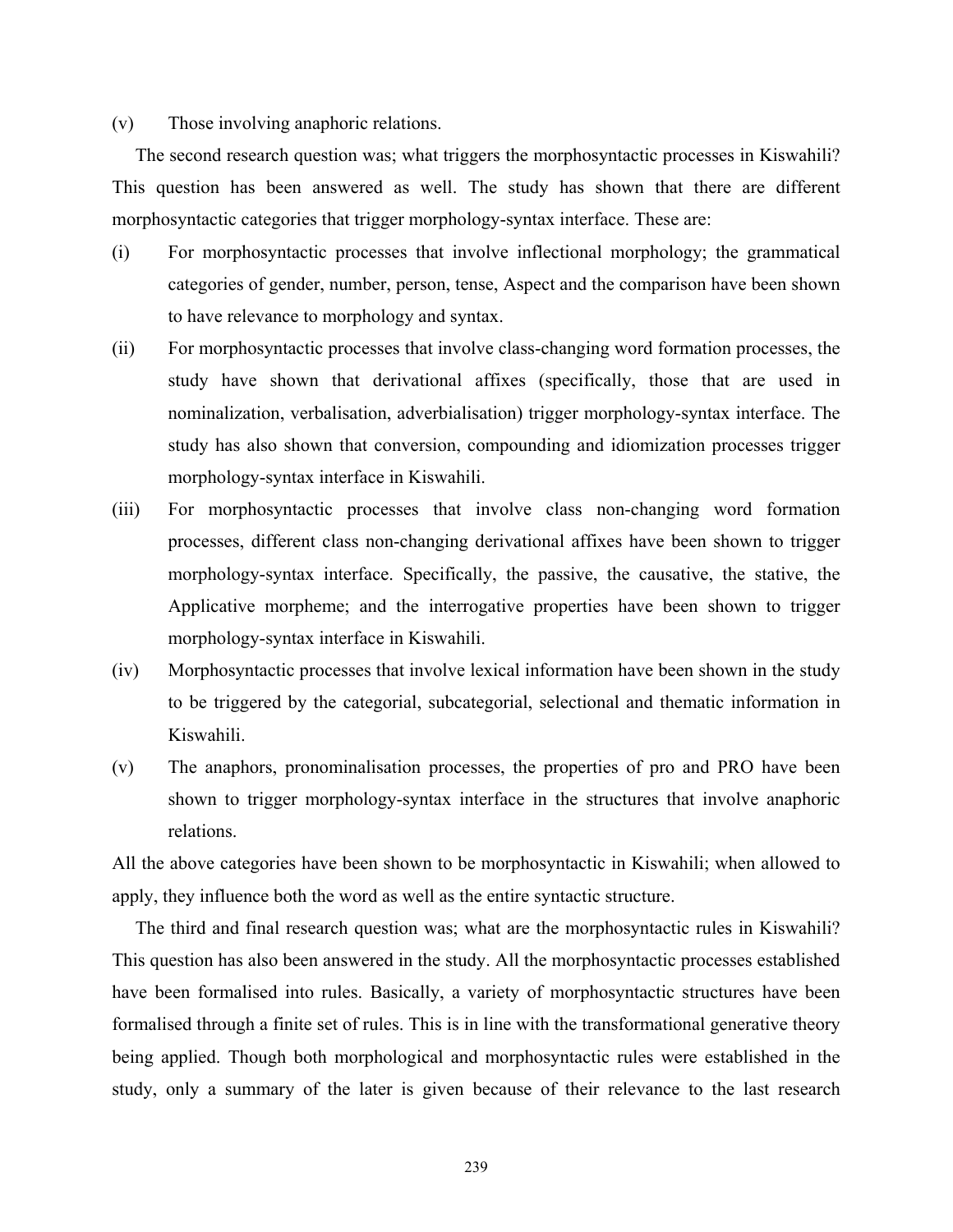question. Likewise, because of the fact that different morphosyntactic categories that share attributes trigger a common morphosyntactic process, a number of rules that are based on specific categories that trigger morphology-syntax interface were established. These are:

(I) For morphosyntactic processes that involve inflectional morphology, several rules were established:

(a) Rules that are based on morphosyntactic processes triggered by gender and number category are two: the first being phrasal, while the second sentential. They are:

(i)  $NP \rightarrow AF_nR + Af_{ni}R/RAf_{ni}$ 

(ii)  $S \rightarrow Af_nR + Af_{ni} + T/ASP + REL + V + COP + POSS$ 

In both cases the gender and number feature  $(Af_n)$  that is marked on noun  $(R)$  determines the form of the other elements in the entire syntactic structure.

(b) Rules that are based on morphosyntactic processes that are triggered by the category of tense are two:

(i) S→ N+ (NEG)+ AGRs+ *T*+ V+ *(ADVP)*

(ii)  $S \rightarrow (AGRs/ 0+ \text{CONT}_1/ \text{COMP}_1 + V_1) + (AGRs/ 0+ \text{CONT}_2/ \text{COND}_2 + V_2)$ 

In rule (i) the tense feature that is marked on the verb determines the type of the adverbial of time that is to occur in the structure. In rule (ii), the conditional or contingent marker that is marked on the first verb determines the type of the conditional or contingent marker that is to occur on the second verb. In both cases, the category of tense influences the whole syntactic structure.

(c) A rule that is based on the morphosyntactic process that is triggered by the grammatical category of person is:

# S→*PRON*+ *AGRs*+ T/ ASP+ (*AGRo*) + V+ (*PRON*)

The occurrence of *AGRs* and *AGRo* on the verb is dependent on the person feature that is marked on the pronoun in the subject and the object position respectively. The category of person influences the whole structure.

(d) A rule in which the morphosyntactic process is triggered by the grammatical category of Aspect is:

 $S \rightarrow NP + (AGRs + T + AUX) + AGRs + ASP + V + (NP) (ADVP)$ 

The category of Aspect (*ASP*) influences the structure, meaning and the Aspectual properties of the verb as well as that of the entire sentence.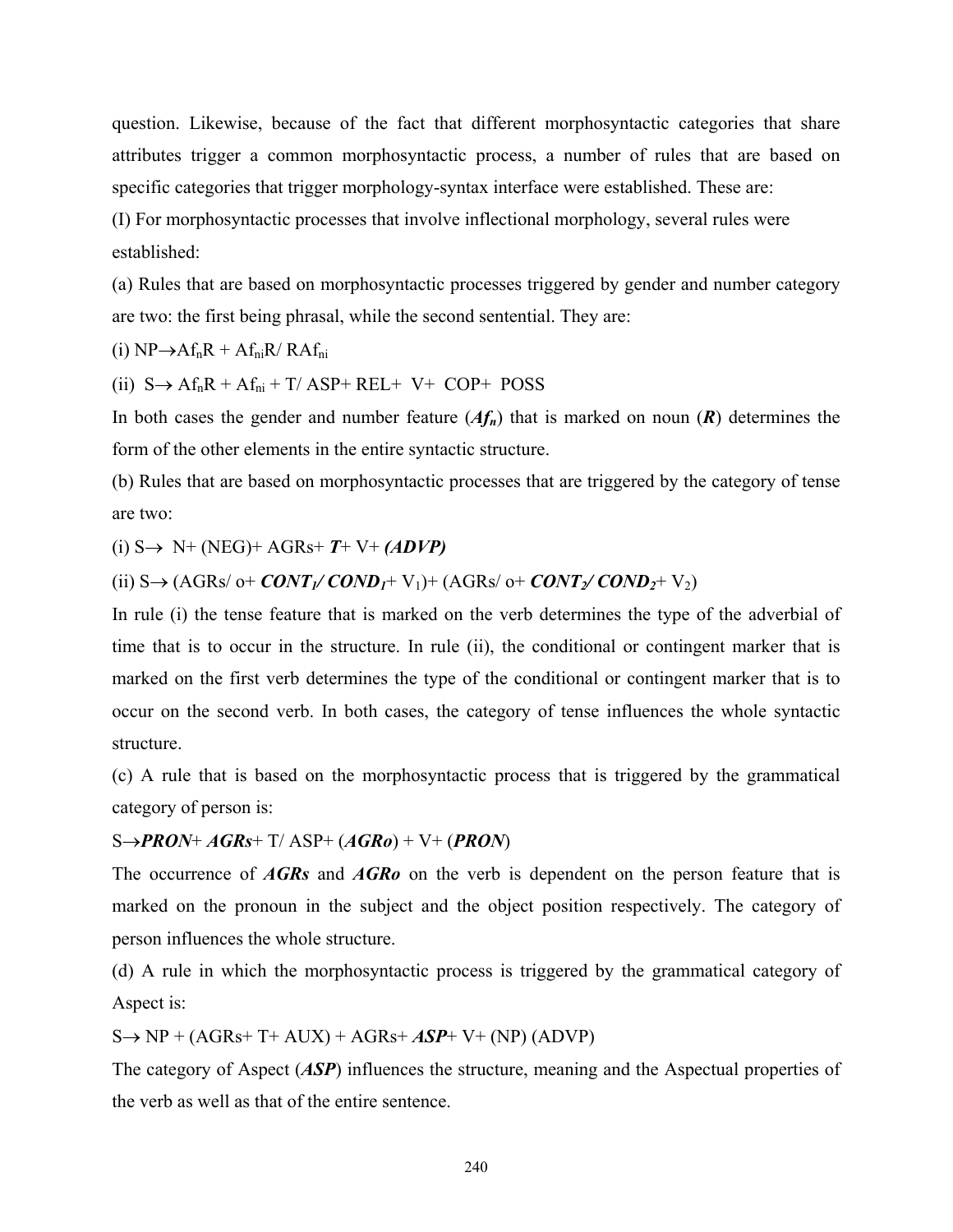(e) A rule that is based on a morphosyntactic process that is triggered by the category of the comparison:

 $S \rightarrow N + COP + ADJ + (INT) + ADV + N$ .

The property of the comparison that is marked on the adverb (*ADV*) has relevance to morphology and syntax. Its occurrence influences the entire structure by demanding that the elements to be compared (that is, the *Ns*) occur as well as the quality (that is, the *ADJ*) to be compared.

(II) Below are the rules established for morphosyntactic processes that involve class- changing word formation processes:

(a) The rule that is based on a morphosyntactic process that is triggered by nominalization derivational affixes is as follows:

$$
S \rightarrow N/ PRON + \begin{matrix} V & + Af_{1D}R (Af_{1D}) \\ COP & \end{matrix}
$$

A nominalization derivational prefix *Af1D* and an optional nominalization derivational suffix *Af1D* alters the morphological structure, the syntactic category and the meaning of the derived form of the word  $(R)$  and that of the whole syntactic structure.

(b) A rule that is based on a morphosyntactic process that is triggered by verbalisation derivational affix(es) is:

$$
S \rightarrow N^+ AGRs + T^+ RAff_{1D} + N
$$

The addition of the verbalisation derivational suffix  $Af_{1D}$  to the base form  $R$  alters its morphological structure, the syntactic category and the meaning; which in turn has consequences to the whole syntactic structure.

(c) A rule that describes the morphosyntactic processes that are triggered by adverbialisation derivational affix is as below:

 $S \to N^+ (AGRs) + T^+ V^+ (N) + Af_{ID}R$ 

The adverbialisation derivational prefix that derives the derivative  $Af_{ID}R$  from the base form *R* alters its form, category and meaning. The same has relevance on the entire structure.

(d) A rule that describes the morphosyntactic processes that are triggered by the conversion process is:

# S→ N/ *Af*∅R + AGRs+ T+ V+ (*Af*∅R)

Reclassification of the un affixed root (*R*), which is either a verb or an adjective, alters the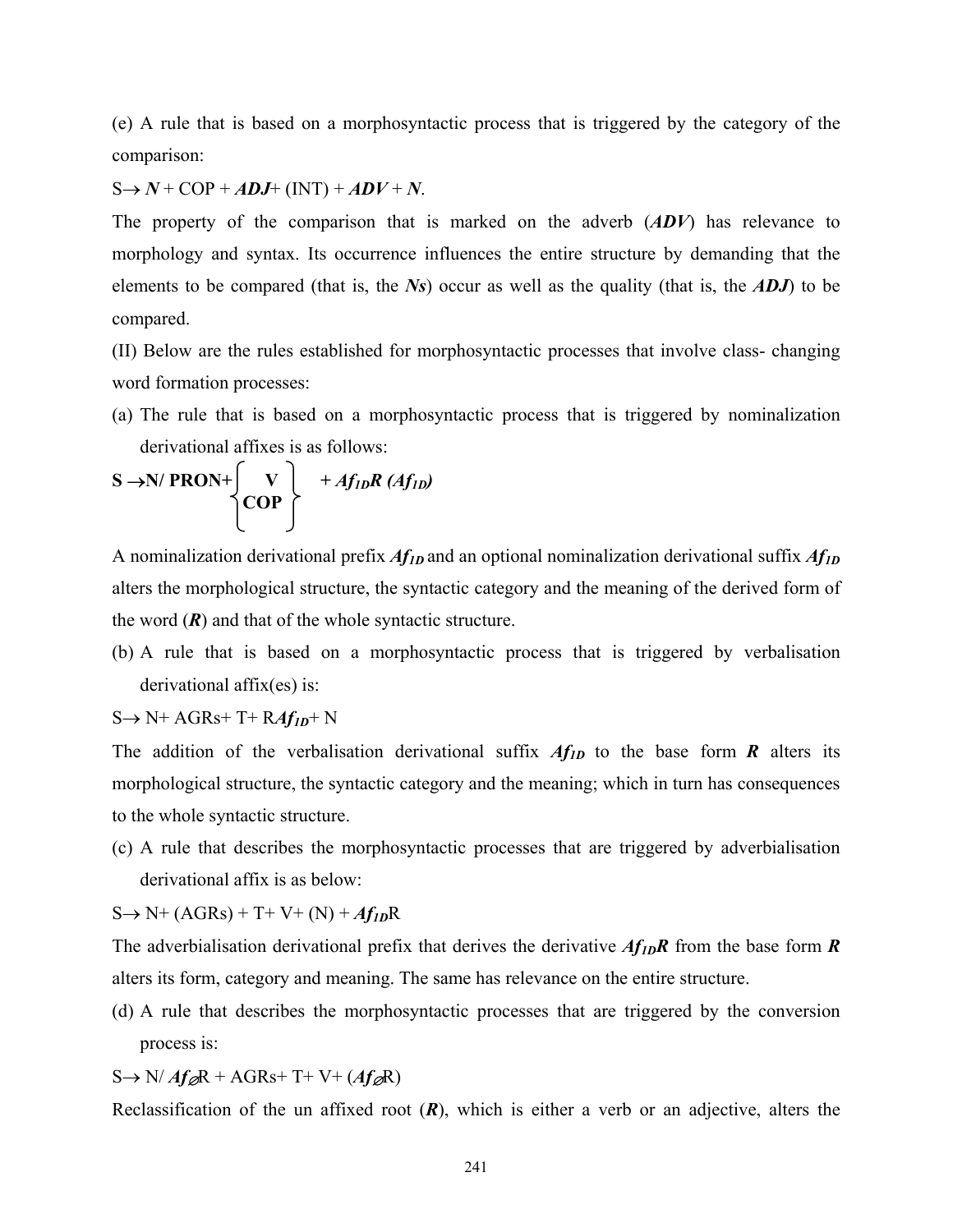category and the meaning of the derived word  $(R)$ . This reclassification has syntactic consequences.

(e) The rule that describes the morphosyntactic processes that are triggered by compounding process is:

 $S \rightarrow N/(R_1+R_2)_C$  +COP/ AGRs+ T+ V +  $(R_1+R_2)_C$ 

The derivation of a compound word  $(R_1+R_2)_C$  from the base forms  $R_1$  and  $R_2$ , alters the form, category and the meaning of the derived forms; this has syntactic consequences.

(f) A rule that describes the morphosyntactic processes that are triggered by idiomization process is:

 $S \rightarrow N+AGRs+T+(AGRo)+(R_I+R_2)_{IDM}+(ADVP)$  (POSSP)

Idiomisation alters the derived form of the word, that, is  $R_1$  and  $R_2 \longrightarrow (R_1 + R_2)_{IDM}$ , its syntactic category as well as its meaning; and at the syntactic level, the whole structure is influenced.

(III) Below are the rules established for morphosyntactic processes that involve lexical information:

(a) A morphosyntactic rule that is based on morphosyntactic processes that are triggered by

categorial information is as below:

$$
S \rightarrow (NP) + \begin{cases} COP \\ AGRs + T + V \end{cases} + \begin{cases} ADJP \\ NP/ADV/ PP \end{cases}
$$

The categorial information provided for individual words in the lexicon states their categorial property, determines their morphological structure and the meaning. At the syntactic level, this information determines their syntactic distribution; hence, influencing the entire structure.

(b) A morphosyntactic rule that is based on morphosyntactic processes that are triggered by subcategorial information is as below:

 $S \rightarrow NP+AGRs+T/ASP+V_{INTR/MTR/DTR}$ 

The subcategorisation information of the word (verb) determines the structure of the whole sentence with regard to the type of the linguistic elements to occur in the structure and their syntactic distribution.

(c) A morphosyntactic rule that is based on morphosyntactic processes that are triggered by selectional information is as below:

 $S \rightarrow NP+AGRs+T+V+(N)+(N)$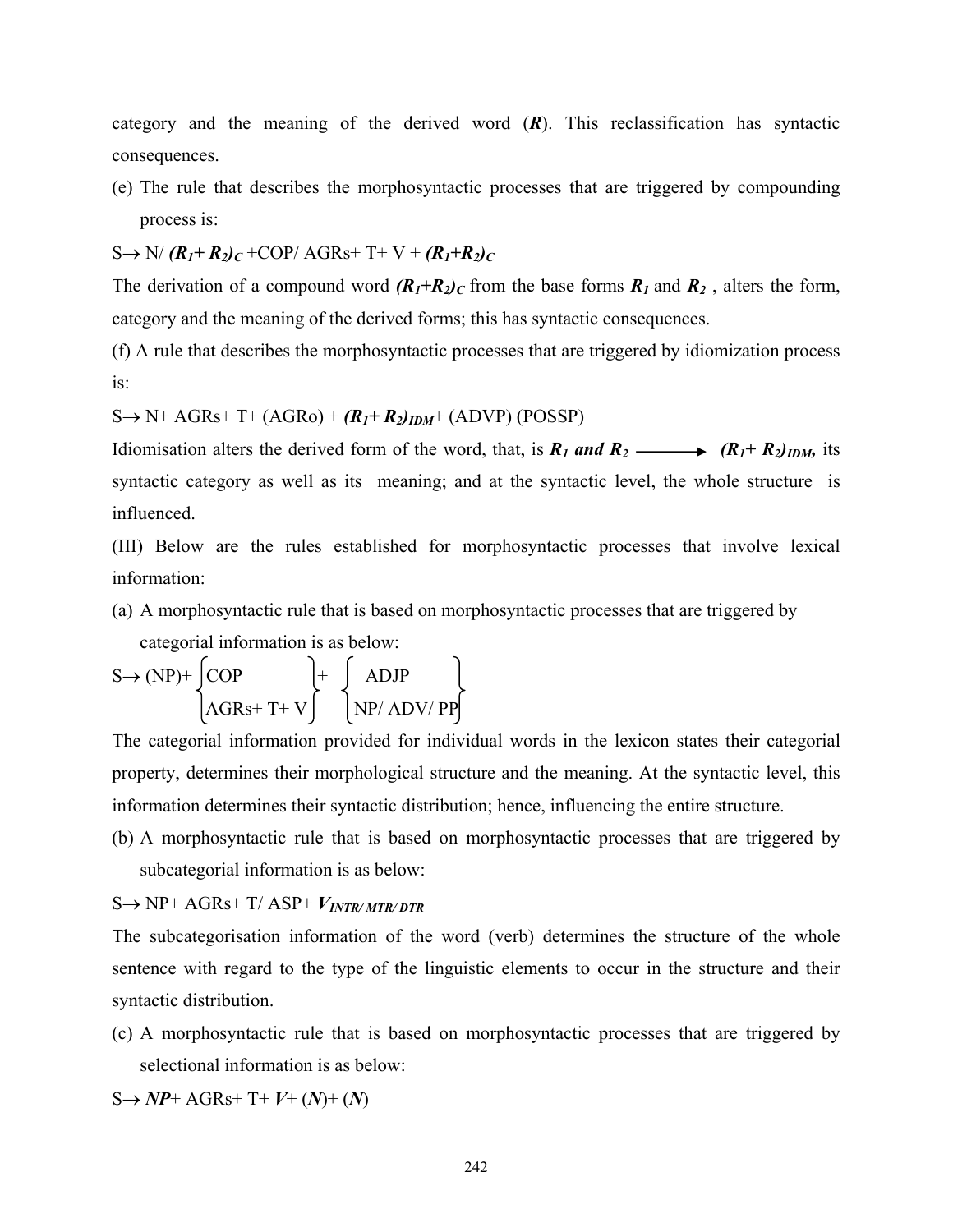The semantic information born by the verb  $(V)$  triggers the occurrence of the two optional nouns (*N)* & (*N*), together with the *NP* in subject position; they bear very specific semantics that is dependent on the semantics of the verb. This information is morphosyntactic.

(d) A morphosyntactic rule that is based on morphosyntactic processes that are triggered by thematic information is as below:

S→ AGENT/ EXP+ AGRs+ T/ ASP+ *V*+ THEME/ LOC

The thematic information that is born by the verb determines the type of arguments that are to occur in the structure; they should be able to receive the specific theta roles born by the verb. This information is morphosyntactic.

(IV) Rules for established morphosyntactic processes that involve class no-changing word formation processes are as below:

(a) A rule that describes the relationship that holds between the D-structure and the passive construction is:

 $NP_1+AGRs+T+VP+NP_2 \rightarrow NP_2+AGRs+T+V+PASS+ t_i+(P+NP_1)$ 

The passive morphology (*PASS*) has relevance to the word (verb) as well as to the entire sentence structure.

(b) A morphosyntactic rule that is based on morphosyntactic processes that are triggered by the properties of the interrogative pronoun is:

NP+ AGRs+ T/ASP+ V+ PRONINTER→ COP+ PRON*INTER*i+ AGRs+ T/ ASP+ *REL* (*AGRo*)+  $V+ t_i+ NP$ 

The properties of the interrogative pronoun influence the structure of the word (verb) as well as the whole sentence.

(c) For morphosyntactic processes that are triggered by the causative morphology, the rule that describes the relationship that holds between the D-structure and the S-structure is as below:.

NP1+ AGRs+ T+ ASP+ V+ (NP2)→*NPN*+ AGRs+ T+ AGRo+ V*CAUS*+ NP1+ (NP2)

The causative morphology (*CAUS*) alters the verbal morphology and its meaning; as well as the entire sentence structure; it necessitates the creation of a new  $(NP_N)$ , the causer, as well as rearranging the other elements in the structure.

(e) For morphosyntactic processes that are triggered by the Applicative morphology, the rule is as below:

NP1+ AGRs+ T/ASP+ V+ NP2→ NP1+ AGRs+ T+ *AGRo*+ V*APPL*+ *NPN*+ NP2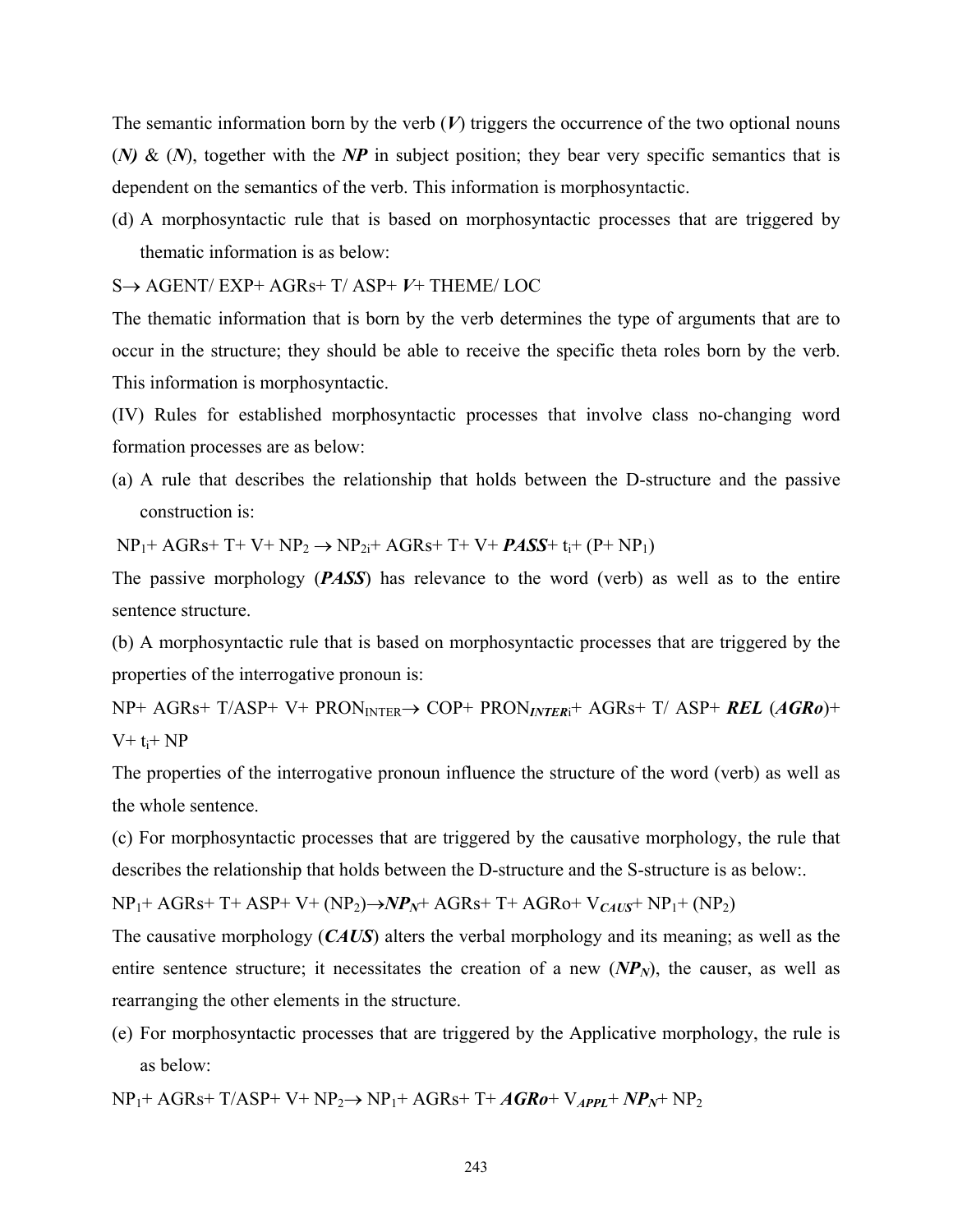The Applicative morpheme alters the verbal structure and meaning as well as the structure of the entire sentence by creating new elements, that is, *AGRo*, *APPL*& *NPN* .It also moves elements from their original syntactic position.

(f) For morphosyntactic processes that are triggered by the stative morphology, the rule is as below:

NP1+AGRs+ T/ ASP+ V+ (NP2)→ NP2i+ AGRs+ T/ ASP+ V*STAT*+ ti

The stative morpheme alters the verbal morphology, the meaning as well as the structure of the whole sentence by moving the elements (*NP<sub>2i</sub>*) as well as deleting others (initial AGENT at the D-structure).

(IV) Rules for the morphosyntactic processes that involve anaphoric relations are as below:

(a) Those morphosyntactic processes that are triggered by the reflexive morphology, the rule is:

NP1i+ AGRs+T/ASP+ AGRoi+V+ NP2ij→ NP1i+ AGRsi+ T/ASP + *REFLi*+ V

The reflexive morpheme (*REFL*) alters the verbal structure as well as the sentence structure by deleting some elements. Therefore interface between morphology and syntax is observed. Likewise the binding of the reflexive is morphosyntactic.

(b) For the morphosyntactic processes that are triggered by the reciprocal morpheme, the rule is as below:

 $NP_1+ AGRs_1+ T_1/ASP_1+AGRo_1+ V_1+ NP_2+ CONJ+ NP_2 AGRs_2+ T_2/ASP_2+AGRS_2+ V_2+$  $NP_1 \rightarrow NP_N + AGRs + T/$  ASP+  $V_{REC}$ 

The reciprocal morpheme alters the verbal structure as well as the structure of the whole sentence by creating a new argument  $(NP_N)$  and new agreement features  $(AGRs)$ . The binding of the reciprocal is also morphosyntactic.

(c) The rule describing the morphosyntactic processes that are triggered by pronominalisation process is:

 $S \rightarrow (NP_{1i})+AGR_{Si}+T+V_1+C+PRON_i+AGRs_i+T/ASP+AGRo_i+V_2+NP_{2i}$ 

The person feature that is marked on the pronoun influences the verbal structure as well as the entire sentence structure. Binding of the pronoun in its anaphoric function is morphosyntactic.

(d) The rule that describes the established morphosyntactic processes that are triggered by the features of pro is:

 $S \rightarrow (NP_{1i} + AGR_{Si} + T + V_1 + C) + \text{pro}_i + AGR_{Si} + T/ ASP + V_2 + (NP_2) (ADV) (POSTP)$ 

The features of pro influence the verbal structure as well as the whole sentence structure.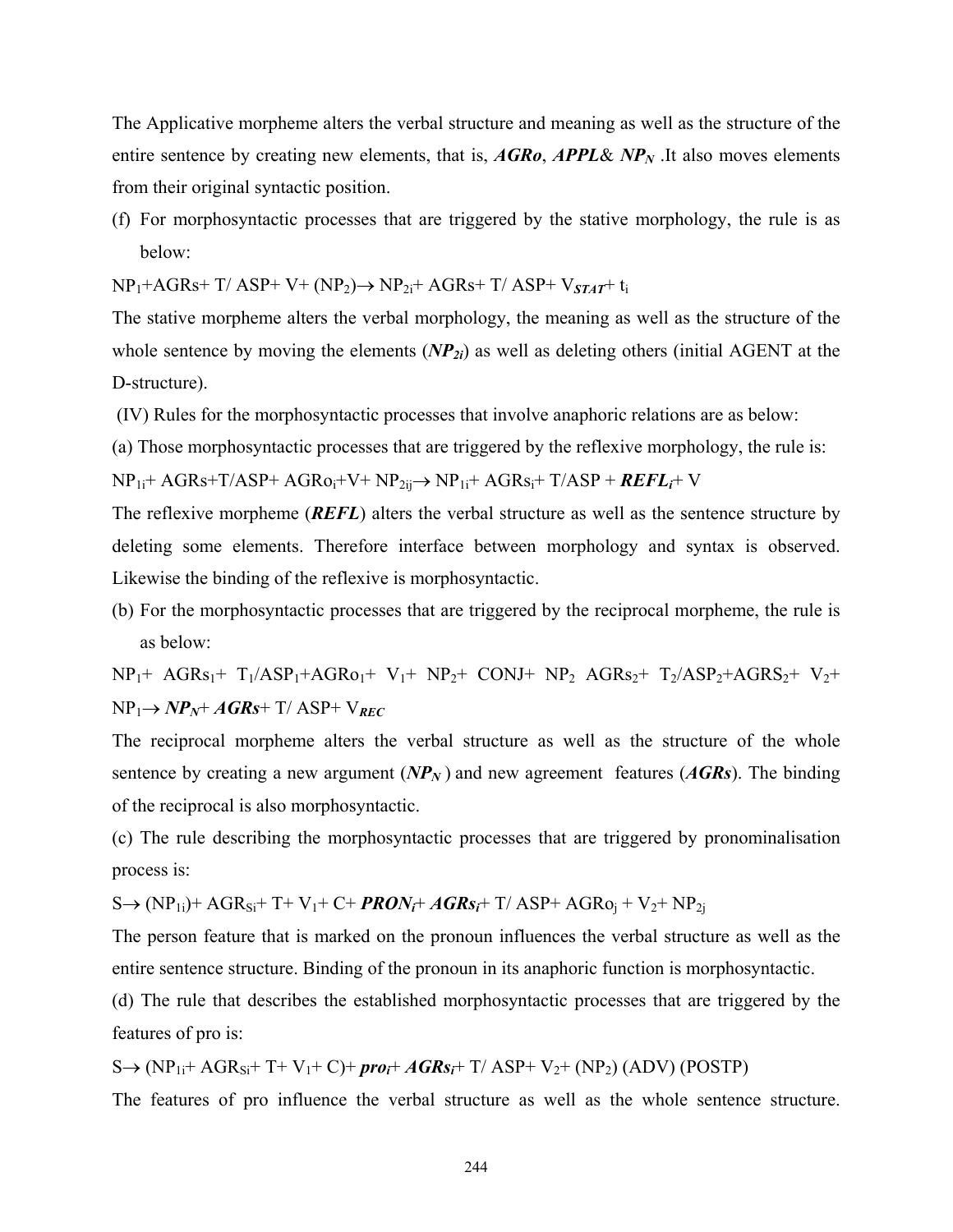Binding of pro is morphosyntactic.

(f) Two rules account for the established morphosyntactic processes that are triggered by controlled PRO.

Rule (i) for structures that involve subject controlled PRO

Rule (ii) for structures with object controlled PRO. The rules are:

Rule (i) S→ *NPi*+ *AGRSi*+ T/ ASP+ V+ *PROi*+ *INF*+ (REFL)+ V

 $Rule (ii) S→ NP<sub>1</sub>+ AGR<sub>S</sub>+T/ ASP+ AGR<sub>O<sub>i</sub></sub> + V+ NP<sub>2i</sub>+ **PRO**<sub>i</sub>+ **INF**+ V$ 

In both rules, PRO has a morphological as well as a syntactic consequence.

Binding of PRO is morphosyntactic.

 The established morphosyntactic rules describe many more similar structures in Kiswahili. This is line with the transformational generative theory being applied.

 Under each heading, that is, each morphosyntactic process, the analysis of morphologysyntax interface has been done based on the various morphosyntactic categories that had been identified. For each category, the analysis was done under four major levels; namely:

#### (i) *Morphological level*:

Under this level, the effect of the identified morphosyntactic category on the word was established.

# (ii) *Syntactic level*:

Under this level, the morphosyntactic relevance of the category in question on the syntactic structure was established.

# (iii) *Rule level*.

The morphosyntactic processes that had been established were formalised into rules. As shown in the discussion, the finite set of rules given describes an infinite number of similar constructions in Kiswahili. This follows from the transformational generative theory of grammar that has been applied.

# *(iv) Phrase marker representational level*:

Established morphosyntactic processes have been represented on phrase markers. This was done in order to make explicit the morphosyntactic processes that had been established. Such phrase markers show a reflection of what happens in the mind of speakers when producing such structures. This is the emphasis of the transformational generative theory, which perceives language as a system of rules that are internalised in the human mind.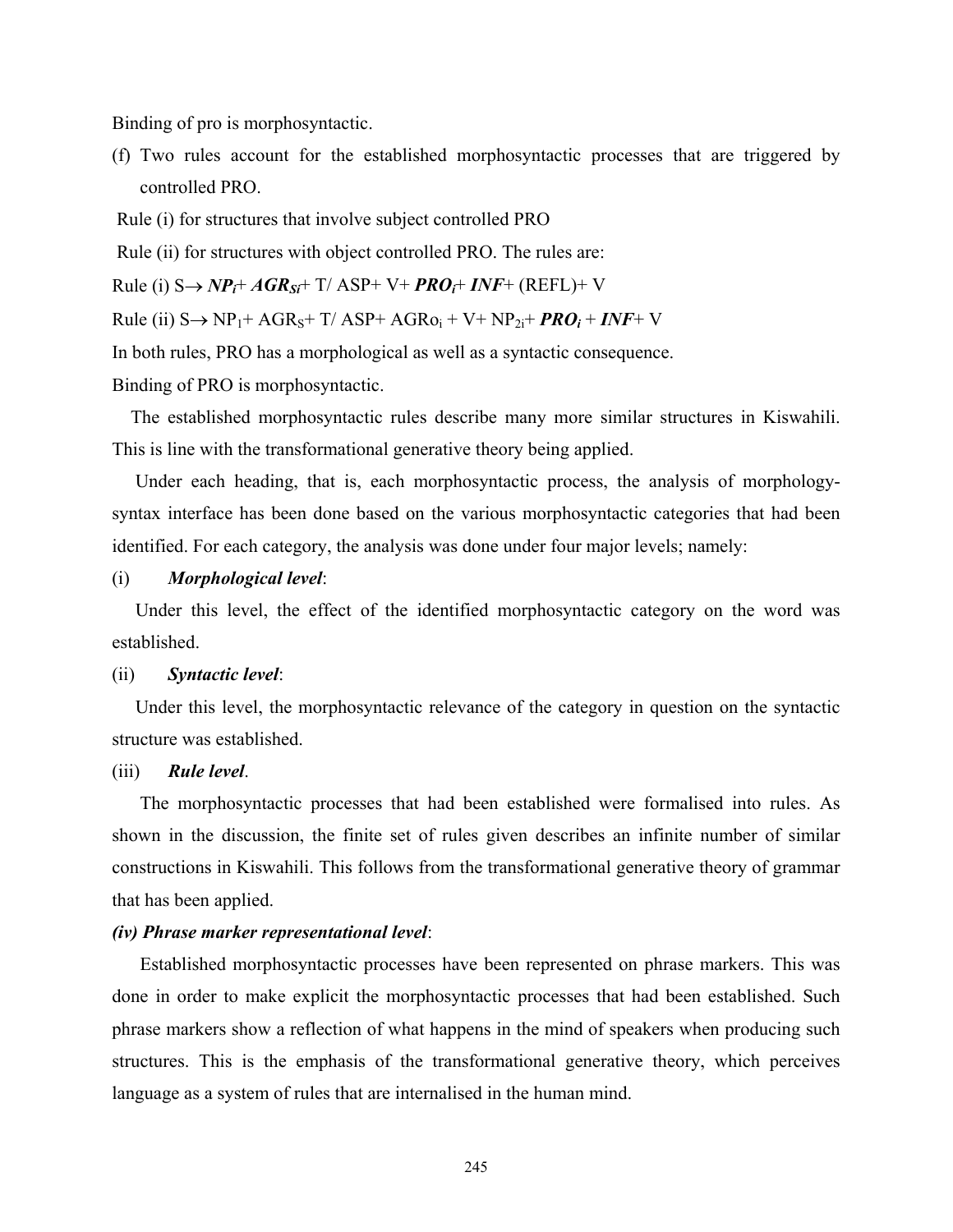Finally, a brief mention of what happens in other languages (without necessarily engaging in detailed discussions of morphosyntactic operations in such languages), has been done. However, focus has been on Kiswahili morphosyntax because as mentioned in the literature review, this is a language, in which studies on the morphology-syntax interface have not been exhaustively done, especially, based on the transformational generative theory.

In conclusion therefore, the research questions have been answered.

#### **5. 3 Recommendations**

 This study confined itself to five areas of morphology-syntax interface in Kiswahili. There are other areas of interest in Kiswahili that need to be investigated; these include antipassives and clitics. The study of clitic pronoun system is of considerable interest in current theories of syntax, especially the Minimalist Approach. This is because in most languages there is an interaction between clitization and argument structure, which is an illustration of morphologysyntax interface. The question at hand is whether the same is true to Kiswahili. Future research work on the interaction between morphology and syntax will need to focus on clitization and antipassives as morphosyntactic categories.

 Likewise, in this study, the transformational generative theory of grammar has been applied in analysing the morphosyntax of Kiswahili. From the analysis, it has been observed that this theory does not appropriately handle the morphosyntactic features of Kiswahili. Being an agglutinating language, Kiswahili makes use of so many agreement features that carry meaning that is relevant to the levels of morphology and syntax. .However, as observed, such features are not catered for in T. G. G. This is why we resorted to using arrow notations to show the relationship that holds between agreement features and the NPs from which such features are derived. Other theories could as well be applied in future studies. One such model is the minimalist approach, which was also advanced by Chomsky but deviates from the purely generative approach as illustrated in this piece of work. This theory can better handle agreement features because in this approach such features are assumed to be present in the lexicon and as such the already inflected nouns and verbs are base generated in the verb phrase under their respective heads. Consequently, movement of NPs and the verb under the Minimalist approach is only for feature checking. This is an area of study that still has a lot to be exploited, especially using the more recent theories of grammar.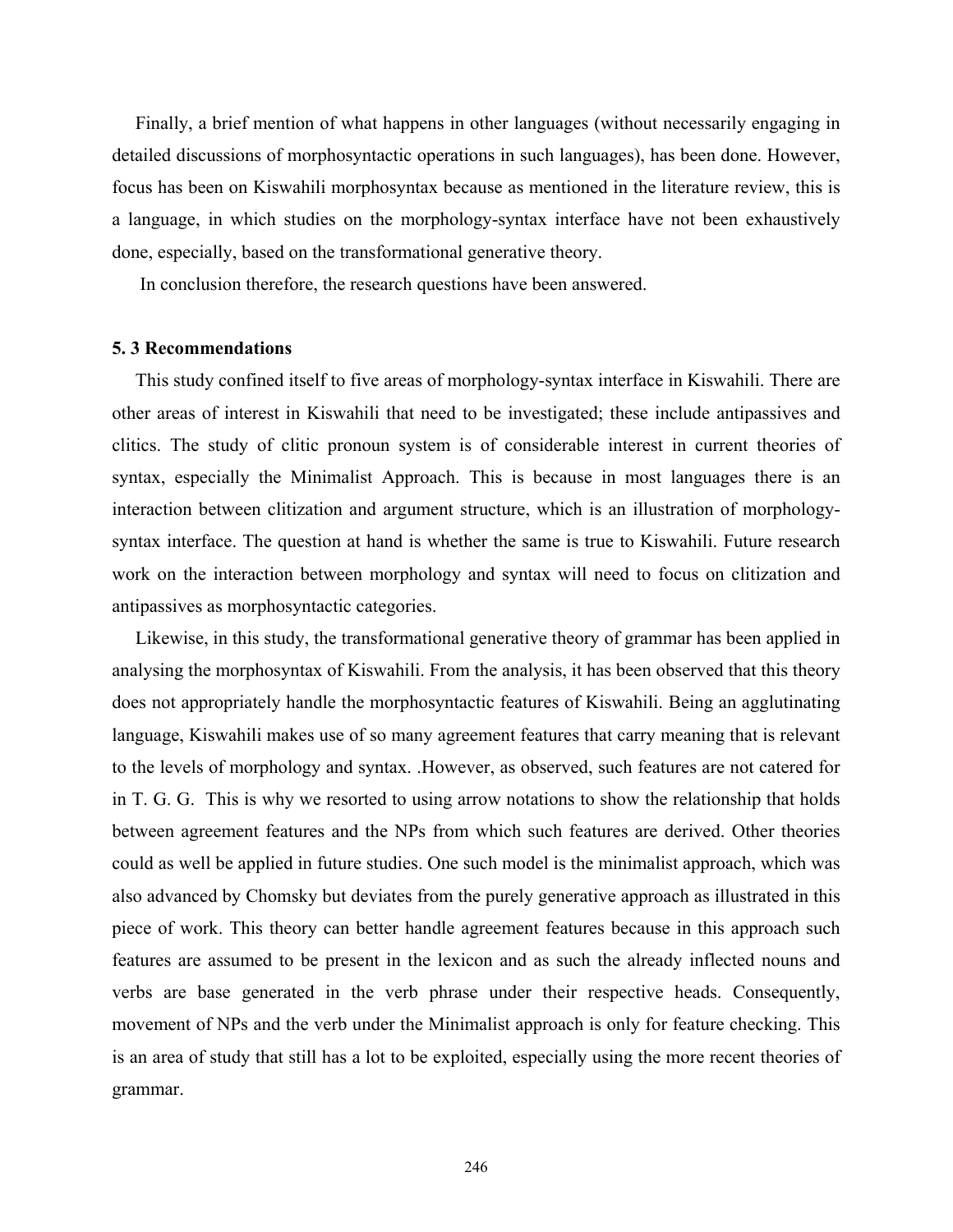Based on the findings of the study, it has been shown that the binding of NPs in Kiswahili are not just syntactic but rather morphosyntactic. This type of binding has not been dealt with in the previous studies, neither has it been dealt with in the study of Kiswahili. Consequently, further detailed research is required in this area not just on the elements that have been considered in this study but also on those that have not been dealt with at all.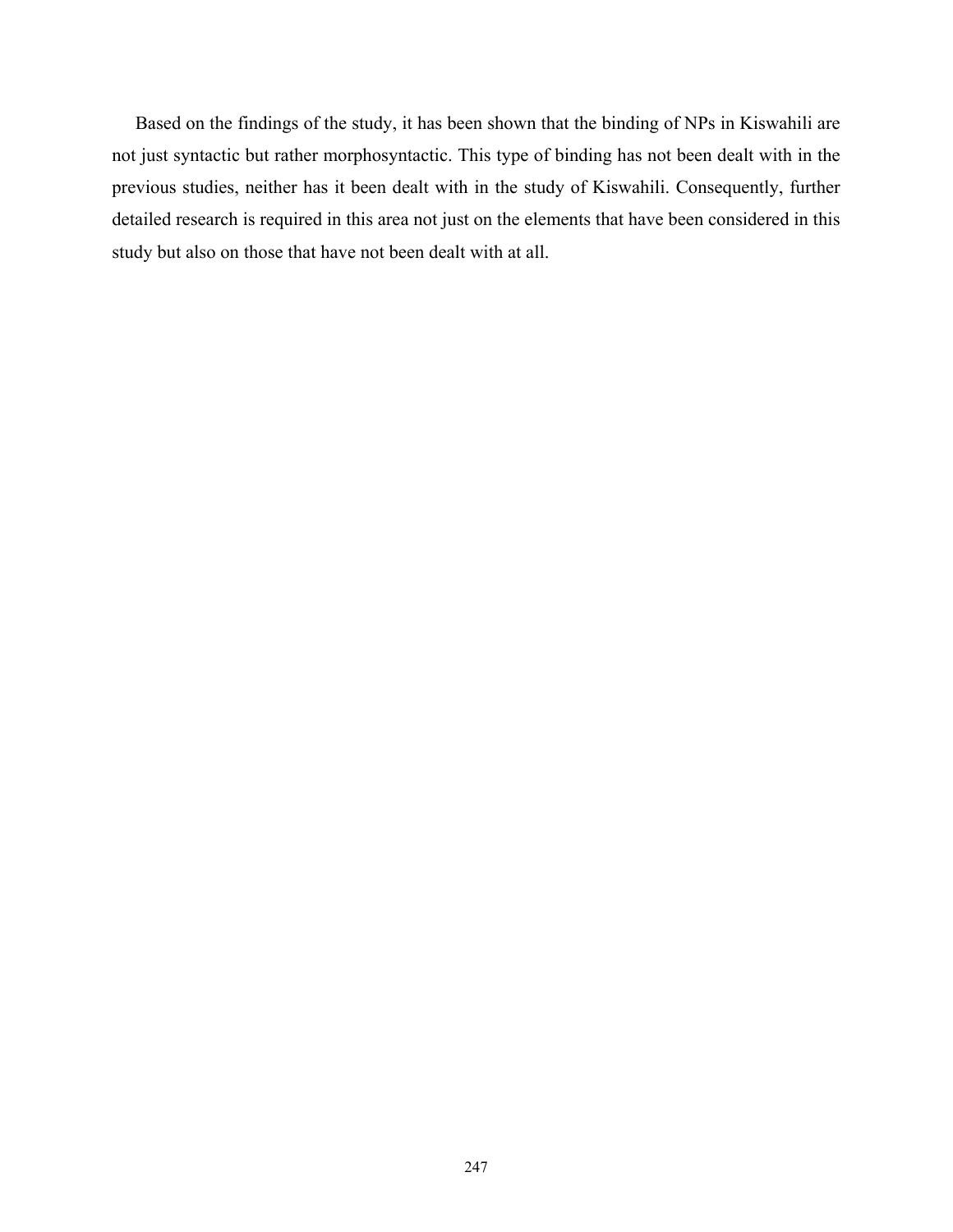# **REFERENCES**

Abdulaziz, M. H. (1996): *Transitivity in Swahili*. Rudiger Koper Verlag.

Adger, D. (2003): *Core Syntax: A Minimalist Approach*. Oxford: Oxford University Press.

Anderson, S. R. (1982): 'Where is Morphology?' *Linguistic Inquiry*, 13, 571- 612.

 (1983): Rules as 'Morphemes in a Theory of Inflection', *Proceedings of the 1983 Mid-American Linguistic Conference,* pg, 3- 21**.**

(1988): 'Morphological Theory'. In Newmeyer (1988): *Linguistics:* 

 *The Cambridge Survey, Vol. 1: Linguistic Theory: Foundations.* Cambridge: CUP.

Aronoff, M. (1976): *Word Formation in Generative Grammar*. Cambridge MA, MIT Press.

Ashton, E. D. (1944): *Swahili Grammar (Including Intonation).* London: Longman.

Baker, M. (1985a): 'Mirror Principle and Morphosyntactic Explanation', *L1* 16, 373- 416.

(1985b): 'Syntactic Affixation and English Gerunds', *WCCF* 14, 1- 11.

(1988a): *Incorporation: A Theory of Grammatical Function Changing*.

Chicago: University of Chicago Press.

 (1988b): *Morphology and Syntax: an Interlocking Dependence*. In Everaert et al. (1988): *Morphology and Modularity*. Dordrecht: Foris.

Bannick, R. I. (1991): *Time and the Verb*. Oxford, Oxford University Press.

Bauer, L. (1979): 'Against Word Based Morphology', *Linguistic Inquiry* 10, 508- 509. (1983): *English Word Formation*. Cambridge, Cambridge University Press.

Baya, F. M. (1993*): Kitenzi Kisaidizi cha Kiswahili Sanifu: Mtazamo wa Sarufi Geuza, Umbo Zalisha.* M. A. Isiyochapishwa; Chuo Kikuu cha Nairobi.

Beard, R. (1987): 'Morpheme Order in Lexeme/ Morpheme based Morphology', *Lingua* 70, 1- 44.

Bloomfield, L. (1933): *Language*. New York: Holt.

Borer, H. (1988): 'On the Parallelism between Compounds and Constructs', *YM* 1, 45- 60.

Bosch, P. (1983): *Agreement and Anaphora*. London Academic Press.

Botha, R. P. (1989): *Challenging Chomsky: The Generative Garden Game*. Blackwell.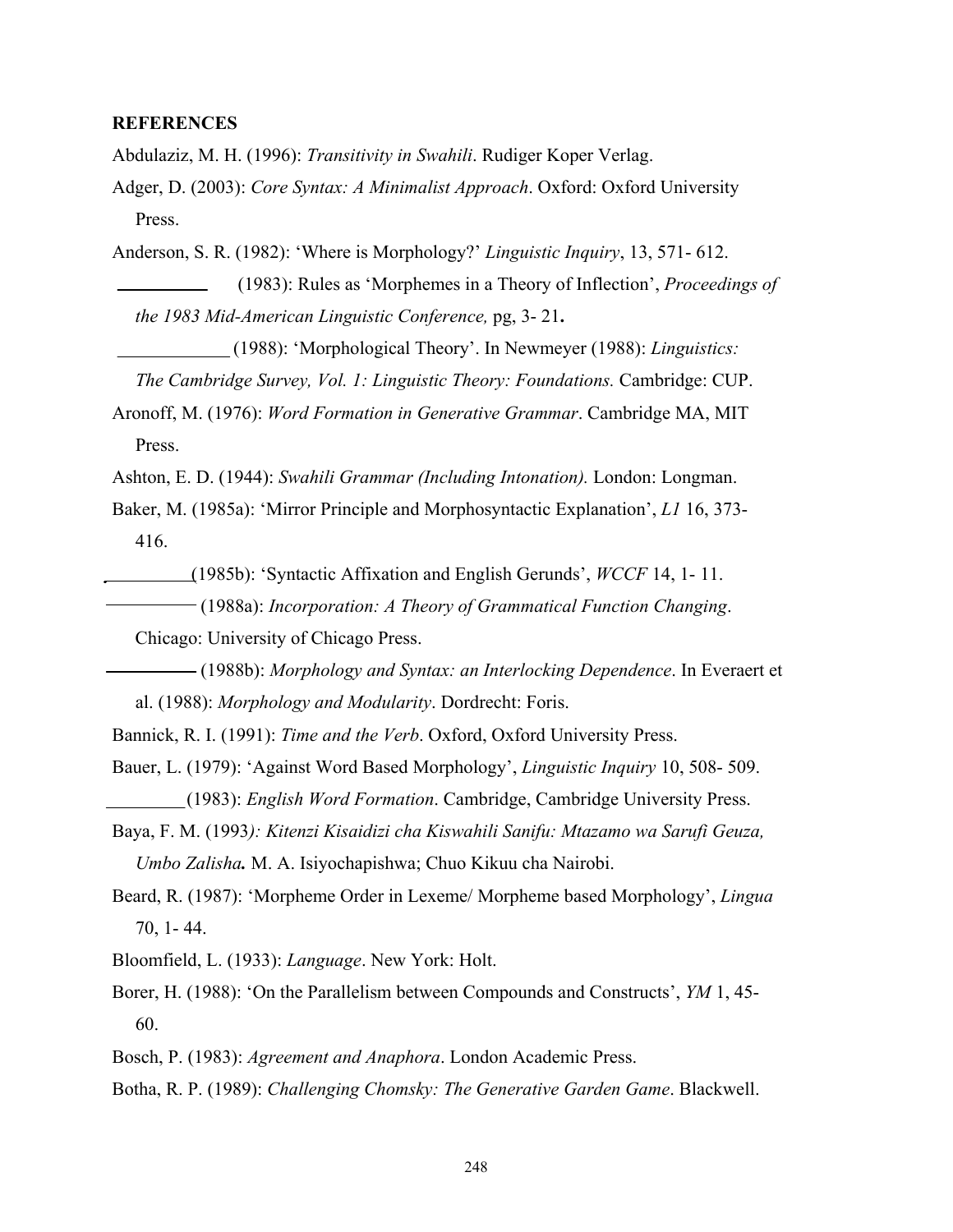- Bresnan, J. (ed) (1982): *The Mental Representation of Grammatical Relations*. Cambridge, MA: MIT Press
- Brown, K. and J. Miller (1980): *Syntax: An Introduction to Sentence Structure*. London: Hutchison.
- Bybee, J. (1985): *Morphology: A Study of the Relation between Meaning and Form.* Amsterdam: Benjamins.

Castairs, A. (1987): *Allomorphy in Inflexion*. Beckenham: Croom Helm.

- Chai, J. F. (2002): *Language Use in a Medical Setting: Reconciling Explanatory Models of Illness in the Diagnostic Interview among the Giriama of Kenya*. Unpublished Ph.D Thesis, Colchester University of Essex. U. K.
- Chalker, S & E. Weiner (1994): *Oxford Dictionary of English Grammar*. Oxford, Oxford University Press.

Chomsky, N. (1957): *Syntactic Structures*. The Hague: Mouton.

 (1964): *The Structure of Language: Readings in Philosophy of Language,* Eglewood Cliffs, NJ, New York. Prentice Hall, Pg**:** 547- 78.

- (1965): *Aspect of the Theory of Syntax*. Cambridge, Mass: MIT, Press.
- (1970): 'Remarks on Nominalization', In: Jacobs, R. & Rosenbaum, P.

(eds). *Readings in English Transformational Grammar*. Waltham, MA: MIT Press.

(1971): *Problems of Knowledge and Freedom*. New York: Pantheon.

(1976): *Reflection on Language*. Fontana, London.

- (1981a): *Lectures on Government and Binding*. Dordrecht: Foris.
- (1981b) 'On the representation of form and function', *The Linguistic*

 *Review,* 1, 1, 3- 40.

(1981c): 'Principles and Parameters in Syntactic Theory', In Hornstein and Lightfoot (eds), *Explanation in Linguistics*, 123- 46.

 (1982): *Some Concepts and Consequences of the theory of Government and Binding*, Cambridge, Mass: MIT Press.

 (1986a): Knowledge of Language, its Nature, Knowledge and Use, New York; Praeger.

(1986b): *Barriers.* Cambridge, Mass: MIT Press.

(1995a) 'Language and Nature', *Mind:* 104: 1- 61.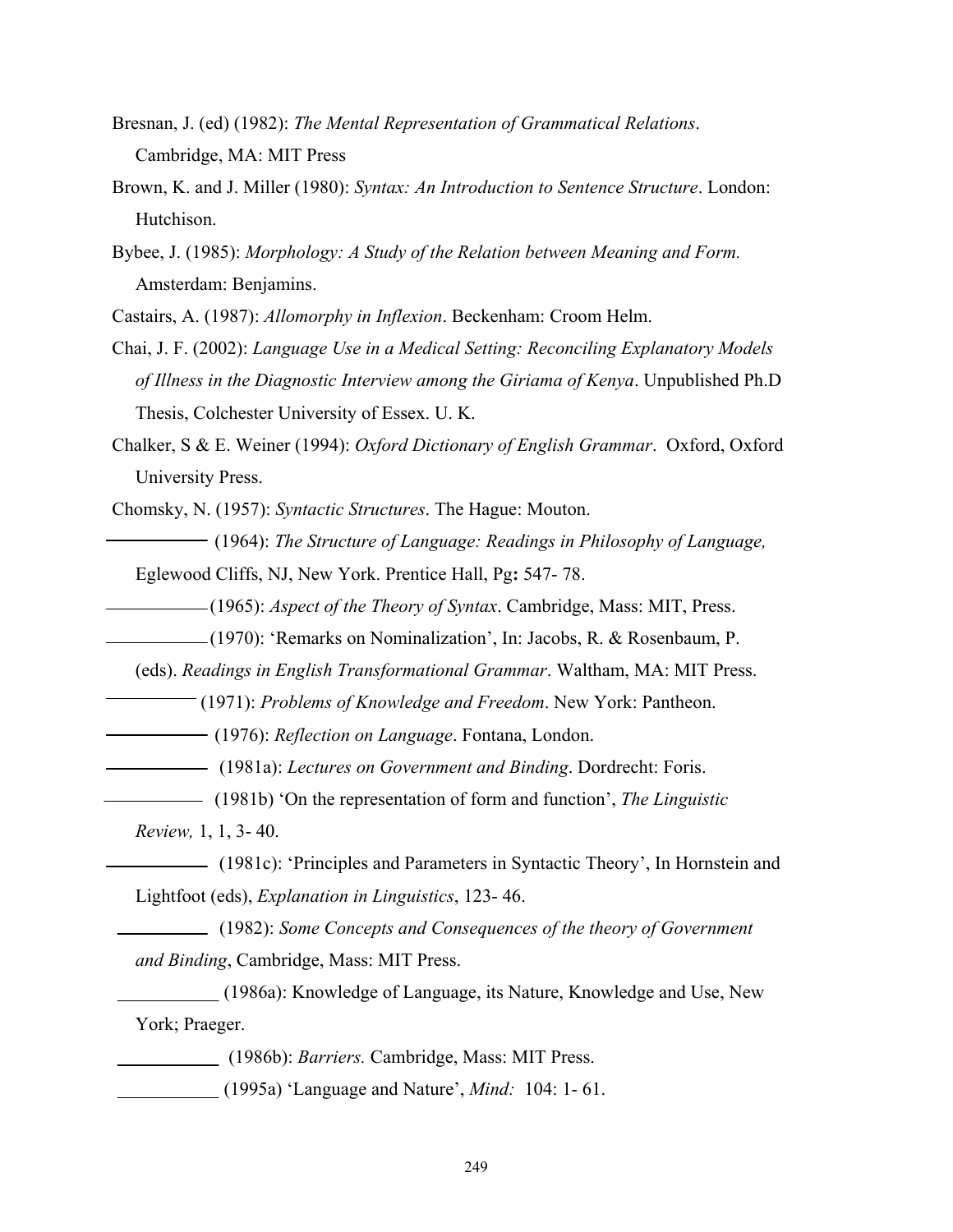(1995b): *The Minimalist Program*. Cambridge, MA, MIT Press

(2000): *New Horizons in the Study of Language and Mind*. Cambridge:

Cambridge University Press.

 (2005): 'Three Factors in Language Design'. *Linguistic Inquiry* **36** (36): 1- 22

Chrany, C. & R. Brecht (eds) (1980): *Morphosyntax in Slavic*. Columbus: Slavica.

Christie, J. J. (1973): 'Some Underlying Structures in Swahili', In F. Keifer& N. Ruwet (eds), *Generative Grammar in Europe*. Dordrecht: D. Reidel Publishing Company, Pg**:** 123- 140.

Comrie, B. (1976): *Aspect*. Cambridge: Cambridge University Press.

(1987): *Tense.* Cambridge: Cambridge University Press.

- Cook, V. J. and M. Newson (1988): *Chomsky's Universal Grammar*. (2nd ed). Oxford: Blackwell.
- Gorbet, G. (1987): 'The Morphology-syntax Interface', *L* 63, 299- 343. (1991): *Gender.* Cambridge: Cambridge University Press.
- Cornish, F. (1986): *Anaphoric Relations in English and French. A Discourse Perspective.* London: Croom Helm*.*

Cullicover, P. W. (1982): *Syntax*. Academic Press: New York.

(1997): *Principles and Parameters: An Introduction to Syntactic*

*Theory*. Oxford: Oxford University Press.

Di Sciullo, A. M& E. Williams (1987): *On the Definition of Word*. Cambridge, Cambridge University Press.

Elliot, A. J. (1981): *Child Language*. Cambridge: Cambridge University Press.

Evans, G. (1980): 'Pronouns', *Linguistic Inquiry* 11, 2, 337-362.

Fabb, N. (1984): *Syntactic Affixation*. Ph. D Dissertation: MIT.

Fischler, I. & P. A. Bloom, (1979): 'Automatic and Attentional Processes in the Effects of Sentence Contexts on Word Recognition', *Journal of Verbal Learning in Verbal Behaviour,* 18**,** 1- 20.

Freidin, R. (1991): *Principles and Parameters in Comparative Grammar*, Cambridge: Mass: MIT Press.

Givon, T. (1970): 'Resolution to Gender conflict in Bantu Conjugation. When Syntax and Semantics Clash', Papers from the 6th Regional Meeting. *Chicago Linguistic Society*,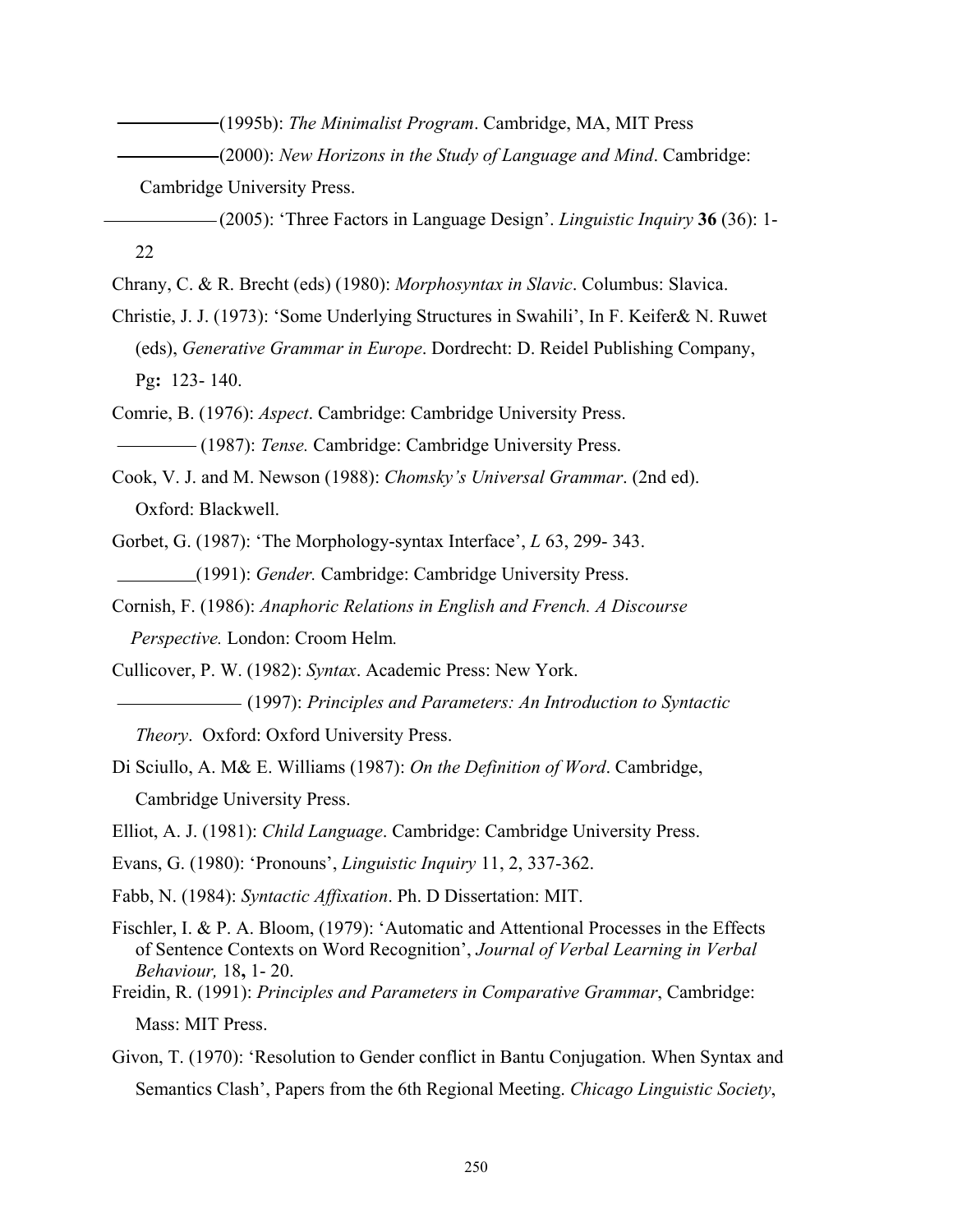April: 16- 18, 1970.

- Gonda, J. (1980): *The Character of the Indo- European Moods, with Special Regard to Greek and Sanskrit*. 2nd ed. Wiesbaden: OttoHarrassowitz.
- Greenberg, J. H. (1954): A Quantitative Approach to the Morphological Typology of Language. In Spencer, R. (ed.) *Method and Perspective in Anthropology*. Mineapolis: University of Minnesota Press.
- GrimShaw, J. (1986): 'A Morphosyntactic Explanation for the Mirror Principle', *L1*: 17, 745- 750.
- Haegeman, L. (1992): *Theory and Description in Generative Syntax. A Case Study in Western Flemish*. Cambridge, Cambridge University Press.

(1994): *Introduction to Government and Binding Theory*. Oxford: Blackwell.

- Halliday, M. A. K. (1985): *An Introduction to Functional Grammar*. London: Edward Arnold.
- Halle, M. (1973): 'Prolegomena to a Theory of Word Formation', *L1*: 4, 3- 16.
- Hammond, M and M. Noonan (1988*): Theoretical Morphology: Approaches in Modern Linguistics*: Rolando: Academic Press.
- Haspelmath, M. (1993): *A Grammar of Lezigian*. Berlin and New York: Mouton De Gruyter.
- Hawkins, J. A. (1983): *Word Order Universals*. Academic Press: New York.
- Hockett, C. F. (1958): *A Course in Modern Linguistics*. New York: Macmillan.
- Hoekstra, T. Van der Hulst, H. & Moortgat, M. (eds) (1980): *Lexical Grammar*. Dordrecht: Foris.
- Huang, J. (1984): 'On the Distribution and Reference of Empty Pronouns', *Linguistic Inquiry,* 15, 531- 74
- Hurford, R. H. (1994): *Grammar*: *A Student's Guide*. Cambridge, Cambridge University Press.

Jackendoff, R. (1972): *Semantic Interpretation in Generative Grammar*. Cambridge, MA: MIT Press.

Jespersen, O. (1924): *The Philosophy of Grammar*. George Allen and Unwin Ltd.

- Kabugi, C. (1995): *Kiswahili Mseto*. Acme Press.
- Kapinga, C. (1983): *Sarufi Maumbo ya Kiswahili*. Dar es Salaam. TUKI.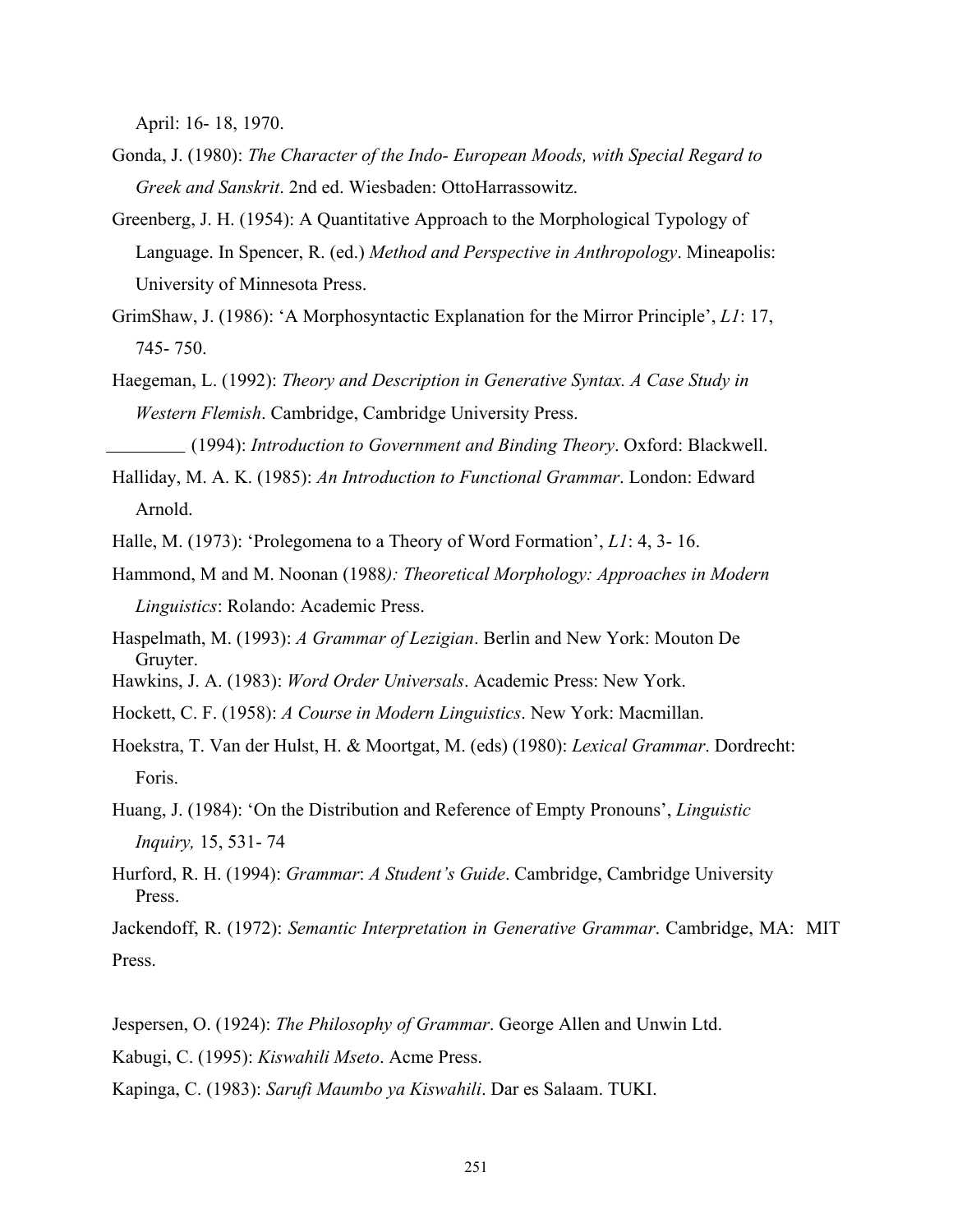Katamba, F. (1993): *Morphology.* New York: Macmillan.

- Katz, J. & P. Postal: (1964): *An Integrated Theory of Linguistic Descriptions*. Cambridge MA, MIT Press.
- Kioko, A. (2005): *Theoretical Issues in Kikamba: A Bantu Language*. Lincom Europa: Muenchen.
- Lakoff, R. (1971a): 'On generative Semantics.' In Danny Steinberg& L. Jacobovits (eds) *Semantics: An Interdisciplinary Reader in Philosophy, Linguistics and Psychology*, Cambridge: Cambridge University Press, Pg. 232- 96
- (1975): 'Morphology and Semantic Regularities in the Lexicon', *Language*, 51**,** (3): 639- 71.
- Langacre, R. E. (1979): 'Why we need a Vertical Revolution in Linguistics', In W. Wolck& P. Garvin (eds) *The Fifth LACUS Forum*. Columbia, SC. Hornbeam Press, Pg**:** 247-70
- Lees, R. (1960): *The Grammar of English Nominalisations*. The Hague: Mouton.
- Leonard, R. (1982): *The Semantic System of Deixis in Standard Swahili*. Ph.D. Dissertation: Columbia University.
- Lieber, R. (1988): 'Syntax Phrasal Compounds in English and the Morphology Interface', Papers from the Parasession on Agreement in Grammatical Theory. *GLS* 24**,** 202- 222
- Lyons, J. (1981): *Language and Linguistics: An Introduction*. Cambridge, Cambridge University Press.
- Malmkjer, K. (1991): *The Linguistic Encyclopaedia*. Routledge. London.
- Marantz, A. (1984): *On the Nature of Grammatical Relations*. Cambridge, Mass: MIT Press.
- Mathew, P. H. (1981): *Syntax.* Cambridge, Cambridge University Press.
	- (1991): *Morphology.* Cambridge, Cambridge University Press.
- Maw, J. (1969): *Sentence in Swahili: A Study of their Internal Relationships*. Surrey, England: The Gresham Press.
- Mbaabu, I. (1992): *Sarufi ya Kiswahili*. Nairobi: Longhorn.
- Mc Cawley, J. (1968): 'The Role of Semantics in a Grammar', In Bach and Harms (eds) (1968): *Universals of Grammar*. New York: Holt, Reinhert and Winston
- Mdee, J. S. (1986): *Kiswahili Muundo na Matumizi Yake*. Nairobi: Inter-continental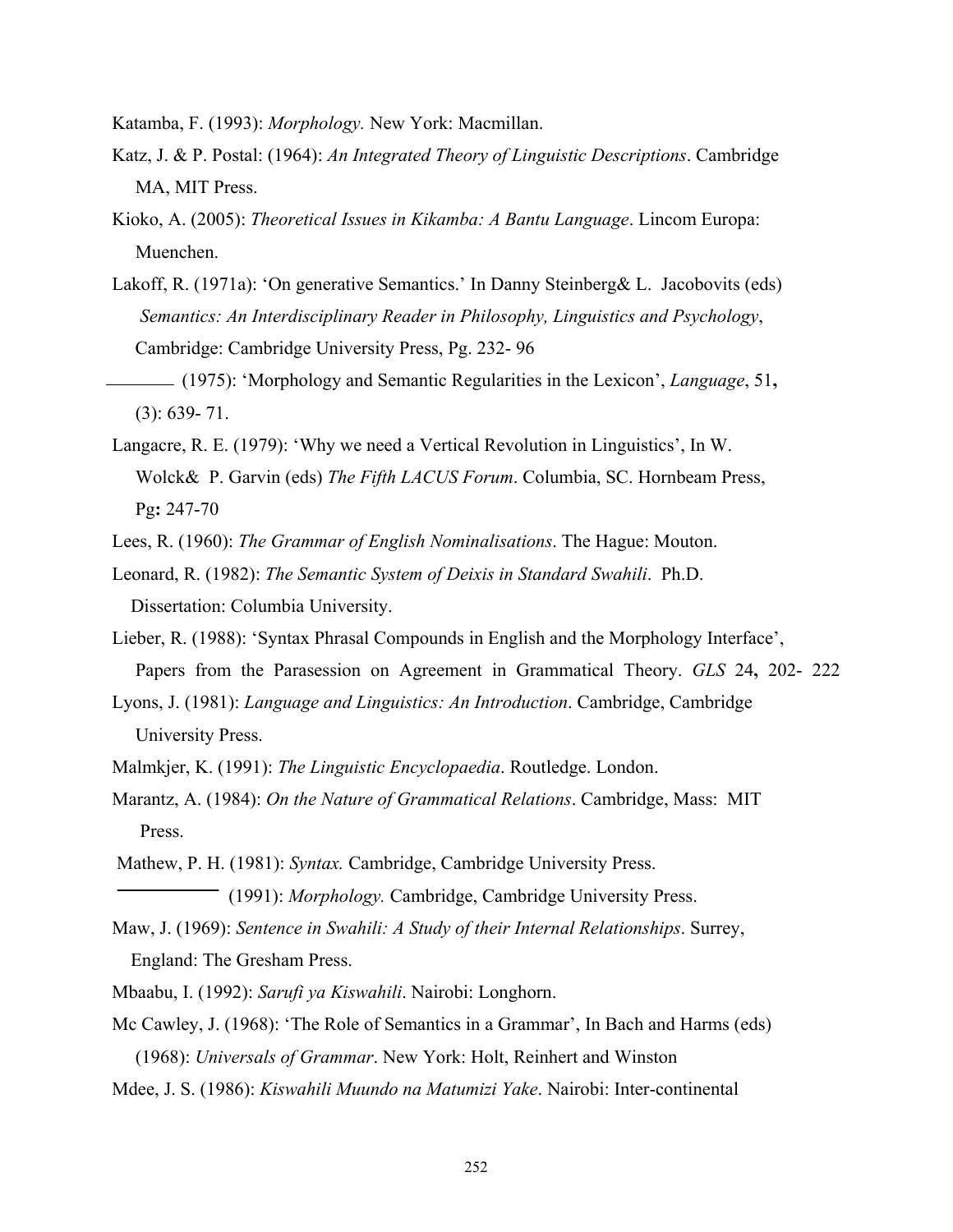Publishers

- Mfaume. G. (1984): Misingi ya Isimu na Lugha ya Kiswahili. Dar es Salaam: Printpak (t) Ltd.
- Mgullu, R. S. (1999): *Mtalaa Wa Isimu: Fonetiki, Fonologia na Mofologia ya Kiswahili.* Nairobi: Longhorn Publishers.

Mohammed, A. M. (1986): *Sarufi Mpya*. Nairobi: Foundation Publishers.

 (2001): *Modern Swahili Grammar*. Nairobi: East African Education Publishers.

- Morton, J. & J. Long (1976): 'Effects of Word Translational Probability on Phoneme Identification', *Journal of Verbal Learning and Verbal Behaviour,* 15, 43- 51.
- Mukuthiria, M. (1997): 'Njeo Katika Kitenzi cha Kitigania', *Tasnifu ya Uzamili, Isiyochapiswa,* Chuo Kikuu cha Egerton*.*
- Mukuthuria, M. & R. M. Chimera (2004): 'Uchanganuzi wa Lugha za Kibantu Katika Ngazi ya Mofologia: Mtazamo wa Sarufi Zalishi Geuza Umbo (SZGU).*' Egerton* Journal: *Humanities, Social Sciences and Education Series.*VOL.V. 2. July, 2004 Pg. 96- 105**.**
- Mwangi, W. P. (2001): *Verb Morphology in Gikuyu in the Light of Morphosyntactic Theory*. Unpublished Ph. D Thesis. Kenyatta University, Kenya.
- Napoli, D. J. (1993): *Syntax: Theory and Problems*. Oxford: Oxford University Press.
- Ndalu, A. (1997): *Mwangaza wa Kiswahili*. Nairobi: East African Educational Publishers.
- Newmeyer, F. J. (1988): *'*Linguistics', *The Cambridge Survey, Vol. 1: Linguistic Theory Foundations.* Cambridge: CUP.

(1996): *Generative Linguistics*. Routledge. London.

- Nida, E. (1949): *Morphology: The Descriptive Analysis of Words*. Ann Arbor: University of Michigan Press.
- Nikitina, T. (2006): *Subcategorization Pattern and Lexical Meaning of Motion Verbs: A Study of the Source/ Goal Ambiguity*. Stanford, CA: Stanford University Press.
- Ogechi, O. O, Shitemi, N. L. & Simala, K. L. (eds) (2008): *Natharia Katika Taaluma ya Kiswahili na Lugha za*

 *Kiafrika*, Moi University Press, Moi University Eldoret.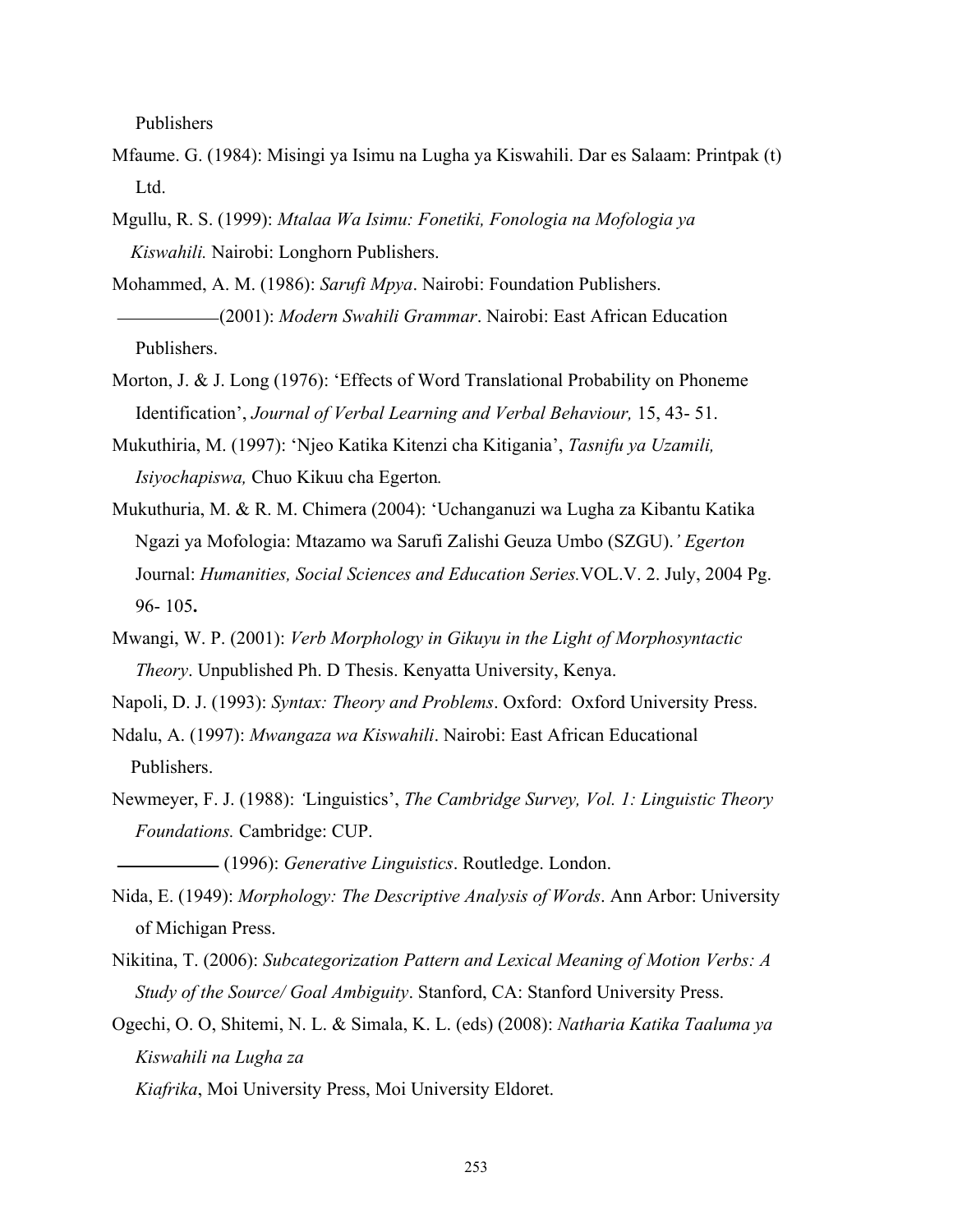Palmer, F. R. (1984): *Grammar.* (2nd ed), Cambridge: Cambridge University Press. (1986): *Mood and Modality*. Cambridge: Cambridge University Press.

Platzak, C. (1987): 'The Scandinavian Languages and the Null Subject Parameter', *Natural Language and Linguistic Theory*, 5, 377- 402.

Radford, A. (1988): *Transformational Grammar*: *A First Course*. Cambridge: Cambridge University Press.

 (1997): *Syntax: A Minimalist Introduction*. Cambridge: Cambridge University Press.

Robins, R. H. (1989): *General Linguistics*. London: Longman.

Roeper, T. (1987): 'Implicit Arguments and the Head-Complement Relation', *L1* 18, 267- 310.

(1988): 'Compound Syntax and Head Movement', *YM* 1, 187- 228

Rosen, S. T. (1989): 'Two Types of Noun Incorporation: A Lexical Analysis', *Language*: 65, 294- 317.

Sadock, J. (1985): Auto-lexical Syntax: A Proposal for the Treatment of Noun Incorporation and Similar Phenomena. *NLLT* 3**:** 379- 439.

Sampson, G. (1980): *Schools of Linguistics*, Stanford, CT: Stanford University Press.

Scalise, S. (1984): *Generative Morphology*. Dordrecht: D. Reidel Publishing Company.

- Schubert, R. D. & P. Ellimas (1977): 'Effects of Context in the Classification of Words and Non- words'. *Journal of Experimental Psychology: Human Perception and Performance,* 33, 27- 36.
- Selkirk, E. O (1982): *The Syntax of Words*. Cambridge, MA: MIT Press.

Shibatani, M. & T. Kageyama (1988): 'Word Formation in a Modular Theory of Grammar: a Case of Post- Syntactic Compounds in Japanese', *Language,* 64, 451- 84.*.*

 Shopen, T. (1985): *Language Typology and Syntactic Description*: *Grammatical Categories and the Lexicon*. Cambridge, Cambridge University Press*.*

Schroeder, H. (2002) *Word order in Taposa: An Aspect of Multiple Feature-Checking.*  Ph. D Dissertation. University of Nairobi.

 (2004): 'Inflection in Toposa, A VSO Language in Morpho-syntactic Theory', In *Occasional Papers in Language and Linguistics*: University of Nairobi. Vol. 2, (2000). Pg 1- 16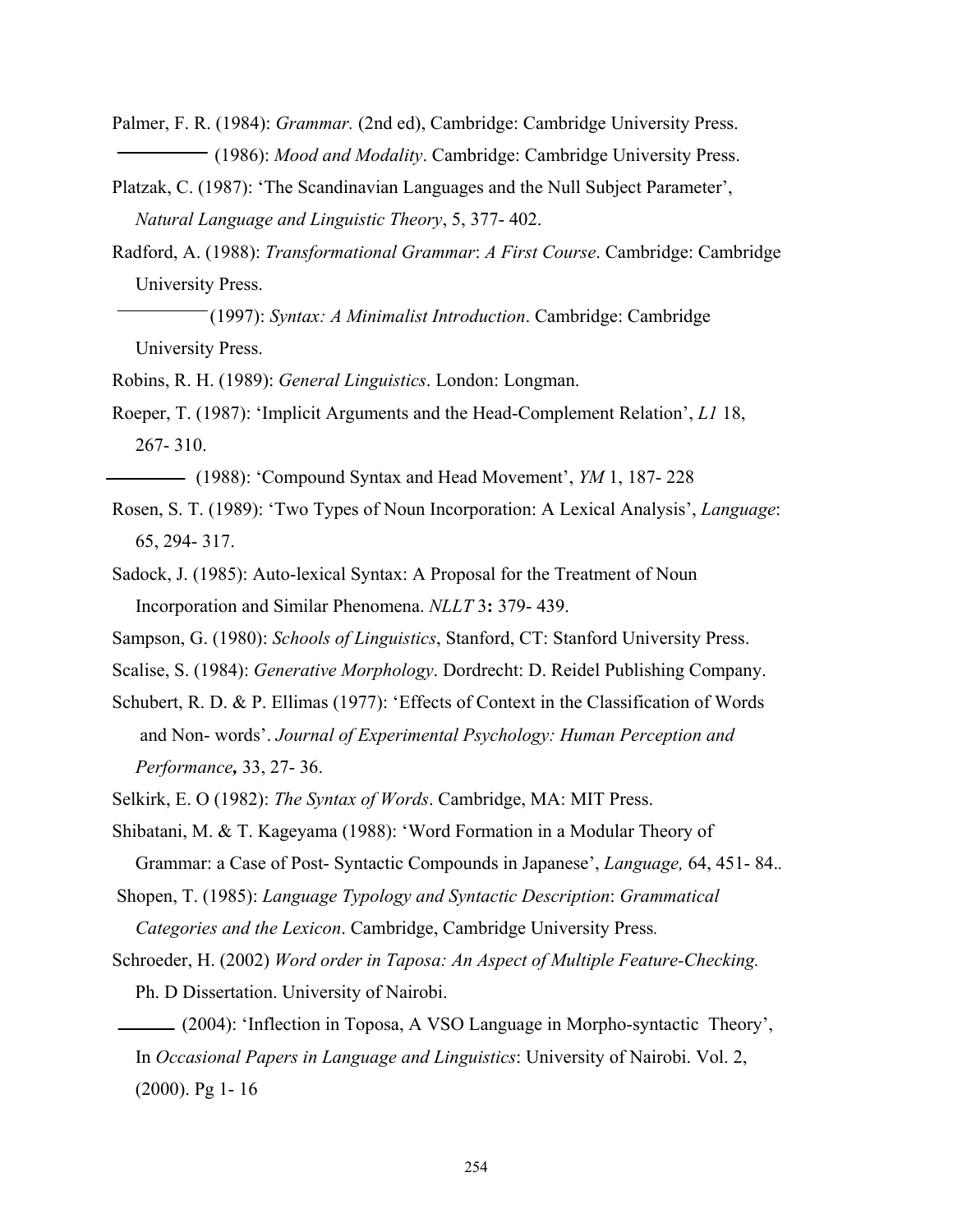Singleton, D. (2000): *Language and the Lexicon: An Introduction*. London: Arnold.

- Skinner, B. F. (1957): *Verbal Behaviour*. New York: Appleton Croft.
- Slavikova, M. (1969): *Studia Orientalia Pragnesia. A Statistical Analysis of Swahili Morphology*. Charles University Press.
- Spencer, A. (1991): *Morphological Theory. An Introduction to Word Structure in Generative Grammar.* Oxford: Blackwell.

Sproat, R. (1985a): *On Deriving the Lexicon*. Ph. D Dissertation, MIT.

Stanovich, K. E. & R. F. West (1981): 'The Effects of Sentence Processing on Word Recognition: Tests of Two- Process Theory', *Journal of Experimental Psychology: Human Perception and Performance.* 7, 658- 72

Stowell, T. (1981): *Elements of Phrase Structure.* Diss. MIT, Cambridge Mass.

- Tallerman, M. (1989): *Understanding Syntax*. London: Arnold.
- Taylor, J. (1989): *Linguistic Categorisation*. Clarendon Press: Oxford.
- TUKI (1997): 'Swahili Studies', *Journal of the Institute of Kiswahili Research,* Vol. 47/ 1, March, 1997.
- (1998): 'Kiswahili', *Journal of the Institute of Kiswahili Research,* Vol: 48/ 1, March, 1998.
- Vitale (1981): 'Swahili Syntax', *Publications in Language Sciences*: Vol: 5.
- Waihiga, G. (1999): *Sarufi Fafanuzi ya Kiswahili.* Nairobi: Longhorn Publishers.
- Wald, B. V. (1973): '*Variation in the System of Tense Markers of Mombasa Swahili'*

Ph. D Thesis on Microfilm, Columbia University.

- Wasow, T. (1977): Transformations and the Lexicon. In P. Cullicover et al (eds). *Formal syntax*. New York: Academic Press.
- Webelhuth, G. (1995): *Government and Binding Theory and the Minimalist Programme*. Oxford: Blackwell.
- Williams, E. (1981): On the notions 'lexically Related' and 'head of a Word', *Linguistic Inquiry*, 12, (2): 245- 74**.**
- Wurzel, W. U. (1989): *Inflectional Morphology and Naturalness*. Akademic- Verlag Berlin
- Zwicky, A. M. (1977): *On Clitics*. Bloomington: Indiana University Linguistic Club. (1985a): 'How to Describe Inflection', BLS 11, 371-86.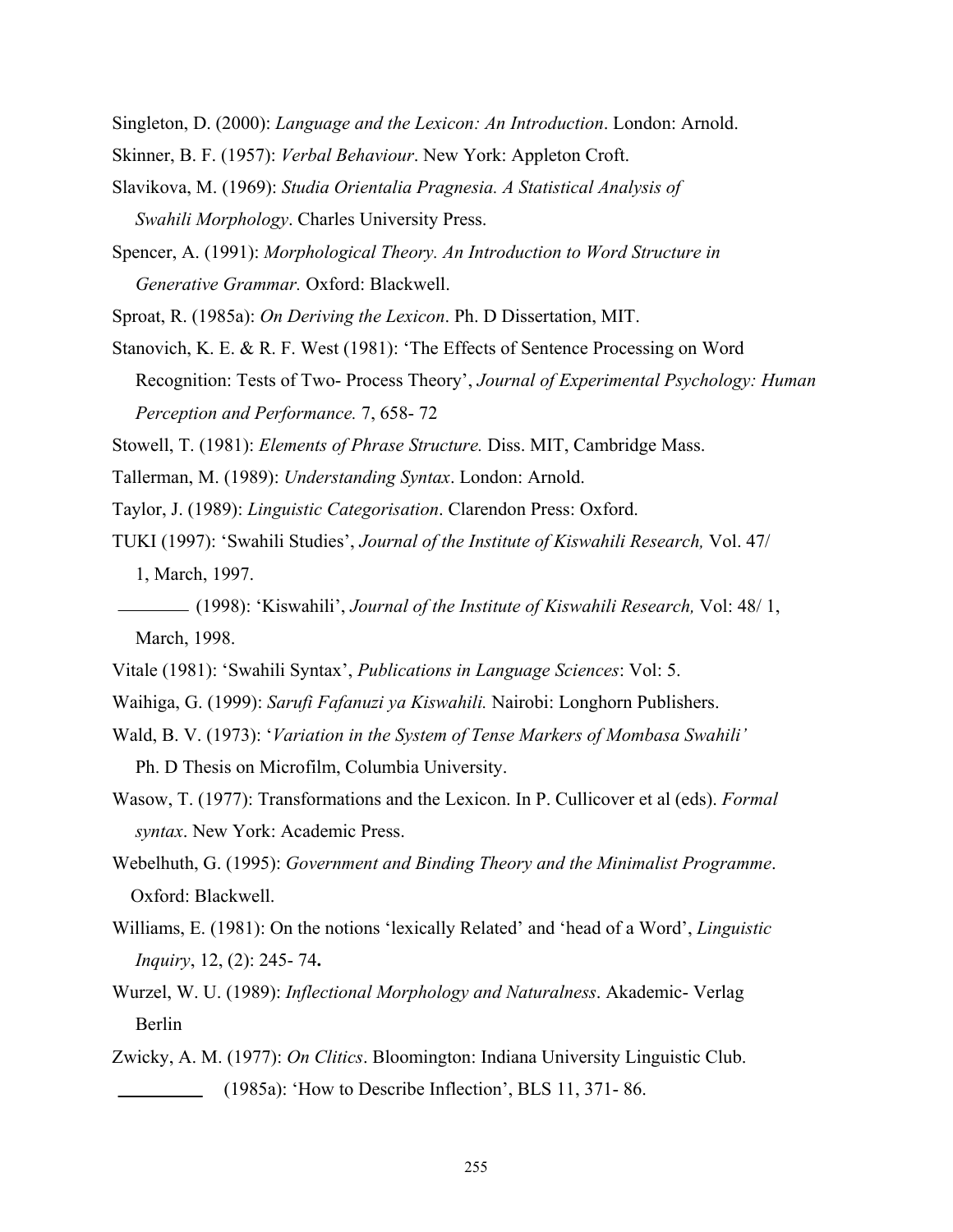Zwicky, A. M. & G. K. Pullam (1983) 'Cliticization Vs Inflection: English n't', *Language* 59, 502- 513.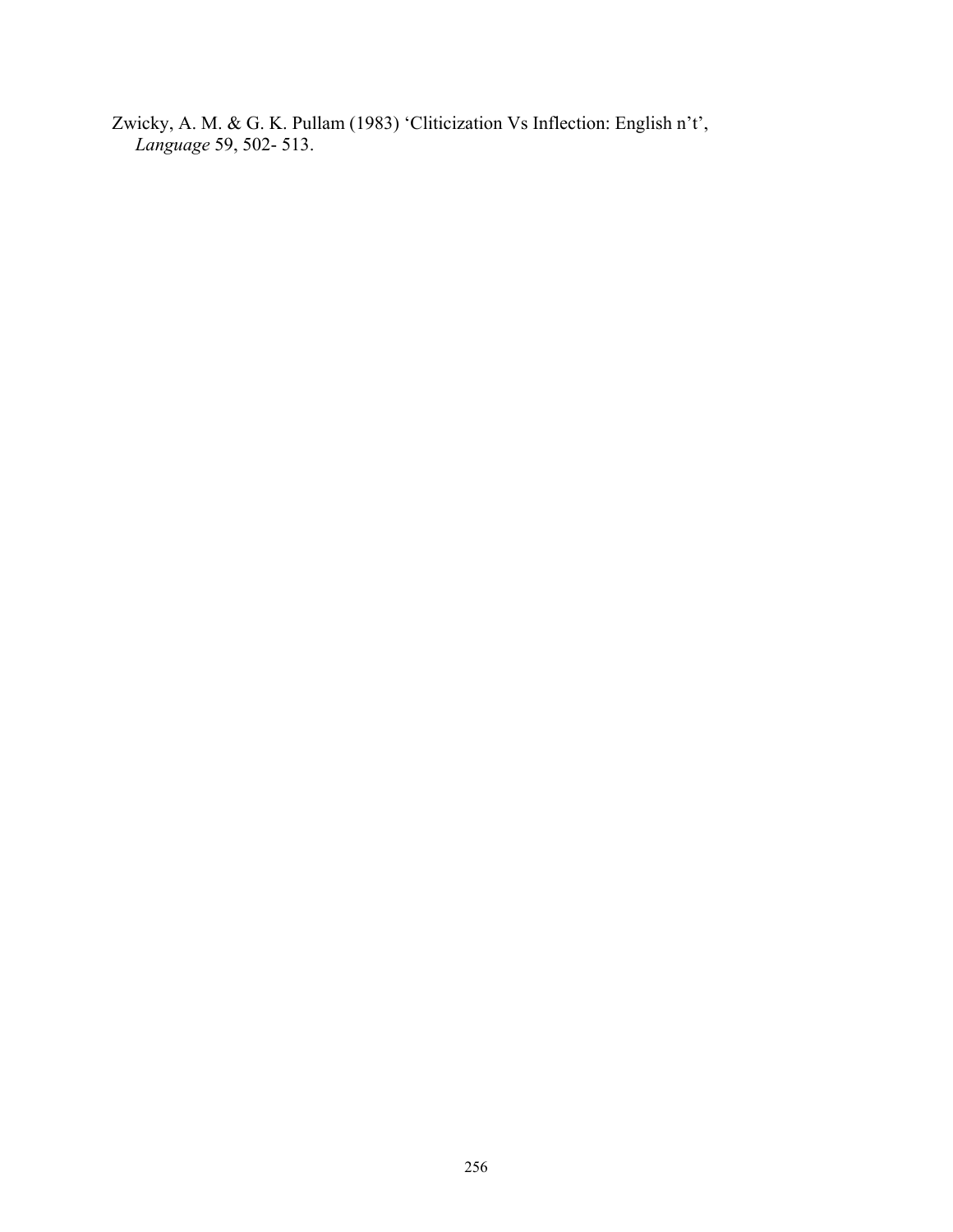# **APPENDICES Appendix 1: Primary Source**

**List of Kiswahili Grammar Books from which some of the words and sentences were sought**

Kapinga, M. C. (1983): *Sarufi Maumbo ya Kiswahili*. Dar es Salaam. TUKI.

Loogman, A. (1965): *Swahili Grammar and Syntax*, Dequesne Studies-African Series Edition. Pittsburgh, P. A.: Duquesne University Press.

Maw, J. (1969): *Sentences in Swahili: A Study of their Internal Relationships*. Surrey England: The Gresham Press.

Mbaabu, I. (1985): *Sarufi ya Kiswahili*. Nairobi: Kenya Publishing and Book Co. Ltd.

Mdee, J. (1967): *Kiswahili: Muundo na Matumizi Yake*. Nairobi Intercontinental Publishers Ltd

 (1986): *Kiswahili: Muundo na Matumizi Yake*. Nairobi Intercontinental Publishers Ltd.

Mgullu, R. S. (1999): *Mtalaa wa Isimu: Fonetiki, Fonologia na Mofologia ya Kiswahili.* Nairobi: Longhorn Publishers*.* 

Mohamed, A. M. (1986): *Sarufi Mpya*. Nairobi: Foundation Publishers.

(2001): *Modern Swahili Grammar*. East African Education Publishers.

Waihiga, G. (1999): *Sarufi Fafanuzi ya Kiswahili*. Nairobi: Longhorn Publishers.

# **Appendix 2: Primary Data**

Group A1: Words Mti 'tree' Mimi 'I/ me' **Juu ya 'On top of' Zuri 'good'**  Anasoma 'He/ she is reading' **Haraka 'quickly' Haraka 'quickly'** Amesoma 'He/ she has read' Uongozi 'leadership' Refusha 'lengthen' Zaidi 'more/ most' Anahitaji 'He/ she needs' Kisu 'knife' Mnaimba 'You are singing' Kikoloni 'colonially' Nini 'What' Lima 'dig' Kuliko 'than' Akija 'If he/ she comes' Akitunga 'He/ she be composing' Watu 'people'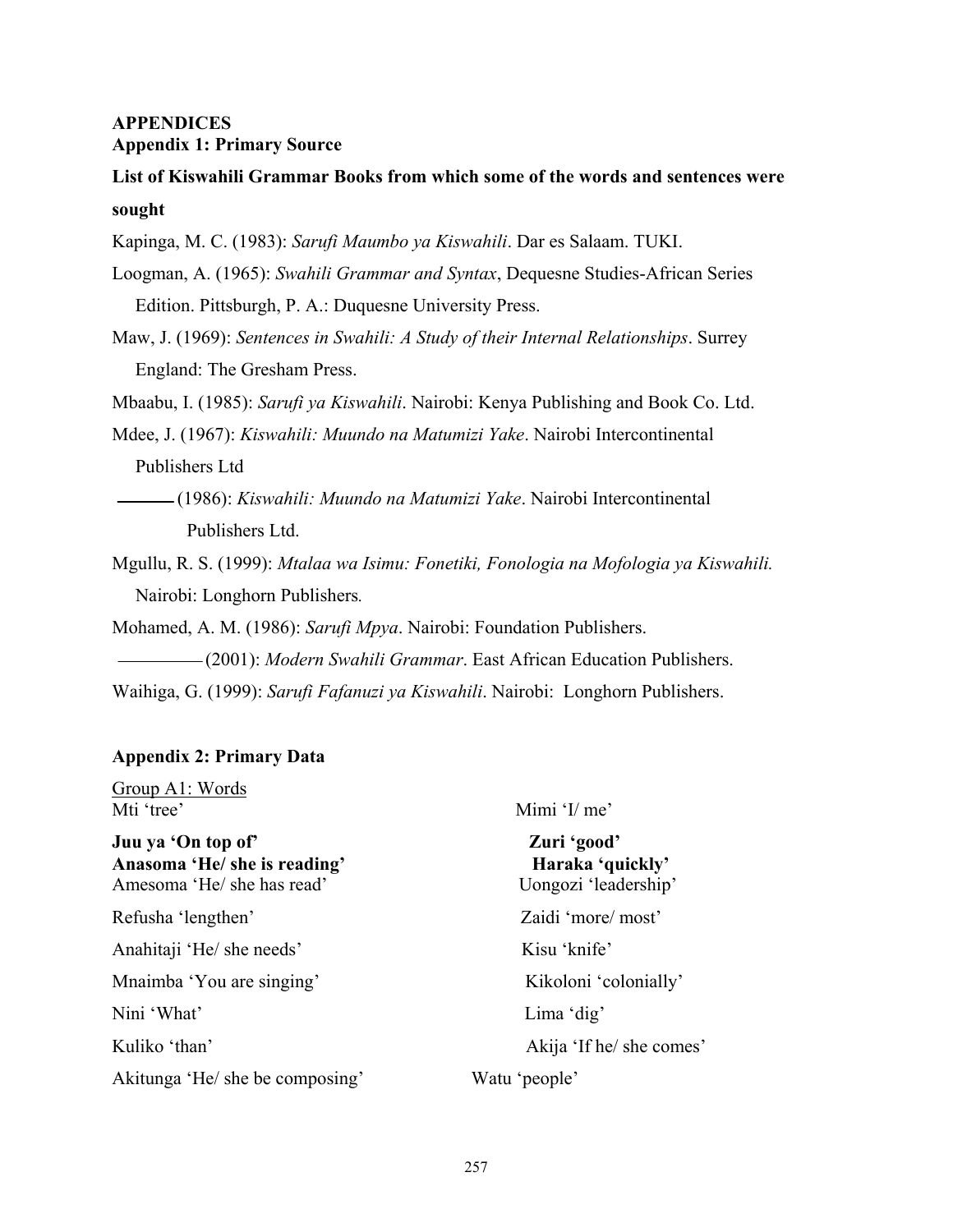Hula 'He/ she eats' Fagia 'sweep' Laki 'welcome' Ninalima 'Iam digging' Ndiwe 'you' Tunaimba 'We are singing' Tajiri 'rich' Ndimi 'Iam' Wanakuja 'They are coming' Zimia 'faint' Unasoma 'You are reading' Ndiwe 'you' Yeye 'Him/ her' Jino 'tooth' Kuzidi 'than' Vikombe 'cups' Kula mwata 'get trouble' Kimevunjika 'It is broken' Mpa 'give' Nasi 'We/ us ' Furahi 'be happy' Kusoma 'reading' Kushiriki 'participating' Haribu 'destroy' Wanakuja 'they are coming' Mno 'more/ most' Okotwa 'be picked' Somwa 'be read' Alienda 'He/she went' Nani 'who' Udhika 'disappointed' Shika 'hold' Pandisha 'make to climb' Ipi 'which' Uliimba 'You sang' Salimu amri 'admit defeat' Andikwa 'be written' Lini 'when' Somesha 'teach' Lalisha 'make to sleep' Andika 'write' Hema 'pant' Lia 'cry' ruka 'jump' Fulia 'wash for' Kupita 'than' Kaa 'sit' Mshonaji nguo 'tailor' Sahaulika 'forgettable' Shika doria 'be in charge' Chezesha 'cause to play' Mchungwa 'orange tree' Dhulumu 'mistreat' Kizembe lazily' Hamisha 'transfer' Kama 'as' Nanyi 'and you(pl)/ with you (pl) Lika 'eatable'

Nao 'they/ them' Asingelitubu 'If he/ had not repented' Zalisha 'produce Nguo ya mtoto 'the child's cloth'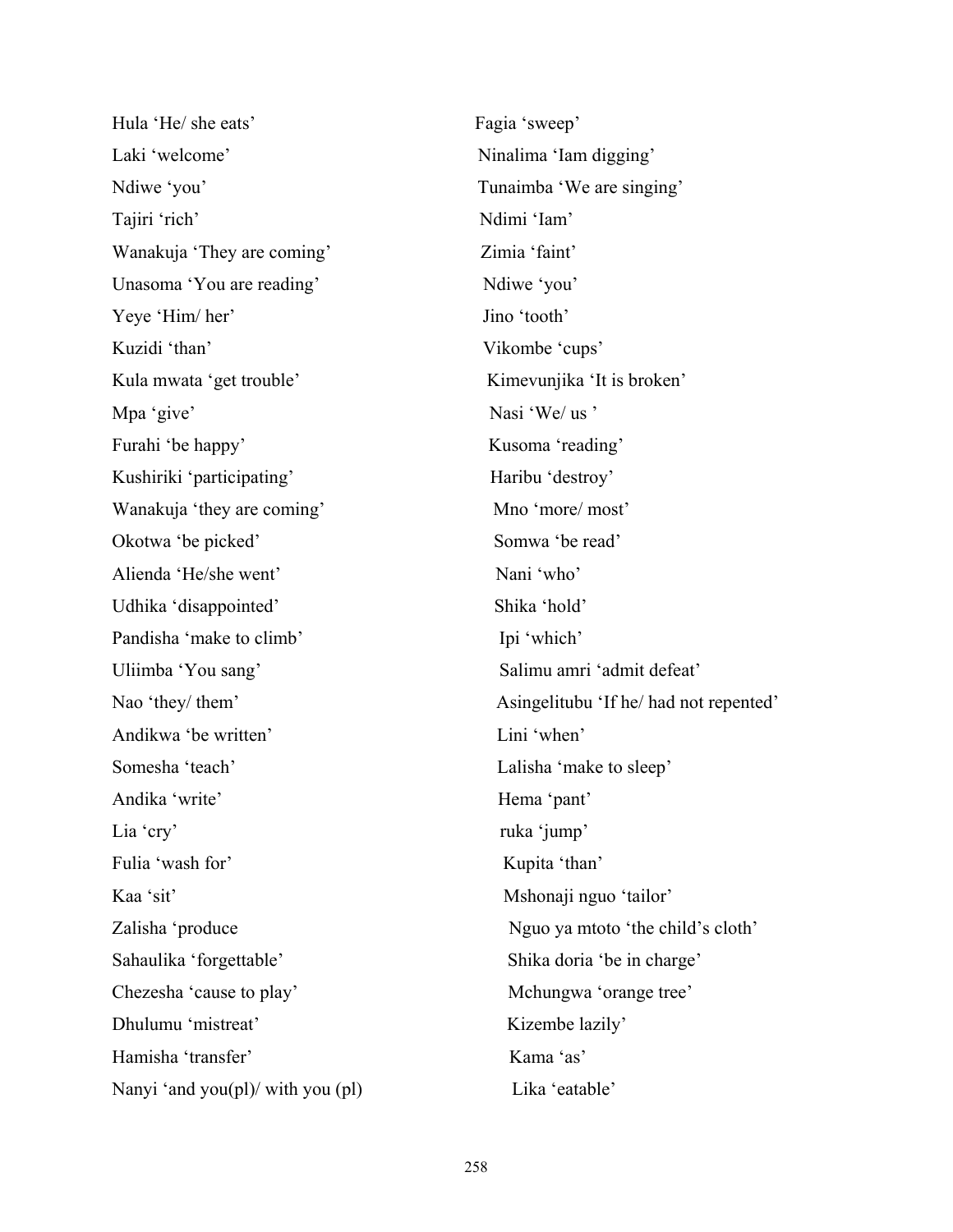Ataimba 'He/ she will sing' Tunacheza 'We are playing' Anafurahi 'He/ she is happy' Imbisha 'cause to sing' Kutoka 'from' Safisha 'clean' Mnafagia 'You are sweeping' Kushinda 'than' Chezea 'play for **Kijinga** 'foolishly' Tembeleka 'walkable' Anajivaa 'He/ she is dressing' Barua ya mama 'mother's letter' Safirisha 'transport' Akiogelea 'He/ she be swimming' Kwa 'with' Katia 'cut for' and the same second that the Atlandika 'He/ she will write' Onwa 'be seen' Ndio 'they/ them' Mwandishi habari 'News writer' Msichana 'girl' Soma 'read' Ng'oa nanga 'take off' Gonga 'hit' Mwalimu 'teacher' Fyata ulimi 'shut up' Lala 'sleep' Lambwa 'be licked' Walicheza 'they played' Imbika 'singable' Someka 'readable' Kalamu ya baba 'Father's pen' Paswa 'be ironed' Anajipenda 'He/ she loves himself/ herself' Kike 'womanly' Chukulia 'take for' Chekeka 'laughable' Kulala 'to sleep' Kula 'eat' Wanajiamini 'they trust themselves' Upungufu 'shortage' Anajisukuma 'He/ she is pushing himself/ herself' Kiume 'manly' Fungamana 'tieable' Somea 'read for' Funikika 'coverable' Shuka 'descent/ sheet' Nguo za Dani 'Dani's cloths' Taka 'want' Kujimaliza 'to finish oneself' Maskini 'poor/ the poor' Njugu karanga 'roasted groundnuts' Kucheza 'to play'

# **Group B1: Phrases**

 $\triangleright$  [NP M- ti m- zuri].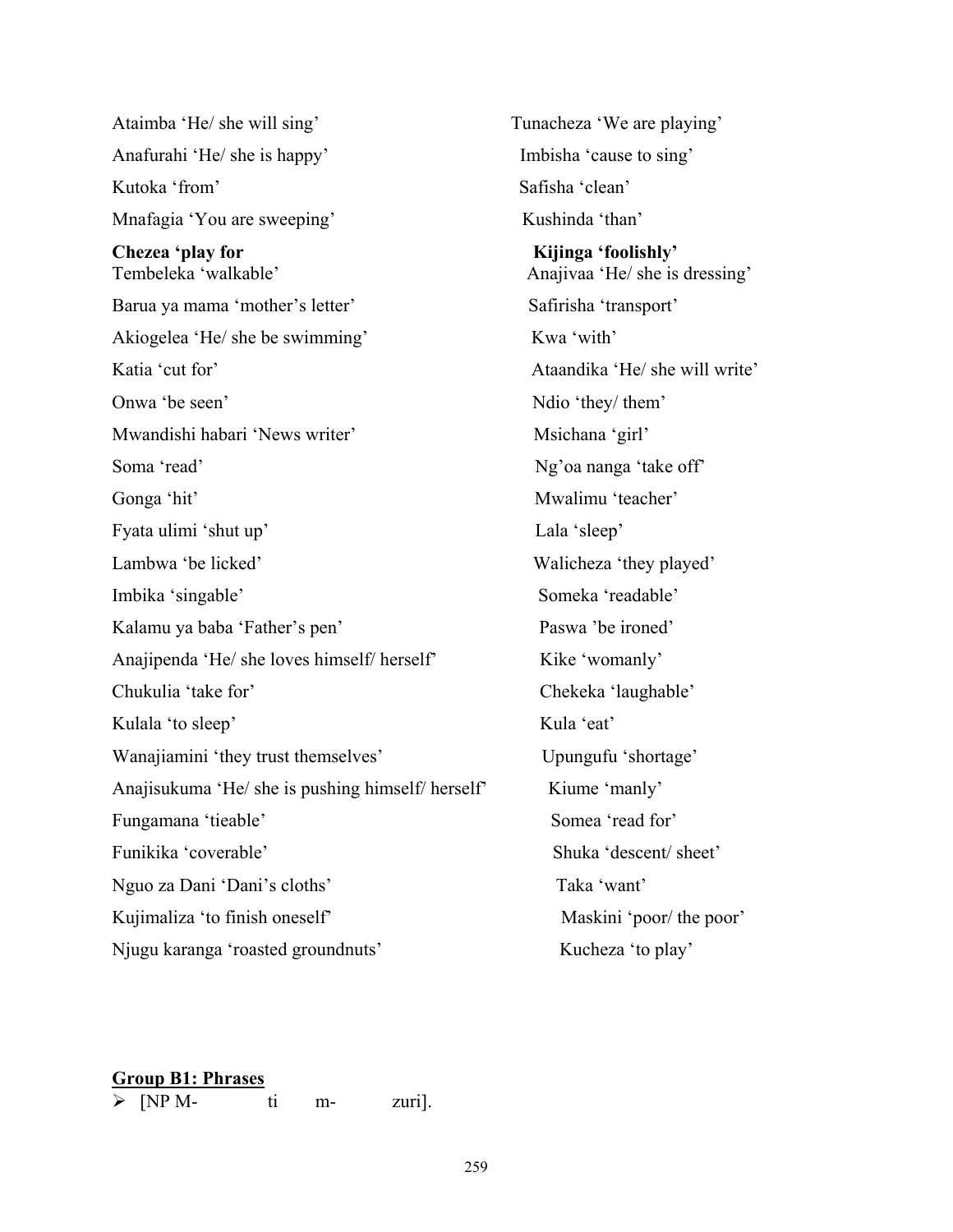GEND/ SG- tree GND/ SG- good 'A good tree.'

- $\triangleright$  [NP Wa- tu wa- chache]. GEND/ PL- person GEND/ PL- few 'Few people.'
- $\triangleright$  [NP Vi- kombe vy- ote]. GEND/ PL- cup GEND/PL all 'All cups.'
- $\triangleright$  [NP M- toto m- dogo]. GEND/ PL- child GEND/ PL- small 'A small child.'
- $\triangleright$  [NP Ma- yai m- engi]. GEND/ PL- egg GEND/ PL- a lot 'Many eggs.'

# **Group C1: Sentences**

¾ Ji- no li- me- vunjik- a. GEND/SG- tooth GEND/SG- PERFF- break  $VS^8$ 'The tooth is broken.'

- ¾ Maria a- na- som- a sasa. Mary AGRs- PROG read VS now 'Mary is reading now.'
- $\triangleright$  Maria a- me- som- a ki- tabu ch- ote. Mary AGRs- PERFT- read VS SG- book AGRo- all 'Mary has read the whole book.'
- ¾ Yohana a- na- som- a ki- tabu.

 **John AGRs- PROG- read- VS SG- book**  'John is reading a book.'

- ¾ Yohana ni m- kubwa sana/ zaidi kuliko dada- ake. John is SG-big COMP sister- POSS 'John is bigger than his sister.'
- $\triangleright$  Maria a- na- kuj- a.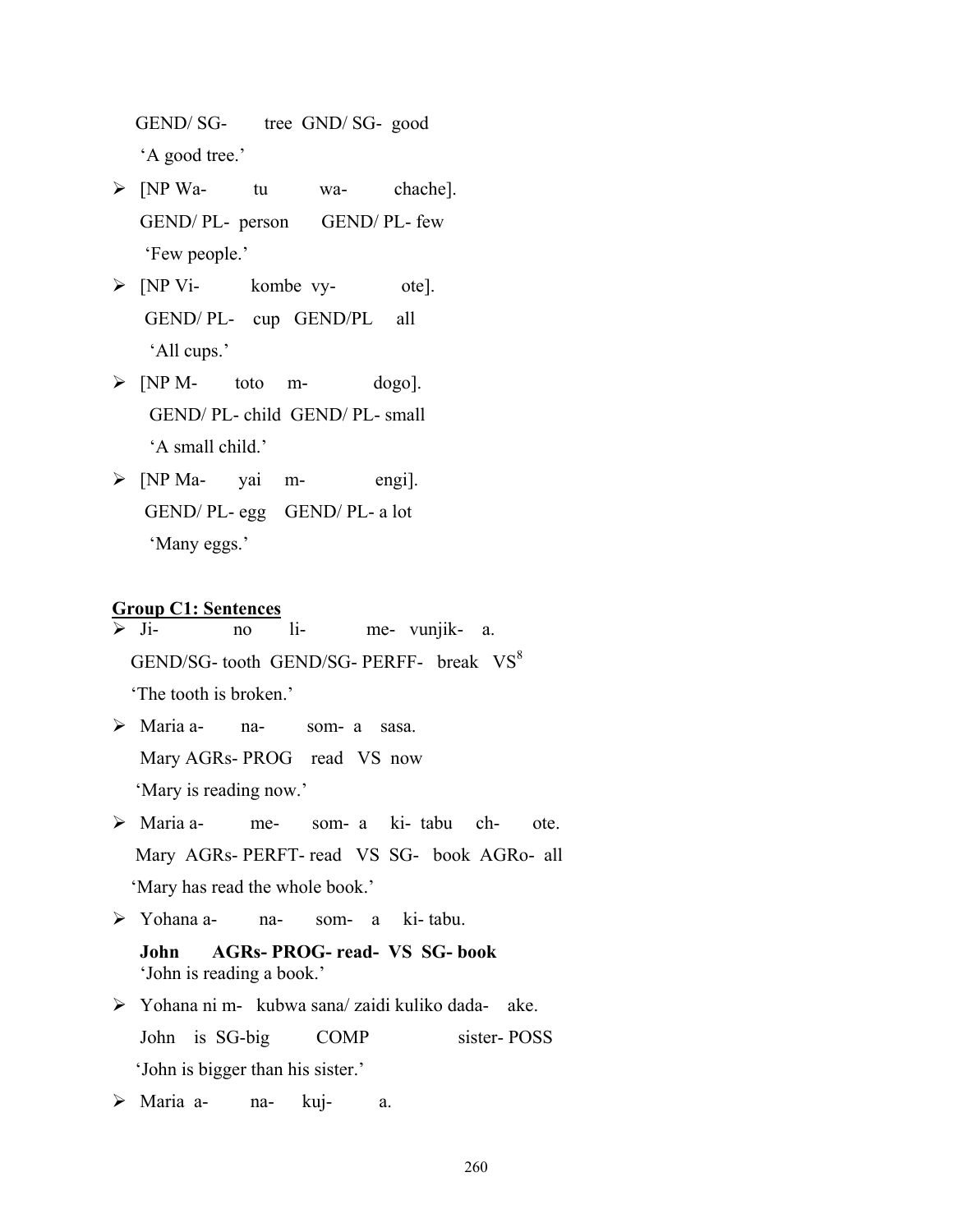Mary AGRs- PROG- come- VS 'Mary is coming.'

- $\triangleright$  Sarah ni mw- andi- shi. Sarah COP- DER- write- DER 'Sarah is a writer.'
- $\triangleright$  Ha- ø ø lal- i NEG- AGRs- T- sleep- VS 'He/ she is not sleeping.'
- ¾ Maria a- na- hema baada ya ku- kimbia. Mary AGRs- PROG- pant after DER- run 'Mary is panting after running.'
- ¾ A- li- maliza kazi haraka. He/ she- PAST- finish work fast

'He/ she finished work very fast.'

- ¾ Maria a- na- ji- va- a.
	- **Mary AGRs- PROG- REFL- dress- VS**  'Mary is dressing herself.'
- ¾ Mw-anafunzi na mw- alimu wa- li- salimi- an- a. SG- student and SG- teacher AGRs- PAST- greet- REC- VS 'The student and the teacher greeted each other.'
- ¾ Baba a- me- furahi. Father AGRs- PERFT- happy 'Father is happy.'
- ¾ Dani a- li- m- kat- i- a Hamadi m- ti. Dani AGRs- PAST-AGRo- cut APPL- VS Hamadi SG- tree 'Dani cut a tree for Hamadi.'
- ¾ Nini a- na- cho- haribu Maria What AGRs- PROG- AGRo- spoil Mary 'What is Mary spoilling.'
- ¾ Yohana a- li- m- pa baba kalamu. John AGRs- PAST- AGRo- give father pen.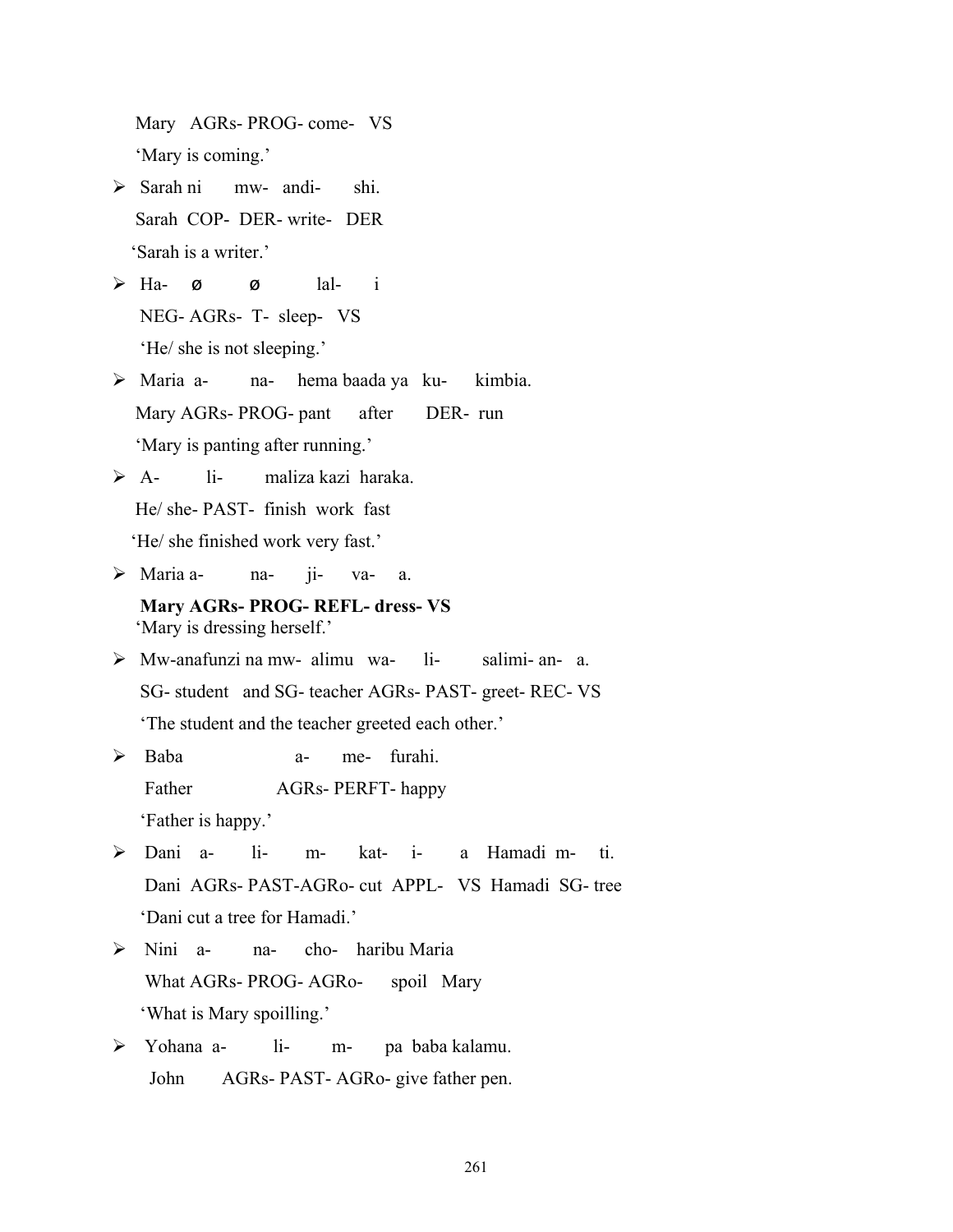'John gave father a pen.'

- ¾ Yohana a- na- ji- pend- a . John SG- PROG- REFL- love- VS 'John loves himself.'
- $\triangleright$  Nguo hii ni nzuri. Cloth DEM COP good 'This cloth is good.'
- ¾ Mama a- me- m- zuia m- toto ku- lala. Mother AGRs- PERFT- AGRo- forbid SG- child INF- sleep 'Mother has forbidden the child to sleep.'
- ¾ M- toto a- li- kaa kwa ki- ti. SG- child AGRs- PAST sit on SG- chair 'The child sat on the chair.'
- ¾ Jani hu- ongoza wa- tu ki- koloni. Jani HAB- lead PL- person DER- colonial 'Jani leads people colonially.'
- ¾ Mosi a- na- ji- sukum- a. Mosi AGRs- PROG REFL- push- VS 'Mosi is pushing himself.'
- ¾ Bakari a- li- dai ya kwamba Amina a- na- m- dharau yeye. Bakari AGRs- PAST- claim REL Amina AGRo- PRES- AGRs- despise him 'Bakari claimed that Amina despises him.'
- $\triangleright$  A- ki- j- a ni- ta- end- a. 3SG- COND- come VS ISG- FUT- go VS 'If he comes, I will go.'
- ¾ Shimo li- li- funik- ik- a SG-hole AGRs- PAST- cover- STAT- VS 'The hole was coverable.'
- ¾ Yohana a- na- m- som- esh- a Maria. John AGRs- PROG- AGRo- teach CAUS- VS Mary 'John is teaching Mary.'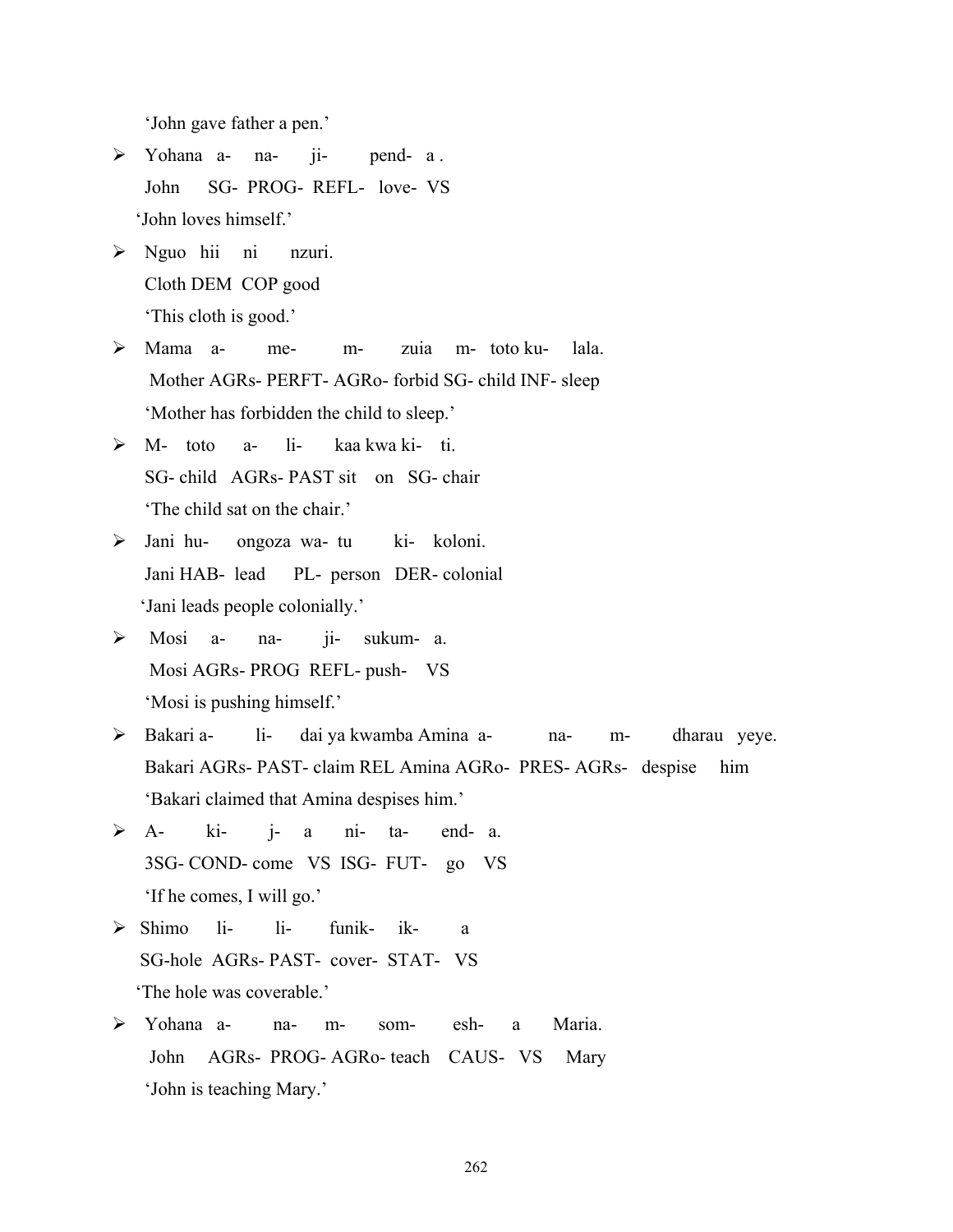- ¾ Baba a- na- m- chez- esh- a m- toto.  **Father AGRs- PROG- AGRo- play- CAUS- VS SG- child**  'Father is causing the child to play.'
- ¾ Barua i- na- som- ek- a. letter AGRs- PROG-read- STAT- VS 'The letter is readable.'
- ¾ Roni a- li- mw- ambi- a ya kwamba a- ende a- mw- on- e. Roni AGRs- PAST- AGRo- tell VS REL AGRo-go AGRo-AGRo-see-VS 'Roni told him/ her to go and see him/ her.'
- ¾ Rehema a- na- som- e- a Mariam ki- tabu. Rehema AGRs- PROG- read- APPL- VS Mariam SG- book Rehema is reading the book for Mariam.'
- ¾ Yohana a- na- m- som- esh- a Maria. John AGRs- PROG- AGRo- teach CAUS- VS Mary 'John is teaching Mary.'
- ¾ U- ngeli- kuj- a u- ngeli- m- pat- a. 2SG- CONT- come VS 2SG- CONT- AGRo- find VS 'If you had come, you would have found him.'
- ¾ Maria a- li- u- fyata ulimi darasa- ni. Mary AGRs-PAST- AGRo- quiet- tongue class POSTP 'Mary kept quiet in class.'
- $\triangleright$  Maria a- li- leta hema. Mary AGRs- PAST- bring tent 'Mary brought a tent.'
- ¾ Jani a- li- m- pa m- toto maziwa. Jani AGRs- PAST- AGRo- give SG- child milk 'Jani gave milk to the baby.'
- ¾ Mama a- na- fu- li- a m- toto bulangeti Mother AGRs- PROG- wash APPL- VS SG- child blanket 'Mother is washing a blanket for the child.'
- $\triangleright$  Wa- ta- chez- a.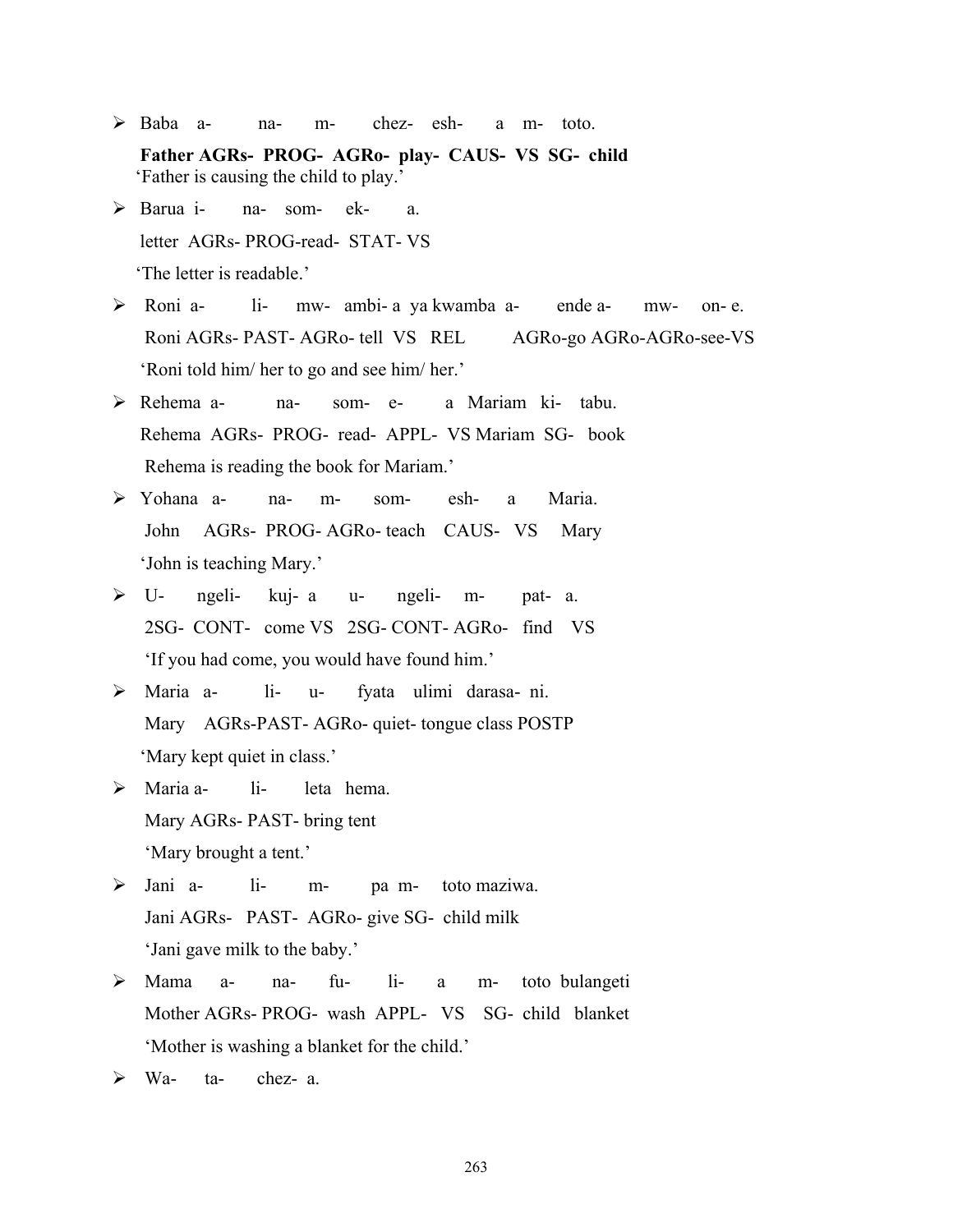AGRs- FUT- play- VS 'They will play.'

- ¾ Wa- toto wa- na- taka ku- cheza. PL- child AGRs- PROG- want INF- play 'The children want to play.'
- ¾ Jani a- li- osh- a nguo za Dani. Jani AGRs- PAST- wash VS cloth POSS Dani 'Jani washed Dani's cloths.'
- ¾ Wewe u- na- ji- dhamini. 2SG- AGRs- PROG- REFL- value 'You value yourself.'
- > Mama a- na- zingatia u- safi . Mother AGRs- PROG- emphasise DER- clean. 'Mother emphasises on cleanliness
- ¾ Maria a- li- fanya kazi ki- zembe. Mary AGRs- PAST- do work DER- lazy 'Mary worked lazily.'
- $\triangleright$  Jani a- li- m- lazim- ish- a Dani ku- l- a Jani AGRs- PAST- AGRo- force- CAUS VS Dani INF- eat- VS. 'Jani forced Dani to eat.'
- $\triangleright$  Maria a- li- shik- a m- toto/ ki-su. Mary AGRs- PAST- hold VS SG- child/ knife 'Mary held the child/ knife.'
- ¾ Barua i- na- som- ek- a. letter AGRs- PROG-read- STAT- VS 'The letter is readable.'
- $\triangleright$  Ji- we li- li- okot- w- a na Juma SG- stone AGRs- PAST- pick PASS VS by Juma 'The stone was picked by Juma.'
- ¾ Wapi a- na- ko- enda m- sichana ? Where AGRs- PROG- AGRo- go SG- girl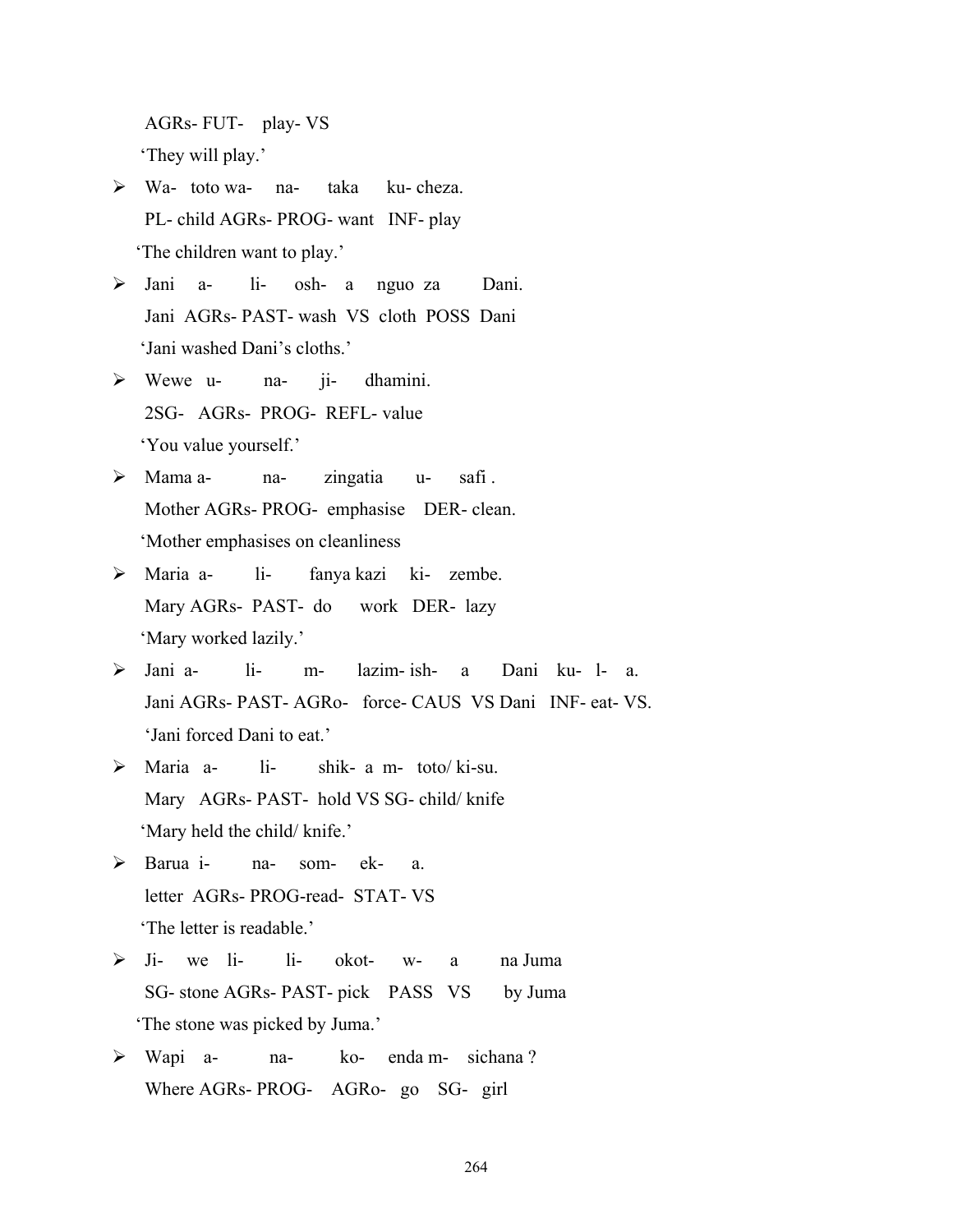'Where is the girl going?'

- ¾ Jani a- na- m- tak- a. Jani AGRs- PROG- AGRo- want- VS 'Jani wants him/ her.'
- ¾ Nini a- na- cho- haribu Maria?

 **What AGRs- PROG- AGRo- spoil Mary**  'What is Mary spoilling.'

- ¾ Nani u- na- ye- m- tafut- a? Who 2SG- PROG- REL-AGRo- search- VS 'Who are you looking for.'
- ¾ Maria a- na- pend- a ku- soma. Mary AGRs- PROG- love VS DER- read 'Mary loves reading.'
- ¾ Yeye a- na- ni- hitaj- i mimi. He/ she AGRs- PROG- AGRo- need- VS 1SG 'He/ she needs me.'
- ¾ Juma a- na- chez- e- a Yohana. Juma AGRs- PROG- play- APPL- VS John 'Juma is playing for John.'
- ¾ Mama a- li- chuku- li- a baba m- koba.  **Mother AGRs- PAST- take- APPL- VS father SG- bag**  Mother took the bag for father.'
- $\triangleright$  Mama a- li- nunu- a ki- kombe ch- a m- toto. Mother AGRS- PAST- buy- VS SG- cup SG-POSS SG- child 'Mother bought the child's cup.'
- ¾ Mw-anafunzi na mw- alimu wa- li- salimi- an- a. SG- student and SG- teacher AGRs- PAST- greet- REC- VS 'The student and the teacher greeted each other.'
- ¾ Maria a- li- harib- u ki- tabu. Mary AGRs- PAST- spoil- VS SG- book 'Mary spoiled the book.'
- ¾ Jani a- na- *m-* tak- a *pro*.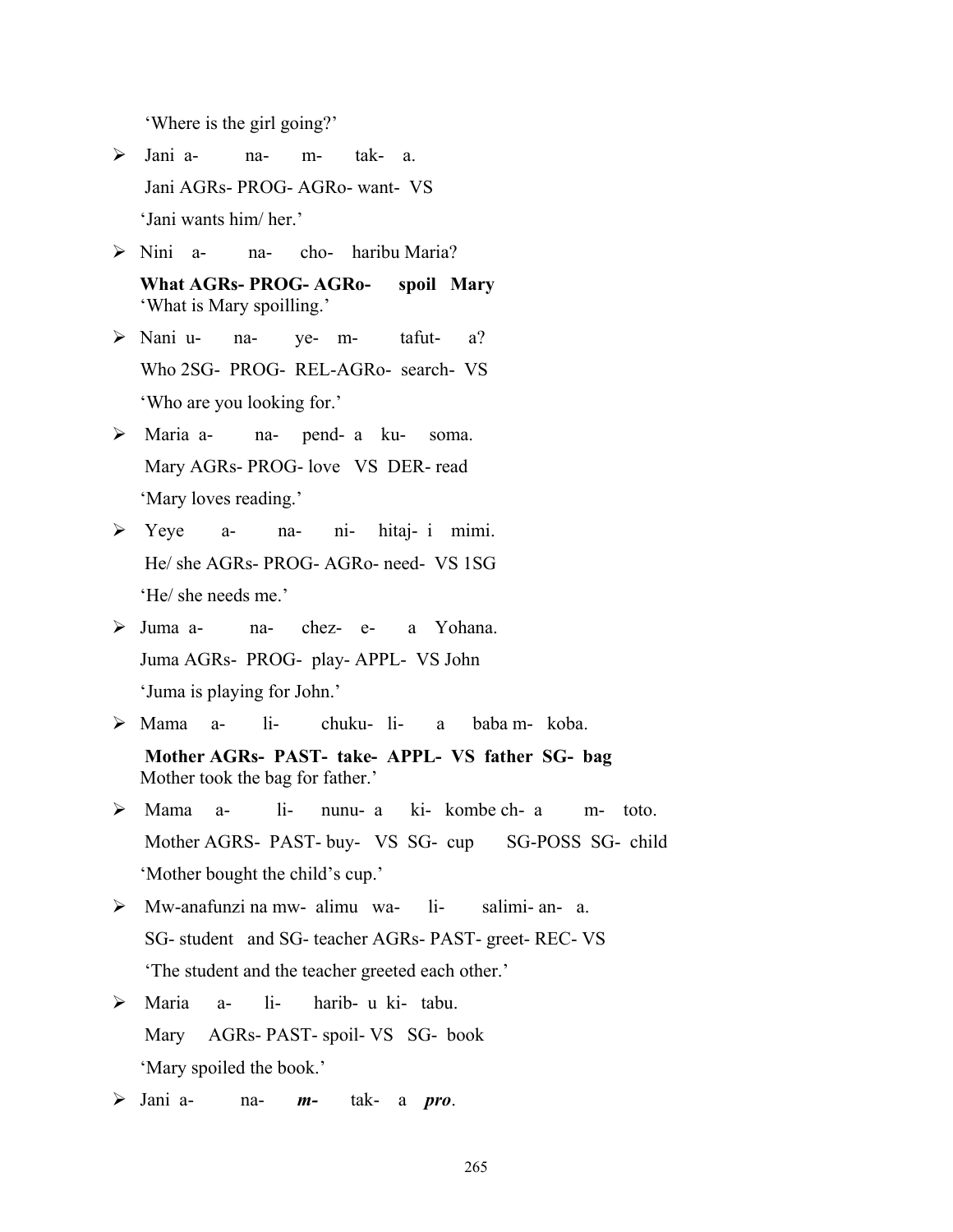Jani AGRs- PROG- AGRo- want- VS Pro 'Jani wants him/ her.'

- ¾ Roni a- li- *mw-* ambi- a ya kwamba [*pro a-* ende *a-* mw- on- e ]. Roni AGRs- PAST- AGRo- tell VS REL Pro AGRo-go AGRo-AGRo-see-VS 'Roni told him/ her to go and see him/ her.'
- ¾ Baba ni m- nene kuliko mama. Father COP SG- fat COMP mother 'Father is fatter than mother.'
- ¾ Yeye ni m- chimba vi- sima. 3SG- COP- SG- dig PL- well 'He/ she is a well-digger.'
- ¾ M- sichana a- me- pote- a. GEND/ SG – girl GEND/ SG- PERFT- lose VS 'The girl is lost.
- $\triangleright$  Mimi ni- na- lim- a. I am AGRs- PROG- plough VS 'I am ploughing.'
- ¾ Baba a- na- m- pand- ish- a Suleimani m- ti. Father AGRs- PROG- AGRo- climb- CAUS- VS Suleiman SG- tree 'Father is causing Suleiman to climb a tree.'
- $\triangleright$  Mama a- na- m- lala- ish- a m- toto. Mother AGRs- PROG- AGRo- sleep- CAUS- VS SG- child Mother is causing the baby to sleep.'
- ¾ Baba a- me- za- lish- a mbegu nyingi. Father AGRs- PERFT- produce- DER- VS seed a lot 'Father has produced a lot of seeds.'
- ¾ Yohana ni mw- enda pole. John COP SG- go slowly 'John is a slow gower.'
- ¾ M- zee yuko ndani ya nyumba. SG- old man 3SG- PRES- inside house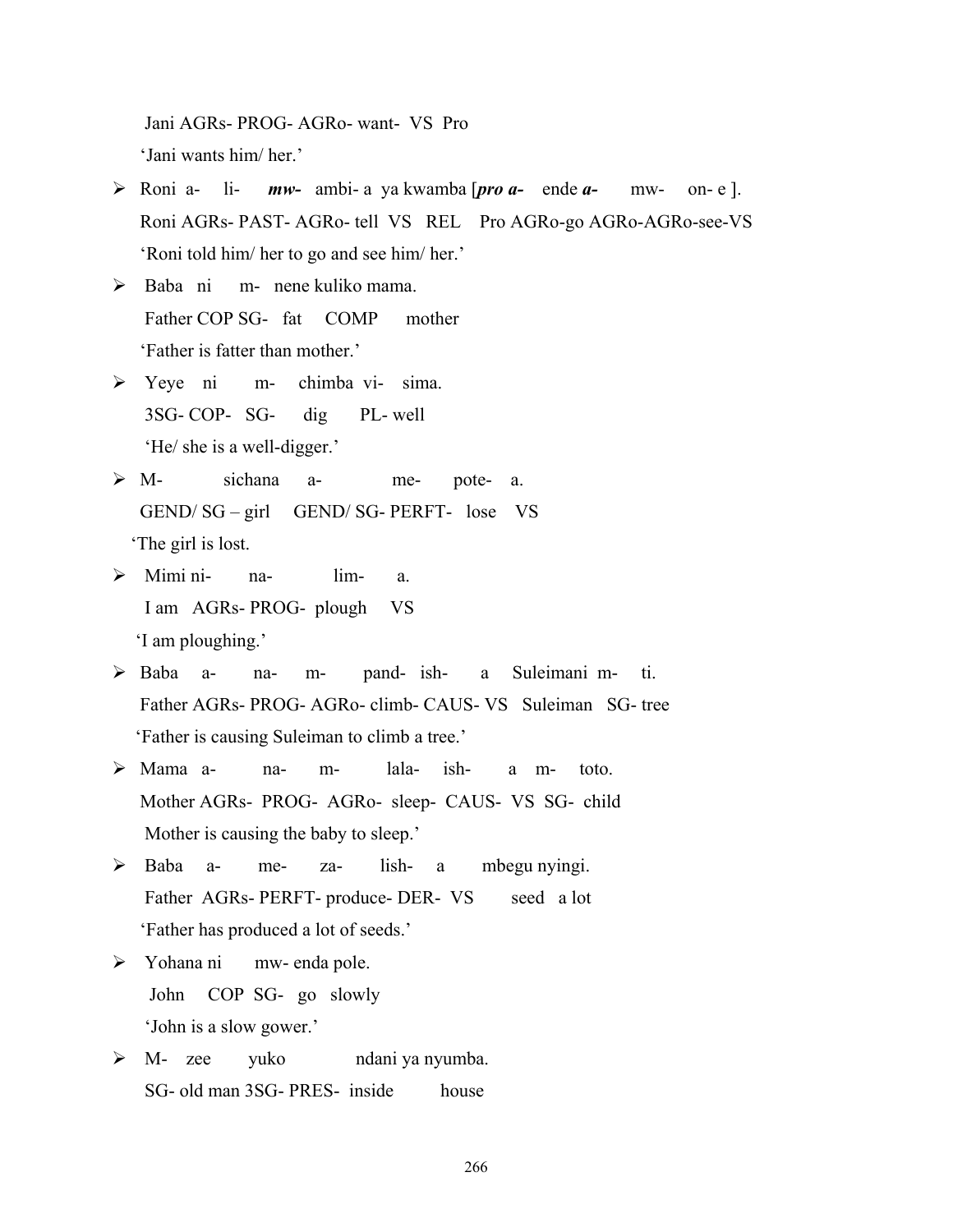'The old man is inside the house.'

- $\triangleright$  Neema a- li- salimu amri. Neema AGRs- PAST- greet order 'Neema admitted defeat.'
- $\triangleright$  M- me- og- a. AGRs- PERFT- bath- VS 'You have bathed.'
- ¾ Maria a- li- sema ya kwamba a- ta- kuj- a kesho. Maria AGRs- PAST-say REL AGRs- FUT- come VS tomorrow 'Mary said that she will come tomorrow.'
- ¾ Maria a- li- amua ku- ji- maliz- a. Mary AGRs- PAST- decide INF- REFL- finish VS 'Mary decided to finish herself.'
- ¾ Roni a- li- mw- ambi- a ya kwamba a- ende a- mw- on- e . Roni AGRs- PAST- AGRo- tell VS REL AGRo-go AGRo- AGRo-see-VS 'Roni told him/ her to go and see him/ her.'
- ¾ Wewe u- li- dhani ya kwamba Jani a- na- ku- penda. You AGRs- PAST- think REL Jani AGRo- PROG- AGRs- love 'You thought that Jani loves you.'
- ¾ Mama a- na- m- fanya m- toto a- lal- e. Mother AGRs- PROG- AGRo- CAUS SG- child AGRo- sleep- SUBJ 'Mother is causing the child to sleep.'
- ¾ Ki- tabu ki- na- som- w- a na mw- anafunzi. SG- book AGRs- PROG- read- PASS- VS by SG- student 'The book is being read by the student.'
- ¾ Yohana a- li- kuwa a- ki- ogelea. John AGRs- PAST- AUX- AGRs- IMPERF- swim 'John was swimming.'
- ¾ Ch- akula ki- na- l- ik- a.
	- **SG- food AGRs- PROG- eat- STAT- VS**  'The food is eatable.'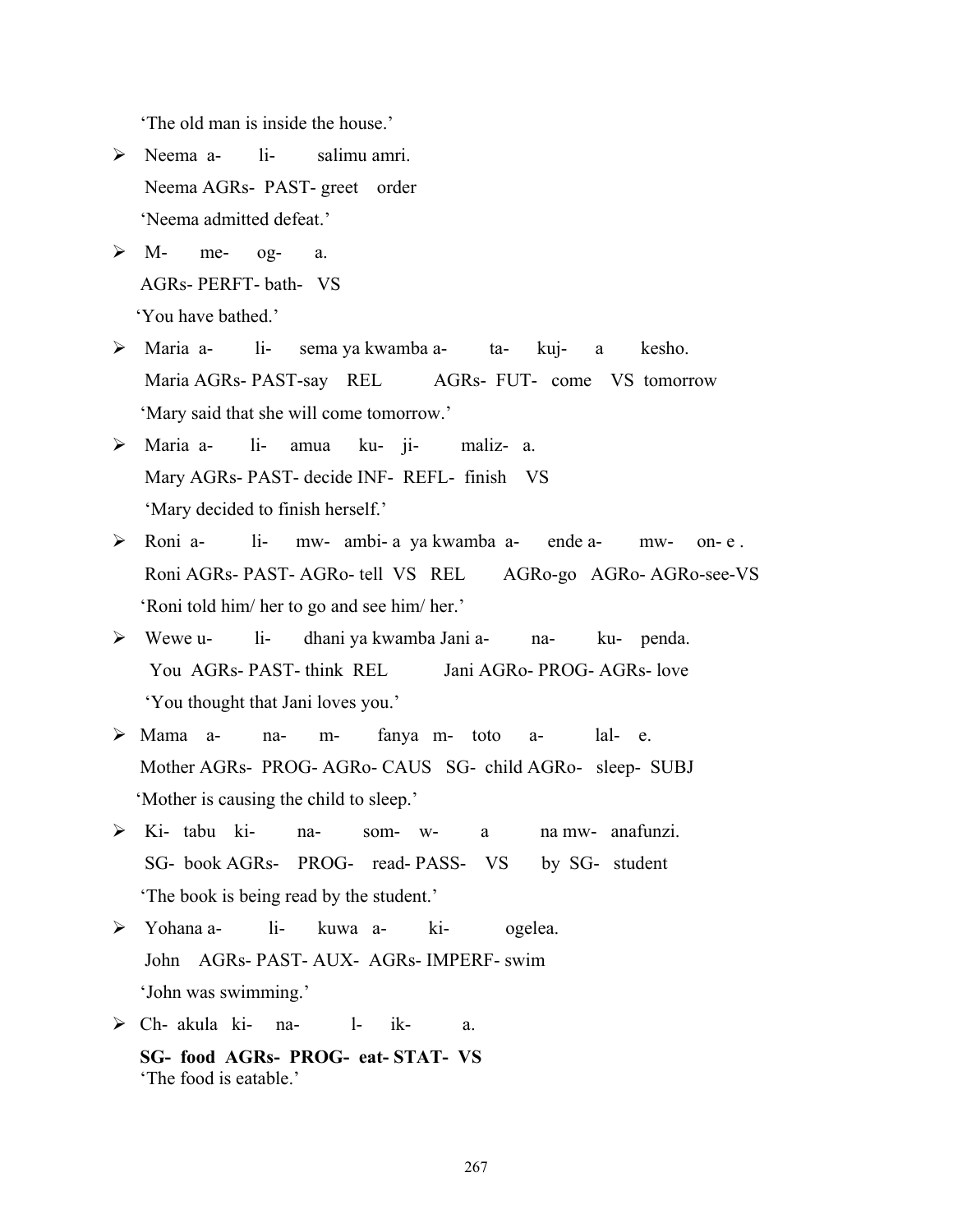- ¾ Paka a- li- kul- i- a mbwa ch- akula. Cat AGRs- PAST- eat- APPL- VS dog SG- food 'The cat ate food for the dog.'
- $\triangleright$  Jani a- na- fagi- a nyumba. Jani AGRs- PROG- sweep- VS house 'Jani is sweeping the house.'
- $\triangleright$  Tajiri a- me- aga dunia.
	- **Rich AGRs- PERFT- die**  'The rich has died.'
- ¾ Maria na Hadija wa- na- pend- an- a. Mary and Hadija AGRs- PROG- love REC- VS 'Mary and Hadija love each other.'
- $\triangleright$  U- na- ni- pend- a mimi. 2SG- PROG- 1SG- love- VS 1SG 'You love me.'
- $\triangleright$  Ki- ti ki- me- vunjik- a sasa hivi. SG- chair AGRs- PERFT break- VS now 'The chair has just broken right now.'
- ¾ Ji- na l- ake li- li- sahau- lik- a.  **SG- name SG- POSS AGRs- PAST- forget- STAT- VS**  'His/ her name was forgotten.'
- ¾ M- sichana a- na- end- a wapi? SG- girl AGRs- PROG- go- VS where 'Where is the girl going?'
- ¾ Mama a- me- safi- sha nguo. Mother AGRs- PERFT- clean- DER cloth 'Mother has cleaned the cloth.'
- $\triangleright$  A- ta- imb- a shule- ni. AGRs- FUT- sing VS school- POSTP 'He/ she will sing in shool.'
- $\triangleright$  Tu- ta- andik- a barua. 1PL- FUT- write- VS letter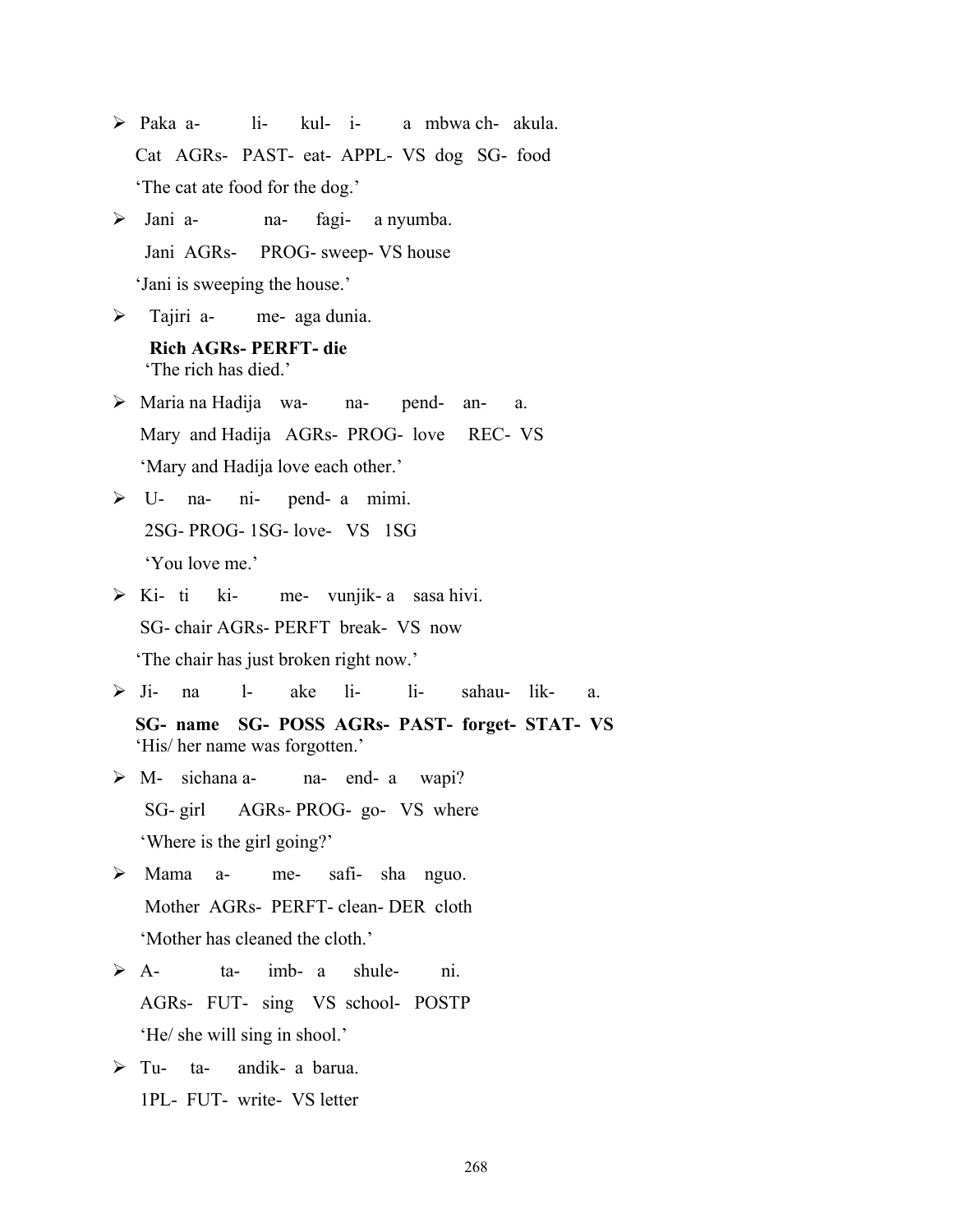'We will write the letter.'

- $\triangleright$  Wa- linzi wa- li- shika doria usiku kucha. PL- security PL- PAST- hold duty night long 'The security people took charge all night long
- ¾ Ni- li- mw- it- a Yohana [IP lakini yeye a- li- kata- a. 1SG- PAST- AGRo- call VS John but 3SG- AGRo- PAST- refuse-VS 'I called John but he refused.'
- ¾ Jani a- li- m- lazim- u Dani [PRO ku- l- a]. Jani AGRs- PAST- AGRo- force- VS Dani PRO INF- eat- VS. 'Jani forced Dani to eat.'
- ¾ Mama a- me- m- zuia m- toto [PRO ku- lala]. Mother AGRs- PERFT- AGRo- forbid SG- child INF- sleep 'Mother has forbidden the child to sleep.'
- ¾ Maria a- li- gonga u- kuta. Mary AGRs- PAST- hit SG- wall 'Mary hit the wall.'
- $\triangleright$  Mama/m- bwa a- li- zimia. Mother/ SG- dog AGRs- PAST- faint 'Mother/ the dog fainted.'
- $\triangleright$  M- fupi kama nyundo. SG- short COMP hammar 'As short as a hammar.'
- $\triangleright$  U- li- imb- a mwaka jana. AGRs- PERFT- sing- VS year last 'You sang last year.'
- ¾ Yusufu a- me- anz- a ku- lalamik- a. Joseph AGRs- PERFT- start- VS INF complain- VS 'Joseph has started complaining.'
- ¾ Mepu a- na- tak- a ku- ji- u- a. Mepu AGRs- PROG- want- VS INF- REFL- kill- VS 'Mepu wants to kill himself.'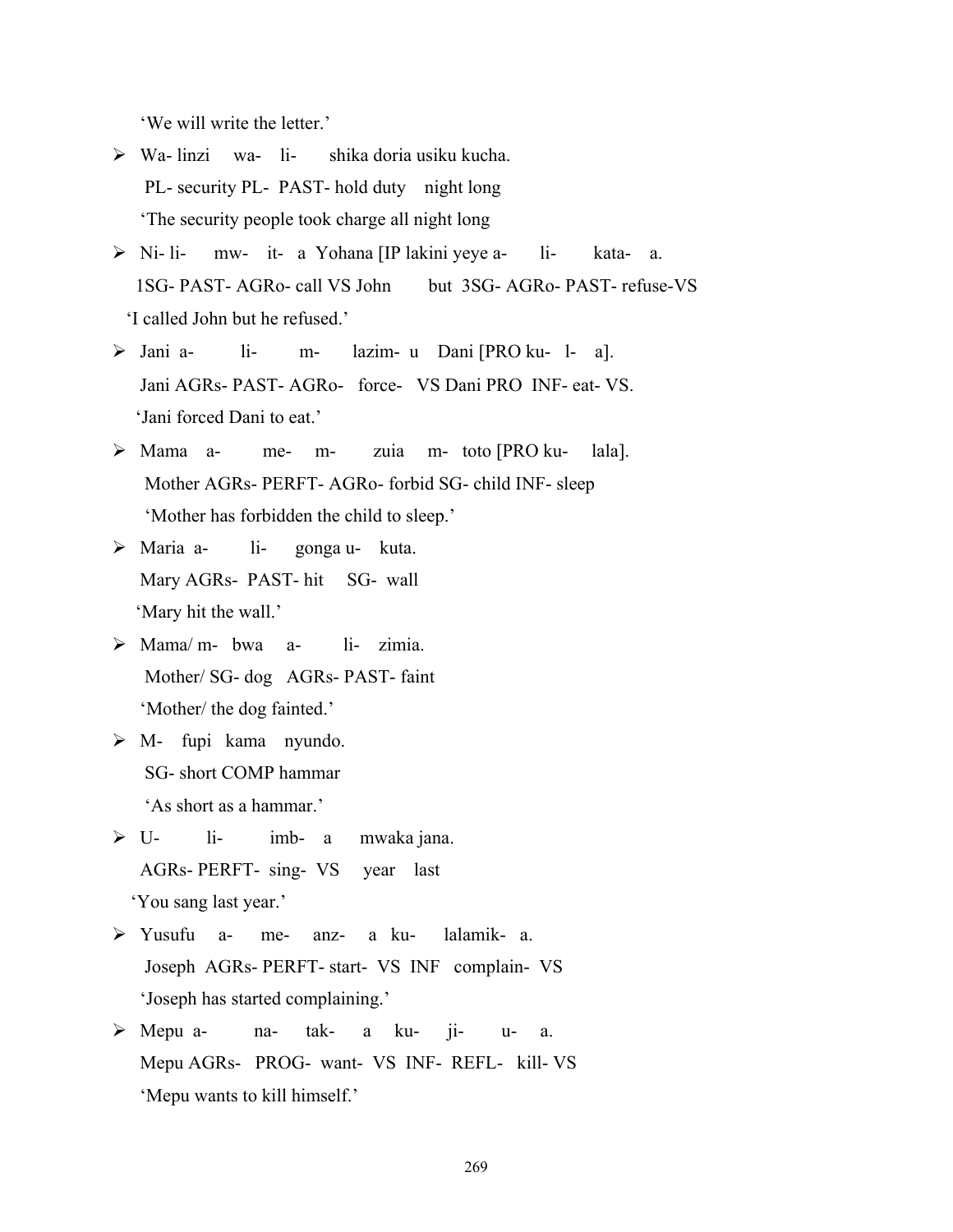- ¾ Mimi ni- na- som- a. 1SG 1SG- PROG- read- VS 'Iam reading.'
- $\triangleright$  Wewe u- na- ji- dhamini.

 **2SG- AGRs- PROG REFL- value**  'You value yourself.'

¾ Wa- ta- chez- a.

 **AGRs- FUT- play- VS**  'They will play.'

- $\triangleright$  M- me- og- a. AGRs- PERFT- bath- VS 'You have bathed.'
- $\triangleright$  Mw- alimu a- na- kuj- a lini? SG- teacher AGRs- PROG- come VS whent? 'When is the teacher coming?'
- ¾ Mama a- li- nunu- li- a m- toto nguo. Mother AGRs- PAST- buy- APPL- VS SG- child cloth 'Mother bought a cloth for the child.'
- ¾ Wa- toto wa- na- taka ku- chez- a. PL- child AGRs- PROG- want INF- play- VS 'The children want to play.'
- ¾ Hadija a- me- end- a ku- lal- a. Hadija AGRs- PERFT- go- VS INF- sleep- VS 'Hadija has gone to sleep.'
- ¾ Bakari a- li- dai ya kwamba yeye a- na- m- dharau Amina. Bakari AGRs- PAST- claim REL 3SG AGRs- PROG- AGRo- despise Amina 'Bakari claimed that he despises Amina.'
- $\triangleright$  Wimbo u- na- imb- ik- a. SG- song AGRs- PROG- sing- STAT- VS 'The song is singable.'
- ¾ Mosi a- na- ji- sukum- a. Mosi AGRs- PROG- REFL- push- VS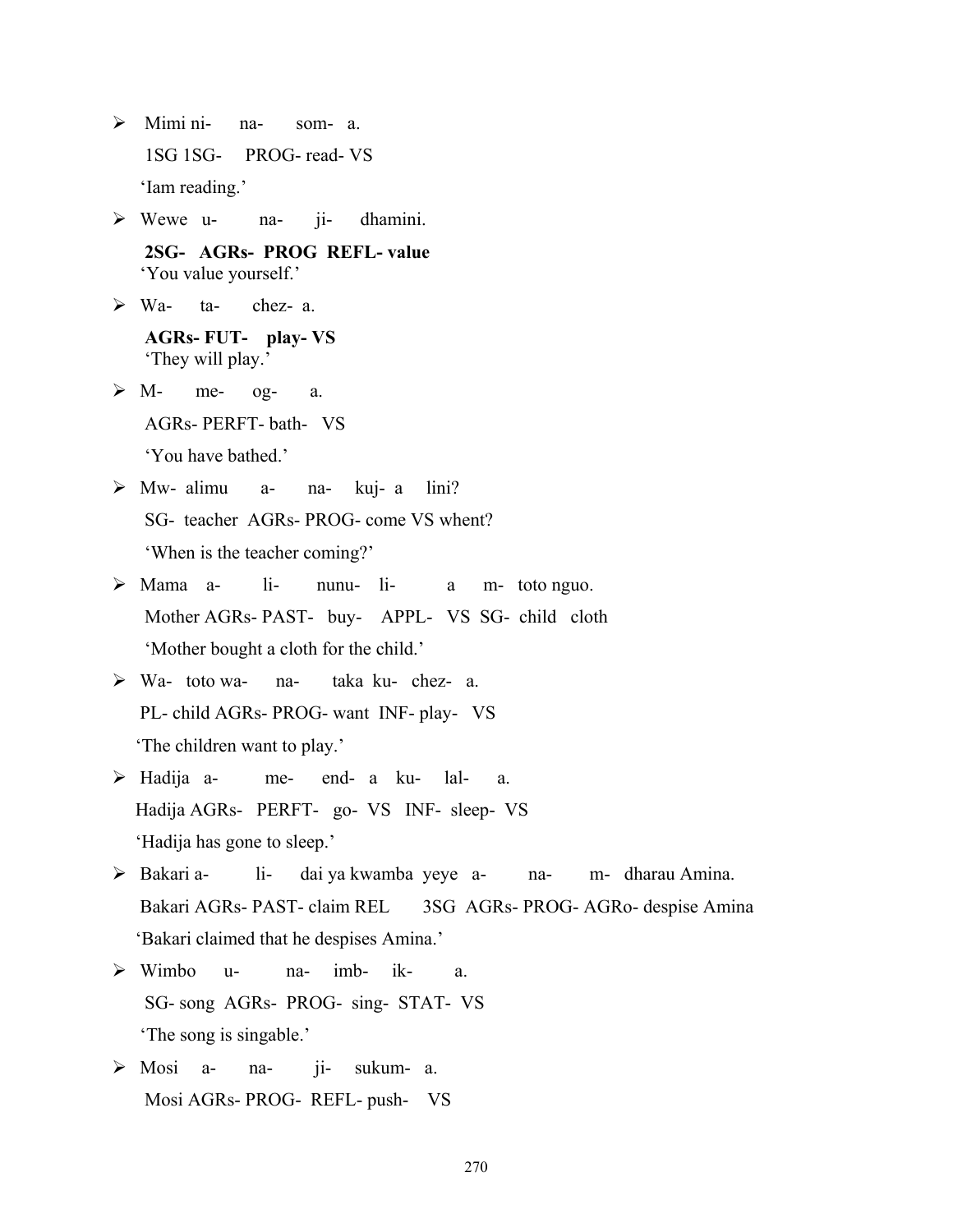'Mosi is pushing himself.'

- ¾ Jani a- li- dhani ya kwamba wewe u na- m- penda. Jani 3SG- PAST- think REL 2SG AGRo- PROG- AGRs- love 'Jani thought that you love him.'
- ¾ Maria a- li- sema ya kwamba a- ta- kuj- a kesho. Maria AGRs-PAST-say REL AGRs- FUT- come VS tomorrow 'Mary said that she will come tomorrow.'
- ¾ Maria a li- amu- a ku- ji- maliz- a. Mary AGRs- PAST- decide- VS INF- REFL- finish VS 'Mary decided to finish herself.'
- ¾ M- toto a- na- lal- a. SG- child AGRs- PROG- sleep VS 'The child is sleeping.'
- ¾ Nyoka a- li- on- w- a na m- toto m- fupi. Snake AGRs- PAST- see- PASS- VS by SG- child SG- short 'The snake was seen by the short child.'
- $\triangleright$  M- toto a- li- chuku- li- a baba kalamu.
	- **SG- child AGRs- PAST- take- APPL- VS father pen**  'The child took the pen for the father.'
- ¾ Yohana a- na- ji- pend- a .
	- **John SG- PROG- REFL- love- VS**  'John loves himself.'
- ¾ Wa- toto wa- na- ji- sukum- a. PL- child PL- PROG- REFL- push- VS 'Children are pushing themselves.'
- ¾ Hamisi na Rajabu wa- li- aibish- an- a. Hamisi and Rajabu PL- PAST- embarrass- REC- VS 'Hamisi and Rajabu embarrassed each other.'
- $\triangleright$  U- na vi- tabu vi- ngapi? 2SG COP- PL- book PL- how many 'How many books do you have?
- ¾ Jani a- li- osh- e- a Dani nguo.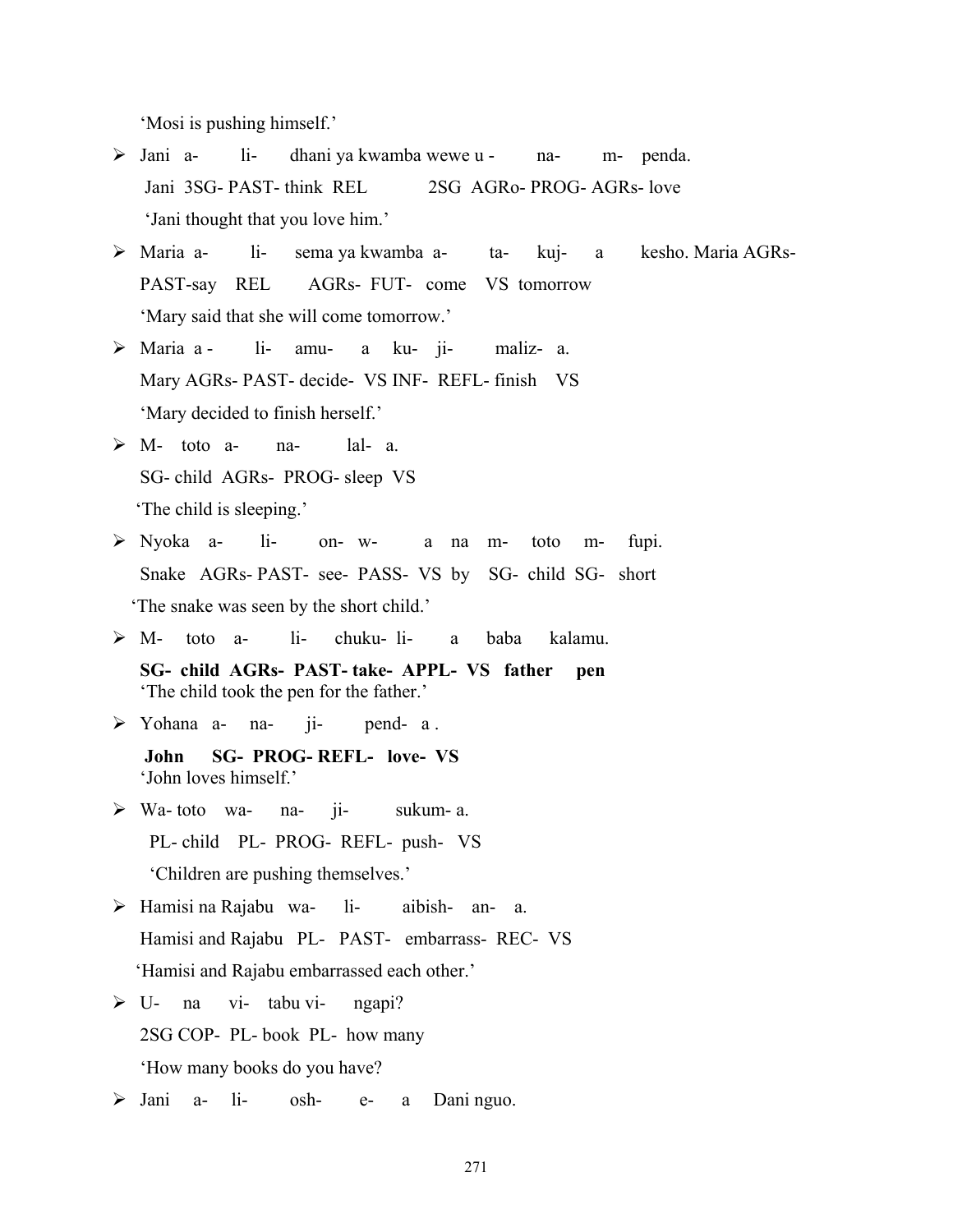Jani AGRs- PAST- wash- APPL- VS Dani cloth 'Jani washed cloths for Dani.'

- ¾ Jani na Jeni wa- li- on- an- a. ani and Jeni AGRs- PAST- see REC- VS 'Jani and Jeni saw each other.'
- ¾ Mw- alimu a- na- wa- imb- ish- a w- anafunzi. SG- teacher AGRs- PROG- AGRo- sing- CAUS- VS PL- student 'The teacher is causing the students to sing.'
- ¾ Shimo li- li- funik- ik- a  **SG-hole AGRs- PAST- cover- STAT- VS**  'The hole was coverable.'
- ¾ Maria na Rehema wa- li- kiri kwamba wao wa- na- pend- a Mary and Rehema AGRs- PAST admit REL- 3PL- AGRs- PROG- love- VS ku- imba].

GER- sing

'Mary and Rehema confessed that they love singing.'

 After classifying the data into three major groups, that is, that of words, phrases and sentences, the same data were reclassified according to shared attributes; in this case, according to the morphosyntactic category that triggers morphology-syntax interface. This classification was done at the morphological and syntactic level. Consequently, two major groups were identified. **Group A2** had words while group **B2**& **C2** had phrases and sentences. The last two groups were combined because they both involve analysis at the syntactic level. Based on this classification, analysis was done to establish the morphosyntactic processes that occur in Kiswahili.

# **Group A2: Words**

 Under *group A2*, several classes were identified based on the shared characteristics of the morphosyntactic categories that trigger morphology-syntax interface.

# **A. Words that bear grammatical categories of inflectional morphology**:

Under this class, further sub-division was done based on the specific morphosyntactic categories of inflectional morphology. Consequently, several sub-classes were identified as below:

# ¾ *Those that are marked for the morphosyntactic category of gender and number:*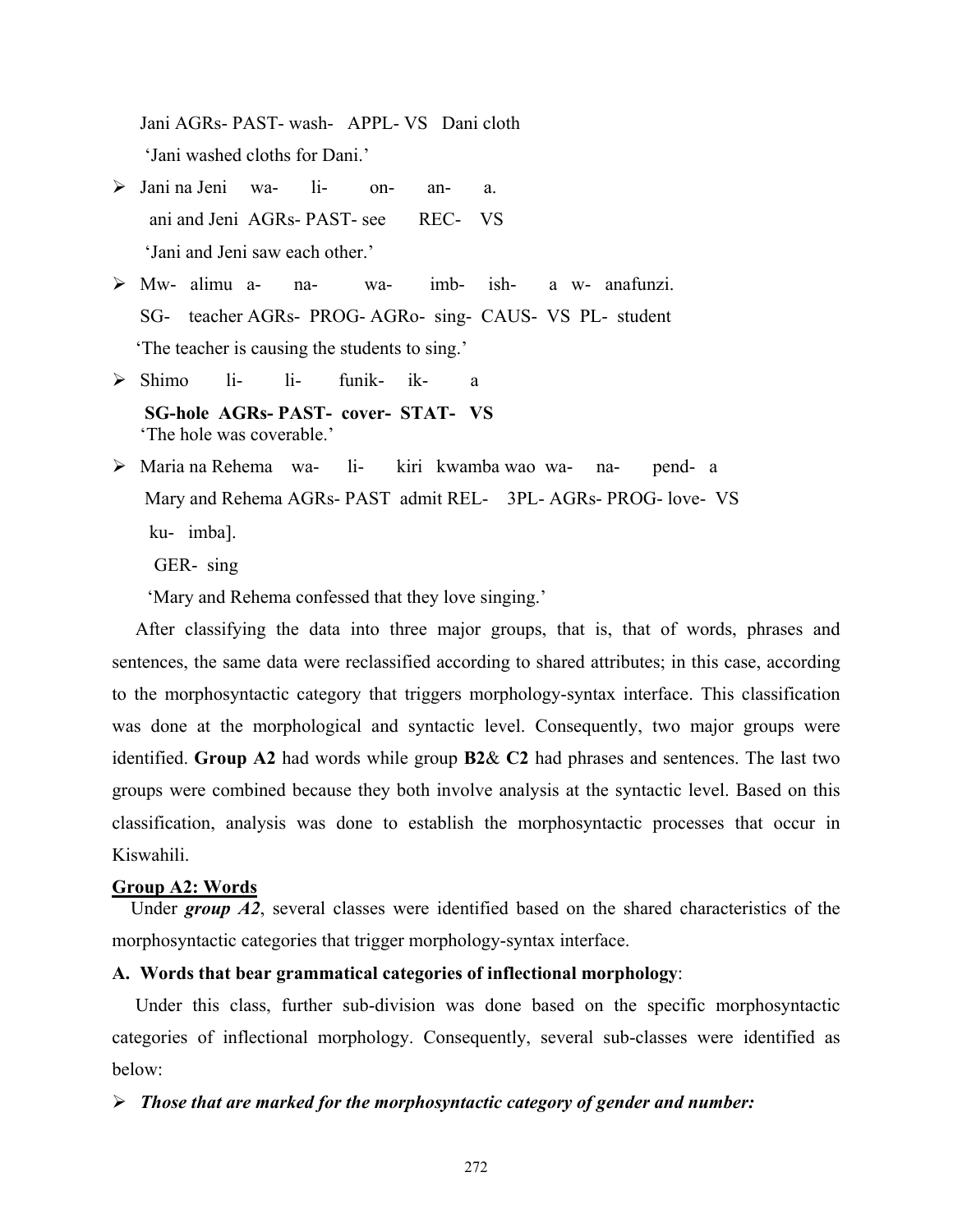The two categories were handled together because in Kiswahili, gender and number are marked by the same morpheme. The words are as follows:

- A2 (1) Mti 'tree'
- A2 (2) Watu 'people'
- A2 (3) Mtoto 'child'
- A2 (4) Mayai 'eggs'
- A2 (5) Kisu 'knife'
- A2 (6) Jino 'tooth'
- A2 (7) Msichana 'girl'
- ¾ *Words that are marked for the morphosyntactic category of tense*. These are:

# **A2 (8) Alisoma 'He/ she is read'**

- **A2 (9) Atakula 'He/ she will eat'**  A2 (10) Hakijavunjika 'It didn't break'
- A2 (11) Akija 'If he/she comes'
- A2 (12) Ungelikuja 'If you had come'
- A2 (13) Asingalitubu 'If he/she hadn't repented'
- ¾ *Words that bear the morphosyntactic category of person*. They are:
- A2 (14) Mimi 'me/ I'
- A2 (15) yeye 'him/ her'
- A2 (16) Nasi 'and we/ and us'
- A2 (17) Ndimi 'It is I'
- A2 (18) Ndiwe 'It is you'
- ¾ *Words that are marked for the morphosyntactic category of Aspect.* They are:
- A2 (19) Amesoma 'He/ she has read'
- A2 (20) Ninalima 'I amdigging'
- A2 (21) Uliimba 'You sang'
- A2 (22) Akiogelea 'He/ she be swimming'
- A2 (23) Akitunga 'He/ she be composing'

#### ¾ *Words that are marked for the morphosyntactic category of the comparison*. These are:

- A2 (29) Kuliko 'than'
- A2 (30) Sana/ zaidi/ mno 'more/ most'
- A2 (31) Kama 'As/ like'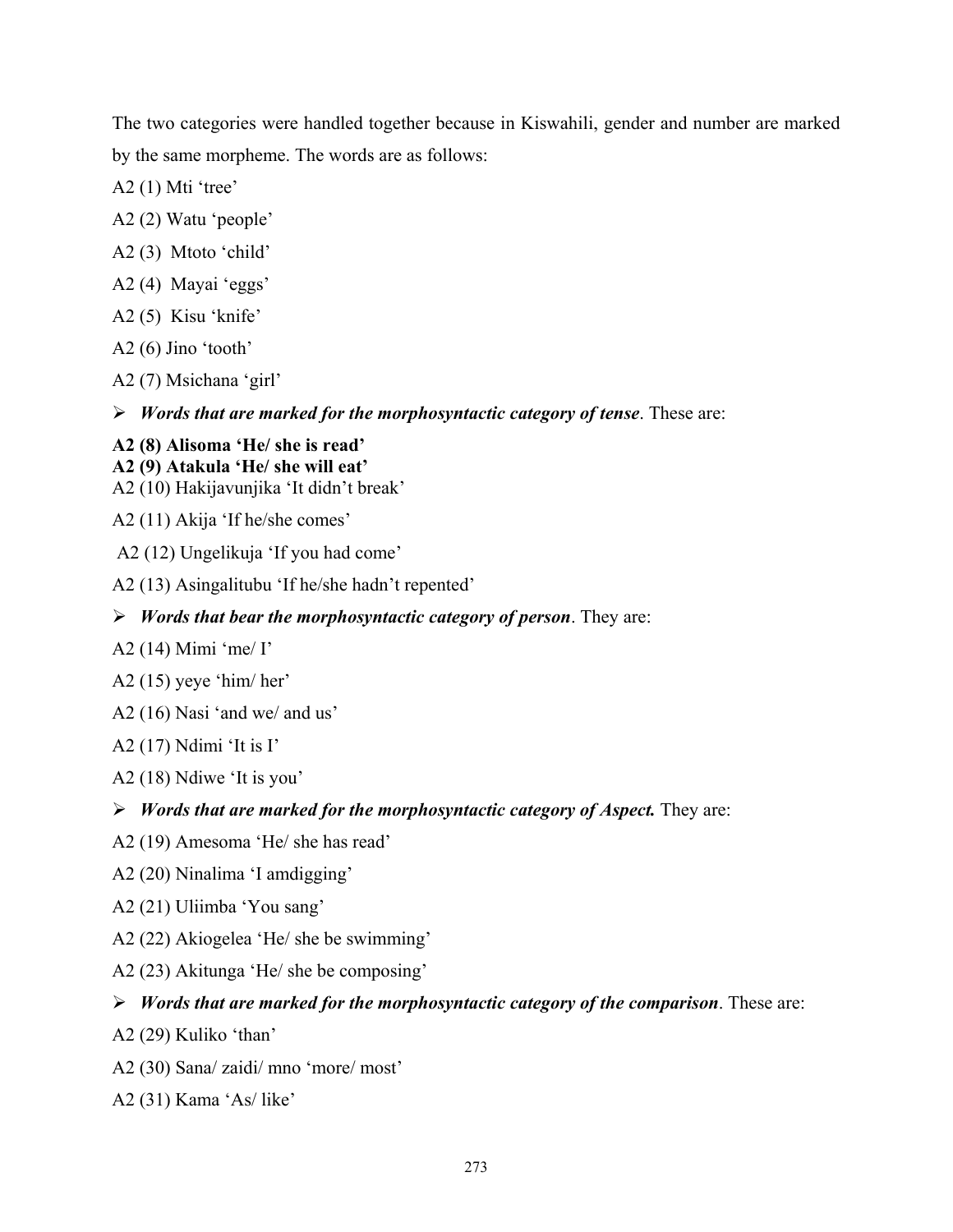A2 (32) Kuzidi 'than' A2 (33) Kupita 'than' A2 (34) Kushinda 'than' A2 (35) Zaidi ya 'more than'

## **B. Words that are formed from different class- changing word formation processes**.

Three types of processes were identified; namely: derivational, compounding and idiomization processes. In each process, either there are specific derivational affixes that are morphosyntactic or the processes themselves are morphosyntactic.

- ¾ *Words formed from derivational processes*: Under this class, there are different sub-clsses of words that are based on the specific derivational affixes used in deriving the derivatives. These are:
- *(1) Those that result from nominalisation*; these are:
- A2 (36) kusoma 'reading'
- A2 (37) Kushiriki 'participating'
- A2 (38) upungufu 'shortage'
- A2 (39) uongozi 'leadership'
- A2 (40) usafi 'cleanliness'
- A2 (41) undani 'insideness'
- A2 (42) mchungwa 'orange tree'

## *(2)Those that result from verbalisation*. They include the following:

- A2 (43) dhulumu 'mistreat'
- A2 (45) safisha 'clean'
- A2 (46) refusha 'lengthen'

## *(3)Words that are as a result of adverbialisation*. They are:

- A2 (47) kijinga 'foolishly'
- A2 (48) kizembe 'lazily'
- A2 (49) kiume 'manly'
- A2 (50) kikoloni 'colonially'

## *(4) Words that are a result of conversion process*. They are:

A2 (51) hema 'tent'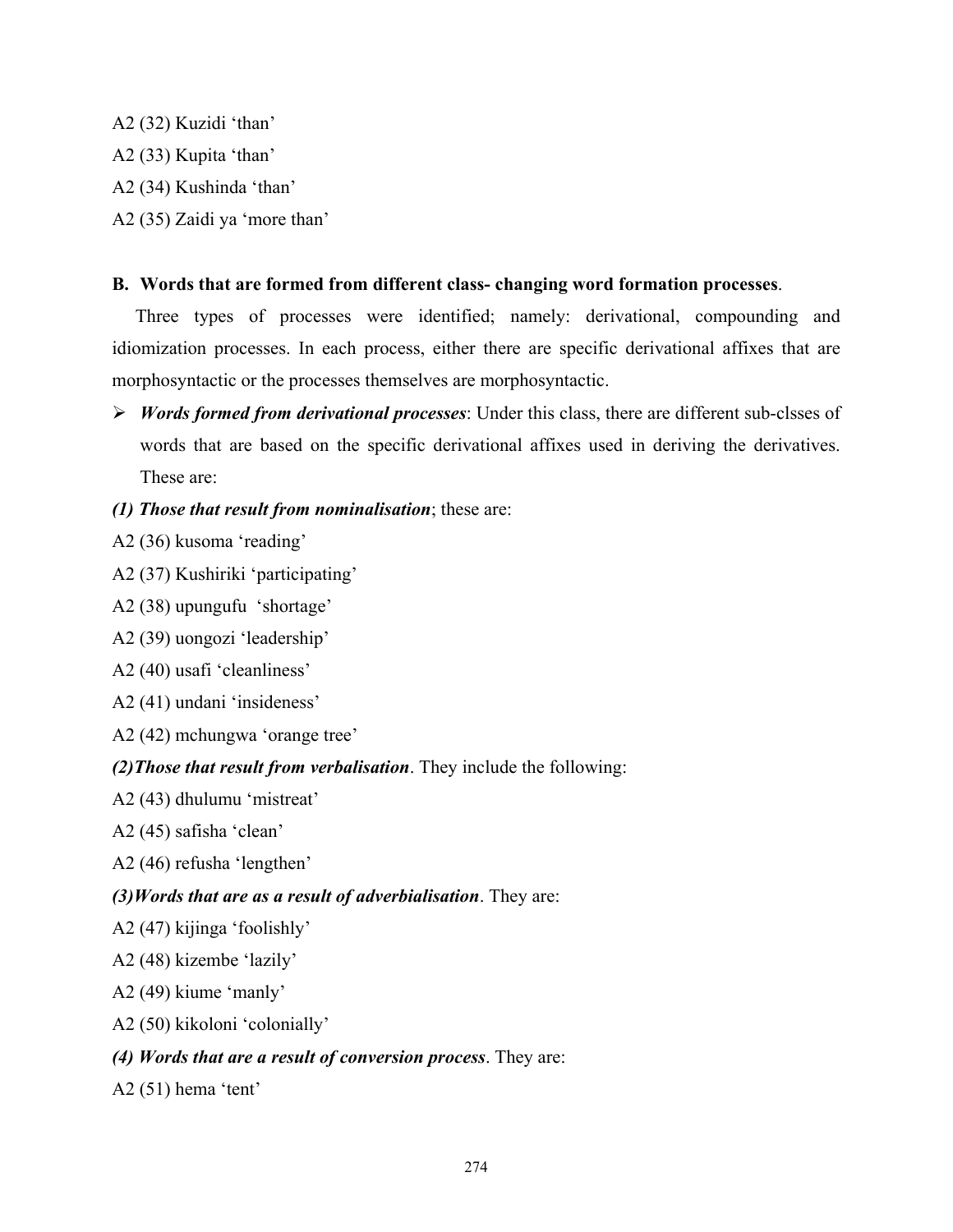- A2 (52) kaa 'charcoal'
- A2 (53) laki 'one hundred thousand'
- A2 (54) shuka 'sheet'
- A2 (55) taka 'litter'
- A2 (56) maskini 'the poor'
- A2(57) tajiri 'the rich'

### ¾ *Words that are derived through compounding proc***ess**. They are:

- A2 (58) mwandishi habari 'newswriter'
- A2 (59) mshonaji nguo 'dress marker'
- A2 (60) njugu karanga 'roasted nuts'
- A2 (62) mchimba kisima 'well digger'
- ¾ *Words that are derived through the process of idiomization*. These are:

### **A2 (63) Ng'oa nanga 'take off'**

- A2 (64) Salimu amri 'admit defeat'
- A2 (65) Shika doria 'be in charge'
- A2 (66) Kula mwata 'get trouble'
- A2 (67) Fyata ulimi 'shut up'

#### **C. Words that are marked for different lexical information within the lexicon**.

This information is morphosyntactic. Four types are identified; namely: categorial, subcategorial, selectional and thematic information.

## ¾ *Words used to show effect of categorial information are;*

- A2 (68) Soma 'read'
- A2 (69) Mwalimu 'teacher'
- A2 (70) Zuri 'good'
- A2 (71) Haraka 'quickly'
- A2 (72) Kwa 'to/ by/ with/ at'
- A2 (73) Nguo 'cloth'

#### ¾ *Words used to show the effect of subcategorial information* are:

- A2 (74) lala 'sleep'
- A2 (75) gonga 'hit'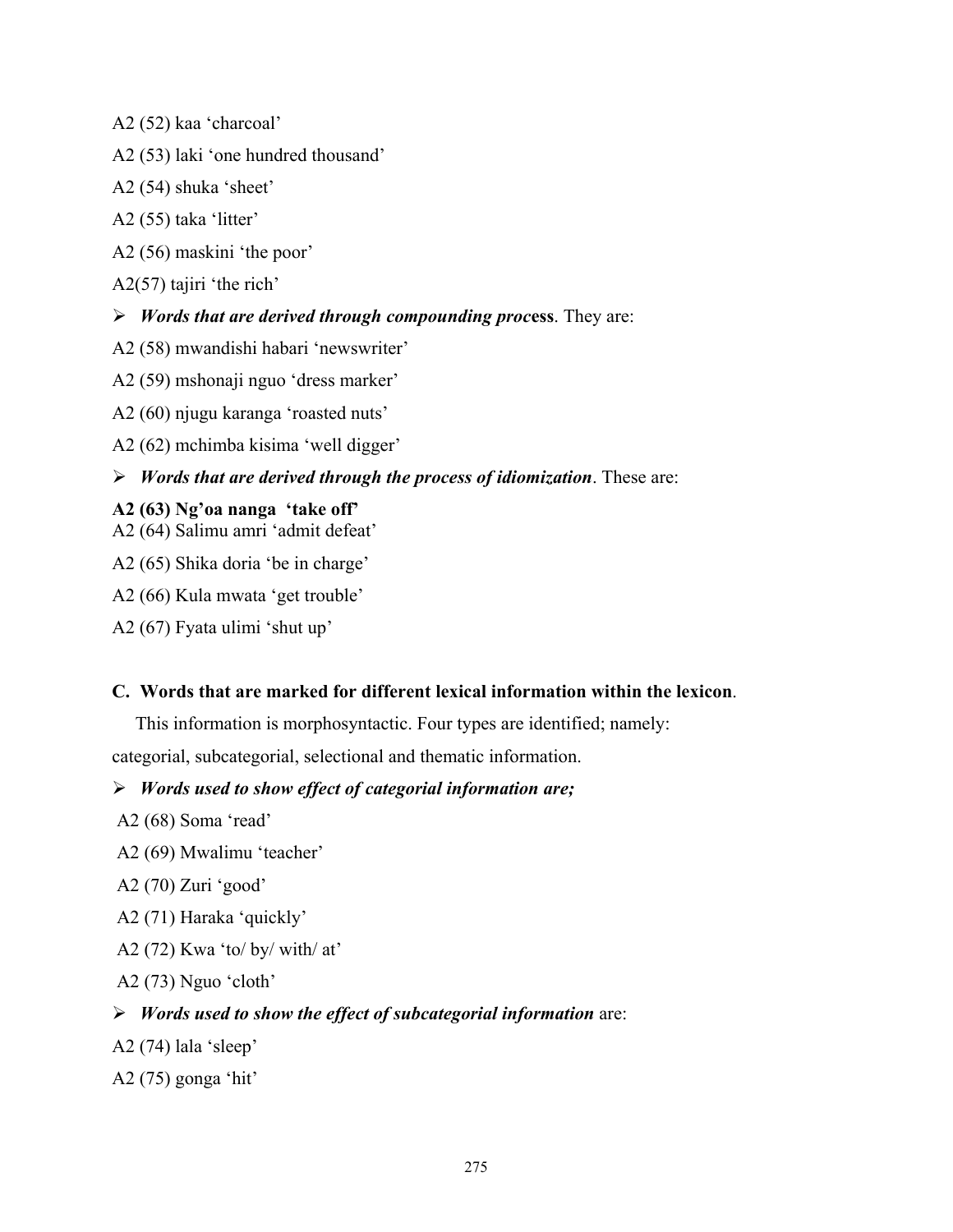A2 (76) lamba 'lick'

- A2 (77) safiri 'travel'
- A2 (78) hama 'transfer'
- A2 (79) mpa 'give'
- ¾ *Words used to show the effect of selectional information* at the morphological level are:
- A2 (80) shika 'hold'
- A2 (81) zimia 'faint'
- A2 (82) lima 'plough'
- A2 (83) fagia 'sweep'
- A2 (84) lia 'cry'

#### ¾ *Words used to show the effect of thematic information* are:

- A2 (85) haribu 'destroy'
- A2 (86) kaa 'sit'
- A2 (87) furahi 'be happy'
- A2 (88) ndani ya 'inside'
- A2 (89) kwa 'with' or 'to'

#### **D. Words that are marked with class non-changing derivational affixes**.

These words were classified into different sub-groups depending on the type of morphosyntactic feature (morpheme) that they bear. Categories identified under this class are those of passive, causative, stative, the applicative, the interrogative pronoun. Below are words under each category that were used for analysis of morphology-syntax interface:

### ¾ *Those that are marked for the passive morphology*. They are:

- A2 (90) lambwa 'be licked'
- A2 (91) okotwa 'be picked'
- A2 (92) onwa 'be seen'
- A2 (93) paswa 'be ironed'
- A2 (94) somwa 'be read'
- A2(95) andikwa 'be written'

#### ¾ *Words that are marked for the causative morphology* are:

A2 (96) somesha 'teach'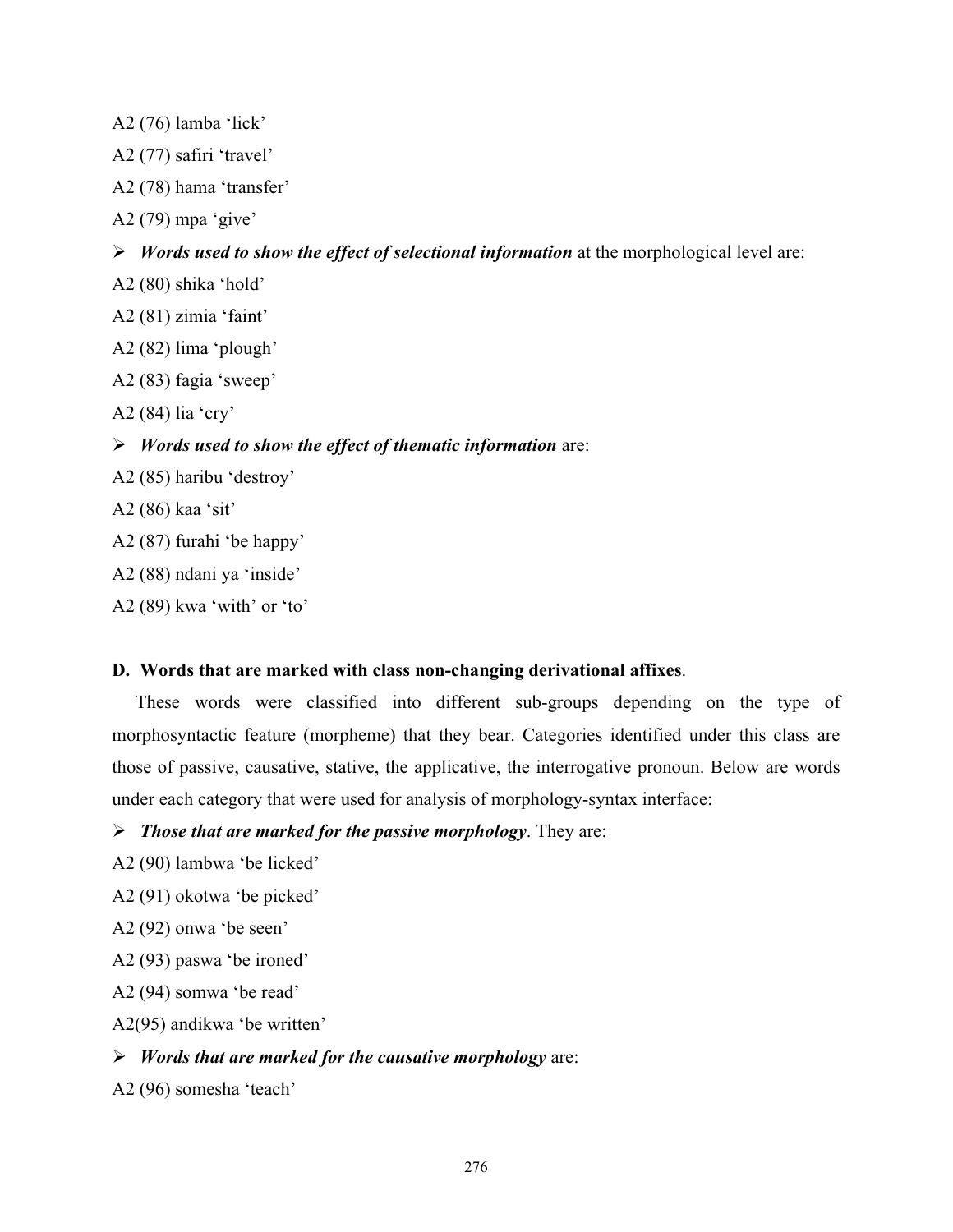A2 (97) pandisha 'cause to climb'

A2 (98) lalisha 'cause to sleep'

A2 (99) imbisha 'cause to sing'

A2 (100) chezesha 'cause to play'

¾ *Words that are marked for the stative morphology* are:

A2 (101) imbika 'singable'

A2 (102) someka 'readable'

A2 (103) chekeka 'laughable'

A2 (104) funikika 'coverable'

A2 (105) lika 'eatable'

¾ *Words that are marked for the applicative morphology* are:

A2 (106) katia 'cut for'

A2 (107) somea 'read for'

A2 (108) chukulia 'take for'

A2 (109) chezea 'play for'

A2 (110) fulia 'wash for

#### ¾ *Interrogative words that bear specific morphosyntactic features* are

as below:

A2 (111) nani 'who'

A2 (112) nini 'what'

A2 (113) ngapi 'how many'

A2 (114) lini 'when'

#### **E. Words that involve anaphoric relations**.

These are words that either bears affixes that are morphosyntactic or properties that are morphosyntactic. These were classified into four sub-groups depending on the specific morphosyntactic property that they bear. The four types are; anaphors, pronouns, pro and PRO.

¾ *Anaphors*: Two types of anaphors were identified; namely: reflexives and reciprocals.

## *(a) Words that bear reflexive morphemes that trigger morphology-syntax interface* are:

A2 (119) anajipenda 'he/ she loves himself/ herself'

A2 (120) anajidhamini 'they value themselves'

A2 (121) anajisukuma 'he/ she pushes himself/ herself'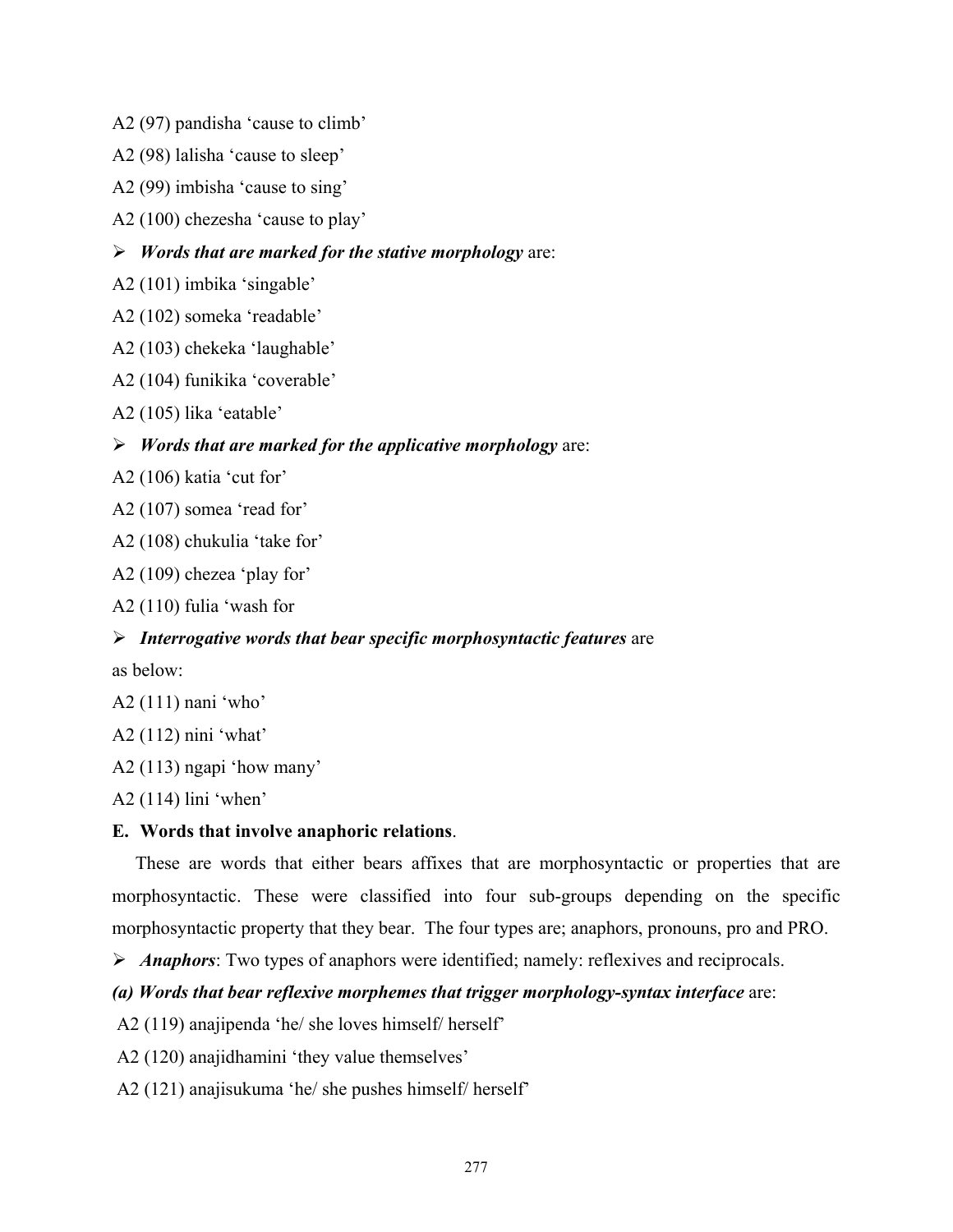#### *(b) Words that bear reciprocal morphemes that trigger morphology-syntax interface*.

These are:

A2 (122) pendana 'love each other'

A2 (123) oana 'marry each other'

A2 (124) aibishana 'embarass each other'

¾ *Pronouns, that bear specific features that are morphosyntactic* :

- A2 (125) Yeye 'him/ her'
- A2 (126) Mimi 'I'
- A2 (127) Wewe 'you (SG)'

A2 (128) Nyinyi 'you (PL)'

¾ *Words used to illustrate the morphosyntactic function of the features of pro:* 

- A2 (129) Anafurahi 'He/ she is happy'
- A2 (130) Tunaandika 'We are writing'
- A2 (131) Mmeoga 'You have bathed'
- A2 (132) Ulianguka 'You fell'
- ¾ *Words used to illustrate the morphosyntactic function of PRO*:
- A2 (133) kujimaliza 'to finish oneself'
- A2 (134) kujiua 'to kill oneself'
- A2 (135) kula 'to eat'

A2 (136) kulala 'to sleep'

#### **Group B2& C2: Phrases and Sentence:**

 Just as for words, at the syntactic level, phrases and sentences were classified according to the type of morphosyntactic category that triggered morphology-syntax interface within them. The following are the classes identified; they are based on the words given above:

## **A. Syntactic structures in which morphology-syntax interface is triggered by inflectional morphology**.

Under this type, different sub-groups were identified based on the specific grammatical category of inflectional morphology that triggered interface. Consequently, the following were identified by the researcher:

#### ¾ *Structures in which morphosyntactic processes are triggered by gender and number*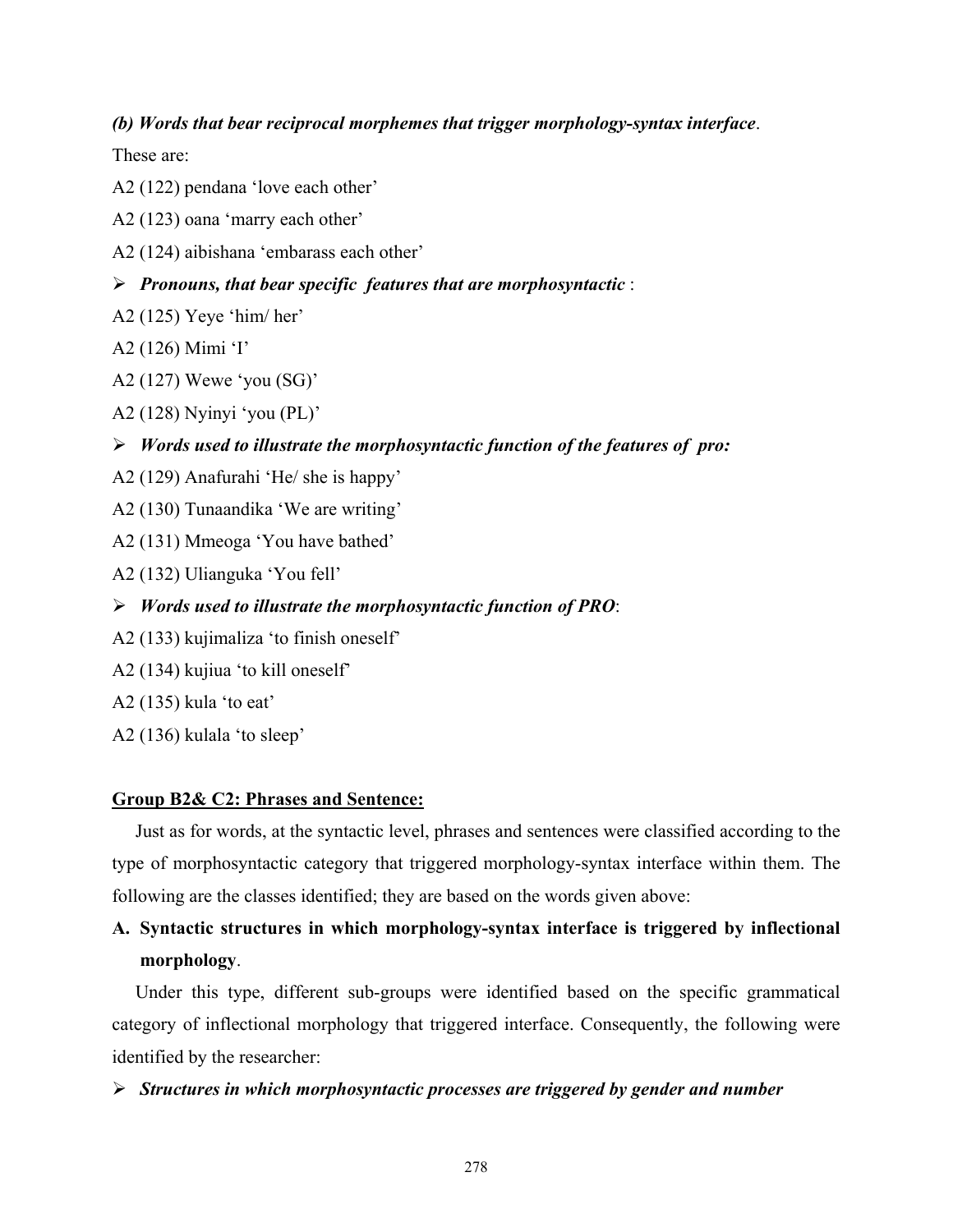*category*. These are:

B2 (1) [NP *M*- ti *m*- zuri]. GEND/ SG- tree GND/ SG- good 'A good tree.' B2 (2) [NP *Wa*- tu *wa-* chache]. GEND/ PL- person GEND/ PL- few 'Few people.' B2 (3) [NP *Vi*- kombe *vy-* ote]. GEND/ PL- cup GEND/PL all 'All cups.' B2 (4) [NP *Ki*- jiko hi- *cho*]. GEND/ SG- spoon DEM- GEND/ SG 'That spoon.' B2 (5): [NP *Pa*hali *p*- ake].  **GEND- place GEND- POSS**  'His place.' B2 (6): [NP *Ji*- no *l-* a Bakari]. GEND/ SG- knife GEND/ SG- POSS- Bakari 'Bakari's tooth.' C2 (6) Gender 1 *M-* toto *a-* na- *ye* li- a- ni w- angu. GEND/ SG- child GEND/ 3SG-PROG- REL- cry- VS-AUX SG- POSS 'The child who is cryning is mine.' B2 (7): [NP *Ma*hali *mu*- wili].  **GEND- place GEND- NUM**  'Two places.' C2 (4)  $J\mathbf{i}$ - no  $\mathbf{i}$ - me- vunjik- a. GEND/SG- tooth GEND/SG- PERF- break VS 'The tooth is broken'  $C2(5)$  *M*- sichana *a*- me- pote- a.  **GEND/ SG- girl GEND/ SG- PERFT- lose VS**  'A girl is lost.'

¾ *Structures in which morphosyntactic processes are triggered by the category of tense* are: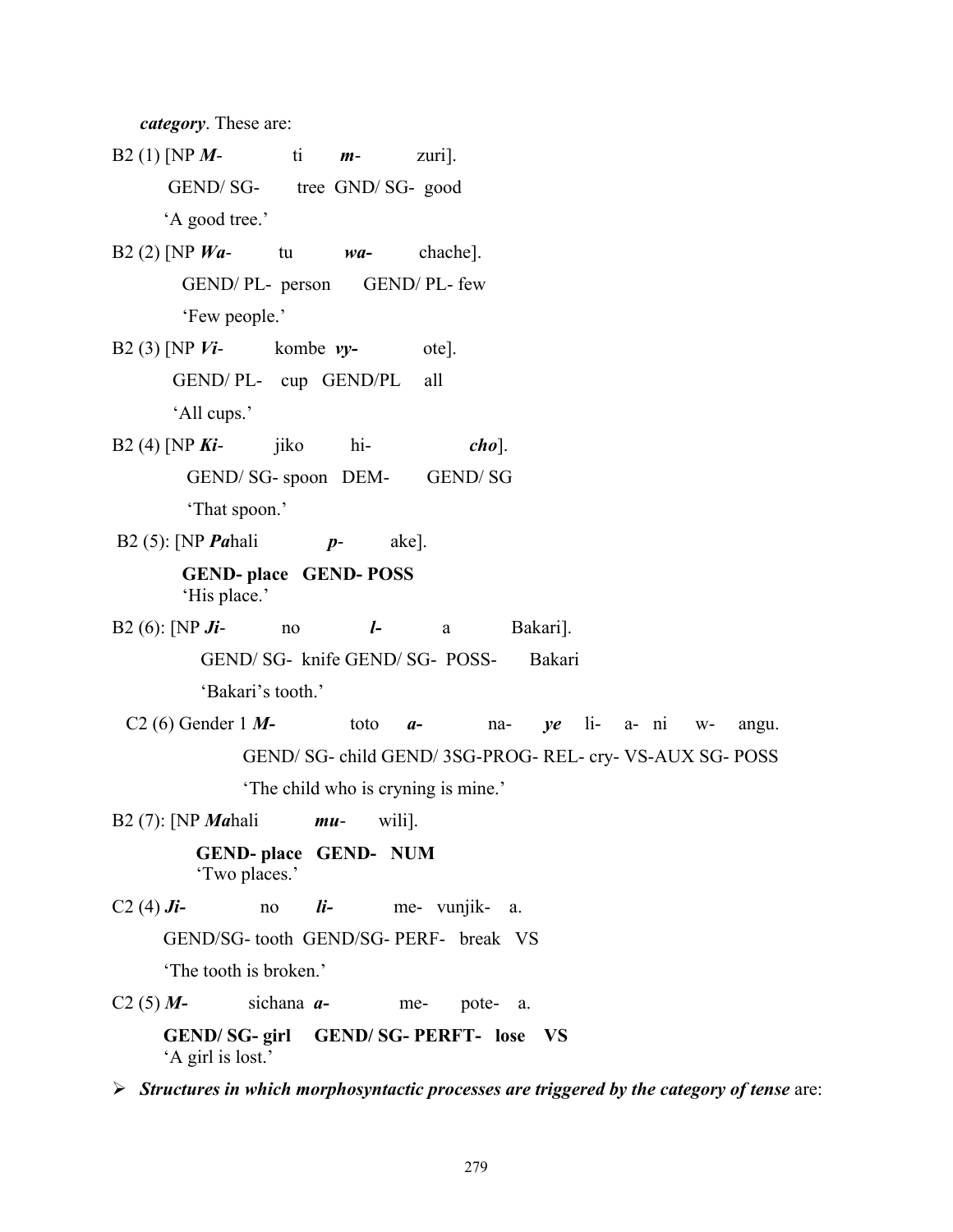- C2 (6) Maria a- *na-* som- a *sasa*. Mary AGRs- PROG read VS now 'Mary is reading now.'
- C2 (7) Ki- ti ki- *me-* vunjik- a *sasa hivi*. SG- chair AGRs- PERFT break- VS now 'The chair has just broken right now.'
- C2 (8) A- *ki-* j- a ni- *ta-* end- a. 3SG- COND- come VS ISG- FUT- go VS 'If he comes, I will go.'
- C2 (9) U- *ngeli* kuj- a u- *ngeli* m- pat- a. 2SG- CONT- come VS 2SG- CONT- AGRo- find VS 'If you had come, you could have found him.'

C2 (12) I- *nge*- faa tu- mw- it- e tu- m- shauri kabla ya ku- ondok- a.

EXPL-CONT- better 2PL- AGRo call-VS 2PL- AGRo-advice before DER- leave- VS

'It were better we call him/ her and advice him/ her before leaving.'

- ¾ *Structures in which morphology-syntax interface is triggered by the grammatical category of person*. These are:
- C2 (10) *Mimi ni* na- som- a.

 **1SG 1SG- PRES- read- VS**  'Iam reading.'

C2 (11) *Nasi tu*- na- end- a.

2PL 2PL- PRES- go- VS

'And we are going.'

- C2 (13) *Ndimi ni-* li- ye- m- let- a.
	- **1SG 1SG- PAST- REL- AGRo- bring- VS**  'Iam the one who brougt him/ her.'
- C2 (14) Ni- na- *m-* penda *yeye*.
	- 1SG- PROG- AGRo- love 3SG

'I love him/ her.'

C2 (15) *Ndiwe u*- li- ye- torok- a. 2SG 2SG- PAST- REL- escape- VS 'It is you who escaped.'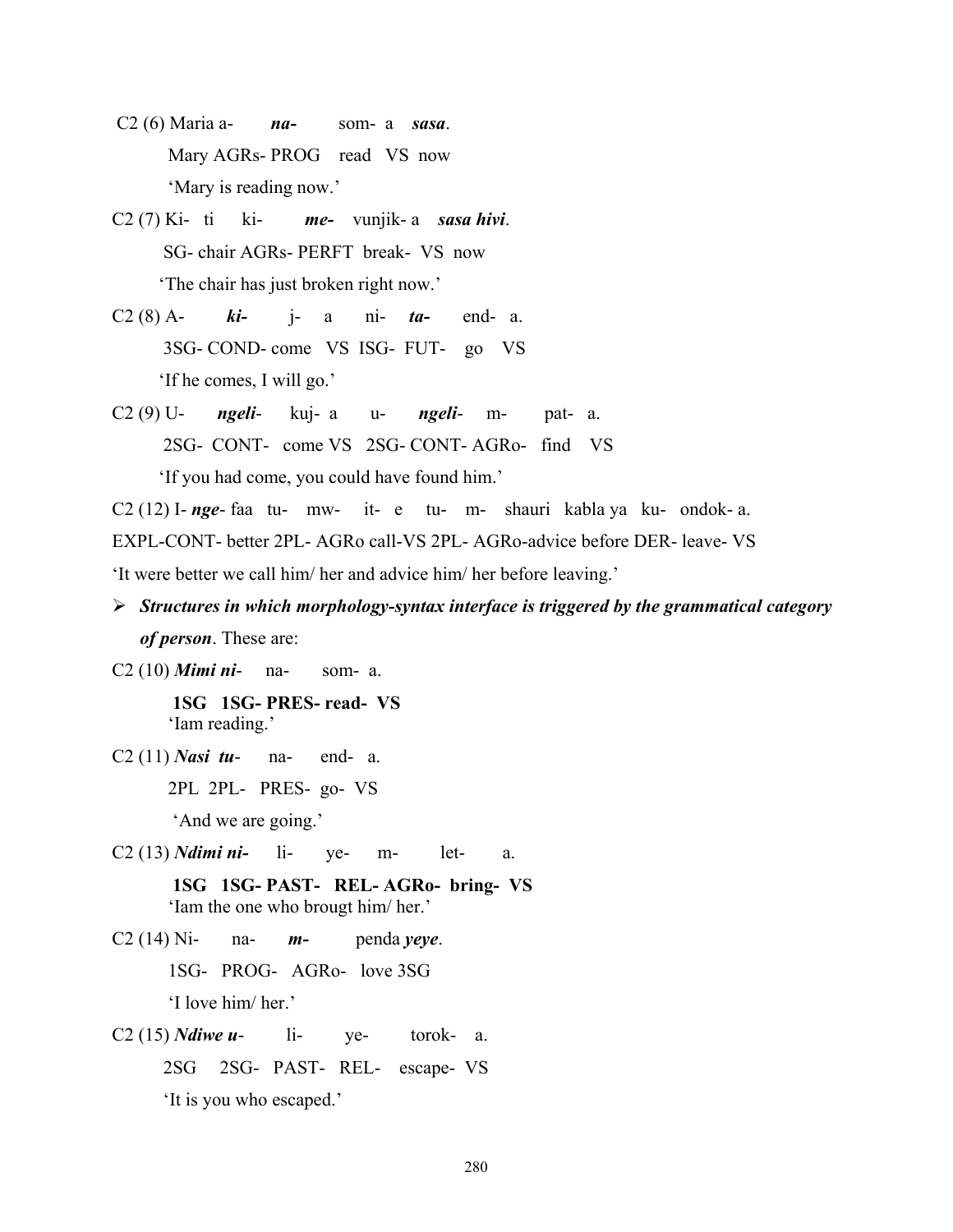- ¾ *Structures in which interface between morphology and syntax is triggered by the grammatical category of Aspect*. These are:
- C2 (16) Maria a- *me-* som- a ki- tabu ch- ote. Mary AGRs- PERFT- read VS SG- book AGRo- all 'Mary has read the whole book.'
- C2 (17) Mimi ni- *na-* lim- a. 1SG AGRs- PROG- dig VS 'I am digging.'
- C2 (18) Yohana a- li- kuwa a- *ki* ogelea. John AGRs- PAST- AUX- AGRs- IMPERF- swim 'John was swimming.'
- ¾ *Structures in which morphology-syntax interface is triggered by the grammatical category of the comparison*. These are:
- C2 (24) Yohana ni m- kubwa *sana/ zaidi kuliko* dada- ake. John COP SG- big COMP sister- POSS 'John is bigger than his sister.'
- C2 (25) Yohana ni m- fupi *kama* nyundo.

 **John COP SG- short COMP hammar**  'John is as short as a hammar.'

C2 (26) Baba ni m- nene *kuliko* mama.

Father COP SG- fat COMP mother

'Father is fatter than mother.'

C2 (27) Bakari ni mw- erevu *kuzidi* baba y- ake.

 **Bakari COP SG- clever COMP father 3SG- POSS**  'Bakari is clever than his father.'

**B. Syntactic structures in which morphosyntactic processes are triggered by class changing word formation processes**.

Three word formation processes were identified; namely: Derivational, compounding and idiomization.

¾ *Structures in which derivational morphology triggers morphology –syntax interface*.

Under this class there are different sub-groups identified, based on the shared derivational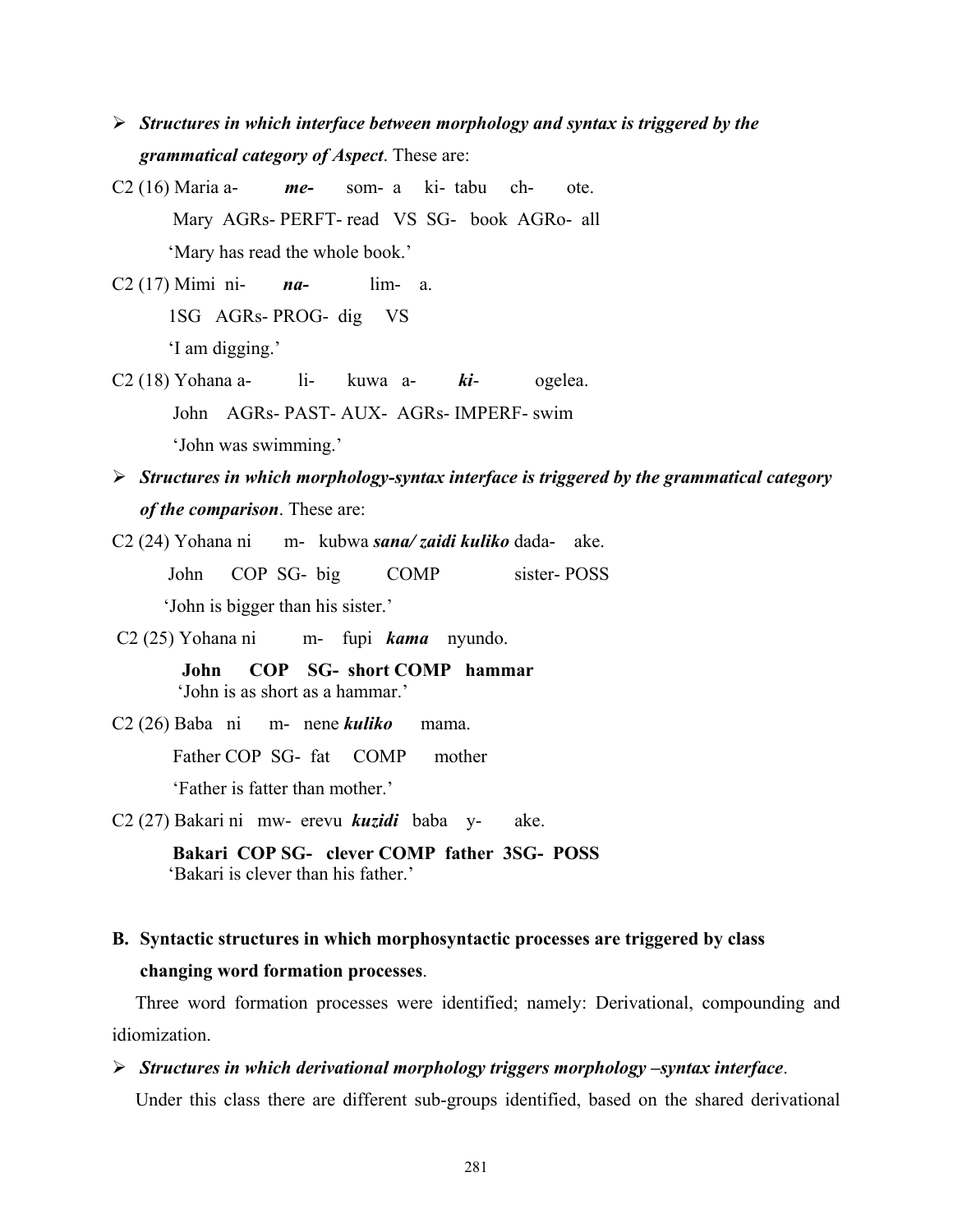properties that trigger morphology-syntax interface. Specifically, four such groups are identified; namely: those that involve nominalisation, verbalisation, adverbialisation and conversion processes.

*(1) Morphosyntactic structures that are triggered by nominalization derivational affixes:* These are:

C2 (28) Maria a- na- penda *ku*- som- a.

 **Mary AGRs- PROG- love DER- read- VS**  'Mary loves reading.'

C2 (29) Sarah ni *mw-* andi- *shi*.

 **Sarah COP- DER- write- DER**  'Sarah is a writer.'

C2 (30) Mama a- na- zingatia *u-* safi .

Mother AGRs- PROG- emphasise DER- clean.

'Mother emphasises on cleanliness.'

*(2) Morphosyntactic structures that are triggered by verbalisation derivational affixes*: These are:

 C2 (32) Mama a- me- safi- *sh*- a nguo. Mother AGRs- PERFT- clean- DER- VS cloth 'Mother has cleaned cloths.'

C2 (33) Hamadi a- me- refu- *sh*- a kamba. Hamadi 3SG- PERFT- long- DER- VS rope 'Hamadi has lengthened the rope.'

*(3) Morphosyntactic structures that are triggered by adverbialisation derivational affixes:* These are:

C2 (37) Maria a- li- fanya kazi *ki-* zembe.

 **Mary AGRs- PAST- do work DER- lazy**  'Mary worked lazily.'

- C2 (38) Jani hu- ongoza wa- tu *ki-* koloni. Jani HAB- lead PL- person DER- colonial 'Jani leads people colonially.'
- C2 (39)Yohana hu- waz- a *ki* jinga. John HAB- think- VS DER- foolish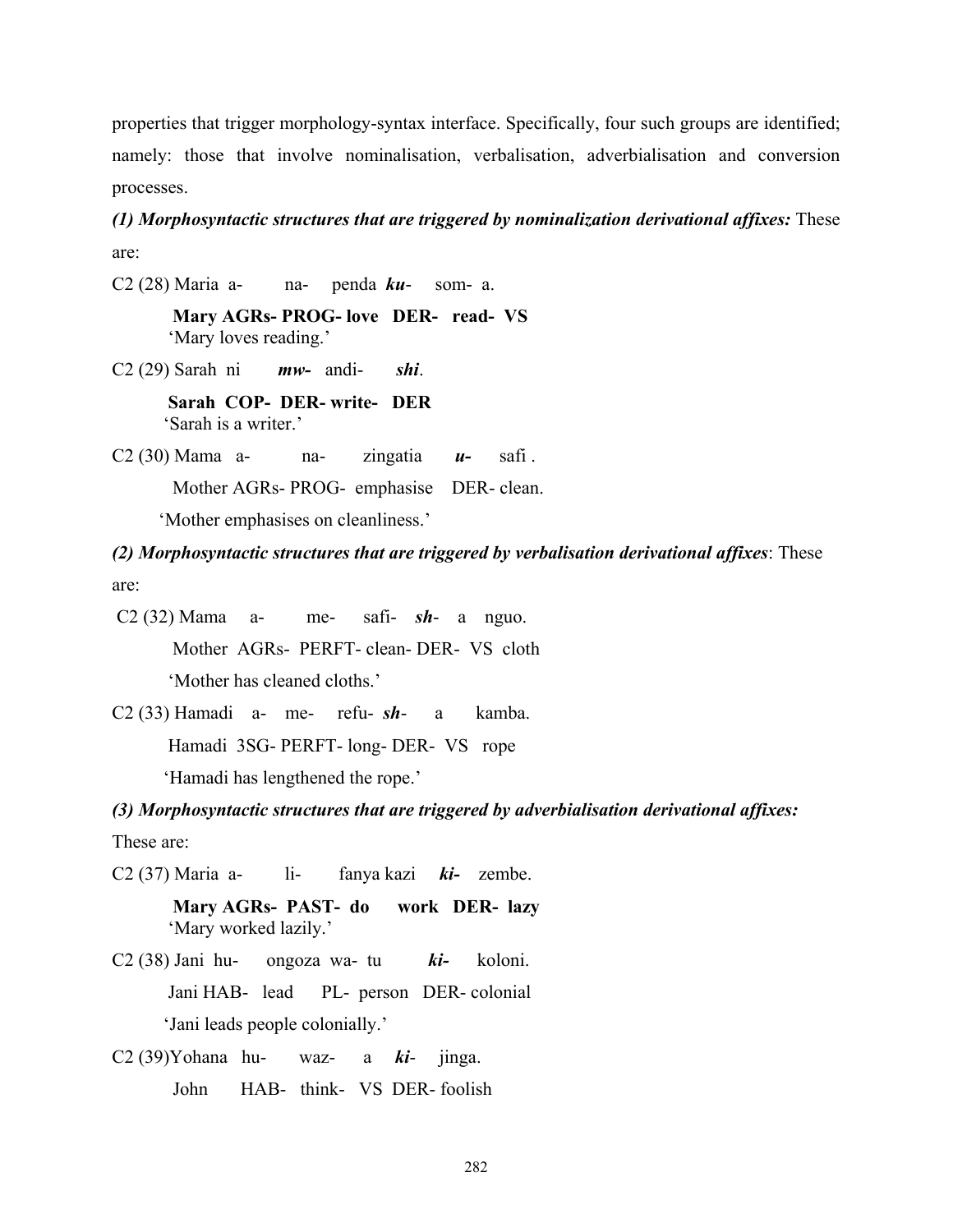'John thinks foolishly.'

C2 (40) Juma hu- fany- a kazi *ki-* ume.

 **Juma HAB- do- VS work DER- man**  'Juma works manly.'

*(4) Morphosyntactic structures that are triggered by conversion process*: These are:

C2 (41) Maria a- li- let- a *hema*.

Mary AGRs- PAST- bring- VS tent

'Mary brought a tent.'

C2 (42)*Tajiri* a- me- aga dunia.

Rich AGRs- PERFT- die

'The rich has died.'

C2 (43)*Taka* zi- me- kauk- a.

 **Rubbish PL- PERF- dry- VS**  'The rubbish has dried.'

C2 (44) Baba a- me- nunu- a *shuka*.

 **Father AGRs- PERFT- buy- VS sheet**  'Father has bought a sheet.'

C2 (45) Maria a- me- shind- a *laki* moja.

 Mary AGRs- PERFT- win VS hundred thousand- one 'Mary has won one hundred thousand.'

C2 (46) Zainabu a- na- beb- a ma- *kaa*. Zainabu AGRs- PROG- carry- VS PL- charcoal 'Zainabu is carrying charcoal.'

¾ *Structures in which compounding processes trigger morphology-syntax interface* are:

C2 (47) Mama a- li- nunua *njugu karanga*. Mother AGRs- PAST- buy ground nuts roast

'Mother bought ground nuts.'

C2 (49) Juma ni *mw- andi- shi habari.* 

Juma COP SG- write- DER news

'Juma is a news writer.'

C2 (50) *Wa- chimba vi- sima* wa- me- enda w- ote. 3PL- dig- PL- well- AGRs- PERFT- go AGRs- all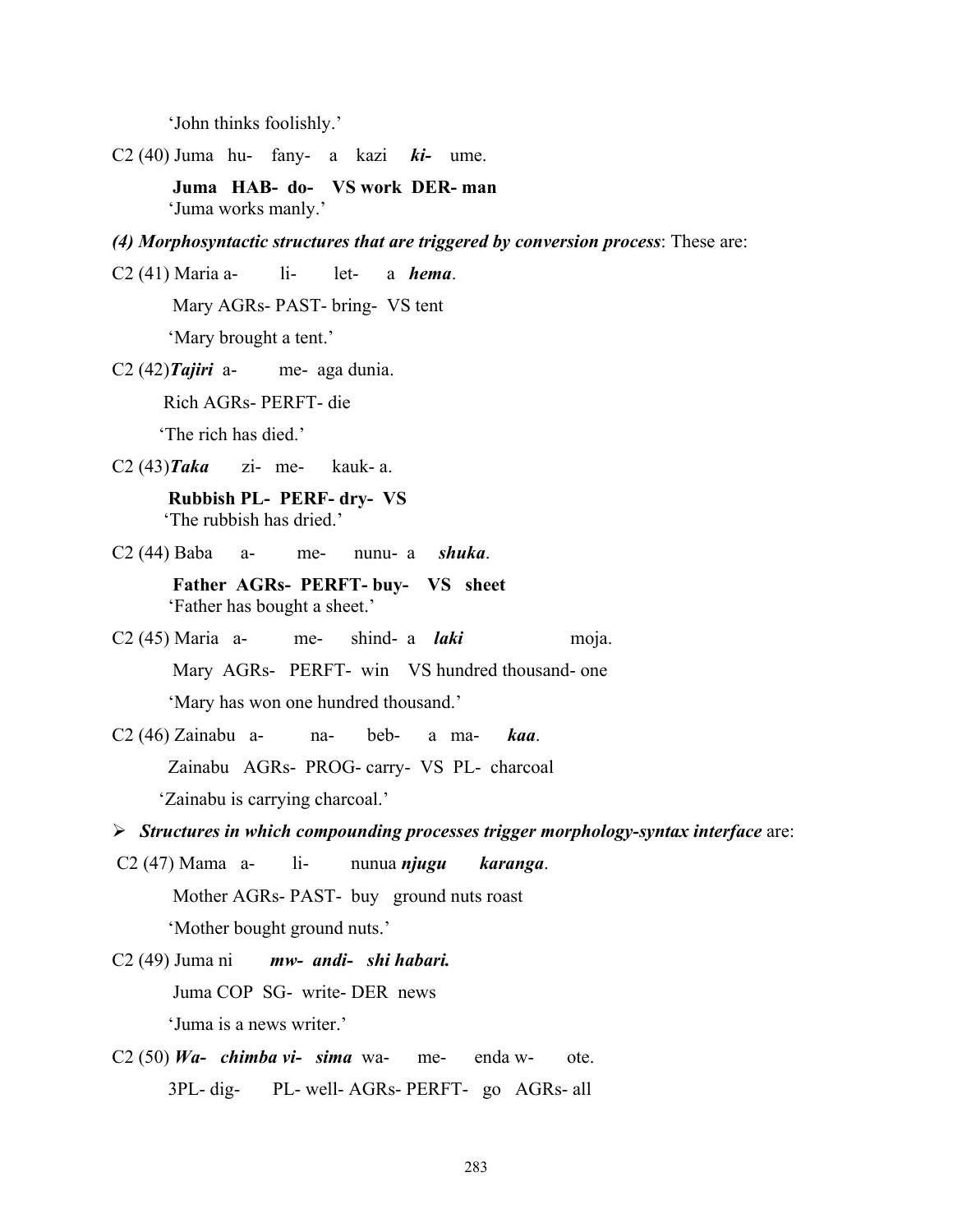'All well-diggers have gone.'

C2 (51) Maria ni *m- shon- aji nguo*. Mary COP SG- mend- DER cloth 'Mary is a dress maker.'

¾ *Structures in which idiomization processes trigger morphology –syntax interface* are:

C2 (52) Neema a- li- *salimu amri*.

 **Neema AGRs- PAST- greet order**  'Neema admitted defeat.'

C2 (53) Maria a- li- u- *fyata ulimi* darasa- ni. Mary AGRs- PAST- AGRo- quiet- tongue class- POSTP 'Mary kept quiet in class.'

C2 (54) Wa- linzi wa- li- *shik- a doria* usiku wote.

PL- guard PL- PAST- hold- VS duty night all

'The guards guarded the whole night.'

C2 (55) Mzee a- me- *kul- a mwata* mw- aka m- zima. SG- old AGRs- PERFT- eat VS taabu SG- year SG- full 'The old man has had trouble the whole year.'

## **C. Morphosyntactic structures whose interface is triggered by the category of lexical information**.

Under this category, four sub-groups were identified; namely: categorial, subcategorial, selectional and thematic. Each of this information triggers morphology-syntax interface.

¾ *Structures in which morphology-syntax interface is triggered by categorial information*:

C2 (56) *Mw- limu* a- na- *som- a.*  **SG- teacher AGRs- PROG- read- VS** 

'The teacher is reading.'

C2 (57) *Nguo* hii ni *nzuri.*

Cloth DEM COP good

'This cloth is good.'

C2 (58) A- li- maliz- a kazi *haraka.* He/ she- PAST- finish- VS work fast 'He/ she finished work very fast.'

C2 (59) A- me- end- a *kwa shamba*.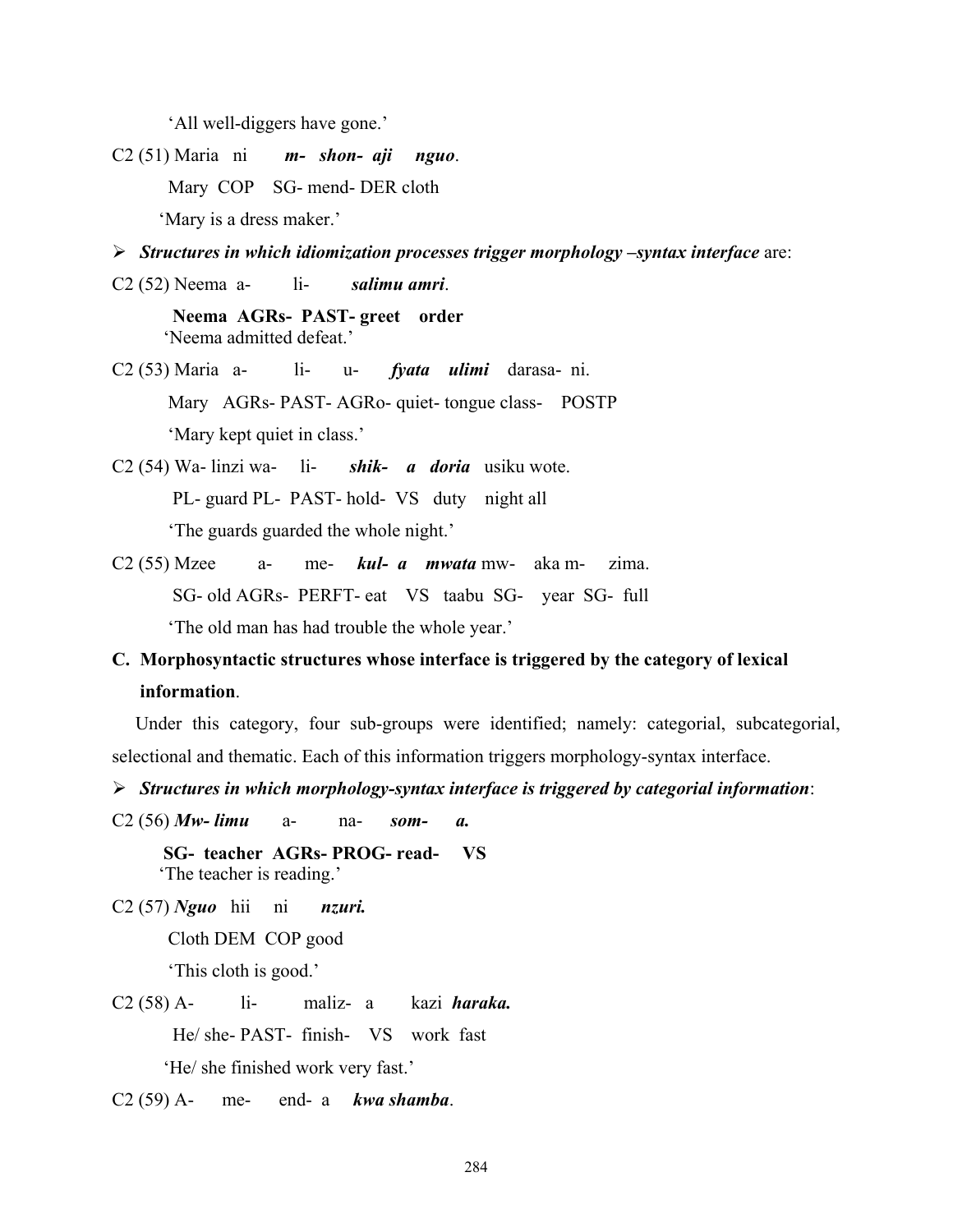3SG- PERFT- go- VS to shamba

'He/ she has gone to the shamba.'

¾ *Structures in which morphology-syntax interface is triggered by subcategorial information*:

C2 (31) Mama a- me- weka sukari kwa chai. Mother 3SG- PERFT- put sugar in tea 'Mother has put sugar in the tea.'

C2 (60) M- toto a- na- *lal- a*.

 **SG- child AGRs- PROG- sleep VS**  'The child is asleep.'

C2 (61) Maria a- li- *gong- a u- kuta*. Mary AGRs- PAST- hit VS SG- wall 'Mary hit the wall.'

C2 (62) Jani a- li- m- *pa m- toto maziwa*.

Jani AGRs- PAST- AGRo- give SG- child milk

'Jani gave milk to the baby.'

C2 (63) M- kulima a- li- *safiri- sha ma- hindi kutoka shamba- ni* SG- farmerAGRs- PAST- transport CAUS PL- maize from farm- POSTP *hadi ghala- ni*.

'The farmer transported maize from the farm to the store.'

¾ *Structures in which morphology-syntax interface is triggered by selectional information*.

- C2 (64) *Maria* a- li- *shika m- toto/ ki- su*.
	- **Mary AGRs- PAST- hold SG- child/ SG- knife**  'Mary held the child/ knife.'
- C2 (65) *Mama/ m- bwa* a- li *zimia*.

 **Mother/ SG- dog AGRs- PAST- faint**  'Mother/ the dog fainted.'

C2 (66) *Yohana* a- li- m- *pa baba kalamu* John AGRs- PAST- AGRo- give father pen. 'John gave father a pen.'

C2 (67) *Mama* a- na- *fagi- a nyumba.*

to store- POSTP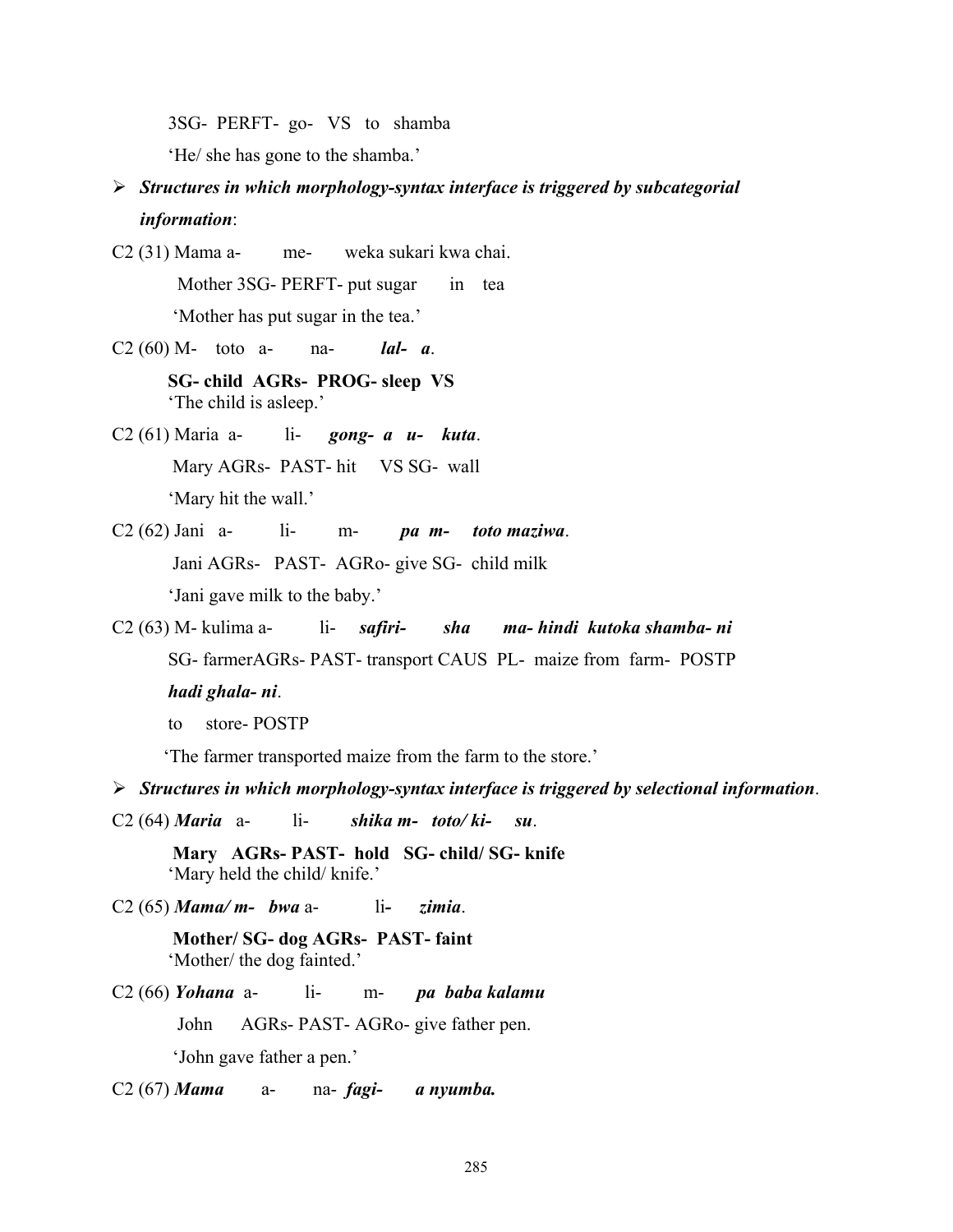**Mother AGRs- PROG- sweep- VS house** 

'Mother is sweeping the house.'

C2 (68) *M- toto* a- na- *lia*.

SG- child AGRs- PROG- cry

'The child is crying.'

C2 (69) *Baba* a- na- *lim- a.*

Father AGRs- PROG- dig- VS

'Father is digging.'

¾ *Structures in which morphology-syntax interface is triggered by thematic information:*

C2 (70) Maria a- li- harib- u ki- tabu.

 **Mary AGRs- PAST- spoil- VS SG- book**  'Mary spoiled the book.'

 $C2(71)$  M- toto a- li- kaa kwa ki- ti.

SG- child AGRs- PAST sit on SG- chair

'The child sat on the chair.'

C2 (72) Baba a- me- furahi.

Father AGRs- PERFT- happy

'Father is happy.'

C2 (73) M-zee yuko ndani ya nyumba.

SG- old man 3SG- PROG- inside house

'The old man is inside the house.'

C2 (74) Juma a- na- kat- a kwa kisu.

 **Juma AGRs- PROG- cut- VS with knife**  'Juma is cutting with a knife.'

# **D. Morphosyntactic structures that are triggered by different class non-changing derivational affixes**.

Under this class, different sub-groups were identified based on the specific morphosyntactic attributes that they bear. The types identified are; the passive, causative, interrogative, the applicative and the stative morphology.

¾ *Structures in which passive morphology triggers morphology-syntax interface*. They are: C2 (75) Ji- we li- li- okot- *w*- a na Juma.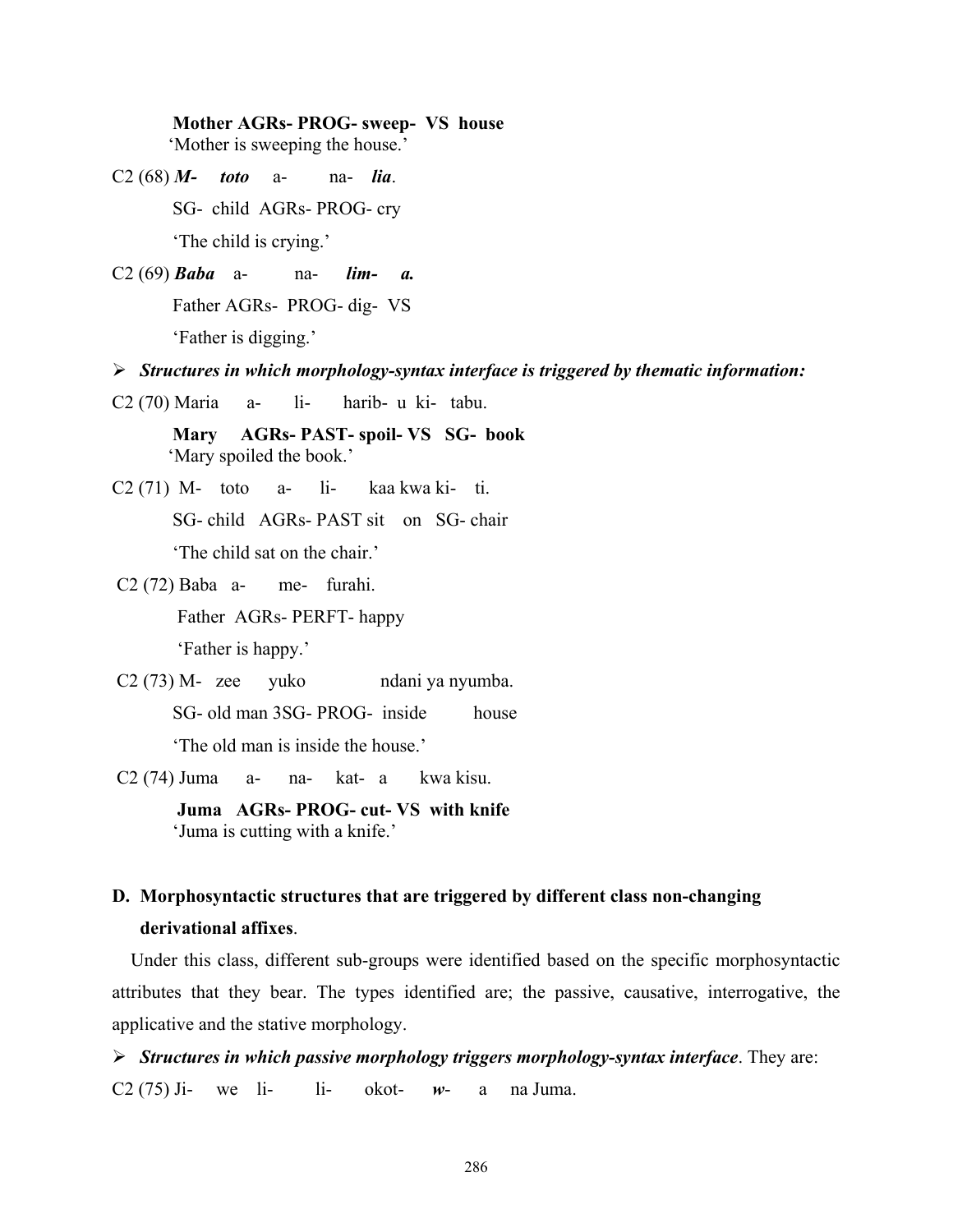SG- stone AGRs- PAST- pick PASS VS by Juma 'The stone was picked by Juma.'

- C2 (76) Sukar i- li- lamb- *w* a na m- toto. Sugar AGRs- PAST-lick- PASS- VS by SG- child 'Sugar was licked by the child.'
- C2 (77) Ki- tabu ki- na- som- *w* a na mw- anafunzi. SG- book AGRs- PROG- read- PASS- VS by SG- student 'The book is being read by the student.'
- C2 (78) Nguo i- na- pas- *w* a na Maria.

 **Cloth SG- PROG- iron PASS- VS by Mary**  'The cloth is being ironed by Mary.'

C2 (79) Panya a- li- on- *w*- a na paka. Rat AGRs- PAST- see- PASS- VS by cat 'The rat was seen by the cat.'

C2 (80) Barua i- na- andik- *w*- a na Juma.

 **Letter SG- PROG- write PASS- VS- by Juma**  'The letter is being written by Juma.'

¾ *Structures in which the applicative morphology triggers morphology-syntax interface*. They are:

C2 (81) Dani a- li- m- kat- *i*- a Hamadi m- ti.

 **Dani AGRs- PAST-AGRo- cut APPL- VS Hamadi SG- tree**  'Dani cut a tree for Hamadi.'

C2 (82) Mama a- na- fu- *li*- a m- toto bulangeti Mother AGRs- PROG- wash APPL- VS SG- child blanket 'Mother is washing a blanket for the child.'

C2 (83) Juma a- na- chez- *e-* a Yohana. Juma AGRs- PROG- play- APPL- VS John 'Juma is playing for John.'

C2 (85) Rehema a- na- som- *e-* a Mariam ki- tabu. Rehema AGRs- PROG- read- APPL- VS Mariam SG- book Rehema is reading the book for Mariam.'

¾ *Structures in which causative morphology triggers morphology-syntax interface*. They are: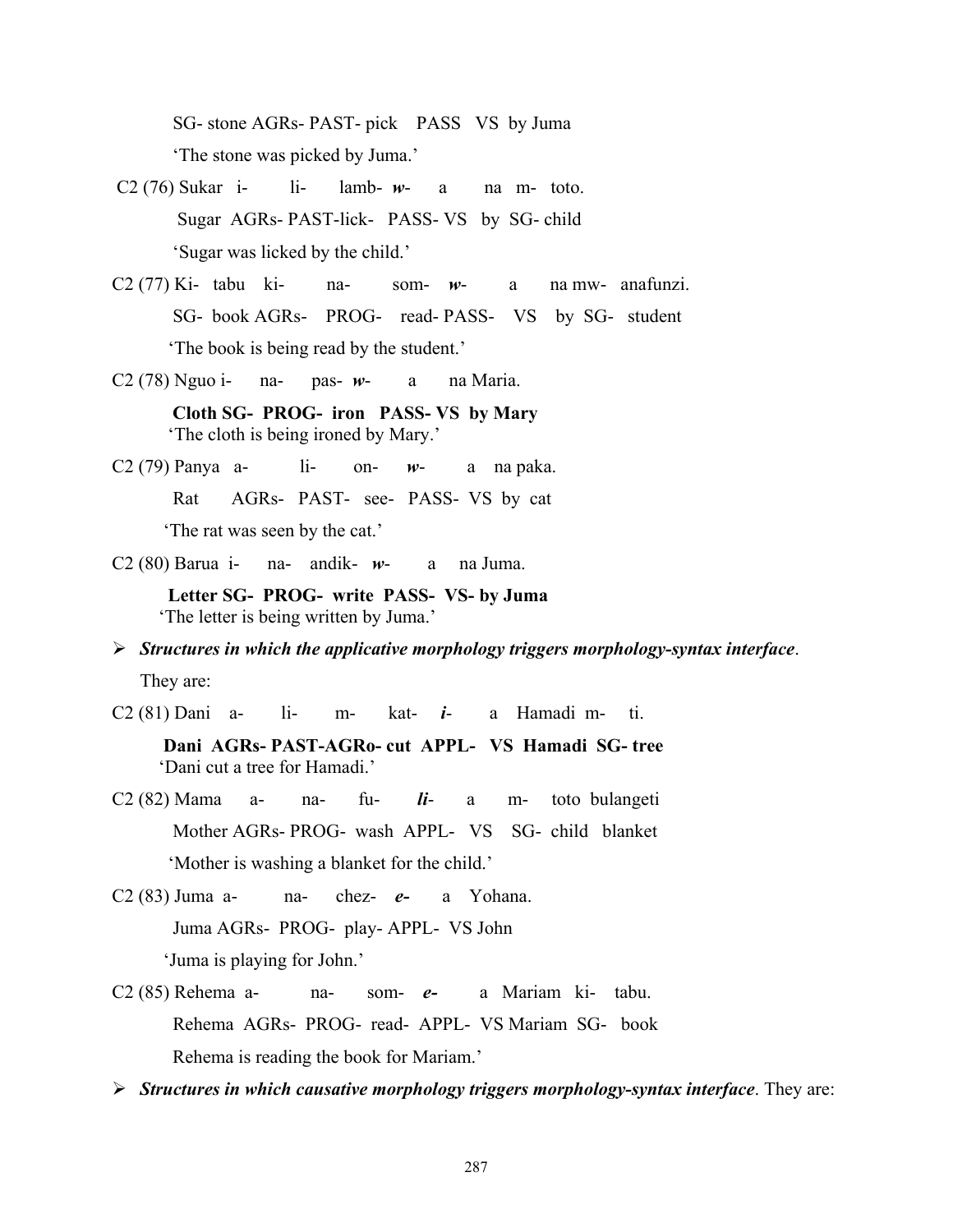- C2 (86) Yohana a- na- m- som- *esh* a Maria. John AGRs- PROG- AGRo- teach CAUS- VS Mary 'John is teaching Mary.'
- C2 (87) Baba a- na- m- pand- *ish* a Suleimani m- ti. Father AGRs- PROG- AGRo- climb- CAUS- VS Suleiman SG- tree 'Father is causing Suleiman to climb a tree.'
- C2 (88) Mama a- na- m- lala- *ish* a m- toto. Mother AGRs- PROG- AGRo- sleep- CAUS- VS SG- child Mother is causing the baby to sleep.'
- C2 ( 89) Mw- alimu a- na- wa- imb- *ish* a w- anafunzi. SG- teacher AGRs- PROG- AGRo- sing- CAUS- VS PL- student 'The teacher is causing the students to sing.'
- C2 (90) Baba a- na- m- chez- *esh* a m- toto.
	- **Father AGRs- PROG- AGRo- play- CAUS- VS SG- child**  'Father is causing the child to play.'
- ¾ *Structures in which the stative morphology triggers morphology-syntax interface*. They are:

C2 (91) Barua i- na- som- *ek-* a. letter AGRs- PROG-read- STAT- VS

'The letter is readable.'

C2 (92) Shimo li- li- funik- *ik*- a

 **SG-hole AGRs- PAST- cover- STAT- VS**  'The hole was coverable.'

C2 (93) Wimbo u- na- imb- *ik*- a.

SG- song AGRs- PROG- sing- STAT- VS

'The song is singable.'

C2 (94) Ch- akula ki- na- l- *ik*- a.

 **SG- food AGRs- PROG- eat- STAT- VS**  'The food is eatable.'

C2 (95) Ji- na l- ake li- li- sahau- *lik*- a.

 **SG- name SG- POSS AGRs- PAST- forget- STAT- VS**  His/ her name was forgotten.'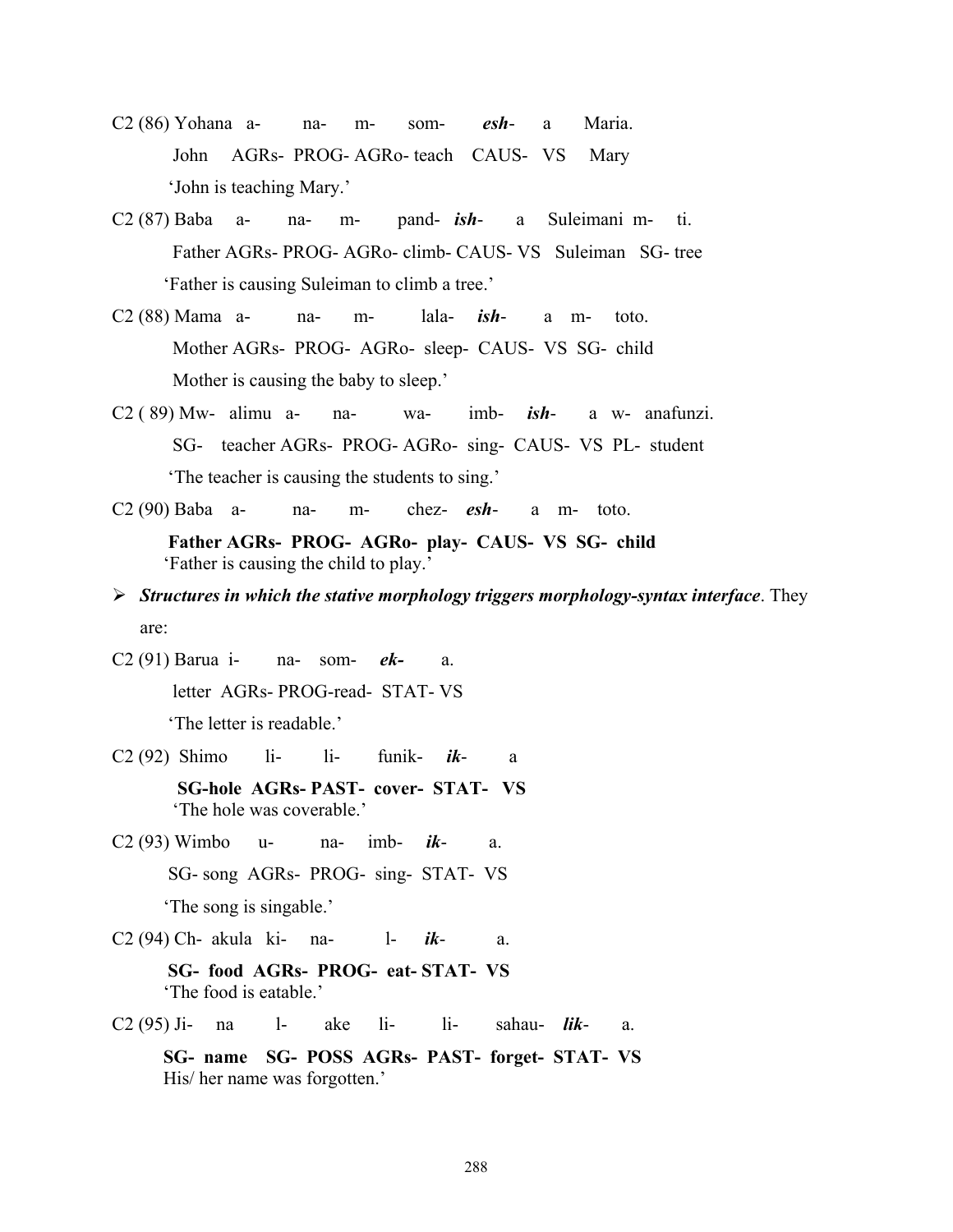- ¾ *Structures in which thethe properties of the interrogative pronouns trigger morphologysyntax interface.* They are:
- C2 (96) M- sichana a- na- end- a *wapi*? SG- girl AGRs- PROG- go- VS where 'Where is the girl going?'
- C2 (97) Mw- alimu a- na- kuj- a *lini*? SG- teacher AGRs- PROG- come VS whent? 'When is the teacher coming?'
- C2 (98) *Nini* a- na- cho- haribu Maria?
	- **What AGRs- PROG- AGRo- spoil Mary**  'What is Mary spoilling.'
- C2 (99) *Nani* u- na- ye- m- tafut- a? Who 2SG- PROG- REL-AGRo- search- VS 'Who are you looking for.'
- C2 (100) U- na vi- tabu vi- *ngapi*? 2SG COP PL- book PL- how many 'How many books do you have?

## **E. Morphosyntactic structures that are triggered by different NPs in their anaphoric function.**

 The NPs identified are anaphors, pronouns, pro and PRO. Each one of them is analysed as below:

¾ *Anaphors:*

Two different types of structures that are trigged by anaphors were identified

Namely; those that are as a result of reflexive morphology and those are as a result of reciprocal morphology.

*(1) Structures in which the reflexive morphology triggers morphology-syntax interface*.

C2 (105) Yohana a- na- *ji-* pend- a .

 **John SG- PROG- REFL- love- VS**  'John loves himself.'

C2 (106) Mosi a- na- *ji-* sukum- a. Mosi AGRs- PROG- REFL- push- VS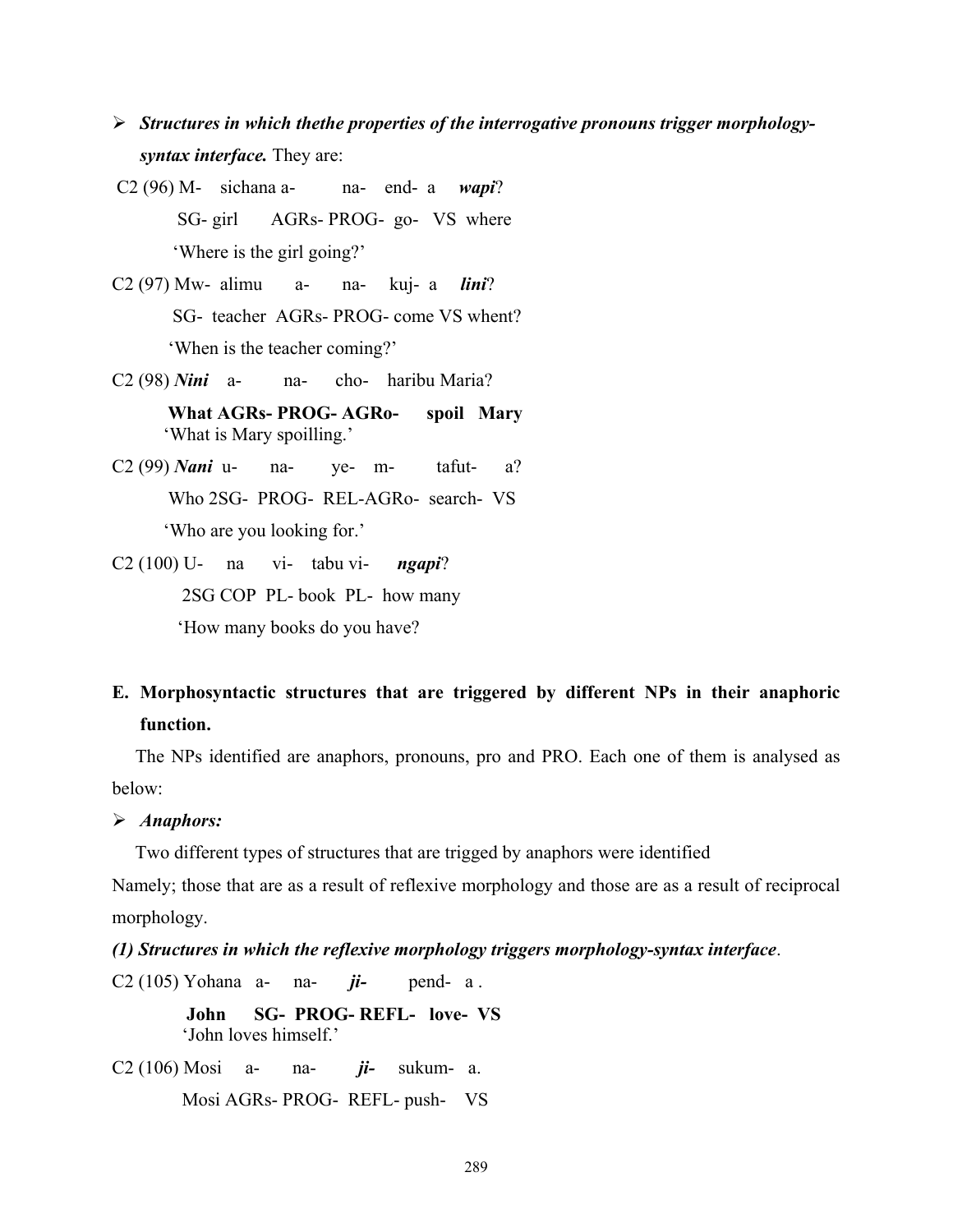'Mosi is pushing himself.'

C2 (107) Wewe u- na- *ji-* dhamini.

 **2SG- AGRs- PROG- REFL- value**  'You value yourself.'

C2 (108) Maria a- na- *ji*- va- a.

 **Mary AGRs- PROG- REFL- dress- VS**  'Mary is dressing herself.'

C2 (109) Wa- toto wa- na- *ji*- sukum- a. PL- child PL- PROG- REFL- push- VS 'Children are pushing themselves.'

*(2) Structures in which the reciprocal morphology triggers morphology-syntax interface:* 

- C2 (110) Jani na Jeni wa- li- o- *an* a. Jani and Jeni AGRs- PAST- marry REC- VS 'Jani and Jeni married each other.'
- C2 (111) Mw-anafunzi na mw- alimu wa- li- salimi- *an* a. SG- student and SG- teacher AGRs- PAST- greet- REC- VS 'The student and the teacher greeted each other.'
- C2 (112) Maria na Hadija wa- na- pend- *an* a. Mary and Hadija AGRs- PROG- love REC- VS 'Mary and Hadija love each other.'
- C2 (113) Hamisi na Rajabu wa- li- aibish- *an-* a. Hamisi and Rajabu PL- PAST- embarrass- REC- VS Hamisi and Rajabu embarrassed each other.'

¾ *Structures in which the pronominalisation process triggers morphology-syntax interface.* 

- C2 (114) Bakari a- li- dai ya kwamba *yeye* a- na- m- dharau Amina. Bakari AGRs- PAST- claim REL 3SG AGRs- PROG- AGRo- despise Amina 'Bakari claimed that he despises Amina.'
- C2 (115) Jani a- li- dhani ya kwamba *Wewe* u na- m- penda. Jani 3SG- PAST- think REL 2SG AGRo- PROG- AGRs- love 'Jani thought that you love him.'
- C2 (116) Maria na Rehema wa- li- kiri kwamba *wao* wa- na- pend- a Mary and Rehema AGRs- PAST admit REL- 3PL- AGRs- PROG- love- VS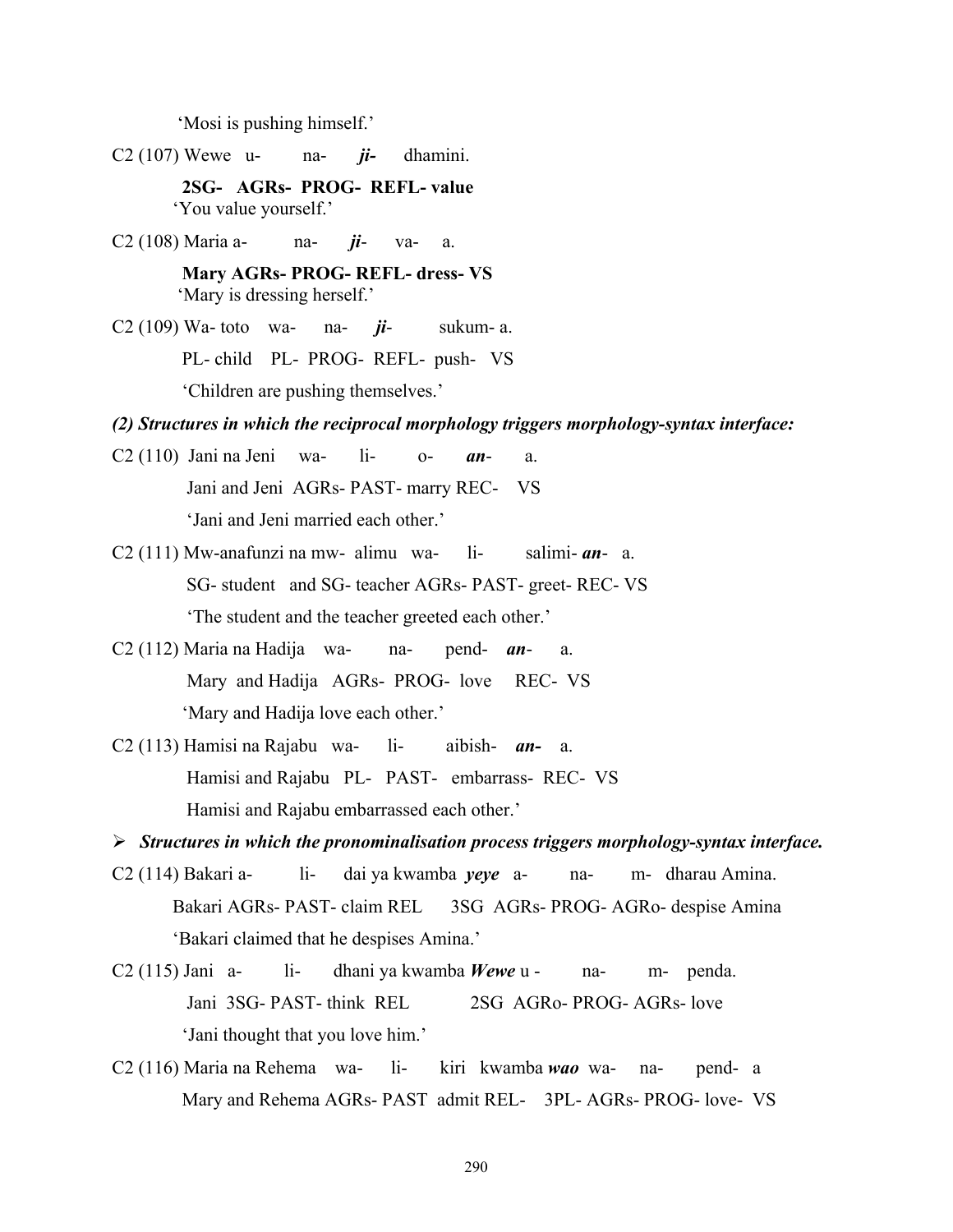ku- imba].

GER- sing

'Mary and Rehema confessed that they love singing.'

## ¾ *Structures in which thefeatures of the non- overt NP pro triggers morphology-syntax interface*.

C2 (108) Jani a- na- *m-* tak- a *pro*.

Jani AGRs- PROG- AGRo- want- VS Pro

'Jani wants him/ her.'

C2 (48) Roni a- li- *mw-* ambi- a Yohana ya kwamba [*pro a-* ende *a-* 

Roni AGRs- PAST- AGRo- tell VS YohanaREL Pro AGRo-go AGRo-

 $mw-$  on- e  $\vert$ .

AGRo-see-VS

'Roni told John to go and see him/ her.'

C2 (117) *Pro<sub>i</sub>*  $wa_i$ - ta- chez- a.

 **Pro- AGRs- FUT- play- VS**  'They will play.'

C2(118)  $Pro_i$   $m_i$ - me- og- a. Pro- AGRs- PERFT- bath- VS 'You have bathed.'

C2(119) Maria a- li- sema ya kwamba [*Pro<sub>i ai*</sub>- li- anguk- a jana].. Maria AGRs- PAST-say REL pro AGRs- PAST- fall VS yesterday 'Mary said that she fell yesterday.'.'

C2(120)<sup> $P$ ro<sub>i</sub> a<sub>i</sub>- ta- imb- a shule- ni.</sup> Pro AGRs- FUT- sing VS school- POSTP 'He/ she will sing in shool.'

- C2(121) *Pro<sub>i</sub>*  $t u_i$  ta- andik- a barua. Pro 1PL- FUT- write- VS letter 'We will write the letter.'
- C2(84)  $Pro_i$  *ha<sub>i</sub>* ø ø lal- i Pro NEG- 3SG- T- sleep- VS 'He/ she is not sleeping.'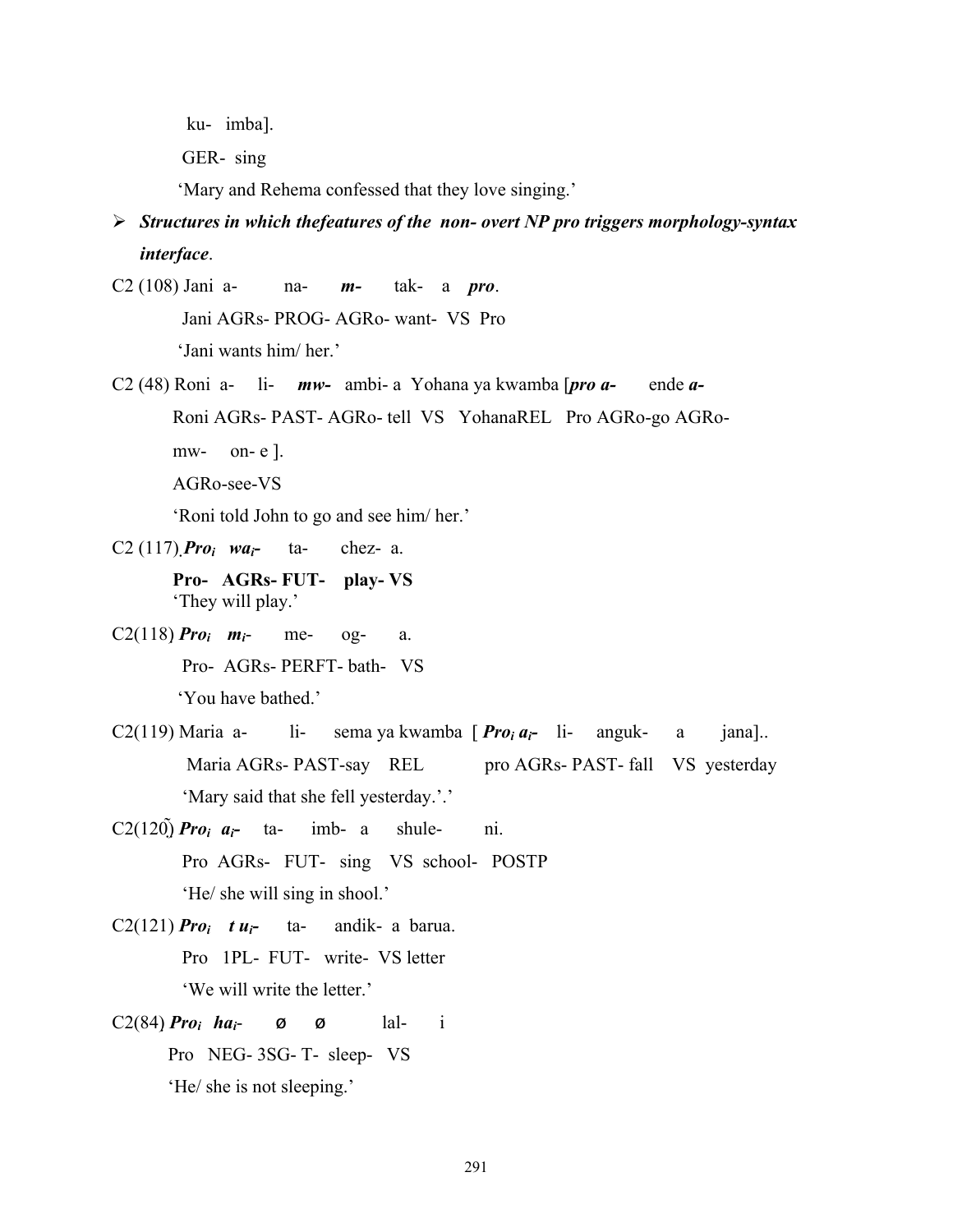- ¾ *Structures in which the non- overt NP PRO triggers morphology-syntax interface*
- C2 (122)*Mariai ai* li- amu- a [*PRO* ku- ji- maliz- a]. Mary AGRs- PAST- decide- VS INF- REFL- finish VS 'Mary decided to finish herself.'
- C2 (123) *Wa-* toto<sub>i</sub> wa<sub>i</sub>- na- taka [*PRO* ku- chez- a]. PL- child AGRs- PROG- want INF- play- VS 'The children want to play.'
- C2 (124) *Hadija<sub>i</sub>*  $a_i$  me- end- a [*PRO* ku- lal- a]. Hadija AGRs- PERFT- go- VS INF- sleep- VS 'Hadija has gone to sleep.'
- C2 (90) Jani a- li-  $m_i$  lazim- u *Dani* [*PRO***<sub>i</sub> ku** l- a]. Jani AGRs- PAST- AGRo- force- VS Dani PRO INF- eat- VS. 'Jani forced Dani to eat.'
- C2 (95) Mama a- me- *mi-* zuia *m- totoi* [*PROi ku* lala]. Mother AGRs- PERF- AGRo- forbid SG- child INF- sleep 'Mother has forbidden the child to sleep.'
- C2 (125) Yusufu a- me- anz- a ku- lalamik- a. Joseph AGRs- PERFT- start- VS INF complain- VS 'Joseph has started complaining.'
- C2 (126) S-S Ni- li-  $mw_i$  it- a *Yohana*<sub>i</sub> [IP lakini *yeye<sub>i</sub> a* li- kata- a. 1SG- PAST- AGRo- call VS John but 3SG- AGRo- PAST- refuse-VS 'I called John but he refused.'